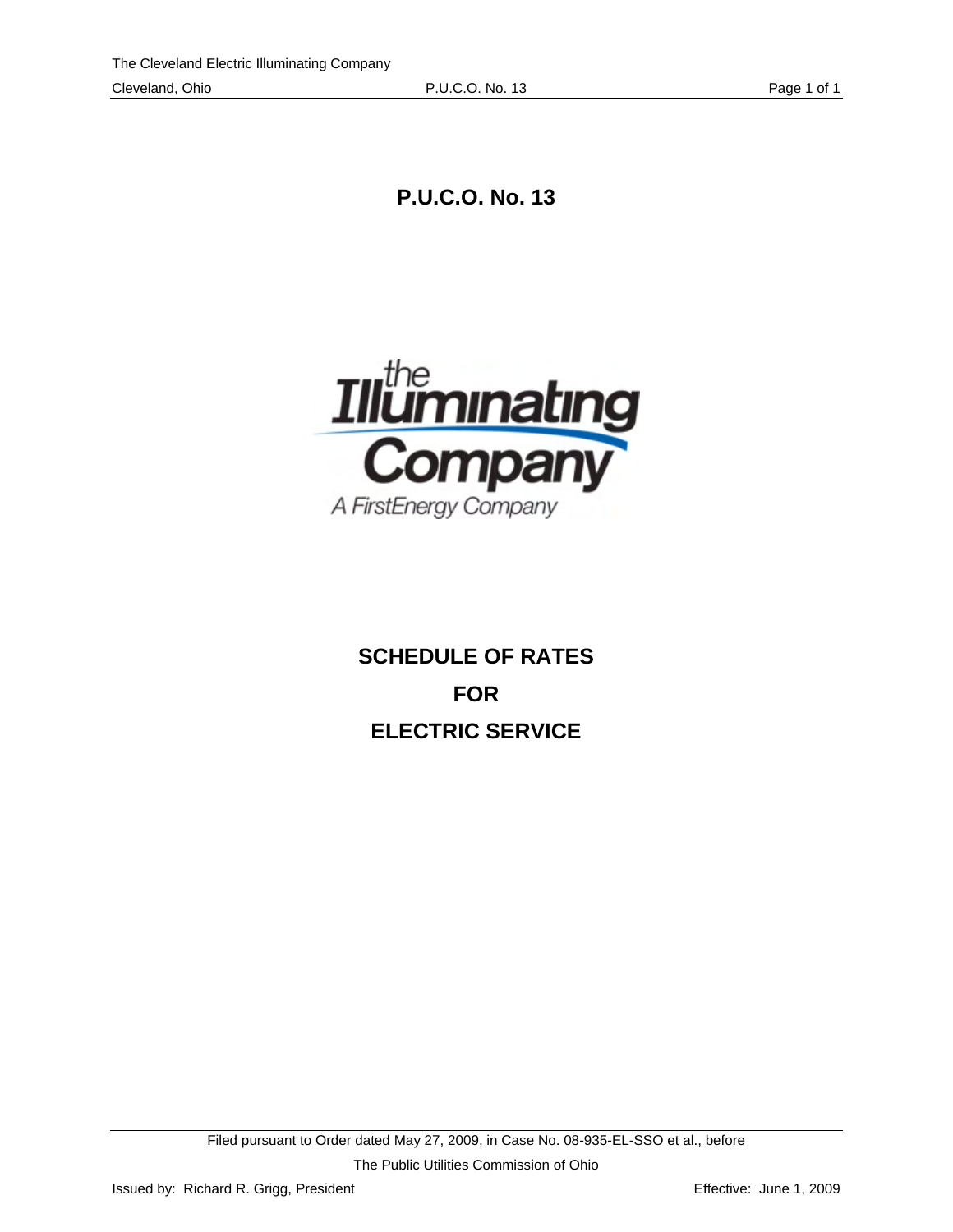#### **TABLE OF CONTENTS**

The following rates, rules and regulations for electric service are applicable throughout the Company's service territory except as noted.

|                                                           | <b>Sheet</b>   | <b>Effective</b><br><b>Date</b> |
|-----------------------------------------------------------|----------------|---------------------------------|
| <b>TABLE OF CONTENTS</b>                                  | 1              | $12 - 01 - 18$                  |
| <b>DEFINITION OF TERRITORY</b>                            | 3              | 05-01-09                        |
| <b>ELECTRIC SERVICE REGULATIONS</b>                       | $\overline{4}$ | 06-01-16                        |
| <b>ELECTRIC SERVICE SCHEDULES</b>                         |                |                                 |
| Residential Service (Rate "RS")                           | 10             | 05-01-09                        |
| General Service - Secondary (Rate "GS")                   | 20             | 05-01-09                        |
| General Service - Primary (Rate "GP")                     | 21             | 05-01-09                        |
| General Service - Subtransmission (Rate "GSU")            | 22             | 05-01-09                        |
| General Service - Transmission (Rate "GT")                | 23             | 05-01-09                        |
| <b>Street Lighting Provisions</b>                         | 30             | 05-01-09                        |
| Street Lighting (Rate "STL")                              | 31             | 05-01-09                        |
| Traffic Lighting (Rate "TRF")                             | 32             | 05-01-09                        |
| Private Outdoor Lighting (Rate "POL")                     | 33             | 06-01-09                        |
| Experimental Company Owned LED Lighting Program           | 34             | 06-01-16                        |
| <b>MISCELLANEOUS CHARGES</b>                              | 75             | 07-05-12                        |
| <b>OTHER SERVICE</b>                                      |                |                                 |
| <b>Partial Service</b>                                    | 46             | $01 - 01 - 06$                  |
| <b>Cogenerators and Small Power Production Facilities</b> | 48             | 08-03-17                        |
| Residential Renewable Energy Credit Purchase Program      | 60             | 10-01-09                        |
| <b>Interconnection Tariff</b>                             | 95             | 05-06-16                        |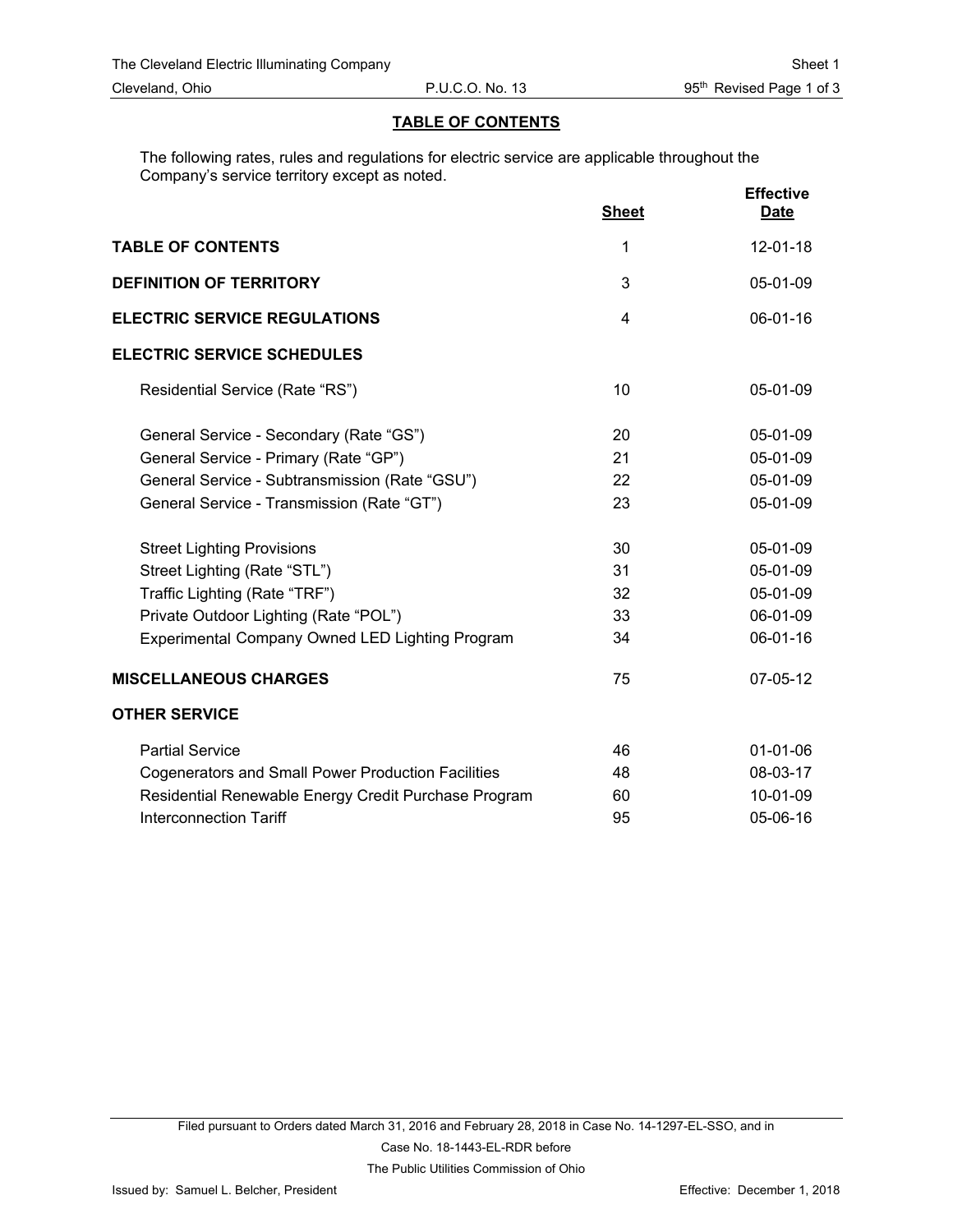## **TABLE OF CONTENTS**

| <b>RIDERS</b>                                       | <b>Sheet</b> | <b>Effective</b><br><b>Date</b> |
|-----------------------------------------------------|--------------|---------------------------------|
|                                                     |              |                                 |
| Summary                                             | 80           | $01 - 01 - 17$                  |
| <b>Residential Distribution Credit</b>              | 81           | $05 - 21 - 10$                  |
| <b>Transmission and Ancillary Service Rider</b>     | 83           | 09-22-10                        |
| <b>Alternative Energy Resource</b>                  | 84           | $10-01-18$                      |
| <b>School Distribution Credit</b>                   | 85           | 06-01-09                        |
| <b>Business Distribution Credit</b>                 | 86           | 05-01-09                        |
| <b>Hospital Net Energy Metering</b>                 | 87           | 10-27-09                        |
| Peak Time Rebate Program                            | 88           | 06-01-14                        |
| <b>Residential Critical Peak Pricing</b>            | 89           | 06-01-18                        |
| <b>Universal Service</b>                            | 90           | $01 - 01 - 18$                  |
| State kWh Tax                                       | 92           | 05-01-09                        |
| <b>Net Energy Metering</b>                          | 93           | 10-27-09                        |
| <b>Grandfathered Contract</b>                       | 94           | 06-01-09                        |
| Delta Revenue Recovery                              | 96           | $10 - 01 - 18$                  |
| Demand Side Management                              | 97           | $01 - 01 - 16$                  |
| Reasonable Arrangement                              | 98           | 06-01-09                        |
| <b>Distribution Uncollectible</b>                   | 99           | $10-01-18$                      |
| Economic Load Response Program                      | 101          | 06-01-18                        |
| <b>Generation Cost Reconciliation</b>               | 103          | $10 - 01 - 18$                  |
| Fuel                                                | 105          | 06-01-09                        |
| Advanced Metering Infrastructure / Modern Grid      | 106          | $10-01-18$                      |
| Line Extension Cost Recovery                        | 107          | $01 - 01 - 15$                  |
| Delivery Service Improvement                        | 108          | $01 - 01 - 12$                  |
| <b>PIPP Uncollectible</b>                           | 109          | $10 - 01 - 18$                  |
| Non-Distribution Uncollectible                      | 110          | $10 - 01 - 18$                  |
| <b>Experimental Real Time Pricing</b>               | 111          | 06-01-18                        |
| CEI Delta Revenue Recovery                          | 112          | 08-06-11                        |
| <b>Experimental Critical Peak Pricing</b>           | 113          | 06-01-18                        |
| <b>Generation Service</b>                           | 114          | 06-01-18                        |
| Demand Side Management and Energy Efficiency        | 115          | 07-01-18                        |
| Economic Development                                | 116          | $10 - 01 - 18$                  |
| <b>Deferred Generation Cost Recovery</b>            | 117          | 06-21-13                        |
| Deferred Fuel Cost Recovery                         | 118          | 06-21-13                        |
| Non-Market-Based Services                           | 119          | 04-01-18                        |
| Residential Deferred Distribution Cost Recovery     | 120          | 12-30-11                        |
| Non-Residential Deferred Distribution Cost Recovery | 121          | 12-26-11                        |
| <b>Residential Electric Heating Recovery</b>        | 122          | 07-01-18                        |
| <b>Residential Generation Credit</b>                | 123          | $10 - 31 - 18$                  |
| <b>Delivery Capital Recovery</b>                    | 124          | $12 - 01 - 18$                  |
| Phase-In Recovery                                   | 125          | 07-01-18                        |
| <b>Government Directives Recovery</b>               | 126          | 06-01-16                        |
| Automated Meter Opt Out                             | 128          | $01-01-15$                      |
| Ohio Renewable Resources                            | 129          | 06-01-16                        |

Filed pursuant to Orders dated March 31, 2016 and February 28, 2018 in Case No. 14-1297-EL-SSO, and in

Case No. 18-1443-EL-RDR before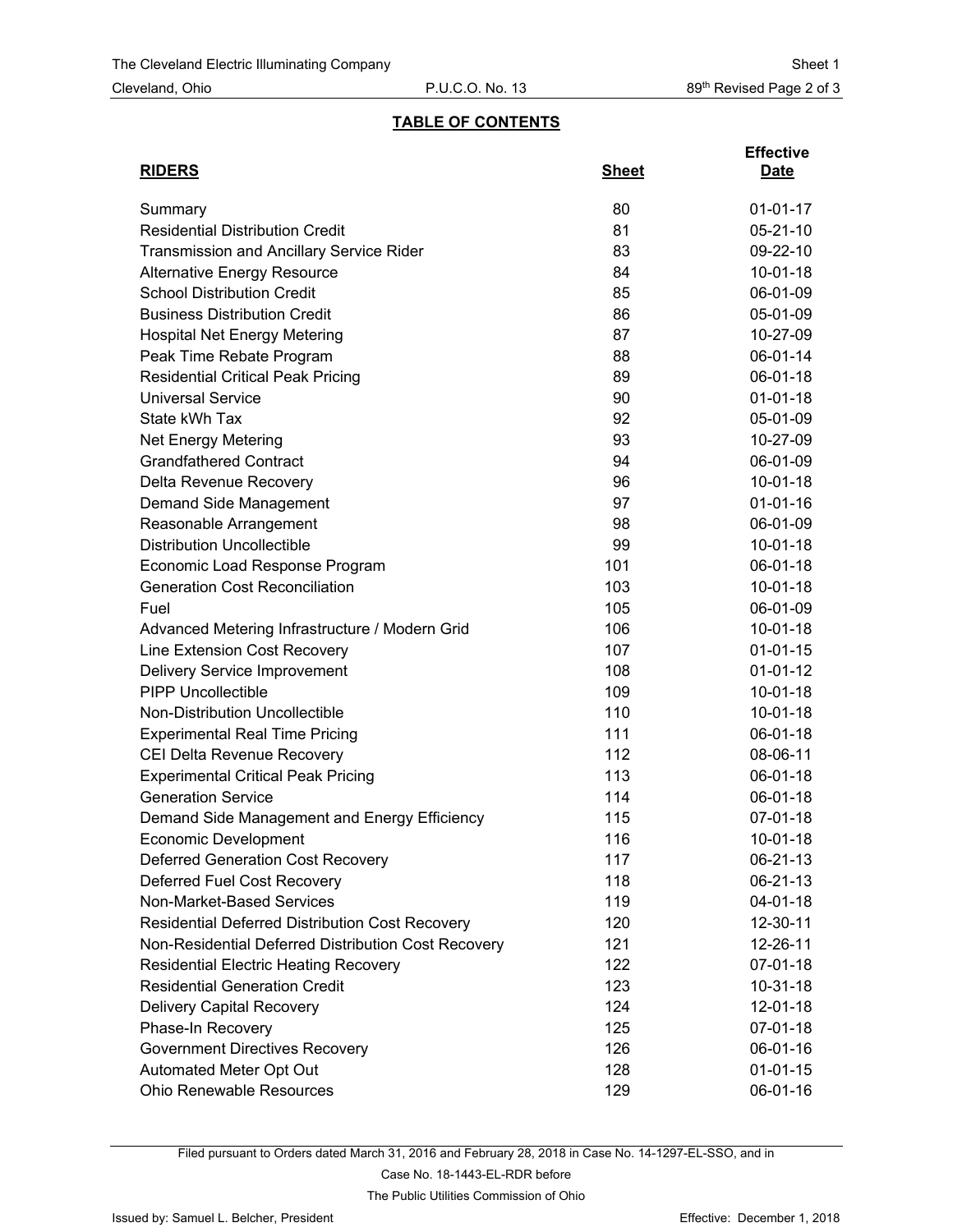### **TABLE OF CONTENTS**

| <b>RIDERS</b>                                | <b>Sheet</b> | <b>Effective</b><br><b>Date</b> |
|----------------------------------------------|--------------|---------------------------------|
| Commercial High Load Factor Experimental TOU | 130          | 06-01-18                        |
| Distribution Modernization                   | 132          | $03-01-18$                      |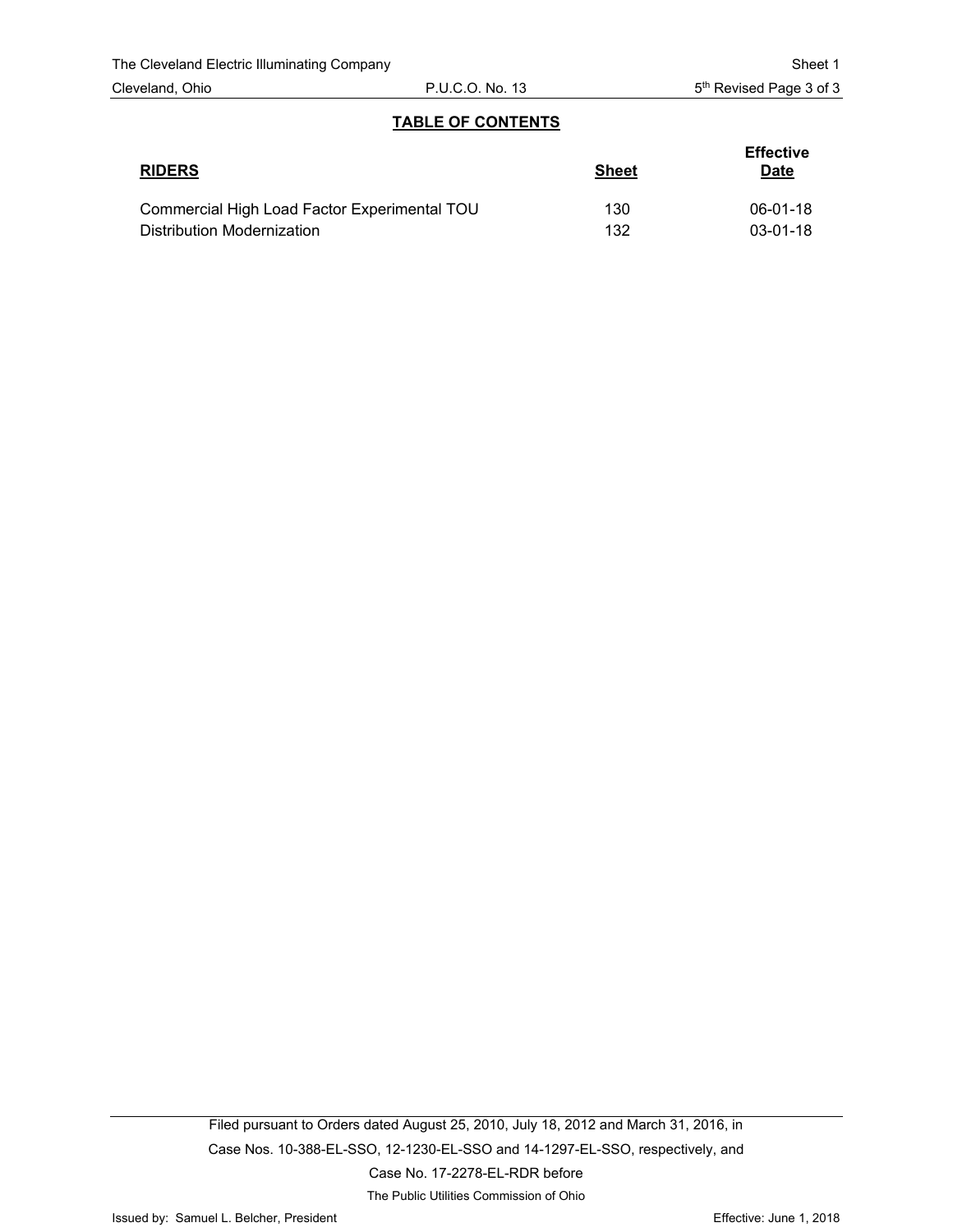## **DEFINITION OF TERRITORY**

#### <span id="page-4-0"></span>**COMPANY'S TERRITORY:**

The term "Company's Territory" shall be deemed to mean and include the territory served by the Company's distribution system in Ashtabula, Cuyahoga, Geauga, Lake, Lorain, Medina, Portage, Summit and Trumbull Counties.

Further information concerning specific cities and townships can be found at the PUCO website: http://www.puc.state.oh.us/pucogis/newcntymaps/elcnty.html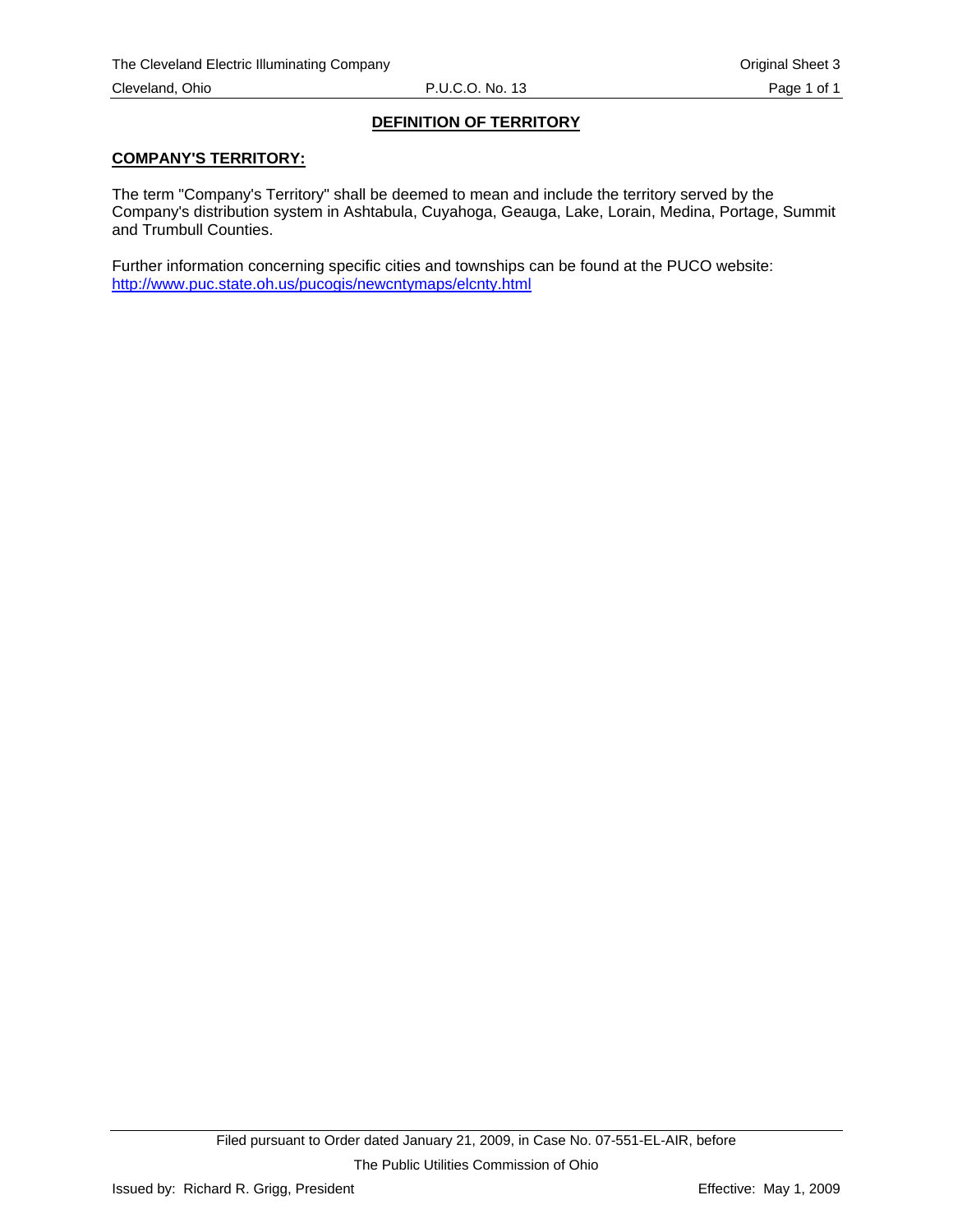### **TABLE OF CONTENTS**

<span id="page-5-0"></span>

|       | <b>ITEM</b>                                                   | <b>PAGE</b> |
|-------|---------------------------------------------------------------|-------------|
| I.    |                                                               |             |
| II.   |                                                               |             |
| Ш.    |                                                               |             |
| IV.   |                                                               |             |
| V.    |                                                               |             |
| VI.   |                                                               |             |
| VII.  |                                                               |             |
| VIII. |                                                               |             |
| IX.   |                                                               |             |
| Х.    |                                                               |             |
| XI.   | COLLECTION OF PAST DUE BILLS AND DISCONNECTION OF SERVICE  13 |             |
| XII.  |                                                               |             |
| XIII. |                                                               |             |
|       |                                                               |             |
|       |                                                               |             |
|       |                                                               |             |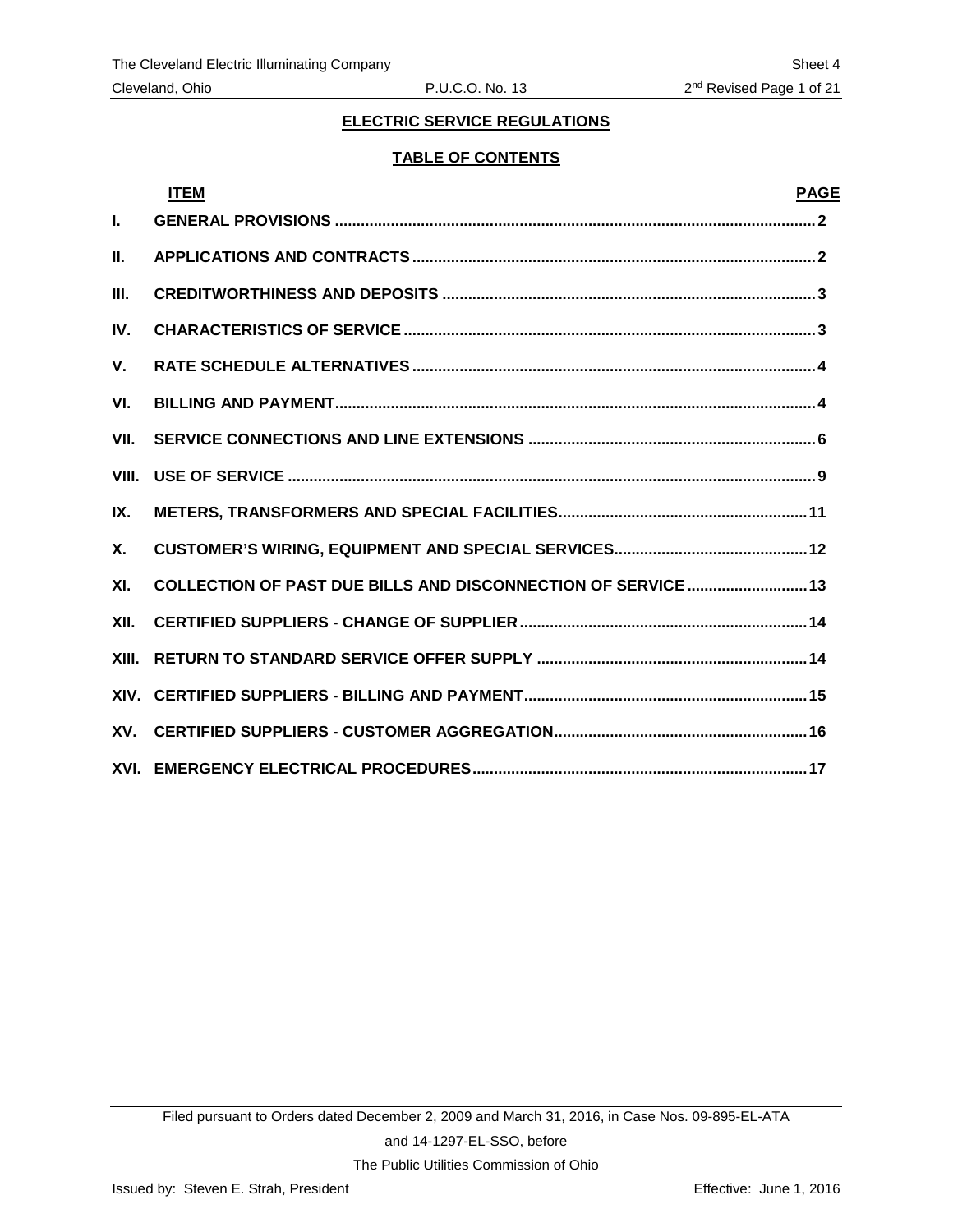### **I. GENERAL PROVISIONS**

- <span id="page-6-0"></span>**A. Filing:** The Schedule of Rates and the Electric Service Regulations for the supply of electric service throughout the territory served by the Company are filed with The Public Utilities Commission of Ohio ("PUCO" or "Commission").
- **B. Revisions:** The Company's Schedule of Rates and the Electric Service Regulations as herein contained may be terminated, amended, supplemented or otherwise changed from time to time in accordance with law and the rules promulgated thereunder by The Public Utilities Commission of Ohio.
- **C. Applicability:** These Electric Service Regulations, together with the provisions of the applicable rate schedule, are a part of every service contract entered into by the Company.

#### **II. APPLICATIONS AND CONTRACTS**

- **A. Service Application:** For each class of service requested by an individual or an entity, before such service is supplied by the Company, the individual or entity must apply for service following the process required by the Company or enter into another form of contract between the Company and the individual or entity. Service will not be supplied by the Company until the Company accepts the application or supplies service according to the provisions of the application. This requirement generally applies to, but is not limited to, new installations, installations where service is to be re-established, a change in the class of service to be provided to the customer, or to a change in the identity of the customer to be served.
- **B. Acceptance Of Application:** When the application for service is accepted by the Company or service is supplied according to the provisions of the application, the application constitutes a service contract between the Company and the customer for the supply of electric service subject to these Electric Service Regulations. Additional contracts may be required by tariff, which shall be incorporated in the service contract. Upon acceptance of the application or contract, the individual or entity is now a customer.
- **C. Service Contract:** The service contract shall constitute the entire agreement between the customer and the Company and no promise, agreement, or representation of any agent, representative or employee of the Company shall be binding upon it unless the same shall be incorporated in the service contract.
- **D. Refusal Of Application:** The Company may refuse to provide electric service, consistent with Ohio law, including without limitation, for those reasons specified in Chapters 4901:1-10 and 4901:1-18 of the Ohio Administrative Code. Specifically among these reasons, the Company may refuse to furnish electricity to a customer's premises on account of arrearages due it for electricity furnished to persons or entities formerly receiving services at the same premises as customers of the Company, provided the former customers are continuing to reside or do business at such premises.
- **E. Same Day Connection:** If the customer requests service for the same day on which the request has been made and the service is presently not connected, the Company will charge the customer pursuant to the Company's Tariff Sheet 75, Miscellaneous Charges, Same Day Connection Charge. This fee may be charged at the time of the request or charged with the customer's next monthly billing, at the Company's discretion, and only if the Company provides the service on the date requested. (The Same Day Connection Charge does not apply to requests for reconnection after nonpayment which are governed by Electric Service Regulations, Sheet 4, Section XI, Paragraph D).

Filed pursuant to Orders dated January 21, 2009 and March 31, 2016, in Case Nos.07-551-EL-AIR and

14-1297-EL-SSO, before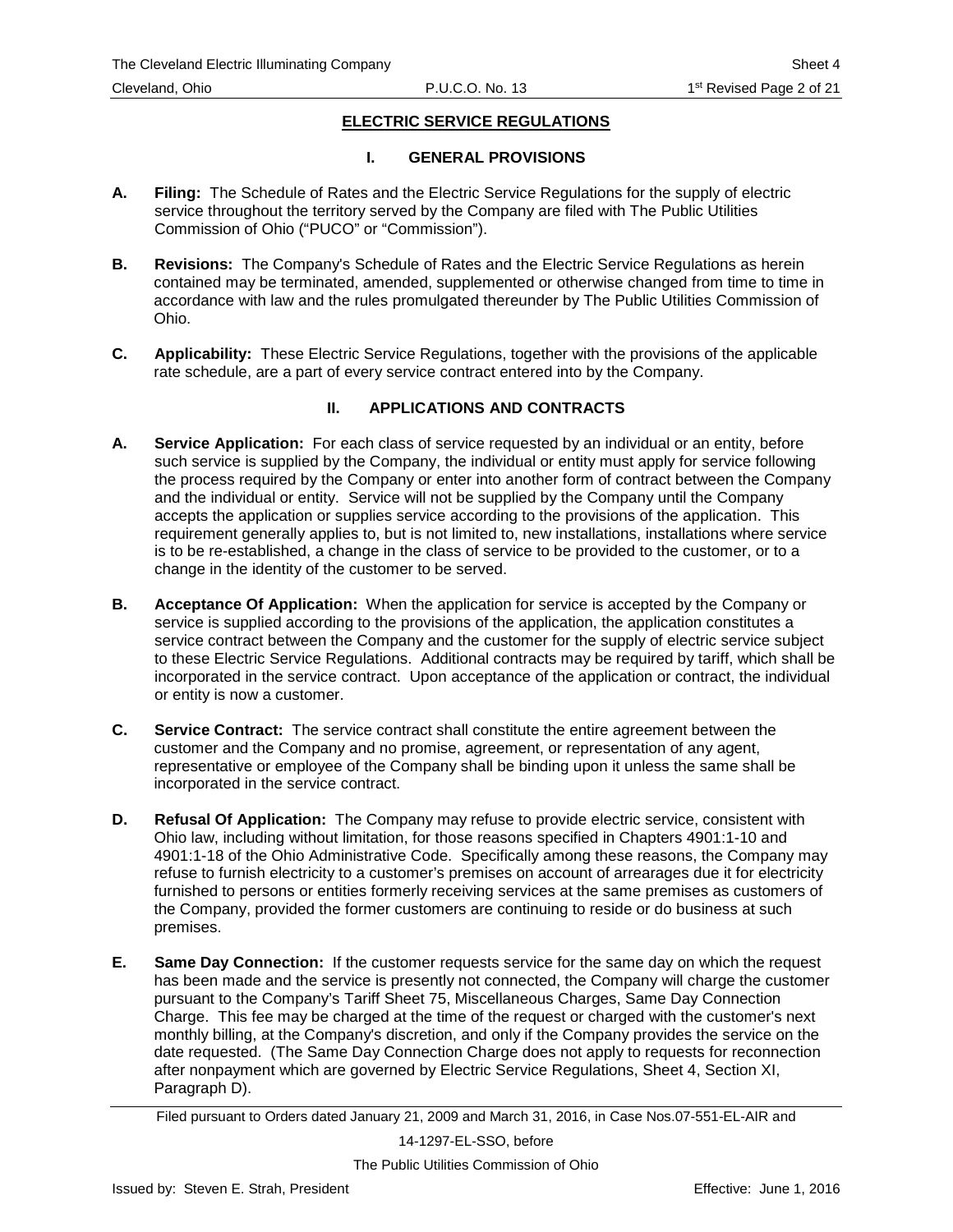- <span id="page-7-0"></span>**F. Seasonal Or Temporary Discontinuance Of Service:** When service has been disconnected at the customer's request because of seasonal occupancy of the premises or when the same customer has moved in and out of the same premise within a 12 month period without another party signing for service during that 12 month period, the Company will charge the customer pursuant to the Company's Tariff Sheet 75, Miscellaneous Charges, Reconnection Charge, to reconnect the service.
- **G. Large Capacity Arrangements:** Existing customers who seek to substantially (by at least 1,000 kW) increase or decrease (including the effects of the addition of onsite generation) their existing capacity requirements and new customers who seek to purchase substantial capacity (at least 1,000 kW) from the Company shall negotiate agreements with the Company containing equitable arrangements both as to the term of the contract and other terms and conditions requiring special consideration, in recognition that serving such increases in capacity may require changes in area facilities or rearrangement of facilities owned by the Company and/or the customer. These arrangements may be subject to the approval of The Public Utilities Commission of Ohio.

# **III. CREDITWORTHINESS AND DEPOSITS**

- **A. Establishment Of Creditworthiness:** Applicants are required to establish creditworthiness, which may include providing a cash deposit, as a condition to furnishing or continuing to furnish service.
- **B. Deposits:** For those applicants making a cash deposit to establish creditworthiness, interest will be paid on the deposit as prescribed by Chapter 4901:1-17 of the Ohio Administrative Code. Deposits plus accrued interest will be returned to the customer in accordance with the provisions of the Ohio Administrative Code.

# **IV. CHARACTERISTICS OF SERVICE**

- **A. Type:** Except as otherwise provided in the Company tariffs, electric service supplied by the Company will be 60-Hz alternating current delivered at the standard voltages available adjacent to the premises where the customer is located.
- **B. Continuity:** The Company will endeavor, but does not guarantee, to furnish a continuous supply of electric energy and to maintain voltage and frequency within reasonable limits. The Company shall not be liable for damages which the customer may sustain due to variations in service characteristics or phase reversals. If supply voltage is unsatisfactory for particular customer applications or for special apparatus requiring close regulation, then the customer shall install regulative apparatus at the customer's own expense.

The standard secondary voltages are 120/240 volt three wire single phase, 208Y/120 volt four wire three phase and 480Y/277 volt four wire three phase. The Company designs its system so that under normal operating conditions the sustained service voltage is within a range of plus or minus 5% of the normal voltage level for that service. Whenever voltages shall be known to exist outside of such ranges, the Company will take steps to promptly initiate corrective action to restore the sustained voltage level within said ranges.

For primary, subtransmission and transmission voltage services, the Company provides standard voltages that are available from existing facilities. The Company designs its system so that under normal operating conditions the sustained service voltage is within a range of plus or minus 10% of the normal voltage level for that service.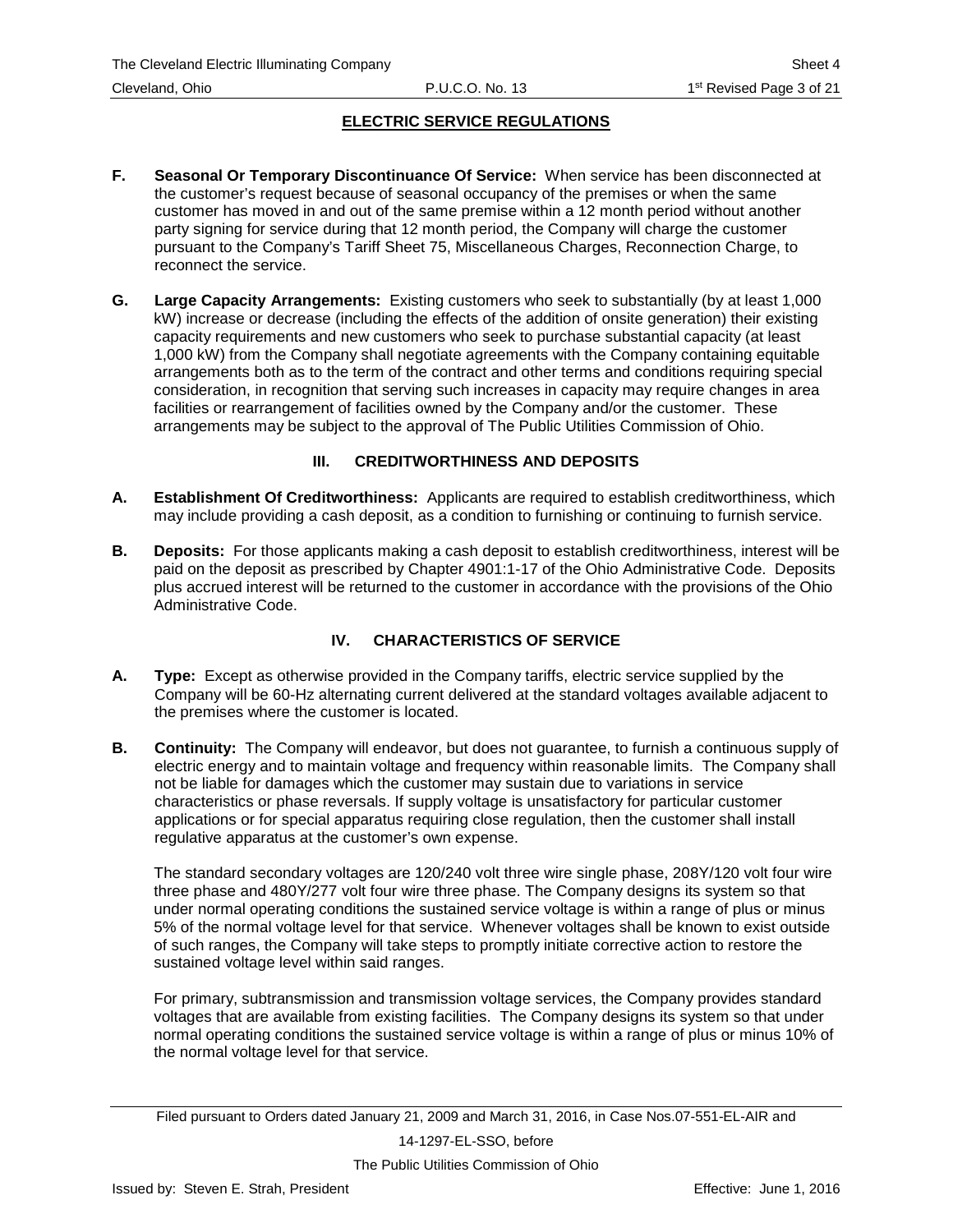- <span id="page-8-0"></span>**C. Delivery Voltage:** Subject to the provisions of paragraph IV.B above, and after the Company determines that facilities of adequate capacity are available and adjacent to the premises to be served, the types of service available with the nominal voltages are:
	- **1. Secondary Service** Less than or equal to 600 volts
	- **2. Subtransmission Service** 11,000 volts three wire and 36,000 volts three wire
	- **3. Transmission Service** Greater than or equal to 69,000 volts
	- **4. Primary Service** All other available voltages

Delivery voltage will be specified by the Company and will be based upon the availability of lines in the vicinity of the customer's premises and commensurate with the size of the customer's load. Customers with demands in excess of twenty-five hundred (2,500) kW will generally be served at Transmission Service

# **V. RATE SCHEDULE ALTERNATIVES**

- **A. Selecting Rate Schedule:** Where two or more alternative rate schedules are applicable to the same class of service, the Company, upon request, will assist a customer in selecting an appropriate rate schedule to be applied. The customer, however, shall select from the alternative rate schedules and such selection shall be the basis for the application or contract for service. No refund will be made representing the difference in charges under different rate schedules applicable to the same class of service except as required by law.
- **B. Changing Rate Schedule:** Subject to limitations in the service contract or applicable rate schedule, the customer may change to an alternative applicable rate schedule, except that a customer contracting for a specified capacity served at available primary or transmission voltage shall not be eligible to recontract for service at secondary voltage, unless a secondary voltage circuit of adequate capacity is available adjacent to the premises and the customer complies with all of the provisions of the applicable secondary rate schedule.

## **VI. BILLING AND PAYMENT**

- **A. Billing Periods:** Bills for electric service will be rendered monthly or at the Company's option at other regular intervals. Bills rendered monthly shall typically cover a period of approximately 30 days.
- **B. Due Dates:** For residential customers, bills are due and payable to the Company on or before fourteen (14) days from the date the bill is mailed to said customer. Governmental customers' bills are due and payable to the Company on or before thirty (30) days from the date the bill is mailed to said customer. All other customers' bills are due and payable to the Company on or before twentyone (21) days from the date the bill is mailed to said customer. When the due date for payment falls on Saturday, Sunday or a holiday the due date for payment is extended to the next business day. Remittances mailed by the customer for the amount(s) due shall be accepted by the Company as tendered within the period to avoid late payment charges if such payment is received by the Company no more than five (5) days after the due date of the bill.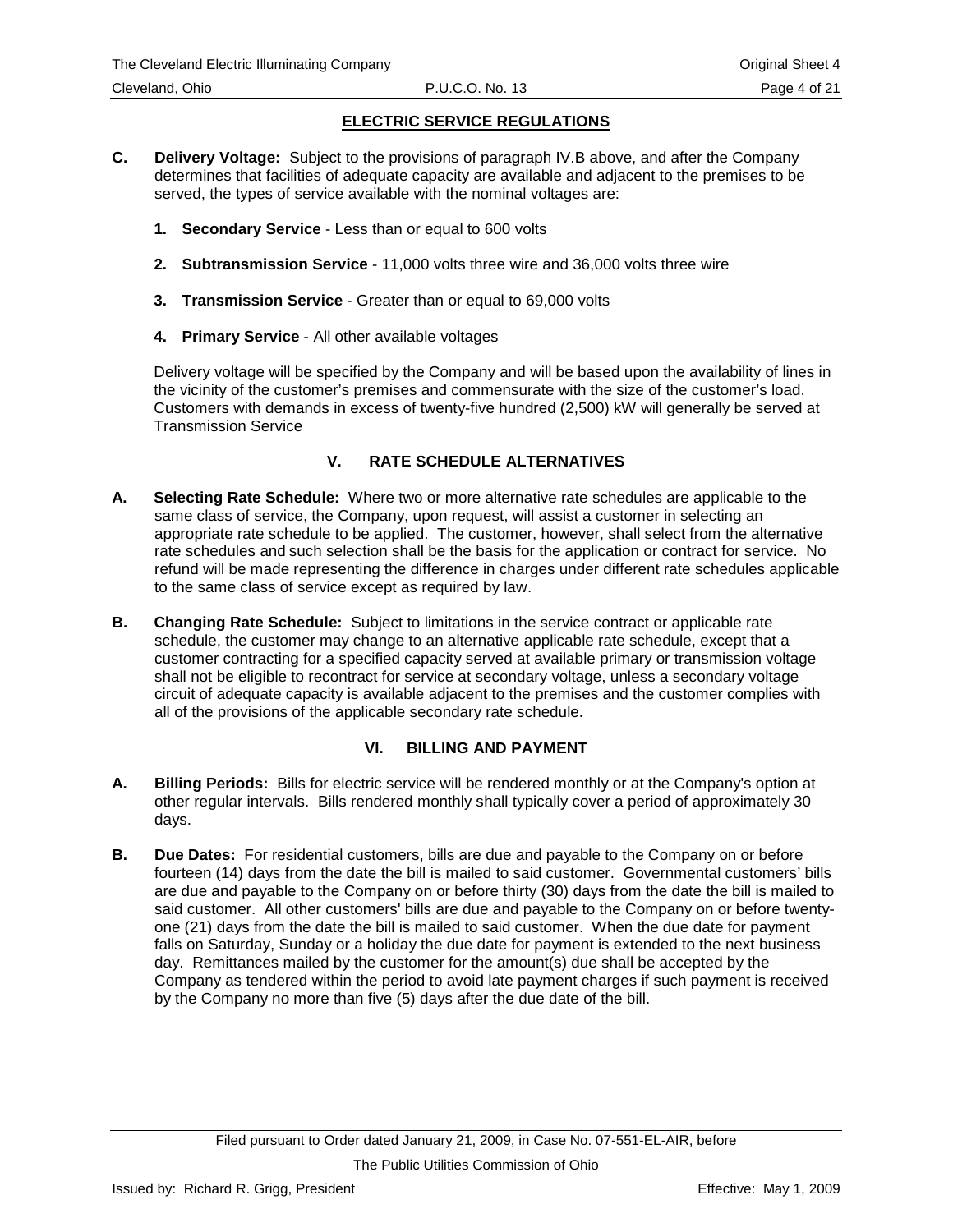- **C. Late Payment Charges:** If remittances are received by the Company offices more than five (5) days after the due date of the bill, an additional amount equal to 1.5% may be charged on any unpaid balance existing after the due date. This provision is not applicable to unpaid account balances of customers enrolled on income payment plans pursuant to 4901:1-18 of the Ohio Administrative Code.
- **D. Transfer Of Final Bill:** If the customer fails to pay in full any final bill for service rendered by the Company at one location, and if the customer is receiving Like Service at a second Company location, the Company may transfer such unpaid balance of the final bill to the service account for such second location. "Like Service" refers to an end use within the broad categories of residential, commercial or industrial service, without regard to whether the customer is receiving generation service from the Company. Such transferred amount shall maintain its original due date at such second location and be subject to collection and disconnection action in accordance with Ohio law, which includes without limitation Chapter 4901:1-18 of the Ohio Administrative Code.
- **E. Meter Readings Not To Be Combined:** Even if used by the same person, firm or corporation, electricity delivered and metered separately or at different locations will not be combined for bill calculation purposes, except that under the following conditions meter registrations of two or more installations on the same premises may be combined for billing purposes:
	- 1. Where the applicable schedule of rates specifically authorizes the combination of meter registrations, or
	- 2. Where the Company elects, for administrative reasons or engineering reasons affecting the supply of its service, to install or maintain at one or more locations on one premises two or more service connections with separate metering equipment for furnishing service at the same or different voltage levels or number of phases.
- **F. Equal Payment Plan:** The Company has available for residential customers a plan providing for equal monthly payments for electric service. The equal payment plan amount will be reviewed quarterly and will be adjusted if the customer's recent bills indicate a significant change from past history.
- **G. Estimated Bills:** The Company attempts to read meters on a regular basis but there are occasions when it is impractical or impossible to do so. In such instances the Company will render an estimated bill based upon past use of service. Where the customer has a load meter and the actual load reading when obtained is less than the estimated load used in billing, the account will be recalculated using the actual load reading.
- **H. Returned Payment:** When the Company reverses the customer's payment because the payment transaction has been dishonored, the Company shall charge the customer pursuant to the Company's Tariff Sheet 75, Miscellaneous Charges, Returned Payment Charge. This charge shall be rendered with the customer's next monthly billing.

## **I. Rate Pricing Changes:**

- **1. Seasonal Price Changes:** For billing purposes, unless otherwise specified the winter rates shall be applicable beginning with service rendered September 1 through service rendered for May 31. The summer rates unless otherwise specified shall apply in all other billing periods.
- **2. Non-Seasonal Price Changes:** For billing purposes, non-seasonal price changes will begin with service rendered on the effective date of the price change.

14-1297-EL-SSO, before

Filed pursuant to Orders dated January 21, 2009 and March 31, 2016, in Case Nos. 07-551-EL-AIR and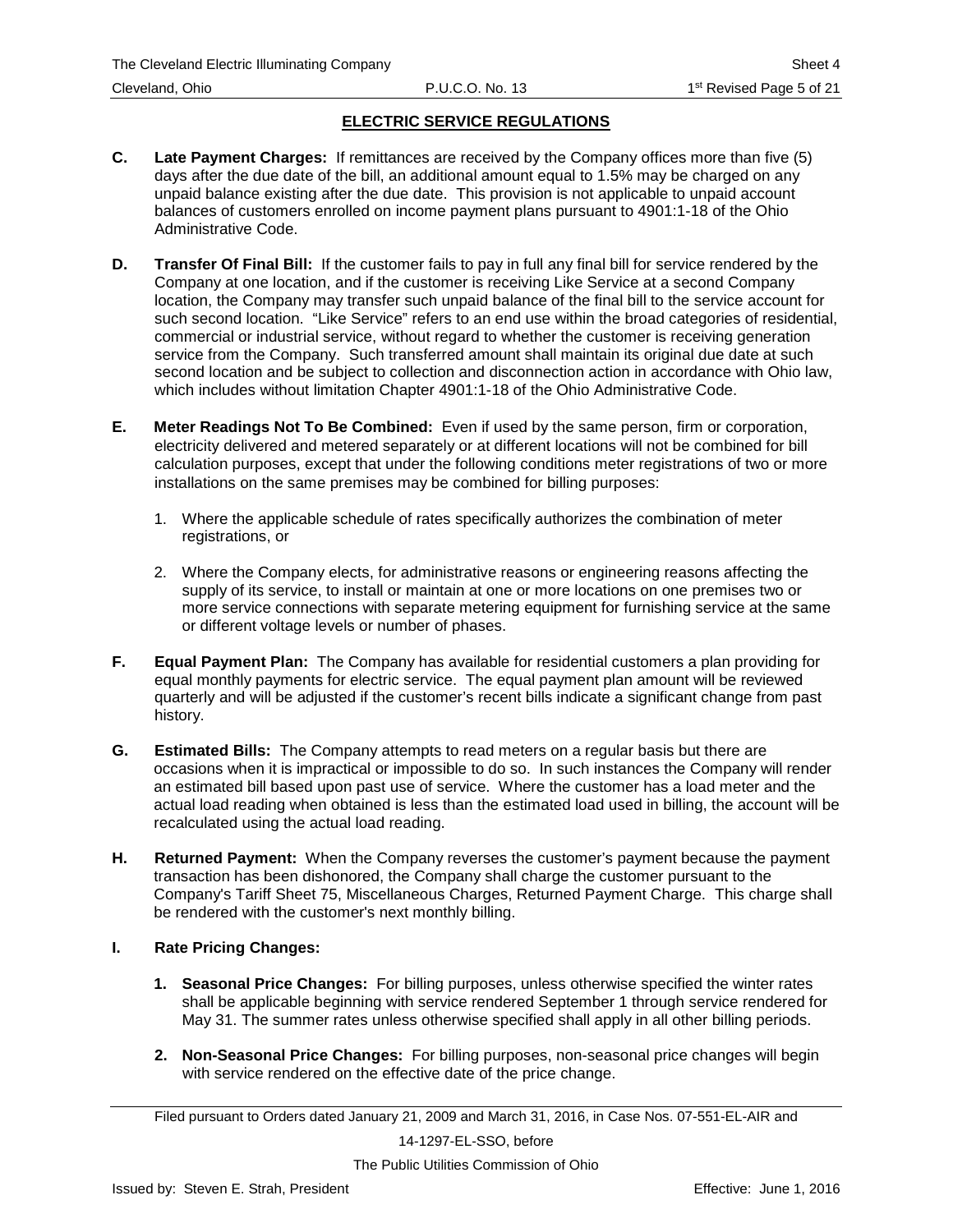#### **ELECTRIC SERVICE REGULATIONS VII. SERVICE CONNECTIONS AND LINE EXTENSIONS**

### <span id="page-10-0"></span>**A. Secondary Voltage Service Connection**

- **1. Overhead Connection:** Where overhead distribution facilities are available, the Company will install a suitable overhead service drop to a point of attachment on the customer's premises as designated by the Company.
- **2. Underground General Service Network Connection:** Where underground distribution facilities are available in commercial areas where network service is available, the Company will install underground service connections from its mains to a point, as designated by the Company, located immediately inside the customer's building wall except where, because of the distance between the customer's building and the Company's mains, an equitable arrangement for prorating the cost of installing these facilities may be required. Where underground service cable and conduit are required within the building to reach a customer's service terminals, the customer will be required to pay the cost of these facilities. Such underground service connection facilities paid for by the customer shall be owned by the customer and maintained at the customer's expense and, when required, replaced by the customer.

Customers requiring underground service from overhead or underground distribution facilities shall at their own expense install and maintain the underground facilities in accordance with the Company's specifications from the meter location on the customer's premises to the Company's distribution wires to which connections are to be made by the Company. The customer shall own such underground facilities and maintain and replace such facilities when required.

- **3. Change In Service Connection Facilities:** Should any change in the Company's service connection facilities be necessary due to the erection of, remodeling of or change in any structure on the premises of the customer, or the condition of the customer's premises, or due to any ordinance, governmental action, or any other cause beyond the Company's control, the entire cost of the change in the service connection facilities shall be borne by the customer.
- **4. Temporary Service Drop Connection:** When requested by a customer, the Company may provide a Temporary Service Drop Connection. A Temporary Service Drop Connection shall mean the installation of single-phase service up to 200 amps from existing secondary conductors. The charge for a Temporary Service Drop Connection shall be that set forth in the Company's Tariff Sheet 75, Miscellaneous Charges, Temporary Service Drop Connection.
- **5. Temporary Facilities:** Temporary Facilities are any separate installations that the Company does not expect to be permanent or where a substantial risk exists that the Company's facilities will be used and useful for a period substantially shorter than their normal expected life, or in which the customer or consumer has no substantial permanent investment. When Temporary Facilities are required for any purpose, the applicant shall deposit with the Company the total estimated cost of construction, plus the total estimated cost of removal, minus the estimated salvage value of all equipment and materials. The amount of the deposit shall be adjusted by a refund or an additional payment when the cost of construction and removal, less the salvage value is determined. No interest will be paid on deposits covering the cost of constructing facilities for temporary electric service. (Temporary Facilities shall not include Temporary Service Drop Connections as defined in paragraph 4 above.)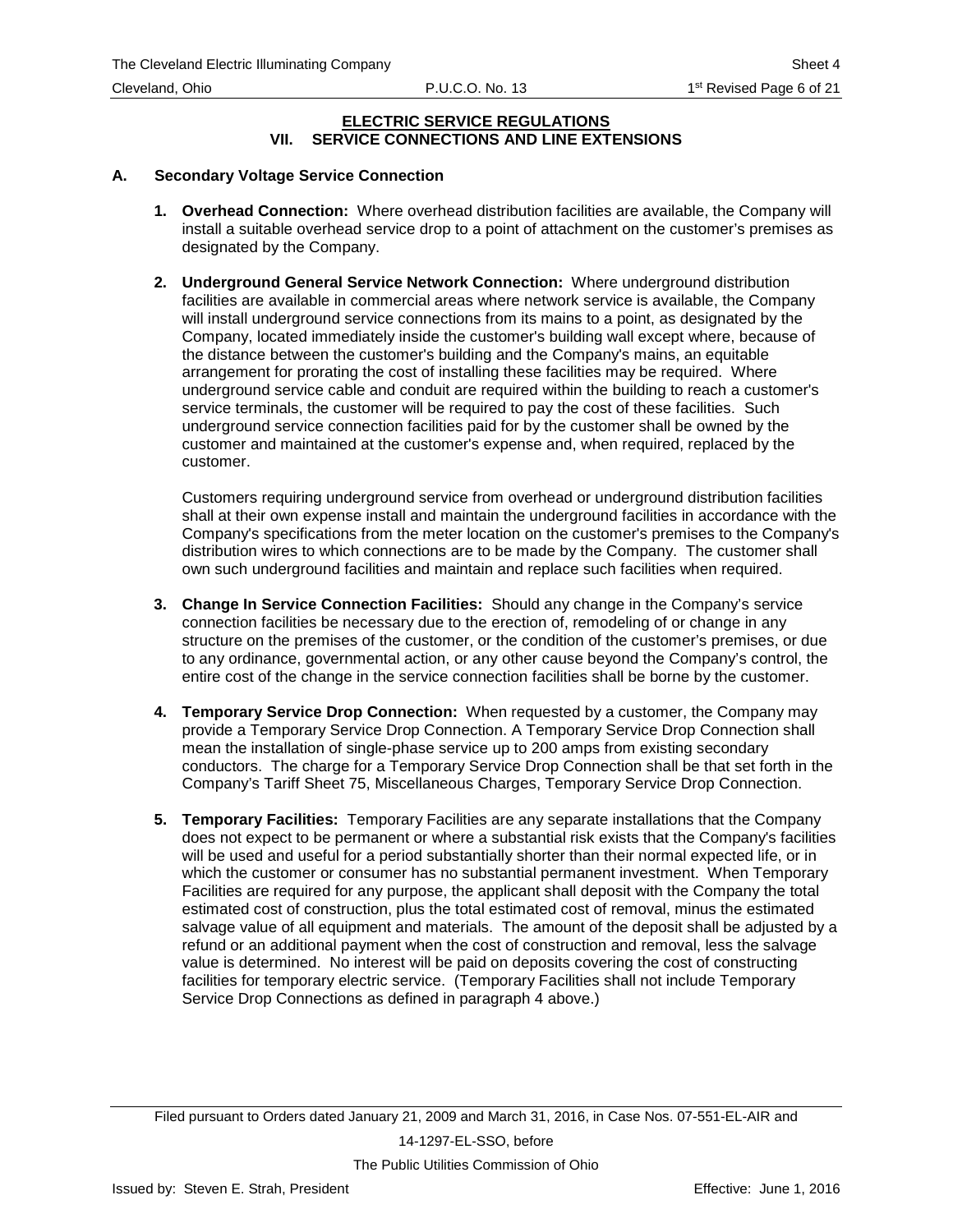#### **B. Line Extensions**

#### **1. Definitions:**

Contribution in aid of construction - any amount of money or property contributed to the Company to the extent that the purpose of the contribution is to provide for Line Extensions for new or expanded customer loads.

Cost estimate - the detailed projected expenditure, including material costs and overhead, equipment costs and overhead, labor costs and overhead, and all taxes associated with each major material and service component, required for a Line Extension.

General service installation - any Line Extension request by a commercial or industrial customer, builder, or developer, or any other Line Extension that is not a Residential installation. Customers in a development may be required to have their own General service installation in order to be connected to the Company's distribution system.

Line Extension - the provision of facilities (including, but not limited to, poles, fixtures, wires and appurtenances) necessary for delivering electrical energy from the point where a Line Extension connects with and receives energy from any existing transmission or distribution equipment (the nearest practical point to the customer(s) to be served by the Line Extension at which the appropriate voltage level is available) to one of a customer's points of delivery.

Multi-family installation - any Line Extension to a new residential dwelling that will have two or more dwelling units, where each unit has a separate account for electric service with the Company.

Non-standard multi-family installation - any Line Extension to a new residential dwelling that will have two or more dwelling units, where each unit has a separate account for electric service with the Company where the Company's cost to build the Line Extension is greater than \$2,500, excluding any Premium installation cost.

Non-standard single family installation - any Line Extension to a new home (or home site) with one account for electric service with the Company where the Company's cost to build the Line Extension is greater than \$5,000, excluding any Premium installation cost.

Premium installation - any Line Extension that is in excess of the standard construction and requirements necessary to provide electric service to the customer, including, but not limited to, customer-requested oversizing of facilities, underground construction, Residential Installations exceeding 200 amps and three phase Residential installations.

Premium installation cost - the sum of the Company's cost to provide Premium installation minus the sum of the Company's cost of the standard construction and requirements necessary to provide electric service to the customer.

Residential installation - a Standard single family installation, a Non-standard single family installation, a Standard multi-family installation, or a Non-standard multi-family installation for a single phase Line Extension.

Standard multi-family installation - any Line Extension to a new residential dwelling that will have two or more dwelling units, where each unit has a separate account for electric service with the Company where the Company's cost to build the Line Extension is less than or equal to \$2,500 excluding any Premium installation cost.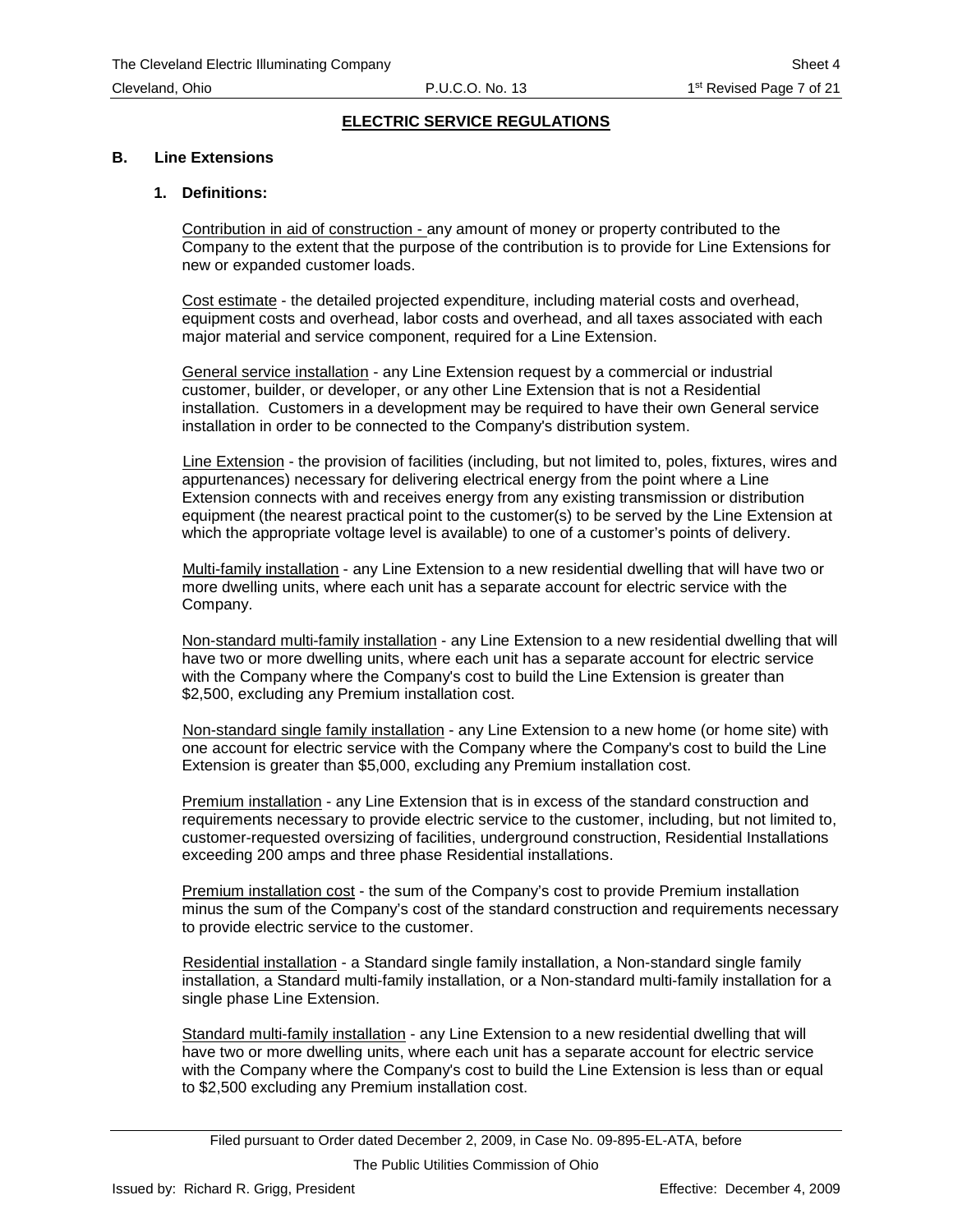Standard single family installation - any Line Extension to a new home (or home site) with one account for electric service with the Company where the Company's cost to build the Line Extension is less than or equal to \$5,000, excluding any Premium installation cost.

#### **2. Terms And Conditions:**

Residential installations:

a. Non-standard single family installation:

The customer shall make arrangements with the Company for the payment to the Company of the Company's cost to build the Non-standard single family installation that exceeds \$5,000, excluding any Premium installation cost. The individual homeowner (non-developer) has the option of paying such costs, plus carrying costs based on the rate of return approved in the Company's then most recent distribution rate case, on a prorated monthly basis for up to fifty months.

b. Non-standard multi-family installation:

The customer shall make arrangements with the Company for the payment to the Company of the Company's cost to build the Non-standard multi-family installation that exceeds \$2,500, excluding any Premium installation cost.

#### General service installations:

A customer requesting a General service installation shall make an up-front payment to the Company equal to 40% of the Company's estimated cost for construction of the Line Extension, plus any and all Premium installation cost.

#### Premium installation:

For any Premium installation the customer shall make an up-front payment to the Company equal to the estimated Premium installation cost for the project. If a project is cancelled after the customer has made the up-front payment for the Premium installation costs, any costs incurred by the Company up to and including the date of cancellation, including without limitation material, labor, design, overheads, taxes, and restocking of materials returned to stock shall be deducted from the premium payment amount, and any remaining funds returned to the customer.

#### Future customers:

A customer may be entitled to a refund of a portion of the amounts such customer paid for a Line Extension, other than for Premium Installation. Any amounts refunded shall be paid in accordance with the following:

If a new customer ("Customer 2"), utilizes, within fifty months of the completion of a Line Extension project, all or part of the Line Extension facilities for which contribution in aid of construction ("CIAC") has been paid by a previous customer (the "Original customer"), then the Original customer who paid the CIAC may be entitled to a refund which represents a pro rata portion of the original CIAC , calculated to equitably share the CIAC responsibility for the Line Extension facilities used in service by both Customer 2 and the Original customer. If any new additional customer ("Customer 3"), utilizes, within fifty months of the completion of the Line Extension project, all or part of the Line Extension facilities for which CIAC has been paid by

14-1297-EL-SSO, before

Filed pursuant to Orders dated December 2, 2009 and March 31, 2016, in Case Nos. 09-895-EL-ATA and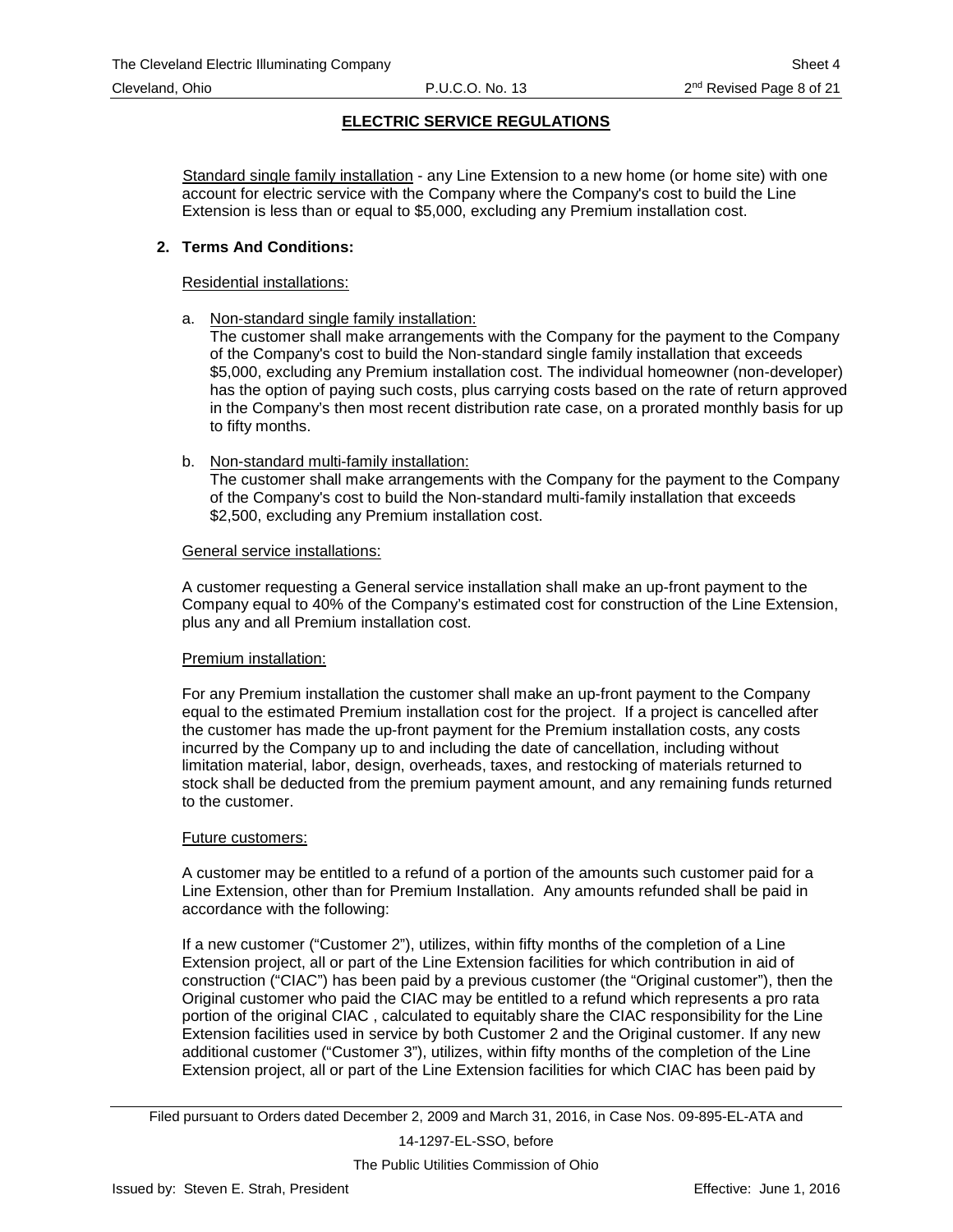<span id="page-13-0"></span>the Original customer and Customer 2, then Customer 2 who paid an equitable portion of the CIAC may also be entitled to a refund.

- **3. Line Extensions On Private Property:** Customers that require Line Extensions to be constructed on their private property shall, in all cases, provide, without cost to the Company, land clearance, trenching and backfilling (including excavation for and installation of vaults), and an easement for right-of-way in a form acceptable to the Company before the Company's construction is started. The expectation that property will be dedicated to the public use at the conclusion of construction shall not preclude such property from being deemed the customer's private property for purposes of this subsection 3. All Line Extensions shall be the property of and shall be operated and maintained by the Company. The Company shall have the right to use such Line Extension in furnishing service to any applicant located adjacent to such Line Extension and the further right to construct other extensions from the distribution facilities so constructed. Except as provided herein, no customer or third party installation of Line Extension facilities will be permitted on private property or public right-of-way.
- **4. Relocation For Residential, Commercial Or Industrial Customer:** A change in location of an overhead or underground service for the customer's convenience shall be made at the customer's expense.
- **5. Relocation For Highway, Street Or Public Works Project:** A change in location of an overhead or underground service to provide space necessary for highway, street, or public works projects shall be made in accordance with the contractual agreement with the government entity involved.

#### **6. Other Items:**

- a. The Company shall not be required to begin construction on any Line Extension until all required applications have been made by the customer, developer, or builder, as applicable.
- b. The Company shall not be required to install Line Extensions using rear lot line construction. The Company may elect, however, to use rear lot line construction at no additional cost to the customer.
- c. Line Extension cost estimates should not include costs normally incurred by the utility to maintain, protect, or upgrade its distribution system. Nor should system improvements required for the general distribution system that serves multiple customers, which are driven by the customer's load addition, be factored into the Line Extension calculations.

#### **VIII. USE OF SERVICE**

- **A. Increased Loads:** The customer shall notify the Company of any significant additions or modifications to the customer's facilities that will affect the customer's load characteristics so that the Company may provide facilities sufficient to maintain adequate service.
- **B. Individual Customer Metering:** Service will be supplied under the appropriate rate schedule, to each separate dwelling (single or part of a multiple unit), apartment, farm, commercial or industrial establishment as one customer through one meter or one unified set of meters for each rate schedule.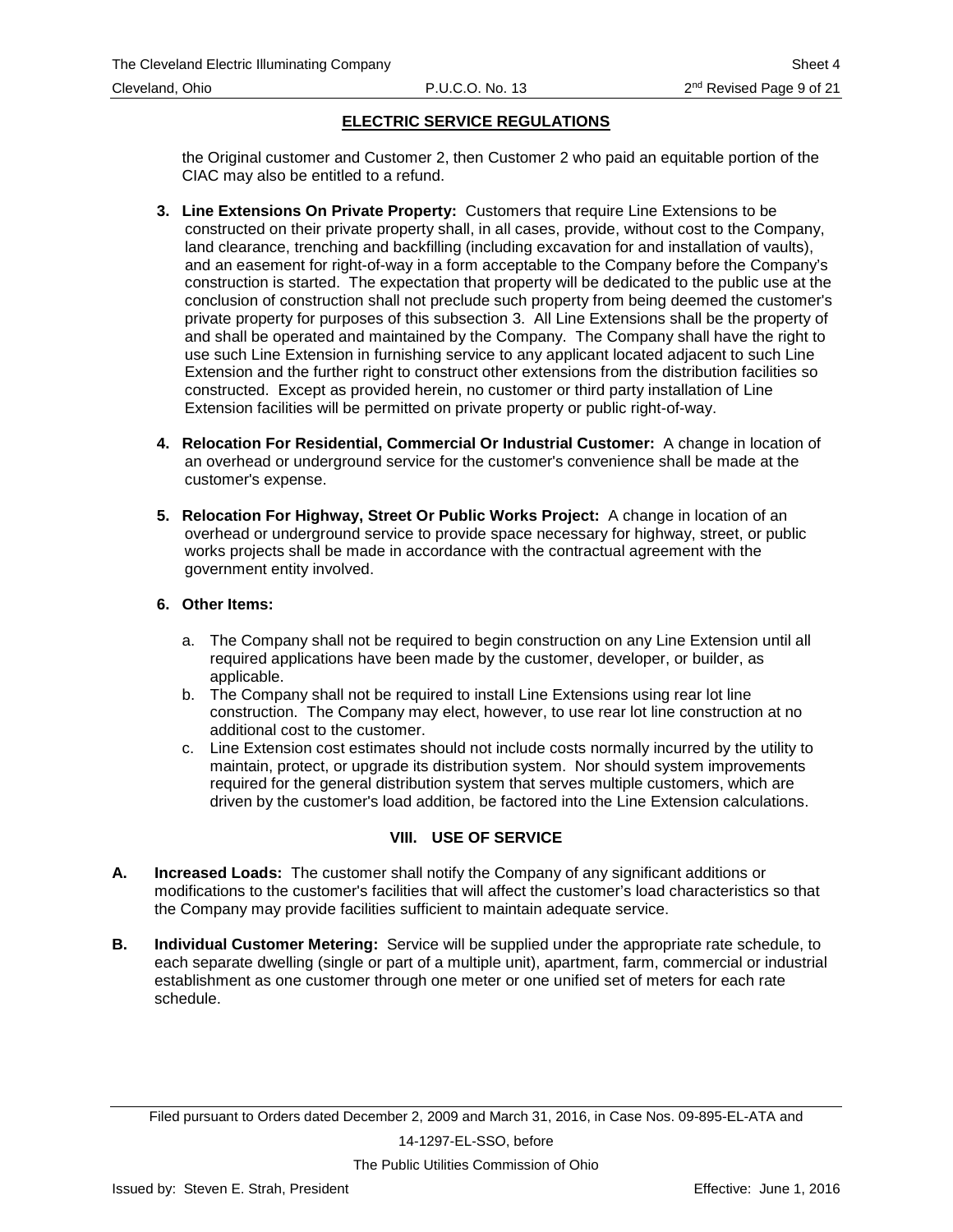#### **C. Resale:**

- 1. Electric service is provided for the sole use of the customer, who shall not sell any of such service to any other person, or permit any other person to use the same, without the written consent of the Company.
- 2. The above provision does not apply to service provided to a landlord for resale or redistribution to tenants where such resale or redistribution takes place only upon property owned by the landlord and where the landlord is not otherwise operating as a public utility.
- **D. Parallel Operation:** The Company shall provide service in parallel with a customer's generating facilities if the customer has adequate protective and regulating equipment and has sufficient trained personnel to perform the necessary operations, and further, at the Company's option, if the customer provides electronic communications with the offices of the Company's load dispatcher. Net Energy Metering Rider customers shall not be required to provide electronic communications or install a telephone line. The Company will not furnish service in parallel with a customer's generating facilities when, in the opinion of the Company, such parallel operation may create a hazard or disturb, impair or interfere with the Company's service to other customers**.**
- **E. Regulation Of Power Factor:** The Company may require the customer to maintain a power factor in the range of 85% to 100% for secondary, primary and subtransmission service and 90% to 100% for transmission service, coincident with the customer's maximum monthly peak demand and to provide, at the customer's expense, any corrective equipment necessary in order to do so. The Company may inspect the customer's installed equipment and/or place instruments on the premises of the customer in order to determine compliance with this requirement, as deemed appropriate by the Company. The Company may charge the customer the Company's installation cost incurred for corrective devices necessary for compliance with this provision. The Company is under no obligation to serve, or to continue to serve, a customer who does not maintain a power factor consistent with the parameters set forth in this provision.
- **F. Unbalanced Loads:** The customer shall not use three phase electric service in such a manner as to impose an unreasonable unbalance between phases.
- **G. Interference:** The Company reserves the right to discontinue service to any customer if the service is used in a manner that disturbs or impairs the operation of the Company's system, or interferes with the service to other customers. When such interference occurs due to the use of any apparatus installed upon a customer's premises, the customer must either remove said apparatus, or provide the equipment necessary to alleviate such interference. The Company may discontinue service until such adverse conditions are alleviated.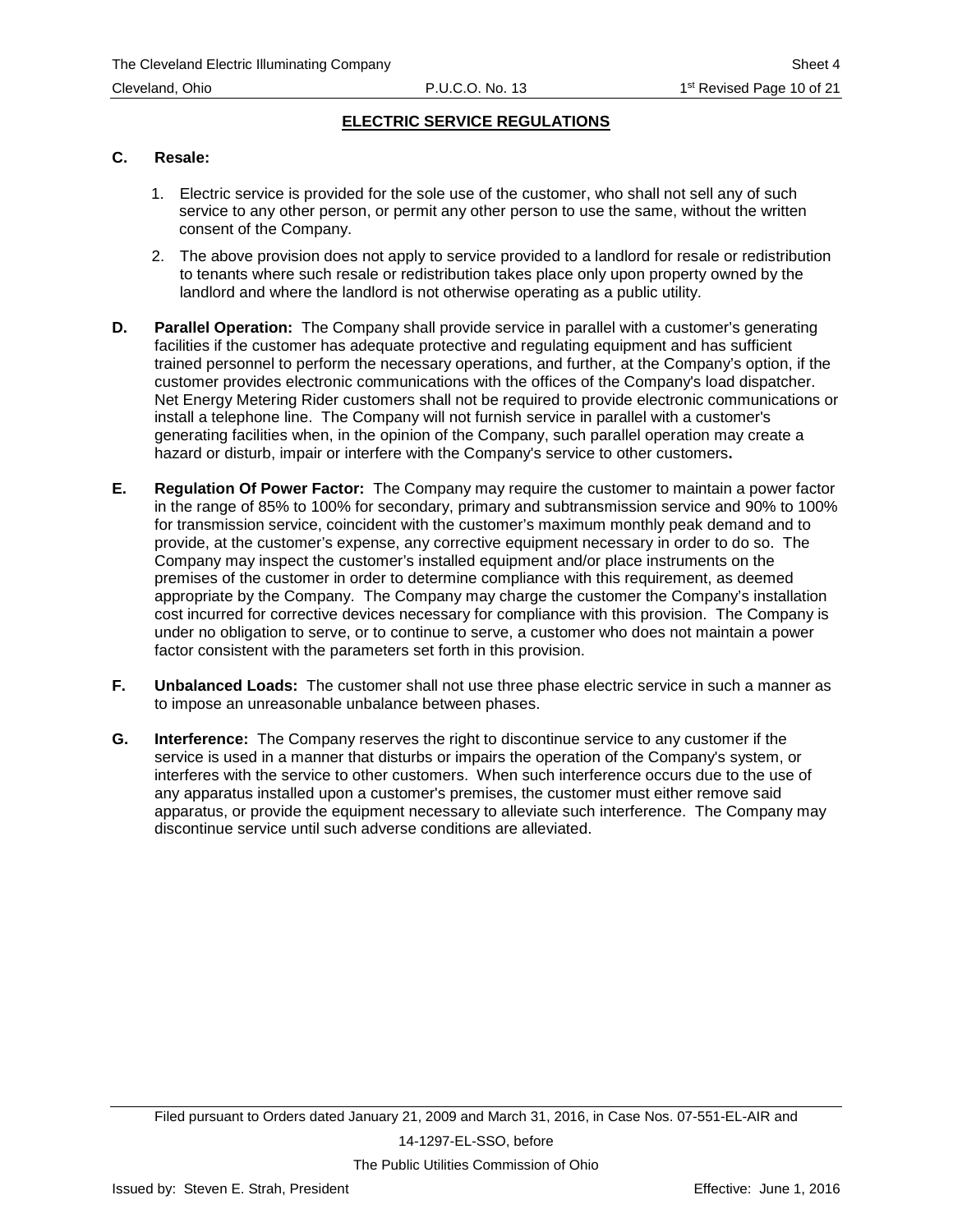### **IX. METERS, TRANSFORMERS AND SPECIAL FACILITIES**

<span id="page-15-0"></span>**A. Installation:** The Company will furnish and maintain one meter or one unified set of meters and metering equipment capable of producing data necessary to bill the customer under Company tariffs. Service will normally be metered at the Company's supply voltage. The customer shall provide, at no cost to the Company and close to the point of service entrance, suitable space for the installation of meters, transformers, protective equipment, and other equipment required by the Company. Meters, transformers, protective equipment, and other equipment required by the Company shall be placed at locations in accordance with Company standards and such locations shall be maintained by the customer at the customer's expense consistent with reasonable Company standards. Additional or special transformers required by the customer for the customer's convenience shall be furnished and maintained by the customer at the customer's expense. Any metering equipment required by the customer to accommodate requirements of a Certified Supplier will be installed, owned and maintained by the Company and paid for by the customer.

When a transformer vault, customer substation mat, or similar facility is necessary, said vault, mat or other facility shall be furnished and maintained by the customer at the customer's expense consistent with reasonable Company standards.

- **B. Equipment Ownership:** Unless otherwise agreed between the Company and the customer, all equipment furnished by the Company shall remain its exclusive property and the Company shall have the right to remove the same after termination of service for any reason whatsoever.
- **C. Meter Testing:** The Company tests its meters for accuracy and mutual protection consistent with Chapter 4901:1-10 of the Ohio Administrative Code.

In addition, the Company will test a meter at the request of the customer. If the accuracy of the meter is found to be within the tolerances specified in Chapter 4901:1-10 of the Ohio Administrative Code, the Company may charge the customer a meter test fee as provided in the Company's Tariff Sheet 75, Miscellaneous Charges, Meter Test Charge, except that the customer shall not be charged for the first test at the customer's request within the period specified in Chapter 4901:1-10 of the Ohio Administrative Code.

- **D. Meter Failure:** If it is determined that a meter, transformer, or any equipment or wiring associated therewith fails for any reason to operate correctly or accurately measure a customer's electricity use, the customer shall pay for the service furnished during such period an estimated amount based upon: (1) the results of a test, or (2) energy usage during a comparable period, or (3) a combination of both of these methods. For residential customers, the estimated amount determined by the Company shall be billed consistent with Chapter 4933.28 of the Ohio Revised Code. For non-residential customers the estimated amount determined by the Company shall be billed consistent with Chapter 4901:1-10 of the Ohio Administrative Code.
- **E. Customer Responsibility:** The customer shall permit only Company employees, other authorized agents of the Company, or other persons authorized by law, to inspect, test or remove Company equipment located on the customer's premises. If this equipment is damaged or destroyed due to the negligence or willful act of the customer or tampered with by the customer, the cost of repairs or replacement shall be payable by the customer. The Company may also bill the customer for the costs of electric service that was utilized, but not billed for, as a result of the tampering.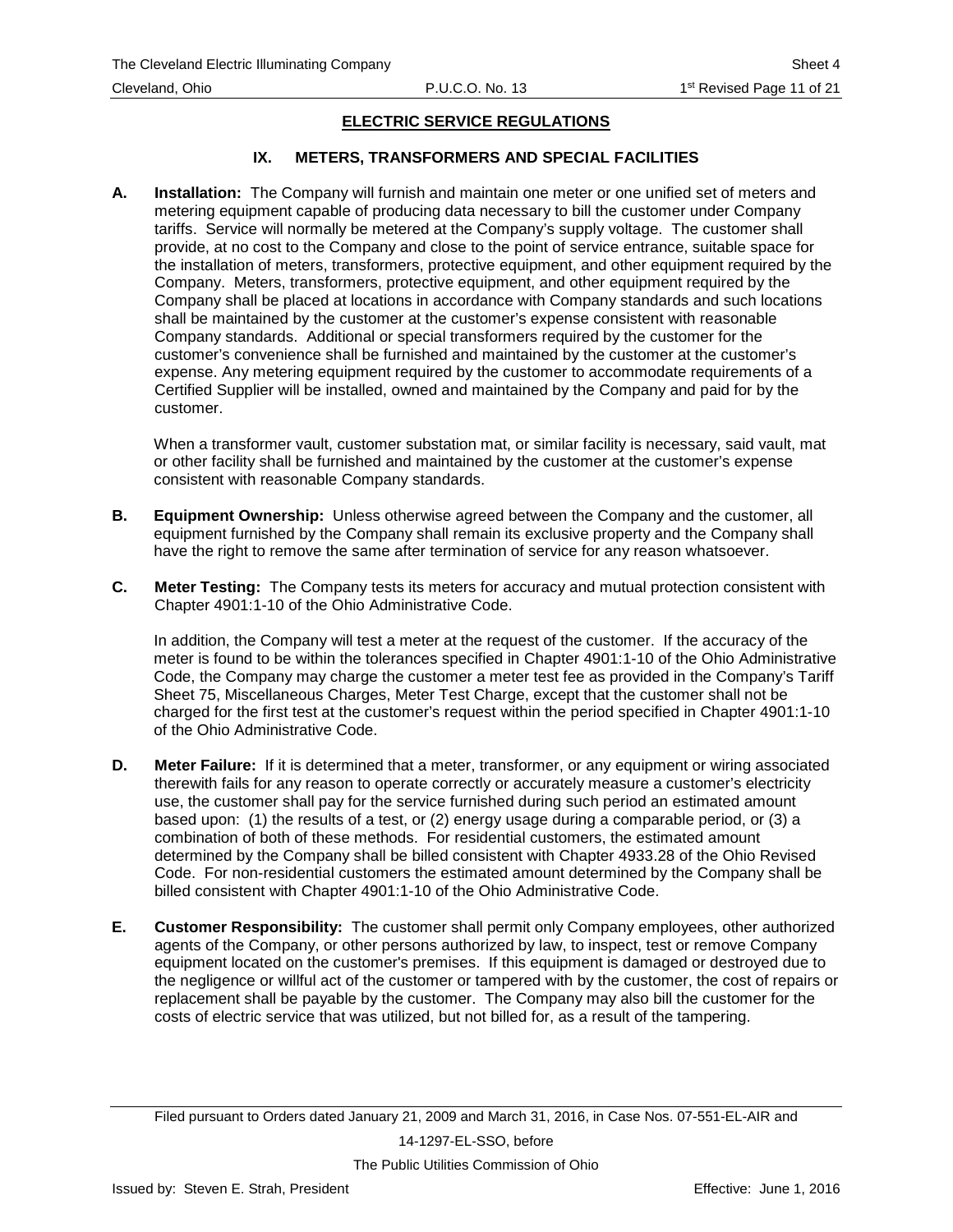- <span id="page-16-0"></span>**F. Special Facilities:** All costs (including, without limitation, any government imposed fees) for any special services, facilities, or instrumentation which may be rendered or furnished by the Company for a customer at the customer's request or at the direction of any governmental authority, and not provided for in the Company's rate schedules and not ordinarily necessary or directly involved in the furnishing of electric service, shall be paid for by the customer for whom such services, facilities, or instrumentation are furnished, or by the customers residing within the boundaries of the governmental entity for whom such services, facilities, or instrumentation are furnished. Any such costs shall be in addition to the charges for electric service provided for in the applicable rate schedule, and may be itemized on the electric bill to such customer(s) or billed separately by the Company. Upon request by the customer and in the sole discretion of the Company, such special services, facilities, or instrumentation may be supplied and maintained by the customer at the customer's expense.
- **G. Access To Premises:** The customer or, if applicable, the landlord, property manager or owner, shall grant Company's employees and authorized agents access to the customer's premises at all reasonable hours for the purpose of reading, inspecting, testing, repairing, maintaining, replacing, installing, analyzing or removing meters or other Company property. In the event of an emergency, the Company's employees and authorized agents shall have access to customer's premises at any time.

If a customer, landlord, property manager or owner fails to grant access for reasons described above, and judicial or legal redress is necessary to secure such access, the Company may collect from the customer, landlord, property manager or owner any and all costs incurred to secure such access.

# **X. CUSTOMER'S WIRING, EQUIPMENT AND SPECIAL SERVICES**

- **A. Installation:** The customer shall supply all wiring on the customer's side of the point of attachment as designated by the Company. All of the customer's wiring and electrical equipment should be installed so as to provide not only for immediate needs but for reasonable future requirements and shall be installed and maintained by the customer to meet the provisions of the National Electrical Code, the regulations of the governmental authorities having jurisdiction over such installations and the reasonable requirements of the Company. As required by Chapter 4901:1-10 of the Ohio Administrative Code, before the Company connects service for any new installations, such installation must be inspected and approved by the local inspection authority or, when there is no local inspection authority, by a licensed electrician. An inspection is also necessary for any changes in wiring on the customer's premises.
- **B. Limitation Of Liability:** The Company shall not be liable for any loss, cost, damage or expense that the customer may sustain by reason of damage to or destruction of any property, including the loss of use thereof, arising out of, or in any manner connected with, interruptions in service, variations in service characteristics, high or low voltage, phase failure, phase reversal, the use of electrical appliances or the presence of the Company's property on the customer's premises whether such damages are caused by or involve any fault or failure of the Company or otherwise except such damages that are caused by or due to the willful and wanton misconduct of the Company. The Company shall not be liable for damage to any customer or to third persons resulting from the use of the service on the customer's premises or from the presence of the Company's appliances or equipment on the customer's premises.

The PUCO approval of the above tariff language does not constitute a determination that such limitation language should be upheld in a court of law. Approval by the Commission merely recognizes that since it is a court's responsibility to adjudicate consequent damage claims, it should be also the court's responsibility to determine the validity of the exculpatory clause.

Filed pursuant to Orders dated January 21, 2009 and March 31, 2016, in Case Nos. 07-551-EL-AIR and

14-1297-EL-SSO, before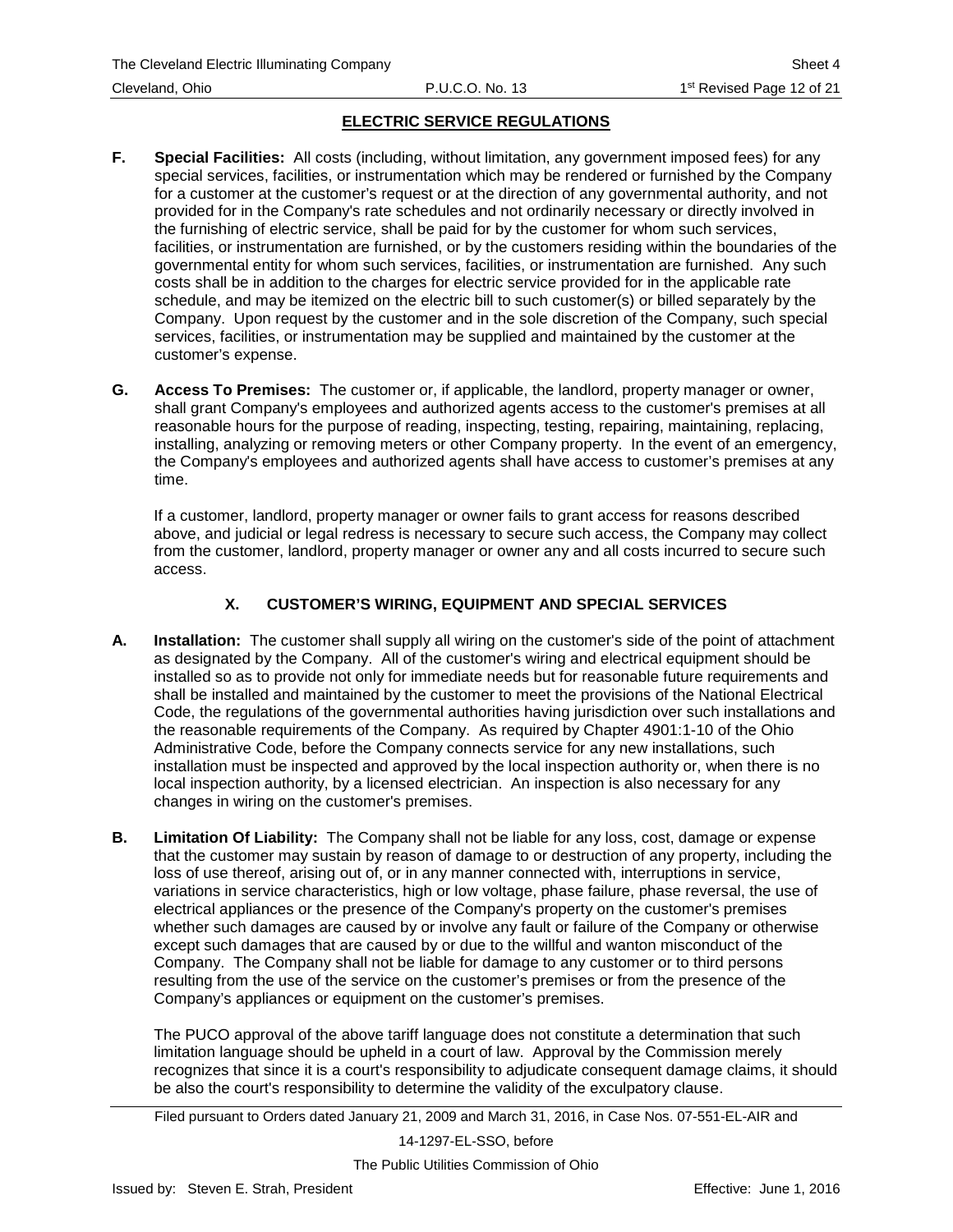#### <span id="page-17-0"></span>Cleveland, Ohio P.U.C.O. No. 13 Page 13 of 21

# **ELECTRIC SERVICE REGULATIONS**

Any customer desiring protection against interruptions in service, variations in service characteristics, high or low voltage, phase failure, phase reversal, the use of electrical appliances or the presence of the Company's property on the customer's premises, shall furnish, at the customer's expense, any equipment desired by the customer for such purpose. Interruptions in service shall not relieve the customer from any charges provided in the rate schedule.

**C. Special Customer Services:** The Company may furnish customers special customer services as identified in this section. No such special customer service shall be provided except where the Company has informed the customer that such service is available from and may be obtained from other suppliers. A customer's decision to receive or not receive special customer services from the Company will not influence the delivery of competitive or non-competitive retail electric service to that customer by the Company. Such special customer services shall be provided at a rate negotiated with the customer, but in no case at less than the Company's fully allocated cost. Such special customer services shall only be provided when their provision does not unduly interfere with the Company's ability to supply electric service under the Schedule of Rates and Electric Service Regulations.

Such special customer services include: design and construction of customer substations; resolving power quality problems on customer equipment; providing training programs for construction, operation and maintenance of electrical facilities; performing customer equipment maintenance, repair or installation; providing service entrance cable repair; providing restorative temporary underground service; providing upgrades or increases to an existing service connection at customer request; performing outage or voltage problem assessment; disconnecting a customer owned transformer at customer request; loosening and refastening customer owned equipment; determining the location of underground cables on customer premises; disconnecting or reconnecting an underground pedestal at customer request; covering up lines for protection at customer request; making a generator available to customer during construction to avoid outage; providing pole–hold for customer to perform some activity; opening a transformer at customer request for customer to install an underground elbow; providing a "service saver" device to provide temporary service during an outage; resetting a customer-owned reclosure device; providing phase rotation of customer equipment at customer request; conducting an evaluation at customer request to ensure that customer equipment meets standards; or upgrading the customer to three phase service.

## **XI. COLLECTION OF PAST DUE BILLS AND DISCONNECTION OF SERVICE**

- **A. Procedures:** The Company's procedures for collecting past due bills and disconnecting service are set forth in the Ohio Administrative Code, except as permitted by the Order in Case No. 02- 1944-EL-CSS.
- **B. Field Collection:** When a customer has a delinquent bill, as defined in Chapter 4901:1-18 of the Ohio Administrative Code, the Company may make a field collection visit to attempt to collect the delinquent amount.

Whenever a field collection visit is made by a Company employee or authorized agent of the Company, the Field Collection Charge included in the Company's Tariff Sheet 75, Miscellaneous Charges, shall either be collected during the field collection visits, or assessed on the customer's next bill. Such Field Collection Charges shall be limited to once per billing cycle.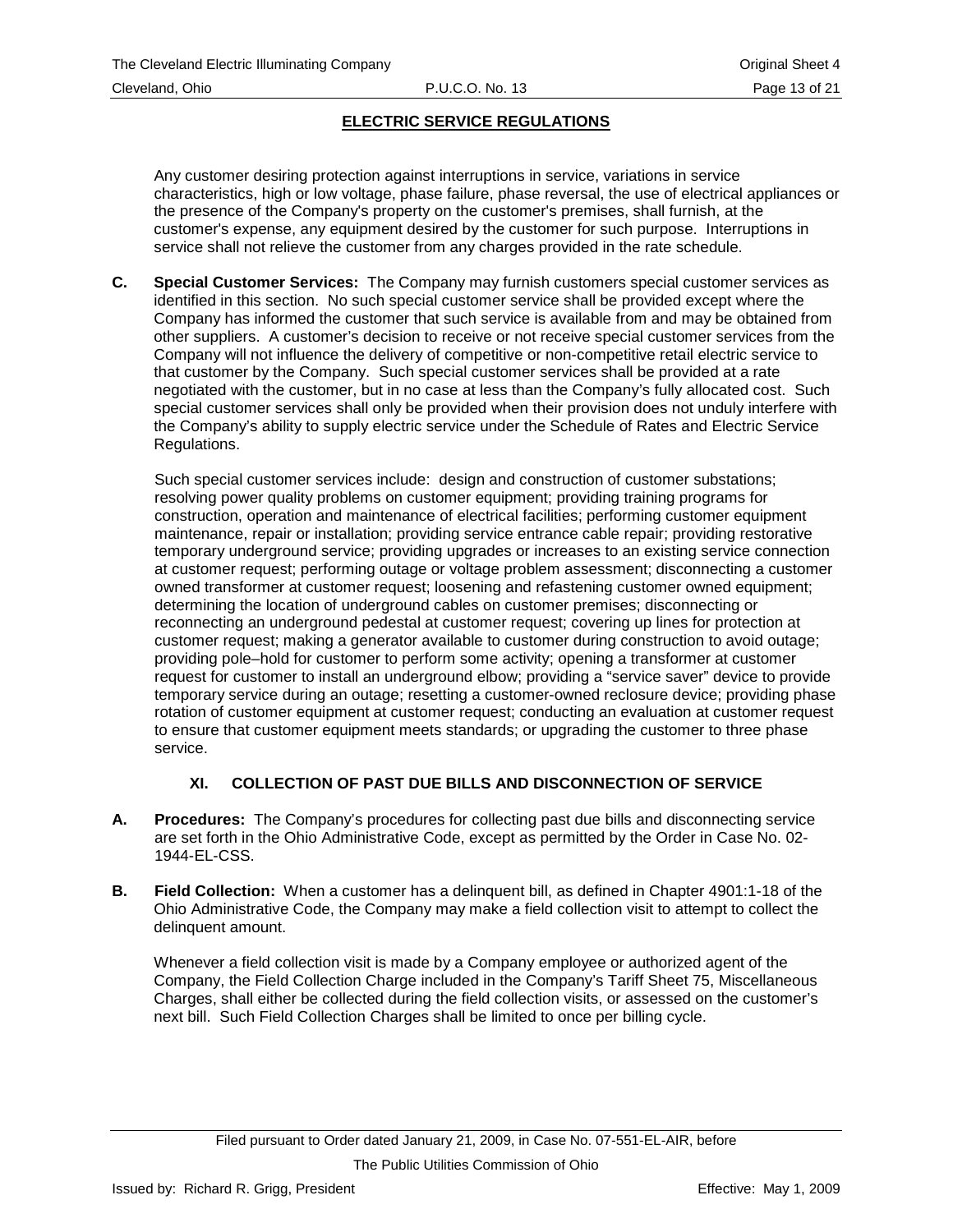- <span id="page-18-0"></span>**C. Disconnection Of Service:** Employees or authorized agents of the Company who actually perform the disconnection of service at the meter shall be authorized to accept payment in lieu of disconnection. If payment is made prior to disconnection, service that otherwise would have been disconnected shall remain connected. Any such payment shall include a Field Collection Charge consistent with Field Collection procedures described above. In the event that the Company employee or authorized agent is unable to gain access or is denied access to the meter and it becomes necessary to disconnect service at the pole, the employee or authorized agent disconnecting service shall not accept payment in lieu of disconnection.
- **D. Reconnection:** When service has been disconnected pursuant to any of these Electric Service Regulations, a charge for reconnection pursuant to the Company's Tariff Sheet 75, Miscellaneous Charges, Reconnection Charge, will be required.
- **E. Unauthorized Use Of Service:** In the event of fraudulent practice, tampering, or theft of service by the customer, consumer or other person, the Company will comply with the provisions of Chapters 4901:1-10 and 4901:1-18 of the Ohio Administrative Code. In these instances, the Company will assess a charge pursuant to the Company's Tariff Sheet 75, Miscellaneous Charges, Unauthorized Use Investigation Charge.

# **XII. CERTIFIED SUPPLIERS - CHANGE OF SUPPLIER**

Certified Supplier shall mean all of the entities set forth in Ohio Revised Code, Section 4928.08(A) and (B) which have received certification from the Public Utilities Commission of Ohio under Ohio Revised Code, Section 4928.08 and have otherwise complied with the requirements set forth in the Company's Supplier Tariff. The Company shall change the customer's Certified Supplier only upon receipt of notice instructing such change with respect to the individual customer from a Certified Supplier.

Such notice to the Company will be as provided in the Supplier Tariff and customer instructions that the Certified Supplier is designated to provide services for a minimum time period of one month.

The Company shall develop, update, and maintain a list of Certified Suppliers that offer electric service within the Company's service territory and shall publish such list on the Company's website. All applicants for new service, customers returning from a Certified Supplier and any customer upon request will be directed to the location of this list on the Company's website.

The timing of the change of a customer to a different Certified Supplier shall occur only at the end of a customer's billing month based on and determined by the Company's meter reading schedule.

A customer may have only one Certified Supplier per account for any billing month. A customer may not split non-interruptible generation supply between two Certified Suppliers or between the Company's standard-offer service and service by a Certified Supplier during a billing month.

Except in the event of the default of the customer's Certified Supplier, the Company shall not be obligated to process a change of the customer's selected Certified Supplier more frequently than once every billing month. For purposes of these Electric Service Regulations, default by a Certified Supplier shall mean a failure to deliver services as defined in the Ohio Revised Code, Section 4928.14.

## **XIII. RETURN TO STANDARD SERVICE OFFER SUPPLY**

**A.** If a customer that has been receiving service from a Certified Supplier subsequently seeks to have the Company resume providing generation service, the Company will provide service at standard offer rates provided that sufficient notice of such return has been provided to the Company.

14-1297-EL-SSO before

Filed pursuant to Orders dated January 21, 2009 and March 31, 2016, in Case Nos. 07-551-EL-AIR and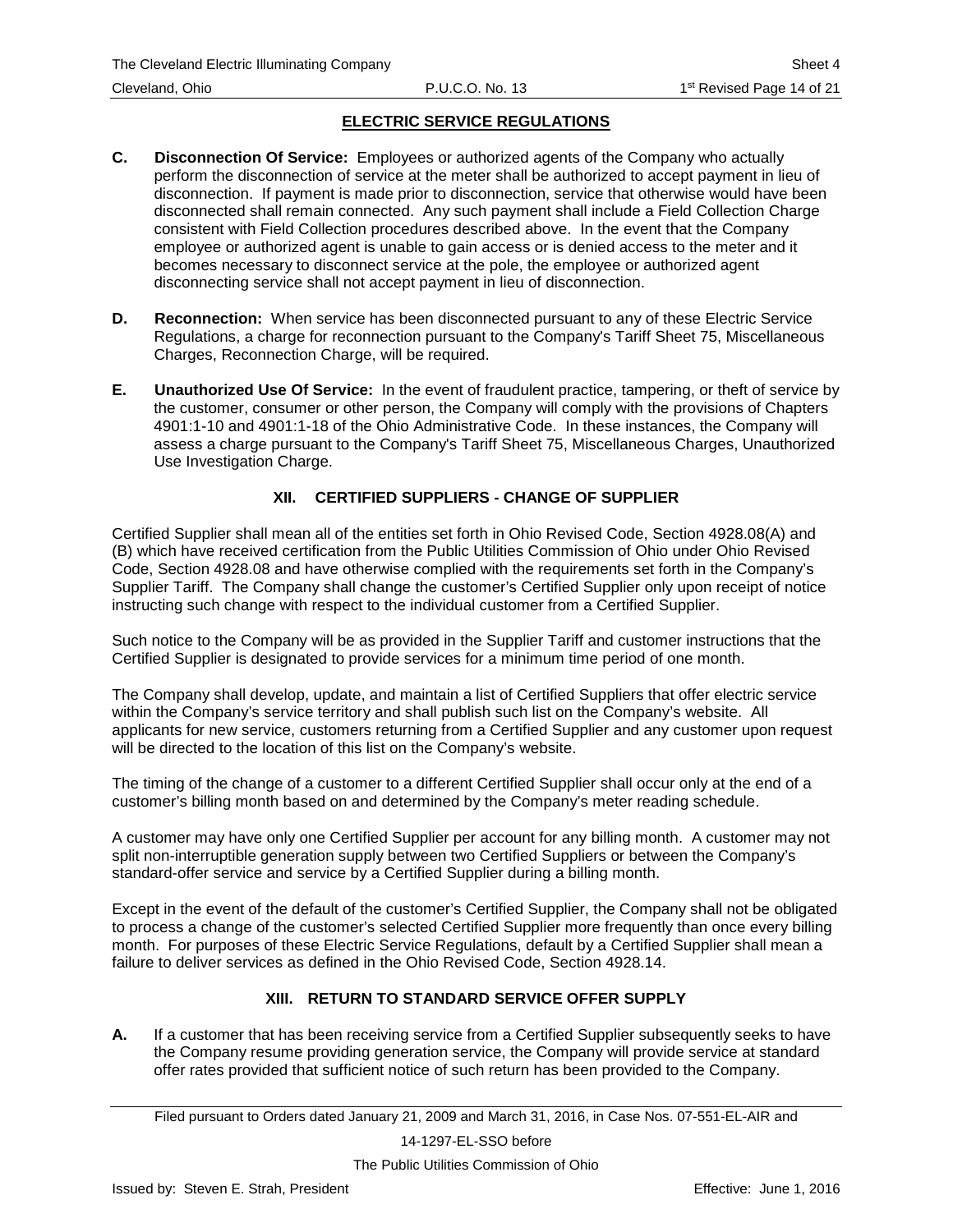- <span id="page-19-0"></span>**B.** There shall be no minimum stay requirements for customers electing to return to the Company's standard service offer.
- **C.** For all customers, return to the Company's standard service offer may only occur on regularly scheduled meter reading dates, unless otherwise agreed by the Company and subject to the Company's Supplier Tariff. In the event of default of a Certified Supplier, this provision shall not apply.
- **D.** Subject to the other terms of this Section XIII and the Company's Supplier Tariff, there shall be no notice requirement for customers electing to return to the Company's standard service offer.
- **E.** Customers returning to the Company's standard service offer as a result of either Certified Supplier Non-Compliance or default on the part of the customer's Certified Supplier are eligible for standard service offer per Revised Code Section 4928.14. Any costs incurred by the Company as a result of either Certified Supplier Non-Compliance or default on the part of the customer's Certified Supplier shall be recoverable under the appropriate recovery mechanism.

## **XIV. CERTIFIED SUPPLIERS - BILLING AND PAYMENT**

**A. Billing:** The Company will bill the customer directly for services provided by a Certified Supplier unless the Company receives electronic notice from such supplier that it will bill the customer directly for services provided by the Certified Supplier. If the Company bills the customer for the services provided by a Certified Supplier, the Company will collect the funds from the customer and remit the same to the Certified Supplier.

The Company shall not be liable for the Certified Supplier's default or failure to provide service to a customer, nor shall it be responsible for a customer's failure to pay for its services received from a Certified Supplier as a consequence of the Company performing this role.

- **B. Payments To The Company:** Payments to the Company will be applied to the customer's account in accordance with Ohio Administrative Code, except as permitted by the Order in Case No. 02- 1944-EL-CSS. The payment hierarchy specified by this Order is available on the Company website.
- **C. Disputes:** If the Company bills for services provided by the Certified Supplier, such bills will be based on information supplied to the Company by the Certified Supplier. The Company will have no responsibility to verify the appropriateness of such information, or to resolve any disputes or disagreements over the amount, timing or any other aspect of the billing or payment of charges, other than to confirm amounts billed to the customer, amounts received from the customer and amounts remitted to the Certified Supplier.
- **D. Non-Payment Or Partial Payment:** Regardless of whether the Company bills customers for the services provided by the Certified Supplier, any failure by the customer to pay any and all charges due the Company in a timely manner shall be subject to any and all applicable provisions of these Electric Service Regulations, including, without limitation, collection, late fees, and termination of service.
- **E. Late Payment Fees:** The Company may impose late payment fees on that portion of a customer's bill that pertains to services provided by the Company. Pursuant to the Order in Case No. 02-1944- EL-CSS, the Company may also charge late fees on past due amounts due and owing the Certified Supplier.

14-1297-EL-SSO before

Filed pursuant to Orders dated January 21, 2009 and March 31, 2016, in Case Nos. 07-551-EL-AIR and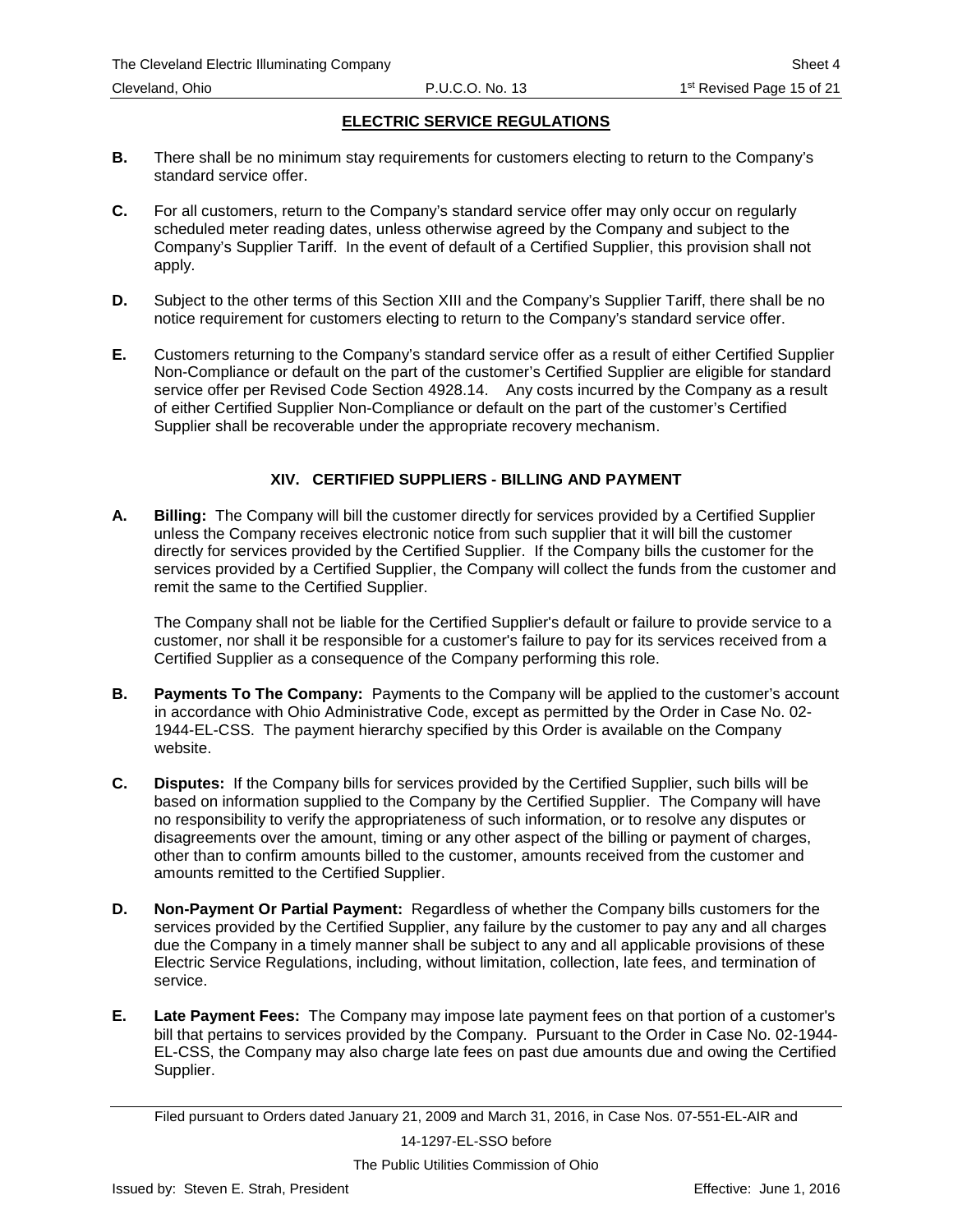<span id="page-20-0"></span>**F. Collection Activity:** Except as set forth in the Order in Case No. 02-1944-EL-CSS, the Company shall not be responsible for collection of amounts due from a customer to a Certified Supplier. Pursuant to the Order in Case No. 02-1944-EL-CSS, in situations where a customer is dropped by a Certified Supplier or the customer drops the Certified Supplier, the Certified Supplier's past due amounts will remain on the Company's bill, when applicable, for at least nine billing cycles or until the customer is disconnected or terminated by the Company, whichever occurs first.

## **XV. CERTIFIED SUPPLIERS - CUSTOMER AGGREGATION**

Customers may be aggregated for purposes of purchasing services from a Certified Supplier. Aggregation of customers is not restricted by the number or class of customers within an aggregated group. Accordingly, any customer may be represented by an aggregator. However, an aggregator is not a customer of the Company by virtue of its position as an aggregator. Each customer that is a member of an aggregated group shall remain an individual customer of the Company for purposes of billing under each customer's applicable rate schedule. The consumption of individual members of an aggregated group shall not be combined for billing purposes. No charge of a tariffed service will be affected by a customer's aggregation status, and aggregation of load cannot be used for qualification under a tariff.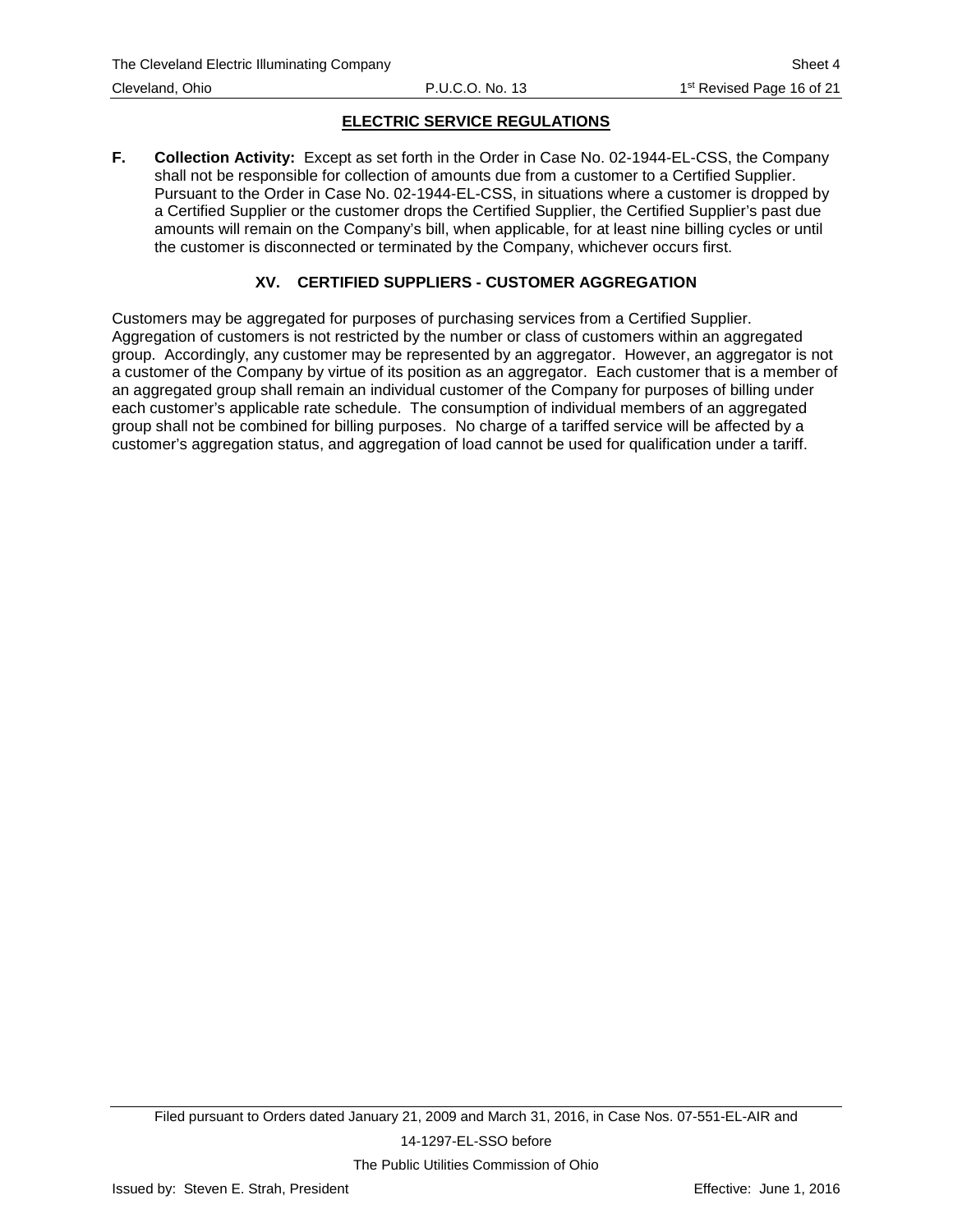# **XVI. EMERGENCY ELECTRICAL PROCEDURES**

#### **A. General**

Emergency electrical procedures are deemed necessary if there is a shortage in the electrical energy supply to meet the demands of the Company's customers. It is recognized that such deficiencies can be short term (up to a few days) or long term (a few days or more) in duration; and in view of the difference in nature between short and long term deficiencies, different and appropriate procedures should be adopted for each.

The systems of the Company and its electric utility affiliates are fully integrated and operated as a single electric system to the mutual advantage of the companies and their customers. Each company endeavors to operate and maintain its electric facilities in accordance with accepted utility practices. Because of the method of operating the companies' systems, an emergency arising on the system of one of those companies may affect the system of the others. Should this occur, a company may from time to time be providing assistance to one or more of the others in order to continue to operate most effectively as a single electric system.

- 1. Procedures related to short-term capacity shortages shall, insofar as the situation permits, give special consideration to the following types of customers and such other customers or types of customers which the Commission may subsequently identify for the protection of the public's health and safety:
	- a. "Hospitals" and other institutions which provide medical care to patients and where surgical procedures are performed.
	- b. "Governmental detention institutions" which shall be limited to those facilities used for detention of persons.
	- c. "Police and fire stations" which shall be limited to publicly owned, attended facilities.
	- d. "Federal facilities" essential to national defense.
	- e. "Water pumping facilities" essential to the supply of potable water to a community.
	- f. "Radio, television and newspaper facilities" utilized for transmittal of emergency messages and public information relating to these procedures.
	- g. "Sewage treatment facilities" essential to the collection, treatment or disposal of a community's sewage.
	- h. "Life support equipment," such as a kidney machine or respirator, used to sustain the life of a person.
	- i. "Air terminal facilities" essential to the control of aircraft in flight.

Although these types of customers will be given special consideration in the application of the manual load shedding provisions of this procedure, the Company cannot assure that service to such customers will not be interrupted, and accordingly they should install emergency generation equipment if continuity of service is essential. In case of customers supplied from two Company sources, only one source will be given special consideration. Other customers who, in their opinion, have critical equipment should install emergency battery or auxiliary generating equipment.

2. Procedures related to long-term capacity or fuel shortages shall, insofar as the situation permits, give special consideration to "priority uses of electricity", which shall mean the amount of electrical energy necessary for protection of the public's health and safety and to prevent unnecessary or avoidable damage to buildings and facilities, for the customers identified in Section (A)(1) and at: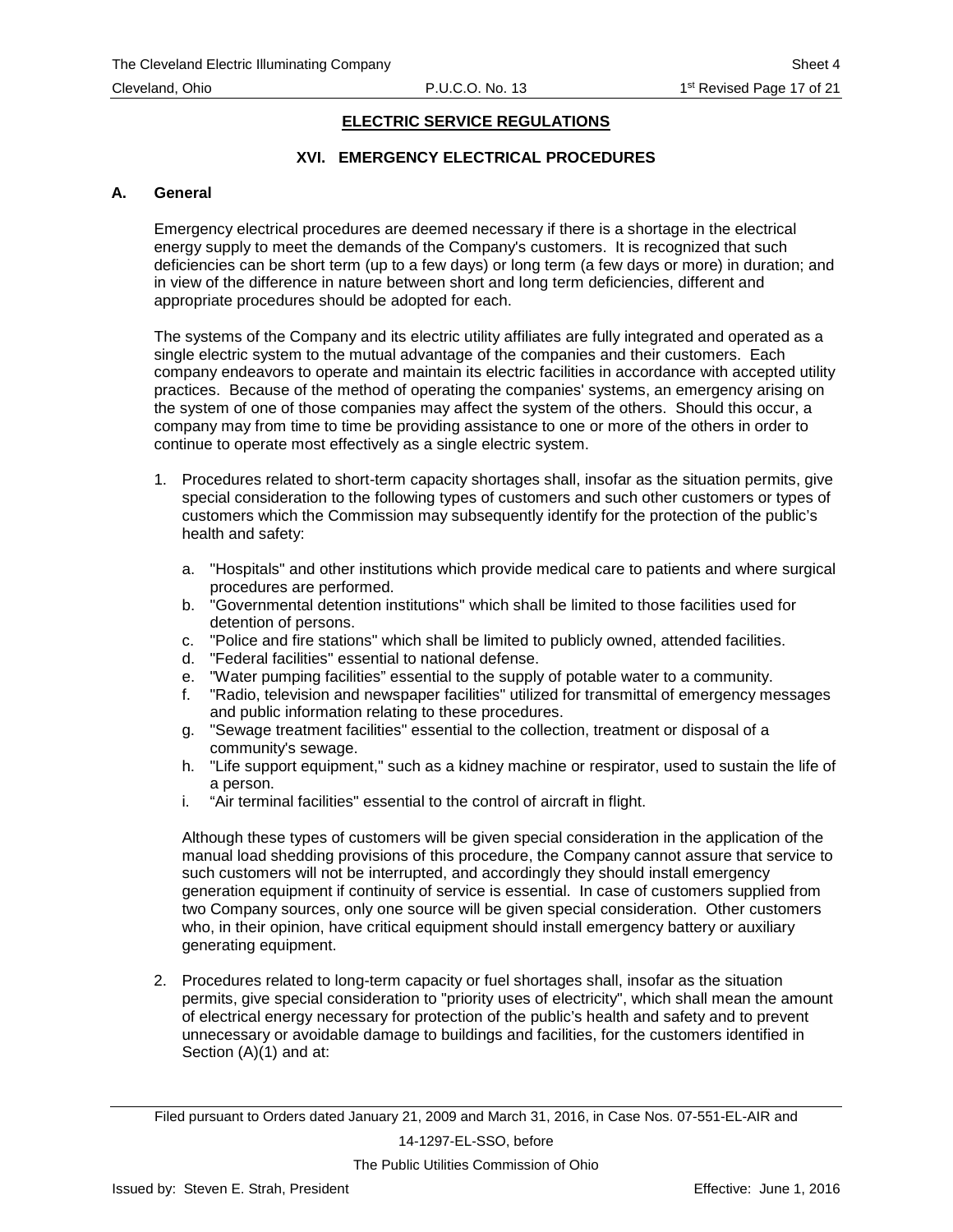- a. Residences (homes, apartments, nursing homes, institutions and facilities for permanent residents or transients);
- b. Electric power generating facilities, telephone central office and central heating plants serving the public;
- c. Local, intrastate and interstate transportation facilities;
- d. Production and refining or processing facilities for fuels;
- e. Pipeline transmission and distribution facilities for fuels;
- f. Production, processing, distribution and storage facilities for dairy products, meat, fish, poultry, eggs, produce, bread, livestock and poultry feed;
- g. Buildings and facilities limited to uses protecting the physical plant and structure, appurtenances, product inventories, raw materials, livestock, and other personal or real property; and
- h. Other similar uses as may be determined by the Commission.

The Company shall promptly advise the Commission of the nature, time and probable duration of all implemented emergency conditions and procedures which affect normal service to customers. The Commission may order the implementation of additional procedures or the termination of the procedures previously employed when circumstances so require.

In addition, each year before March 1, the Company will apprise the Commission of the state of electric supply in its service area.

As may be appropriate in accordance with the nature of the occurring anticipated emergency and of the Company's load and generating, transmission and distribution facilities, the Company shall initiate the following procedures.

#### **B. Short-Term Capacity Shortages:**

As may be appropriate in accordance with the nature of the occurring emergency, the Company shall initiate the following procedures:

1. Sudden or Unanticipated Short-Term Capacity Shortages.

In the event of a sudden decline of frequency on all or a portion of the Company's system caused by a significant imbalance of load and generation, whether such imbalance occurs in the Company's system or on another system:

- a. Automatic load shedding will take place if the decline in frequency is of the magnitude such as to jeopardize the entire affected area. Ten percent of the load in the affected area will be shed automatically at a frequency of 58.9 hertz. In the event such action does not restore the frequency to a proper level, manual load shedding will be employed. Service so interrupted shall be of selected distribution circuits and lines serving customers throughout the affected area. Such interruptions shall be, where practical, for short periods of time. When the frequency in the affected area recovers to 59.0 hertz or above any action necessary will be taken in the affected area to permit resynchronization to the main network. Such action may include additional manual load shedding.Such automatic and manual load shedding and restoration will be as set forth in ECAR Document No. 3, dated October 31, 1968 as amended.
- 2. Anticipated or predictable Short Term Capacity Shortages.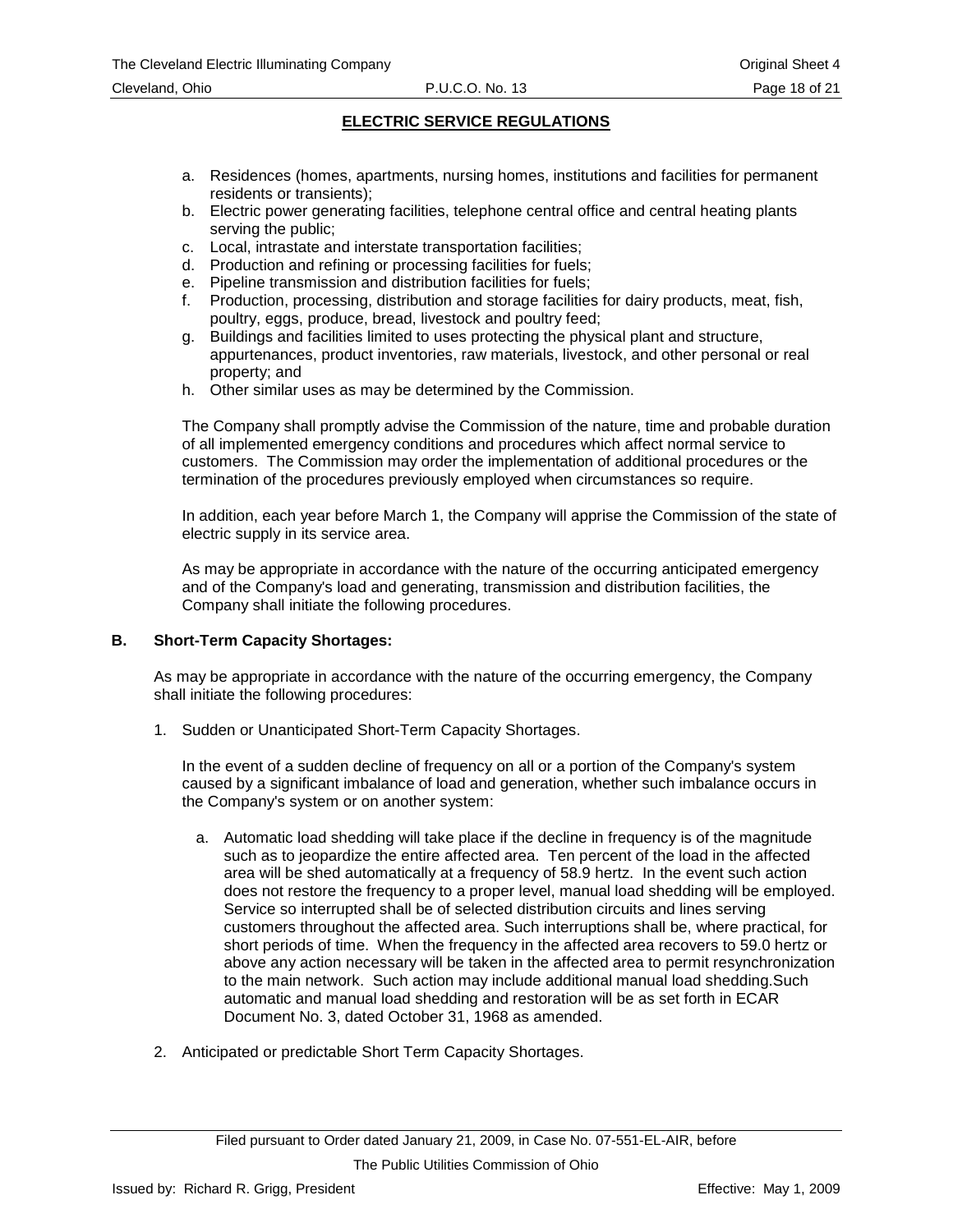As soon as it is determined that a critical situation exists on the Company's system which may require implementation of any of the emergency procedures listed below, the Company shall confer by telephone with the Commission Staff. Also, the Commission Staff shall be kept informed when any such emergency procedures are implemented.

In the event an emergency condition of short term duration is anticipated or predicted which cannot be relieved by sources of generation available to the Company within the interconnected area, the following steps will be taken at the appropriate time and in the order appropriate to the situation.

- a. The internal demand of premises owned by the Company will be reduced to the largest extent consistent with the continuity of service.
- b. Voluntary load reductions will be requested of major commercial and industrial customers by procedures established in their respective load reduction plans;
- c. Voluntary load reductions will be requested of all other customers through appropriate media appeals.
- d. Manual load shedding of customer loads will be initiated. Service so interrupted shall, be to customers supplied from (1) selected distribution circuits throughout the area affected by the emergency, and (2) transmission and subtransmission circuits that can be directly controlled from the Company's dispatching offices. Such interruptions shall be consistent with the criteria established in section (A)(1) to protect the public health and safety and shall, insofar as practicable, be alternated among circuits. The length of an interruption of any selected distribution circuit should not exceed two hours and the total interruption should not exceed four hours in any 24 hour period without prior notification to the Commission. Records will be maintained to ensure that, during subsequent capacity shortages, service interruptions may be rotated throughout the area in an equitable manner.

#### **C. Long Term Capacity Shortages:**

The following actions shall be implemented until it is determined by the Company that any or all actions may be terminated. The public shall be immediately advised through appropriate media sources of the implementation of these procedures.

1. Long Term Capacity Shortages.

If an emergency situation of long term duration arises out of a long term capacity shortage on the Company's system, the following actions shall be taken, as required:

- a. Curtail, during hours of maximum system demand, non-priority electric use on premises controlled by the Company including parking, large area and interior lighting, except lighting required for security and safety.
- b. Initiate voluntary load reduction by all customers during the hours of maximum system demand as specified by the Company by:
	- i Direct contact of customers with an electric demand of 500 kW or higher requesting them to implement their voluntary electric load reduction plans.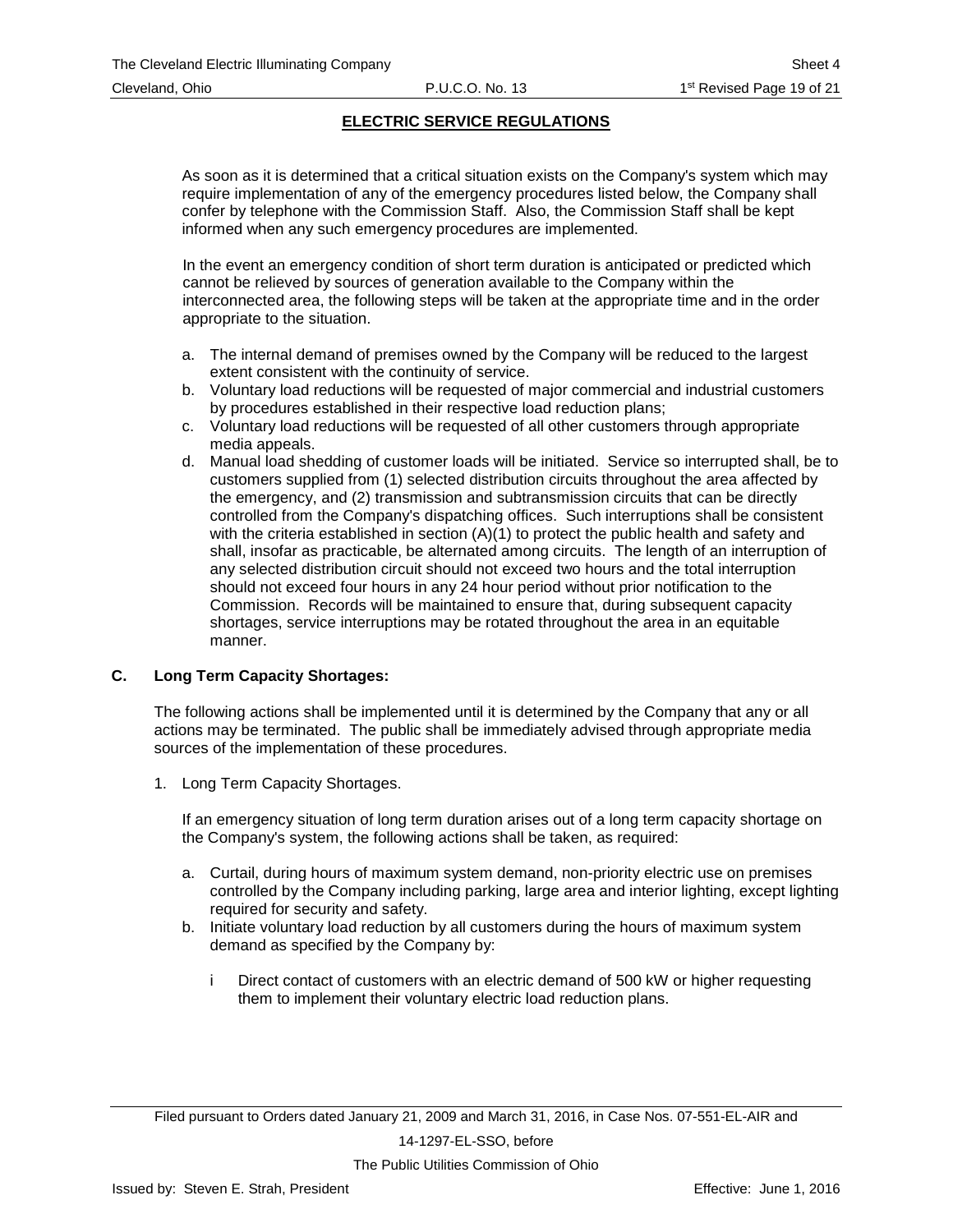- ii Requesting, through mass communication media, voluntary curtailment of electric use by all other customers by suggesting actions to be taken such as: lowering thermostat settings for electric heating in the winter; discontinuing the use of air conditioning in the summer; shutting off electric water heaters; discontinuing use of dishwashers, outside lights, electric clothes dryers and entertainment appliances; reducing the use of interior lighting; reducing the use of refrigeration; discontinuing sign lighting and decorative lighting; reducing the use of elevators and poker ventilation equipment; and rescheduling hours of operation for stores and factories.
- c. Implement procedures for interruption of selected distribution circuits during the period of maximum system demand on a rotational basis minimizing interruption to facilities which are essential to the public health and safety. The length of an interruption of any selected circuit should not exceed two hours, and the total interruption should not exceed four hours in any 24 hour period without prior notification to the Commission.
- d. Notify customers with an electric demand of 500 kW or higher to curtail non-priority use of electricity during hours of maximum system demand as specified by the Company to levels not less than 70 percent of the customer's "monthly base period demand." The Company will establish an adjusted curtailment level when the customer can document that their priority use of electricity exceeds the curtailment level as specified. The Company will notify the Commission prior to such notification of customers.

"Monthly base period demand" is the customers billing demand established during the same month of the preceding year provided, however, that if:

- i. The "monthly base period demand" of a customer was abnormal due to such things as strikes or breakdown of major equipment, upon application by the customer and agreement by the Company, "monthly base period demand" for such customer shall be adjusted to reflect the abnormality.
- ii. A customer has experienced a major change in load or in load use pattern between the same month of the preceding year and the month of notification of curtailment, the "monthly base period demand" shall be multiplied by an adjustment factor equal to the sum of the billing demands of the three consecutive months prior to the month of notification of curtailment divided by the sum of the billing demands of the corresponding months in the prior 12 month period. If the load change occurred within the three monthly billing periods prior to the notification, only the months which include the changed load condition and the corresponding months of the previous year shall be used to calculate the adjustment factor.
- iii. A customer has recently been connected or has received a commitment from the Company to supply a new load or a major load addition expected to be connected subsequent to the initiation of the curtailment, the "monthly base period demand" will be negotiated between the customer and the Company.

Upon prior arrangement and mutual agreement with the Company, customers may effect their electric demand reduction on a corporate basis.

e. Upon notification to the Commission, increase the total hours of interruption of selected distribution circuits during the hours of maximum system demand from four hours to a maximum of eight hours.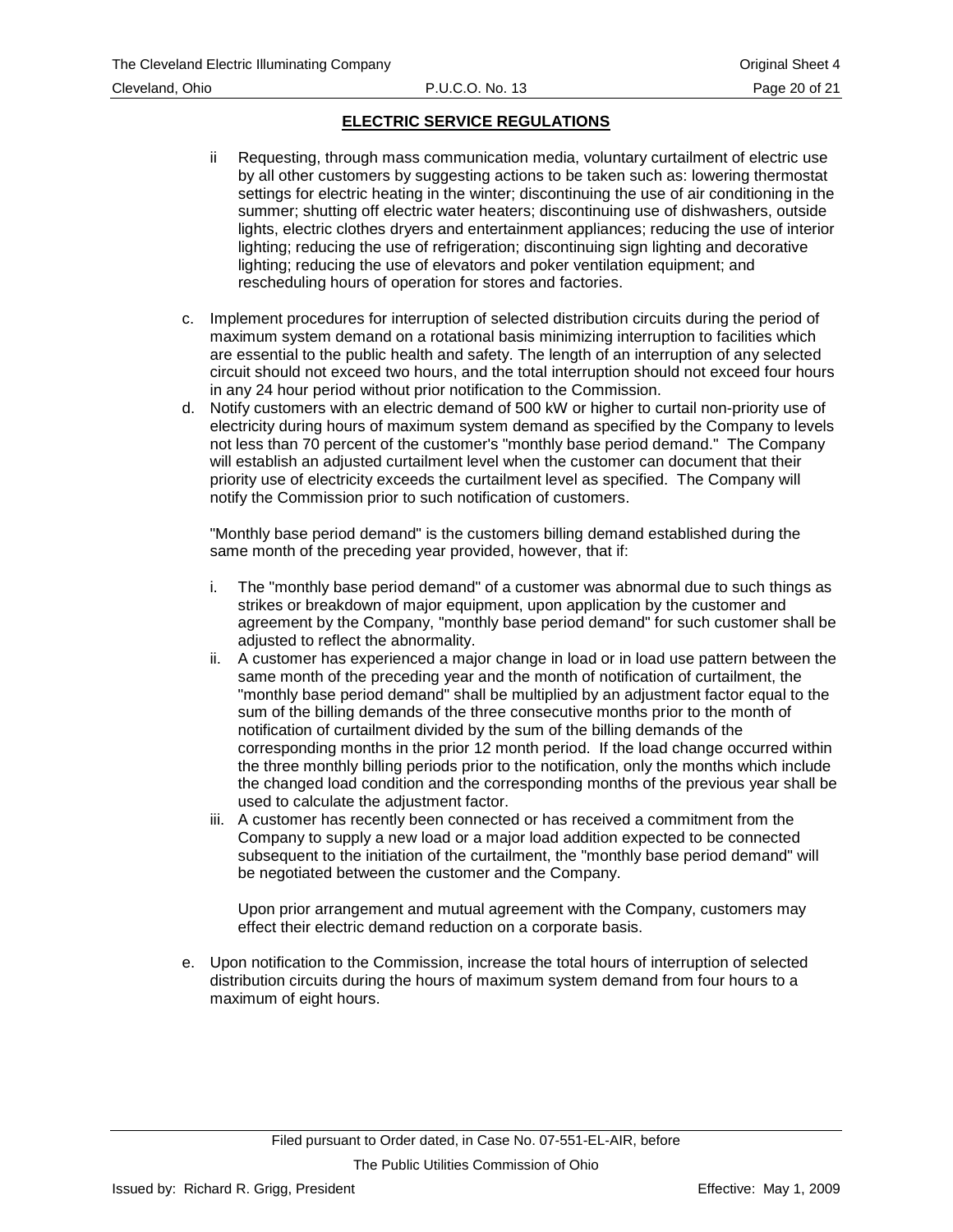2. Customers who do not curtail service during long term capacity shortages within 30 days after notification by the Company pursuant to (C)(1)(d) may, following notification to the Commission, be wholly disconnected from service until the emergency is past.

#### **D. Short Term Capacity Shortages in Neighboring Control Areas:**

Service to the Company's customers shall not be interrupted in order to provide emergency service to suppliers of electric energy in neighboring interconnected control areas. Emergency assistance to such suppliers will not be given unless agreed to be provided on a reciprocal basis by such supplier to the Company.

The neighboring control area seeking assistance shall be requested to reduce its takings of electric energy if such takings endanger the reliability of bulk power supply in the Company area. If such neighboring control area fails to reduce its takings and the reliability of bulk power supply in the Company's area is endangered, steps shall be taken to relieve the burden on the Company area including, as a last resort, opening of appropriate interconnections.

#### **E. Emergency Procedures for Municipal Wholesale Customers:**

The Company also provides electric service to certain municipal Wholesale customers. In order to distribute fairly the burden of an electrical emergency between the Company's retail customers and the retail consumers served by its municipal wholesale customers, each such municipal wholesale customer shall adopt emergency electric procedures designed to curtail service to its consumers to the same extent as service to the Company's consumers would be curtailed under the Emergency Electrical Procedures contained herein. Such procedures shall be implemented by each wholesale customer when notified to do so by the Company.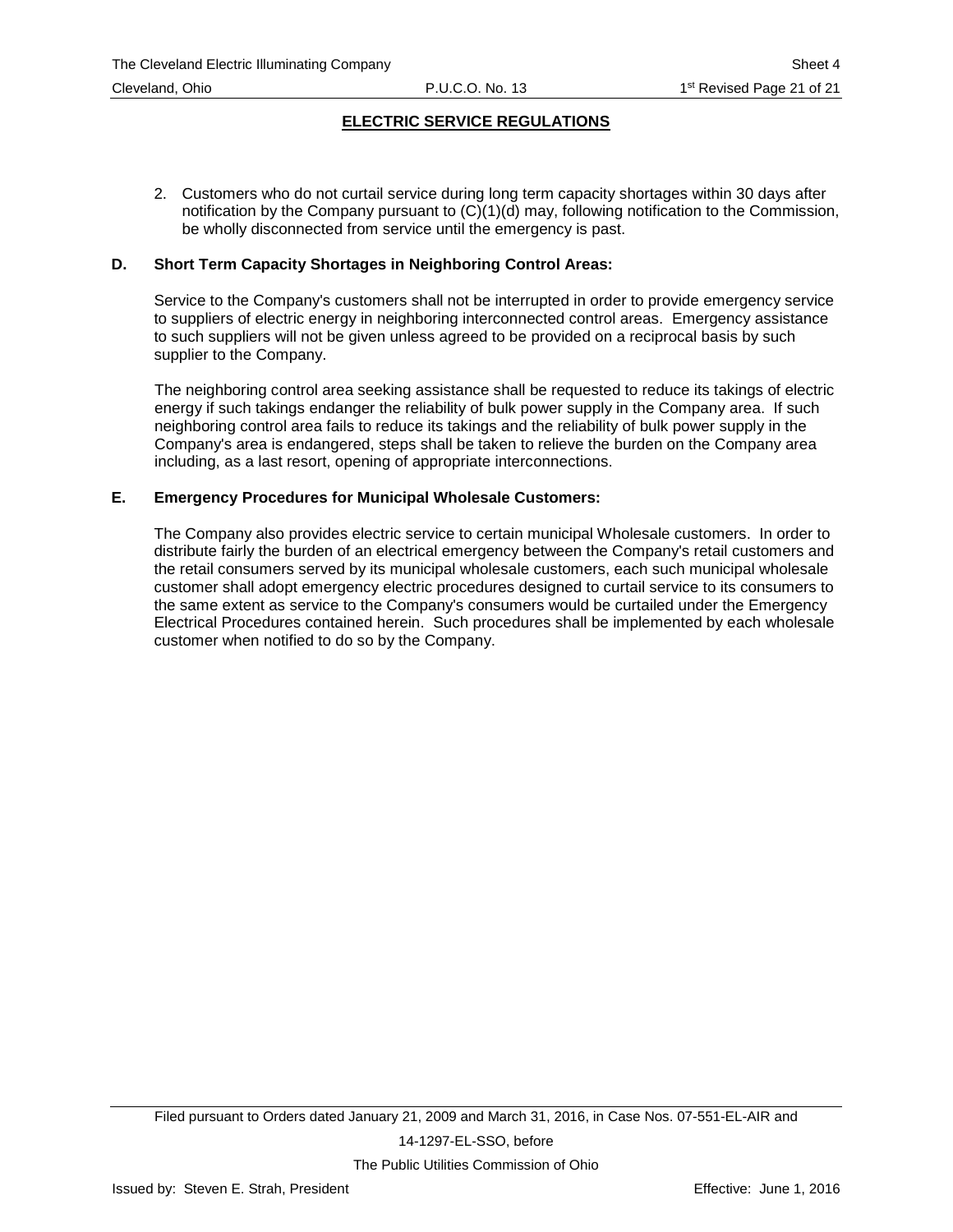## **RESIDENTIAL SERVICE - (RATE "RS")**

## <span id="page-26-0"></span>**AVAILABILITY:**

Available for residential service to installations served through one meter for each family unit in a residence or apartment.

When service is used through the same meter for both residential and commercial purposes the applicable general service rate schedule shall apply.

This rate schedule is not available for service to a commercial, institutional or industrial establishment. The hallways and other common facilities of an apartment building or apartment complex are to be billed on the appropriate general service rate.

#### **SERVICE:**

Service is provided per the Electric Service Regulations at a secondary voltage.

## **RATE:**

All charges under this rate schedule shall be calculated as described below and charged on a monthly basis.

| <b>Distribution Charges:</b> |         |
|------------------------------|---------|
| Service Charge:              | \$4.00  |
| Energy Charges:              |         |
| All kWh, per kWh             | 2.9510c |

#### **SPECIAL METERS:**

Time-Of-Day Metering is available from the Company. Charges for such service are specified in the Miscellaneous Charges, Tariff Sheet 75.

#### **APPLICABLE RIDERS:**

The charges included with the applicable riders as designated on the Summary Rider, Tariff Sheet 80 shall be added to the Rates and charges set forth above.

## **ELECTRIC SERVICE REGULATIONS:**

The Company's Electric Service Regulations shall apply to the installation and use of electric service.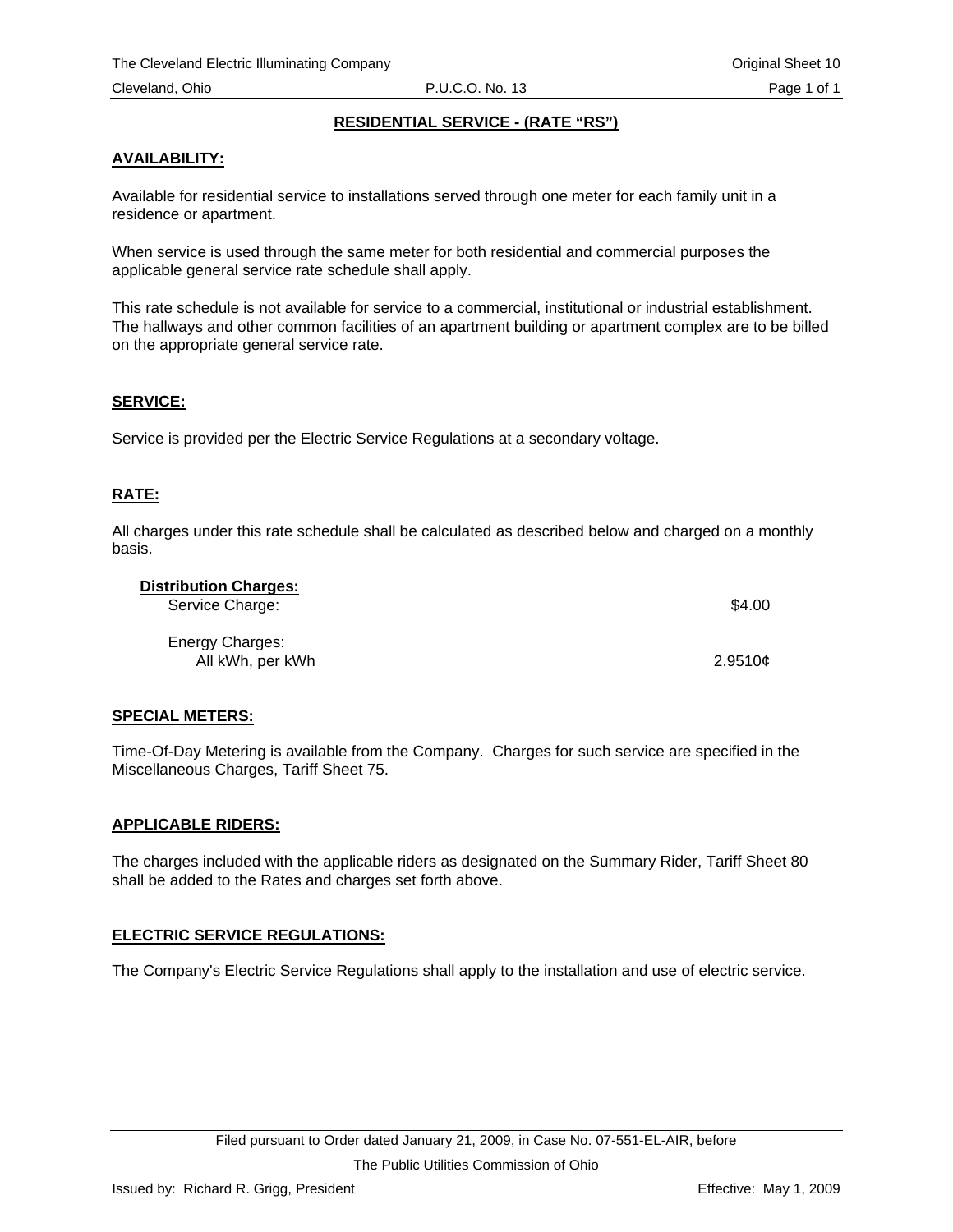# **GENERAL SERVICE - SECONDARY (RATE "GS")**

## <span id="page-27-0"></span>**AVAILABILITY:**

Available to general service installations requiring Secondary Service. Secondary Service is defined in the Company's Electric Service Regulations. Choice of voltage shall be at the option of the Company.

### **SERVICE:**

All service under this rate schedule will be served through one meter for each installation.

## **RATE:**

All charges under this rate schedule shall be calculated as described below and charged on a monthly basis.

| <b>Distribution Charges:</b><br>Service Charge:                                                             | \$7.00                |
|-------------------------------------------------------------------------------------------------------------|-----------------------|
| Capacity Charge:<br>Up to 5 kW of billing demand<br>For each kW over 5 kW of billing demand                 | \$13.6800<br>\$7.4790 |
| Reactive Demand Charge applicable to three phase customers only<br>For each rkVA of reactive billing demand | \$0.36                |

#### **BILLING DEMAND:**

The billing demand for the month shall be the greatest of:

- 1. Measured Demand, being the highest thirty (30) minute integrated kW
- 2. 5.0 kW
- 3. The Contract Demand

Measured Demand shall be estimated for all customers not having a demand meter and using over 1,000 kWh per month by applying a factor of 200 by the following formula: Measured Demand = kWh / 200.

## **REACTIVE BILLING DEMAND:**

For installations metered with reactive energy metering, the reactive billing demand in rkVA for the month shall be determined by multiplying the Measured Demand by the ratio of the measured lagging reactive kilovoltampere hours to the measured kilowatthours by the following formula: rkVA = Measured Demand X (measured lagging reactive kilovoltampere hours ÷ measured kilowatthours). For all other installations, the reactive billing demand shall be the integrated reactive demand occurring coincident with the Measured Demand.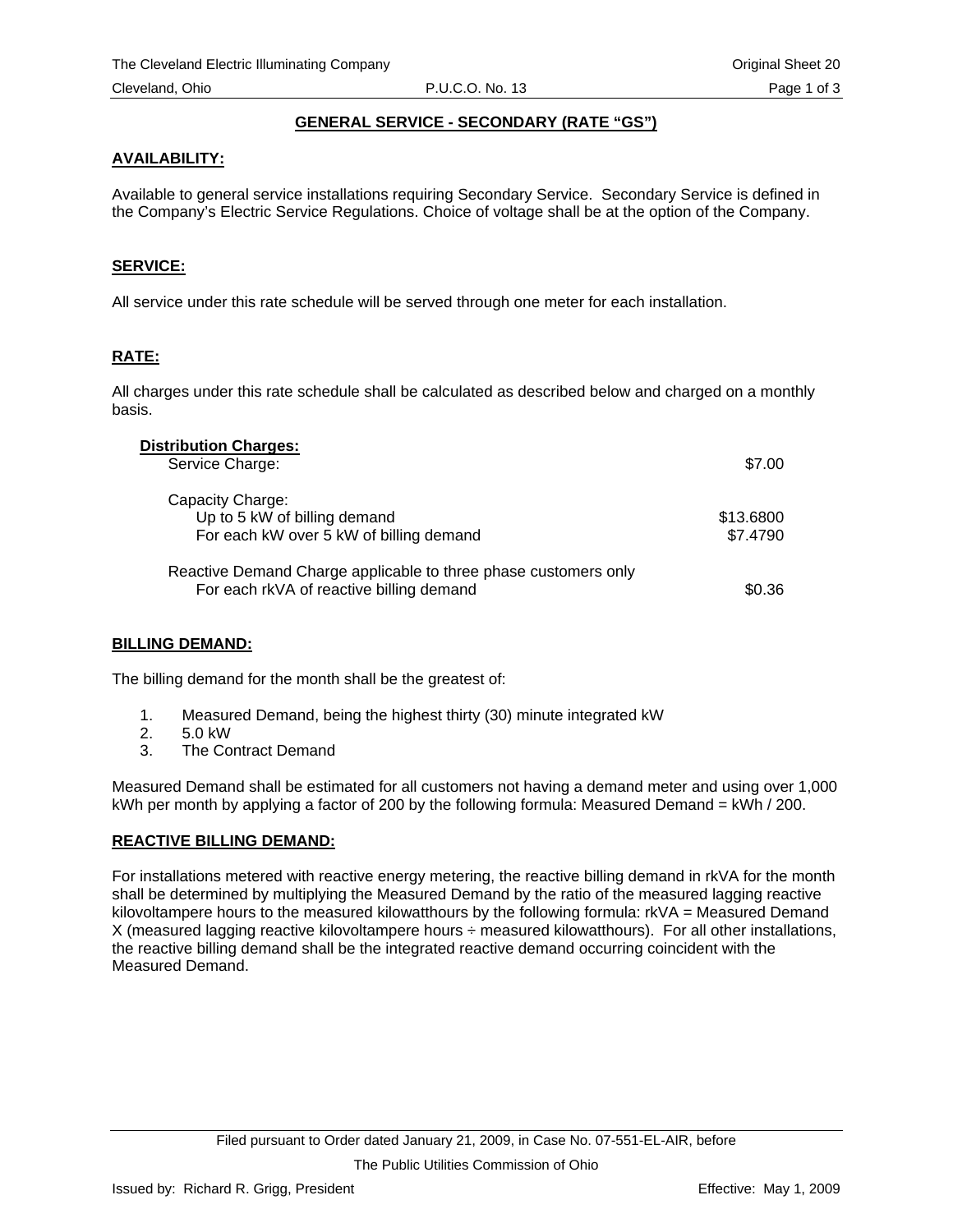# **GENERAL SERVICE - SECONDARY (RATE "GS")**

#### **CUSTOMER TARIFF OPTION:**

A customer qualifying for service under Rate GS may take distribution service under the terms and conditions of Rate GSU (including the Transformer Charge) if the transformer that directly serves such customer is: 1) located in the immediate vicinity; 2) is owned by the Company; and 3) has been directly fed by a Subtransmission voltage line since May 8, 2007.

#### **APPLICABLE RIDERS:**

The charges included with the applicable riders as designated on the Summary Rider, Tariff Sheet 80 shall be added to the Rates and charges set forth above.

#### **ADJUSTMENT FOR PRIMARY METERING:**

Where a transformer installation (regardless of ownership) is utilized solely to furnish service to a single customer, the Company may meter the service on the primary side of the transformers, and in such case all the demand and energy registrations shall each be reduced 2%.

#### **SPECIAL METERS:**

Time-Of-Day and Interval Metering is available from the Company. Charges for such service are specified in the Miscellaneous Charges, Tariff Sheet 75.

#### **UNMETERED SERVICE:**

Unmetered service is available to customers with loads of constant wattage such that the monthly use may be calculated accurately and where the Company and the customer agree to unmetered service. The Billing Load shall be the connected load in kilowatts. The monthly billing kilowatt-hours shall be the product of Hours of Use times connected load. Hours of Use shall be 730 hours for continuous operation mode and 350 hours for all other operation modes.

The customer shall notify the Company of the initial connected load and operation mode and shall provide advance notice of each subsequent change in such load or operation mode. The Company may make an inspection of the customer's equipment at any time to verify connected loads and operation mode. In the event of the customer's failure to notify the Company of an increase in load, the Company reserves the right to refuse to provide unmetered service at the delivery point thereafter and adjust prior billing amounts accordingly to reflect the increases in load.

## **DUPLICATE CIRCUIT SERVICE:**

When service is furnished to provide redundancy to the Company's main service as requested by the customer, a contract demand shall be established by mutual agreement and shall be specified in the service contract. Such installations shall be considered a Premium Installation and shall be a separate account from the customer's main service.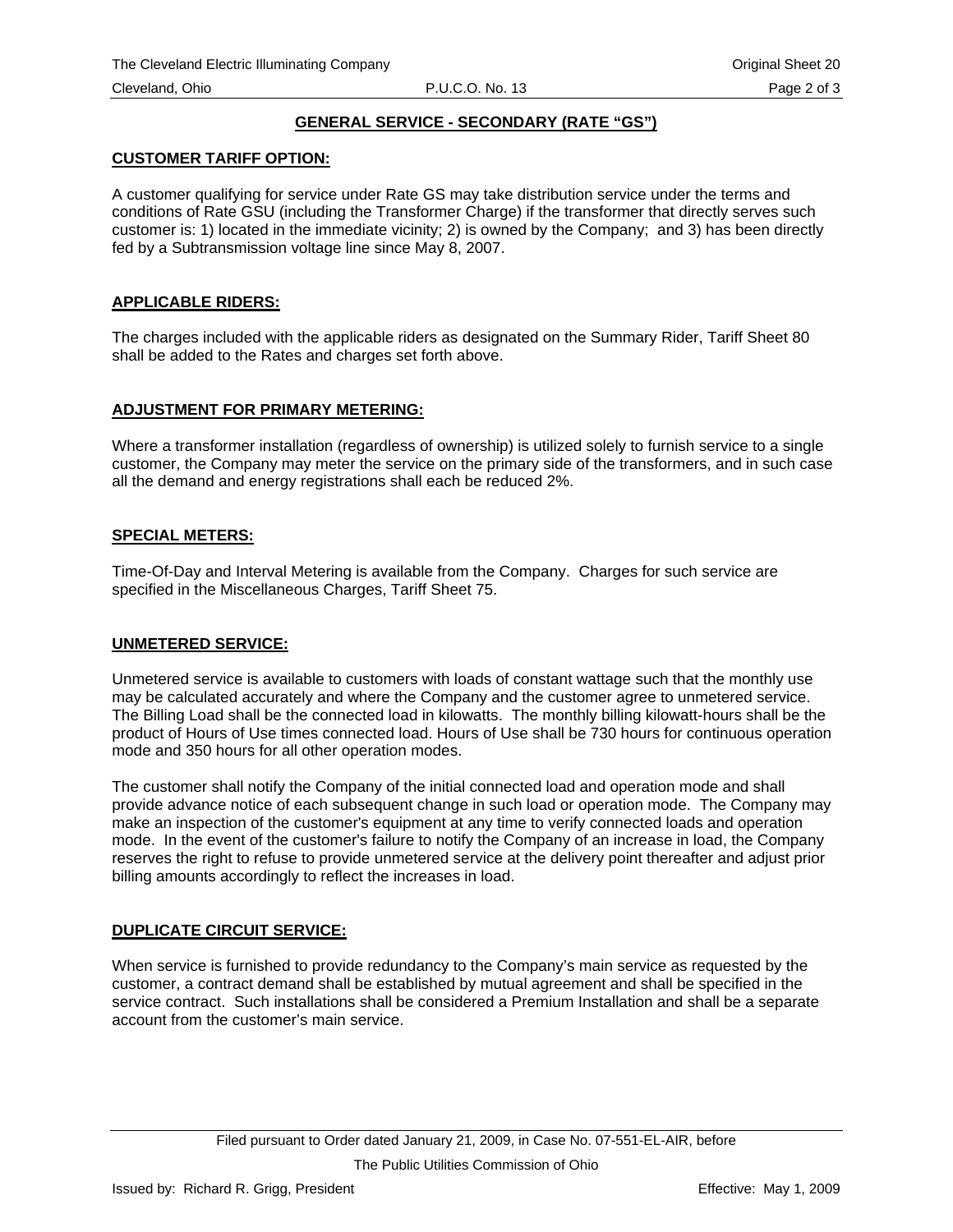# **GENERAL SERVICE - SECONDARY (RATE "GS")**

### **ELECTRIC SERVICE REGULATIONS:**

The Company's Electric Service Regulations shall apply to the installation and use of electric service.

# **CONTRACT:**

Electric service hereunder shall be furnished in accordance with a written contract, at the Company's discretion, which by its term shall be in full force and effect for a minimum period of one year and shall continue in force thereafter from year to year unless either party shall give to the other not less than 60 days notice in writing prior to the expiration date of any said yearly periods that the contract shall be terminated at the expiration date of said yearly period. When a contract is terminated in the manner provided herein, the service will be discontinued.

The Contract Demand shall be specified in the contract for electric service of customers establishing service after April 30, 2009 and of customers requiring or requesting a significant change in service. The Contract Demand shall be 60% of the customer's expected, typical monthly peak load. Customers with a Contract Demand on April 30, 2009 will remain at that existing Contract Demand level, until such time as they reestablish service or request or require a significant change in service. The Contract Demand shall be reevaluated based on actual usage upon customer request, no more than once per 12 month period.

If the Customer's capacity or service requirements increase, the Company, at its sole and exclusive judgement, may at any time require the Customer to enter into a new contract for electric service.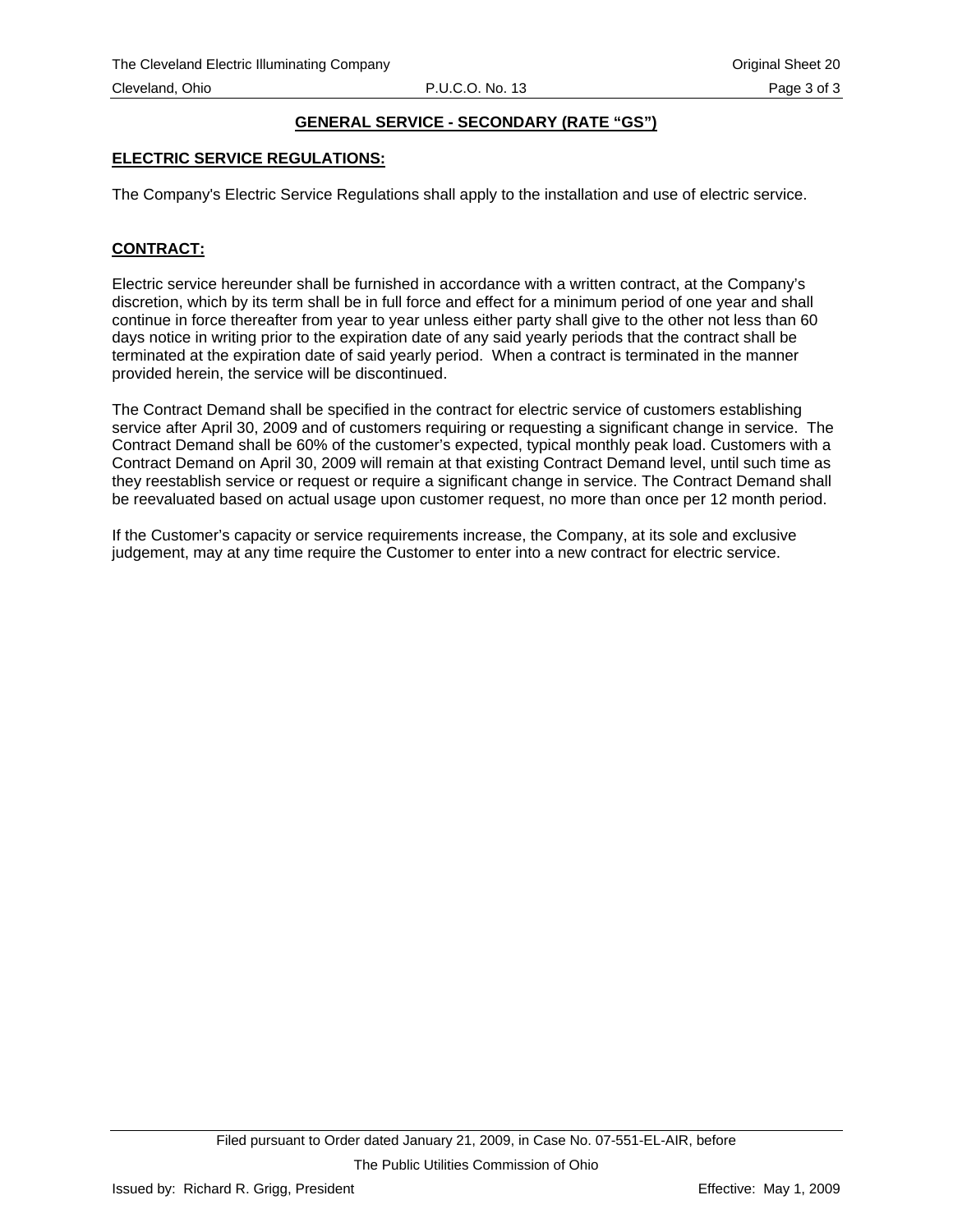## **GENERAL SERVICE - PRIMARY (RATE "GP")**

### <span id="page-30-0"></span>**AVAILABILITY:**

Available to general service installations requiring Primary Service. Primary Service is defined in the Company's Electric Service Regulations. Choice of voltage shall be at the option of the Company.

#### **SERVICE:**

All service under this rate schedule will be served through one meter for each installation.

The customer will be responsible for all transforming, controlling, regulating and protective equipment and its operation and maintenance.

## **RATE:**

All charges under this rate schedule shall be applied as described below and charged on a monthly basis.

| <b>Distribution Charges:</b>                                                                                |          |
|-------------------------------------------------------------------------------------------------------------|----------|
| Service Charge:                                                                                             | \$150.00 |
| Capacity Charge:<br>For each kW of billing demand                                                           | \$2,4050 |
| Reactive Demand Charge applicable to three phase customers only<br>For each rkVA of reactive billing demand | \$0.36   |

#### **BILLING DEMAND:**

The billing demand for the month shall be the greatest of:

- 1. Measured Demand, being the highest thirty (30) minute integrated kW
- 2. 30.0 kW
- 3. The Contract Demand

## **REACTIVE BILLING DEMAND:**

For installations metered with reactive energy metering, the reactive billing demand in rkVA for the month shall be determined by multiplying the Measured Demand by the ratio of the measured lagging reactive kilovoltampere hours to the measured kilowatthours by the following formula: rkVA = Measured Demand X (measured lagging reactive kilovoltampere hours ÷ measured kilowatthours). For all other installations, the reactive billing demand shall be the integrated reactive demand occurring coincident with the Measured Demand.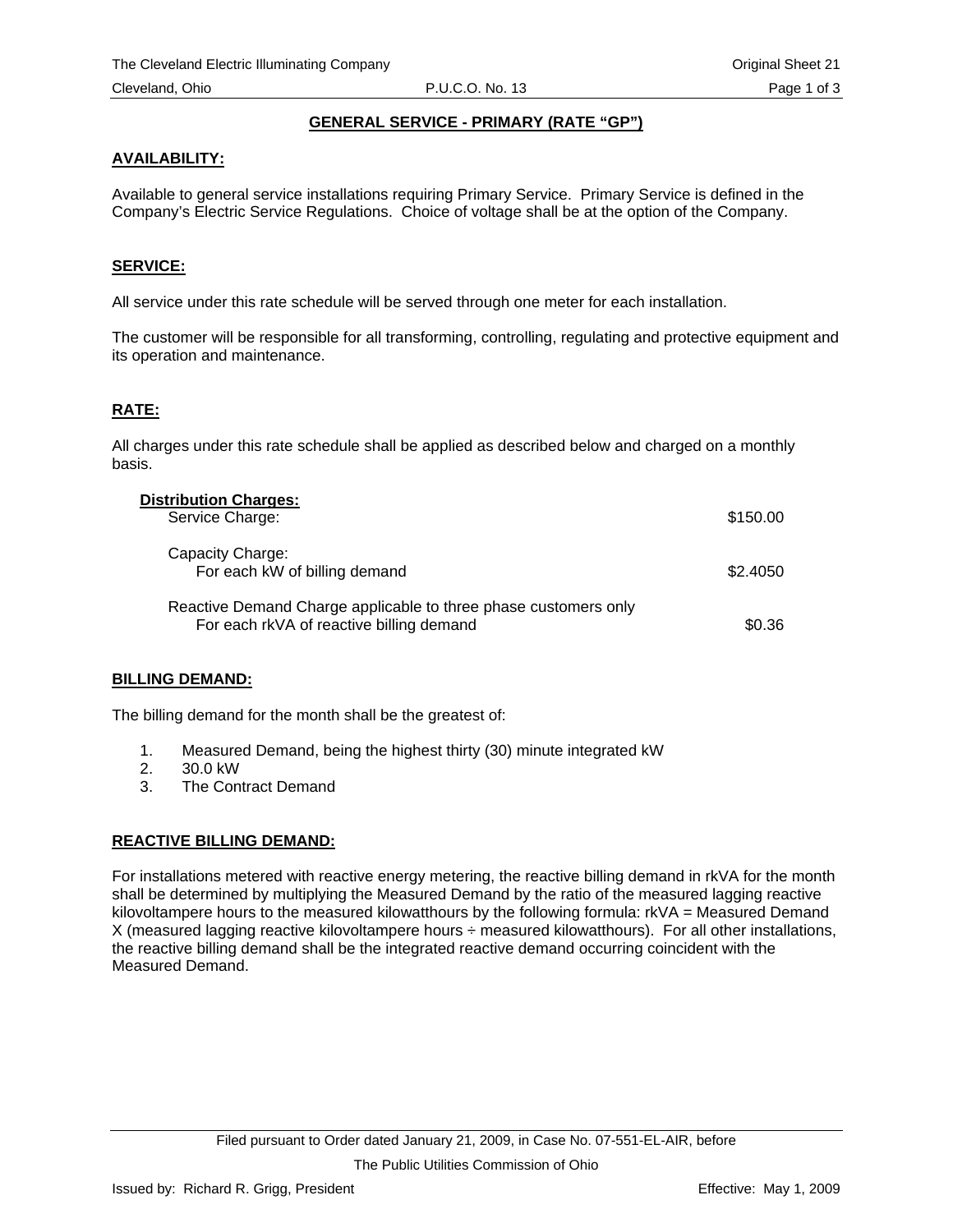# **GENERAL SERVICE - PRIMARY (RATE "GP")**

### **CUSTOMER TARIFF OPTION:**

A customer qualifying for service under Rate GP may take distribution service under the terms and conditions of Rate GSU (including the Transformer Charge) if the transformer that directly serves such customer is: 1) located in the immediate vicinity; 2) is owned by the Company; and 3) has been directly fed by a Subtransmission voltage line since May 8, 2007.

A customer qualifying for service under Rate GP may take distribution service under the terms and conditions of Rate GT (including the Transformer Charge) if the transformer that directly serves such customer is: 1) located in the immediate vicinity; 2) is owned by the Company; and 3) has been directly fed by a Transmission voltage line since May 8, 2007.

#### **APPLICABLE RIDERS:**

The charges included with the applicable riders as designated on the Summary Rider, Tariff Sheet 80 shall be added to the Rates and charges set forth above.

## **ADJUSTMENT FOR SECONDARY METERING:**

The Company reserves the right to install the metering equipment on either the primary or secondary side of the transformers serving the customer, and when installed on the secondary side, at the Company's option, the Company shall correct for transformer losses by one of the two following methods: 1.) by using compensating-metering equipment or 2.) by increasing all demand and energy registrations by 2% each.

#### **SPECIAL METERS:**

Time-Of-Day and Interval Metering is available from the Company. Charges for such service are specified in the Miscellaneous Charges, Tariff Sheet 75.

## **DUPLICATE CIRCUIT SERVICE:**

When service is furnished to provide redundancy to the Company's main service as requested by the customer, a contract demand shall be established by mutual agreement and shall be specified in the service contract. Such installations shall be considered a Premium Installation and shall be a separate account from the customer's main service.

#### **ELECTRIC SERVICE REGULATIONS:**

The Company's Electric Service Regulations shall apply to the installation and use of electric service.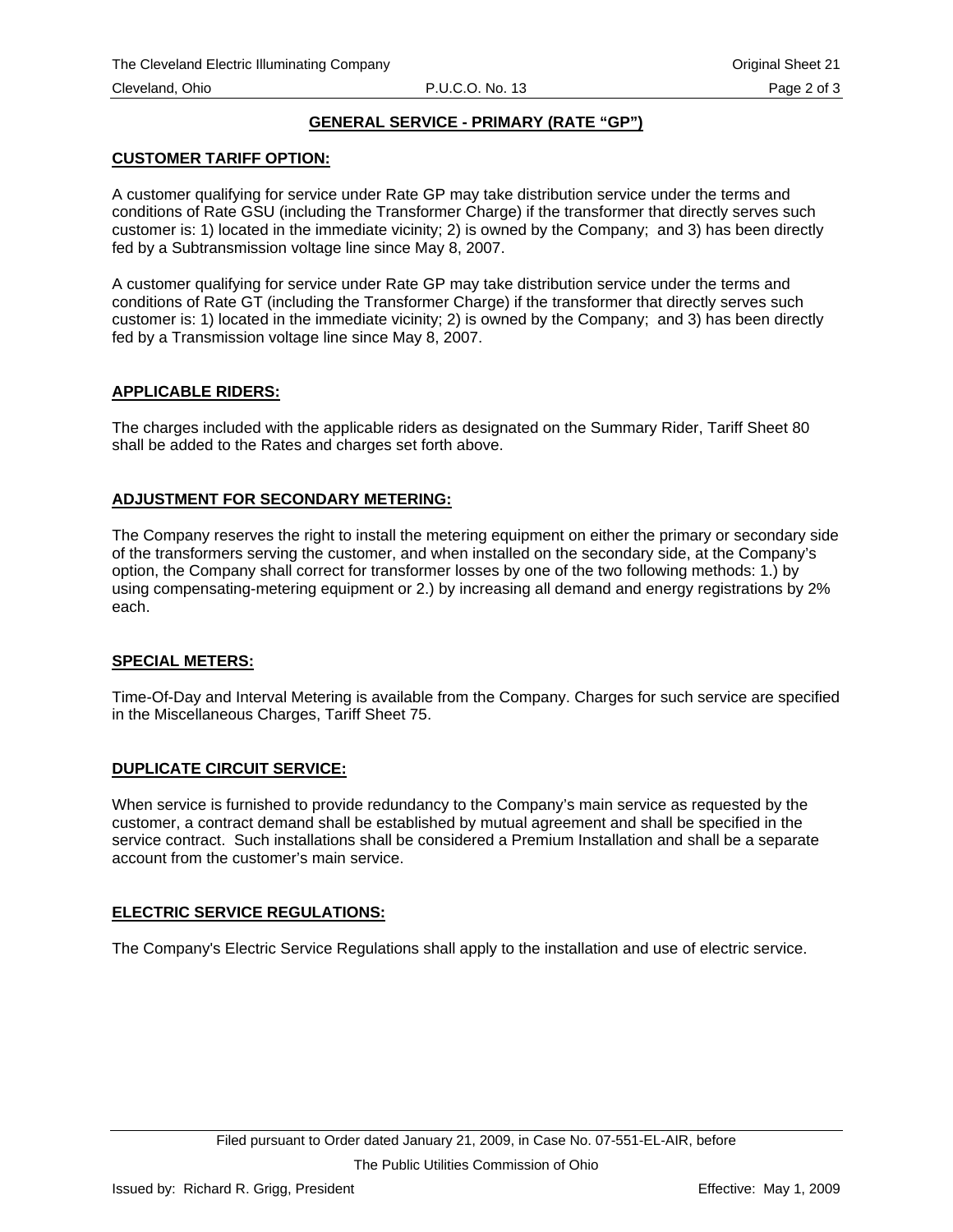# **GENERAL SERVICE - PRIMARY (RATE "GP")**

# **CONTRACT:**

Electric service hereunder shall be furnished in accordance with a written contract, which by its term shall be in full force and effect for a minimum period of two years and shall continue in force thereafter from year to year unless either party shall give to the other not less than 60 days notice in writing prior to the expiration date of any said yearly periods that the contract shall be terminated at the expiration date of said yearly period. When a contract is terminated in the manner provided herein, the service will be discontinued.

The Contract Demand shall be specified in the contract for electric service of customers establishing service after April 30, 2009 and of customers requiring or requesting a significant change in service. The Contract Demand shall be 60% of the customer's expected, typical monthly peak load. Customers with a Contract Demand on April 30, 2009 will remain at that existing Contract Demand level, until such time as they reestablish service or request or require a significant change in service. The Contract Demand shall be reevaluated based on actual usage upon customer request, no more than once per 12 month period.

If the Customer's capacity or service requirements increase, the Company, at its sole and exclusive judgement, may at any time require the Customer to enter into a new contract for electric service.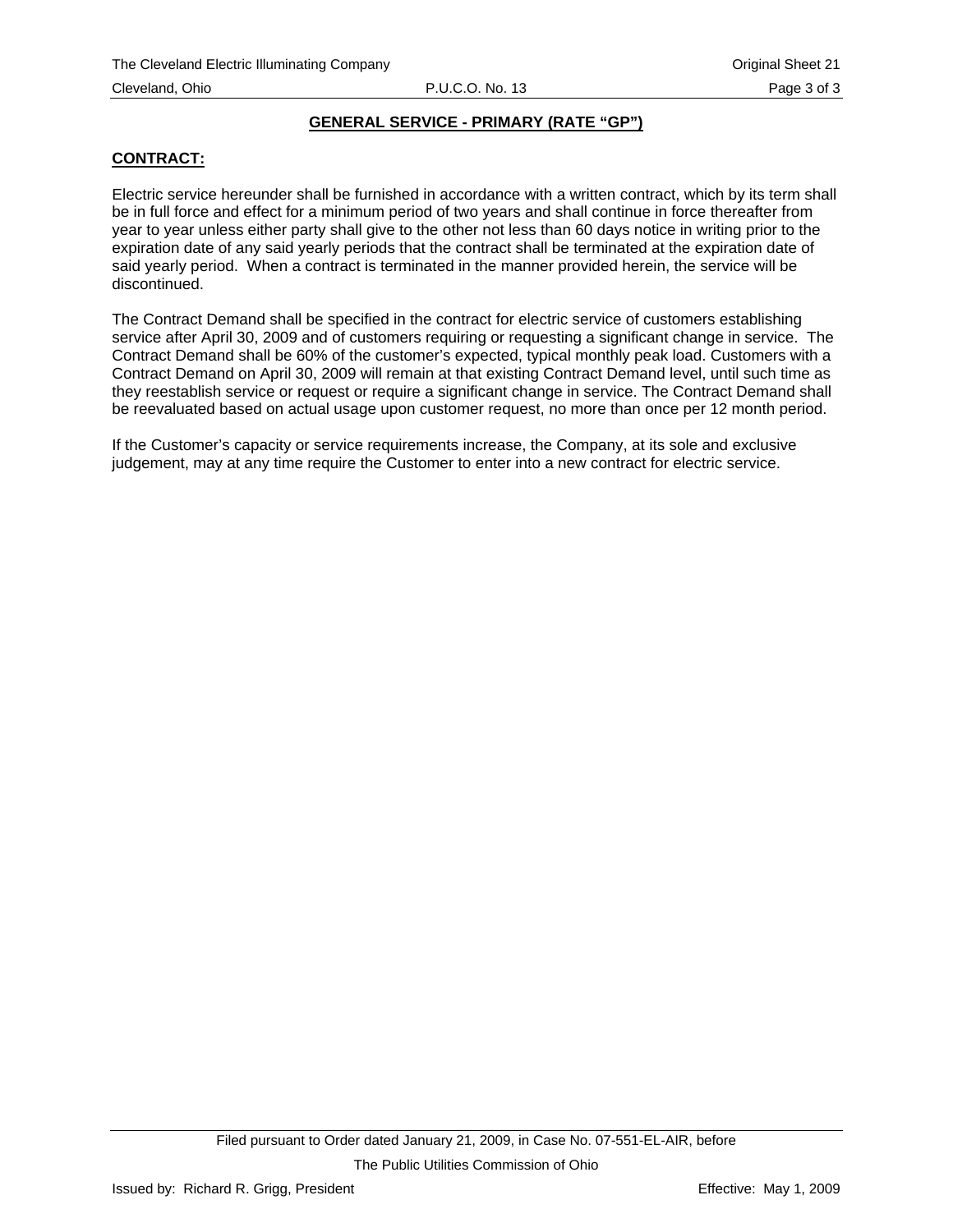# **GENERAL SERVICE - SUBTRANSMISSION (RATE "GSU")**

# <span id="page-33-0"></span>**AVAILABILITY:**

Available to general service installations requiring Subtransmission Service. Subtransmission Service is defined in the Company's Electric Service Regulations. Choice of voltage shall be at the option of the Company.

A customer qualifying for service under Rate GS may take distribution service under the terms and conditions of Rate GSU (including the Transformer Charge) if the transformer that directly serves such customer is: 1) located in the immediate vicinity; 2) is owned by the Company; and 3) has been directly fed by a Subtransmission voltage line since May 8, 2007.

A customer qualifying for service under Rate GP may take distribution service under the terms and conditions of Rate GSU (including the Transformer Charge) if the transformer that directly serves such customer is: 1) located in the immediate vicinity; 2) is owned by the Company; and 3) has been directly fed by a Subtransmission voltage line since May 8, 2007.

## **SERVICE:**

All service under this rate schedule will be served through one meter for each installation.

The customer will be responsible for all transforming, controlling, regulating and protective equipment and its operation and maintenance unless the Transformer Charge applies to the customer.

The Transformer Charge is applicable to a customer premise with existing transformation in the immediate vicinity having been provided by the Company for the customer's use since May 8, 2007, in addition to all other applicable tariff charges.

If an increase in capacity of existing transformation owned by the Company is necessary or if the customer requires a change in service voltage on or after January 1, 2009, all necessary transforming, controlling, regulating and protective equipment shall be provided by the customer.

# **RATE:**

All charges under this rate schedule shall be calculated as described below and charged on a monthly basis.

| <b>Distribution Charges:</b>                                                                                |          |
|-------------------------------------------------------------------------------------------------------------|----------|
| Service Charge:                                                                                             | \$180.00 |
| Capacity Charge:<br>For Each kW of billing demand                                                           | \$0.9718 |
| Reactive Demand Charge applicable to three phase customers only<br>For each rkVA of reactive billing demand | \$0.36   |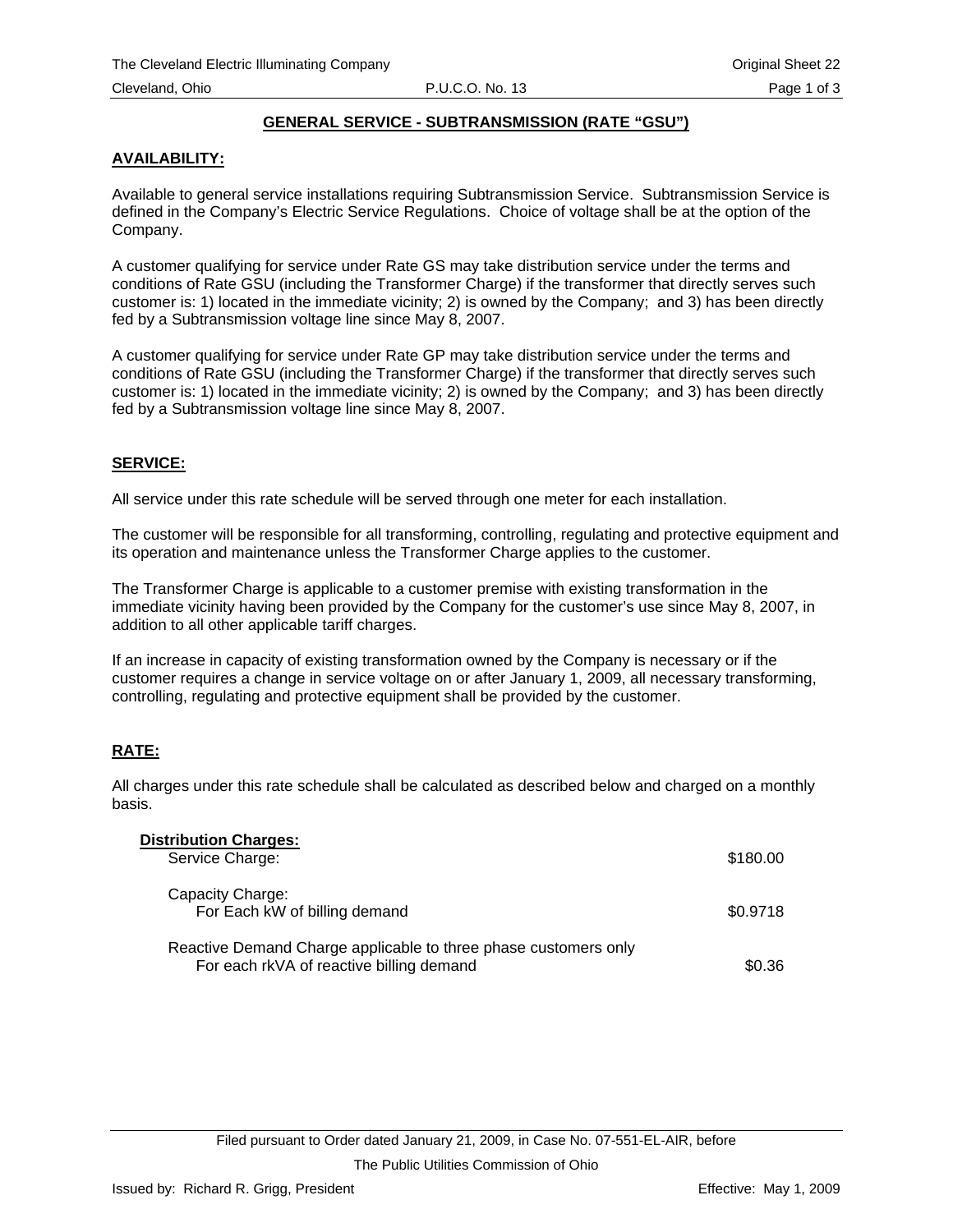# **GENERAL SERVICE - SUBTRANSMISSION (RATE "GSU")**

#### **BILLING DEMAND:**

The billing demand for the month shall be the greatest of:

- 1. Measured Demand, being the highest thirty (30) minute integrated kW
- 2. 30.0 kW
- 3. The Contract Demand

## **REACTIVE BILLING DEMAND:**

For installations metered with reactive energy metering, the reactive billing demand in rkVA for the month shall be determined by multiplying the Measured Demand by the ratio of the measured lagging reactive kilovoltampere hours to the measured kilowatthours by the following formula: rkVA = Measured Demand X (measured lagging reactive kilovoltampere hours ÷ measured kilowatthours). For all other installations, the reactive billing demand shall be the integrated reactive demand occurring coincident with the Measured Demand.

#### **TRANSFORMER CHARGE:**

A monthly Transformer Charge of 54 cents per kW of Measured Demand shall be charged for existing transformation, and the Company will continue to own, operate and maintain all such necessary transforming, controlling, regulating and protective equipment.

#### **APPLICABLE RIDERS:**

The charges included with the applicable riders as designated on the Summary Rider, Tariff Sheet 80 shall be added to the Rates and charges set forth above.

#### **ADJUSTMENT FOR SECONDARY METERING:**

The Company reserves the right to install the metering equipment on either the primary or secondary side of the transformers serving the customer, and when installed on the secondary side, at the Company's option, the Company shall correct for transformer losses by one of the two following methods: 1.) by using compensating-metering equipment or 2.) by increasing all demand and energy registrations by 2% each.

#### **SPECIAL METERS:**

Time-Of-Day and Interval Metering is available from the Company. Charges for such service are specified in the Miscellaneous Charges, Tariff Sheet 75.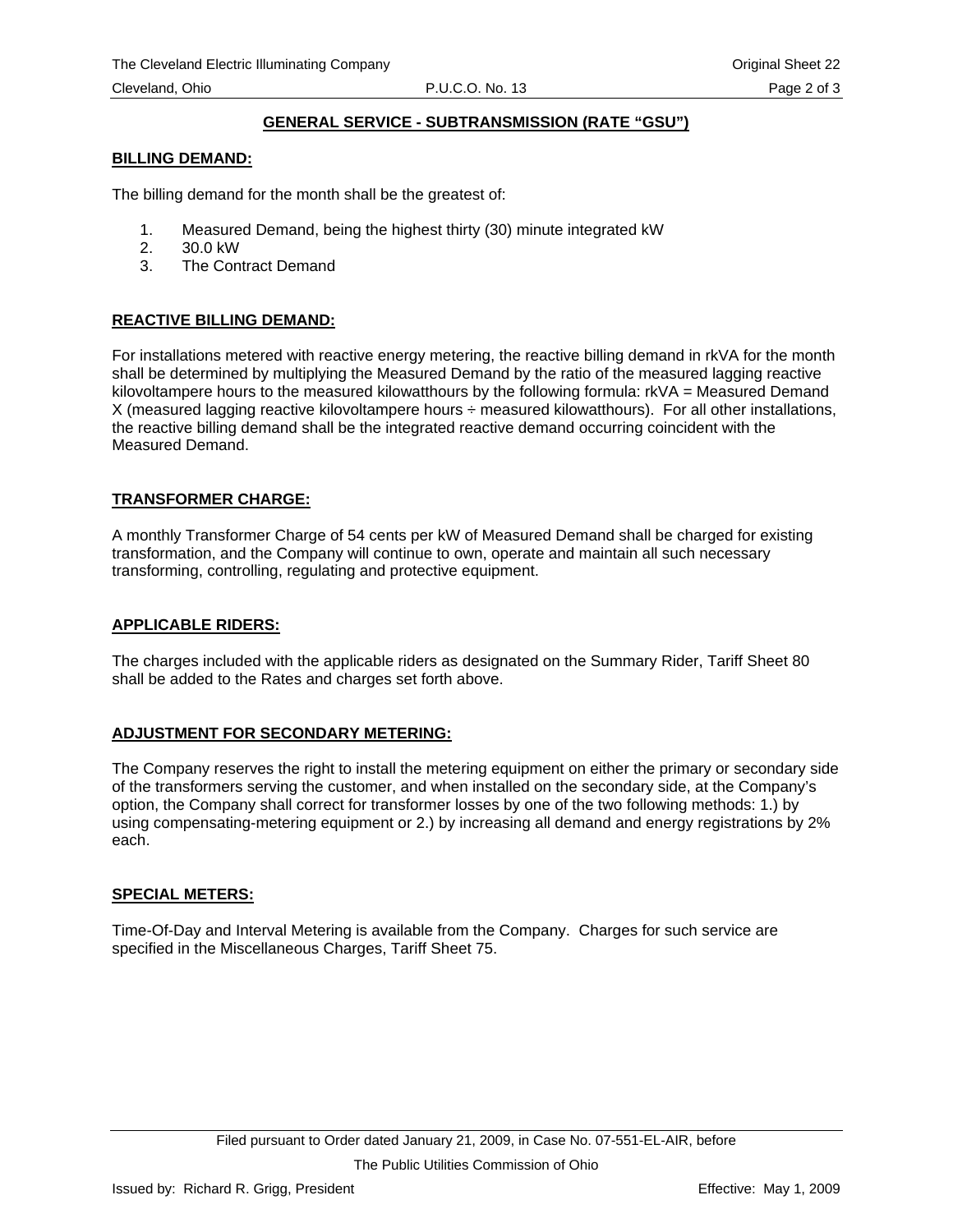# **GENERAL SERVICE - SUBTRANSMISSION (RATE "GSU")**

### **DUPLICATE CIRCUIT SERVICE:**

When service is furnished to provide redundancy to the Company's main service as requested by the customer, a contract demand shall be established by mutual agreement and shall be specified in the service contract. Such installations shall be considered a Premium Installation and shall be a separate account from the customer's main service.

### **ELECTRIC SERVICE REGULATIONS:**

The Company's Electric Service Regulations shall apply to the installation and use of electric service. The Company's general policy of supplying regulated voltages does not apply to this rate schedule.

#### **CONTRACT:**

Electric service hereunder shall be furnished in accordance with a written contract, which by its term shall be in full force and effect for a minimum period of two years and shall continue in force thereafter from year to year unless either party shall give to the other not less than 60 days notice in writing prior to the expiration date of any said yearly periods that the contract shall be terminated at the expiration date of said yearly period. When a contract is terminated in the manner provided herein, the service will be discontinued.

The Contract Demand shall be specified in the contract for electric service of customers establishing service after April 30, 2009 and of customers requiring or requesting a significant change in service. The Contract Demand shall be 60% of the customer's expected, typical monthly peak load. Customers with a Contract Demand on April 30, 2009 will remain at that existing Contract Demand level, until such time as they reestablish service or request or require a significant change in service. The Contract Demand shall be reevaluated based on actual usage upon customer request, no more than once per 12 month period.

If the Customer's capacity or service requirements increase, the Company, at its sole and exclusive judgement, may at any time require the customer to enter into a new contract for electric service.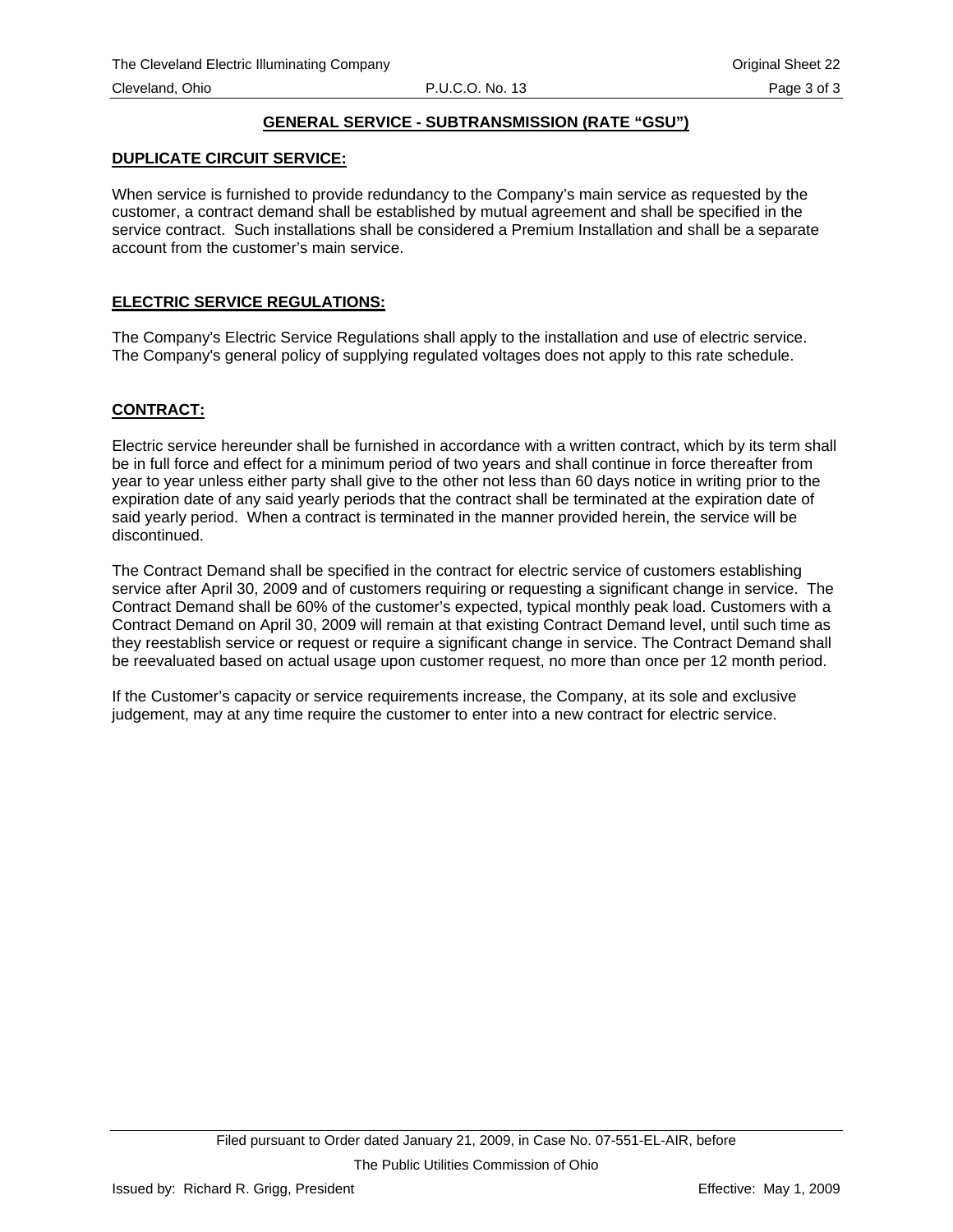# **GENERAL SERVICE - TRANSMISSION (RATE "GT")**

# <span id="page-36-0"></span>**AVAILABILITY:**

Available to general service installations requiring Transmission Service. Transmission Service is defined in the Company's Electric Service Regulations. Choice of voltage shall be at the option of the Company.

A customer qualifying for service under Rate GP may take distribution service under the terms and conditions of Rate GT (including the Transformer Charge) if the transformer that directly serves such customer is: 1) located in the immediate vicinity; 2) is owned by the Company; and 3) has been directly fed by a Transmission voltage line since May 8, 2007.

#### **SERVICE:**

All service under this rate schedule will be served through one meter for each installation.

The customer will be responsible for all transforming, controlling, regulating and protective equipment and its operation and maintenance unless the Transformer Charge applies to the customer.

The Transformer Charge is applicable to a customer premise with existing transformation having been provided by the Company, including leased equipment, for the customer's exclusive use since May 8, 2007, in addition to all other applicable tariff charges.

If an increase in capacity of existing transformation owned by the Company is necessary or if the customer requires a change in service voltage on or after January 1, 2009, all necessary transforming, controlling, regulating and protective equipment shall be provided by the customer.

# **RATE:**

All charges under this rate schedule shall be calculated as described below and charged on a monthly basis.

| <b>Distribution Charges:</b><br>Service Charge:    | \$320.00 |
|----------------------------------------------------|----------|
| Capacity Charge:<br>For Each kVA of billing demand | \$0.0010 |

#### **BILLING DEMAND:**

The billing demand for the month shall be the greatest of:

- 1. Measured Demand, being the highest thirty (30) minute integrated kVA.
- 2. 100.0 kVA
- 3. The Contract Demand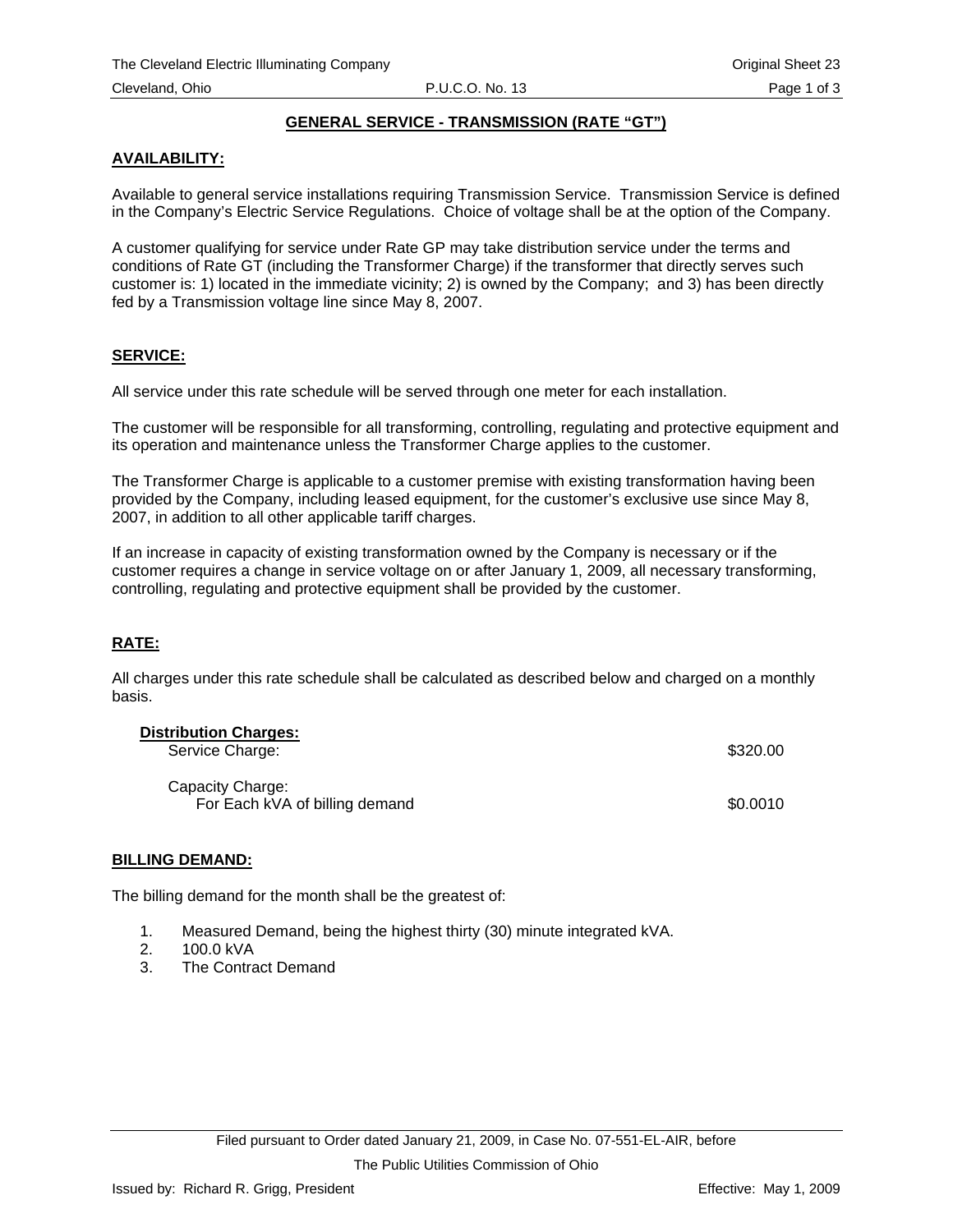# **GENERAL SERVICE - TRANSMISSION (RATE "GT")**

## **TRANSFORMER CHARGE:**

A monthly Transformer Charge of 26 cents per kVA of Measured Demand shall be charged for existing transformation, and the Company will continue to own, operate and maintain all such necessary transforming, controlling, regulating and protective equipment. Any equipment costs incurred by the Company necessary to maintain or update such substation facilities shall be paid in full by the customer before such equipment is installed.

## **APPLICABLE RIDERS:**

The charges included with the applicable riders as designated on the Summary Rider, Tariff Sheet 80 shall be added to the Rates and charges set forth above.

## **ADJUSTMENT FOR SECONDARY METERING:**

The Company reserves the right to install the metering equipment on either the primary or secondary side of the transformers serving the customer, and when installed on the secondary side, at the Company's option, the Company shall correct for transformer losses by one of the two following methods: 1.) by using compensating-metering equipment or 2.) by increasing all demand and energy registrations by 2% each.

## **SPECIAL METERS:**

Time-Of-Day and Interval Metering is available from the Company. Charges for such service are specified in the Miscellaneous Charges, Tariff Sheet 75.

# **ELECTRIC SERVICE REGULATIONS:**

The Company's Electric Service Regulations shall apply to the installation and use of electric service. The Company's general policy of supplying regulated voltages does not apply to this rate schedule.

#### **CONTRACT:**

Electric service hereunder shall be furnished in accordance with a written contract, which by its term shall be in full force and effect for a minimum period of one year and shall continue in force thereafter from year to year unless either party shall give to the other not less than 60 days notice in writing prior to the expiration date of any said yearly periods that the contract shall be terminated at the expiration date of said yearly period. When a contract is terminated in the manner provided herein, the service will be discontinued.

The Contract Demand shall be specified in the contract for electric service of customers establishing service after April 30, 2009 and of customers requiring or requesting a significant change in service. The Contract Demand shall be 60% of the customer's expected, typical monthly peak load. Customers with a Contract Demand on April 30, 2009 will remain at that existing Contract Demand level, until such time as they reestablish service or request or require a significant change in service. The Contract Demand shall be reevaluated based on actual usage upon customer request, no more than once per 12 month period.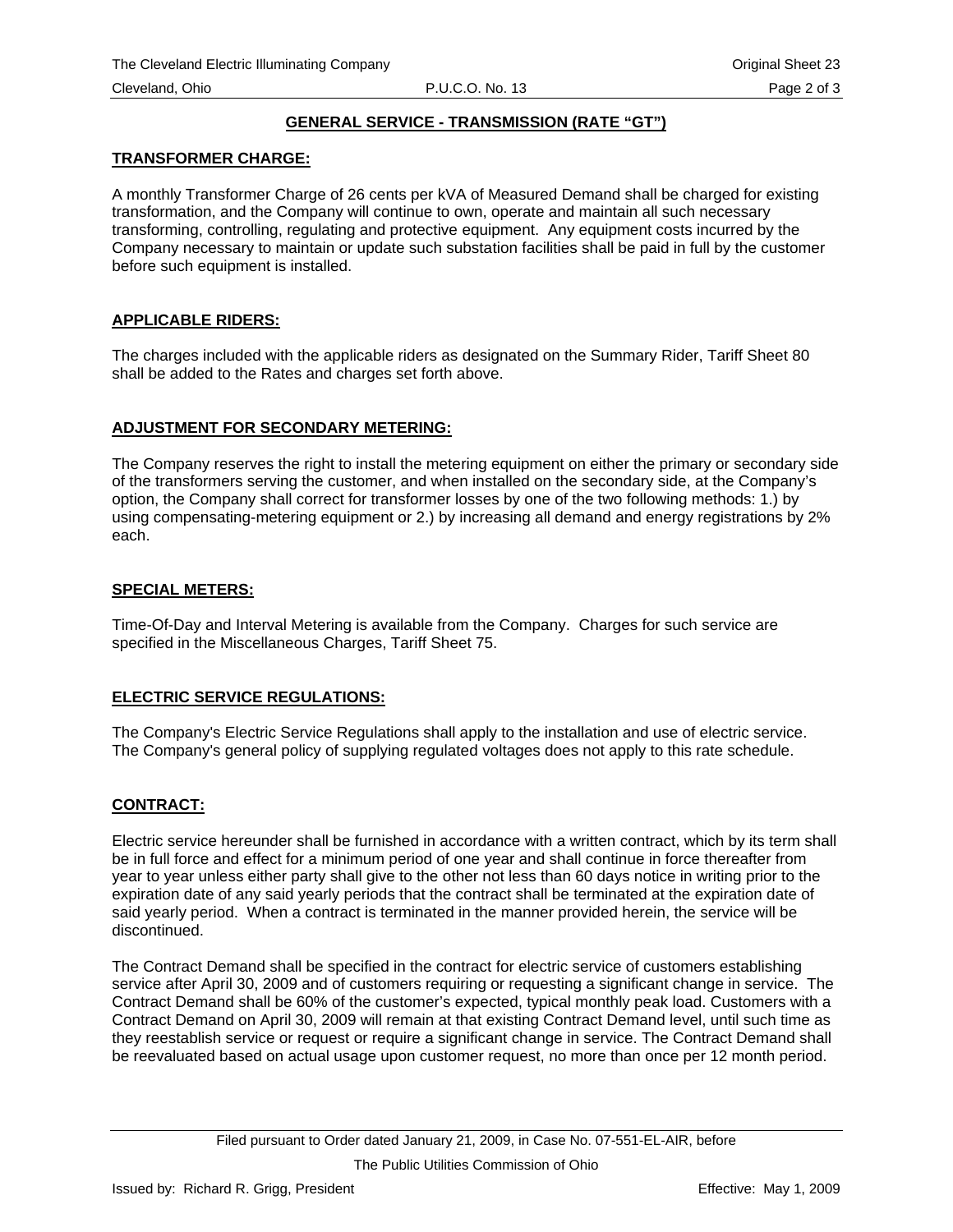### **GENERAL SERVICE - TRANSMISSION (RATE "GT")**

If the customer's capacity or service requirements increase, the Company, at its sole and exclusive judgement, may at any time require the customer to enter into a new contract for electric service.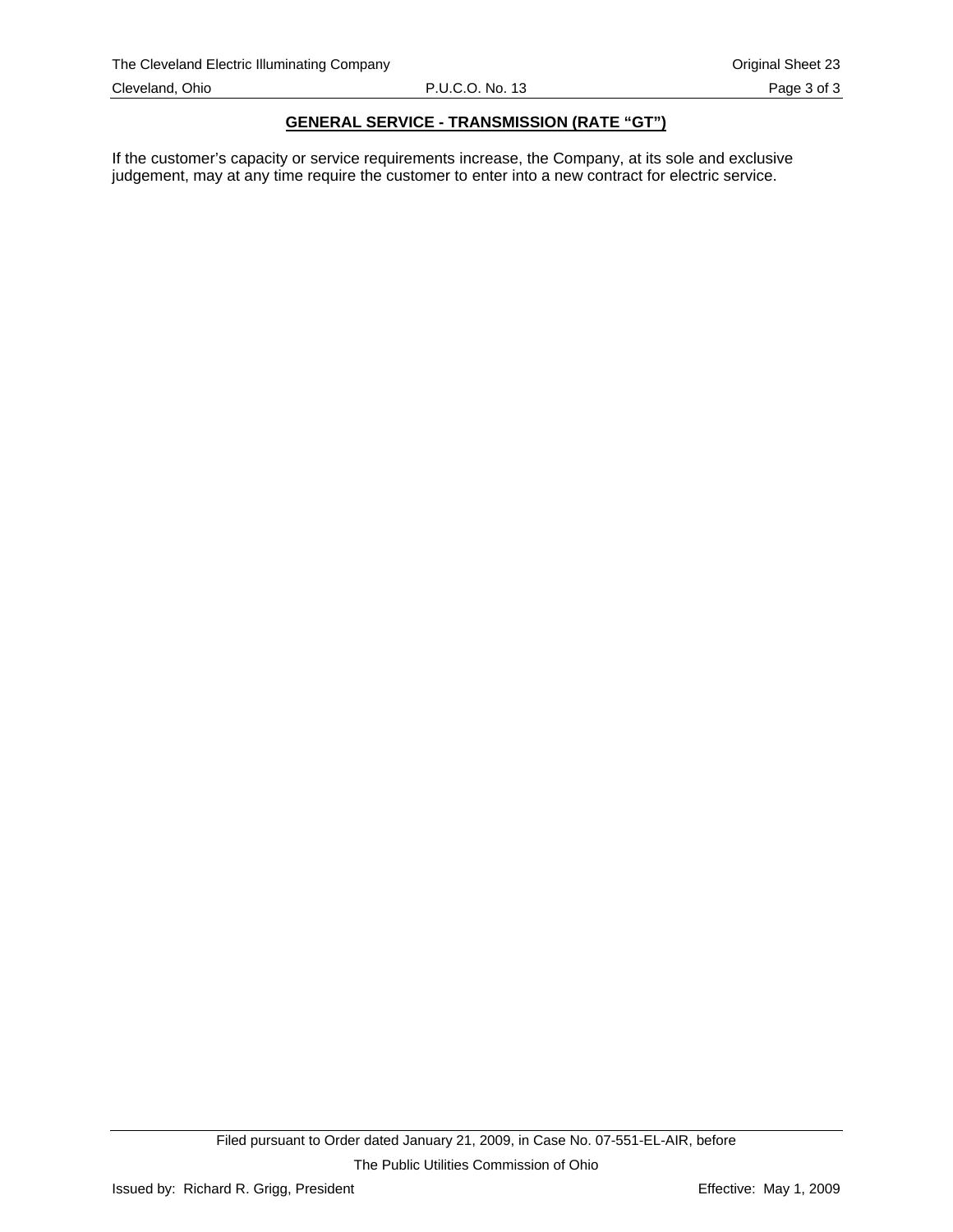# **STREET LIGHTING PROVISIONS**

## **AVAILABILITY:**

Available to municipalities and governmental authorities for the lighting of streets, sidewalks, parks, and other public grounds.

## **METERING:**

Standard street lighting service shall be unmetered with monthly Kilowatt-hour consumption determined using rated bulb capacity and associated ballasts multiplied by average burn hours. Any street light pole with an electrical outlet shall be metered with all initial costs of metering installation borne by the customer.

## **BURN HOURS:**

Unless otherwise noted, all lamps shall be operated by photoelectric control or by time clocks, with hours of operation from dusk to dawn, 4,200 hours per annum.

The following monthly Kilowatt-hour values shall be used for billing purposes. Any installation with dual lamps shall multiply the below values by two (2).

| <b>Bulb Type</b> | <b>Bulb Rating</b> | kWh per Month |
|------------------|--------------------|---------------|
| Incandescent     | 1,000 Lumens       | 24            |
| Incandescent     | 2,000 Lumens       | 56            |
| Incandescent     | 2,500 Lumens       | 70            |
| Incandescent     | 4,000 Lumens       | 126           |
| Incandescent     | 6,000 Lumens       | 157           |
| Incandescent     | 10,000 Lumens      | 242           |
| Incandescent     | 15,000 Lumens      | 282           |
|                  |                    |               |
| Fluorescent      | 6,000 Lumens       | 45            |
| Fluorescent      | 13,800 Lumens      | 94            |
| Fluorescent      | 21,800 Lumens      | 135           |
| Fluorescent      | 43,600 Lumens      | 264           |
|                  |                    |               |
| Mercury Vapor    | 100 Watts          | 43            |
| Mercury Vapor    | 175 Watts          | 69            |
| Mercury Vapor    | 175 Watts*         | 144           |
| Mercury Vapor    | 250 Watts          | 104           |
| Mercury Vapor    | 250 Watts*         | 216           |
| Mercury Vapor    | 400 Watts          | 158           |
| Mercury Vapor    | 700 Watts          | 287           |
| Mercury Vapor    | 1000 Watts         | 380           |

\*Operating in continuous burn mode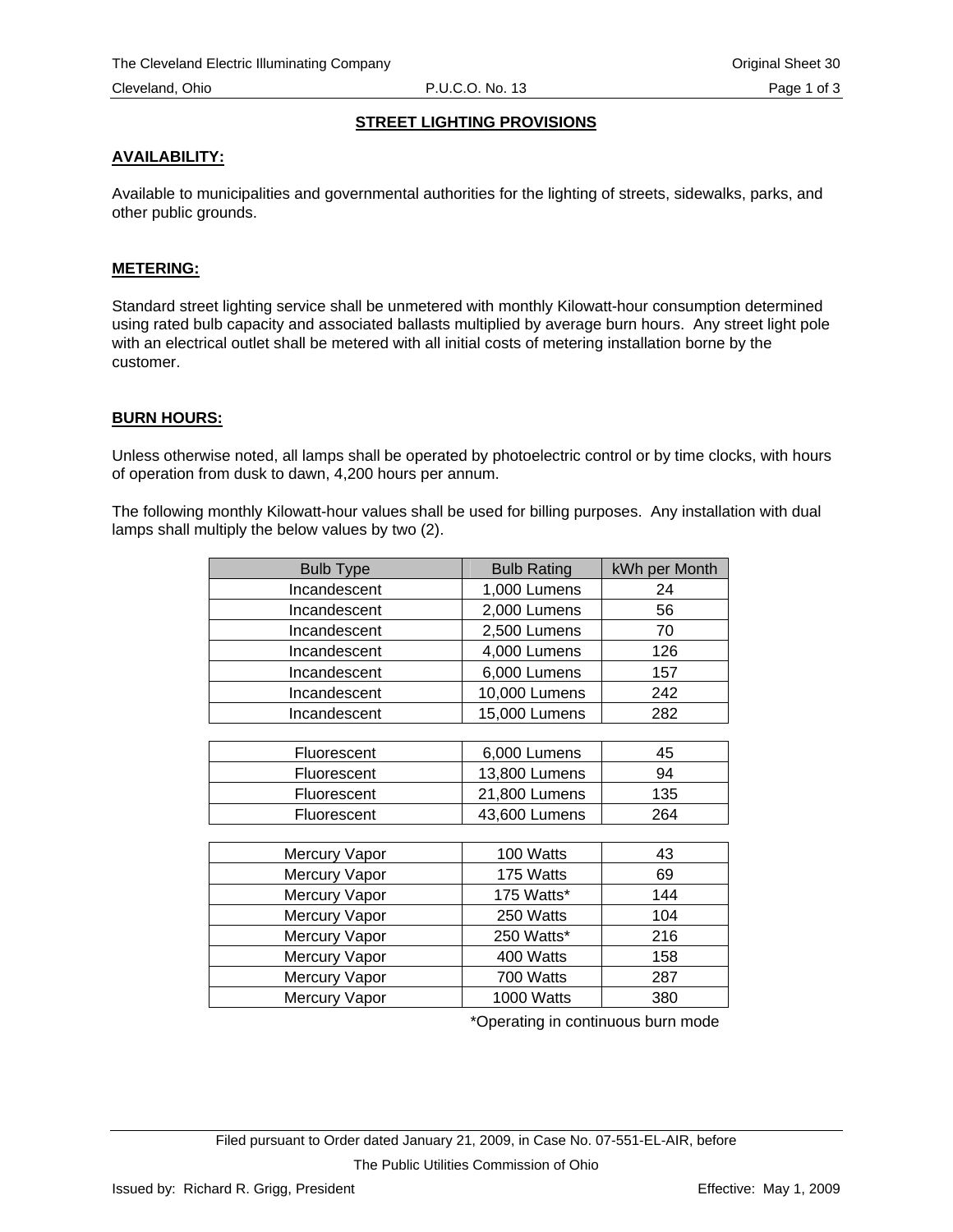#### Cleveland, Ohio P.U.C.O. No. 13 Page 2 of 3

| <b>Bulb Rating</b> | kWh per Month |
|--------------------|---------------|
| 70 Watts           | 29            |
| 100 Watts          | 42            |
| 100 Watts*         | 87            |
| 150 Watts          | 62            |
| 150 Watts*         | 129           |
| 200 Watts          | 88            |
| 215 Watts          | 89            |
| 250 Watts          | 105           |
| 310 Watts          | 128           |
| 400 Watts          | 163           |
| 1000 Watts         | 410           |
|                    |               |

# **STREET LIGHTING PROVISIONS**

\*Operating in continuous burn mode

# **IN-SERVICE DATES:**

All street lighting equipment which is placed in service or removed by and including the 15th day of the month shall be charged by the Company and paid for by the customer as if the equipment had been in service or removed on the 1st day of the subject month. All street lighting equipment which is placed in service or removed subsequent to the 15th of the month shall be charged by the Company and paid for by the customer as if the equipment had been placed in service or removed on the 1st day of the subsequent month.

# **APPLICABLE RIDERS:**

The charges included with the applicable riders as designated on the Summary Rider, Tariff Sheet 80, shall be added to the Rates and charges set forth above.

# **GENERAL RULES:**

Extensions of existing distribution facilities, and/or the addition of transformers, which are required strictly for the purposes of providing street lighting service shall be paid for by the customer.

In cases of vandalism to Company owned lighting equipment, the Company, at its discretion, will repair the damaged property, the cost of which shall be borne by the customer and billed upon completion of work. A written estimate of the cost will be submitted to the customer for approval before work is performed.

In cases of vandalism to customer owned lighting equipment, the customer shall be responsible for repairing the damaged property. The Company may, upon request from the customer, repair the damaged property, the cost of which shall be borne by the customer and billed upon completion of work. A written estimate of the repair cost will be submitted to the customer for approval before work is performed.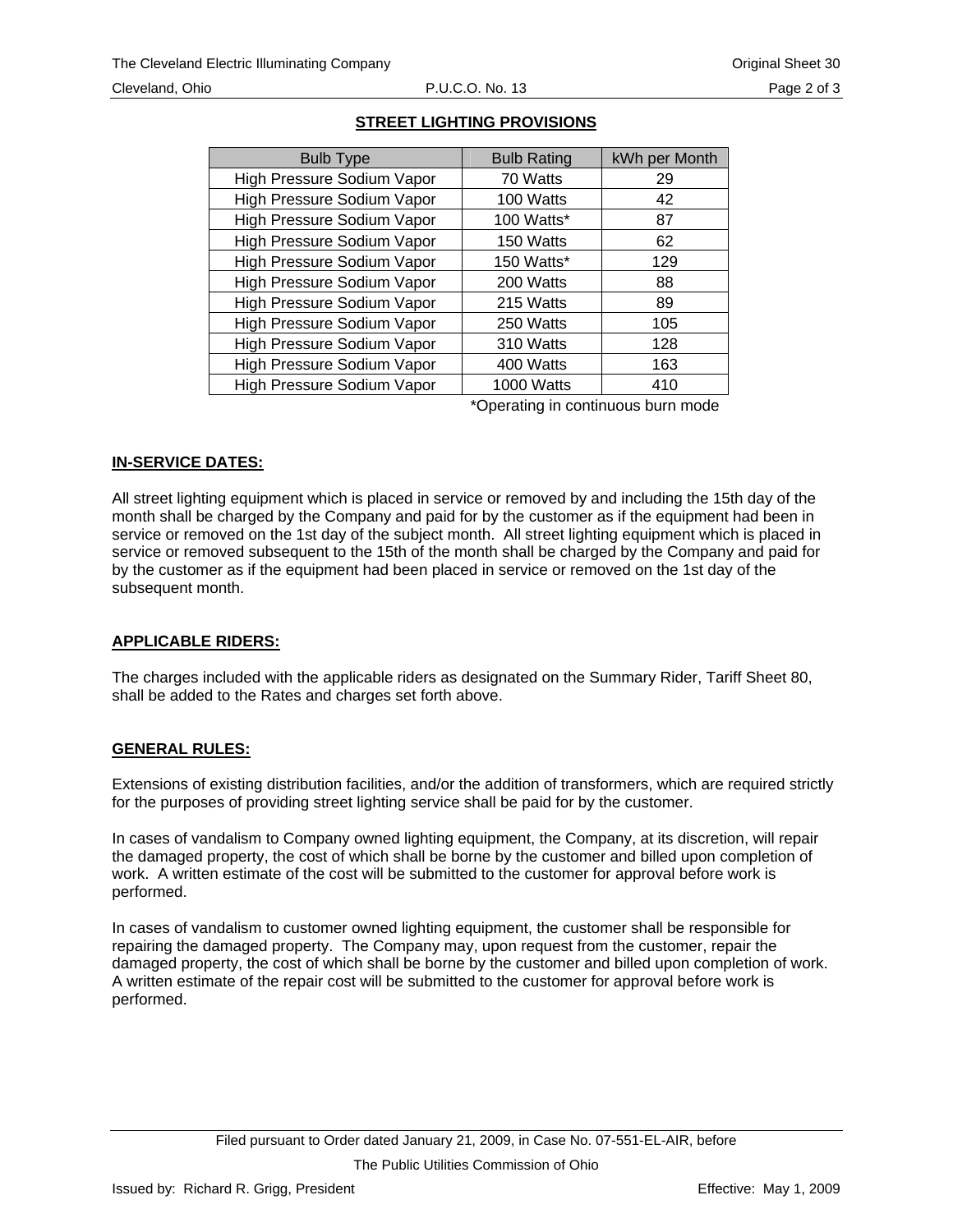# **STREET LIGHTING PROVISIONS**

The customer shall have the right to affix street, traffic, regional transit authority, combination, safety, and warning signs on any street lighting equipment installed under this tariff schedule as long as said sign is erected and maintained in a proper and safe manner so as not to interfere in any way with the use of street lighting equipment, appurtenances or equipment of the Company. The customer shall agree to indemnify and hold harmless the Company or its successors and assigns of and from any and all expense and damages resulting to anyone caused by the negligent installation or maintenance of said street sign. The customer shall not attach any signs, devices, posters, banners, handbills or placards of any description, other than the aforementioned traffic, safety and warning signs, to any street lighting equipment installed under this tariff schedule without the express written consent of the Company.

No reduction in billing shall be allowed for lamp outages.

The Company's obligations with respect to making extensions, furnishing service, and supplying electric energy shall at all times be subject to limitations or restrictions by virtue of regulations issued by governmental authorities.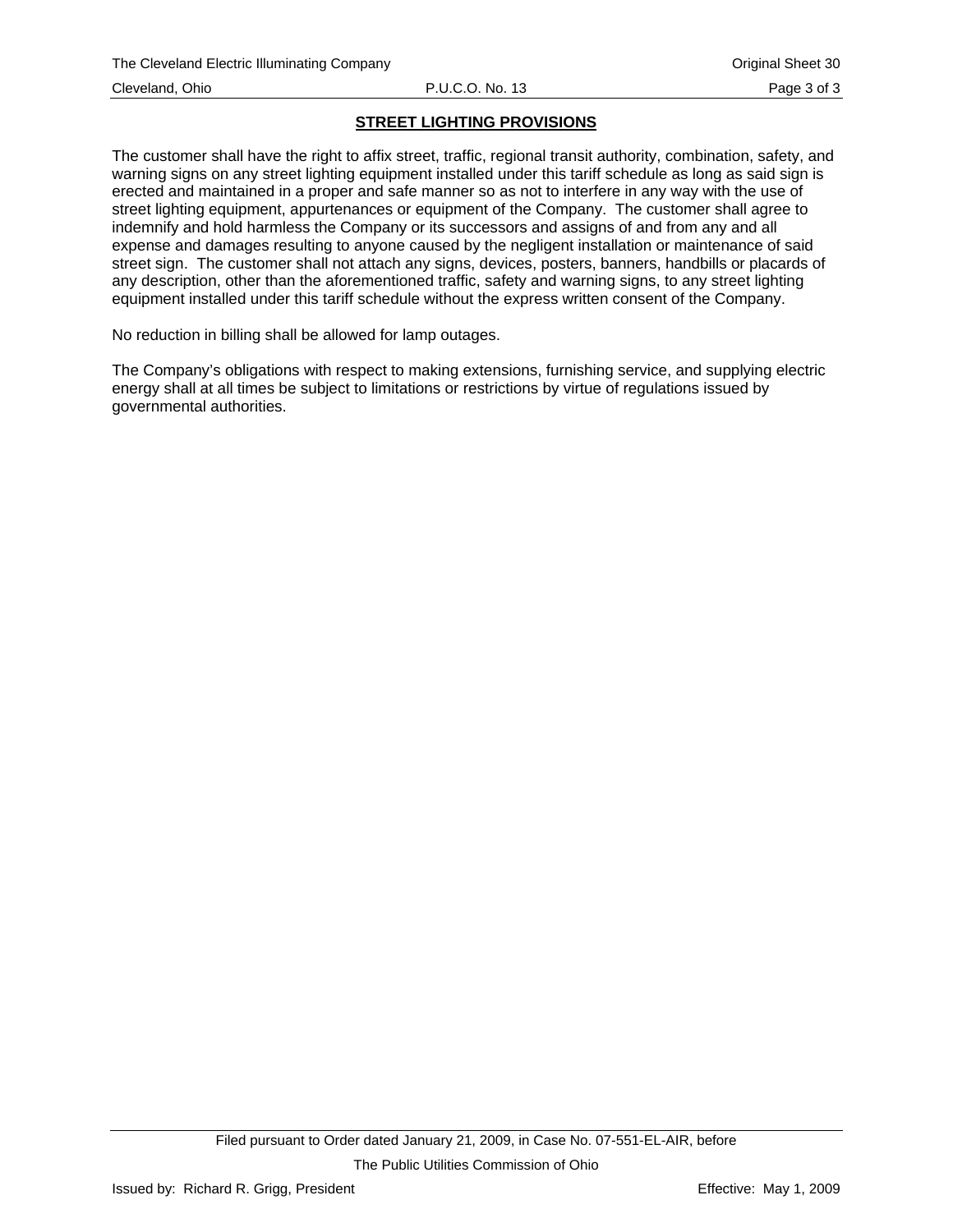<span id="page-42-0"></span>

# **STREET LIGHTING SERVICE - (RATE "STL") COMPANY OWNED**

# **GENERAL RULES:**

The Company will install lighting equipment on an approved existing pole or, where necessary, will furnish one pole for mounting the lighting equipment and one section of secondary wire. All additional lighting equipment, not provided for herein, installed by the Company at the request of the customer, shall be the property of the Company and be paid for by the customer.

# **CHANGES IN NUMBER, SIZE, TYPE OR LOCATION:**

Activities related to the replacement, relocation, alteration, or removal of existing street lighting equipment are not included as part of normal maintenance. Such activities include, but are not limited to, the replacement of an existing fixture, removal or relocation of a lamp, luminaire, bracket, and/or pole, or installation of a luminaire shield. All such requests shall be made in writing by the customer. The Company will supply the customer with a written estimate of charges prior to the start of work.

# **RESPONSIBILITIES FOR OWNERSHIIP, MAINTENANCE AND REPLACEMENT:**

All lighting components including lamp, refractor, luminaire, ballast, pole, bracket, and other supporting materials shall be owned by the Company. All service and necessary maintenance will be performed only during the regular working hours of the Company.

# **INSTALLATION COSTS:**

All installation costs for new street lighting investment that exceed the net book value of street lighting investment reflected in the rates below shall be billed to the customer. A written estimate of costs shall be presented to the customer for approval prior to the start of the work and paid in full upon completion.

# **RATE:**

Monthly charges per customer for all customers served under this schedule shall include Distribution Charges as shown below.

# **Distribution Charges:**

| INCANDESCENT STREET LIGHTING (a)                                                                |                  |                            |  |
|-------------------------------------------------------------------------------------------------|------------------|----------------------------|--|
| Monthly Base Rate:                                                                              | Overhead Service | <b>Underground Service</b> |  |
| For each Incandescent unit                                                                      | \$10.92          | \$6.08                     |  |
| (a) The Company will not install new incandescent lighting equipment but will maintain existing |                  |                            |  |

(a) The Company will not install new incandescent lighting equipment but will maintain existing incandescent lighting equipment when practical.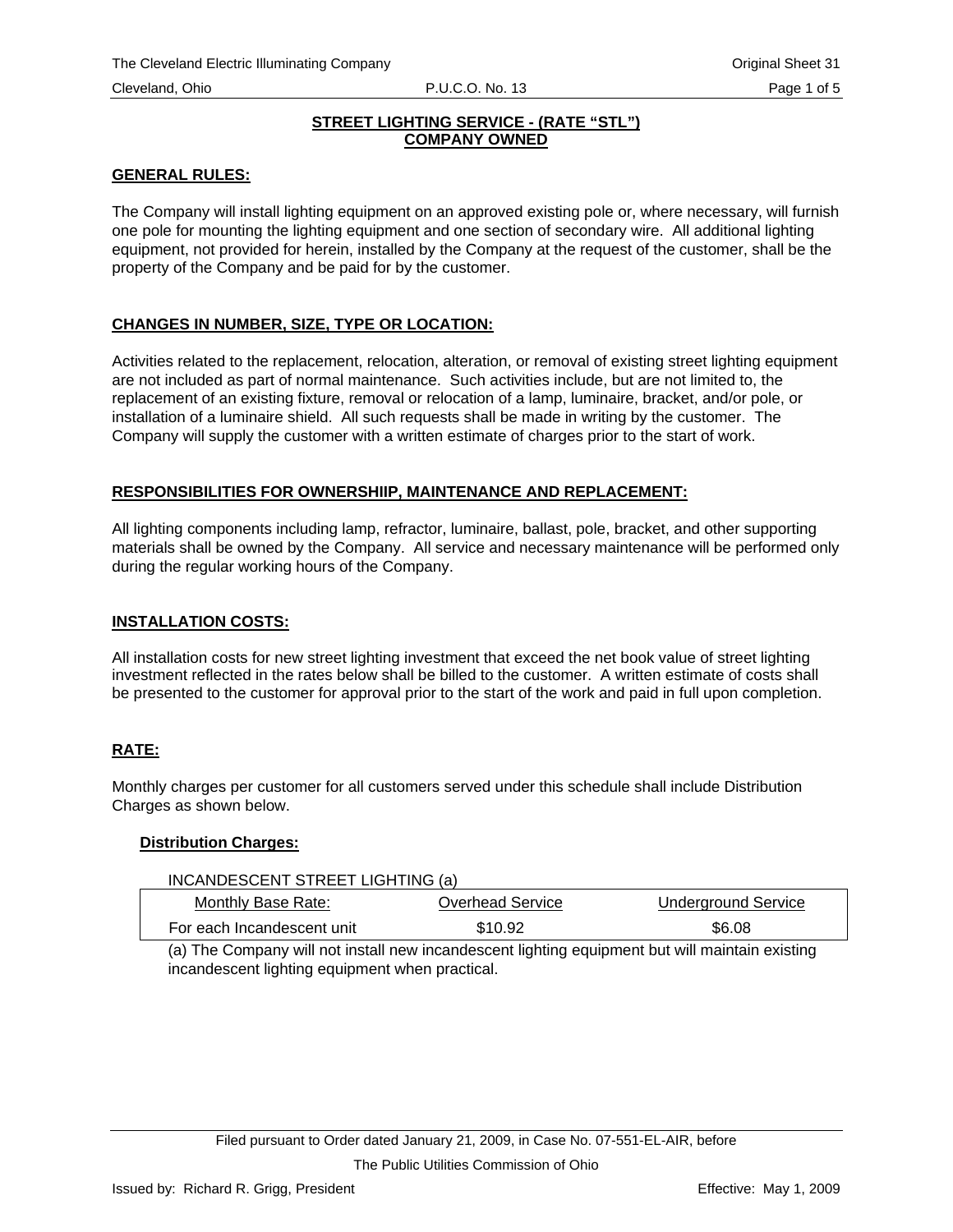## **STREET LIGHTING SERVICE - (RATE "STL") COMPANY OWNED**

#### MERCURY STREET LIGHTING (b)

|          |                     | <b>Monthly Base Rates</b> |                          |                            |
|----------|---------------------|---------------------------|--------------------------|----------------------------|
|          |                     | <b>Overhead Service</b>   |                          | <b>Underground Service</b> |
| Rating   | <b>Monthly Base</b> | Wood                      | Post                     | Pole                       |
| in Watts | Rate                | Pole                      | <b>Type</b>              | <b>Type</b>                |
| 175      | per unit            | \$7.39                    | \$11.74                  | \$18.30                    |
| 250      | per unit            | \$8.80                    | $\overline{\phantom{a}}$ | \$20.52                    |
| 400      | per unit            | \$11.38                   | ٠                        | \$23.32                    |
| 400*     | per unit            | ٠                         | ٠                        | \$23.57                    |
| 400**    | per unit            | ۰                         | ٠                        | \$32.81                    |
| 1,000    | per unit            | \$23.49                   | $\qquad \qquad$          | \$37.32                    |

(b) The Company will not install new mercury lighting equipment but will maintain existing mercury lighting equipment when practical.

\* 30 ft. concrete pole

\*\* Steel pole with 2 brackets and dual lamps

|          |                     | <b>Monthly Base Rates</b> |             |                            |                       |
|----------|---------------------|---------------------------|-------------|----------------------------|-----------------------|
|          |                     | <b>Overhead Service</b>   |             | <b>Underground Service</b> | Special Architectural |
| Rating   | <b>Monthly Base</b> | Wood                      | Post        | Pole                       | Pole                  |
| in Watts | Rate                | Pole                      | <b>Type</b> | <b>Type</b>                | Installations         |
| 100      | per unit            | \$10.29                   | \$14.81     | \$21.75                    | \$20.28               |
| $100*$   | per unit            |                           |             | ۰                          | \$32.31               |
| 150      | per unit            | \$10.95                   |             | \$22.76                    | \$21.49               |
| $150*$   | per unit            |                           |             |                            | \$33.16               |
| 200      | per unit            |                           |             |                            |                       |
| 250      | per unit            | \$13.19                   |             | \$24.84                    | \$24.42               |
| 250*     | per unit            |                           |             |                            | \$36.25               |
| 250**    | per unit            |                           |             | \$37.42                    |                       |
| 400      | per unit            | \$15.16                   |             | \$26.62                    | \$26.39               |
| 400*     | per unit            |                           |             |                            | \$39.03               |

## HIGH PRESSURE SODIUM LIGHTING (c)

(c) The Company reserves the right to limit the types of posts, luminaries and lamps under this rate for new installations.

\* Special Architectural Installation with dual lamps

\*\* Steel pole with 2 brackets and dual lamps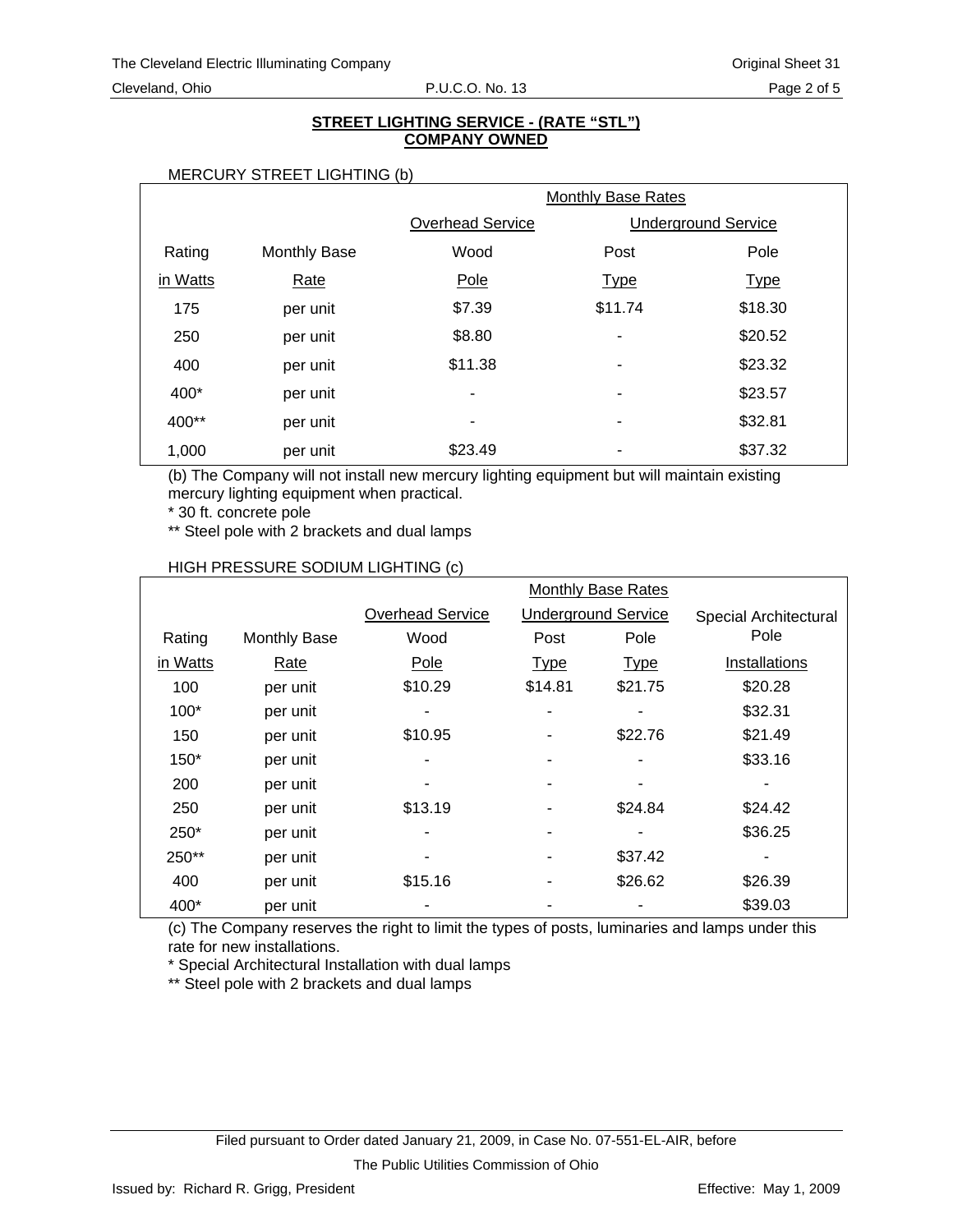## **STREET LIGHTING SERVICE - (RATE "STL") COMPANY OWNED**

## **APPLICABLE RIDERS:**

The charges included with the applicable riders as designated on the Summary Rider, Tariff Sheet 80 shall be added to the Rates and charges set forth above.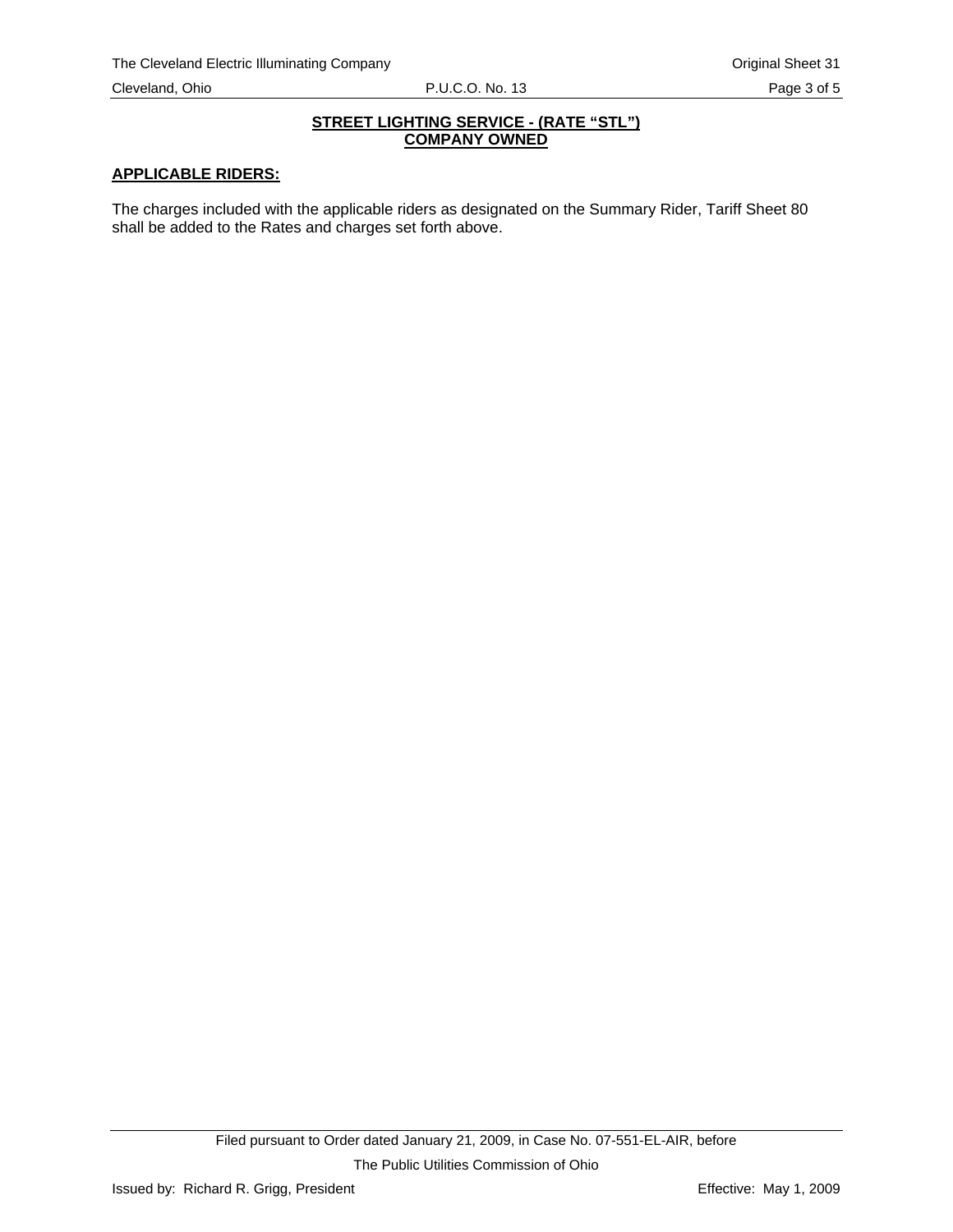## **STREET LIGHTING SERVICE - (RATE "STL") CUSTOMER OWNED**

# **GENERAL RULES:**

The customer shall inform the Company in writing of any changes to existing unmetered load associated with a customer's street lighting account at least 30 days prior to the anticipated date of change. Changes include, but are not limited to, any modification of rated lamp or bulb capacity or the addition of unmetered lights. If prior notice is not properly provided to the Company, the Company may retroactively bill the customer's account: (1) for all usage from the point such load was added, and (2) up to an additional three months usage. At any point after such notice is not properly provided, the Company may also refuse to continue providing unmetered service at the delivery point. In such case, the cost of metering equipment and installation shall be fully borne by the customer while equipment shall be owned by the Company. The Company may, at any time, inspect the customer's equipment to verify or measure actual load.

# **RESPONSIBILITIES FOR OWNERSHIP, MAINTENANCE AND REPLACEMENT:**

The customer shall furnish, install, repair, replace, and maintain all lighting components as well as be responsible for the costs, if any, of such work performed by the Company. All lighting components including lamp, refractor, luminaire, ballast, pole, bracket, and other supporting materials shall be owned by the customer.

# **RATE:**

Monthly charges per customer for all customers served under this schedule shall include Distribution Charges as shown below.

# **Distribution Charges:**

ALL LAMP TYPES

|                 | Monthly Base Rate: |  |
|-----------------|--------------------|--|
| All kWh per kWh | 3.5937c            |  |

# **APPLICABLE RIDERS:**

The charges included with the applicable riders as designated on the Summary Rider, Tariff Sheet 80 shall be added to the Rates and charges set forth above.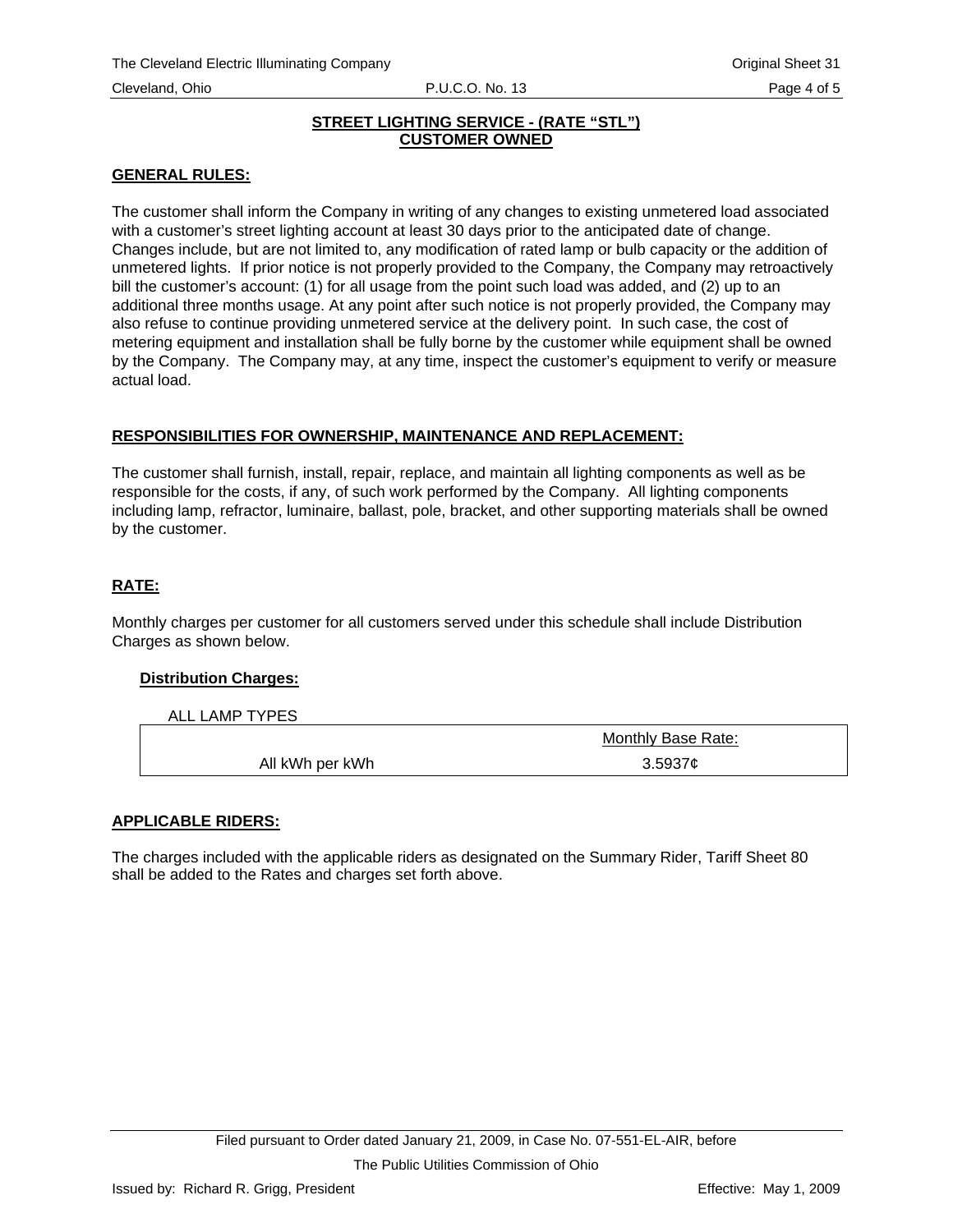## **STREET LIGHTING SERVICE - (RATE "STL") CUSTOMER OWNED, LIMITED COMPANY MAINTENANCE**

# **APPLICABILITY:**

This lighting plan is not available for lighting units installed after December 31, 2008.

# **GENERAL RULES:**

The customer shall inform the Company in writing of any reductions to existing unmetered load associated with a customer's street lighting account at least 30 days prior to the anticipated date of change.

# **CHANGES IN NUMBER, SIZE, TYPE OR LOCATION:**

Activities related to modification of existing street lighting equipment are not included as part of normal maintenance. Such activities include, but are not limited to, the replacement or alteration of an existing fixture, removal or relocation of a lamp, luminaire, bracket, and/or pole, or installation of a luminaire shield. All such requests shall be made in writing by the customer. The Company will supply the customer with a written estimate of charges prior to the start of work.

## **RESPONSIBILITIES FOR OWNERSHIP, MAINTENANCE AND REPLACEMENT:**

All lighting components shall be furnished, owned, repaired, maintained, and replaced by the customer except for bulbs, refractors, photoelectric cells, luminaires, and ballasts. The Company shall replace bulbs, refractors, luminaires, and ballasts that fail due to normal use twice in a twelve (12) month period at no additional cost when practical. Additional replacements shall be billed to the customer at actual cost.

# **RATE:**

Monthly charges per customer for all customers served under this schedule shall include Distribution Charges as shown below.

#### **Distribution Charges:**

| ALL LAMP TYPES: |                    |
|-----------------|--------------------|
|                 | Monthly Base Rate: |
| All kWh per kWh | 9.6209c            |
|                 |                    |

The following charges apply in addition to the above:

# **APPLICABLE RIDERS:**

The charges included with the applicable riders as designated on the Summary Rider, Tariff Sheet 80 shall be added to the Rates and charges set forth above.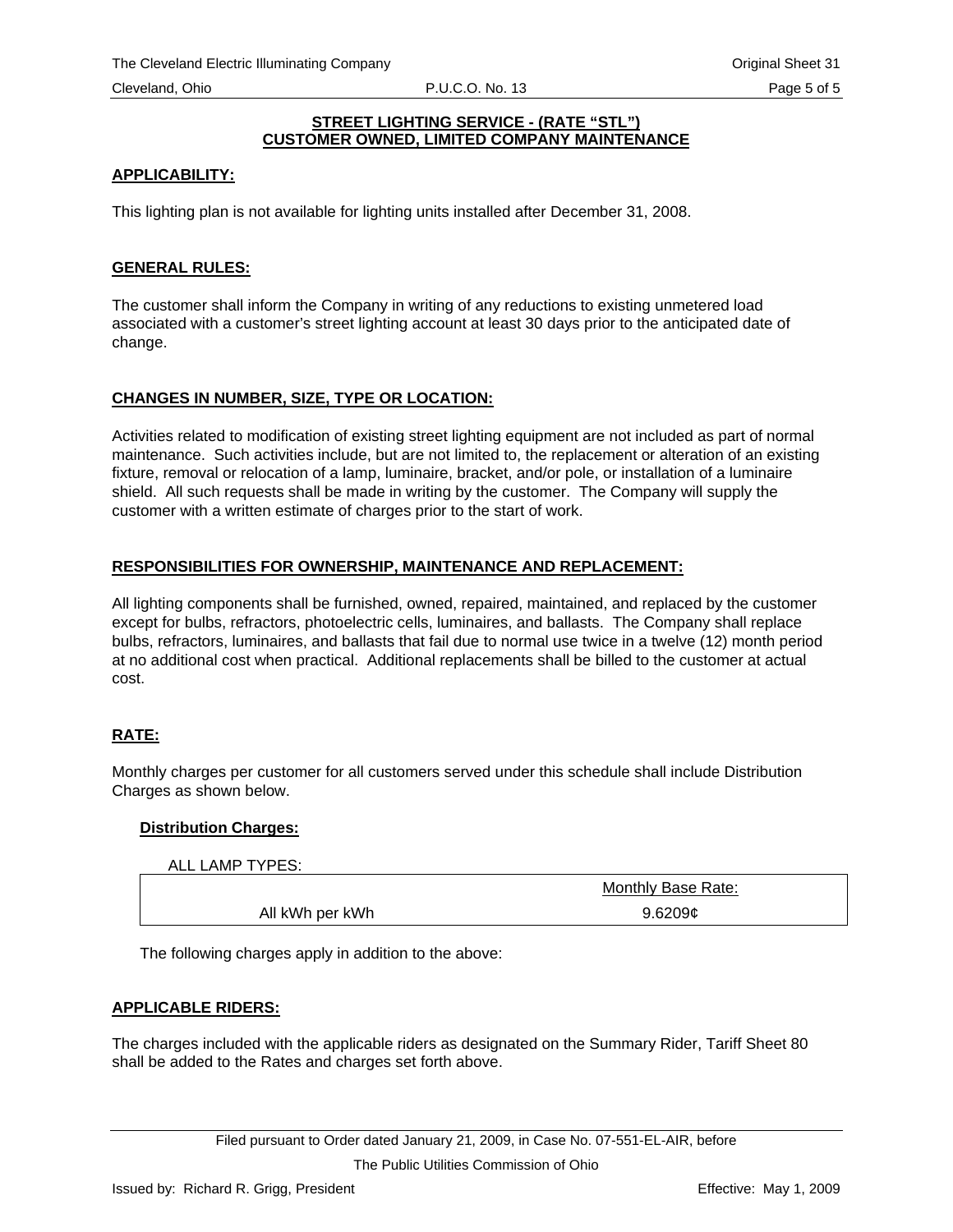# **TRAFFIC LIGHTING SCHEDULE - (RATE "TRF")**

# <span id="page-47-0"></span>**AVAILABILITY:**

Available to municipalities, governmental authorities and school districts for the sole purpose of providing electric service to traffic control devices and/or other devices used for traffic control or public safety.

## **METERING:**

New traffic light installations shall be metered, when conditions as determined by the Company allow for such metering, at each Service Connection with the cost of meter installation borne by the customer.

Monthly kilowatt hour consumption for unmetered traffic light equipment shall be determined by the number, rated wattage capacity, and operating characteristics of the traffic lighting.

# **RATE:**

Monthly charges per customer for all customers served under this schedule shall include Distribution Charges as shown below.

#### **Distribution Charge:**

Energy Charge: All kWh, per kWh 0.0813¢

#### **APPLICABLE RIDERS:**

The charges included with the applicable riders as designated on the Summary Rider, Tariff Sheet 80 shall be added to the Rates and charges set forth above.

#### **SERVICE CONNECTION:**

A Service Connection shall be defined as the point at which the device(s) of the customer connect to the facilities of the Company.

#### **OWNERSHIP:**

Traffic control lights, warning lights, traffic signs, and other devices served under this rate schedule shall be owned, installed and maintained by the customer, including all wiring and equipment. All service connections shall be made by the Company.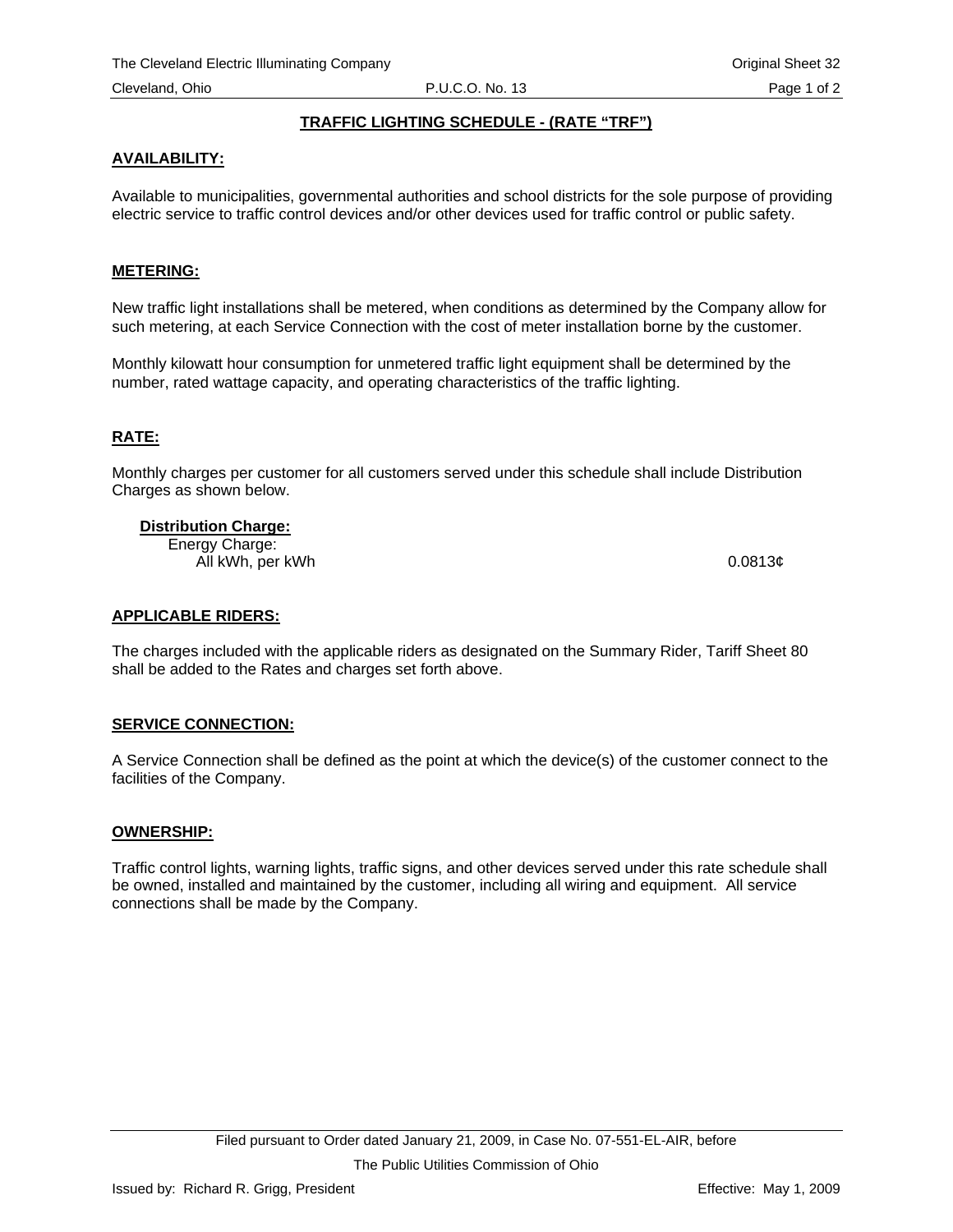## **TRAFFIC LIGHTING SCHEDULE - (RATE "TRF")**

## **SERVICE TABULATION:**

The customer shall provide, upon the Company's request, a tabulation showing all traffic control lights and warning lights installed and in service. Notwithstanding the above, the customer shall inform the Company in writing of any changes to existing unmetered load associated with a customer's traffic lighting at least 30 days prior to the anticipated date of change. Changes include, but are not limited to, additional traffic control lights, traffic signs, or warning lights installed, or any change made in the wattage of any such unit. If prior notice is not properly provided to the Company, the Company may retroactively bill the customer's account: (1) for all usage from the point such load was added, and (2) up to an additional three months usage. At any point after such notice is not properly provided, the Company may also refuse to continue providing unmetered service at the delivery point. In such case, the cost of metering equipment and installation shall be fully borne by the customer while equipment shall be owned by the Company. The Company may, at any time, inspect the customer's equipment to verify or measure actual load.

# **GENERAL RULES:**

Extensions of existing distribution facilities, and/or the addition of transformers, which are required strictly for the purposes of providing traffic lighting service shall be paid for by the customer.

The customer may attach police, fire and rescue signal equipment to the Company's poles. Such attachments shall be made in accordance with accepted standards for safe construction and shall not interfere in any way with the Company's use of its property or the provision of electric service. The customer shall indemnify and hold harmless the Company from and against any and all liability arising from the customer's use of the Company's facilities in this manner.

Warning sirens up to 400 watts and call box lights shall be billed as traffic control devices.

All of the Company's obligations with respect to making extensions, furnishing service and supplying electric energy shall at all times be subject to limitation or restriction by virtue of orders or regulations issued by governmental authorities other than the customer.

# **ELECTRIC SERVICE REGULATIONS:**

The Company's Electric Service Regulations shall apply to the installation and use of electric service.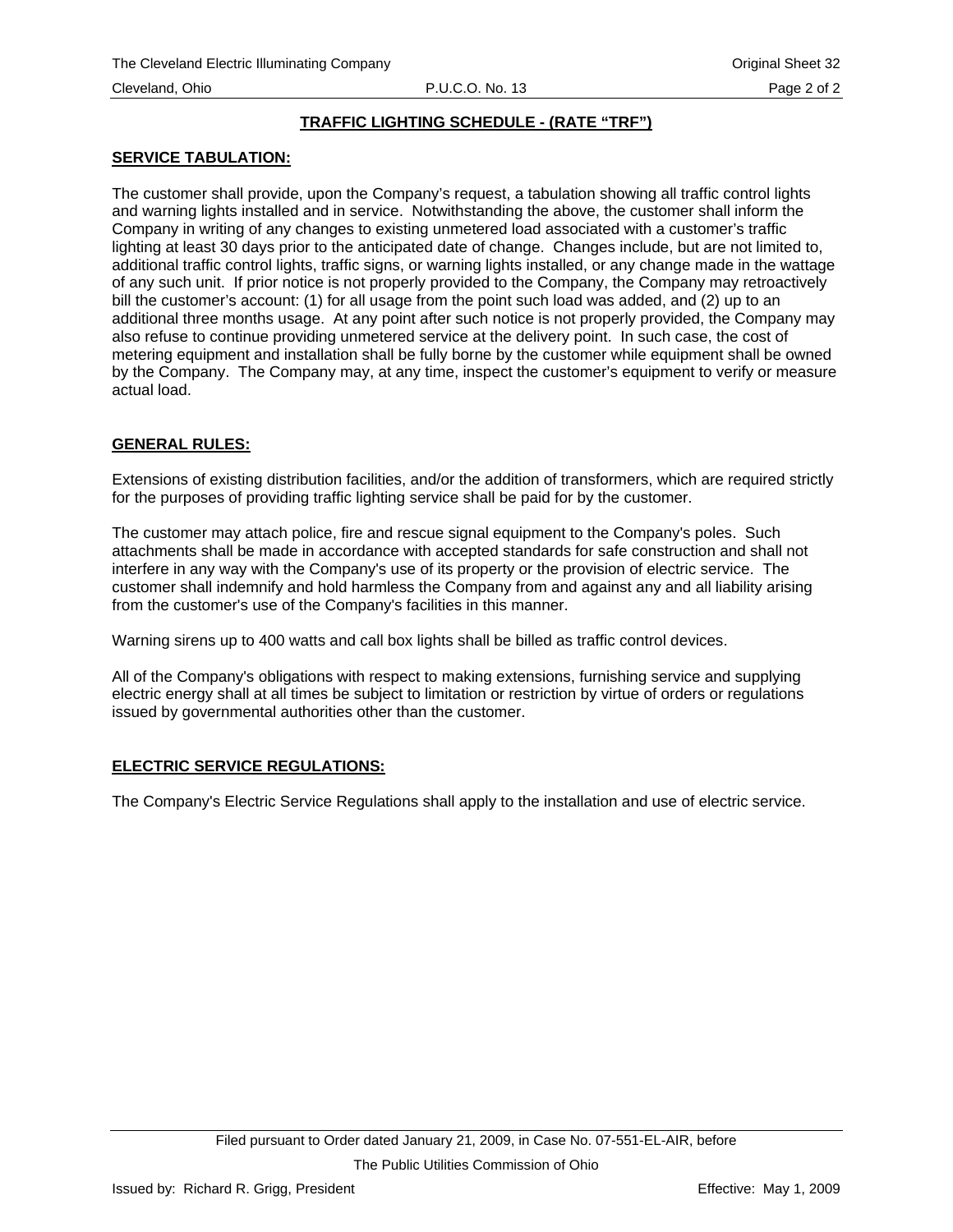# **PRIVATE OUTDOOR LIGHTING SERVICE - (RATE "POL")**

## <span id="page-49-0"></span>**AVAILABILITY:**

Available to any customer receiving service at secondary voltages on the lines of the Company for allnight outdoor lighting on private property.

## **METERING:**

Private Outdoor Lighting service shall be unmetered with monthly kilowatt hour consumption determined using standard bulb ratings and associated ballasts multiplied by average burn hours.

## **BURN HOURS:**

All lamps shall be operated by photoelectric control or by time clocks, with hours of operation from dusk to dawn, 4,200 hours per annum.

The following monthly Kilowatt-hour values shall be used for billing purposes. Any installation with dual lamps shall multiply the below values by two (2).

| <b>Bulb Type</b>                  | Rating          | kWh Per Month |
|-----------------------------------|-----------------|---------------|
| Mercury Vapor                     | <b>175 Watt</b> | 69            |
| Mercury Vapor                     | 400 Watt        | 158           |
| Mercury Vapor                     | 1000 Watt       | 380           |
| High Pressure Sodium Vapor        | 100 Watt        | 42            |
| <b>High Pressure Sodium Vapor</b> | <b>150 Watt</b> | 62            |
| High Pressure Sodium Vapor        | 200 Watt        | 88            |
| High Pressure Sodium Vapor        | 250 Watt        | 105           |
| High Pressure Sodium Vapor        | 400 Watt        | 163           |
| Metal Halide                      | 15,000 Lumens   | 73            |
| Metal Halide                      | 23,000 Lumens   | 111           |
| Metal Halide                      | 40,000 Lumens   | 172           |

# **RATE:**

Monthly charges per customer for all customers served under this schedule shall include Distribution Charges as shown below.

#### **Distribution Charges:**

| <b>MERCURY LIGHTING</b> |                    |               |                         |
|-------------------------|--------------------|---------------|-------------------------|
| Watts                   | Monthly Base Rate: | Overhead Wood | All Other Installations |
| 175                     | per unit           | \$8.62        | \$10.96                 |
| 400                     | per unit           | \$15.98       | ۰                       |
| 1.000                   | per unit           | \$25.45       | -                       |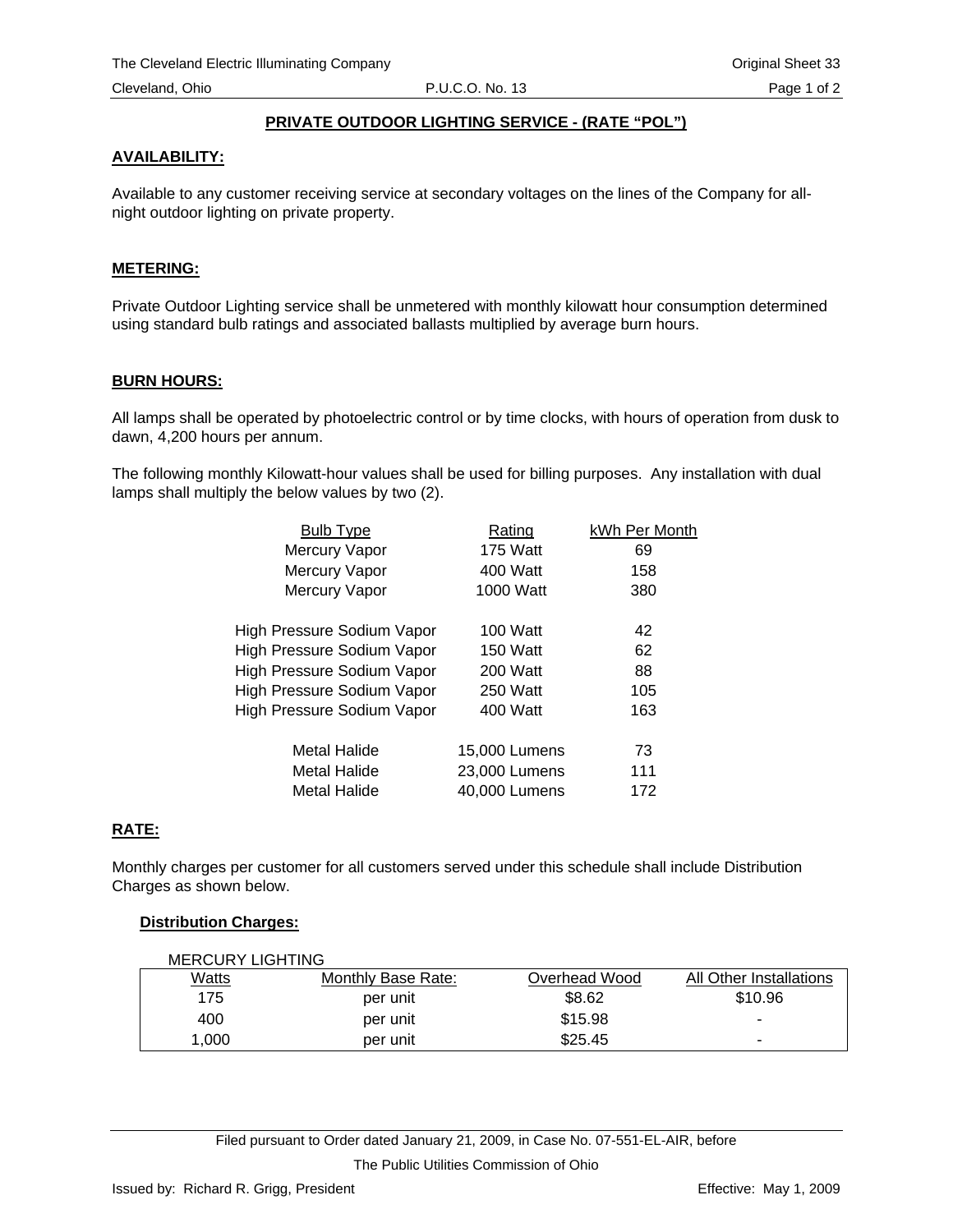# **PRIVATE OUTDOOR LIGHTING SERVICE - (RATE "POL")**

| HIGH PRESSURE SODIUM LIGHTING |                    |               |                         |  |
|-------------------------------|--------------------|---------------|-------------------------|--|
| Watts                         | Monthly Base Rate: | Overhead Wood | All Other Installations |  |
| 100 or less                   | per unit           | \$12.90       | \$15.98                 |  |
| 150                           | per unit           | \$15.21       | \$20.61                 |  |
| $150*$                        | per unit           |               | \$32.68                 |  |
| 250                           | per unit           | \$16.76       | \$23.50                 |  |
| $250*$                        | per unit           | ۰             | \$35.24                 |  |
| 400 or greater                | per unit           | \$20.89       | \$25.21                 |  |

\*Dual lamps

## **APPLICABLE RIDERS:**

The charges included with the applicable riders as designated on the Summary Rider, Tariff Sheet 80 shall be added to the Rates and charges set forth above.

## **OWNERSHIP & MAINTENANCE:**

All lighting equipment shall remain the property of the Company. All service and necessary maintenance will be performed only during the regular working hours of the Company.

# **CHANGES IN NUMBER, SIZE, TYPE OR LOCATION:**

Activities related to the alteration or removal of existing private outdoor lighting equipment are not included as part of normal maintenance. Such activities include, but are not limited to, removal of a lamp, luminaire, bracket, and/or pole, or installation of a luminaire shield. All such requests shall be made in writing by the customer. The Company will supply the customer with a written estimate of charges prior to the start of work.

# **GENERAL RULES:**

The customer shall assume risk of loss or damage to equipment and property installed in connection with the lighting system. The Company may correct hazardous conditions affecting the safety of the public and the customer shall pay expenses incurred by the Company for repairs to equipment owned by the customer.

The customer shall inform the Company in writing of any reductions to existing unmetered load associated with a customer's outdoor lighting account at least 30 days prior to the anticipated date of change

No reduction in billing shall be allowed for lamp outages.

The rates contained herein are for continuous use of the facilities and are not applicable to seasonal usage.

# **ELECTRIC SERVICE REGULATIONS:**

The Company's Electric Service Regulations shall apply to the installation and use of electric service.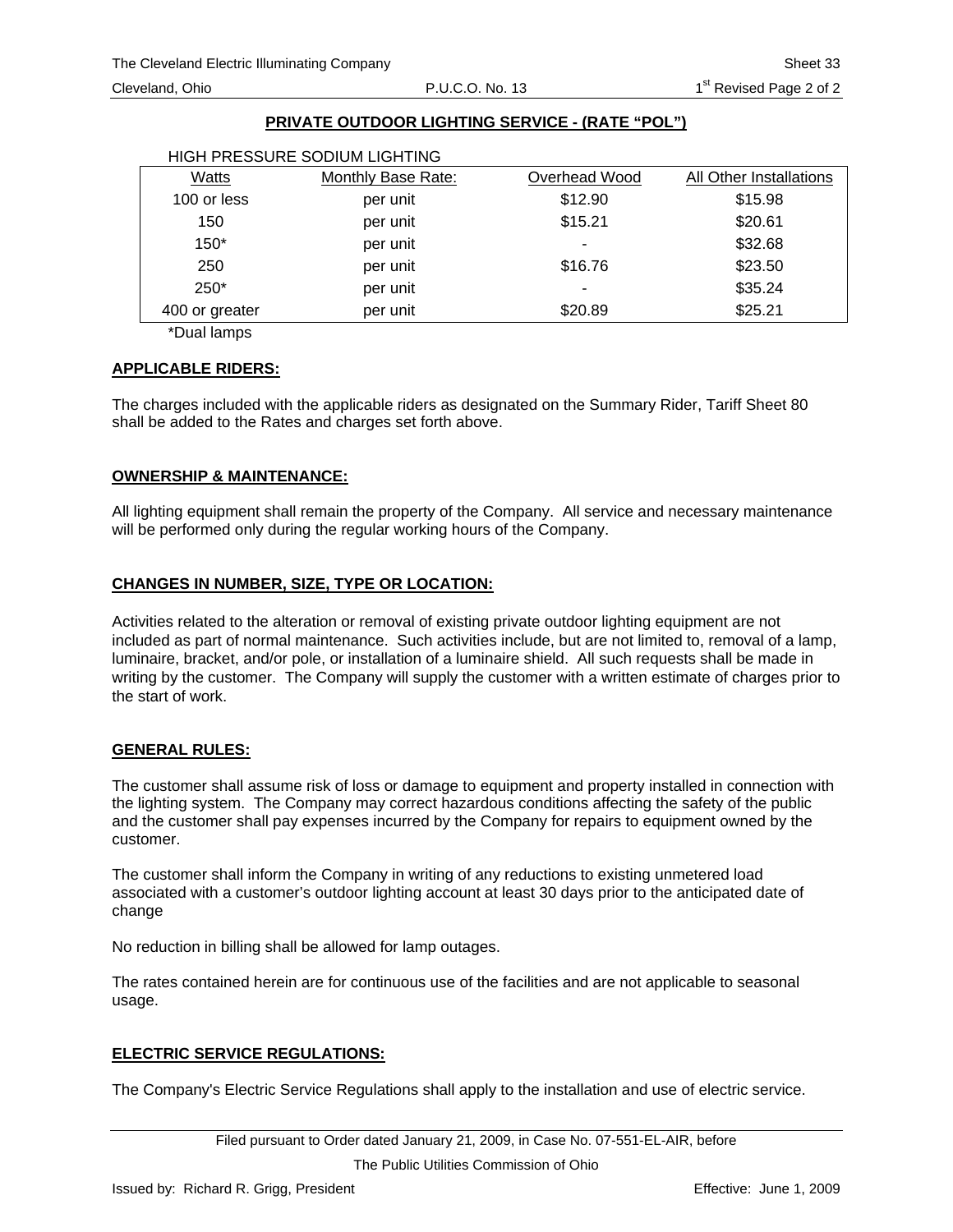# **EXPERIMENTAL COMPANY OWNED LED LIGHTING PROGRAM**

## **AVAILABILITY:**

This program is being offered on an experimental basis through December 31, 2019. Available to municipalities and governmental authorities that elect to take service from The Cleveland Electric Illuminating Company owned light-emitting diode (LED) lights for the lighting of streets, sidewalks, parks, and other public grounds.

This experimental program is only available to new customers and customers currently taking service under the Company Owned program under Street Lighting Service (Rate STL), sheet No. 31. A minimum installation of 12 LED lights per customer is required for participation.

#### **GENERAL PROVISIONS:**

Unless otherwise noted, the terms of sheet No. 30 (Street Lighting Provisions) shall apply.

#### **METERING:**

Standard street lighting service shall be unmetered with monthly kilowatt hour consumption determined using rated capacity multiplied by average burn hours.

## **BURN HOURS AND MONTHLY KWH CONSUMPTION:**

Unless otherwise noted, all lamps shall be operated by photoelectric control or by time clocks, with hours of operation from dusk to dawn, 4,200 hours per annum.

| <b>Light Type</b> | <b>Bulb Rating</b><br>(Lumens) | <b>Bulb Rating</b><br>(Watts) | kWh per Month |
|-------------------|--------------------------------|-------------------------------|---------------|
| Cobra Head        | 4,000                          | 50                            | 18            |
| Cobra Head        | 7,000                          | 90                            | 32            |
| Cobra Head        | 11,500                         | 130                           | 46            |
| Cobra Head        | 24,000                         | 260                           | 91            |
| Acorn             | 2,500                          | 50                            | 18            |
| Acorn             | 5,000                          | 90                            | 32            |
| Colonial          | 2,500                          | 50                            | 18            |
| Colonial          | 5,000                          | 90                            | 32            |

The following monthly Kilowatt-hour values shall be used for billing purposes.

# **COSTS OF INSTALLATION:**

The Company will install LED lighting fixtures on approved existing poles. The customer shall not be required to pay for the cost of the LED fixture or its installation prior to taking service under this experimental program. However, any additional and new lighting equipment installed by the Company at the request of the customer, including but not limited to poles, brackets, secondary, transformation, etc., not provided for herein, shall be the property of the Company and be paid for by the customer prior to the customer taking service under this experimental program.

Filed pursuant to Orders dated November 20, 2014 and October 12, 2016 in Case Nos. 14-1027-EL-ATA and 16-470-EL-ATA, before

The Public Utilities Commission of Ohio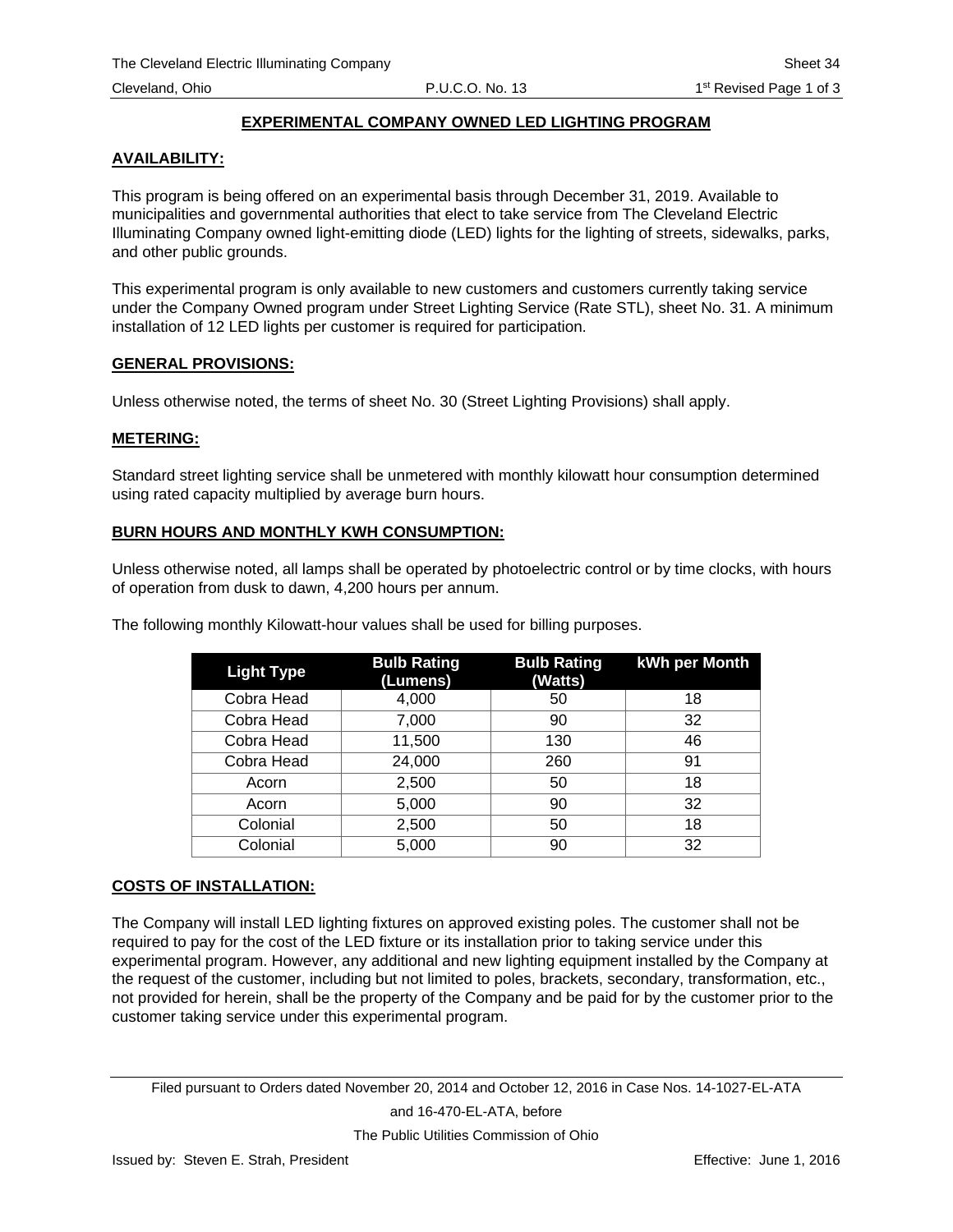# **EXPERIMENTAL COMPANY OWNED LED LIGHTING PROGRAM**

## **CHANGES IN NUMBER, SIZE, TYPE OR LOCATION:**

Costs associated with activities related to the replacement, relocation, alteration, repair, or removal of existing street lighting equipment are not included as part of normal maintenance and will be the responsibility of the customer. Examples of such activities include, but are not limited to, the replacement of an existing fixture, remaining costs of existing infrastructure, removal or relocation of a lamp, luminaire, bracket, and/or pole, or installation of a luminaire shield.

# **REMAINING COSTS OF EXISTING INFRASTRUCTURE:**

In cases where an existing light is being replaced by an LED light on existing Company owned infrastructure, the customer is responsible for the remaining costs of the existing light, pole and all associated infrastructure prior to installation of the LED light. For each existing light that is being replaced, the remaining costs of the existing infrastructure are to be paid by the customer, in the amount of \$301 per fixture, prior to the customer taking service under this experimental program.

# **RESPONSIBILITIES FOR OWNERSHIP, MAINTENANCE AND REPLACEMENT:**

All lighting components including lamp, refractor, luminaire, ballast, pole, bracket, and other supporting materials shall be owned by the Company. All service and necessary maintenance will be performed only during the regular working hours of the Company. If service and necessary maintenance cannot be performed during regular working hours of the Company, for reasons beyond the Company's control, the incremental costs of performing such work shall be borne by the customer.

# **RATE:**

Monthly charges per customer for all customers served under this schedule shall include Distribution Charges per fixture per month, as shown below.

#### **Distribution Charges:**

| <b>Light Type</b> | <b>Bulb Rating</b><br>(Lumens) | <b>Bulb Rating</b><br>(Watts) | <b>Monthly Charge</b><br>per Fixture |
|-------------------|--------------------------------|-------------------------------|--------------------------------------|
| Cobra Head        | 4,000                          | 50                            | \$7.39                               |
| Cobra Head        | 7,000                          | 90                            | \$9.24                               |
| Cobra Head        | 11,500                         | 130                           | \$9.82                               |
| Cobra Head        | 24,000                         | 260                           | \$15.13                              |
| Acorn             | 2,500                          | 50                            | \$19.44                              |
| Acorn             | 5,000                          | 90                            | \$20.53                              |
| Colonial          | 2,500                          | 50                            | \$11.74                              |
| Colonial          | 5,000                          | 90                            | \$12.90                              |

Filed pursuant to Orders dated November 20, 2014 and October 12, 2016 in Case Nos. 14-1027-EL-ATA and 16-470-EL-ATA, before The Public Utilities Commission of Ohio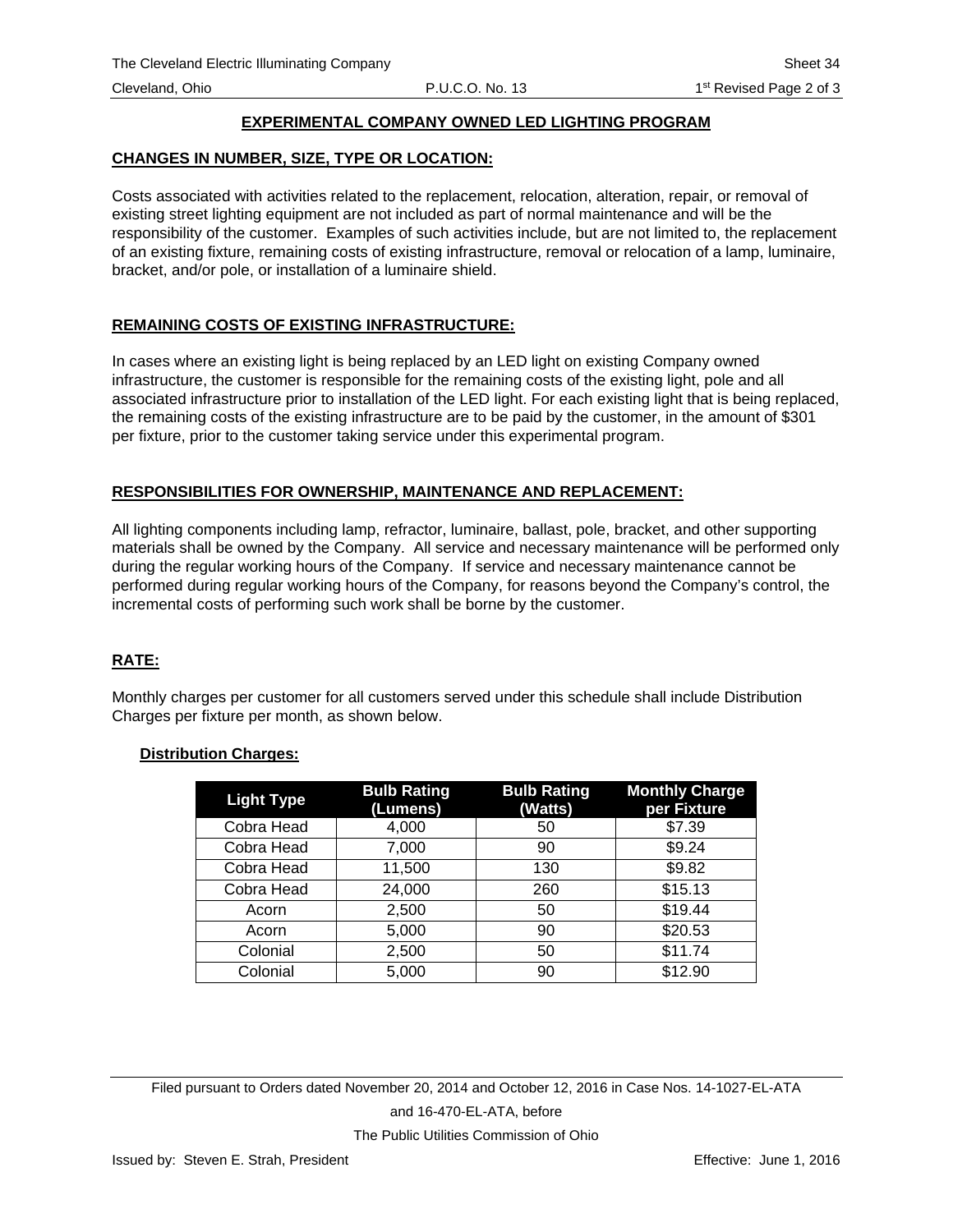# **EXPERIMENTAL COMPANY OWNED LED LIGHTING PROGRAM**

#### **CUSTOMER CANCELLATION:**

This experimental program will be offered through December 31, 2019, unless cancelled earlier.

Customers may opt off of this lighting program to the Company's Street Lighting Service, Company Owned schedule with 60 days advanced written notice. Customers electing to opt off of the experimental program shall be responsible for all costs associated with removing the LED lights, including the remaining costs of the existing infrastructure that would otherwise be recoverable absent the customer opting off this program. Opting off this program shall not affect or impair the Company's ownership rights of the LED Lights.

## **OTHER PROVISIONS:**

All energy savings associated with customer participation under this experimental program shall count toward The Cleveland Electric Illuminating Company's energy efficiency and peak demand reduction requirements arising as a result of Section 4928.66, Revised Code and associated Ohio Administrative Code provisions.

#### **APPLICABLE RIDERS:**

Unless otherwise noted, all rider charges applicable to Rate STL as designated on the Summary Rider, Tariff Sheet 80, shall be added to the Rates and charges set forth above for customers participating under this experimental program.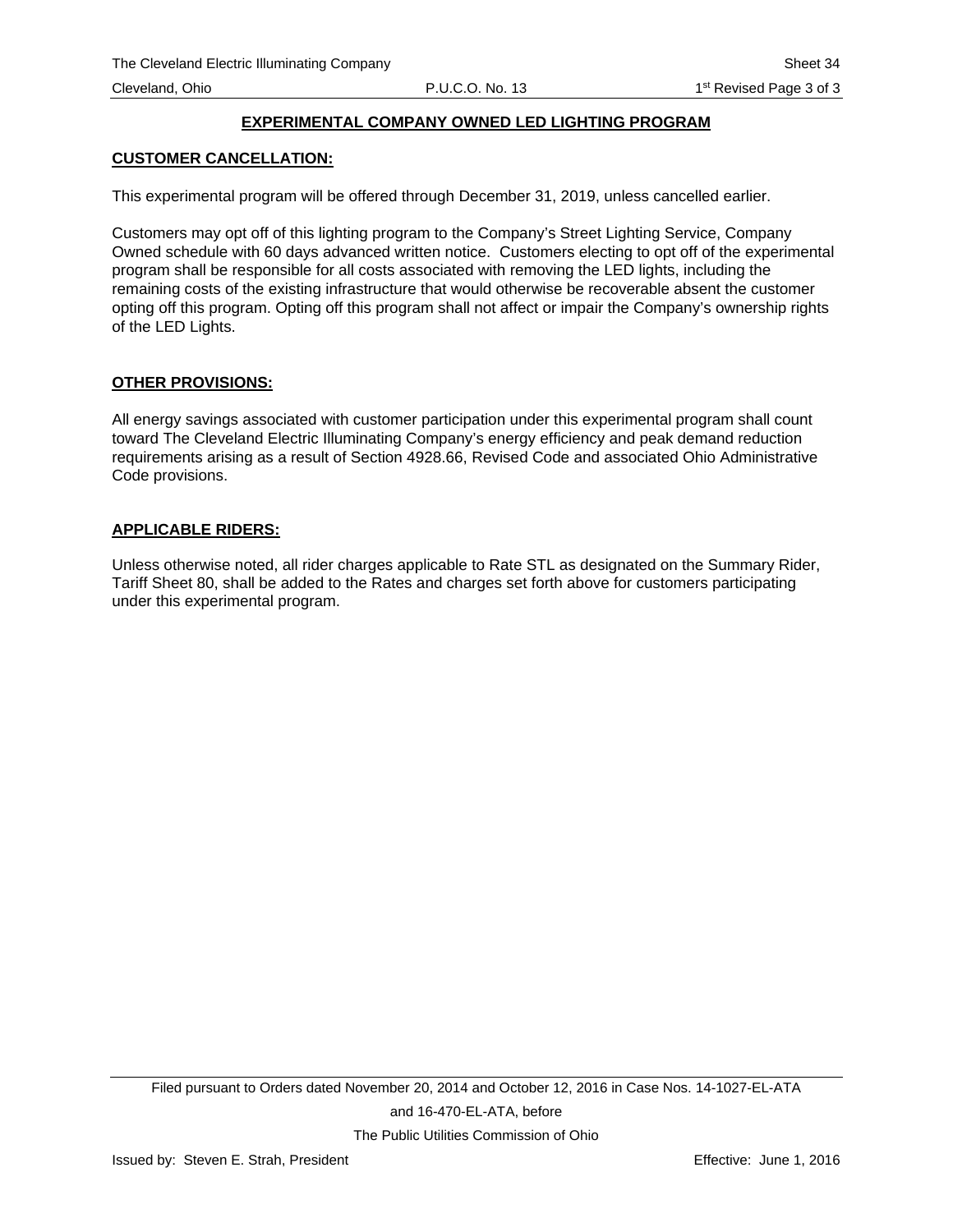Applicable to any Customer with non-synchronous or synchronous, which does not qualify for The Net Energy Metering Rider, electric generation equipment having been established as a Qualifying Facility, or who requires partial service from the Company as back-up, or as a partial electric requirement to another electric source.

#### **MONTHLY RATES:**

#### 1. CAPACITY RESERVATION CHARGE

 Per kW of Capacity Reservation per Billing Period per Voltage Classification

| 4 kV and 13.2 kV |
|------------------|
|                  |
| All kW, per kW   |
| \$3.42           |
| All kW, per kW   |
| \$1.89           |
|                  |

#### 2. DEMAND CHARGE

Whenever the Customer utilizes Supplemental, Back-Up or Maintenance power, the demand will be charged as indicated below:

a. Supplemental Demand

The Demand Charge found in the appropriate applicable Rate Schedule shall be used to calculate the monthly billing charge for Supplemental power.

b. Back-Up Demand

The Customer shall have the option of either Method A or Method B, below, as the method under which Back-Up Demand shall be calculated. Sixty days prior to the initial one-year contract period, and at least 60 days prior to each succeeding annual period, the Customer shall specify the method chosen. That method shall apply for the full contract period.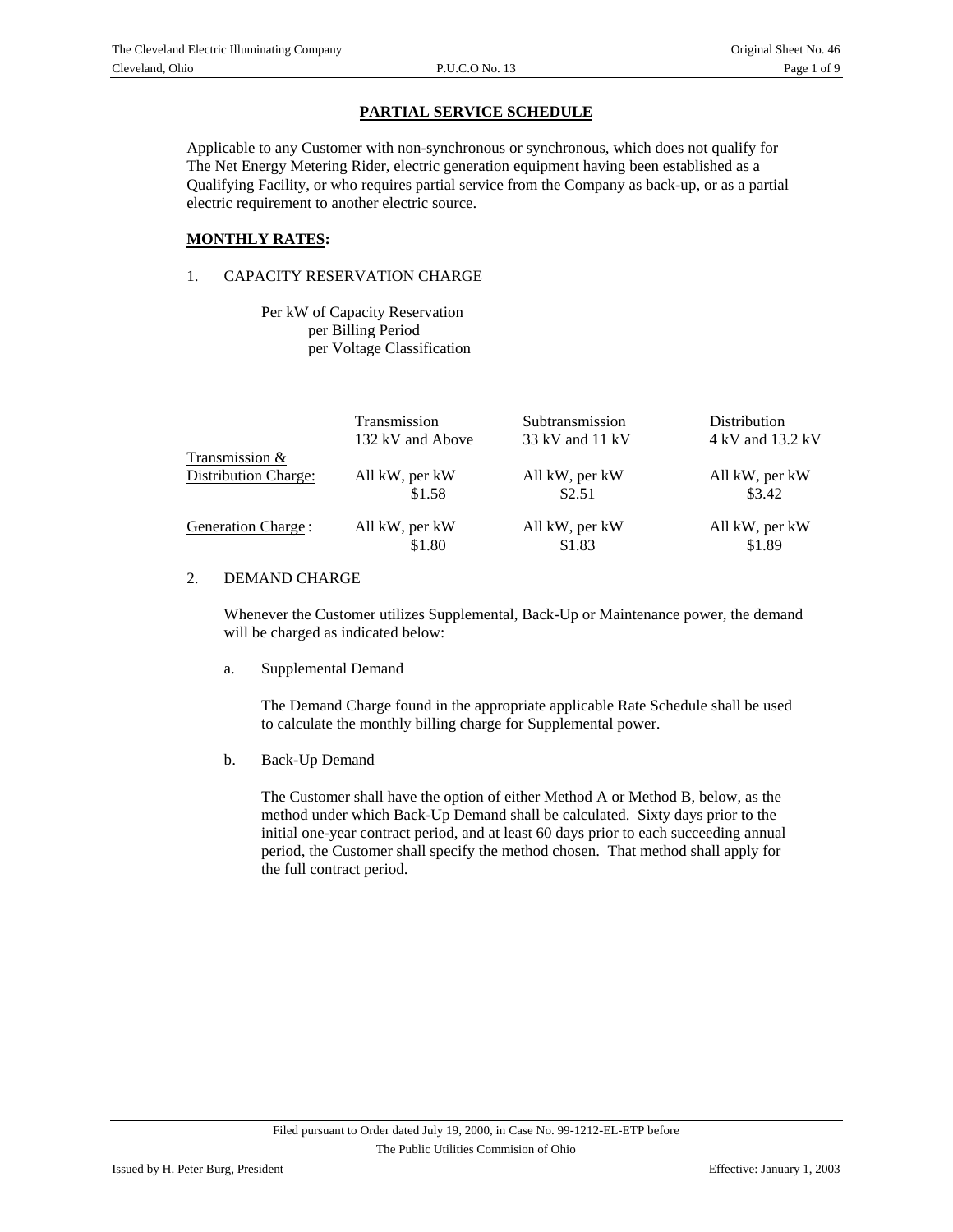#### Method A

The Demand Charge found in the appropriate, applicable Rate Schedule shall be used to calculate the billing period charge for Back-Up Demand.

The Capacity Reservation charge for the billing period shall be reduced to the extent that Back-Up Demand, under Method A, is used during the billing period.

#### Method B

The billing period Demand Charge for Back-Up Power shall be determined by use of daily demand, and will use the appropriate following rate based on service voltage level classification:

| Transmission     | Subtransmission | Distribution     |
|------------------|-----------------|------------------|
| 132 kV and Above | 33 kV and 11 kV | 4 kV and 13.2 kV |
| \$ 0.82          | \$ 0.87         | \$ 0.92          |
| per kW per day   | per kW per day  | per kW per day   |

The above charges consist of ancillary service charges from the applicable Rate Schedule and generation charges.

Determination of the daily Demand Charge shall be the maximum daily Back-Up Demand times the appropriate above daily rate. The billing period charge for Back-Up Demand shall be the sum of the billing period's daily Demand Charges.

Method B is applicable no more than fifteen days a year. If in any billing period the use of Backup Power exceeds fifteen days, the Customer will be billed under Method A for the billing period. The fifteen days in that billing period would not count toward the annual limitation.

When the customer has a meter which has the capability of measuring on and off peak kW demands, the kW demand applied to the Method B Backup Demand charge shall be the highest on-peak kW demand recorded during the billing period or the sum of the highest on-peak kW demand plus 25 percent of the difference between the highest off-peak and the highest on-peak kW demand recorded during the billing period, whichever is greater. The resultant kW demand will be applied on a daily basis.

c. Maintenance Demand

Fifty percent of the demand charge found in the appropriate applicable Rate Schedule shall be used and prorated based on the number of days that Maintenance power was used during the billing period.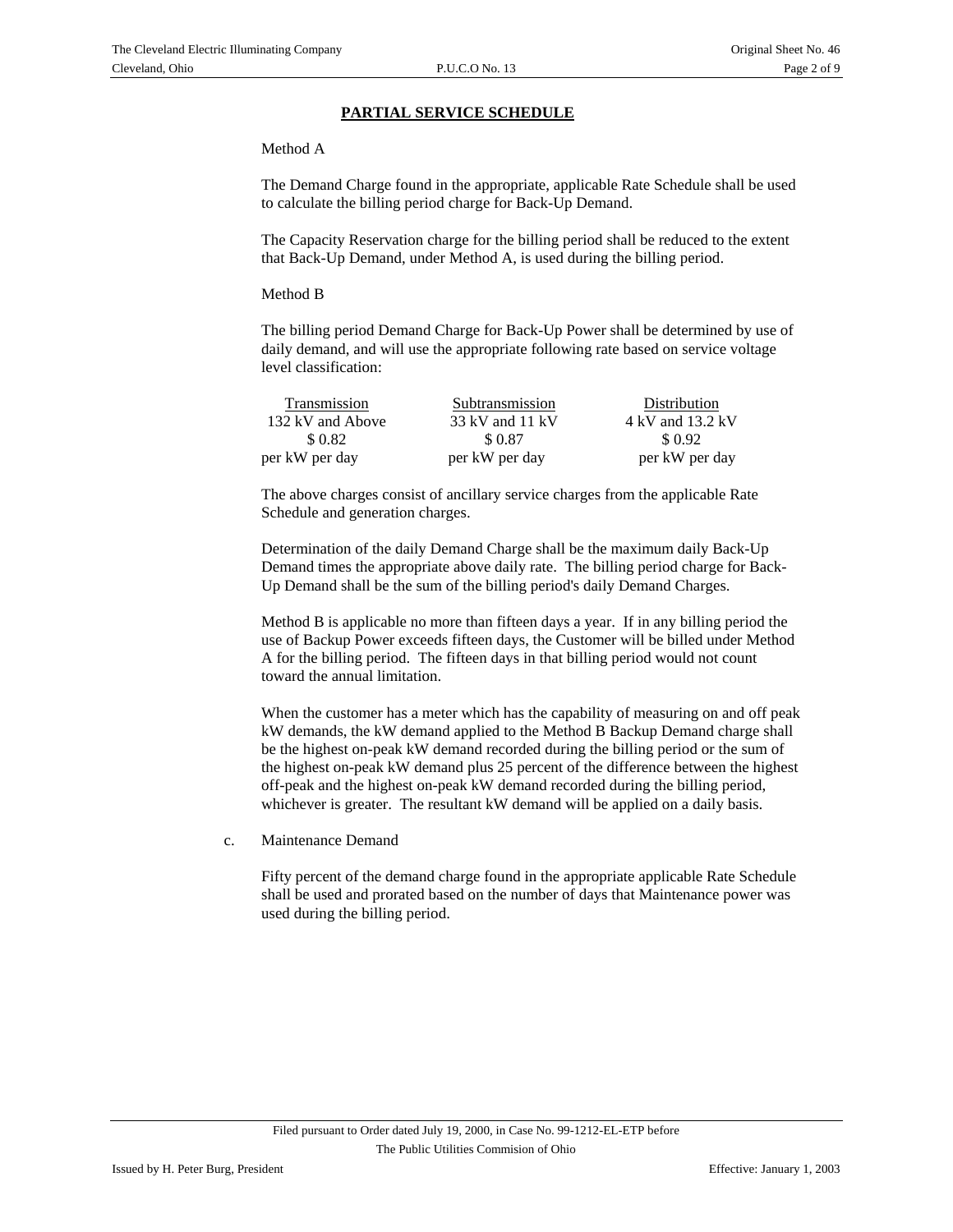#### 3. ENERGY CHARGE

The charge for energy provided by the Company for Supplemental, Back-Up (Method A) and Maintenance power shall be that found in the appropriate applicable Rate Schedule.

The Energy Charge for Back-Up Power (Method B) shall be 0.49¢ per kWh. This cost recovery will be split between RTC and RSC in proportion to RTC and RSC charges in the applicable Rate Schedule.

#### 4. REACTIVE DEMAND CHARGE

For each rkva of reactive billing demand \$.20

5. EMERGENCY POWER

Emergency Power Service can only be obtained from the Company. The following charges apply under this schedule:

| Demand Charge per kW per<br>billing period  | \$29.90 |
|---------------------------------------------|---------|
| Energy Charge per kWh per<br>billing period | \$0.147 |

The Demand Charge will consist of transmission, distribution and generation charges in the same proportion as the Capacity Reservation Charge. The Energy Charge will consist of the RTC and RSC charges from the appropriate applicable Rate Schedule and generation charges. Rider No. 7 shall not apply to the Emergency power charge.

#### **CUSTOMER CHARGE:**

The Customer Charge shall be \$ 95.50 per month.

#### **BACK-UP POWER MAXIMUM CHARGE:**

The maximum billing period charge for Back-Up power shall be those charges for service which would be billed under the appropriate, applicable Rate Schedule.

If Back-Up power is used during the billing period, the billing period charge for Capacity Reservation shall be reduced to the extent that Back-Up Demand is used.

#### **MINIMUM CHARGE:**

The billing period minimum charge shall be the sum of the Capacity Reservation charge multiplied by the Capacity Reservation, plus the Customer Charge, plus the minimum charges of any applicable Rate Schedules.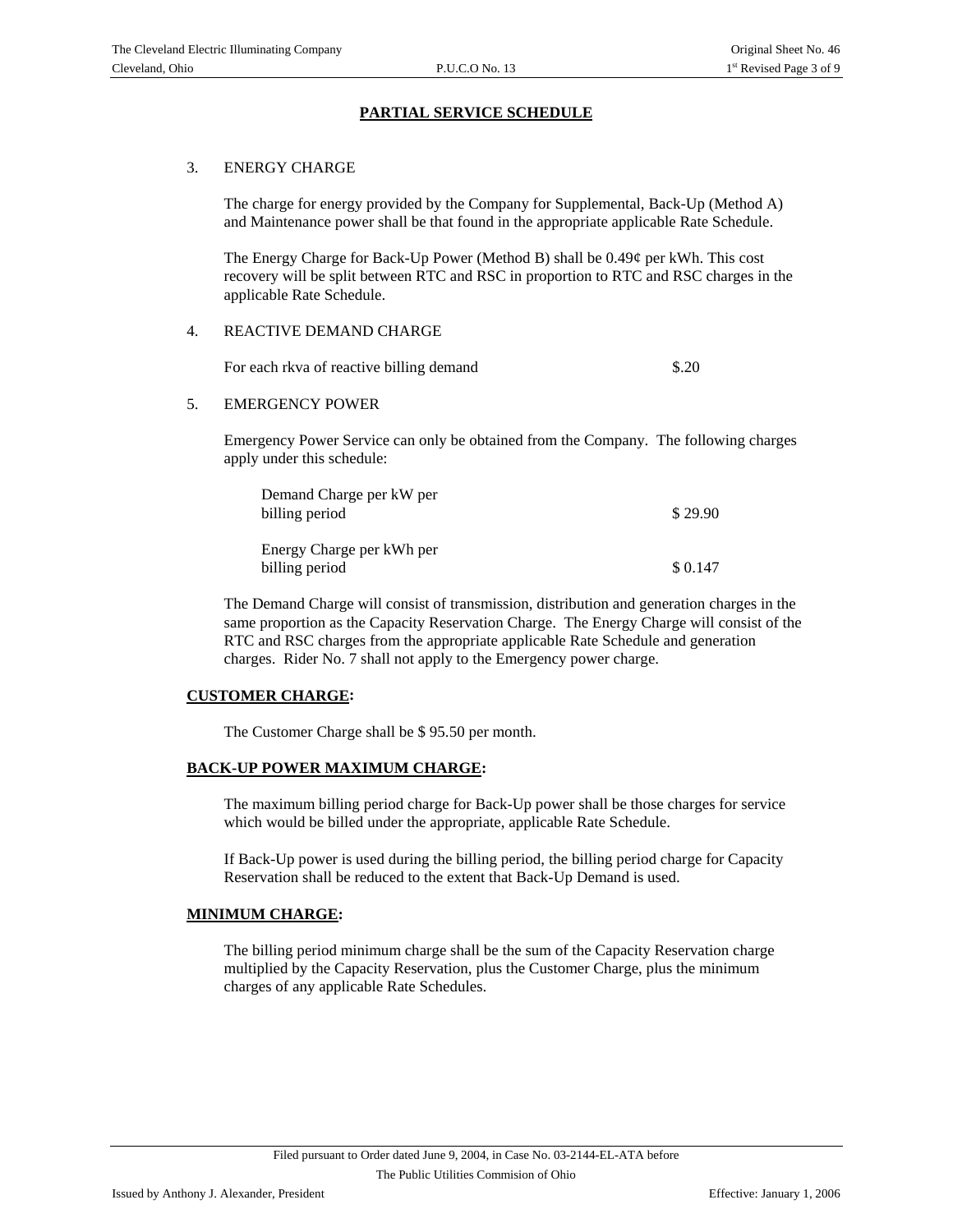## **RIDERS:**

Except as otherwise noted, the Rates and charges specified above shall be modified in accordance with the otherwise Applicable Tariff Riders, except for the Net Energy Metering Rider, in effect plus a fuel charge of  $1.3605\phi$  per kWh. The fuel charge is cost recovery split between RTC and RSC in proportion to RTC and RSC charges in the applicable Rate Schedule.

If the total applicable RTC and RSC charges under Method B were to be less than  $1.8505\phi$ per kWh (the sum of the energy charge for Backup Power plus the fuel charge), the excess would be generation charges.

#### **DETERMINATION OF PARTIAL SERVICE**:

Partial Service Capacity shall be established by the Customer and the Company prior to receiving service under this schedule.

The Customer may request a time dependent Partial Service Capacity level, subject to Company acceptance. The Customer must submit a supply profile for each capacity source sixty (60) days prior to the contract period. The Company has thirty (30) days within which to make any reasonable modifications.

In the event the Customer's alternate supply exceeds the presubmitted supply profile, the Partial Service Capacity will be re-established at the new supply level for that and comparable time periods, and shall be in effect for the remainder of the contract period, unless otherwise altered hereunder.

In the event the Customer installs additional generating equipment, or the metered Back-Up, Maintenance or Emergency demand in any billing period exceeds the Partial Service Capacity, the Partial Service Capacity shall be re-established at the new level and remain in force for the remainder of the contract period, unless otherwise altered hereunder.

#### **DETERMINATION OF CAPACITY RESERVATION:**

The Capacity Reservation demand shall be specified 60 days in advance of the initial contract period by the Customer and shall be equal to the amount of Customer owned generation or capacity from another electric source for which the Customer desires Back-Up capacity.

In the event the Customer requires Emergency power to be supplied by the Company, the Capacity Reservation deemed contracted for thereafter shall be increased by an amount equal to the net demonstrated usage determined by the amount of Emergency power supplied.

The Capacity Reservation shall be in force for the remainder of the contract period, unless otherwise altered hereunder.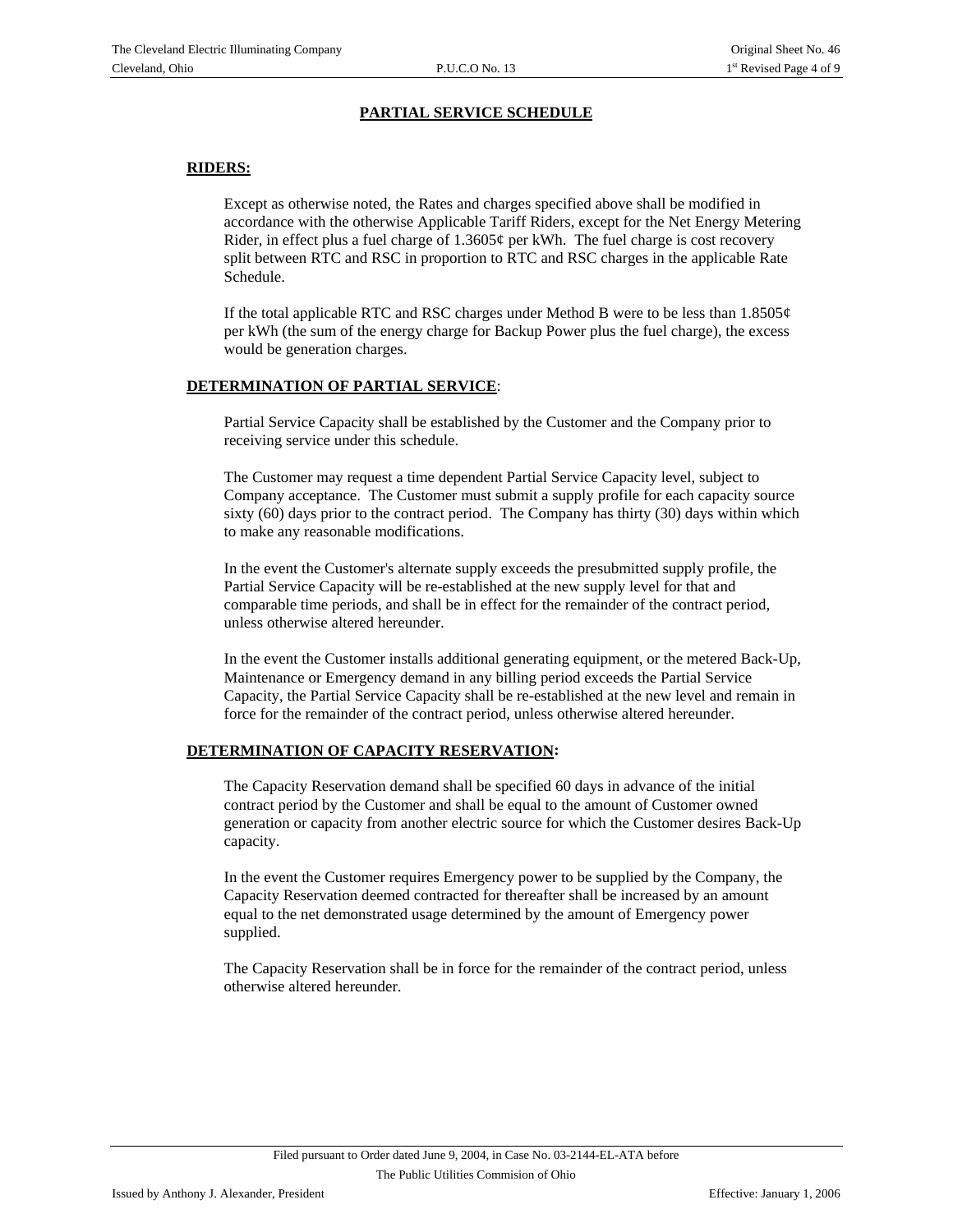#### **CONTRACT PROVISIONS:**

The contract period is defined as a one-year period and service under this schedule shall be for a one-year term and selfrenewing for annual periods thereafter. Unless otherwise authorized by the Company, the Customer may cancel service being provided hereunder upon written notice to the Company, received at least sixty (60) days prior to the end of any contract period.

The Capacity Reservation or Partial Service Capacity may be adjusted during any annual term, upon written request by the Customer, subject to the approval of the Company.

#### **MAINTENANCE POWER SCHEDULE:**

Maintenance power shall be supplied under the applicable Rate Schedule, as determined by the Company using the requested level of maintenance demand, and such power shall be provided only on a prescheduled basis. At no time shall the requested maintenance demand be more than the Partial Service Capacity.

Maintenance power will be available for up to four weeks per calendar year per generating unit. Of these twenty-eight (28) days, the Customer will be permitted up to two consecutive days of Maintenance power, only during off-peak periods, during each of the summer billing periods. A maintenance day shall constitute any 24 consecutive hour period in which Maintenance power is scheduled. Sixty (60) days prior to the initial one-year contract period, and at least 60 days prior to each succeeding annual period, a maintenance schedule shall be presented to the Company by the Customer. Customers with multiple generating units shall present a maintenance schedule for each unit, and shall specify the level of maintenance demand for each unit. The Company reserves the right to modify the maintenance schedule. Any modifications by the Company must be made with reason within 30 days after the annual maintenance schedule is presented by the Customer.

The Customer may request an adjustment in a schedule maintenance outage up to three weeks prior to previously scheduled dates. Adjusted dates must be within one week of the previously scheduled dates and shall result in a scheduled outage of the same seasonal and daily characteristics, time and duration as the previously scheduled maintenance outage. Company approval, or disapproval with reason, for such adjustment shall be given within one week of such request.

The Company may cancel a scheduled maintenance outage with reason at any time with seven (7) days notice prior to the beginning of a scheduled maintenance outage if conditions on the Company's system warrant such a cancellation. Such notification of cancellation shall state the reasons for such cancellation. Summer Maintenance power can be cancelled by the Company within two days of such dates with reason. Scheduled maintenance outage(s) cancelled by the Company shall be rescheduled subject to the mutual agreement of the Customer and the Company.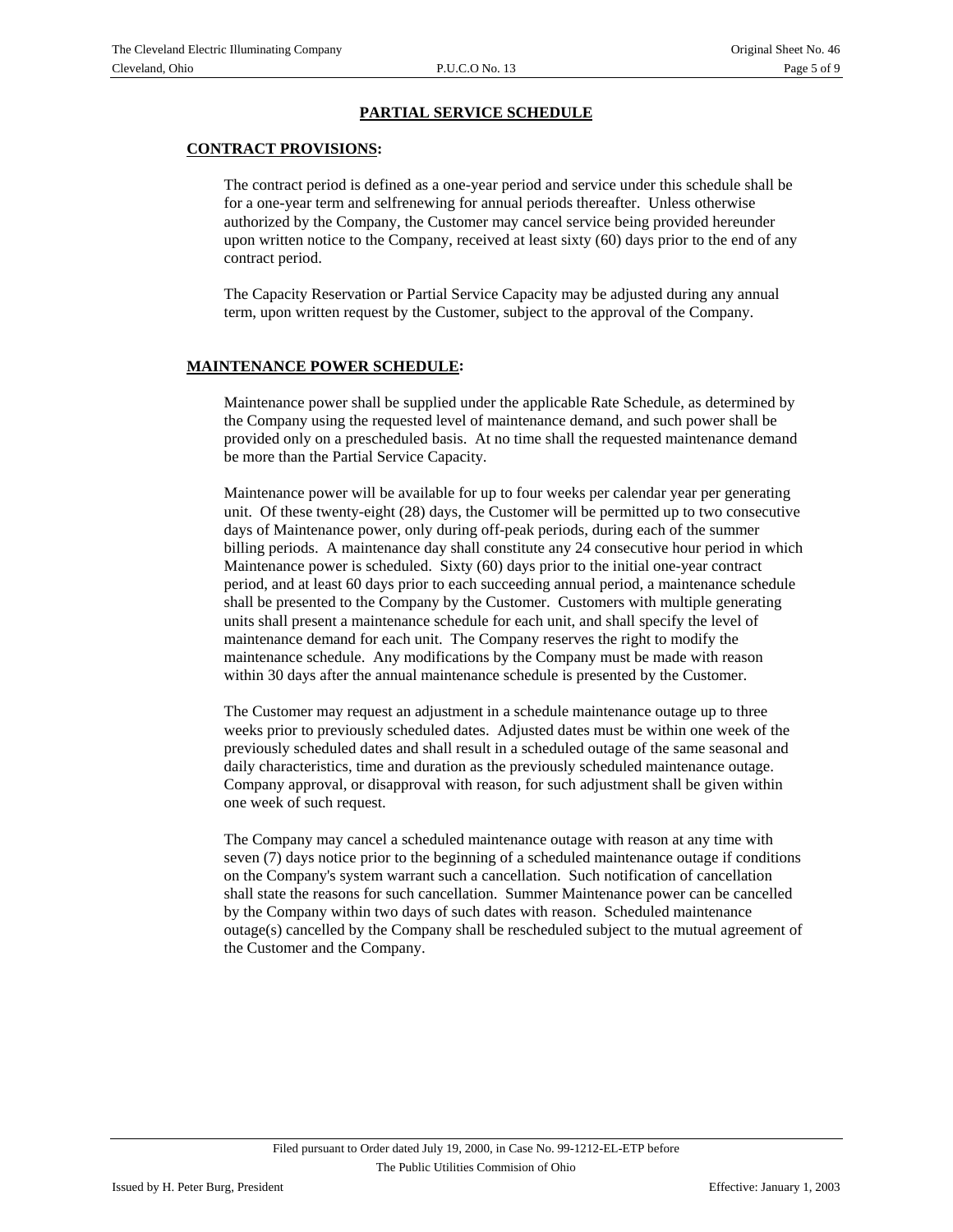#### **TERMS AND CONDITIONS:**

- 1. A Time-of-Day demand meter and a watthour meter, equipped with a detent to prevent reverse rotation, shall be used to measure the energy being supplied by the Company to the Customer. A Time-of-Day demand meter and a watthour meter, equipped with a detent to prevent reverse rotation, shall be installed to measure the energy provided to the Customer from sources other than the Company. The Customer's monthly electric bill shall be calculated by using measurements obtained from these meters.
- 2. Supplemental power will be calculated by measuring the total capacity and energy that is provided to the Customer by the Company less any Back-Up, Emergency or Maintenance power provided to the Customer by the Company. Supplemental power shall be supplied to any Customer under the Company's appropriate, applicable Rate Schedule in effect at the time of service. The level of firm power requested by the Customer shall determine the appropriate, applicable Rate Schedule.
- 3. The Customer shall be provided Back-Up power during periods of unscheduled outages, but such power shall not exceed the level of the Customer's Partial Service Capacity. Should recorded demand exceed the level of the Capacity Reservation, the additional demand shall be charged at the Emergency Services Demand and Energy Charge. Back-Up power shall be supplied under the Company's appropriate, applicable Rate Schedule in effect at the time of providing service. The level of Capacity Reservation power requested by the Customer shall determine the appropriate, Applicable Rate Schedule. At no time shall the level of Back-Up power be used to establish demand levels for Supplemental power.
- 4. Maintenance power shall be supplied to a Partial Service Customer under the appropriate, applicable Rate Schedule in effect at the time of providing service, as determined by the Customer's requested level of Maintenance Demand, and shall be provided on a scheduled basis. At no time will the level of Maintenance power be used to establish demand levels for Supplemental power.
- 5. Emergency power shall be supplied, subject to availability, and when there will be no detriment to system service reliability, to a Customer who does not contract with the Company for Capacity Reservation, or for any level of demand that exceeds such Capacity Reservation. At no time will the level of Emergency power be used to establish levels for Supplemental power.

#### **GENERAL RULES:**

- 1. All Customers shall comply with applicable national, state and local codes, standards and regulations.
- 2. All Customers shall comply with the provisions of this schedule, as well as the Company's General Rules and Regulations. The Company reserves the right to refuse or to terminate service under this schedule upon finding that the alternative energy supply will not be installed or is not operating in compliance with this schedule.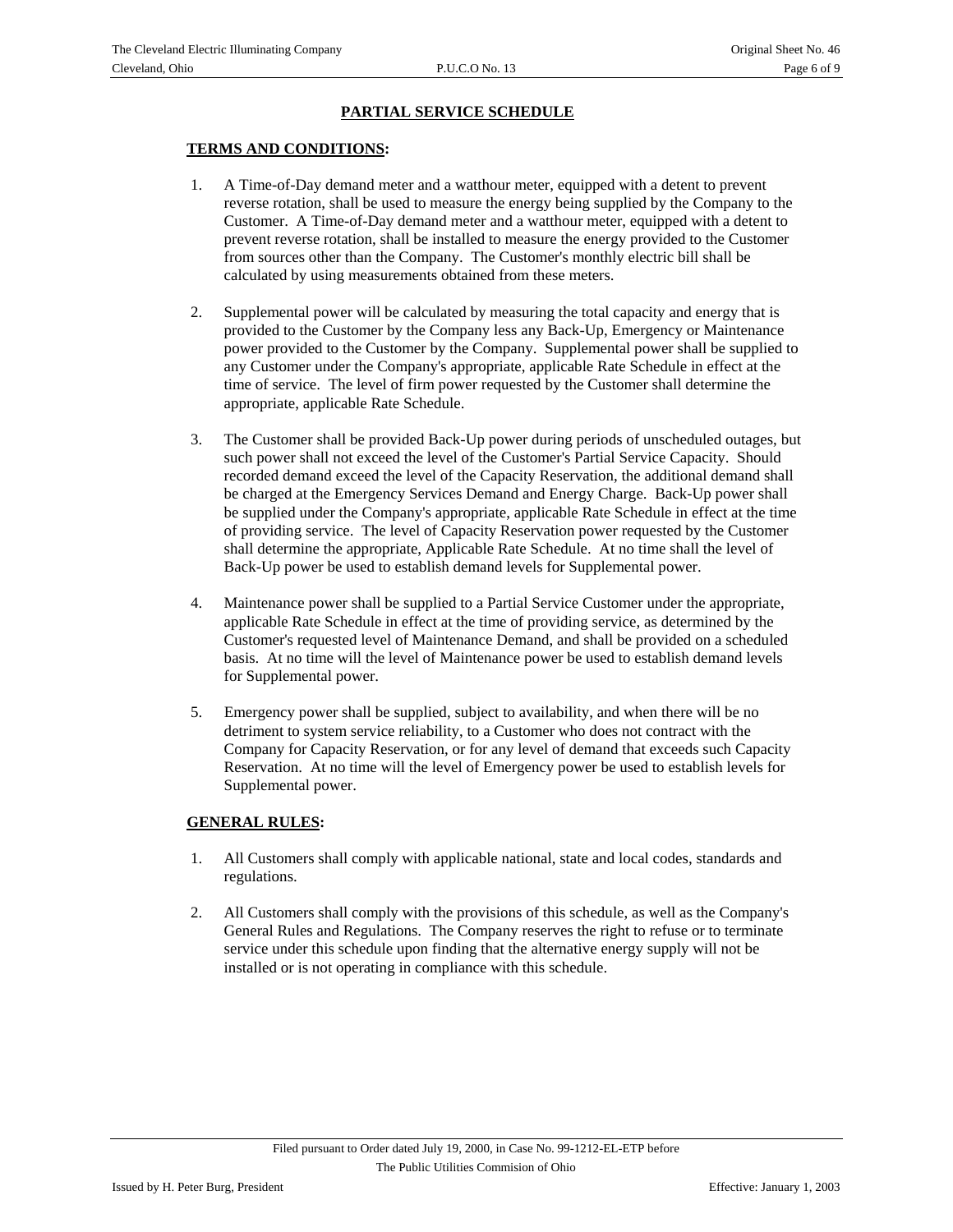#### **GENERAL RULES:(Cont'd)**

 3. The Customer agrees to be legally responsible for any damage to the Company's facilities resulting from the alternate electrical source or operation of the Customer's generating equipment. The Customer also agrees to indemnify the Company and save it harmless from all damages, costs, claims, and expenses to the Company, its employees, successors and assigns, or to any third party arising out of, or related to, the operation of the Customer's generator and equipment associated with the connection of the said equipment to the Company's system, except where such damages, costs, claims and expenses have been occasioned by the sole negligence of the Company, its agents or employees. The Company may require proof of adequate insurance or bond.

#### **SPECIAL RULES:**

- 1. The Customer's generating equipment must produce a 60 hertz sine wave output, with distortion at a level which is within applicable industry standards, at a voltage compatible with the Company's service voltage at the Customer's service location.
- 2. The Customer shall provide the proper electrical devices to disconnect without intentional time delay its generating equipment from the Company's system in the event of a supply outage or a supply circuit failure. A manual disconnection device, capable of being padlocked by the Company, must be provided. The Company shall have access to such equipment at all times and be the sole judge of whether any safety or operating hazards exist.
- 3. The Customer shall provide the Company with manufacturer's literature describing the electrical characteristics and operation of the proposed generator and associated equipment. The Company shall have the right to refuse connection of any device which it finds incompatible with its electric system.
- 4. The Customer shall pay all Interconnection costs.
- 5. The Customer shall perform and bear all costs associated with maintenance work required for its interconnection equipment.
- 6. Sixty (60) days prior to making any changes or modifications to its equipment which materially impacts operation, the Customer shall notify the Company in writing.
- 7. At the time that a Customer permanently ceases operation, all equipment which was necessary to permit interconnected operations shall be promptly removed. All costs incurred with the removal shall be borne by the Customer.
- 8. Any metering costs associated with the Partial Service operation will be borne by the Customer.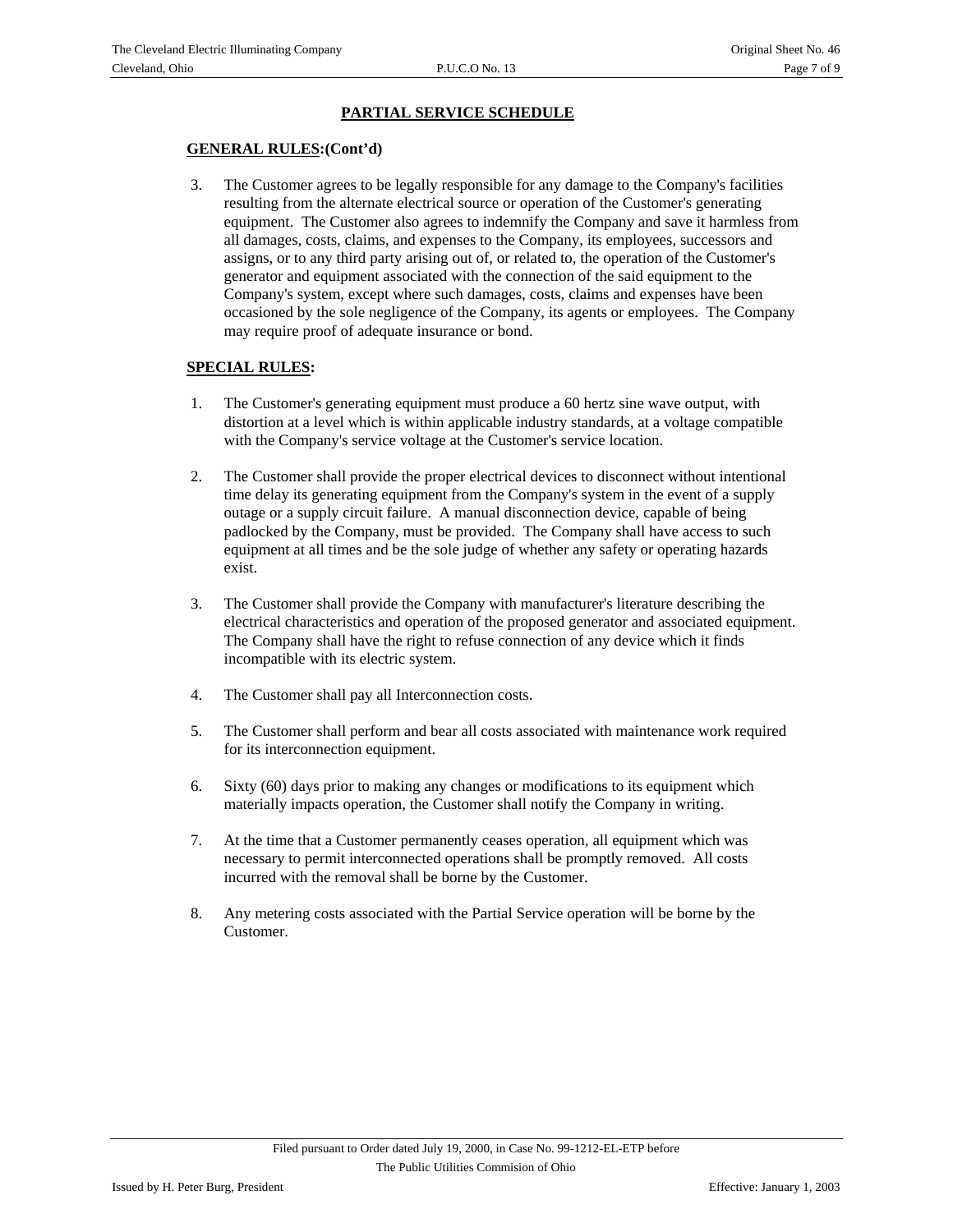#### **SPECIAL RULES: (Cont'd)**

- 9. The Company may enter into Individualized agreements with Customers which may deviate from this schedule. Such agreements shall address those significant characteristics of service and cost which would influence a need for individualized agreement such as, but not limited to, the following:
	- a. The ability of the Partial Service Customer to accept interruptible service under backup conditions,
	- b. Whether the arrangement allows for long-term utility planning of least cost capacity availability,
	- c. Whether there is sufficient local facility capacity to serve the load,
	- d. Whether there is sufficient substation capacity to serve the load,
	- e. Whether there is sufficient transmission and generating capacity to serve the load.
- 10. The Company will allow up to a four (4) hour grace period for the Customer to bring its alternative supply back on line in the event of a Company-caused outage of the alternative supply. Upon written notice and proof within ten (10) days by the Customer that a Company service interruption caused such outage, the Company will supply partial service to the Customer through the Supplemental service provisions. This service will continue until restoration of the alternative supply is established but not for longer than four (4) hours after re-establishment of Company service.

#### **DEFINITIONS:**

"Qualifying Facility" (QF) means a cogeneration facility or a small power production facility which is a Qualifying Facility under Subpart 5 of FERC 18 Code of Federal Regulations Part 292.

"Sale" means the sale of electric energy or capacity or both by the Company to a Customer under the Partial Service Schedule.

"Interconnection costs" means the reasonable costs incurred by the Company directly related to the installation and maintenance of the physical facilities necessary to permit interconnected operations with a Customer under the Partial Service Schedule to the extent such costs are in excess of the corresponding costs which the Company would have incurred if it had not engaged in interconnection operations, but instead generated an equivalent amount of electric energy itself or purchased an equivalent amount of electric energy or capacity from other sources. Interconnection costs include, but are not limited to, the cost of connection, switching, metering, transmission, distribution, safety provisions and administrative costs. Interconnection costs do not include any costs included in the calculation of avoided costs.

"Supplemental power" means electric energy or capacity or both supplied by the Company regularly used by a Partial Service Customer, in addition to that which the Customer acquires from alternate sources or generates itself.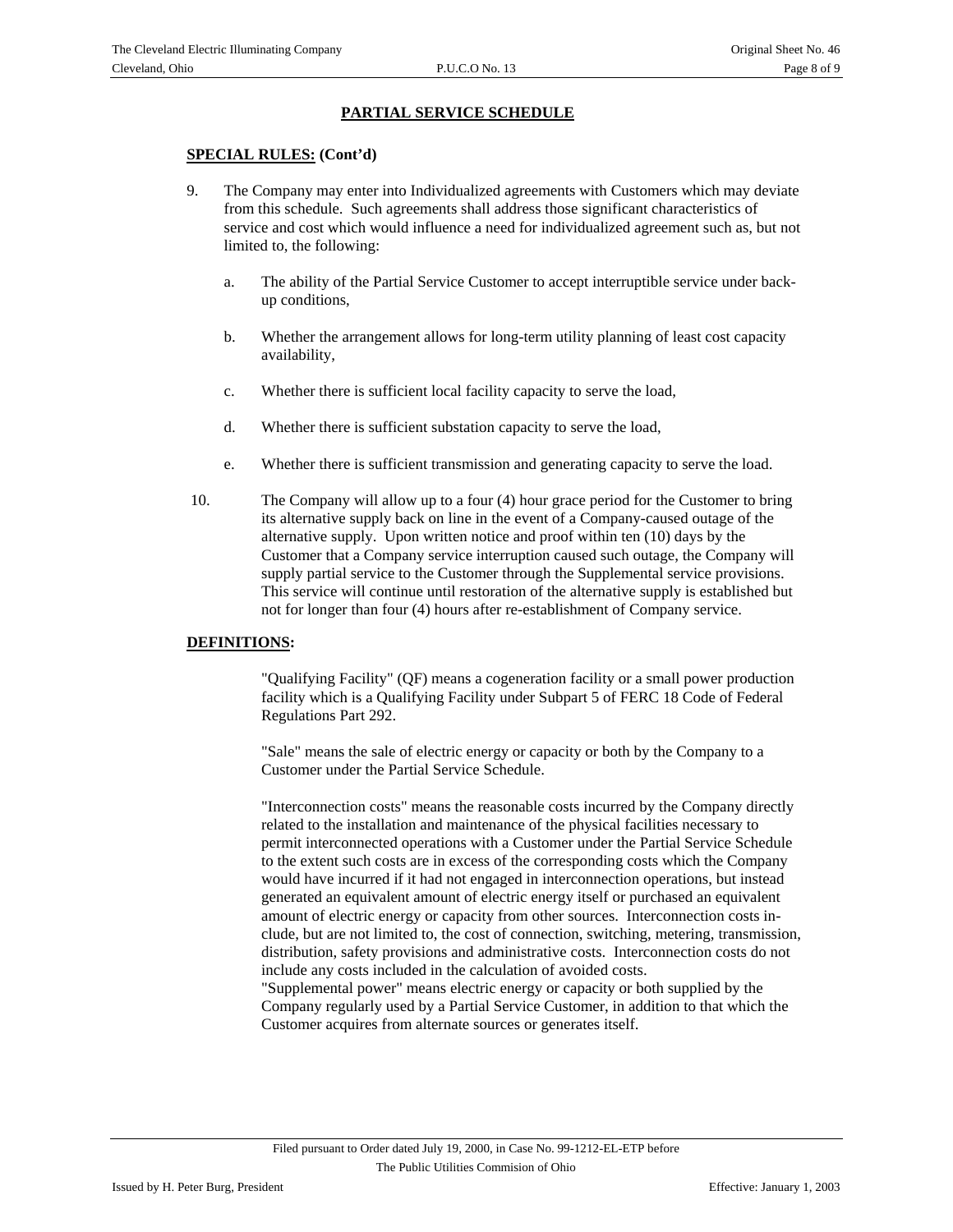#### **DEFINITIONS: (Cont'd)**

"Back-Up power" means electric energy or capacity supplied by the Company, to replace energy ordinarily obtained by the Customer from other sources or produced by the Customer's generating facility, during an unscheduled outage.

 "Maintenance power" means electric energy or capacity supplied by the Company during scheduled outages of the Customer's generating equipment or alternate electric supply.

"Emergency power" means Company supplied electric energy or capacity to a Customer served under the Partial Service Schedule who does not purchase Capacity Reservation power in an amount sufficient to meet its needs during the period of an unscheduled outage.

"Excitation power" means Company supplied electric energy or capacity equired by the Customer served under the Partial Service Schedule to energize generation equipment, transformers, and other Customer equipment.

"Capacity Reservation" means the level of demand the Customer contracts for on a monthly basis from the Company and shall be that amount up to or equal to the amount of Customer owned generation or capacity from another electric source.

"Partial Service Capacity" means that capacity expected to be achieved by the alternate source of electrical supply as determined by, but not limited to, such indicators as nameplate rating of equipment, alternate power supply agreements, transformer or line limitations, or net demonstrated capability.

"Billing Period" or "billing period" means the monthly period over which the Company normally applies its rates and tariffs.

"Rate Schedule" means the firm power rate schedules contained in the Company's tariffs.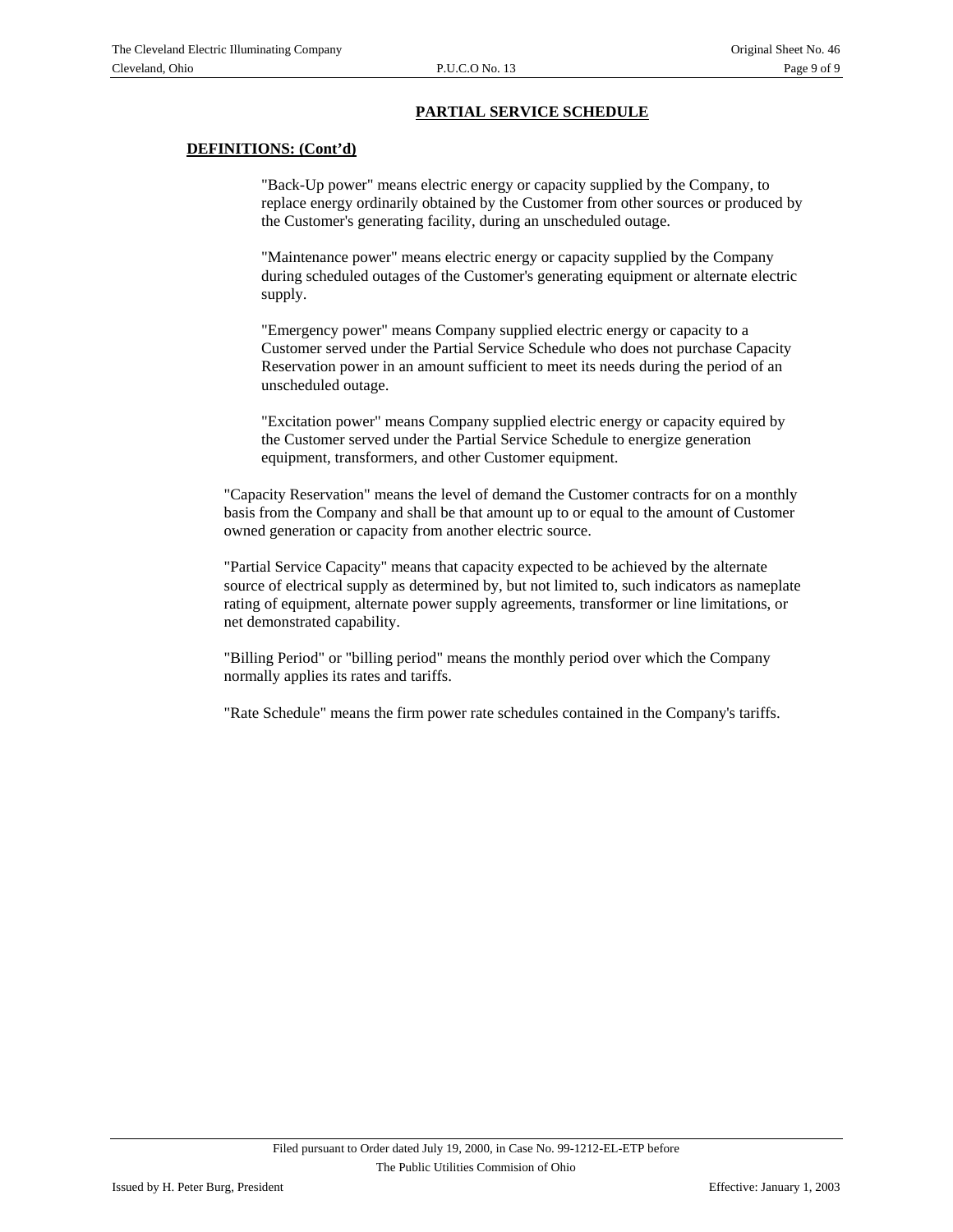#### **COGENERATORS AND SMALL POWER PRODUCTION FACILITIES**

#### **Availability:**

This tariff applies to general service customers requesting the Company purchase of energy from cogeneration and small power production facilities which are eligible to qualify under Section 210 of the Public Utilities Regulatory Policies Act of 1978, having design capacity of 20,000 kilowatts or less.

All other electric service which cogenerators or small power producers may require from the Company, such as supplementary, back-up, or maintenance power, shall be furnished under the Company's filed rate schedules in effect for such service.

#### **Administration:**

For all customers with qualifying facilities wishing to sell energy to the Company, a monthly charge of \$9.42 will be made to cover administrative and other costs related to such energy purchases.

#### **Rate:**

For all customers with qualifying facilities wishing to sell energy to the Company, the purchase price for energy supplied to the Company from the qualifying facility shall be the PJM Balancing Market (Real-Time) Locational Marginal Price (LMP) at the FE Ohio load zone, net of PJM costs incurred, which will be itemized on the customer's bill when applicable.

All customers with qualifying facilities wishing to sell electrical output to the Company may negotiate a contract for service on an individual case basis, upon mutual agreement with the Company. Such contracts shall incorporate the terms and conditions of this tariff, including the purchase price for energy, and may include additional terms and conditions consistent with OAC 4901:1-10-34 (J).

#### **Interconnection:**

The Company's Interconnection Tariff shall apply to service under this tariff.

#### **Purchase Agreement:**

All qualifying facilities wishing to sell energy to the Company shall be required to sign a letter of agreement or other standard contract stating the terms of the transaction. No purchase will be made without such agreement or contract. The customer shall be responsible for any costs incurred by the Company for additional services provided other than the administration of energy purchases.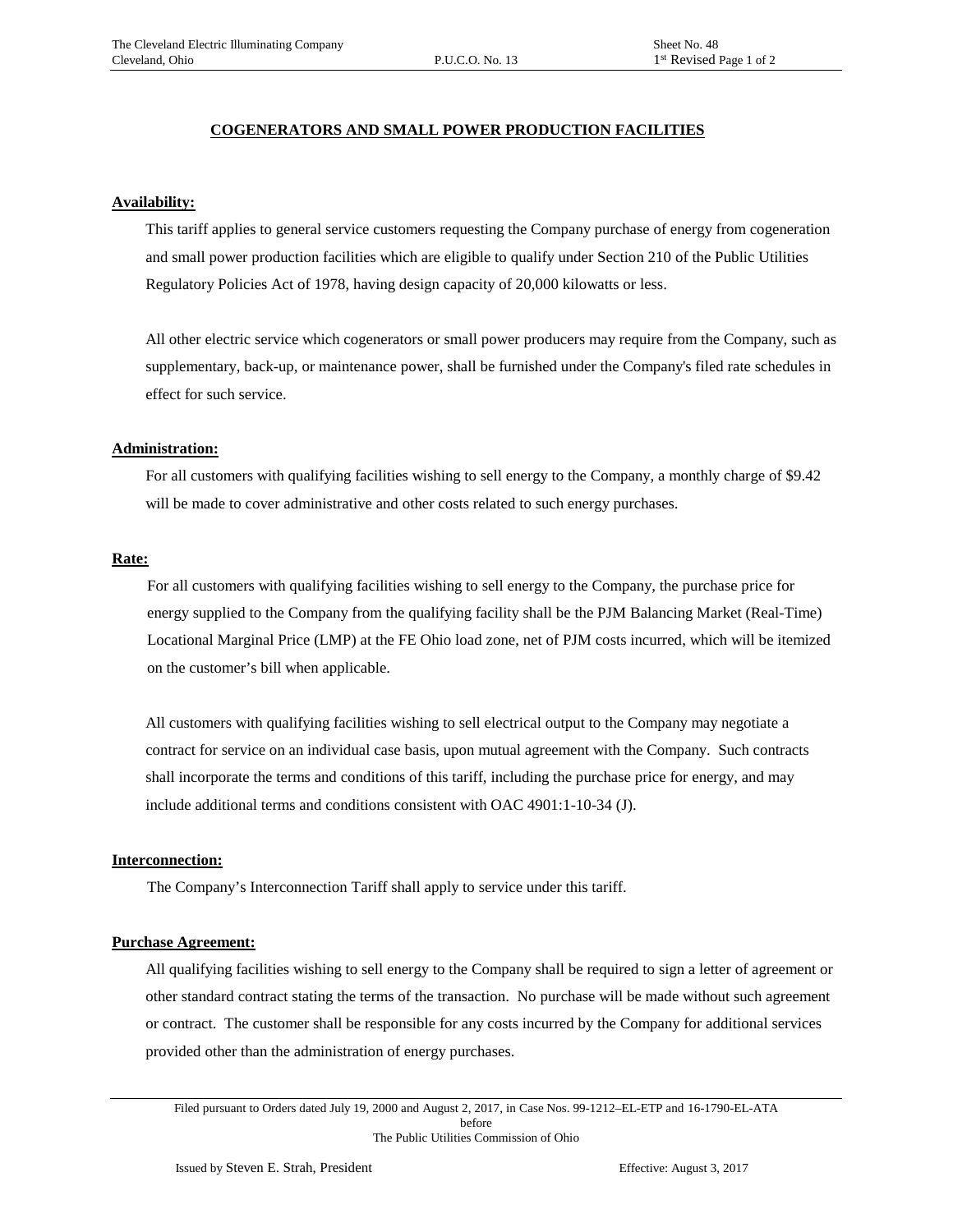Any negotiated contract between the customer and the Company for the sale of electrical output of the qualifying facility, executed consistent with OAC 4901:1-10-34 (I) and (J), and upon mutual agreement with the Company, shall be subject to approval by the Commission within one hundred twenty days of its filing with the Commission.

#### **Electric Service Regulations:**

The Company's Electric Service Regulations shall apply to the installation and use of electric service.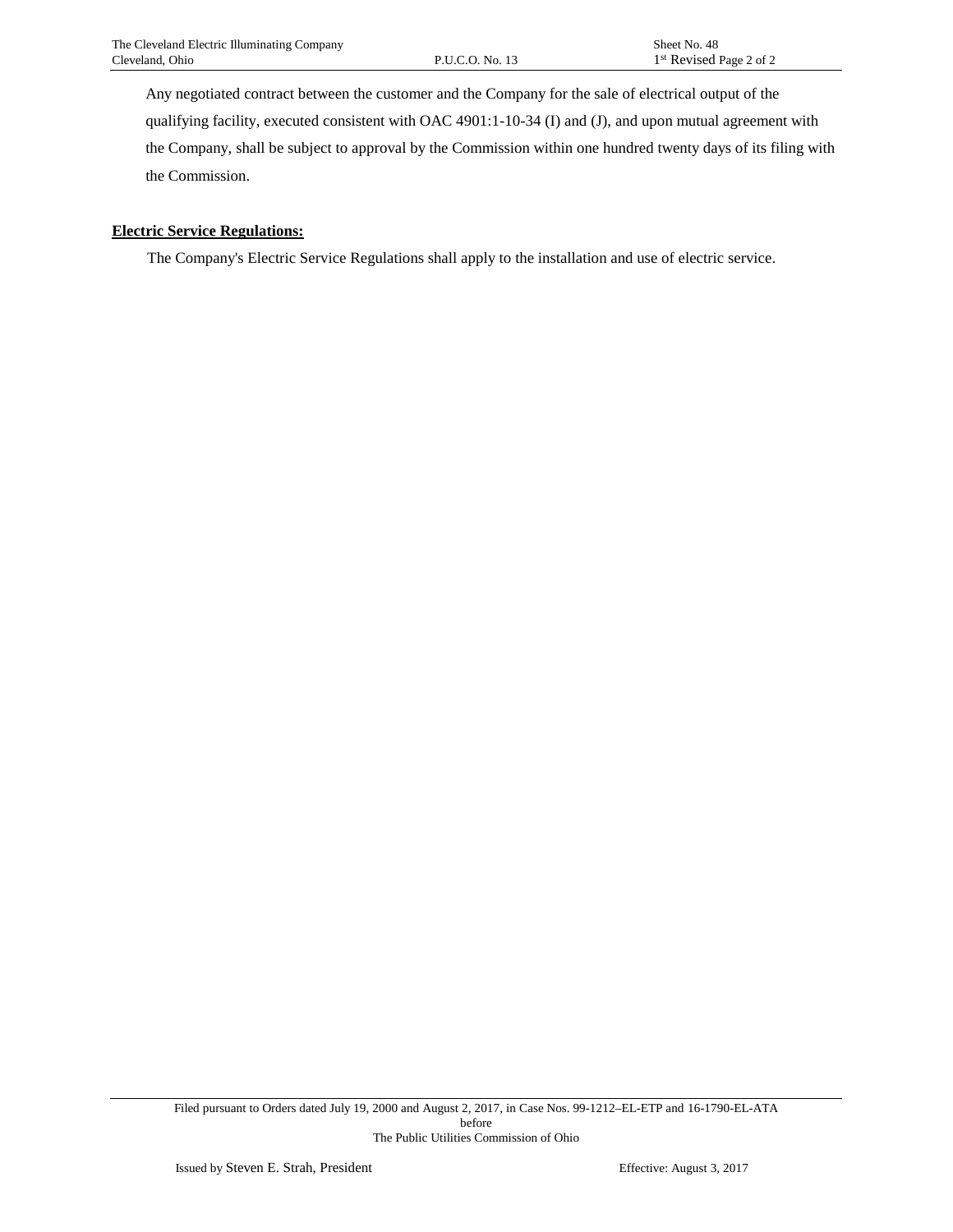# **Residential Renewable Energy Credit Purchase Program**

# **AVAILABILITY:**

Available to individual residential customers of Company where:

- 1) Customer is a residential customer that owns or leases a customer-sited renewable energy project in the State of Ohio that has been certified and approved by the Public Utilities Commission of Ohio (the "Project") that meets the criteria listed herein.
- 2) Customer and the Company have signed and completed the Company's Interconnection document.
- 3) Customer has signed and completed all the required documents of, and received approval from the Company to participate in, the Company's Net Energy Metering Rider.
- 4) Customer and the Company has signed and completed the Second Amended Residential Renewable Energy Credit Purchase Program Agreement which was approved by The Public Utilities Commission of Ohio in Case No. 09-551-EL-UNC that contain terms and conditions and the pricing mechanisms to determine the purchase price associated with this Residential Renewable Energy Credit Purchase Program (the "Program").

# **CRITERIA:**

The Project shall meet the following criteria:

- 1) Project must have a placed-in-service date of January 1, 1998, or after, and meet the definition of "Renewable Energy Resource" as defined in R.C. § 4928.01(A); and
- 2) Project must be able to generate at least one (1) megawatt hour annually and be interconnected to the Company's energy delivery system.
- 3) Project must have a meter that meets the standard set forth in Ohio Administrative Code 4901:1-10 provided by the customer, at the customer's own cost and expense, on the output of the inverter if applicable, where kilowatt hours consist solely from the Project's generation can be measured and verified. This requirement is waived if the existing utility meter has the incremental functionality described above to measure and verify the kilowatt hour output of the Customer Project.
- 4) Project must be attached as a permanent fixture at the customer's property (service address) during the term of the contract.
- 5) Renewable energy delivered from a renewable energy resource project shall be calculated by reading the output of the meter at two different points of the year (i.e. January 1 to December 31). Customer must provide documentation evidencing the initial meter reading.

# **RECOVERY:**

All reasonable costs associated with the administration of this Program and the purchase of renewable energy credits shall be recovered through the Companies' Alternative Energy Resource Rider (AER).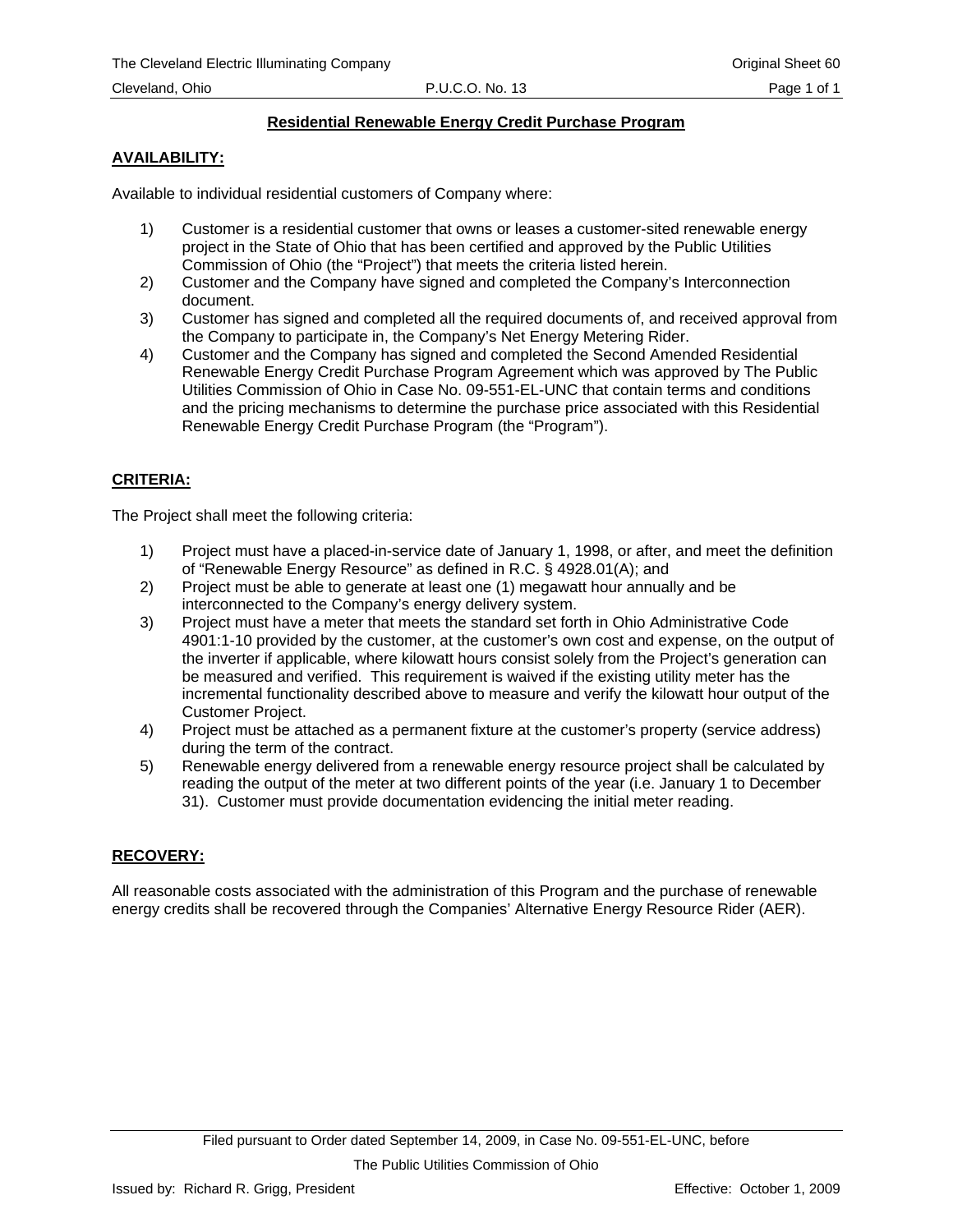# **TABLE OF CONTENTS**

|    | <b>ITEM</b>                                             | <b>PAGE</b> |
|----|---------------------------------------------------------|-------------|
|    |                                                         |             |
|    |                                                         |             |
| 3. |                                                         |             |
| 4. |                                                         |             |
|    |                                                         |             |
|    |                                                         |             |
|    | 7. DISCONNECTION/RECONNECTION FOR CUSTOMER WORK CHARGE3 |             |
|    |                                                         |             |
|    |                                                         |             |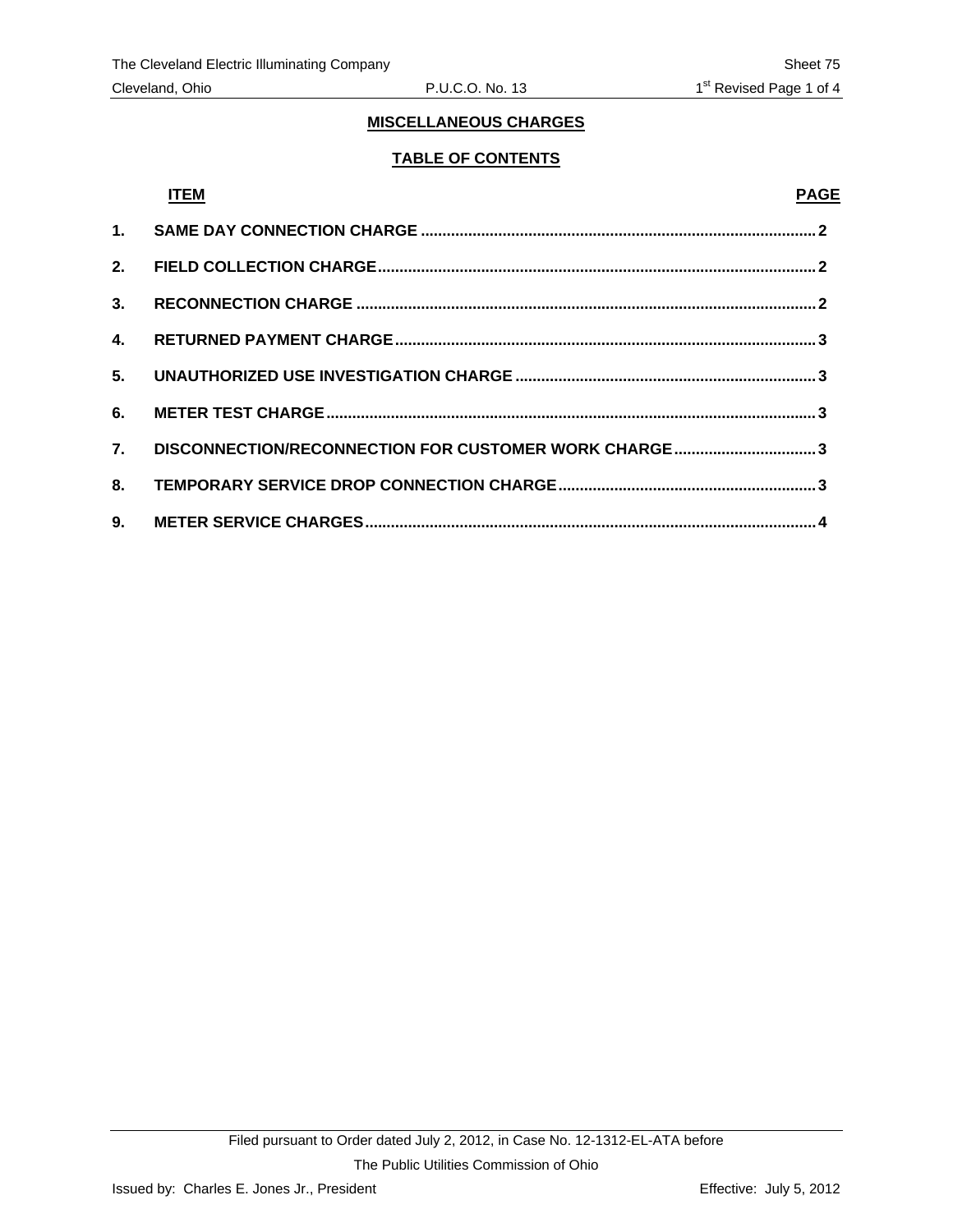### <span id="page-67-0"></span>**1. SAME DAY CONNECTION CHARGE**

If the customer requests service for the same day on which the request has been made and the service is presently not connected, the Company will charge the customer a fee of \$35.00. (Electric Service Regulations, Sheet 4, Section II, Paragraph E).

## **2. FIELD COLLECTION CHARGE**

When a customer has a delinquent bill, the Company may make a field collection visit to attempt to collect the delinquent amount. A Field Collection charge of \$12.00 shall be applicable once per billing cycle for all collection visits made during a billing cycle by the Company to the customer's premises. (Electric Service Regulations, Sheet 4, Section XI, Paragraph B).

# **3. RECONNECTION CHARGE**

When service has been disconnected for failure to comply with the terms and conditions of the Rate Schedules or Electric Service Regulations of the Company or has been disconnected at the customer's request, (other than for seasonal or temporary discontinuance of service), the following charges for reconnection of service:

Before 12:30 p.m. Monday through Friday, subject to a different time prescribed by Chapter 4901:1- 18 of the Ohio Administrative Code;

Same day reconnection  $$35.00$ 

After 12:30 p.m. Monday through Friday, subject to a different time prescribed by Chapter 4901:1-18 of the Ohio Administrative Code, but before 3:30 p.m., and the customer requests same day reconnection of service;

Same day reconnection  $$60.00$ 

 After 12:30 p.m. Monday through Friday, subject to a different time prescribed by Chapter 4901:1-18 of the Ohio Administrative Code;

Next day reconnection  $$35.00$ 

NOTE: The customer must contact the Company and provide proof of payment in order to have service reconnected.

Customer requests for reconnection after normal business hours or on Saturday, Sunday, or Company holidays shall be treated as being received on the following business day. When service has been disconnected at the customer's request because of seasonal occupancy of the premises or for a temporary discontinuance of service where the same customer has moved in and out of the same premise within a 12 month period without another party signing for service during that 12 month period, the Company will charge the customer a reconnection fee of \$15.00. (Electric Service Regulations, Sheet 4, Section II, Paragraph F).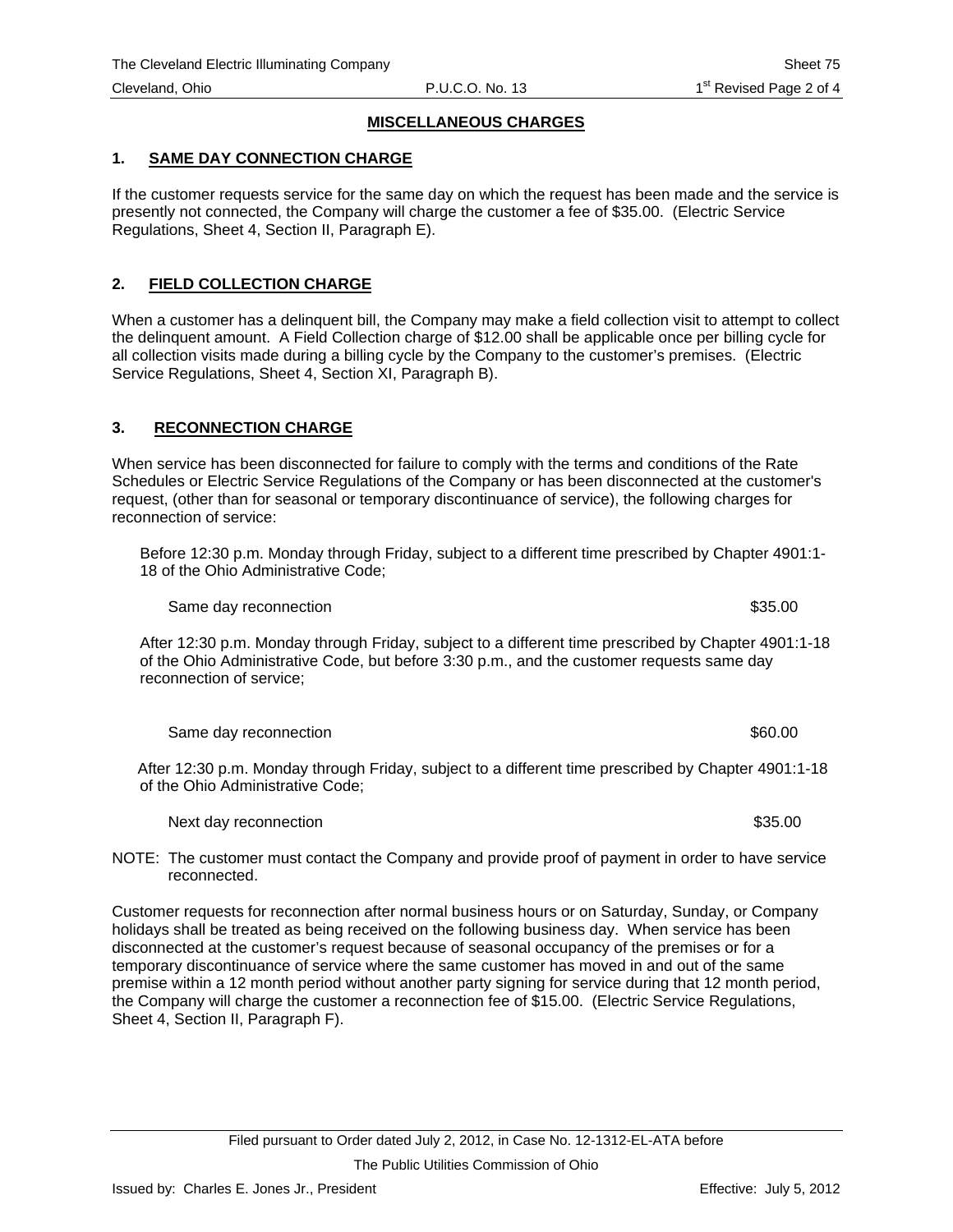# <span id="page-68-0"></span>**4. RETURNED PAYMENT CHARGE**

The Company shall charge the customer \$15.00 for processing payments that result from dishonored payment transactions. (Electric Service Regulations, Sheet 4, Section VI, Paragraph H).

# **5. UNAUTHORIZED USE INVESTIGATION CHARGE**

In the event the customer or consumer commits or is the beneficiary of any fraudulent practice in obtaining electric service from the Company, or falsifies any service application, the Company will assess the customer a minimum fee of \$125.00 for the Company's investigation of the unauthorized use of service. The charge will also be assessed where any connection or device is found on the service entrance equipment or premises of the customer or consumer which prevents the meter from accurately registering total consumption used or to be used, or where the service entrance equipment or other property used to supply electric service has been altered to avoid accurate metering or has been damaged.

The Company will also assess the customer an estimated or actual bill representing the electric service fraudulently or falsely obtained and the actual costs to repair or replace any damaged or missing service entrance equipment or other property used to supply electric service.

# **6. METER TEST CHARGE**

The Company will test a meter at the request of the customer. The first test within the period specified in Chapter 4901:1-10 Ohio Administrative Code shall be at no charge to the customer. The Company shall charge \$55.00 for any subsequent tests performed at the customer's request, however, no payment will be required of the customer if the meter is found to be registering incorrectly in accordance with the tolerances specified in Chapter 4901:1-10 of the Ohio Administrative Code. (Electric Service Regulations, Sheet 4, Section IX, Paragraph C).

# **7. DISCONNECTION/RECONNECTION FOR CUSTOMER WORK CHARGE**

When a customer requests the Company to disconnect and/or reconnect there will be a charge to the customer for the Company's actual cost to perform the disconnect/reconnect. This charge will not apply to residential accounts unless such work, at the request of the customer, requires work to be performed by the Company outside normal working hours.

# **8. TEMPORARY SERVICE DROP CONNECTION CHARGE**

When requested by a customer, the Company may provide a Temporary Service Drop Connection for a charge to the customer of \$200. A Temporary Service Drop Connection shall mean the installation of single-phase service up to 200 amps from existing secondary conductors. (Electric Service Regulations, Sheet 4, Section VII, Paragraph A.4).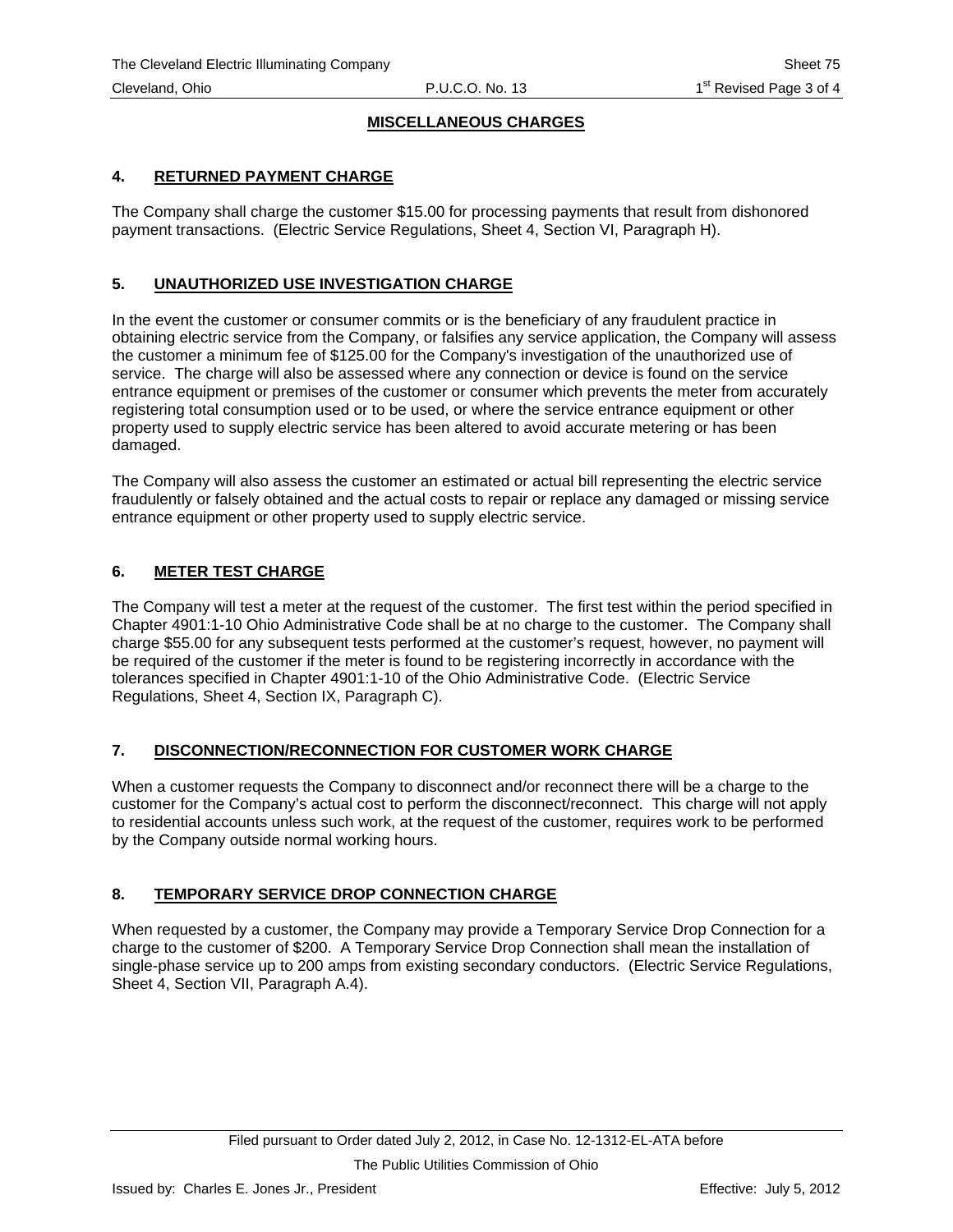## <span id="page-69-0"></span>**9. METER SERVICE CHARGES**

Charges specified in this provision apply to customers that request the Company to install metering and to provide certain meter related services, both of which are necessary to bill the customer's account, and that otherwise are not provided by the Company. These charges are in addition to any charges included in the applicable rate schedule and must be paid by the customer prior to the Company installing the requested metering. The customer is responsible for providing communication links to the interval meter per the Company's specifications. If such a communication link is not installed by the first regularly scheduled interval meter read date, the Company may install a communication link and charge the customer on a monthly basis in accordance with charges specified in this provision.

| Replace Meter with Interval Meter and Modem | \$550.00 |
|---------------------------------------------|----------|
| Replace Meter with Time-of-Day Meter        | \$105.00 |

Company installed communication link charge is \$50.00 per month.

If the Company is required to visit the meter site due to the inability to gain access to the meter location or the necessary communication link has not been installed, or the communication link is not working properly, or the Company elects to make a site visit to read the meter, a charge shall be applicable per site visit of \$50.00.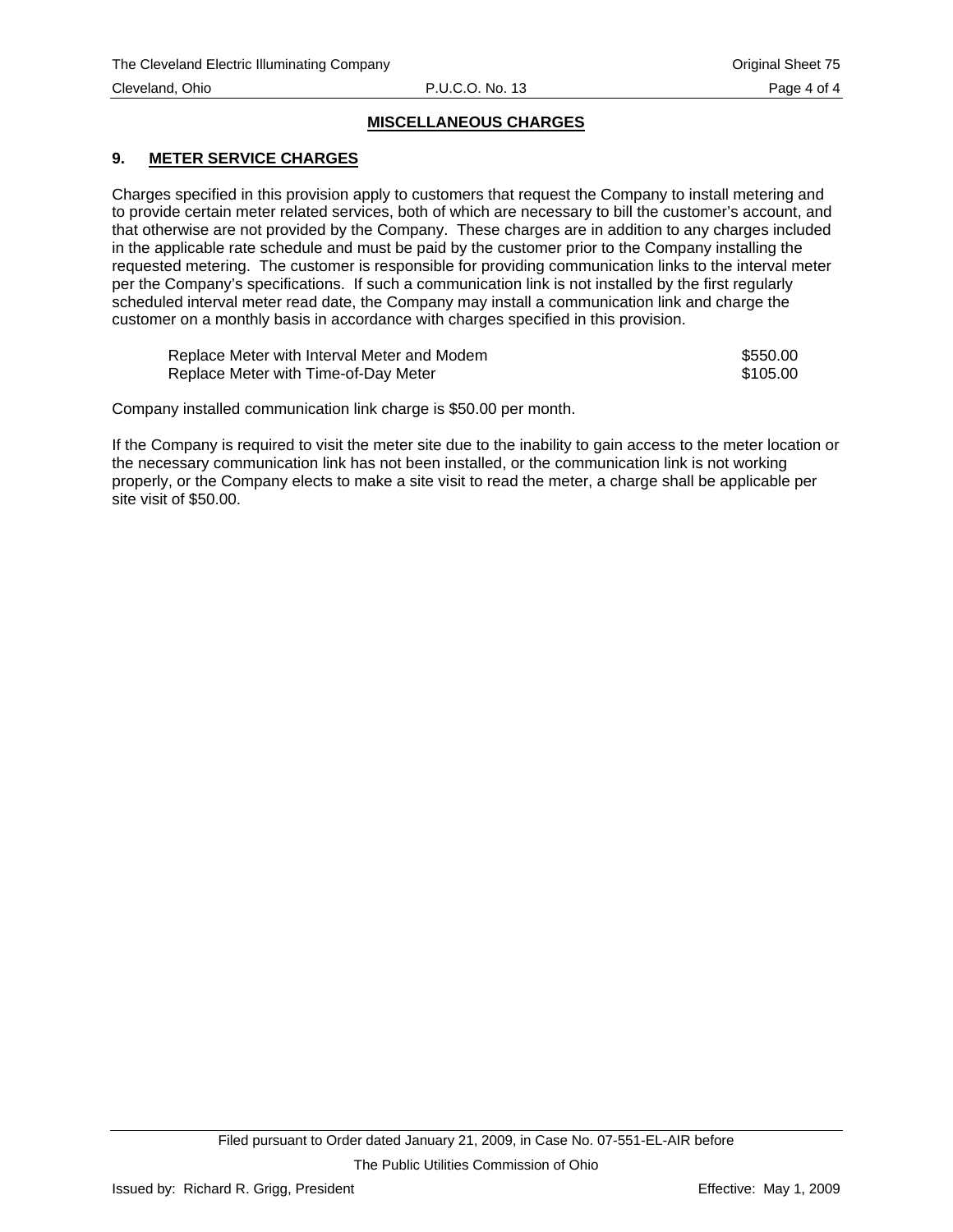# **SUMMARY RIDER**

Rates and charges included in the rate schedules listed in the following matrix shall be modified consistent with the terms and conditions of the indicated Riders:

|   |                                                             | Rate Schedule |           |           |           |           |           |           |           |
|---|-------------------------------------------------------------|---------------|-----------|-----------|-----------|-----------|-----------|-----------|-----------|
|   | Rider - (Sheet)                                             | <b>RS</b>     | GS        | GP        | GSU       | GT        | STL       | TRF       | POL       |
| Q | Advanced Metering Infrastructure / Modern Grid - (106)      | $\bullet$     | $\bullet$ | $\bullet$ | $\bullet$ |           | $\bullet$ | $\bullet$ | $\bullet$ |
| Q | Alternative Energy Resource - (84)                          | $\bullet$     | $\bullet$ | $\bullet$ | $\bullet$ | $\bullet$ | $\bullet$ | $\bullet$ | $\bullet$ |
|   | Business Distribution Credit - (86)                         |               |           | $\bullet$ |           |           |           |           |           |
| Q | CEI Delta Revenue Recovery - (112)                          | $\bullet$     |           | $\bullet$ |           | $\bullet$ |           | $\bullet$ |           |
|   | Commercial High Load Factor Experimental TOU - (130)        |               | $\bullet$ | $\bullet$ |           |           |           |           |           |
|   | Deferred Fuel Cost Recovery - (118)                         | $\bullet$     | $\bullet$ | $\bullet$ | $\bullet$ | $\bullet$ | $\bullet$ | $\bullet$ |           |
| Α | Deferred Generation Cost Recovery - (117)                   |               |           |           |           |           |           |           |           |
| Q | Delivery Capital Recovery - (124)                           |               |           | $\bullet$ | ●         |           |           |           |           |
|   | Delivery Service Improvement - (108)                        | ●             | $\bullet$ | $\bullet$ | $\bullet$ |           |           |           |           |
| Q | Delta Revenue Recovery - (96)                               | $\bullet$     | $\bullet$ | $\bullet$ | $\bullet$ | $\bullet$ | $\bullet$ | $\bullet$ |           |
| т | Demand Side Management - (97)                               |               |           |           |           |           |           |           |           |
| T | Demand Side Management and Energy Efficiency - (115)        | $\bullet$     | $\bullet$ | $\bullet$ | $\bullet$ | $\bullet$ | $\bullet$ | $\bullet$ |           |
| Α | Distribution Modernization - (132)                          | ●             | $\bullet$ | $\bullet$ | $\bullet$ | $\bullet$ | $\bullet$ | $\bullet$ |           |
| Q | Distribution Uncollectible - (99)                           | $\bullet$     | $\bullet$ | $\bullet$ | $\bullet$ | $\bullet$ | $\bullet$ | $\bullet$ |           |
| Q | Economic Development - (116)                                |               | $\bullet$ | $\bullet$ | $\bullet$ | $\bullet$ | $\bullet$ | $\bullet$ |           |
|   | Economic Load Response Program - (101)                      |               |           | $\bullet$ |           |           |           |           |           |
|   | Experimental Critical Peak Pricing - (113)                  |               | $\bullet$ | $\bullet$ | $\bullet$ | $\bullet$ |           |           |           |
|   | Experimental Real Time Pricing - (111)                      |               | $\bullet$ | $\bullet$ | $\bullet$ | $\bullet$ |           |           |           |
|   | Fuel - (105)                                                |               |           | $\bullet$ | $\bullet$ | $\bullet$ | $\bullet$ | $\bullet$ |           |
| Q | Generation Cost Reconciliation - (103)                      |               |           | $\bullet$ |           | $\bullet$ |           |           |           |
|   | Generation Service - (114)                                  |               |           | $\bullet$ | $\bullet$ | $\bullet$ |           | $\bullet$ |           |
| т | Government Directives Recovery - (126)                      | $\bullet$     | $\bullet$ | $\bullet$ | $\bullet$ | $\bullet$ | $\bullet$ | $\bullet$ |           |
|   | Grandfathered Contract - (94)                               |               |           | $\bullet$ | $\bullet$ | $\bullet$ |           |           |           |
|   | Hospital Net Energy Metering - (87)                         |               |           |           |           | $\bullet$ |           |           |           |
| Q | Line Extension Cost Recovery - (107)                        | $\bullet$     | $\bullet$ | $\bullet$ | $\bullet$ | $\bullet$ | $\bullet$ | $\bullet$ | $\bullet$ |
|   | Net Energy Metering - (93)                                  | $\bullet$     | $\bullet$ | $\bullet$ | $\bullet$ | $\bullet$ |           |           |           |
| Q | Non-Distribution Uncollectible - (110)                      |               |           |           |           | $\bullet$ |           |           |           |
| A | Non-Market-Based Services - (119)                           |               | $\bullet$ |           |           | $\bullet$ |           | $\bullet$ |           |
| P | Non-Residential Deferred Distribution Cost Recovery - (121) |               | $\bullet$ | $\bullet$ | $\bullet$ | $\bullet$ | $\bullet$ | $\bullet$ |           |
| A | Ohio Renewable Resources - (129)                            | $\bullet$     | $\bullet$ | $\bullet$ | $\bullet$ | $\bullet$ | $\bullet$ | $\bullet$ | ●         |
| Α | Peak Time Rebate Program (88)                               |               |           |           |           |           |           |           |           |
| Τ | Phase-In Recovery (125)                                     |               |           |           |           |           |           |           |           |
| Q | PIPP Uncollectible - (109)                                  | $\bullet$     | $\bullet$ | $\bullet$ | ●         | $\bullet$ | $\bullet$ | $\bullet$ | $\bullet$ |
|   | Reasonable Arrangement - (98)                               |               | $\bullet$ | $\bullet$ | $\bullet$ | $\bullet$ |           |           |           |
| P | Residential Deferred Distribution Cost Recovery - (120)     | $\bullet$     |           |           |           |           |           |           |           |
|   | Residential Distribution Credit - (81)                      | $\bullet$     |           |           |           |           |           |           |           |
| т | Residential Electric Heating Recovery - (122)               | $\bullet$     |           |           |           |           |           |           |           |
|   | Residential Generation Credit - (123)                       | $\bullet$     |           |           |           |           |           |           |           |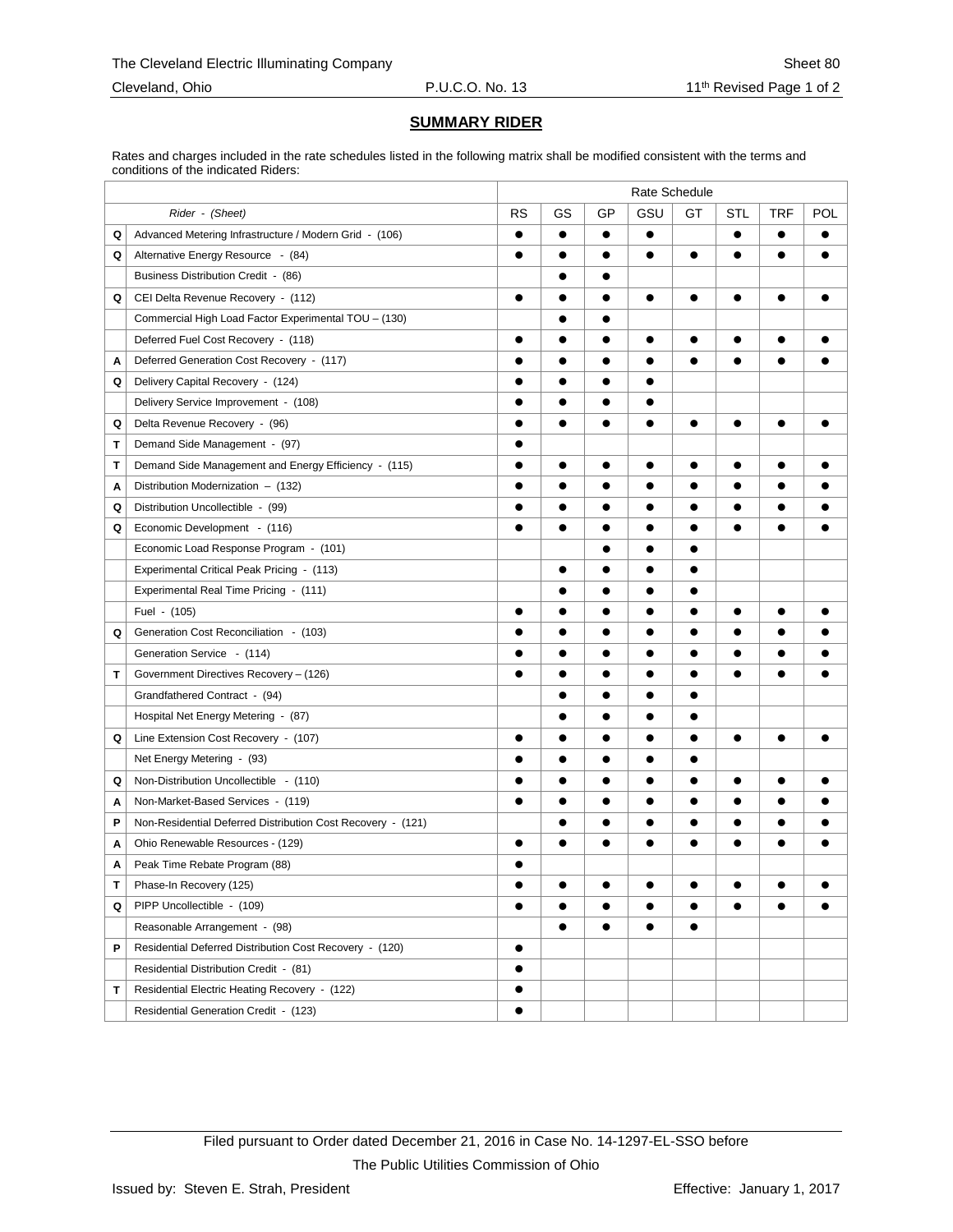#### **SUMMARY RIDER**

|   | School Distribution Credit - (85)          |  |  |  |  |
|---|--------------------------------------------|--|--|--|--|
|   | State kWh Tax - (92)                       |  |  |  |  |
| A | Transmission and Ancillary Services - (83) |  |  |  |  |
| D | Universal Service - (90)                   |  |  |  |  |

- Rider is applicable or available to the rate schedules indicated

A - Rider is updated/reconciled annually  $A - R$ ider is updated/reconciled twice per year<br>Q - Rider is updated/reconciled quarterly  $P - R$ ider is updated/reconciled periodically

P - Rider is updated/reconciled periodically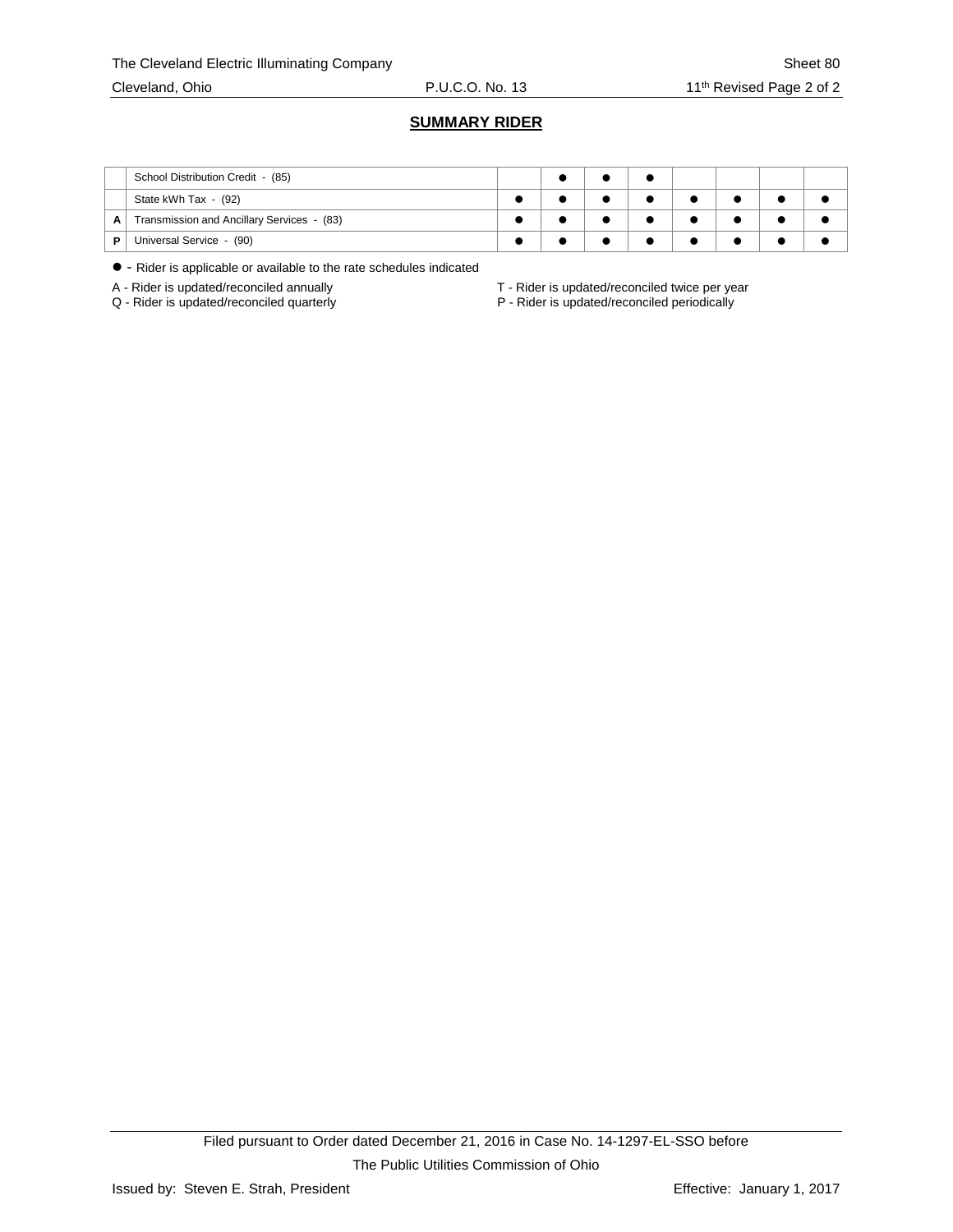### **RIDER RDC Residential Distribution Credit Rider**

## **APPLICABILITY:**

Applicable to any customer taking service under Rate Schedule RS who took service from the Company under one of the following rate schedules as of January 1, 2007, or any subsequent customer at that same service address, who continues to comply with the requirements of the previously applicable rate schedule set forth below, excluding customers who began service from the Company subsequent to April 30, 2009 who otherwise would qualify for service under this Rider on the basis of service identified as "Original Sheet No. 12" below:

| Residential Schedule (Solely under the Optional Load Management Rate) | Original Sheet No. 10 |
|-----------------------------------------------------------------------|-----------------------|
| Residential Add-On Heat Pump                                          | Original Sheet No. 11 |
| <b>Residential Water Heating</b>                                      | Original Sheet No. 12 |
| <b>Residential Space Heating</b>                                      | Original Sheet No. 13 |
| Residential Water Heating and Space Heating                           | Original Sheet No. 14 |
| <b>Optional Electrically Heated Residential Apartment Schedule</b>    | Original Sheet No. 15 |

## **RATE:**

A customer's distribution charges as set forth in Rate Schedule RS shall be reduced by 1.70¢ per kWh for all kWhs in excess of 500 kWhs consumed by the customer during each winter billing period, as defined in the Electric Service Regulations, Tariff Sheet 4, Section VI.I.1., Seasonal Price Changes.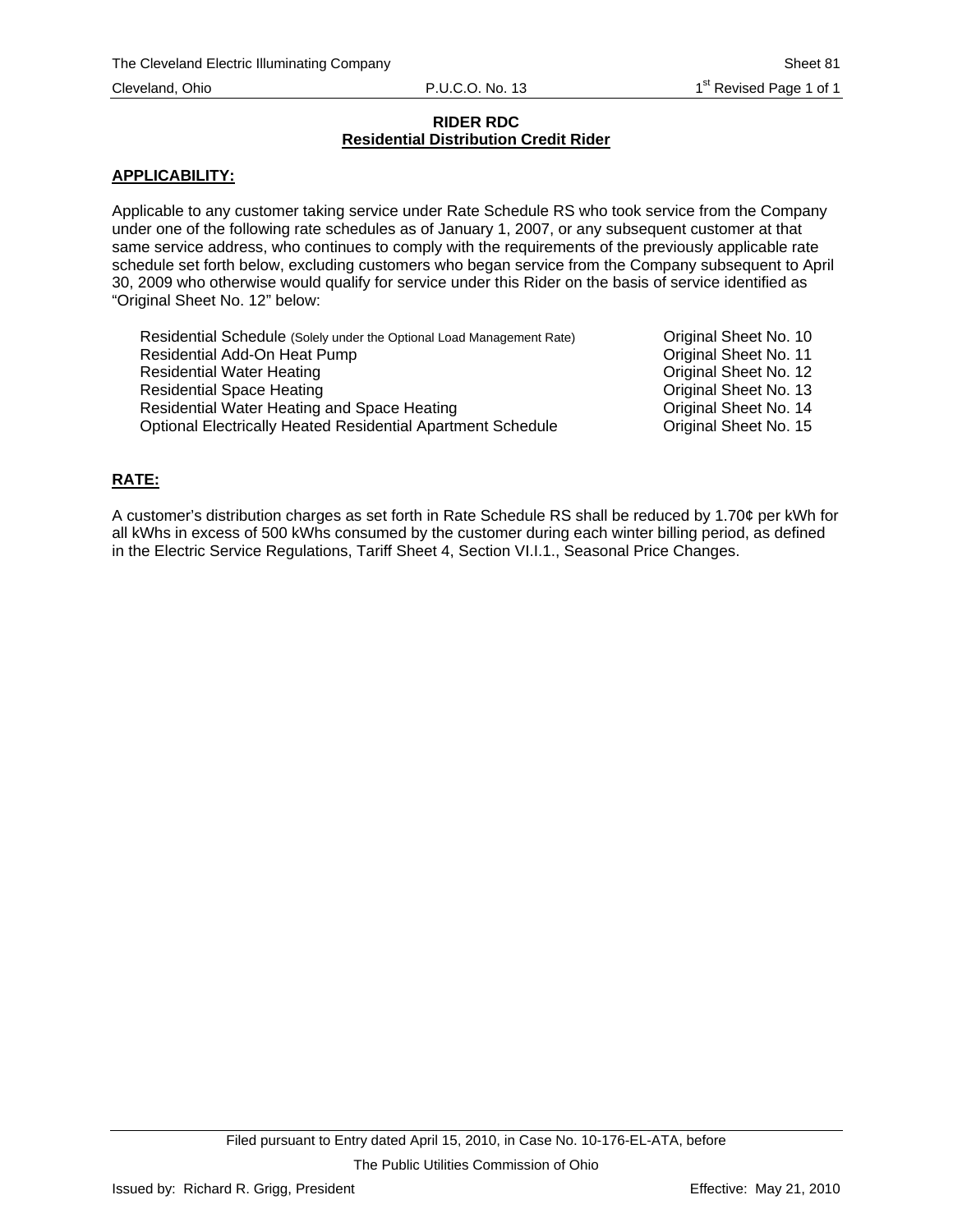### **RIDER TAS Transmission and Ancillary Services Rider**

# **APPLICABILITY:**

Applicable to any customer who receives electric service under the Company's rate schedules.

# **PURPOSE:**

The Transmission and Ancillary Services Rider (TAS) will recover all transmission and transmissionrelated costs, including ancillary and congestion costs, imposed on or charged to the Company by FERC or a regional transmission organization, independent transmission operator, or similar organization approved by FERC.

# **RATE:**

For the time period of January 1, 2010 through December 31, 2010, the TAS2 charge for each rate schedule shall be calculated as follows:

$$
TAS2 = \begin{bmatrix} TAC - E \\ BU \end{bmatrix} \begin{bmatrix} 1 \\ 1 - CAT \end{bmatrix}
$$

Where:

**TAC** = The amount of the Company's total projected Transmission and Ancillary Servicesrelated costs for the Computation Period, allocated to each rate schedule.

> The Computation Period over which TAS2 will apply shall be January 1 through December 31, 2010.

- **E** = The net over- or under-collection of the TAC, including applicable interest, invoiced during the 12-month period ending September 30 of the year immediately preceding the Computation Period, allocated to rate schedules.
- **BU** = Forecasted billing units for the Computational Period for each Rate Schedule.
- **CAT** = The Commercial Activity Tax rate as established in Section 5751.03 of the Ohio Revised Code.

The balance remaining as of December 31, 2010 in TAS2 shall be carried forward into TAS1.

The TAS1 charges are not applied to customers during the period the customer takes electric generation service from a certified supplier.

The TAS2 charges are not avoidable for customers who take electric generation service from a certified supplier during the period January 1, 2010 through December 31, 2010.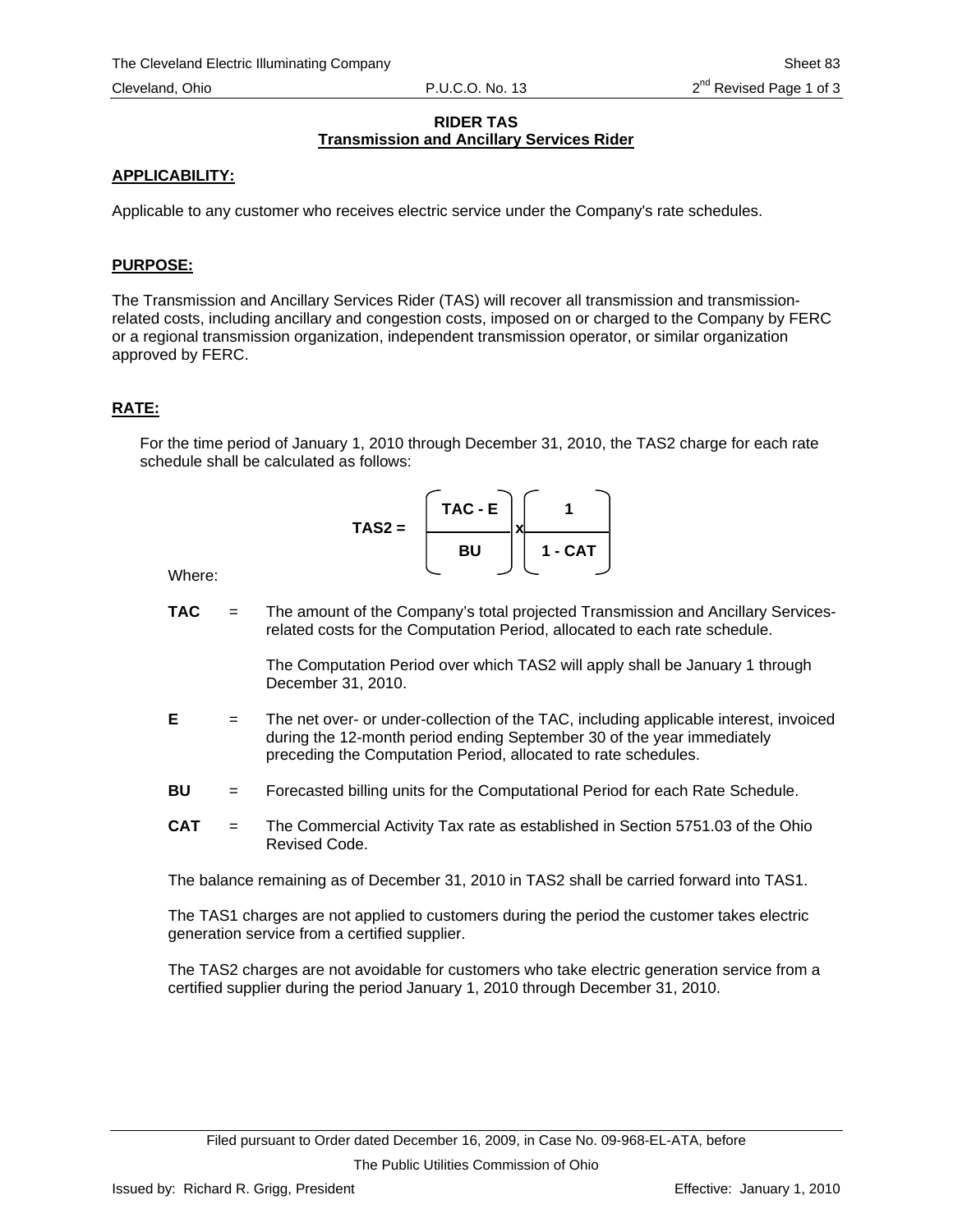### **RIDER TAS Transmission and Ancillary Services Rider**

For the time period beginning January 1, 2011, the TAS1 charge for each rate schedule shall be calculated as follows:

> **TAC - E 1**  TAS1 =  $\qquad \qquad \qquad \Box x$ **BU 1 - CAT**

Where:

**TAC** = The amount of the Company's total projected Transmission and Ancillary Servicesrelated costs for the Computation Period, allocated to each rate schedule.

> The Computation Period over which TAS1 will apply shall be January 1 through December 31 of each year.

- **E** = The net over- or under-collection of the TAC, including applicable interest, invoiced during the 12-month period ending September 30 of each year that immediately precedes the Computation Period, allocated to rate schedules.
- **BU** = Forecasted billing units for the Computational Period for each rate schedule.
- **CAT** = The Commercial Activity Tax rate as established in Section 5751.03 of the Ohio Revised Code.

The TAS1 charges are not applied to customers during the period the customer takes electric generation service from a certified supplier.

The TAS2 charges are not avoidable for customers who take electric generation service from a certified supplier during the period January 1, 2010 through December 31, 2010.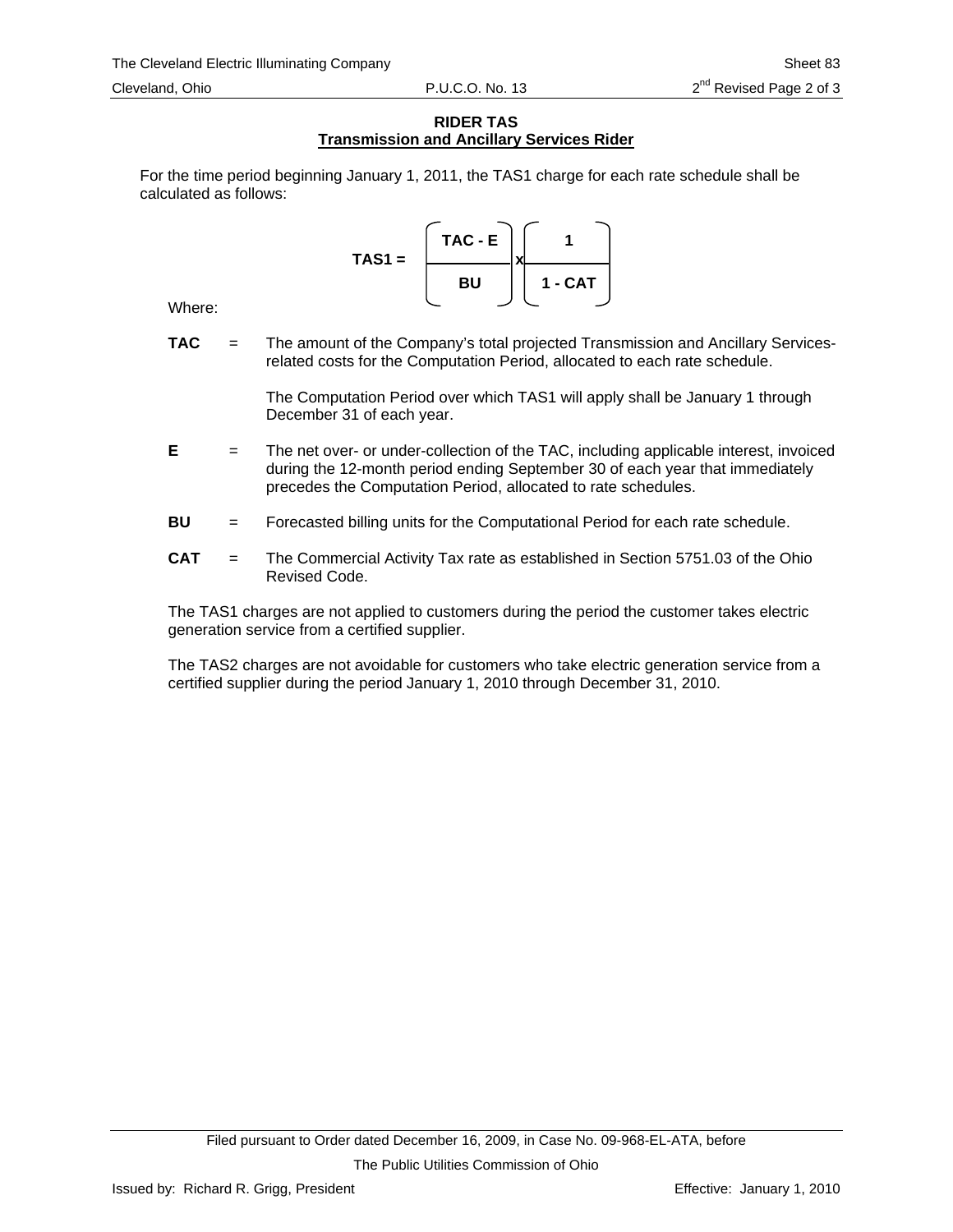### **RIDER TAS Transmission and Ancillary Services Rider**

# **TAS charges:**

The following charges will apply, by rate schedule, effective for service rendered beginning January 1, 2010:

|                                | TAS1          | TAS <sub>2</sub> |
|--------------------------------|---------------|------------------|
| RS (all kWhs, per kWh)         | $0.0000$ ¢    | $(0.1908)$ ¢     |
| GS* (per kW of Billing Demand) | \$0.0000      | \$ (0.4908)      |
| GP* (per kW of Billing Demand) | \$0.0000      | \$ (0.3554)      |
| GSU (per kW of Billing Demand) | \$0.0000      | \$ (0.5623)      |
| GT (per kVa of Billing Demand) | \$0.0000      | \$ (0.2492)      |
| STL (all kWhs, per kWh)        | $0.0000 \phi$ | $(0.0956)$ ¢     |
| TRF (all kWhs, per kWh)        | $0.0000 \phi$ | $(0.0956)$ ¢     |
| POL (all kWhs, per kWh)        | 0.0000c       | $(0.0956)$ ¢     |
|                                |               |                  |

\* Separately metered outdoor recreation facilities owned by non-profit governmental and educational institutions, such as athletic fields, served under Rate GS or GP, primarily for lighting purposes, will be charged per the TAS charge applicable to Rate Schedule POL.

# **RIDER UPDATES:**

The charges contained in this Rider shall be updated and reconciled on an annual basis. The TAS Rider will be filed with the Public Utilities Commission of Ohio on or before October 18 of each year and be effective for service rendered January 1 through December 31 of the subsequent year, unless otherwise ordered by the Commission.

The TAS2 charges of this Rider shall no longer be applied as of service rendered beginning September 22, 2010, pending final reconciliation of the costs authorized by the Commission's December 16, 2009 Finding and Order issued in Case No. 09-968-EL-ATA.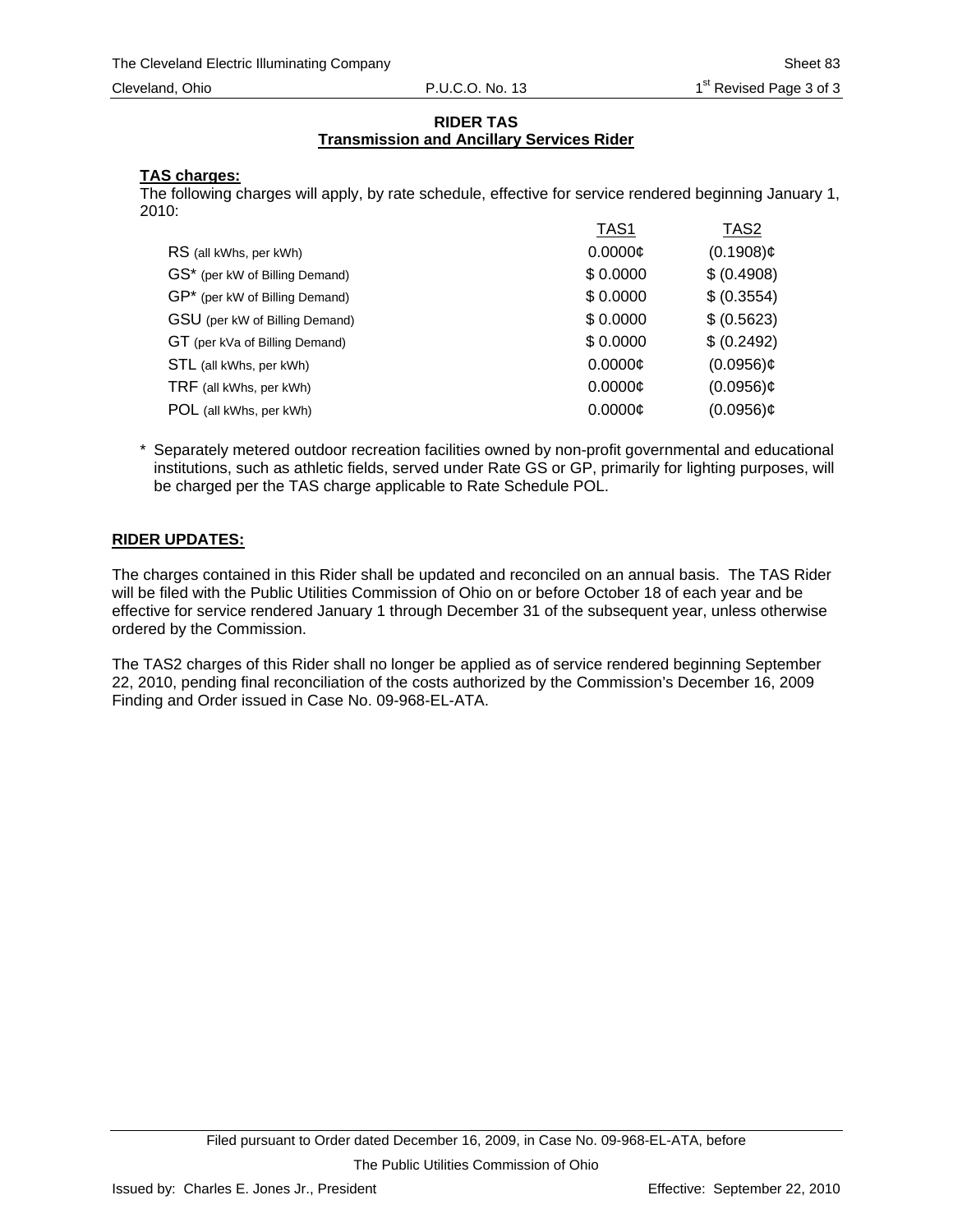### **RIDER AER Alternative Energy Resource Rider**

### **APPLICABILITY:**

Applicable to any customer that takes electric service under the Company's rate schedules. The Alternative Energy Resource Rider (AER) is not applied to customers during the period the customer takes electric generation service from a certified supplier. The following charge will apply, for all rate schedules, effective for service rendered beginning October 1, 2018, for all kWhs per kWh:

## **RATE:**

AER charge  $0.0527\phi$ 

### **PROVISIONS:**

The charges set forth in this Rider recover costs incurred by the Company associated with securing compliance with the alternative energy resource requirements in Section 4928.64, Revised Code. The costs recovered through this Rider will be all costs associated with securing compliance with the alternative energy resource requirements including, but not limited to, all Renewable Energy Credits costs, any reasonable costs of administering the request for proposal, and applicable carrying costs. This rider shall be in effect until all costs are fully recovered.

### **RIDER UPDATES:**

The charges contained in this Rider shall be updated and reconciled on a quarterly basis. No later than December 1st, March 1st, June 1st and September 1st of each year, the Company will file with the PUCO a request for approval of the Rider charges which, unless otherwise ordered by the PUCO, shall become effective on a service rendered basis on January 1st, April 1st, July 1st and October 1st of each year, beginning October 1, 2016. This Rider is subject to reconciliation, including, but not limited to increases or refunds. Such reconciliation shall be based solely upon the results of audits ordered by the Commission in accordance with the July 18, 2012 Opinion and Order in Case No. 12-1230-EL-SSO, and the March 31, 2016 Opinion and Order in Case No. 14-1297-EL-SSO.

Filed pursuant to Orders dated May 27, 2009, July 18, 2012, March 31, 2016 and March 28, 2018, in Case Nos. 08-935-EL-SSO et al., 12-1230-EL-SSO and 14-1297-EL-SSO, respectively and Case No. 17-2275-EL-RDR, before

The Public Utilities Commission of Ohio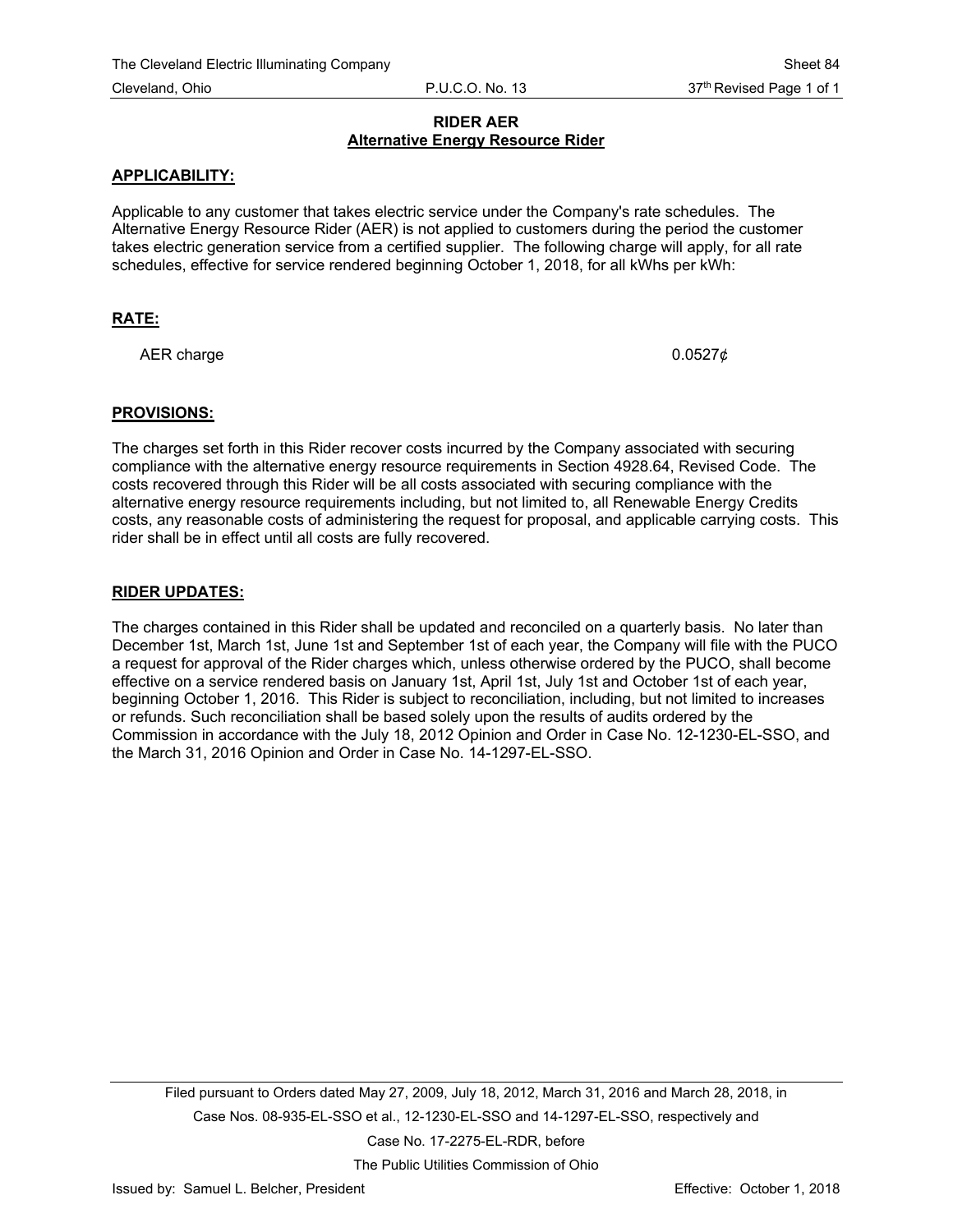### **RIDER SDC School Distribution Credit Rider**

# **APPLICABILITY:**

Applicable to any public school district building that is not taking service under the Company's Business Distribution Credit Rider (BDC), or under a contract pursuant to 4905.31, Revised Code or 4905.34, Revised Code and that either: 1) was served under the Company's Energy for Education II program on December 31, 2008, or 2) is a Cleveland Municipal School District building that was served by the Company on January 21, 2009, or 3) is a new public school district building in the Cleveland Municipal School District or in a school district that was served under the Company's Energy for Education II program on December 31, 2008 of which fifty-percent (50%) or more of the total square footage of such building is used for classroom-related purposes including any such building that is a mobile unit or temporary structure. .

Customer buildings qualifying for service under this rider may opt-out upon written request in order to take service under the Company's Rider BDC. Such customer buildings opting out may not return to service under this rider for a period of one year. Should Rider BDC be terminated or withdrawn, such customer buildings may return to service under this rider as soon as practical anytime subsequent to such termination upon written request of the customer and so long as this rider remains in effect.

# **RATE:**

The sum of distribution charges specified in Company's General Service - Secondary ("Rate GS"), General Service Primary ("GP"), or General Service - Subtransmission ("GSU") rates including all applicable riders as approved in and consistent with Case Number 07-551-EL-AIR, shall be reduced by 8.693 percent.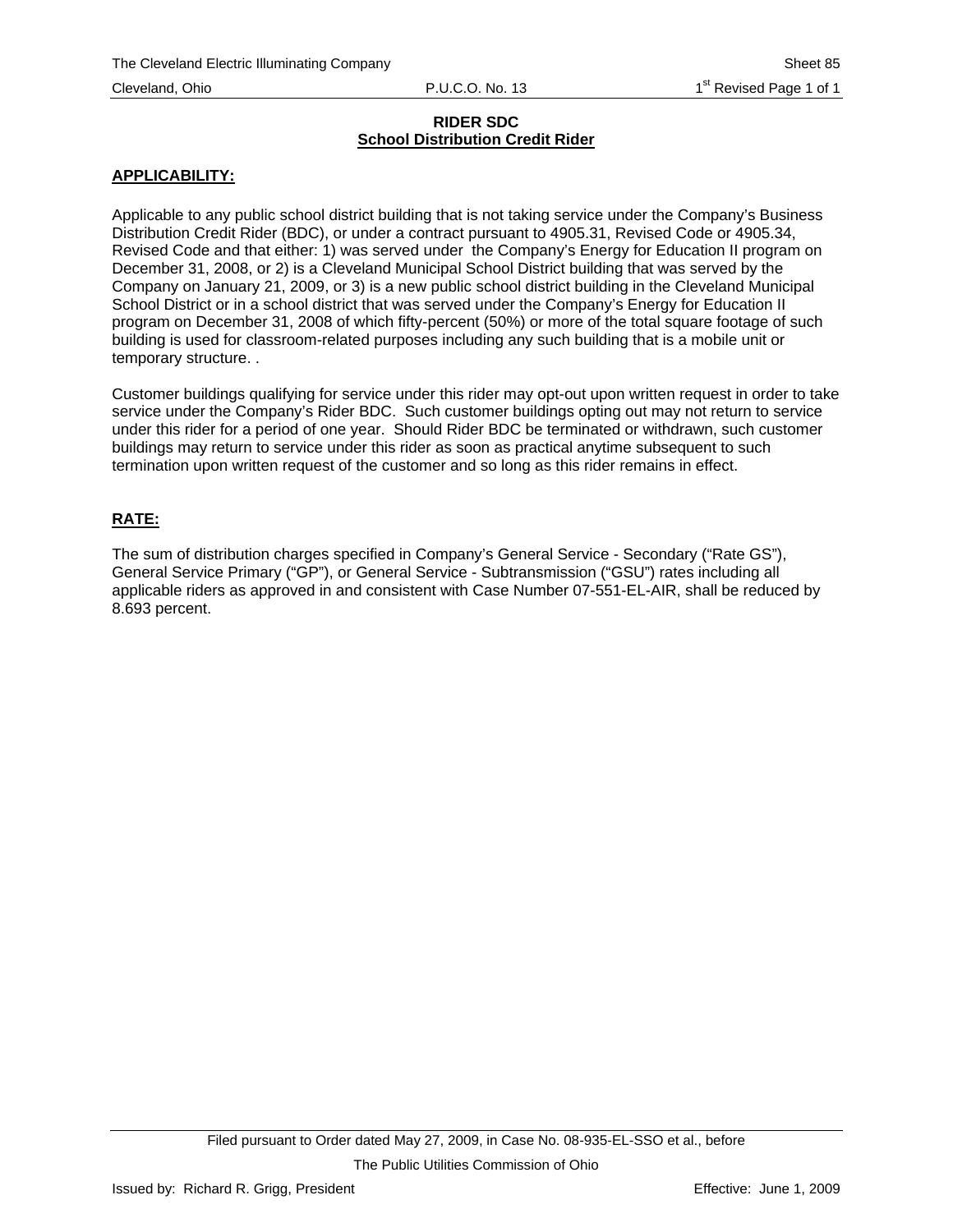### **RIDER BDC Business Distribution Credit Rider**

## **APPLICABILITY:**

Applicable to any customer taking service under Rate Schedules GS or GP who on April 30, 2009 took service from the Company under one of the following rate schedules and has not had a change of service address or a change to qualifying conditions subsequent to April 30, 2009. Qualifying conditions are those in effect in the below rate schedules as they existed on April 30, 2009 and continues to comply with the requirements of the previously applicable rate schedule set forth below:

Electric Space Conditioning **Conditioning Conditioning Conditioning Original Sheet No. 31** All Electric Large General Service **Containers** Original Sheet No. 34 Optional Electric Process Heating and Electric Boiler Load Management **Communist Communist Communist Communist Communist Communist Communist Communist Communist Communist Communist Communist Communist Communist Communist Communist Communist Communist Communist** 

# **RATE:**

A customer's distribution charges as set forth in Rate Schedule GS shall be reduced by 1.50¢ per kWh for all kWhs consumed by the customer during winter billing periods, as defined in the Electric Service Regulations, Tariff Sheet 4, Section VI.I.1., Seasonal Price Changes.

A customer's distribution charges as set forth in Rate Schedule GP shall be reduced by 0.50¢ per kWh for all kWhs consumed by the customer during winter billing periods, as defined in the Electric Service Regulations, Tariff Sheet 4, Section VI.I.1., Seasonal Price Changes.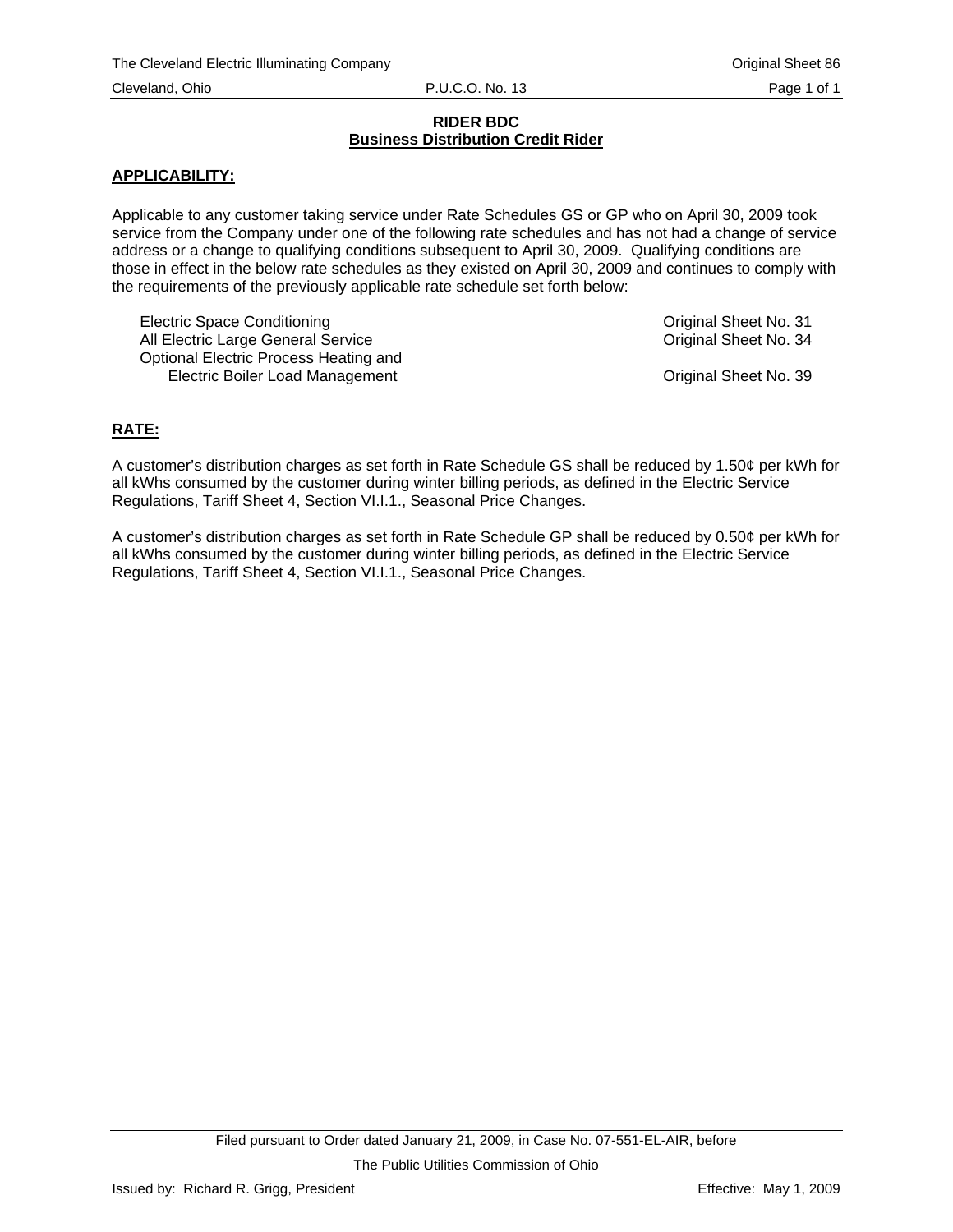### **RIDER HNM Hospital Net Energy Metering Rider**

# **AVAILABILITY:**

Available to qualifying Hospitals having self-generation equipment located on the Hospital's premises that operates in parallel with the Company's facilities ("net metering system") pursuant to RC 4928.67 (A)(2). "Hospital" is defined as public health centers and general, mental, chronic disease, and other types of hospitals and related facilities, such as laboratories, outpatient departments, nurses' home facilities, extended care facilities, self-care units, and central service facilities operated in connection with hospitals, and also includes education and training facilities for health professions personnel operated as an integral part of a hospital, but does not include any hospital furnishing primarily domiciliary care.

A net metering system used by a Hospital shall meet all applicable safety and performance standards established by the National Electrical Code, the Institute of Electrical and Electronic Engineers, Underwriters Laboratories and Rules 4901:1-22-03 and 4901:1-22-04 of the Ohio Administrative Code and be approved by the Company for interconnection with the Company's system.

## **METERING:**

In order to receive service under this Rider, Net Metering must be accomplished using either two meters or a single meter with two registers that are capable of separately measuring the flow of electricity in both directions. One meter or register shall be capable of measuring the electricity generated by the Hospital at the time it is generated per time interval. If the Hospital's existing electrical meter is not capable of separately measuring electricity the Hospital generates at the time it is generated, the Company will, upon written request by the Hospital, acquire, install, maintain, and read an approved meter or meters. The Hospital shall be responsible for all expenses involved in purchasing and installing an approved meter or meters. Maintenance of the meters will be the responsibility of the Company, which will own the meters.

The Hospital may operate its electric generating facilities individually or collectively. If additional metering is necessary to accommodate multiple generating facilities, the Hospital shall be responsible for all expenses involved in purchasing and installing such approved additional meters, having the capabilities specified in this Rider.

Metering charges shall be consistent with the Company's Miscellaneous Charges, Tariff Sheet 75.

### **BILLING:**

The Hospital shall be charged for all electricity used by the Hospital in accordance with the rate schedule for which the Hospital would otherwise qualify, including applicable riders, if the Hospital did not have said net metering system ("Company Charges").

All electricity generated by the Hospital shall be credited on an hourly basis for the time the Hospital's electricity is generated, at the locational marginal price of energy quoted by the applicable Regional Transmission Organization ("Generation Credits").

The Hospital's monthly bill shall equal Company Charges less the sum of all Generation Credits occurring during the billing period. If the resulting bill indicates a net credit dollar amount, the credit shall be netted against the Hospital's bill until the Hospital requests in writing a refund that amounts to, but is no greater than, an annual true-up of accumulated credits over a twelve-month period.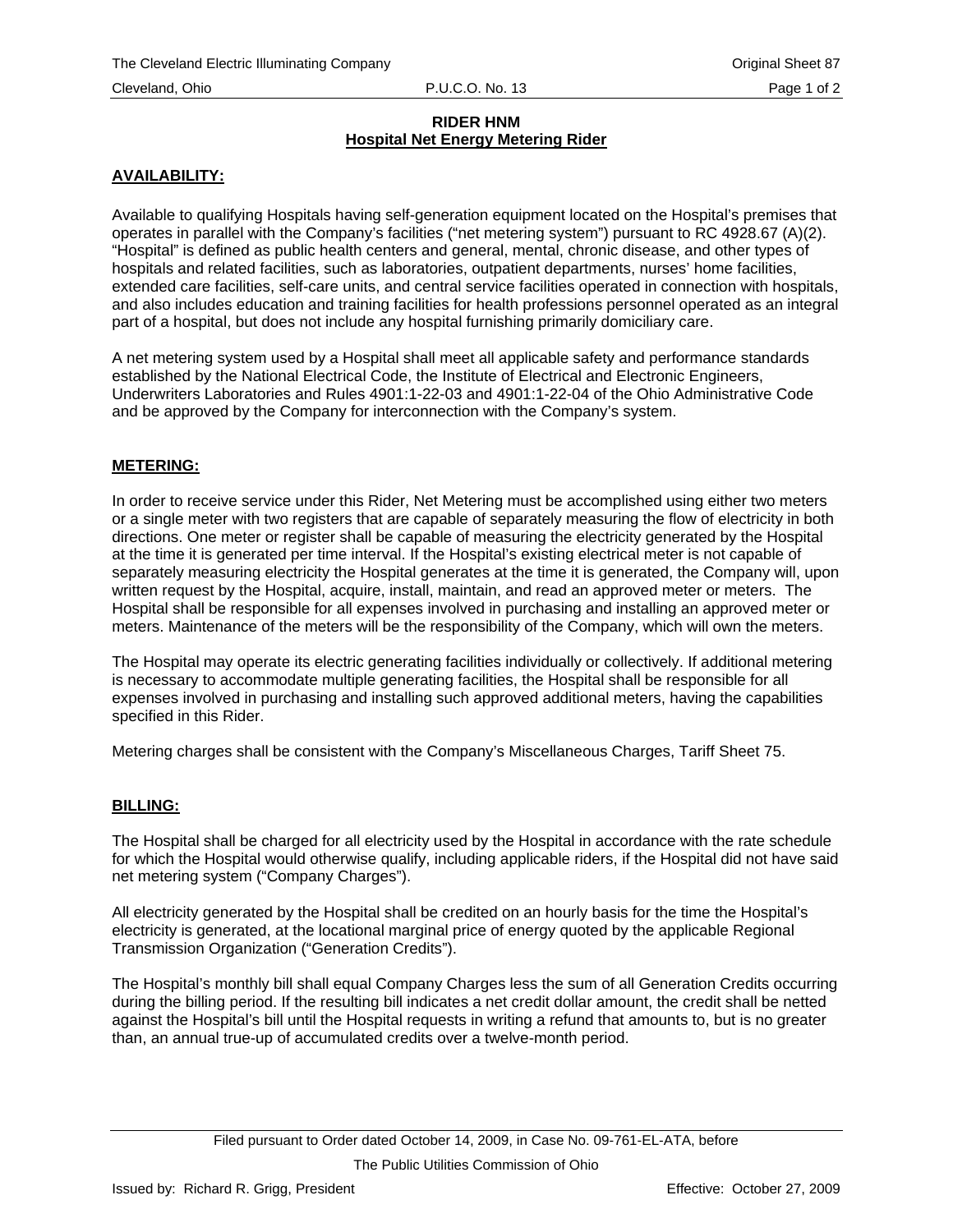### **RIDER HNM Hospital Net Energy Metering Rider**

### **APPLICATION:**

Hospitals seeking to receive service under the provisions of this Rider must submit, at least 45 days prior to the date it expects to take service under this Rider, a written application to the Company demonstrating the total generating capacity of the net metering system and compliance with the provisions set forth herein.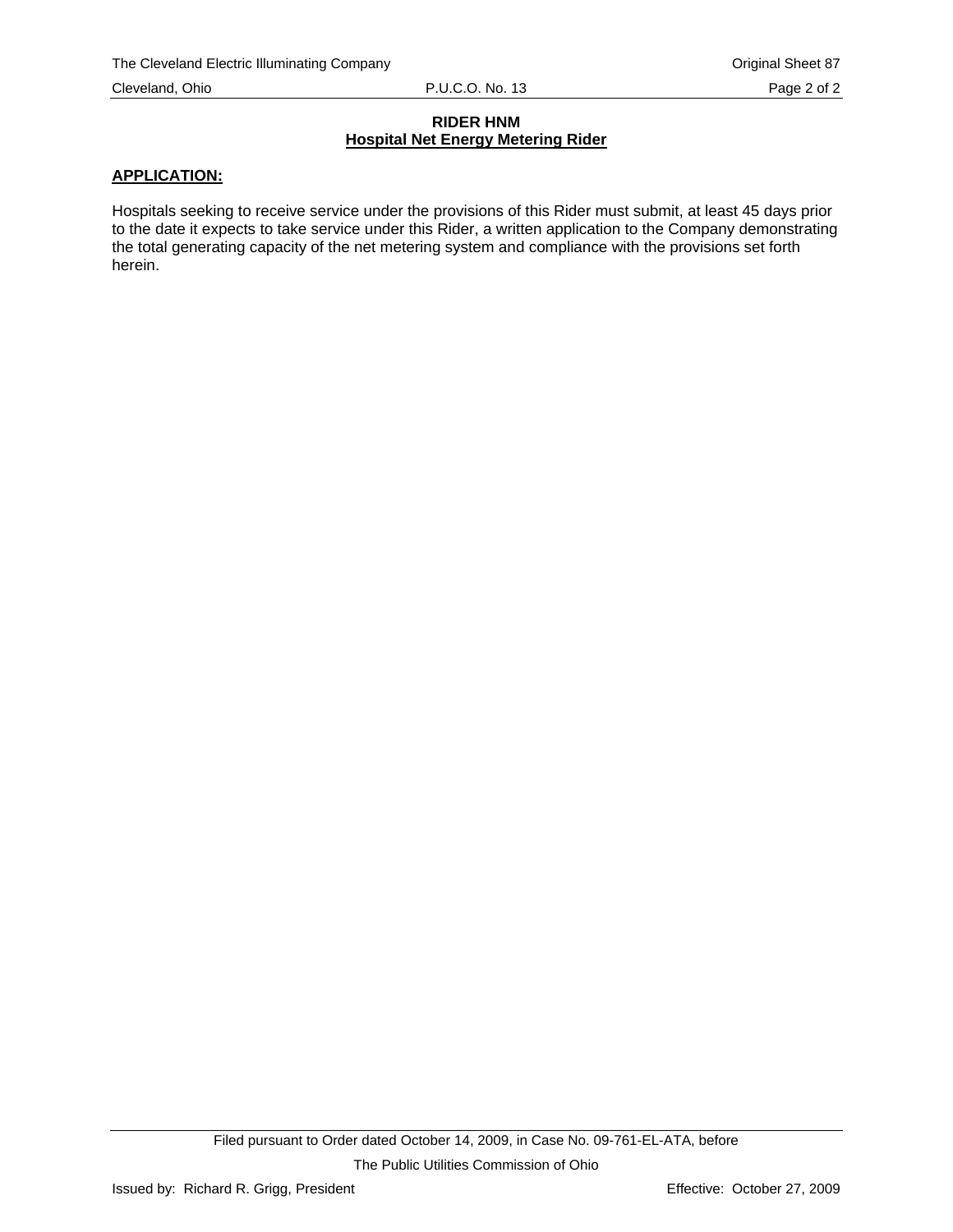### **RIDER PTR Peak Time Rebate Rider**

# **AVAILABILITY:**

This Rider is only available to those customers taking service at service locations within the particular geographic area identified in FirstEnergy's Smart Grid Modernization Initiative filed by the Company with the Department of Energy, who are not taking service under Rider CPP or Rider RTP or any other alternative critical peak pricing rate schedule and who have been selected by the Company to participate in the program. The Company will randomly select customers that will be offered an option to participate in this Rider. Customers so assigned may opt-out of service under this Rider pursuant to the "Term" provision specified below.

# **PURPOSE:**

The Peak Time Rebate program (PTR Program) will be used to collect data to gauge customer response to requests to reduce energy usage during times of peak system demand in exchange for rebates. PTR Program participants may receive rebates to their bill for reduced energy use during critical peak hours as described below. Rebate payments will be based on the amount of reduced energy usage as compared to a calculated baseline usage level.

# **CRITICAL PEAK EVENTS:**

Upon assignment to this Rider, PTR Program participants will be assigned a critical peak period (CPP) by the Company. During the months of June through August, the Company will call up to fifteen (15) Critical Peak Events each year (a "Critical Peak Event").

Baseline Usage for each Critical Peak Event is calculated using customer-specific energy usage for recent historical days. Baseline Usage shall be calculated in one of two fashions:

- (a) This baseline calculation shall be used for customers enrolling prior to September 1, 2013. Customers participating will be randomly assigned a CPP of either 1 P.M. EDT through 7 P.M. EDT or 2 P.M. EDT through 6 P.M. EDT. The customer's average energy usage occurring during the customer's CPP of the first five (5) non-holiday, non-weekend, non-Critical Peak Event days immediately prior to each Critical Peak Event adjusted by the usage in the two hours prior to the event, or
- (b) This baseline calculation shall be used for customers who enroll after September 1, 2013. The CPP will be defined as 1 P.M. EDT through 7 P.M. EDT for customers who participate. The customer's 3 highest usage days from the 14 most recent days, excluding weekend days, holidays and prior critical peak event days are selected. The usage during the hours of 1 P.M. EDT through 7 P.M. EDT is used to determine highest usage days. The event period average Humidity Index (HI) of each of the three days is compared to the average HI of the event day. Any day with an average HI that is not within +/- 10% of the event day average HI is eliminated. If all three days are eliminated, the single highest usage day of the three is used as the baseline.

Holidays are defined as New Year's Day, Memorial Day, Independence Day, Labor Day, Thanksgiving Day and Christmas Day.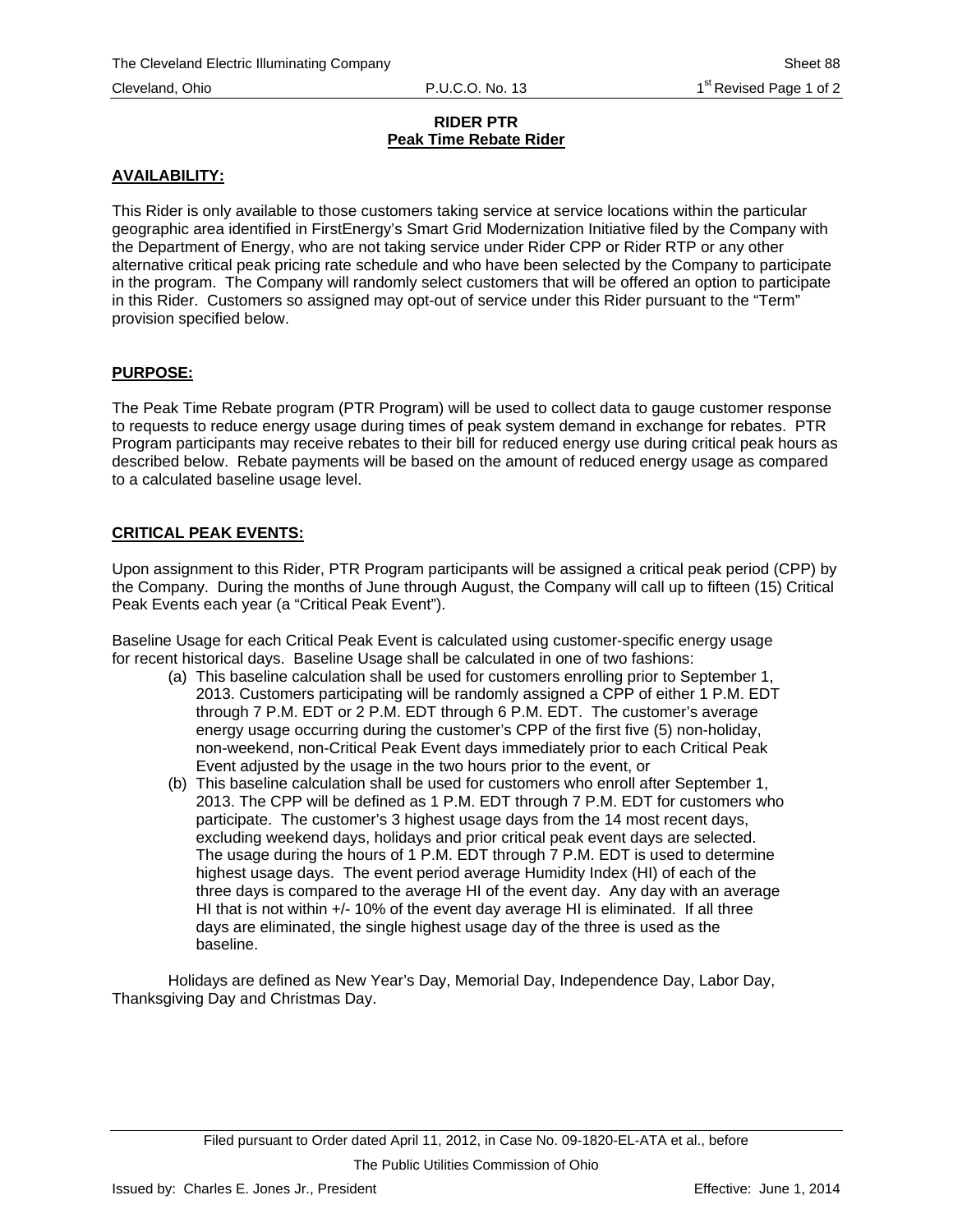### **RIDER PTR Peak Time Rebate Rider**

## **NOTIFICATION:**

For scheduled Critical Peak Events, the Company will notify PTR customers by 6 P.M. EDT the previous day or as soon as possible thereafter. Notification of a Critical Peak Event consists of an electronic message issued by the Company to a device or devices such as telephone, facsimile, pager or email, selected and provided by the customer and approved by the Company. Operation, maintenance and functionality of such communication devices selected by the customer as well as receipt of notifications of Critical Peak Events shall be the sole responsibility of the customer.

# **RATES:**

A rebate amount of \$0.40 per kWh reduced will be available to customers who elect to take service under this Rider. The customer's usage occurring during the customer's CPP shall be subtracted from the Baseline Usage to determine the number of kWhs eligible for the rebate for each Critical Peak Event. Negative results from this calculation shall be set to a result of zero, which will cause no rebate for that specific Critical Peak Event.

### **OTHER PROVISIONS:**

- 1. Rebates will be rewarded as a line-item credit on the customer's monthly bill for electric service. For a Critical Peak Event that falls near the end of the customer's billing cycle, rebates may carry over to the next month's bill.
- 2. No later than December  $1<sup>st</sup>$  of each year, the Company shall file with the Public Utilities Commission of Ohio ("Commission") either 1) documentation sufficient to demonstrate that the PTR Program is reflective of current market conditions, or 2) a request for amendment to this Rider as necessary to reflect changes in program requirements and market conditions.

## **TERM:**

This Rider shall expire with service rendered through August 31, 2014, unless earlier terminated by the Company with approval by the Commission. A customer may terminate their participation in this Rider, effective with the next scheduled meter reading following at least 12 days notice to the Company by the customer.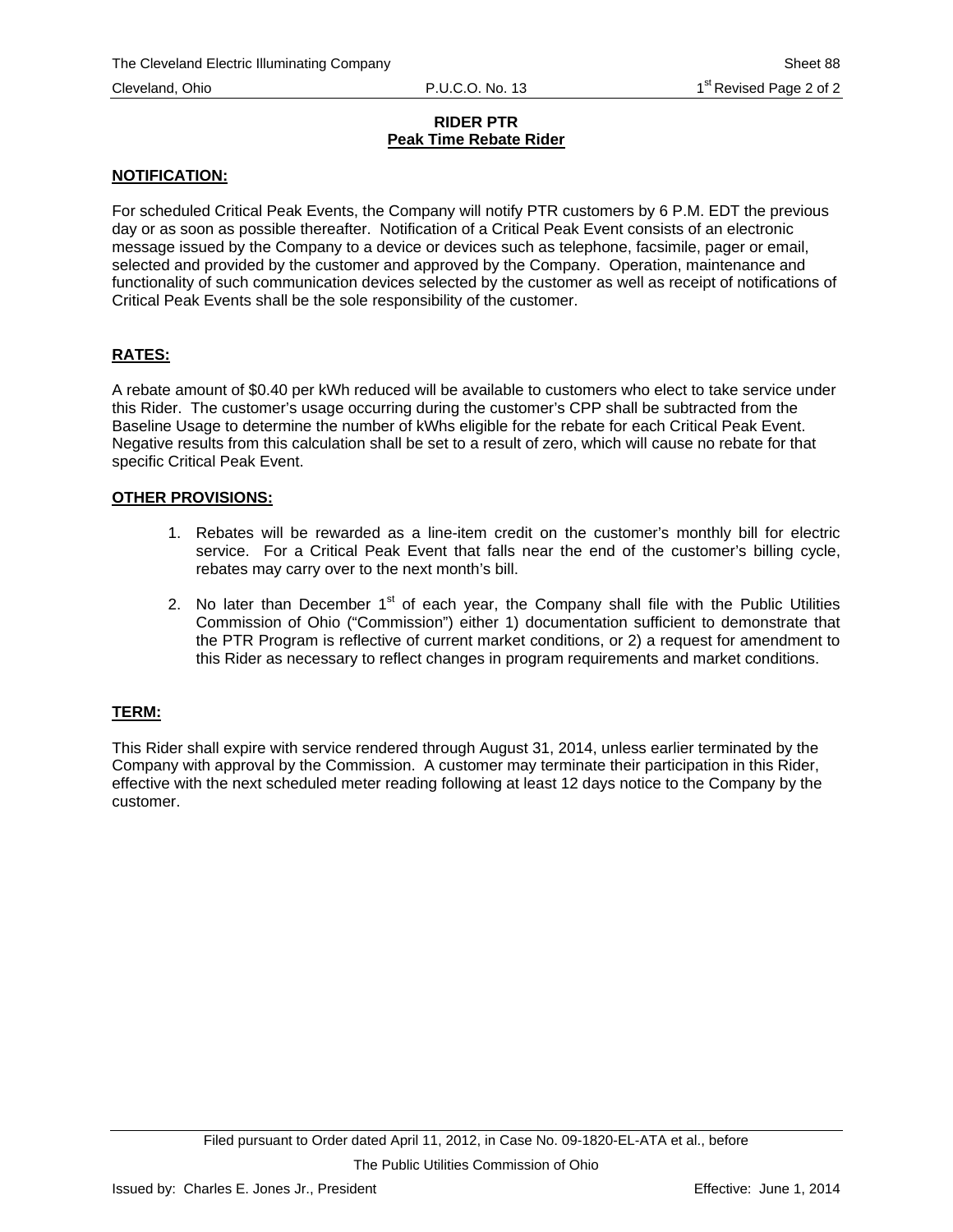### **RIDER RCP Residential Critical Peak Pricing Rider**

## **AVAILABILITY:**

This Rider is only available to those customers taking service at service locations within the particular Ohio geographic area identified in FirstEnergy's Smart Grid Modernization Initiative filed by the Company with the Department of Energy. The Rider is not available to customers during the period the customer takes generation service from a certified supplier or during the period the customer is taking service under the Peak Time Rebate Rider. Participation is limited to 250 customers who enroll on a first come first serve basis.

The experimental Residential Critical Peak Pricing (RCP) Rider shall be applied in lieu of the Generation Service Rider (GEN) to customers participating in this voluntary experimental program.

The Rider RCP charge shall reflect time-of-day pricing or critical peak pricing, for all kWh per kWh, for summer months only. For the winter months, the Rider RCP charge shall reflect non time differentiated pricing for all kWh per kWh, as shown below:

# **RATE:**

The following charges will be applicable to customers taking service under this Rider in lieu of Generation Service Rider charges. All other rate schedules and riders that apply to a customer taking Standard Service Offer Generation Service shall apply to customers taking service under the Residential Critical Peak Pricing Rider.

**Critical Peak** 

| Summer Charges per kWh (Capacity and Energy Charges) |          |         |                     |
|------------------------------------------------------|----------|---------|---------------------|
|                                                      | Off-peak | On-peak | <b>Critical Pea</b> |
| <b>RS</b>                                            | 3.2139⊄  | 6.0150¢ | 29.8066¢            |

Winter Charges per kWh

|           | Capacity Charges | <b>Energy Charges</b> |
|-----------|------------------|-----------------------|
| <b>RS</b> | 1.5943⊄          | 3.5868⊄               |

Summer On-peak period shall be 7 a.m. to 11 p.m. EDT, Monday through Friday, excluding holidays and periods when Critical Peak Summer Charges apply.

Holidays are defined as New Year's Day, Memorial Day, Independence Day, Labor Day, Thanksgiving Day, and Christmas Day.

The Critical Peak Period shall be 1 p.m. to 7 p.m. EDT for up to fifteen (15) Critical Peak Periods as determined solely by the Company during the summer. The hours of 7 a.m. to 1 p.m. and 7 p.m. to 11 p.m. EDT during the same day as the Critical Peak Periods shall be defined as Summer On-peak hours.

Summer Off-peak period shall be all hours when Summer Charges apply that are not Summer On-peak or Critical Peak Period hours.

For billing purposes, the Winter Charges shall be applicable beginning with service rendered during each winter billing period as defined in the Electric Service Regulations. The Summer Charges shall apply in all other billing periods.

The Public Utilities Commission of Ohio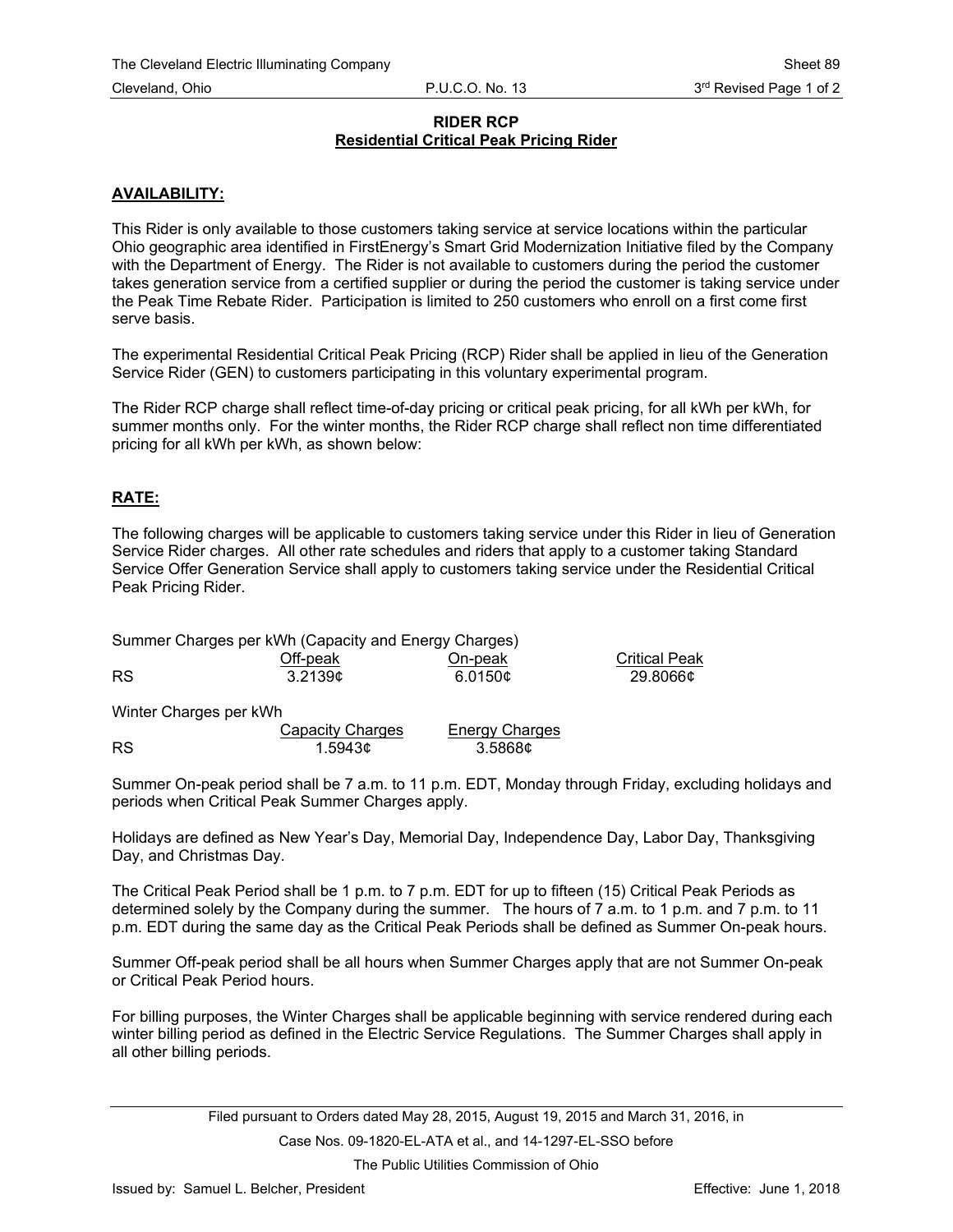### **RIDER RCP Residential Critical Peak Pricing Rider**

## **METERING**

The customer must have an AMI meter defined as an automated meter with two-way communication capability.

### **NOTIFICATION:**

For Critical Peak Periods, the Company will endeavor to notify RCP customers by 6 P.M. the day before the Critical Peak Period commences, or as soon as practically possible thereafter. Notification of a Critical Peak Period consists of an electronic message issued by the Company to a device or devices such as telephone, facsimile, pager or email, selected and provided by the customer and approved by the Company. Operation, maintenance and functionality of such communication devices selected by the customer as well as receipt of notifications of Critical Peak Periods shall be the sole responsibility of the customer.

## **TERM:**

A customer may terminate their participation in this Rider, effective with the next scheduled meter reading following at least 12 days notice to the Company by the customer.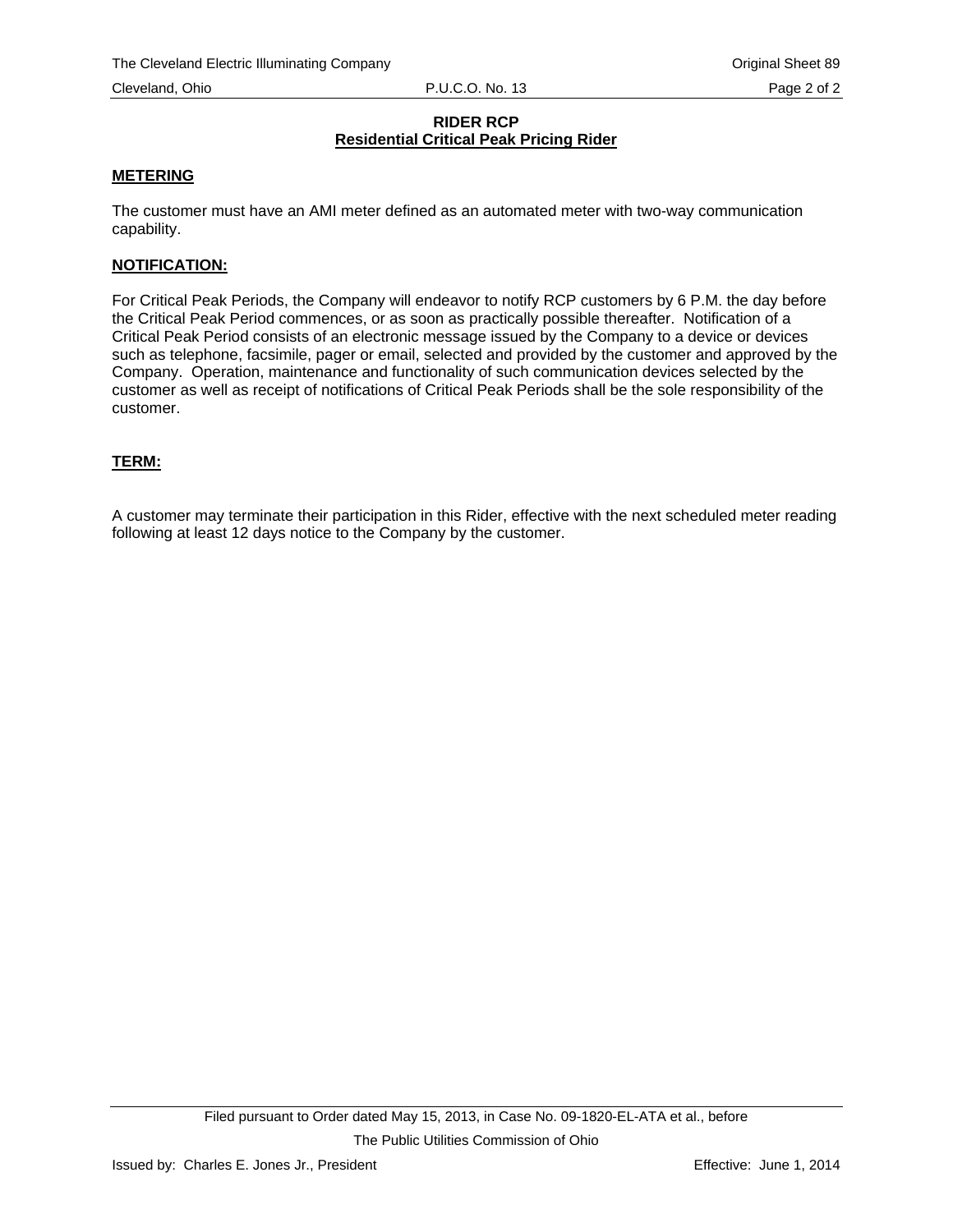# **RIDER USF Universal Service Fund Rider**

A Universal Service charge of 0.10366¢ per kWh for the first 833,000 kWh and 0.05680¢ per kWh for the kWh above 833,000 kWh shall be added to the energy charge of all applicable rate schedules for the exclusive purposes of providing funding for the low-income customer assistance programs and for the Consumer Education Program authorized under Section 4928.56 of the Ohio Revised Code, and for paying the administrative costs of the low-income customer assistance programs and the Consumer Education Program.

This Universal Service Rider replaces the Interim Emergency and Temporary Recovery Method for Percentage of Income Payment Plan Arrearages. Any service subject to Interim Emergency and Temporary Recovery Method for Percentage of Income Payment Plan Arrearages shall be subject to this Universal Service Rider instead.

The Public Utilities Commission of Ohio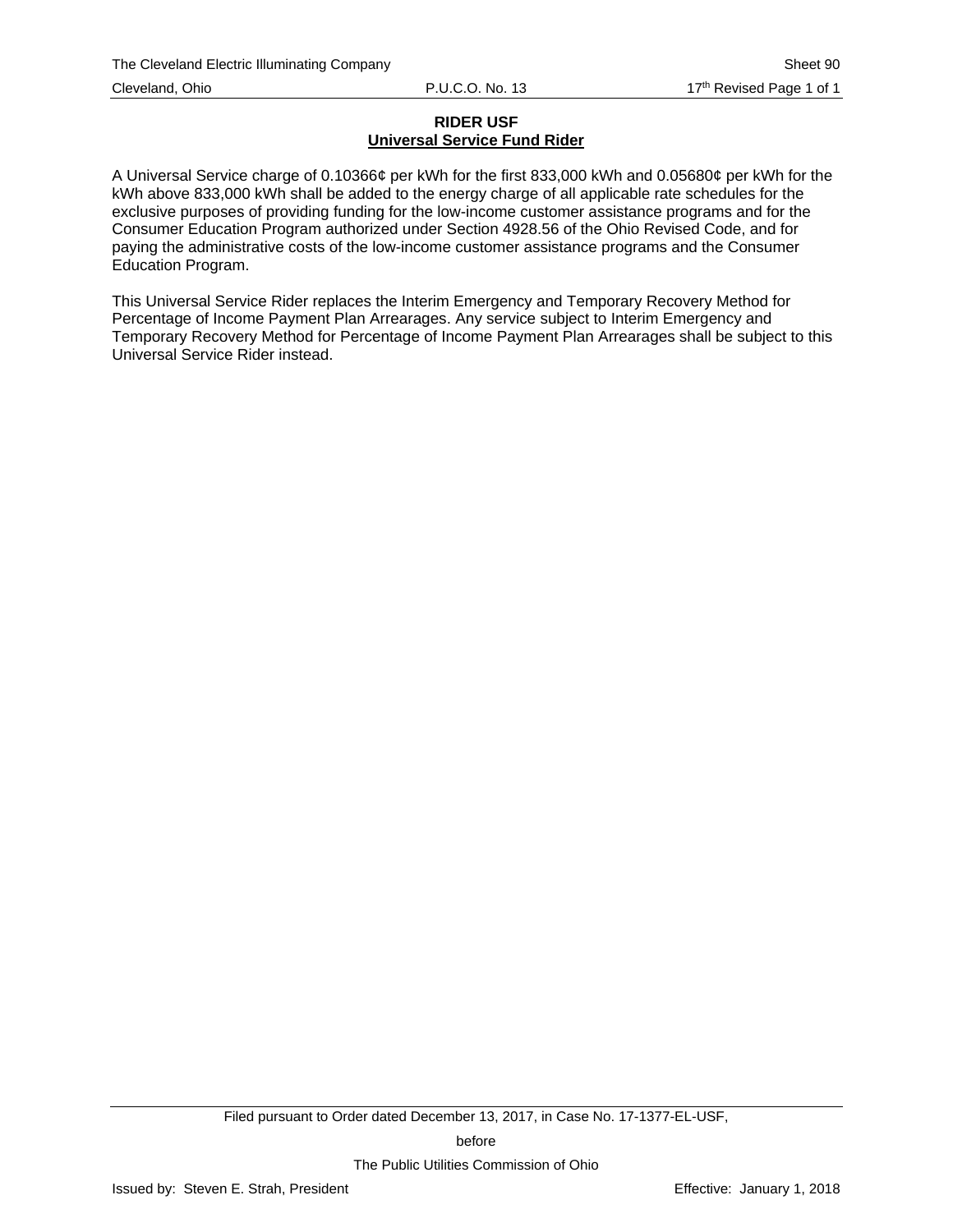### **RIDER SKT State kWh Tax Rider**

## **APPLICABILITY:**

A state kWh tax shall be applied to each kWh delivered to a customer taking service under Rate Schedules RS, GS, GP, GSU, GT, STL, TRF and POL consistent with Section 5727.81 of the Ohio Revised Code, unless a customer elects to be a self-assessing purchaser that has been approved by the Ohio Department of Taxation. A self-assessing purchaser is any customer taking service from the Company that consumed over the course of the previous calendar year more than 45,000,000 kWhs of electricity and meets the requirements set forth in Section 5727.81 of the Ohio Revised Code.

# **RATE:**

First 2,000 kWhs 0.465¢ per kWh Next 13,000 kWhs 2000 and 2000 kWhs 0.419¢ per kWh All Excess Over 15,000 kWhs  $0.363¢$  per kWh

In the event that the customer's meter is not actually read for the billing period, the estimated kWhs to collect Company charges may be used to collect the State kWh Tax.

## **ADDITIONAL TAXES:**

The Ohio Commercial Activity Tax (CAT) rate as established in Section 5751.02 of the Ohio Revised Code shall be applied to the above charges according to the formula 1 / (1 - CAT).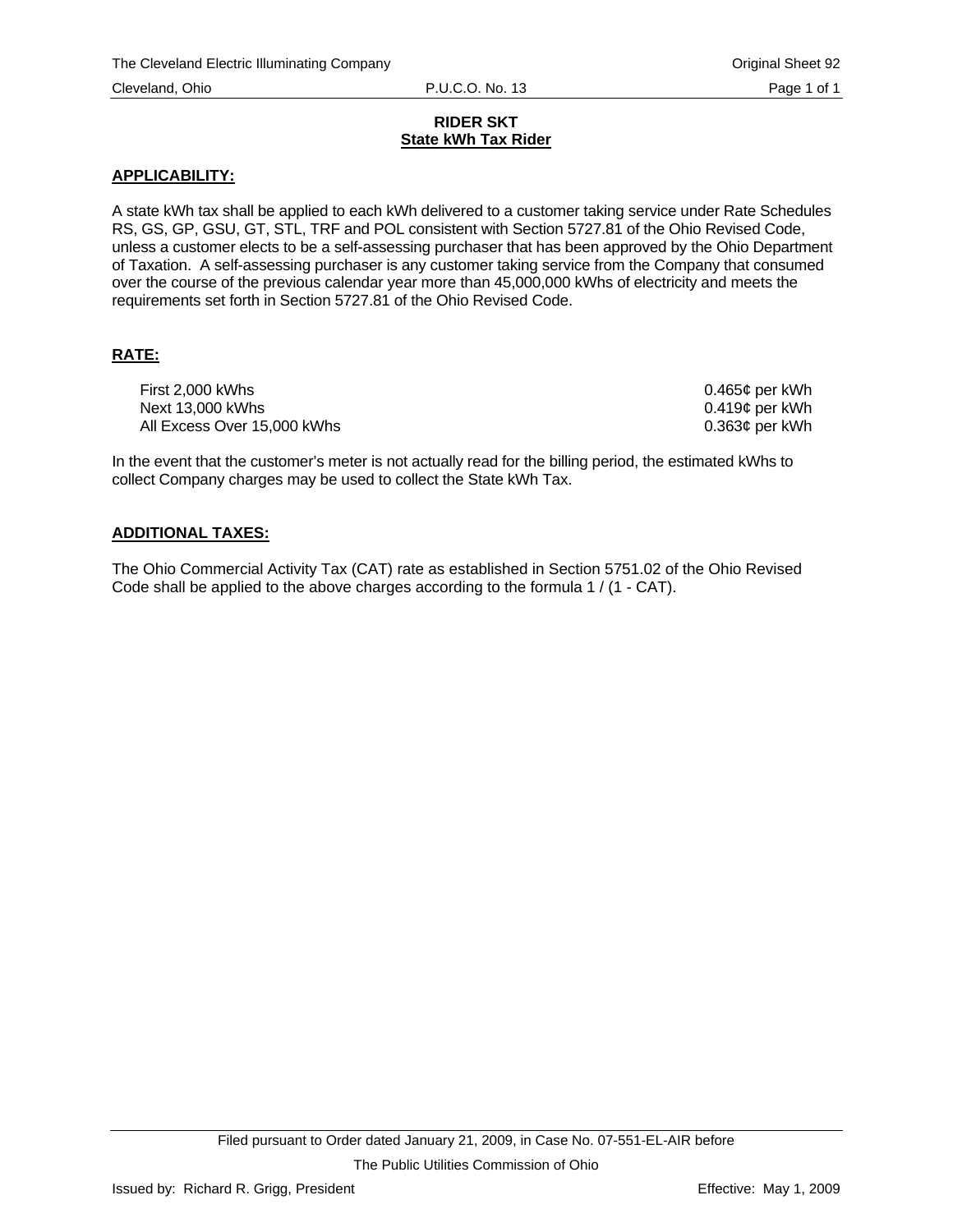### **Rider No. 17 Net Energy Metering Rider**

### **Availability**

Pursuant to Section 4928.01(A)(30)-(32) of the Revised Code (Net Metering), a customer-generator is a customer of the Company that is a user of a net metering system. To qualify for a net metering system, the customer-generator facility must use as its fuel either solar, wind, biomass, landfill gas, or hydropower, or use a microturbine or a fuel cell which is located on the customer-generator's premises and operates in parallel with the Company's transmission and distribution systems and is intended primarily to offset part or all of the customer's requirements for electricity. A net metering system used by a customer-generator shall meet all applicable safety and performance standards established by the National Electrical Code, the Institute of Electrical and Electronic Engineers, Underwriters Laboratories and Rules 4901:1-22-03 and 4901:1-22-04 of the Ohio Administrative Code.

## **Metering**

In order to receive service under this Rider, Net Metering must be accomplished using a single meter capable of registering the flow of electricity in each direction. If the existing electrical meter in service at the customer's facility is not capable of measuring the flow of electricity in each direction, the Company will, upon written request by the customer-generator, acquire, install, maintain, and read an approved meter that is capable of measuring electricity in each direction. The customergenerator will pay the Company all expenses involved in either modifying the existing meter or providing a new meter capable of registering the flow of electricity in each direction. Maintenance of the meter will be the responsibility of the Company, which will own the meter. The Company, at its own expense and with written consent of the customer-generator, may install additional meters to monitor the flow of electricity. Maintenance of the additional meter(s) will be the responsibility of the Company, which will own the meter(s).

### **Billing**

The provisions of this rider will be applied to the rate schedule to which the customer would be assigned if that customer were not a customer-generator. The customer-generator will be billed or credited charges and applicable riders as measured by the meter. Measured demand specified in the appropriate tariff shall be based on the peak demand measured as supplied by the Company only, flowing from the Company's system to the customer-generator's facility. If the Company supplies more kilowatt-hours of electricity than the customer-generator facility feeds back to the Company's system during the billing period, all energy charges of the appropriate rate schedule shall be applied to the net kilowatt-hours of electricity that the Company supplied. If the customer-generator facility feeds more kilowatt-hours of electricity back to the system than the Company supplies to the customer-generator facility during the billing period, energy charges of the Generation Service Rider (GEN) shall be applied to the net kilowatt-hours of electricity that the customer-generator facility supplied, which shall be allowed to accumulate as a bill credit until netted against the customer generator's bill, or until the customer-generator requests in writing a refund that amounts to, but is no greater than, an annual true-up of accumulated credits over a twelve-month period.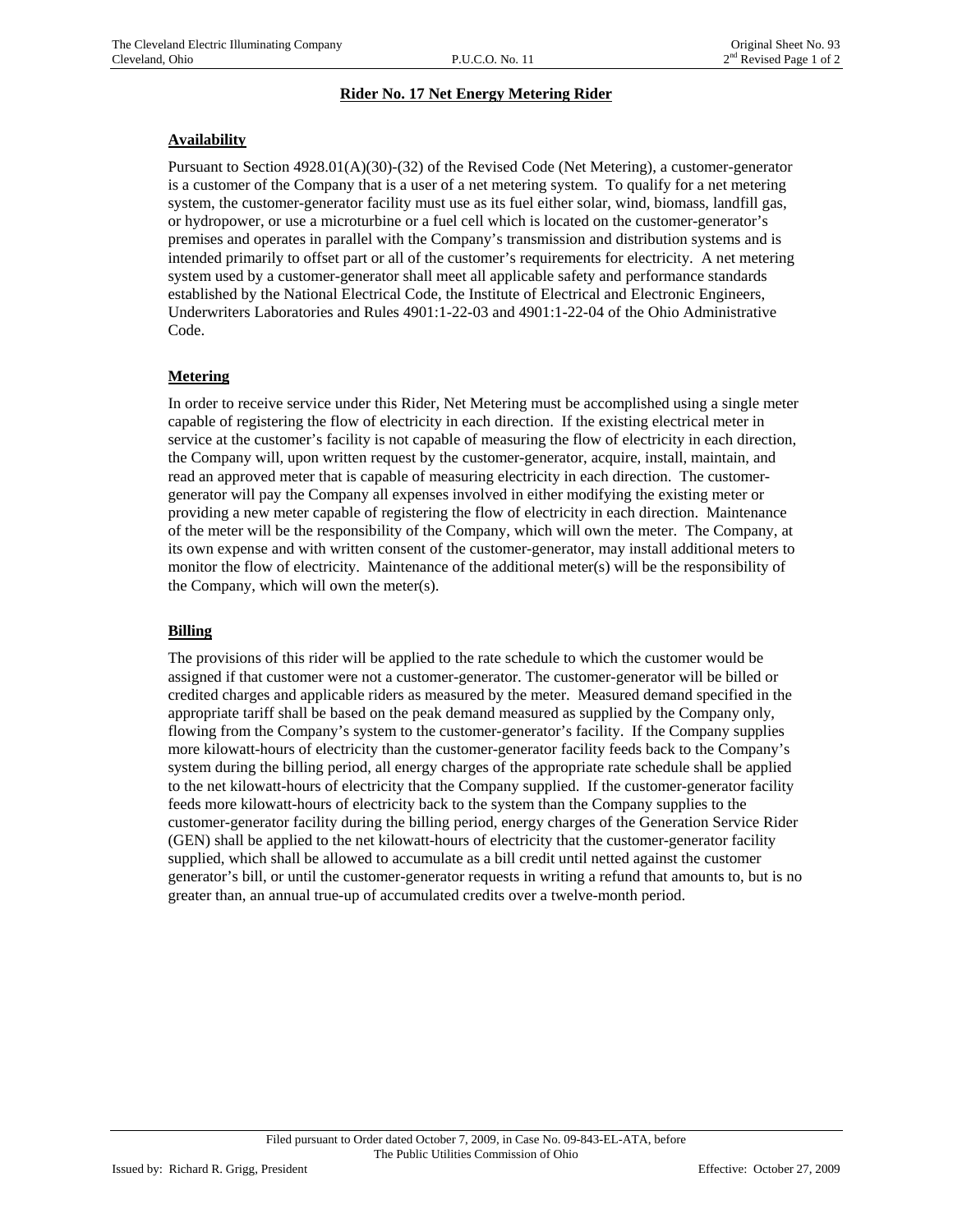# **Net Energy Metering Rider**

## **Application**

Customer-generators seeking to receive service under the provisions of this rider must submit a written application to the Company demonstrating compliance with the Net Energy Metering Rider provisions and quantifying the total rated generating capacity of the customer-generator facility.

### **Interconnection**

The Company's Distribution Interconnection Tariff shall apply to service under this rider.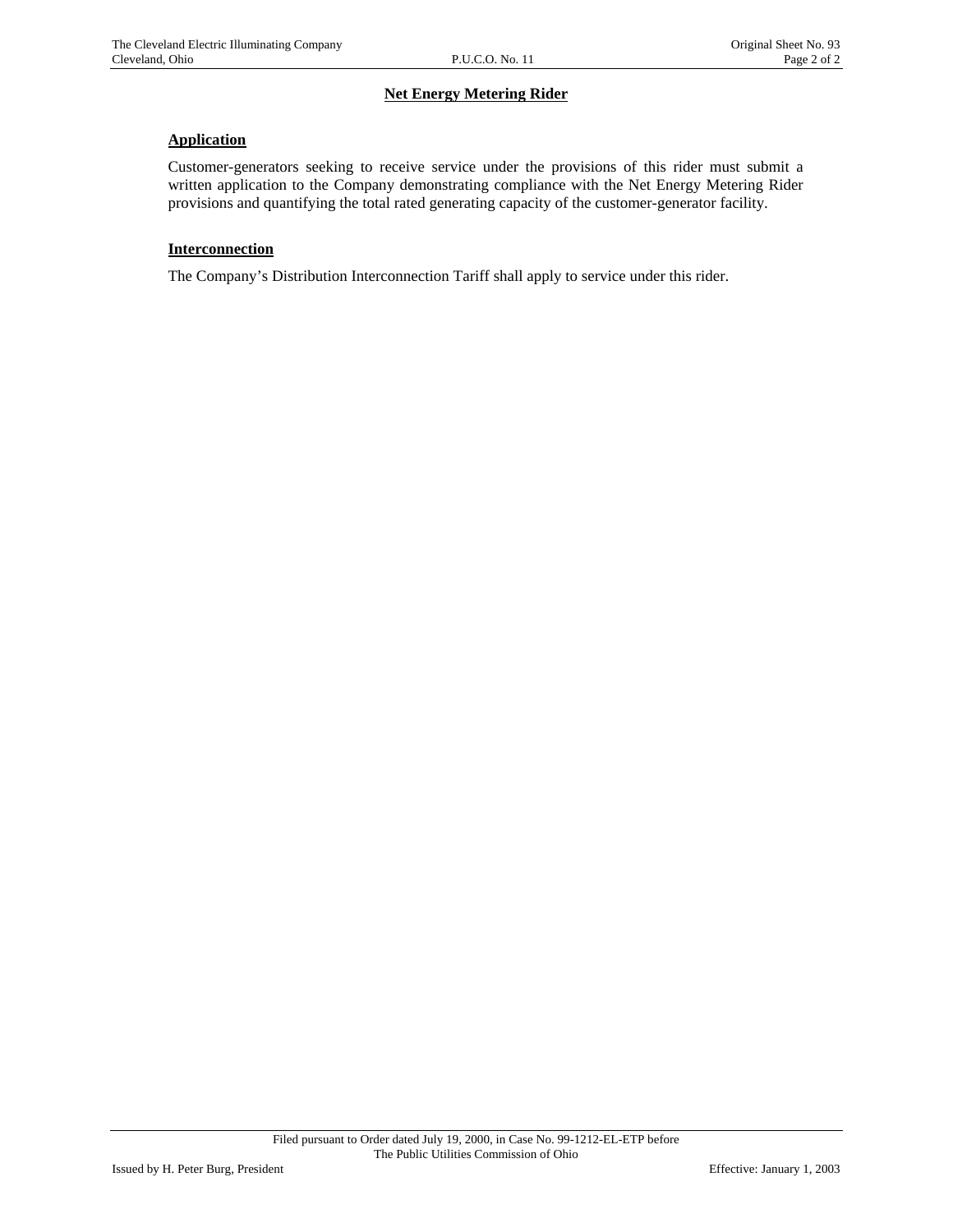### **RIDER GRC Grandfathered Contract Riders**

## **APPLICABILITY:**

Applicable only to customer facilities taking service under a special contract entered into with the Company prior to January 1, 2001.

## **Rider No. 1 - ELECTRIC FUEL COMPONENT RATE**

This Rider is applicable only to customer facilities under a special contract pursuant to Ohio Revised Code 4905.31, entered into prior to January 1, 2001, which requires the inclusion of an electric fuel component (EFC) rate according to the terms and conditions of the special contract, or where the special contract provides for billing under a tariffed rate schedule.

For those special contract customers whose terms and conditions require inclusion of the EFC rate, the EFC rate shall be 1.3918¢ per kWh.

For those special contract customers that are billed pursuant to a rate schedule, the following shall apply:

- a. The tariff rate's generation charge shall be reduced by the fuel portion of the generation charge at a rate of 1.3918¢ per kWh., and
- b. The EFC Rider charge shall be applied at a rate of 1.3918¢ per kWh.

## **Rider No. 7 - OFF-PEAK DEMAND FORGIVENESS**

This Rider is applicable to Full Service Customers with service provided for the purpose of religious worship or to any Full Service Customer having a kW Demand Billing equal to or more than 100 kW (or 20 kW or greater on the Optional Electric Process Heating and Electric Boiler Load Management Schedule) in the current month or any of the preceding eleven months, provided that such Customers either elect to pay a \$4.30 per month per meter charge associated with the metering equipment necessary to effectively implement that off-peak option, or has metering equipment to determine off-peak demand measurement. (When minimum/maximum charges are calculated, the \$4.30 charge will be added to that calculation.) In such event, the monthly billing kilowatt demand shall be the highest on-peak kW demand recorded during the billing period, or the sum of the highest on-peak kW demand plus 25 percent of the difference between the highest off-peak and highest on-peak kW demand recorded during the billing period, whichever is greater.

A Full Service customer is one that receives all electric services, including Generation Services, from the Company. On - peak shall be defined as 8:00 a.m. - 8:00 p.m. weekdays, except Holidays. Unless otherwise specified, off peak will be Saturdays, Sundays, and those time periods not defined as on peak. Other days and time periods may be considered off -peak at the option of the Company.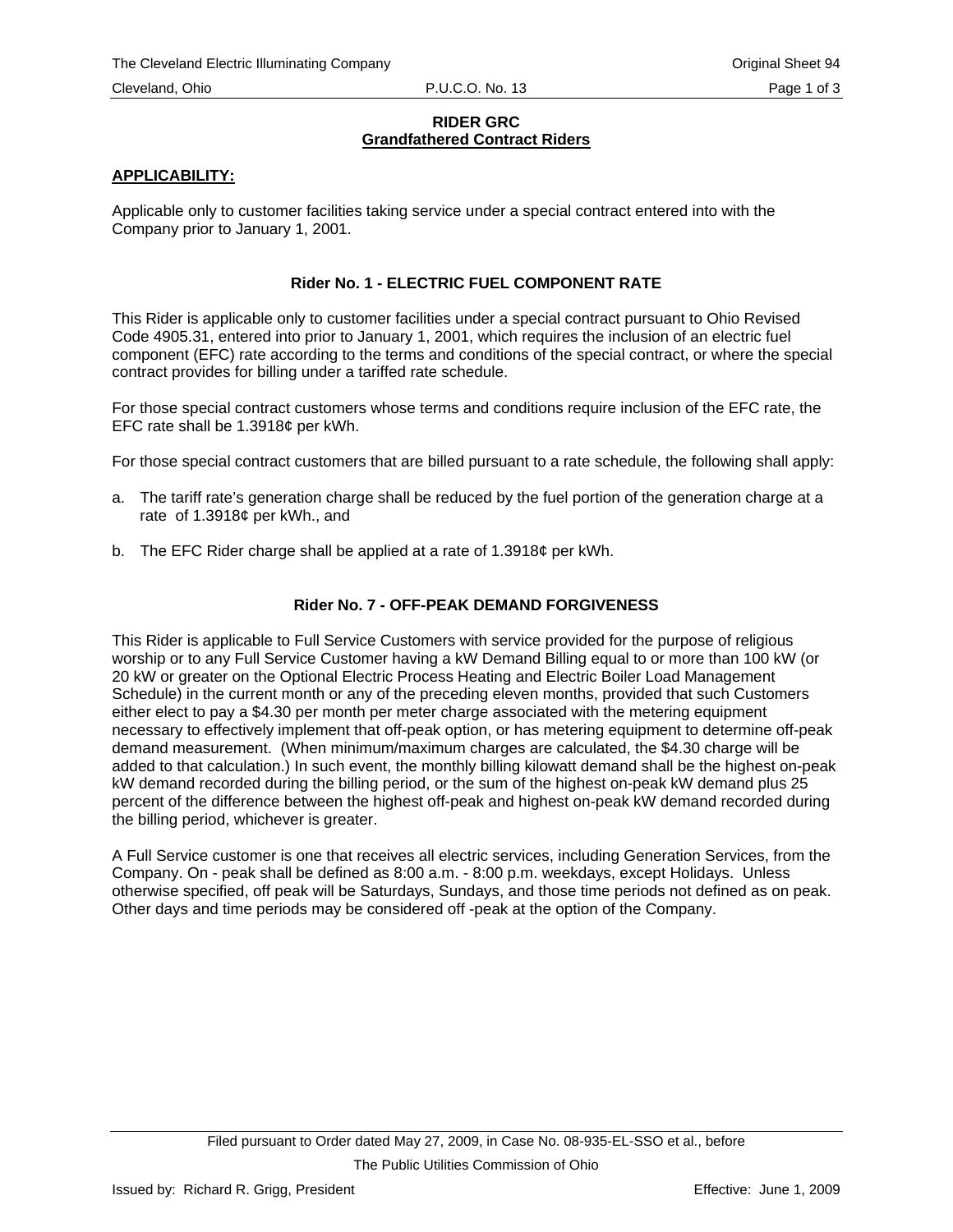### **RIDER GRC Grandfathered Contract Riders**

# **Rider No. 16 - STATE AND LOCAL TAX RIDER**

### **State kWh Tax**

## **Applicability:**

For bills rendered reflecting metered usage occurring on and after January 1, 2003, in addition to the charges provided in each of the Company tariffs, an excise tax will be imposed at the rates identified below to each end user of electricity in the State of Ohio pursuant to Sec. 5727.81 of the Revised Code.

Beginning with bills rendered with metered usage occurring on and after January 1, 2003: a Commercial or Industrial Customer of the Company that receives electricity through a meter as an end user and consumes over the course of the previous calendar year more than 45,000,000 kWhs of electricity may elect to self-assess the tax.

### **Rate:**

For all end users of electricity under Company's tariffs that are not self-assessing State kWh Tax, the tax imposed below shall apply for all bills rendered with metered usage on and after January 1, 2003:

| First 2,000 kWhs            | \$0.00465 per kWh |
|-----------------------------|-------------------|
| Next 13,000 kWhs            | \$0.00419 per kWh |
| All Excess Over 15,000 kWhs | \$0.00363 per kWh |

In the event that the customer's meter is not actually read for the billing period, the estimated kWhs to collect Company charges may be used to collect the State kWh Tax.

The Ohio Commercial Activity Tax (CAT) rate as established in Section 5751.03 of the Ohio Revised Code shall be applied to the above charges according to the formula 1 / (1 - CAT).

## **Municipal Distribution Tax**

N/A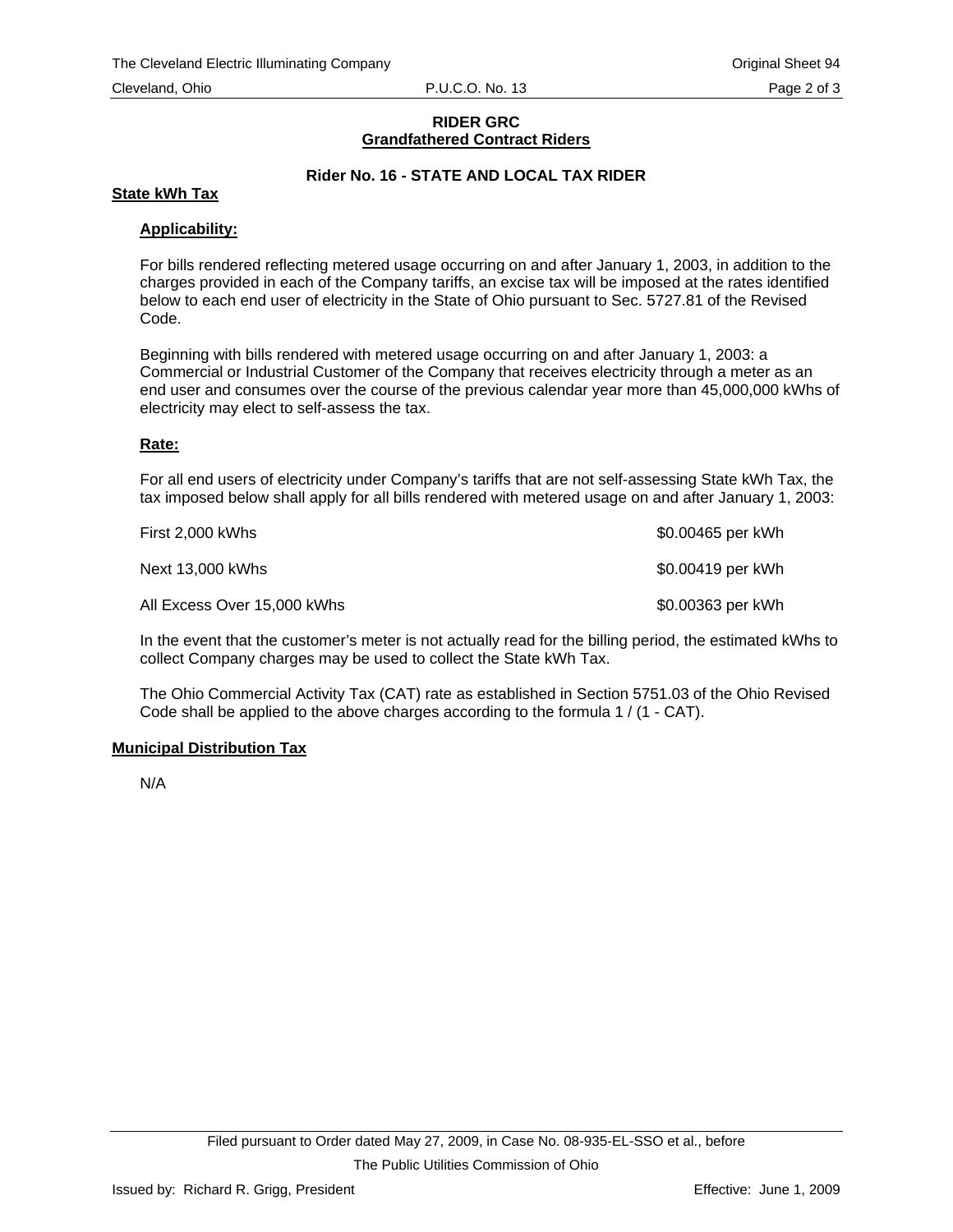## **RIDER GRC Grandfathered Contract Riders**

# **Rider No. 18 - STATE KWH TAX SELF-ASSESSOR CREDIT RIDER**

### **Applicability:**

For all end users of electricity approved by the Ohio Department of Taxation as a self-assessing purchaser under the provisions of Section 5727.81 of the Revised Code. This Rider will apply to all bills rendered with meter reading dates occurring on and after January 1, 2006.

### **Self-Assessor Credit:**

The Self-Assessor Credit shall equal the Statutory kWh Tax, as calculated based upon the State kWh Tax Rate section of the State and Local Tax Rider and shall effectively apply to all self-assessors. Where the State and Local Tax Rider does not expressly apply to the rate tariff under which the self-assessor receives electric service, the Self-Assessor Credit shall equal the Statutory kWh Tax as calculated based upon the State kWh Tax Rate section of the State and Local Tax Rider. Where the State and Local Tax Rider does expressly apply to the rate tariff under which the self-assessor receives electric service, the Self-Assessor Credit shall equal the Statutory kWh Tax, and shall be effected by not charging the Statutory kWh Tax Rate.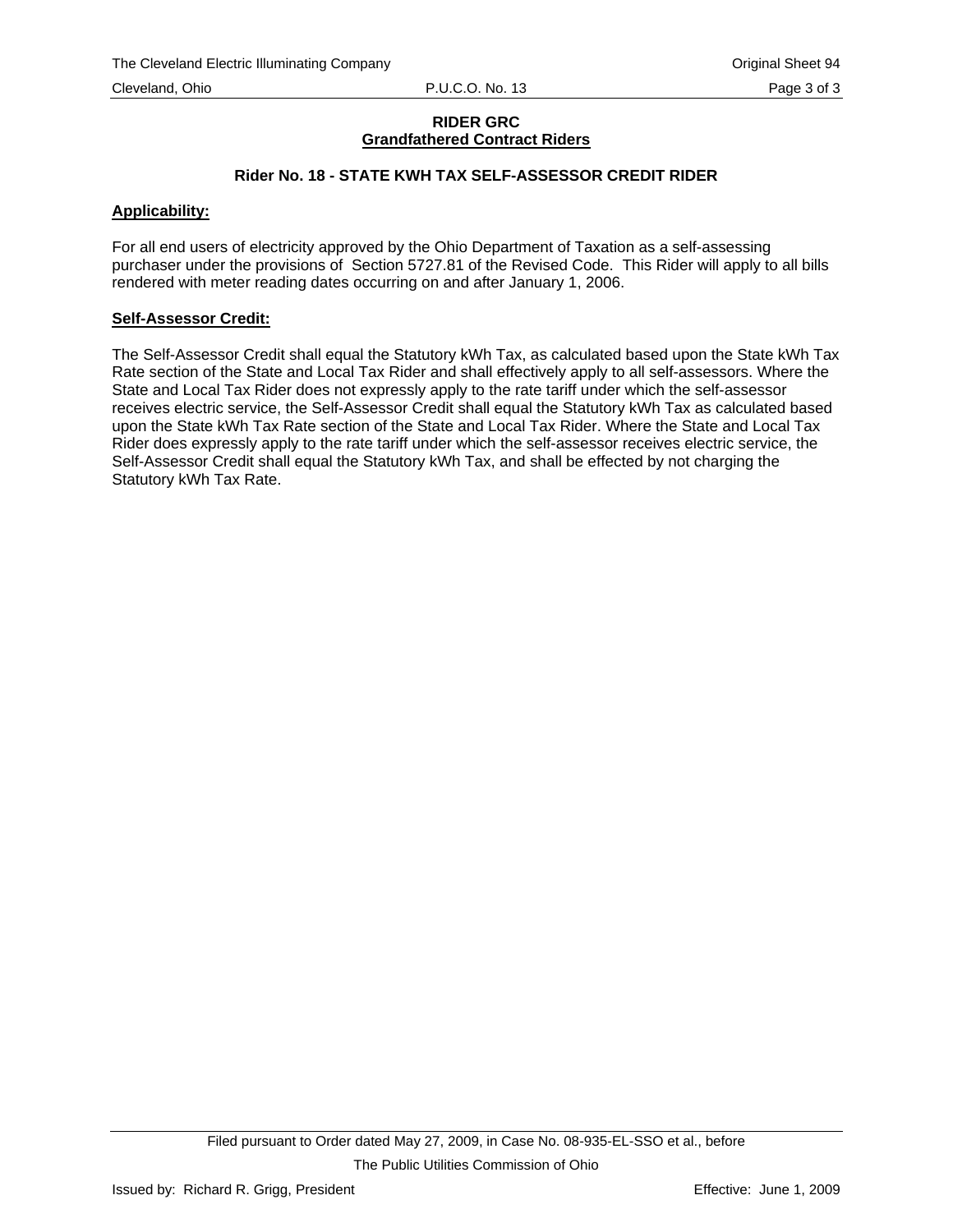# **Interconnection Tariff**

## **Applicability**

This tariff applies to those situations where an Interconnection Service Customer seeks to physically connect such customer's electric generation facility to, and may operate it in parallel with, the Company's Distribution system, if said customer qualifies for either the Simplified, Expedited or Standard Interconnection Procedure as defined in the Ohio Administrative Code.

#### **Purpose**

The purpose of this tariff is to implement Ohio Revised Code Section 4928.11, which calls for uniform interconnection standards that are not unduly burdensome or expensive and also ensure safety and reliability, to the extent governing authority is not preempted by Federal law. This Tariff states the terms and conditions that govern the Interconnection and Parallel Operation of an Interconnection Service Customer's facility with the Company's Distribution System.

#### **Definitions**

(A) "Applicant" means the person requesting interconnection service and may be any of the following:

(1) A customer generator as defined by division (A)(29) of section 4928.01 of the Revised Code.

(2) A self-generator as defined by division  $(A)(32)$  of section 4928.01 of the Revised Code.

(3) The owner or operator of distributed generation as defined in paragraph ( K) of this rule.

(B) "Application" means a request to an electric distribution utility (EDU) using the format set forth on the web site of the public utilities commission of Ohio for interconnection of distributed generation to the electric distribution system owned by the EDU.

(C) "Area network" means a type of electric distribution system served by multiple transformers interconnected in an electrical network circuit, which is generally used in large metropolitan areas that are densely populated, in order to provide highly reliable service. Area network has the same meaning as the term "distribution secondary grid network" found in institute of electrical and electronics engineers (IEEE) standard 1547 sub clause 4.1.4.

(D) "Automatic sectionalizing device" means any self-contained, circuit-opening device used in conjunction with a source-side protective device, which features automatic reclosing capability.

(E) "Backup electricity supply" means replacement electric power supplied to an applicant by the EDU at a tariff rate or alternatively, as a market-based option or by a competitive retail electric service provider of the applicant's choice at a rate to be determined between the provider and the applicant.

(F) "Business Day" means any day which is not a Saturday, Sunday, or legal holiday.

(G) "Calendar Day" means any day, including Saturday, Sunday, and legal holidays.

(H) "Commission" means the public utilities commission of Ohio.

(I) "Competitive retail electric service" means a component of retail electric service that is competitive as provided under division (B) of section 4928.01 of the Revised Code.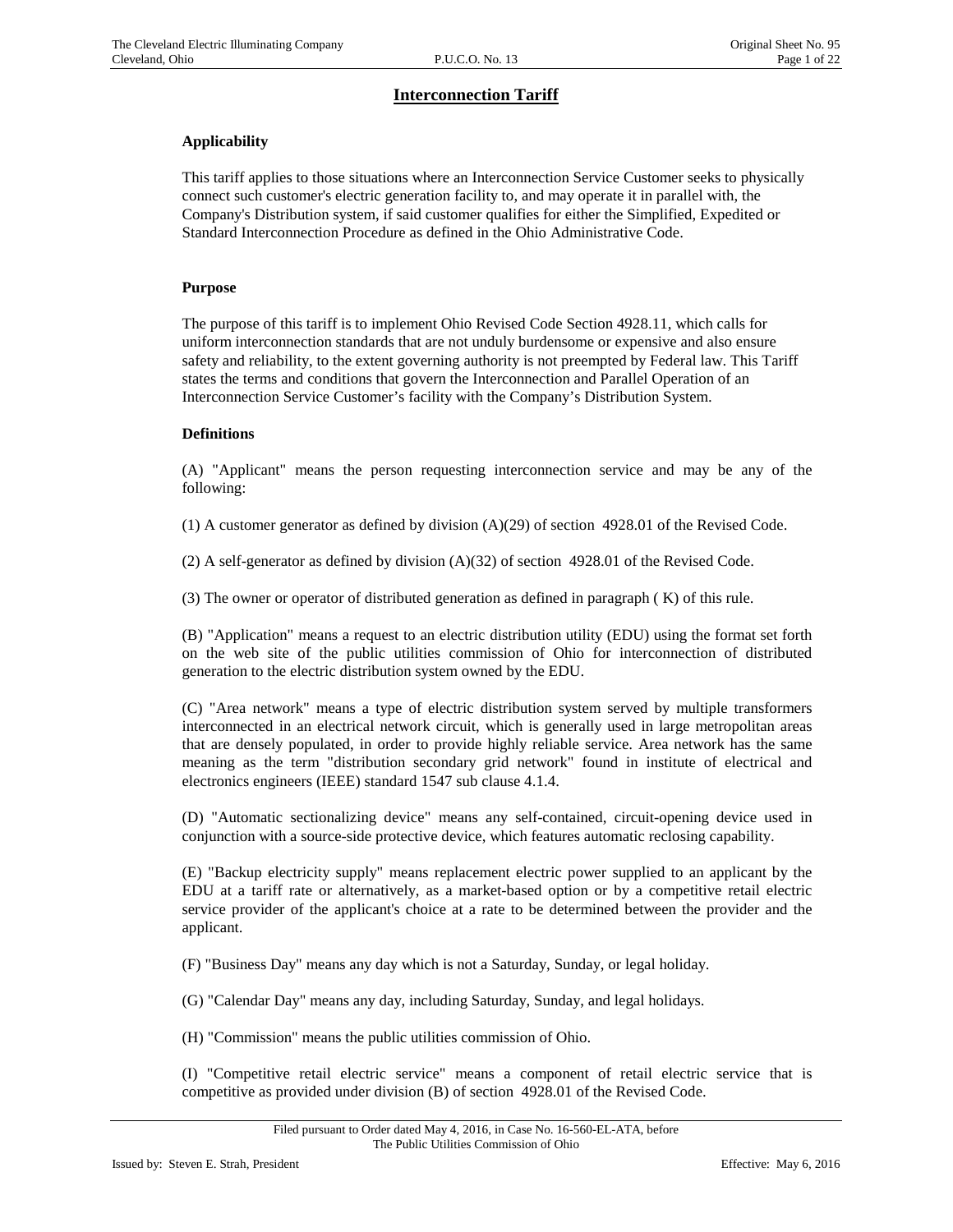(J) "Cost recovery" means collection, upon approval by the commission pursuant to its authority under section 4909.15 of the Revised Code, of such documented EDU interconnection costs that are incurred at reasonable levels for prudent purposes and that are over and above the review processing fees set forth in rules 4901:1-22-06 to 4901:1-22-08 of the Administrative Code.

(K) "Distributed generation" is a general term for all or part of a system of a distributed electrical generator or a static inverter either by itself or in the aggregate of twenty megawatts or less in size together with all protective, safety, and associated equipment installed at a point of common coupling on the EDU's distribution system in close proximity to the customer load.

(L) "Electric distribution utility" or (EDU) means an electric distribution utility, which is an investorowned electric utility that owns and operates a distribution wires system and supplies at least retail electric distribution service.

(M) "Equipment package" means distributed generation facility assembled to include not only a generator or electric source but related peripheral devices that facilitate operation of the distributed generation.

(N) "Expedited procedure" means a review process for certified distributed generation that passes a certain prespecified review procedure, has a capacity rating of two megawatts or less, and does not qualify for simplified procedures.

(O) "Interconnection" means the physical connection of the applicant's facilities to the EDU's system for the purpose of electrical power transfers.

(P) "Interconnection point" means the point at which the applicant's distributed generation facility physically connects to the EDU's system.

(Q) "Interconnection service" means the services provided by an EDU or transmission provider for the applicant's distributed generation facility.

(R) "Line section" means either that portion of an EDU's electric system connected to a customer bounded by automatic sectionalizing devices, the end of the distribution line, or a line segment identified as appropriate for study by a utility engineer.

(S) "Minor modification" to an interconnection application means a change in the technical characteristics that improves the reliability, safety and compatibility of the interconnection with the electric distribution system while not materially increasing the size or cost of the intended distributed generation facility installation.

(T) "Parallel operation with the EDU's system" means all electrical connections between the applicant's distributed generation facility and the EDU's system that are capable of operating in conjunction with each other.

(U) "Point of common coupling" means the point which the distributed generation facility is connected to the EDU's system.

(V) "Reliability" means the degree of performance of the elements of the electric system that results in electricity being delivered to and from an applicant in the amount desired while avoiding adverse effects on the adequacy and security of the electric supply, defined respectively as:

(1) The ability of the electric system to supply the aggregate electrical demand and energy requirements at all times, taking into account scheduled and unscheduled outages of system elements.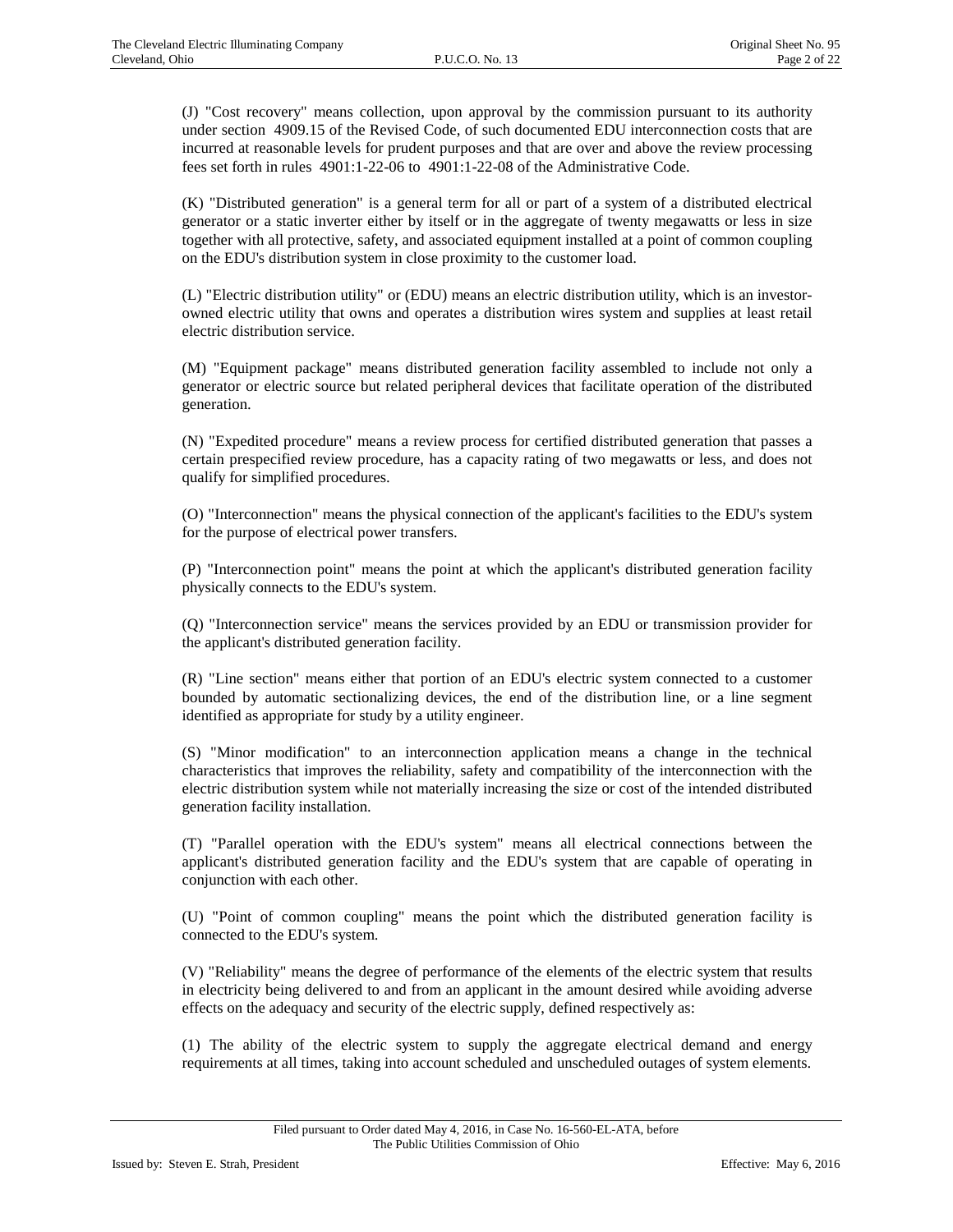(2) The ability of the electric system to withstand sudden disturbances such as electric short circuits or unanticipated loss of system elements.

(W) "Retail electric service provider" means any entity in this state that provides retail electric service as defined by division (A)(27) of section 4928.01 of the Revised Code.

(X) "Sale for resale" means a sale of energy to an energy supplier, electric utility or a public authority for resale purposes.

(Y) "Scoping meeting" means a meeting between representatives of the applicant and the EDU conducted for but not limited to the following purposes:

(1) To discuss alternative interconnection options.

(2) To exchange information including any electric distribution system data and earlier study evaluations that would be expected to impact such interconnection options.

(3) To analyze such information.

(4) To determine the potential points of common coupling.

(Z) "Simplified procedures" means a review process for interconnection of inverter-based distributed generation twenty-five kilowatts or less in size on a radial or spot network system under certain conditions.

(AA) "Standard procedure" means a review process for interconnection of any generating facility(s) that has a power rating of twenty megawatts or less, not qualifying for either simplified or expedited interconnection review processes.

(BB) "Spot network," as defined by IEEE standard 1547 sub clause 4.1.4, means a type of electric distribution system that uses two or more inter-tied transformers to supply an electrical network circuit and is generally used to supply power to a single customer or a small group of customers.

### **Scope and Application**

(A) The rules in this chapter are intended to do all of the following:

(1) Make compliance within this tariff not unduly burdensome or expensive for any applicant in accordance with division (A) of Section 4928.11 of the Revised Code.

(2) Establish uniform nondiscriminatory, technology-neutral procedures for interconnecting distributed generators to distribution facilities in a manner that protects public and worker safety and system reliability.

(3) Apply in the entire territory where commission-approved tariffs apply to those situations where an applicant seeks to physically connect distributed generation to, and operate it in parallel with, the EDU's distribution system.

(4) Provide three review options for an applicant's request for interconnection with the EDU including simplified procedures, expedited procedures, and standard procedures.

(B) Each EDU in the state of Ohio shall file uniform interconnection service tariffs for commission review and approval pursuant to division (A) of Section 4928.11 of the Revised Code that includes the procedures and technical requirements set forth in this chapter for interconnection service on a first-come, first-served basis.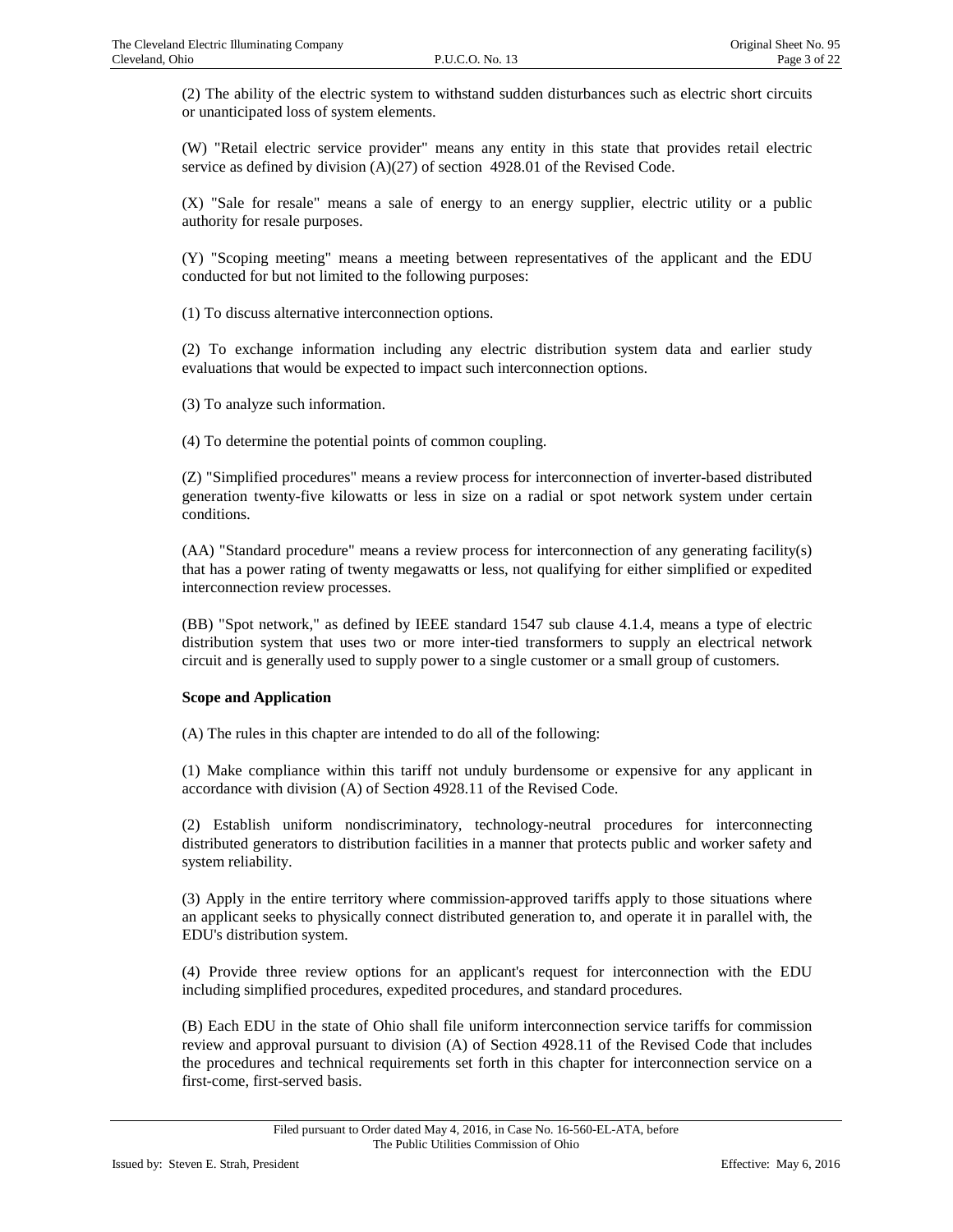(C) The rules in this chapter shall not relieve any applicant from complying with all applicable federal, state, and local laws and ordinances.

### **Industry Standards**

The safety and performance standards established by the institute of electrical and electronics engineers (IEEE), the underwriters laboratory (UL), and the National Electric Code (NEC), as included in this chapter by reference, and as required consistent with division (B)(4) of section 4928.67 of the Revised Code, shall be the effective version at the time the applicant applies for interconnection.

#### **General Provisions**

(A) Prohibitions

(1) In accordance with the EDU's code of conduct adopted pursuant to section 4928.17 of the Revised Code, an EDU or its affiliates shall not use, without the customer's consent, such knowledge of proposed interconnection service to prepare competing proposals to the interconnection service that offer either discounted rates in return for not providing the interconnection service or competing generation.

(2) No EDU shall reject, penalize, or discourage the use or development of new technology for interconnection service in accordance with division (A) of section 4928.11 of the Revised Code.

(B) Pre-application

(1) The EDU will designate an employee or office from which information on the requirements for EDU's application review process can be obtained through an informal request by the applicant that includes discussion of the following:

(a) The applicant's proposed interconnection of a distributed generation facility at a specific location on the EDU's distribution system.

(b) Qualifications under EDU's level 1, level 2 or level 3 review procedures.

(2) In addition to the information described in paragraph  $(B)(1)$  of this rule, which may be provided in response to an informal request, an applicant may submit a formal request along with a nonrefundable processing fee of three hundred dollars for a preapplication report on a proposed project at a specific site. The EDU shall provide the pre-application data described in paragraph (B)(3) of this rule to the applicant within ten business days of receipt of the written request and payment of the three hundred dollar processing fee.

(3) The pre-application report will include the following information:

(a) Total generation capacity (in megawatts) of substation/area bus, bank or circuit based on normal or operating ratings likely to serve the proposed site.

(b) Existing aggregate generation capacity (in megawatts) interconnected to a substation/area bus, bank or circuit, which is the online amount of generation, likely to serve the proposed site.

(c) Aggregate queued generation capacity (in megawatts) for a substation/area bus, bank or circuit, which is the amount of generation in the queue likely to serve the proposed site.

(d) Available generation capacity (in megawatts) of substation/area bus or bank and circuit most likely to serve the proposed site, which is the total capacity less the sum of existing aggregate generation capacity and aggregate queued generation capacity.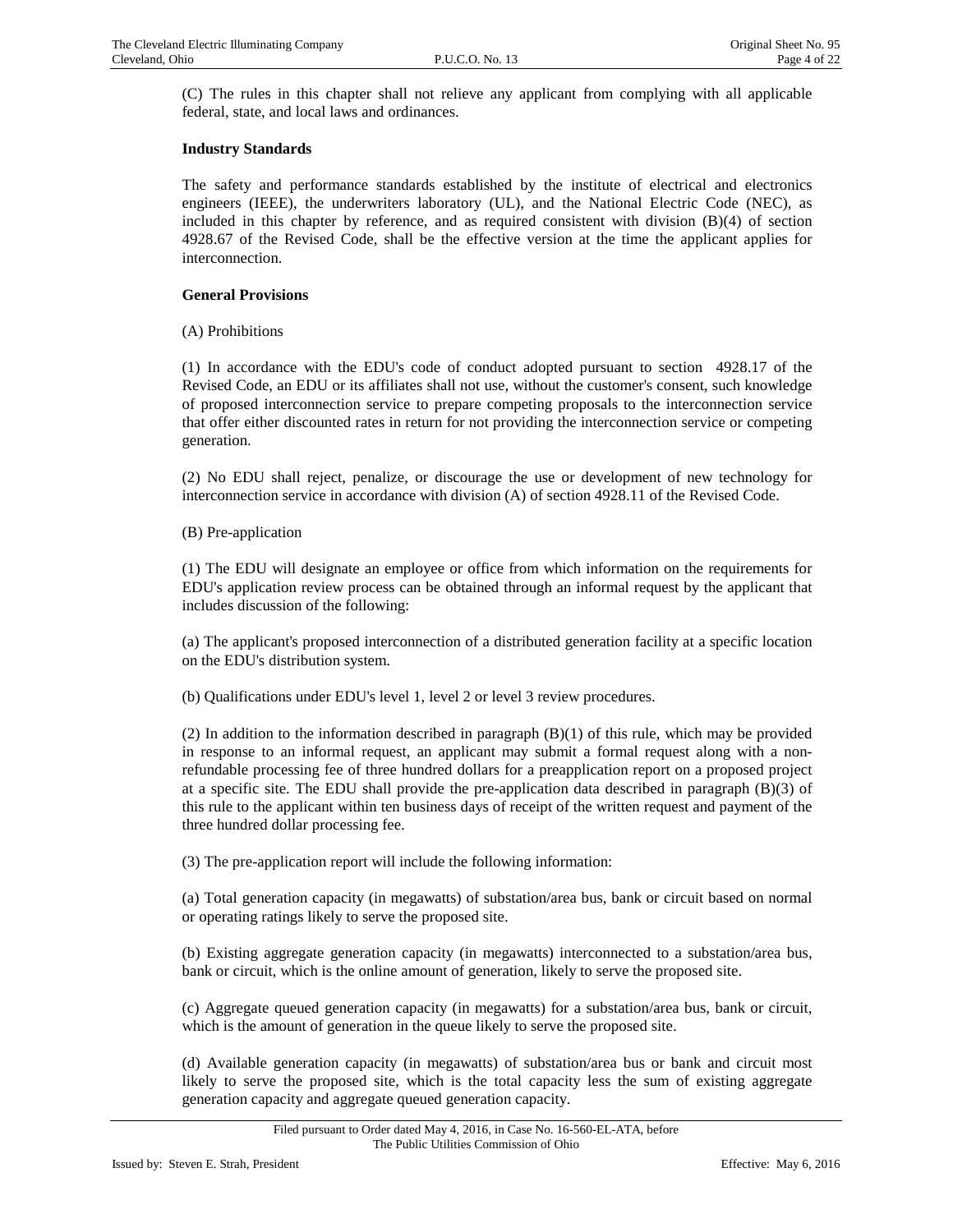(e) Substation nominal distribution voltage and/or transmission nominal voltage, if applicable.

(f) Nominal distribution circuit voltage at the proposed site.

(g) Approximate circuit distance between the proposed site and the substation.

(h) Relevant line section(s) peak load estimate, and minimum load data, when available.

(i) Number and rating of protective devices and number and type (standard, bi-directional) of voltage regulating devices between the proposed site and the substation/area. Identify whether substation has a load tap changer.

(j) Number of phases available at the site.

(k) Limiting conductor ratings from the proposed point of interconnection to the distribution substation.

(l) Based on the proposed point of interconnection, existing or known constraints such as, but not limited to, electrical dependencies at that location, short circuit interrupting capacity issues, power quality or stability issues on the circuit, capacity constraints, or secondary networks.

(4) The pre-application report need only include pre-existing data. A pre-application report request does not obligate the EDU to conduct a study or other analysis of the proposed generator in the event that data is not readily available. If the EDU cannot complete some of a preapplication report due to lack of available data, the EDU shall provide the applicant with a pre-application report that includes the data that is available.

(C) Application processing

(1) EDUs shall process all applications for interconnection service and parallel operation with the EDU's system in a nondiscriminatory manner and in the order in which they are received.

(2) Where minor modifications to a pending application are required during the EDU's review of the application, such minor modifications shall not require a new or separate application to be filed by the applicant.

(3) When an application is submitted, the EDU shall determine whether the application is complete and provide the applicant with a written or email notice of receipt within ten business days after the application has been received.

(4) If the EDU determines that the application is complete, the EDU shall issue a notice of receipt with the following:

(a) A copy of the applicable review process.

(b) A target date for processing the application.

(5) If the EDU determines that the application is incomplete, the EDU shall issue a notice of receipt with the following:

(a) A copy of the application review process.

(b) A checklist or description of the information needed to complete the application.

(c) A statement that processing the application cannot begin until the needed information is received.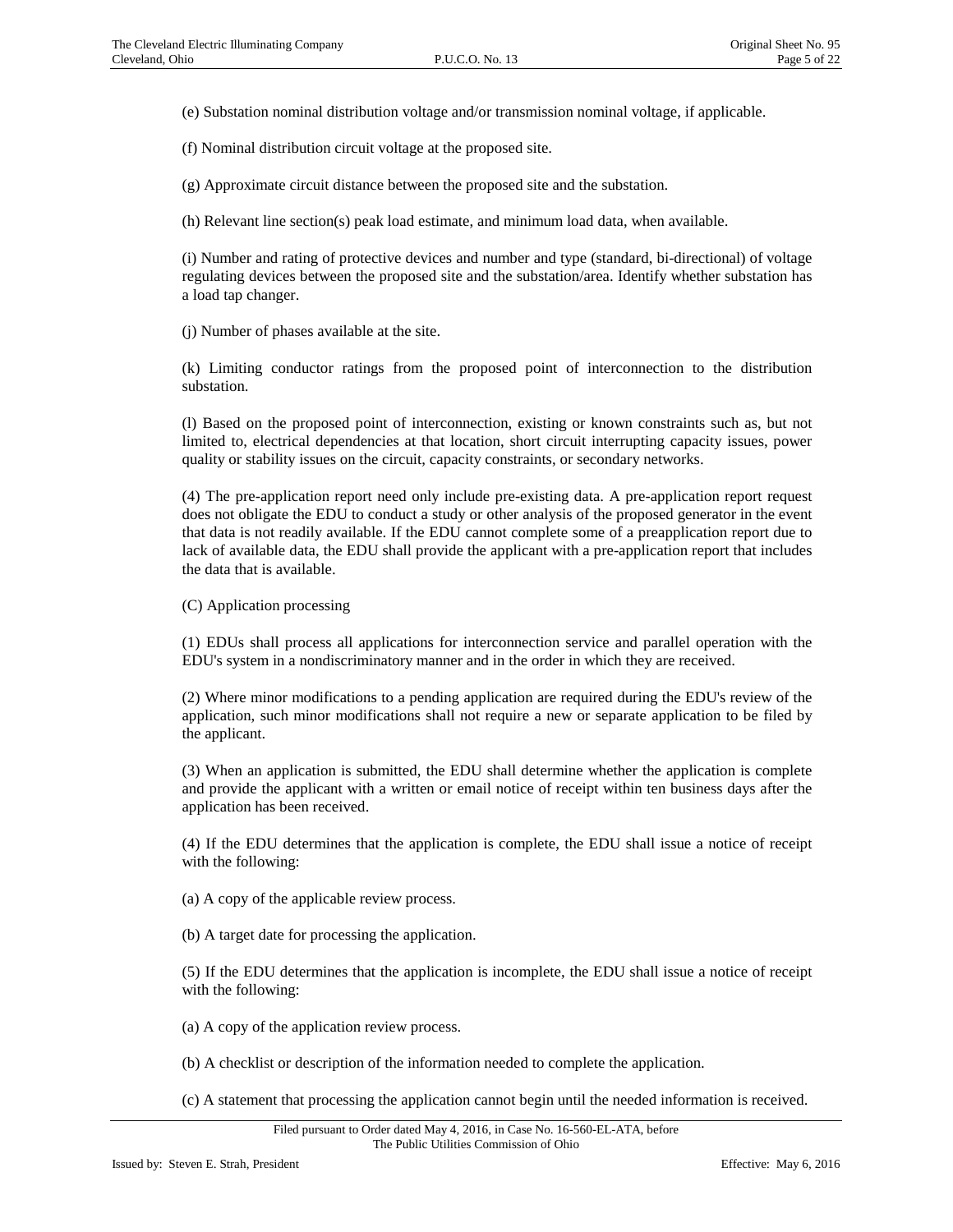(6) Upon receiving any necessary application materials missing from the original application, the EDU shall provide the applicant with a second, written or email notice establishing a target date for processing the application.

(7) If an EDU determines that it cannot connect the applicant's facility within the time frames stated in this chapter, it will notify the applicant in writing of that fact within ten business days after the application has been received. The notification must include the following:

(a) The reason or reasons interconnection service could not be performed within the time frames stated in this rule.

(b) An alternative date for interconnection service.

(D) Compliance with national industry standards

An EDU shall file tariffs for uniform interconnection service with the commission that are consistent with the following:

(1) The institute of electric and electronics engineers 1547 standard, effective as set forth in rule 4901:1-22-03 of the Administrative Code.

(2) Underwriters laboratory 1741 standard for inverters, converters, and controllers for use in independent power systems, effective as set forth in rule 4901:1-22-03 of the Administrative Code.

(3) The appropriate criteria and interconnection parameters for the customer's technology, so as not to impose technical and economic barriers to new technology or the development, installation, and interconnection of an applicant's facilities, pursuant to division (A) of section 4928.11 of the Revised Code.

### (E) Metering

Any metering installation, testing, or recalibration performed by the EDU at the request of the applicant for installation of the applicant's distributed generation facility shall be provided consistent with the electric service and safety standards pursuant to Chapter 4928. of the Revised Code, and rule 4901:1-10-05 and , as applicable, paragraph (C) of rule 4901:1-10-28 of the Administrative Code. Interconnection requested by the applicant for the purposes of net metering must follow the commission's net metering rules promulgated pursuant to division (A)(31) of section 4928.01 of the Revised Code. Any exception to the net metering rules shall be implemented in accordance with any special metering or communication infrastructure ordered by the commission.

(F) Disposal of excess energy produced by the applicant's distributed generation

(1) An applicant proposing to install a self-generator as defined in division  $(A)(32)$  of section 4928.01 of the Revised Code for the purposes of selling excess electricity to retail electric service providers as a competitive service to the extent not preempted by federal law must first seek certification of managerial, technical and financial capability consistent with section 4928.08 of the Revised Code.

(2) An applicant requesting interconnection for the purpose of selling energy to any party as a sale for resale or as a wholesale transaction may be subject to applicable rules for regional interstate sales at wholesale prices in markets operated by independent transmission system operators or regional transmission operators under the jurisdiction of the federal energy regulatory commission.

(G) Construction or system upgrades of the EDU's system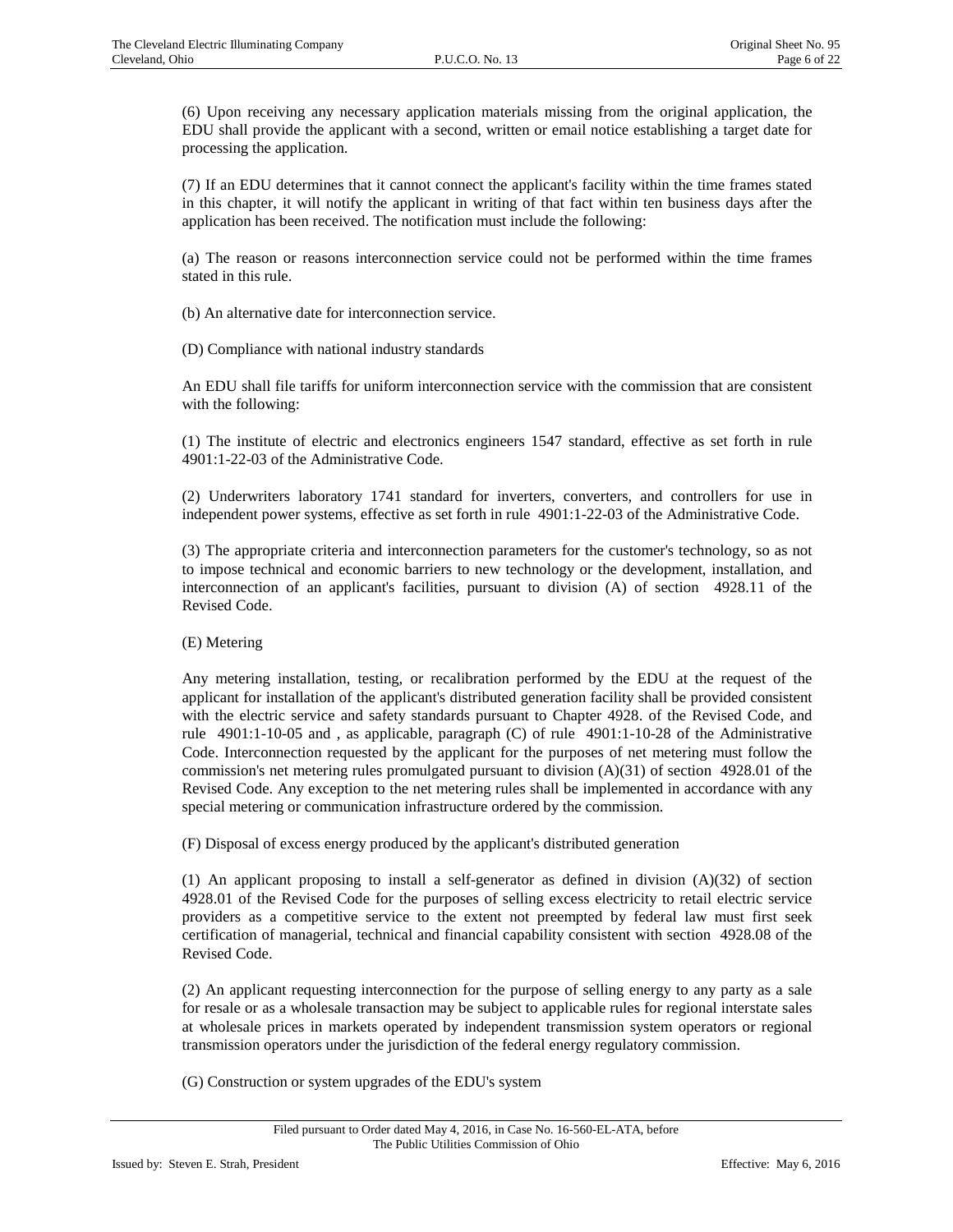(1) Where construction or system upgrades of the EDU's system are required by the applicant's installation of a distributed generation facility, the EDU shall provide the applicant with an estimate of the timetable and the applicant's cost for the construction or system upgrades, consistent with the provisions of this chapter.

(2) All construction or distribution system upgrade costs shall be the responsibility of the interconnection applicant.

(3) If the applicant desires to proceed with the construction or system upgrades, the applicant and EDU shall enter into a contract for the completion of the construction or system upgrades.

(4) All construction and system upgrade cost estimates and invoices shall be itemized and clearly explained.

(5) Interconnection service shall take place no later than two weeks following the completion of such construction or system upgrades.

### **Application Requirements for Interconnection**

(A) Application forms

(1) Each applicant for interconnection to an EDU's system shall complete either of the following:

(a) A "short form" application for interconnection of distributed generators that are twenty-five kilowatts or less and utilize equipment that is certified in compliance with IEEE 1547 standard and UL 1741 standard, as set forth in rule 4901:1-22-03 of the Administrative Code.

(b) A standard application for interconnection of generation equipment that does not qualify for a "short form" application.

(2) The application form shall follow the format and content set forth on the commission's website, and must be submitted to the EDU from which the applicant receives retail electric distribution service. Application forms will be available from the applicant's local EDU. The applicant's completed application form should not be sent to the commission for the purposes of review and approval.

(3) The applicant also is advised to refer to the "applicant's checklist" found on the commission website to determine whether to complete the "short form" or the standard form to request interconnection service.

(B) Certified equipment

(1) Each applicant shall provide the EDU a description of the applicant's distributed generation equipment package that is consistent with the following:

(a) An applicant's equipment package shall be considered certified for interconnected operation if it has been:

(i) Submitted by a manufacturer to a nationally recognized testing laboratory for certification.

(ii) Type-tested consistent with the institute of electrical and electronics engineers 1547.1 standard, effective as set forth in rule 4901:1-22-03 of the Administrative Code.

(iii) Listed by a nationally recognized testing and certification laboratory for continuous interactive operation with a utility grid in compliance with the applicable codes and standards listed in rule 4901:1-22-03 of the Administrative Code.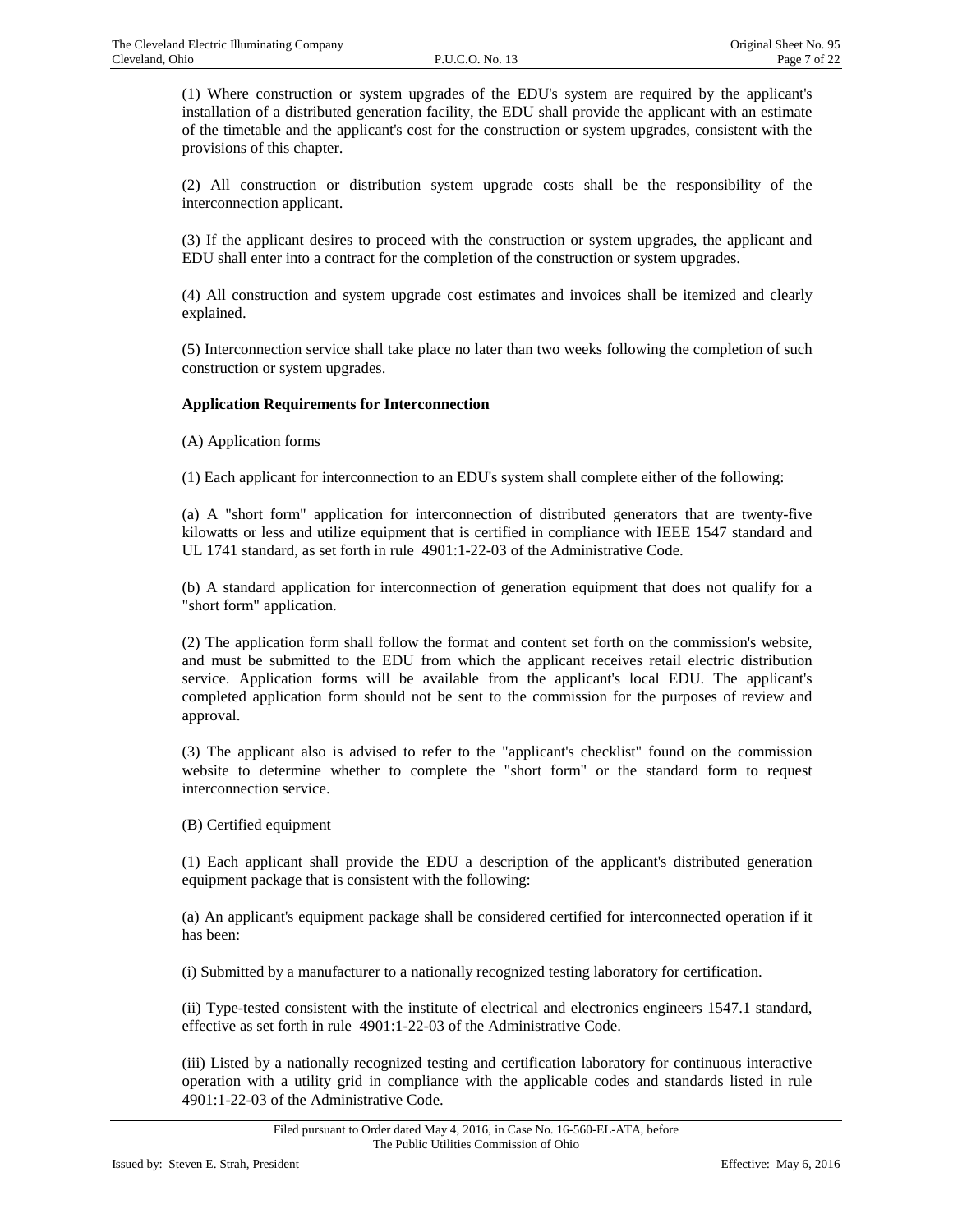(b) Certified equipment does not include equipment provided by the EDU.

(C) Equipment packages

(1) An applicant's equipment package shall include the following:

(a) All interface components including switchgear, inverters, or other interface devices.

(b) An integrated generator or electric source.

(c) Access for the EDU for commissioning purposes.

(d) A schedule for periodic compliance testing.

(2) If the applicant's equipment package includes only the interface components (switchgear, inverters, or other interface devices), then the applicant must show in writing that the generator or electric source to be used with the equipment package meets the following criteria:

(a) Compatibility with the equipment package.

(b) Consistency with the testing and listing specified for the package.

(D) Disconnect switch

A disconnect switch provided, installed by, and paid for by the applicant, whether or not it is an integrated feature of the equipment package or a compatible external device, must meet the following criteria:

(1) The applicant's disconnect switch must be capable of isolating the distributed generation facility for the purposes of safety during EDU system maintenance and during emergency conditions.

(2) If the applicant's disconnect switch is external to the equipment package, it must be accessible to and lockable by the EDU personnel at either the primary voltage level, which may include load-break cutouts, switches and elbows, or the secondary voltage level, which may include a secondary breaker or switch.

(3) The applicant's disconnect switch must be clearly labeled as a distributed generation facility disconnect switch.

(E) Solar equipment

In the case of solar equipment, the photovoltaic power source shall be clearly labeled in accordance with the requirements of the National Electric Code article 690, effective as set forth in rule 4901:1- 22-03 of the Administrative Code, to identify the following:

(a) Operating current ( system maximum-power current).

(b) Operating voltage (system maximum-power voltage).

- (c) Maximum system voltage.
- (d) Short-circuit current.
- (F) The EDU's review processing fees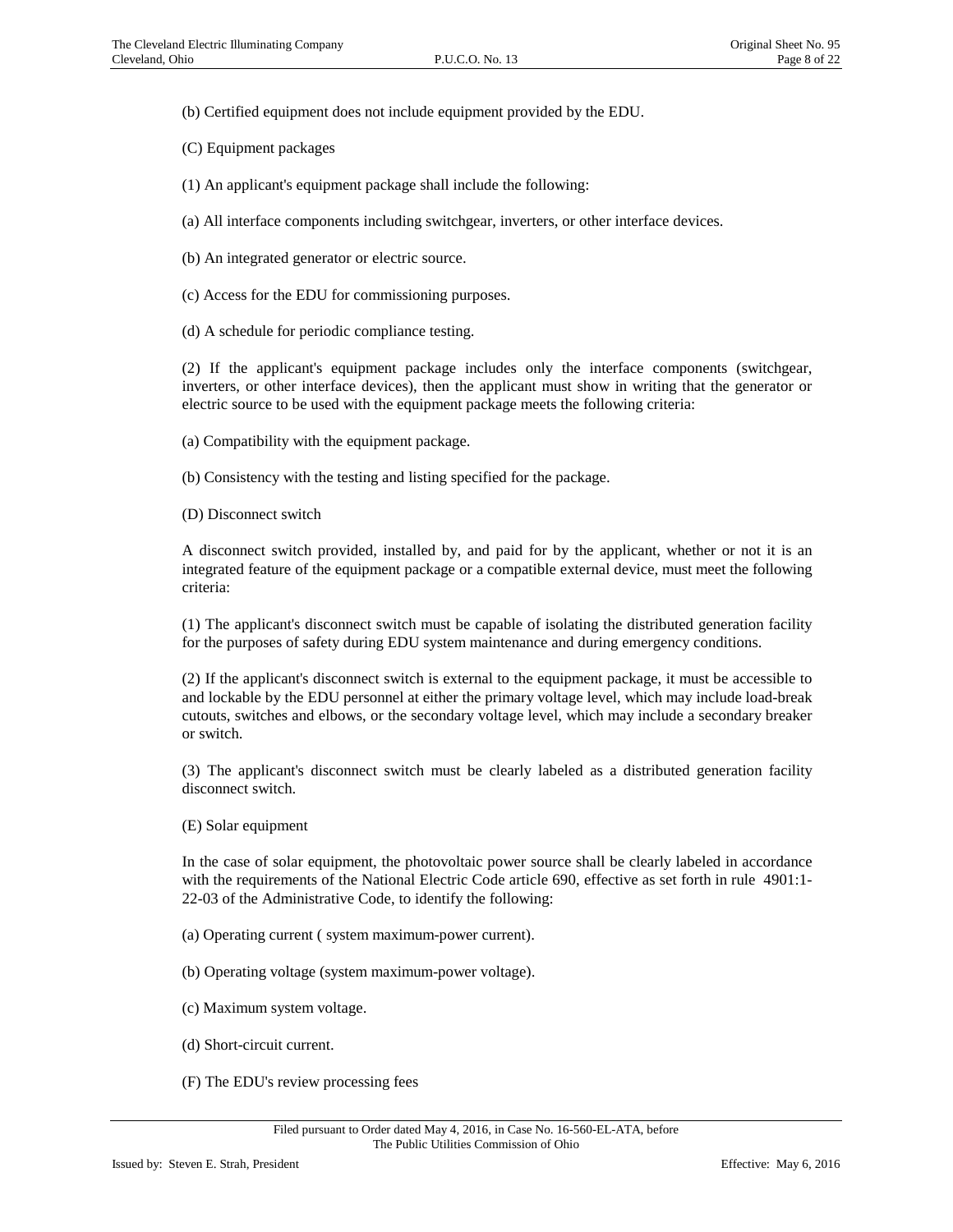(1) Each applicant shall pay the EDU's interconnection fees in accordance with the EDU's tariff for the EDU review and processing of an application, established at levels consistent with the distributed generation size and technology as well as the location on the electric distribution system of the interconnection.

(2) The EDU's review processing fee levels will apply in accordance with the EDU's tariff to all interconnections, including those for the purposes of net metering, combined heat and power or waste heat from industrial processes, as well as any customer-generator used for energy efficiency or the promotion and utilization of renewable or clean secondary fuels.

(3) Exception to the EDU's fee schedule may be determined by the EDU if the EDU invokes a feefree feature on a nondiscriminatory basis.

### **Level 1 Simplified Review Procedure**

(A) Level 1 qualifying criteria

In order for the application to be approved by the EDU under the level 1 simplified review procedure, the applicant's generating facility must meet the following requirements:

(1) The generation facility must use inverter-based equipment that is certified in compliance with IEEE 1547 standard and UL 1741 standard, as set forth in rule 4901:1-22-03 of the Administrative Code.

(2) The generation facility must have a nameplate capacity of twenty-five kilowatts or less.

(B) Level 1 approval criteria

(1) The EDU shall approve an application for interconnection under level 1 simplified review procedures if the generation facility meets the following approval criteria:

(a) The applicant's proposed distributed generation facility's point of common coupling is not on a transmission line.

(b) For interconnection of a proposed distributed generation facility to a radial distribution circuit, the aggregated generation, including the proposed distributed generation facility, on the circuit shall not exceed fifteen per cent of the line section annual peak load as most recently measured at the substation.

(c) The proposed distributed generation facility, in aggregation with other generation on the distribution circuit, shall not contribute more than ten per cent to the distribution circuit's maximum fault current at the point on the high voltage (primary) level nearest the proposed point of common coupling.

(d) For interconnection of a proposed distributed generation facility to the load side of spot network protectors, the proposed distributed generation facility must utilize an inverter-based equipment package and, together with the aggregated other inverter-based generation, shall not exceed the smaller of five per cent of a spot network's maximum load or fifty kilowatts.

(e) Direct current injection shall be maintained at or below five-tenths of a per cent of full rated inverter output current into the point of common coupling.

(f) When a proposed distributed generation facility is single phase and is to be interconnected on a center tap neutral of a two hundred forty volt service, its addition shall not create an imbalance between the two sides of the two hundred forty volt service of more than twenty per cent of the nameplate rating of the service transformer.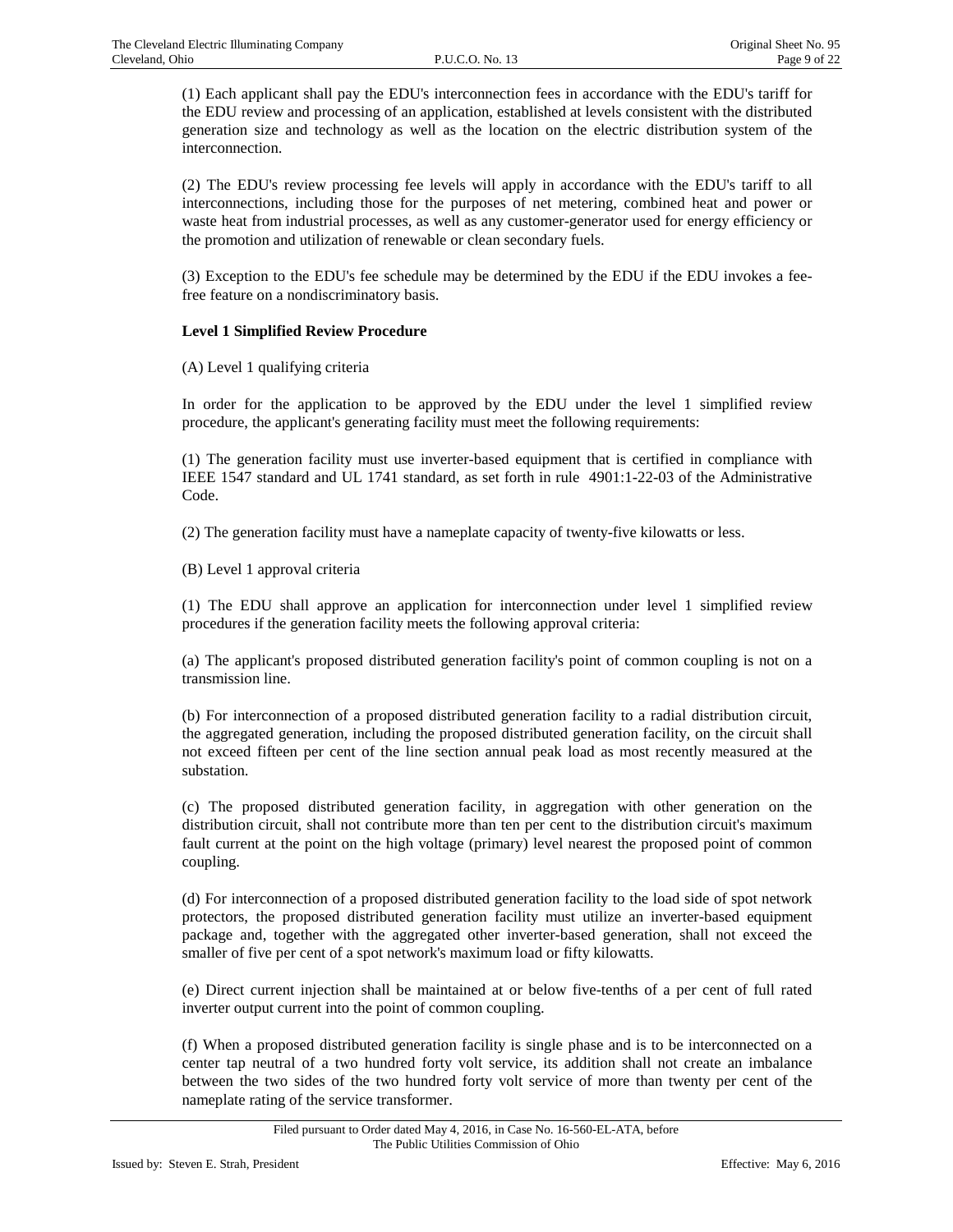(g) The proposed distributed generation facility installation is certified to pass an applicable nonislanding test, or uses reverse power relays or other means to meet the unintentional islanding requirements of the institute of electrical and electronics engineers (IEEE) 1547 standard, effective as set forth in rule 4901:1-22-03 of the Administrative Code.

(h) The proposed distributed generation facility installation complies with the IEEE 1547 standard and underwriters laboratory 1741 standard, as set forth in rule 4901:1-22-03 of the Administrative Code.

(2) Having complied with the parameters set forth in paragraph (B)(1) of this rule, the applicant's proposed distributed generation facility installation requires no further study by the EDU for the purpose of interconnection to the EDU's distribution system.

(C) Level 1 review timeframe

(1) Within fifteen business days after the EDU notifies the applicant that it has received a complete short form interconnection service application, the EDU shall perform a review using the criteria set forth in paragraph (B)(1) of this rule and shall notify the applicant of the results, and shall include with the notification copies of the analysis and data underlying the EDU's determinations under the criteria.

(2) If the proposed interconnection fails one or more of the screening criteria, the application shall be denied. At the applicant's request, the EDU shall provide copies of the analysis and data underlying the EDU's determinations under the criteria. Upon denial of the level 1 interconnection request, the applicant may elect to submit a new application for consideration under level 2 or level 3 procedures, in which case the queue position assigned to the level 1 application shall be retained.

(3) If the proposed interconnection meets the criteria, the application shall be approved and the EDU will provide the applicant a standard interconnection agreement within five business days after the determination. The standard interconnection agreement shall be consistent with the uniform requirements for an interconnection agreement in rule 4901:1-22-10 of the Administrative Code, and include a timetable for the physical interconnection of the applicant's proposed distributed generation facility to the EDU's system.

(D) Level 1 application fee

The EDU's tariff for a level 1 fee shall not exceed fifty dollars and may be waived.

### **Level 2 Expedited Review Procedure**

(A) Level 2 qualifying criteria

In order for the application to be reviewed by the EDU under the level 2 expedited review procedure, the applicant's generating facility must meet the following requirements:

(1) The generating facility utilizes equipment that is certified in compliance with IEEE 1547 standard and UL 1741 standard as set forth in rule 4901:1-22-03 of the Administrative Code.

(2) The generating facility does not meet the level 1 interconnection review requirements.

(3) The generating facility capacity does not exceed the limits identified in the table below, which vary according to the voltage of the line at the proposed point of interconnection. Distributed generation facilities located within 2.5 miles of a substation and on a main distribution line with minimum 600-ampere capacity are eligible for expedited review under the higher thresholds. These eligibility limits do not guarantee fast track approval.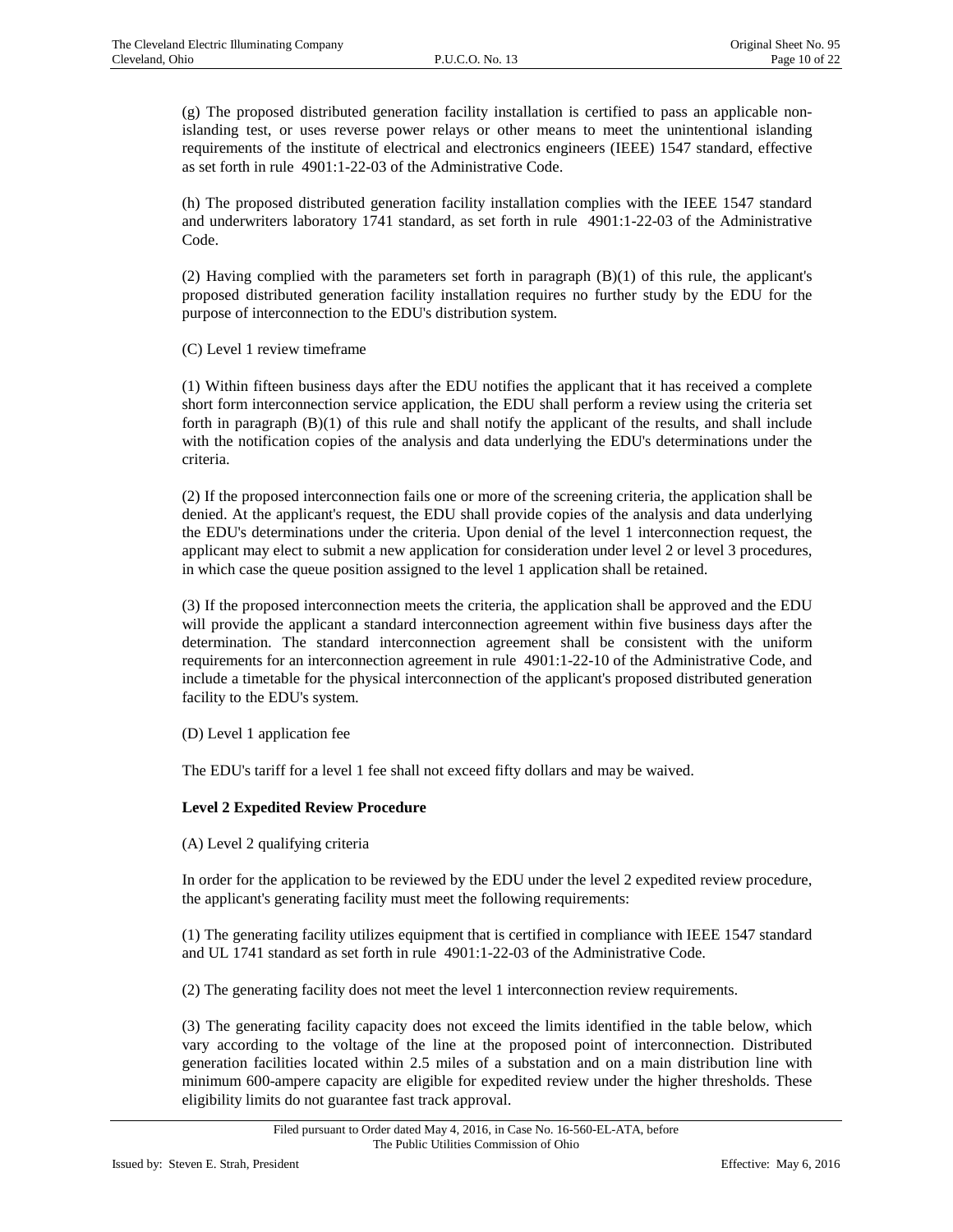| Line Voltage                         | Location                     | Expedited Review Regardless of Expedited Review on a 600 amp line and within 2.5 feeder miles<br>from substation |
|--------------------------------------|------------------------------|------------------------------------------------------------------------------------------------------------------|
| less than or equal to 5kV            | less than or equal to 500 kW | lless than 2 MW                                                                                                  |
| SkV less than or equal to 15<br>lkV  | less than or equal to 2MW    | lless than 3 MW                                                                                                  |
| 15 kV less than or equal to<br>30 kV | less than or equal to 3MW    | less than 4 MW                                                                                                   |
| 30 kV less than or equal to<br>69 kV | less than or equal to 4MW    | lless than 5 MW                                                                                                  |
|                                      |                              |                                                                                                                  |

(B) Level 2 approval criteria

(1) The EDU shall approve an application for interconnection under level 2 review procedures if the generation facility meets the following criteria:

(a) The proposed distributed generation facility's point of interconnection is not on a transmission line.

(b) The proposed distributed generation facility complies with IEEE 1547 standard and UL 1741 standard, effective as set forth in rule 4901:1-22-03 of the Administrative Code.

(c) The proposed distributed generation facility is not located in an area where there are known or posted transient stability limitations to generating units located in the general electrical vicinity (for example, three or four distribution busses from the point of interconnection), or the proposed distributed generation facility shall not have interdependencies, known to the EDU, with earlier queued transmission system interconnection requests. The EDU shall not disclose confidential information in the application of this screen.

(d) For interconnection of a proposed distributed generation facility to a radial distribution circuit, the aggregated generation, including the proposed distributed generation facility, on the circuit shall not exceed fifteen per cent of the line section annual peak load as most recently measured at the substation. The application of this screen addresses back feed and islanding conditions.

(e) The proposed distributed generation facility, in aggregation with other generation on the distribution circuit, shall not contribute more than ten per cent to the distribution circuit's maximum fault current at the point on the primary voltage distribution line nearest the point of common coupling.

(f) The proposed distributed generation facility, in aggregation with other generation on the distribution circuit, may not cause any distribution protective devices and equipment including substation breakers, fuse cutouts, and line reclosers, or other customer equipment on the electric distribution system, to be exposed to fault currents exceeding ninety per cent of the short circuit interrupting capability; nor shall an applicant requesting interconnection on a circuit that already exceeds ninety per cent of the short circuit interrupting capability be permitted.

(g) When a proposed distributed generation facility is single phase and is to be interconnected on a center tap neutral of a two hundred forty volt service, its addition shall not create an imbalance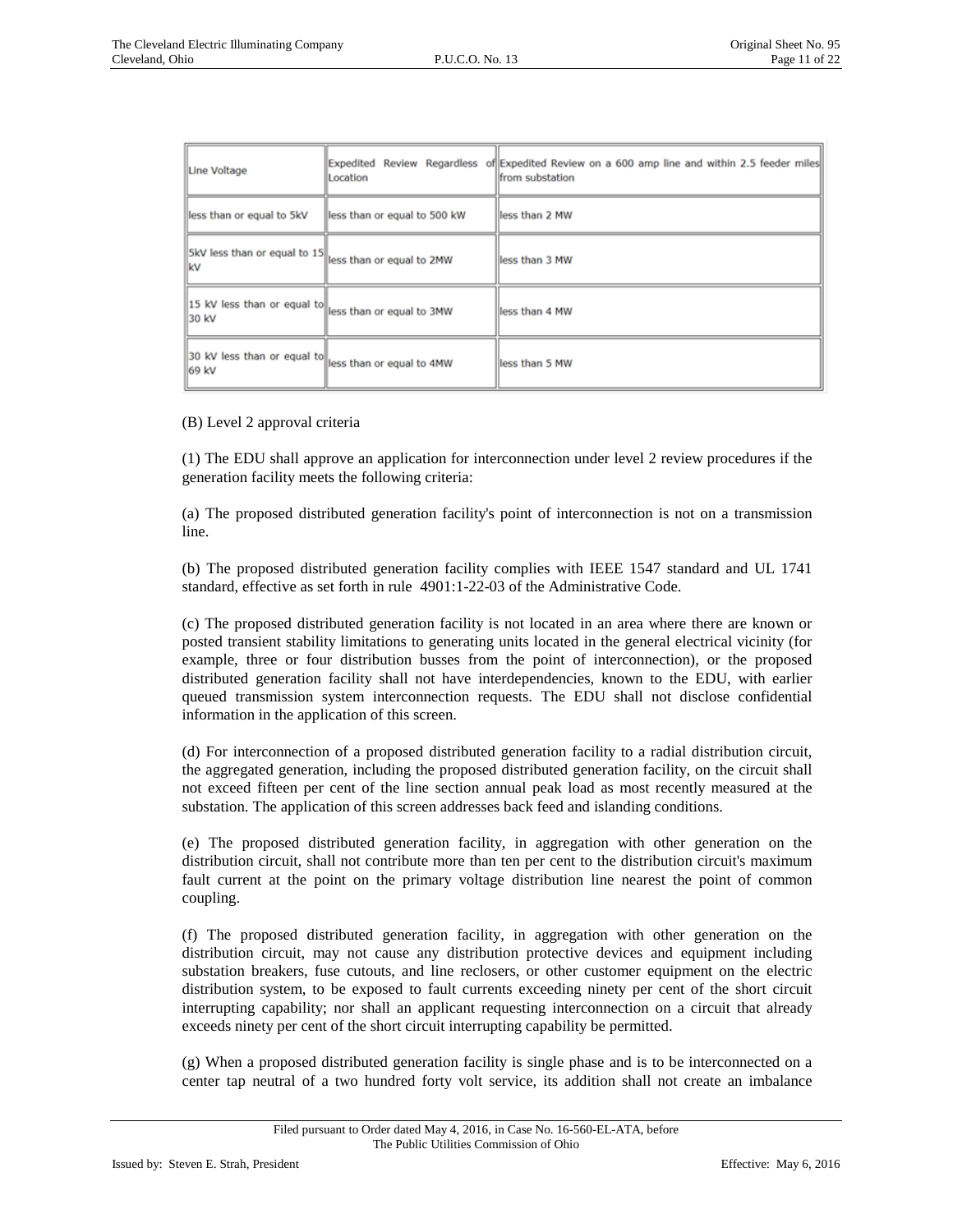between the two sides of the two hundred forty volt service of more than twenty per cent of the nameplate rating of the service transformer.

(h) The proposed distributed generation facility shall be interconnected to the EDU's primary distribution system as shown below:

|                         | Primary Distribution Line Configuration Interconnection to Primary Distribution Line                                 |
|-------------------------|----------------------------------------------------------------------------------------------------------------------|
| Three phase, three wire | If a three-phase or single-phase generating facility, interconnection must be phase-to-phase                         |
| Three phase, four wire  | If a three-phase (effectively grounded) or single phase generating facility, interconnection must be line-to-neutral |

(i) A review of the type of electrical service provided to the applicant, including line configuration and the transformer connection, will be conducted to limit the potential for creating over voltages on the EDU's electric distribution system due to a loss of ground during the operating time of any antiislanding function.

(j) When the proposed distributed generation facility is to be interconnected on single-phase shared secondary line, the aggregate generation capacity on the shared secondary line, including the proposed distributed generation facility, will not exceed sixty-five per cent of the transformer nameplate rating.

(k) For interconnection of a proposed distributed generation facility to the load side of spot or area network protectors, the proposed distributed generation facility must utilize an inverter-based equipment package and, together with the aggregated other inverter-based generation, shall not exceed the lesser of five per cent of a spot or area network's maximum load or fifty kilowatts.

(l) Construction of facilities by the EDU on its own system is not required to accommodate the distributed generation facility.

(C) Level 2 review timeframe

(1) Within twenty business days after the EDU notifies the applicant it has received a complete application, the EDU shall perform an initial review using the criteria set forth in paragraph (B) of this rule and shall notify the applicant of the results.

(2) If the proposed interconnection meets the criteria, the application shall be approved and the EDU will provide the applicant a standard interconnection agreement within five business days after the determination. The standard interconnection agreement shall be consistent with the uniform requirements for an interconnection agreement enumerated in rule 4901:1-22-10 of the Administrative Code, and include a timetable for the physical interconnection of the applicant's proposed distributed generation facility to the EDU's system.

(3) If the proposed interconnection fails to meet the criteria, but the EDU determines that the proposed distributed generation facility may nevertheless be interconnected consistent with safety, reliability, and power quality standards, the EDU shall provide the applicant a standard interconnection agreement within five business days after the determination and include a timetable for the physical interconnection of the applicant's proposed distributed generation facility to the EDU's system.

(4) If the proposed interconnection fails to meet the criteria and the EDU determines that minor modifications or further study may be required to interconnect the proposed distributed generation facility to the EDU's distribution system consistent with safety, reliability, and power quality standards, the EDU shall: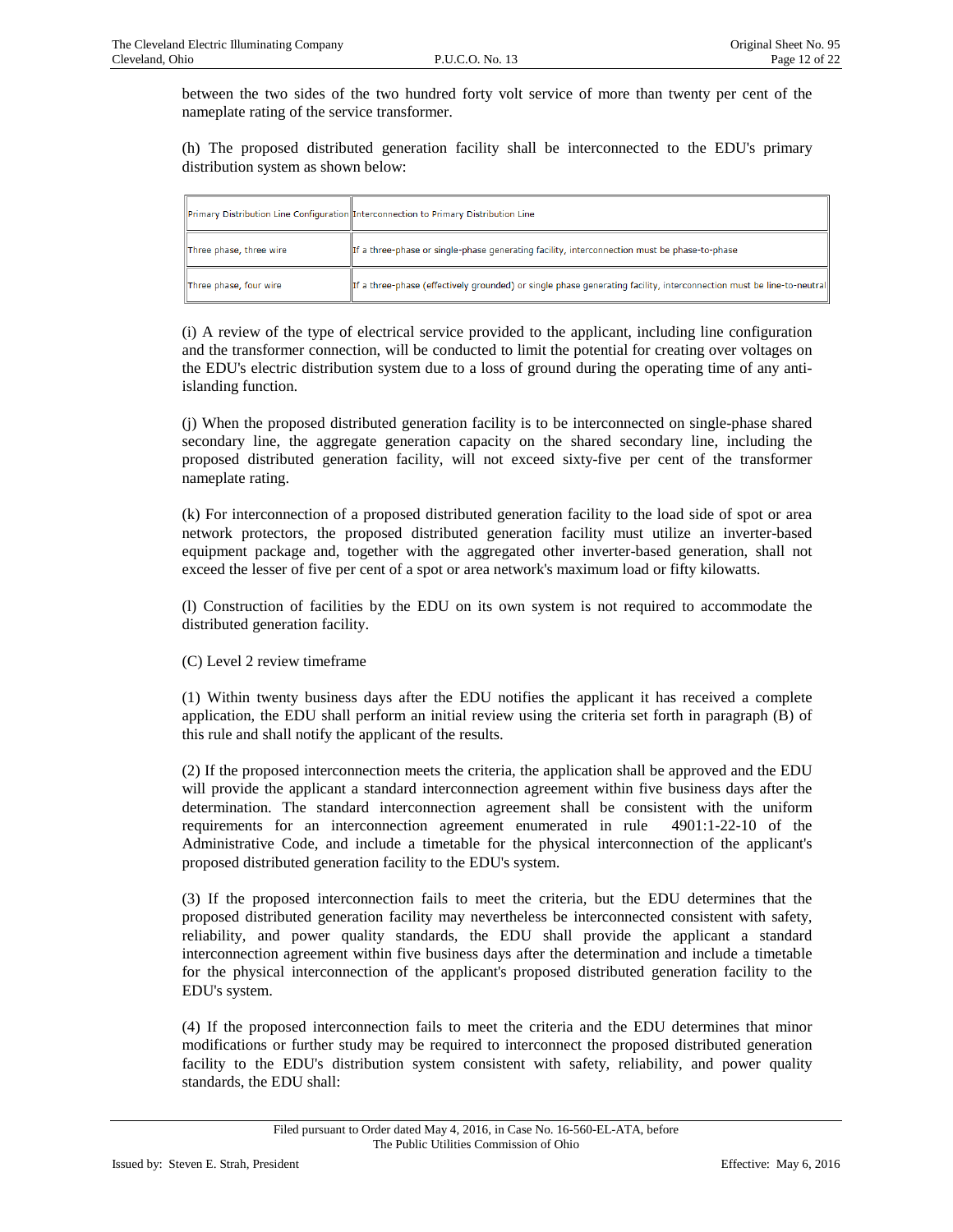(a) Offer to perform facility modifications or minor modifications to the EDU's electric system (e.g., change meters, fuses, relay settings), or,

(b) Offer to perform a supplemental review if the EDU concludes that the supplemental review might determine that the proposed distributed generation facility could continue to qualify for interconnection pursuant to the expedited review process,

(c) Obtain the applicant's agreement to continue evaluating the application under level 3 standard review.

(5) At the applicant's request, the EDU shall provide copies of the analysis and the data underlying the EDU's determinations that minor modifications or further study is required.

(D) Facility or minor system modifications

(1) If facility modifications or minor system modifications are required to allow the proposed distributed generation facility to be interconnected consistent with safety, reliability, and power quality standards under these procedures, the EDU shall provide the applicant with a non-binding good faith estimate of the cost to make such modifications.

(2) If the interconnection customer agrees to pay for the modifications to the EDU's distribution system, the EDU shall provide the applicant with a standard distributed generation interconnection agreement within five business days. The standard interconnection agreement shall be consistent with the uniform requirements for an interconnection agreement enumerated in rule 4901:1-22-10 of the Administrative Code, and include a timetable for the physical interconnection of the applicant's proposed distributed generation facility to the EDU's system.

(E) Level 2 supplemental review

(1) If the customer requests that the EDU perform a supplemental review, the customer shall agree in writing within fifteen business days of the offer, and submit a supplemental review deposit of twentyfive hundred dollars, or the application shall be deemed withdrawn. Within twenty-five business days following receipt of the supplemental review deposit, the EDU shall perform a supplemental review using the screens set forth in this rule and notify the applicant of the results. For interconnection of a proposed distributed generation facility to an area network, the EDU may utilize different analytical procedures for conducting supplemental review than those set forth in this rule. Following study completion, the EDU shall bill or credit the applicant any difference between the supplemental review deposit and the actual cost to perform the review. If the proposed interconnection fails one or more of the supplemental review screens, the EDU shall include with the notification copies of the analysis and data underlying the EDU's determinations under the screens.

(a) A supplemental review may be performed where twelve months of line section minimum load data is available or can be calculated, estimated from existing data, or determined from a power flow model, and where the aggregate distributed generation facility capacity on the line section is less than one hundred per cent of the minimum load for all line sections bounded by automatic sectionalizing devices upstream of the proposed distributed generation facility. If minimum load data is not available, or cannot be calculated, estimated or determined, the EDU shall include the reason(s) that it is unable to calculate, estimate or determine minimum load in its supplemental review results notification as set forth in paragraph (E)(1) of rule 4901:1-22-07 of the Administrative Code.

(i) The type of generation used by the proposed distributed generation facility will be taken into account when calculating, estimating, or determining the circuit or line section minimum load. For the application of a solar photovoltaic generation system with no battery storage, use daytime minimum load, and use absolute minimum load for other generation.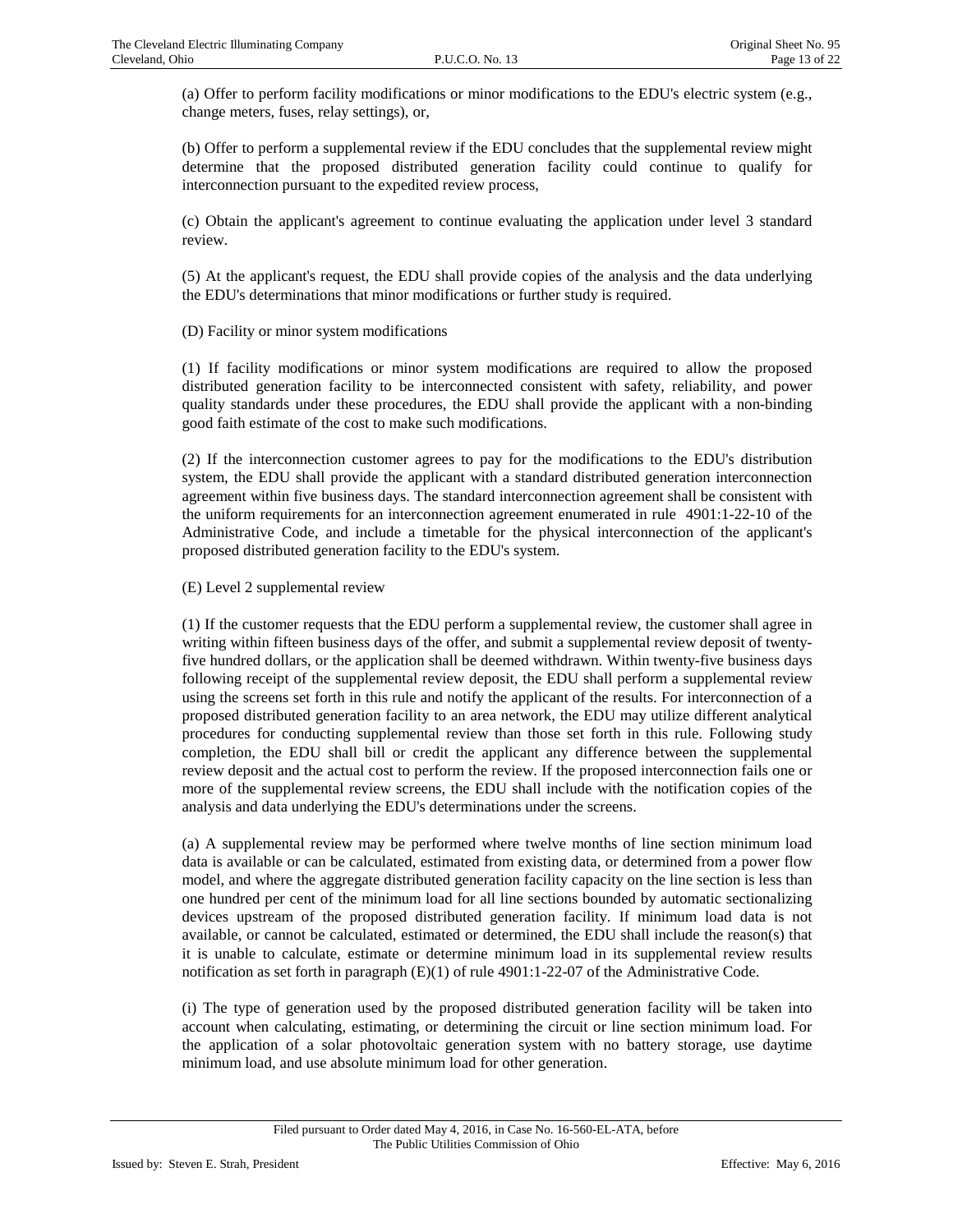(ii) When this screen is being applied to a distributed generation facility that serves some onsite electrical load, the total load must be considered as part of the aggregate generation.

(iii) The EDU will consider generating facility capacity known to be reflected in the minimum load data as part of the aggregate generation for purposes of this screen.

(b) In aggregate with existing generation on the line section: (i) the voltage regulation on the line section can be maintained in compliance with relevant requirements under all system conditions, (ii) the voltage fluctuation is within acceptable limits as defined by IEEE 1453 or utility practice similar to IEEE 1453, and (iii) the harmonic levels meet IEEE 519 limits at the point of interconnection.

(c) The location of the proposed distributed generation facility and the aggregate generation capacity on the line section do not create impacts to safety or reliability that cannot be adequately addressed without application of the level 3 standard review. The EDU may consider the following and other factors in determining potential impacts to safety and reliability in applying the screen:

(i) Whether the line section has significant minimum loading levels dominated by a small number of customers.

(ii) If there is an even or uneven distribution of loading along the feeder.

(iii) If the proposed distributed generation facility is located within 2.5 electrical line miles to the substation and if the distribution line from the substation to the customer is composed of a 600A class cable or conductor.

(iv) If the proposed distributed generation facility incorporates a time delay function to prevent reconnection of the generator to the system until system voltage and frequency are within normal limits for a prescribed time.

(v) If operational flexibility is reduced by the proposed distributed generation facility, such that transfer of the line section(s) of the distributed generation facility to a neighboring distribution circuit/substation may trigger overloads or voltage issues.

(2) If the proposed interconnection meets the supplemental review criteria, the application shall be approved and the EDU will provide the applicant a standard interconnection agreement within five business days after the determination. The standard interconnection agreement shall be consistent with the uniform requirements for an interconnection agreement enumerated in rule 4901:1-22-10 of the Administrative Code and include a timetable for the physical interconnection of the applicant's proposed distributed generation facility to the EDU's system.

(3) If the proposed interconnection fails the supplemental review criteria, the EDU shall obtain the applicant's agreement to continue evaluating the application under level 3 standard review. If the applicant agrees to have the project evaluated under the level 3 standard review process, the cost of supplemental review shall be deducted from the otherwise applicable Level 3 standard review fee. If the level 3 standard review fee is less than the supplemental review cost, standard review fee shall be waived.

(F) Level 2 fees

The EDU's tariff for level 2 expedited review processing fees will include the following:

(1) An application fee of up to fifty dollars, plus one dollar per kilowatt of the applicant's system nameplate capacity rating.

(2) In the event that an application is evaluated under supplemental review, any or all of the following fees may be assessed by the EDU: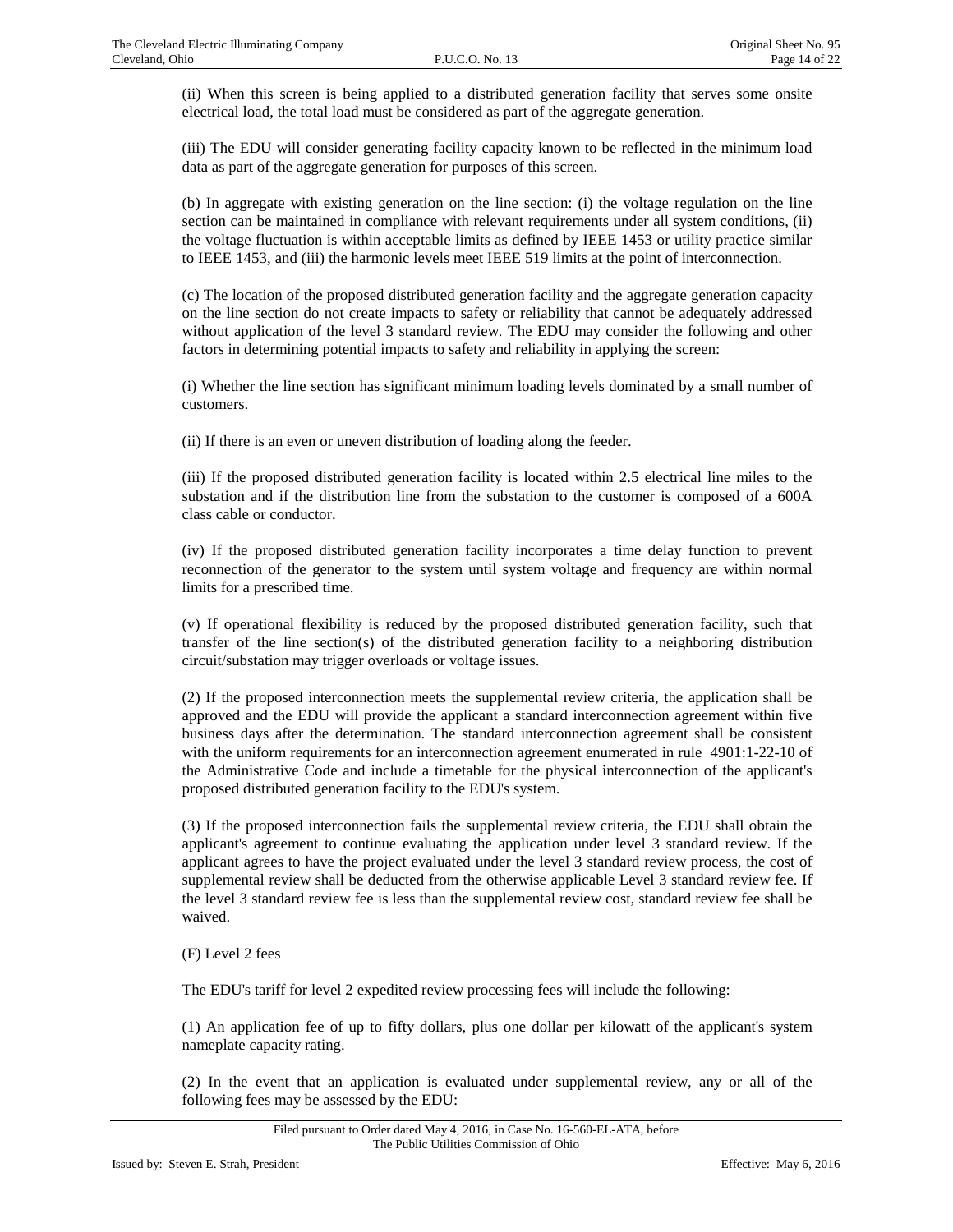(a) The twenty-five hundred dollar supplemental review deposit, adjusted following study completion to reflect the cost of engineering work billed at actual costs.

(b) The actual cost of any minor modification of the electric distribution utility's system that would otherwise not be done but for the applicant's interconnection request.

### **Level 3 Standard Review Procedures**

(A) Level 3 standard review qualifying criteria

In order for the application to be approved by the EDU under the level 3 review procedure, the following conditions must apply:

(1) The generation facility does not qualify or failed to meet the level 1 or level 2 interconnection review requirements.

(2) The generation does not utilize equipment that is certified in compliance with IEEE 1547 standard and UL 1741 standard as set forth in rule 4901:1-22-03 of the Administrative Code.

(3) The generation facility has a nameplate capacity of twenty megawatts or less.

(B) Level 3 approval criteria

(1) Level 3 standard review procedure shall use the determinations made in the scoping meeting and any feasibility, system impact, or facilities study defined in rule 4901:1-22-09 of the Administrative Code for technical analysis of the applicant's proposed distributed generation facility installation.

(2) The EDU shall approve an application for interconnection under level 3 review procedures if the EDU determines that the safety and reliability of the public utility's transmission or distribution system will not be compromised by interconnecting with the generation facility.

(C) Level 3 fees

(1) The EDU's tariff for level 3 standard review fees will include the following:

(a) An application fee of up to one hundred dollars, plus two dollars per kilowatt of the system's nameplate capacity.

(i) The cost of engineering work done as part of any feasibility, system impact or facilities study, billed at actual cost.

(ii) The actual cost of any modifications of the EDU's system that would otherwise not be done but for the applicant's interconnection request.

(2) Within five business days after completion of the level 3 standard procedure including any applicable feasibility, system impact or facilities studies leading to the EDU's approval for interconnection of the applicant's proposed distributed generation facility installation and collection by the EDU of all the actual costs for the studies as billed to the applicant, the EDU shall provide the applicant with a standard interconnection agreement.

### **Scoping Meeting and Interconnection Studies**

(A) Scoping meeting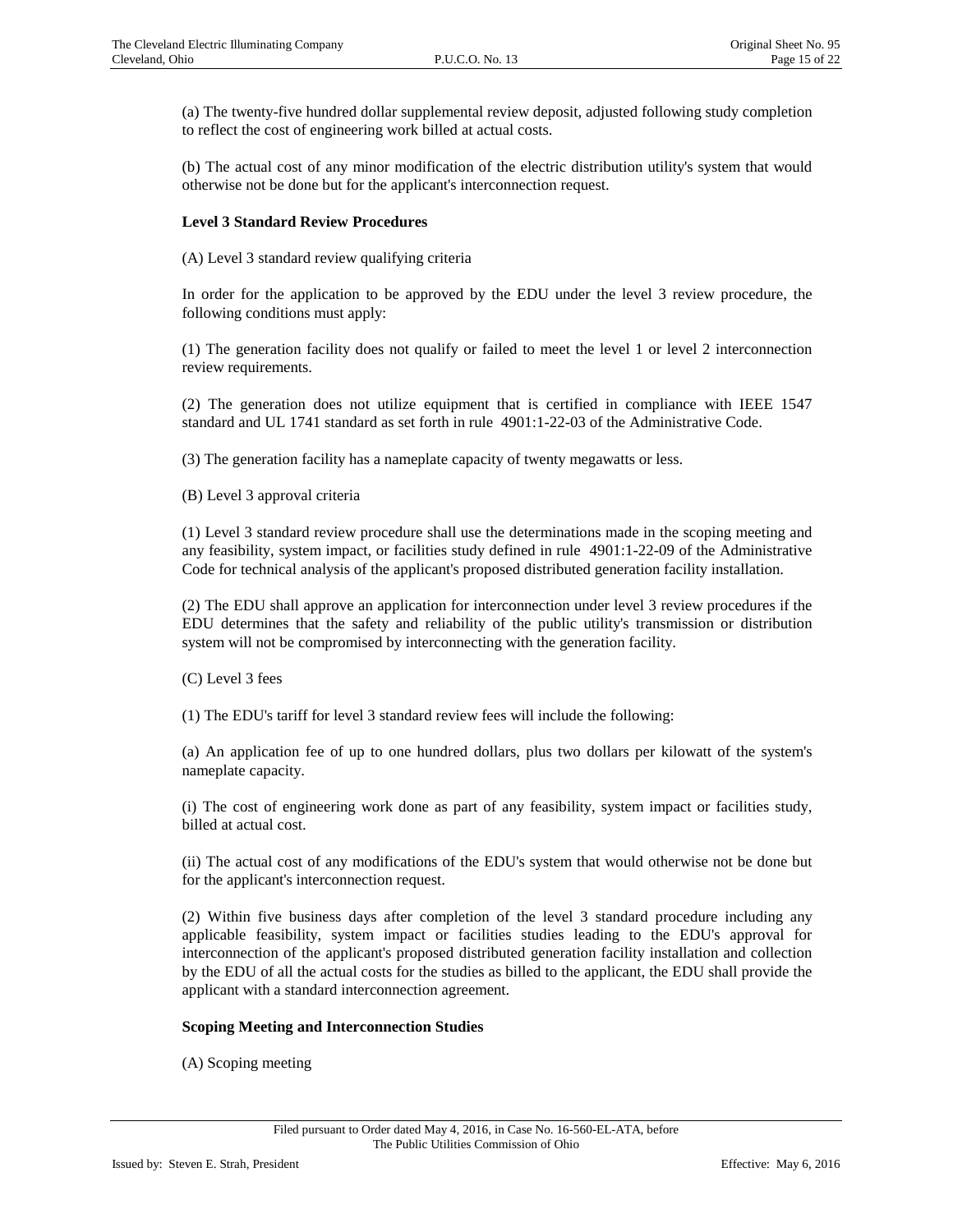(1) A scoping meeting will be held within ten business days after the interconnection application is deemed complete, or as otherwise mutually agreed to by the parties. The EDU and the applicant may bring to the meeting personnel, including system engineers and other resources as may be reasonably required to accomplish the purpose of the meeting.

(2) The purpose of the scoping meeting is to discuss alternative interconnection options, to determine potential points of common coupling, to examine the applicant's proposed point of interconnection on the EDU's distribution system, or to review an applicant's pre-application report or existing studies relevant to the interconnection application. The parties shall further discuss the appropriate level 3 interconnection studies required to evaluate the interconnection of the proposed distributed generation facility to the EDU's distribution system.

(3) The scoping meeting may be waived by mutual agreement if the parties decide to proceed directly to the level 3 interconnection studies.

(B) Queuing

(1) When an interconnection request is complete, the EDU shall assign the application a queue position to establish the order in which the interconnection request will be reviewed in relation to other interconnection requests on the same or nearby sections of the EDU's distribution system.

(2) The queue position of an interconnection request shall be used to determine the cost responsibility necessary for the construction of any facilities to accommodate the interconnection in relation to other interconnection requests on the same or nearby sections of the EDU's distribution system.

(3) The EDU shall notify the applicant at the scoping meeting about other higher-queued applicants.

(C) Interconnection study requirements

(1) One or more interconnection studies may be required by the EDU prior to interconnection including a feasibility study, a system impact study, and a facilities study.

(2) Each type of study required will include an EDU interconnection tariff fee schedule approved by the commission as set forth in rule 4901:1-22-08 of the Administrative Code.

(3) Each type of study will be the subject of a written study agreement between the applicant and the EDU that includes the following:

(a) A target date for completion of any required feasibility study, system impact study, and facilities study.

(b) A provision to share the results of the study by the EDU with the applicant.

(c) A clear explanation of all estimated charges.

(d) A good faith estimate of the total number of hours needed to complete the study.

(e) An estimate of the total interconnection study fee.

(4) A written study agreement may include an alternative provision that allows the required studies related to the interconnection of the generating facility(s) to be conducted by a qualified third party with the consent of the EDU.

(5) By mutual agreement of the parties, a feasibility study, a system impact study, or a facilities study under level 3 procedures may be waived by the EDU.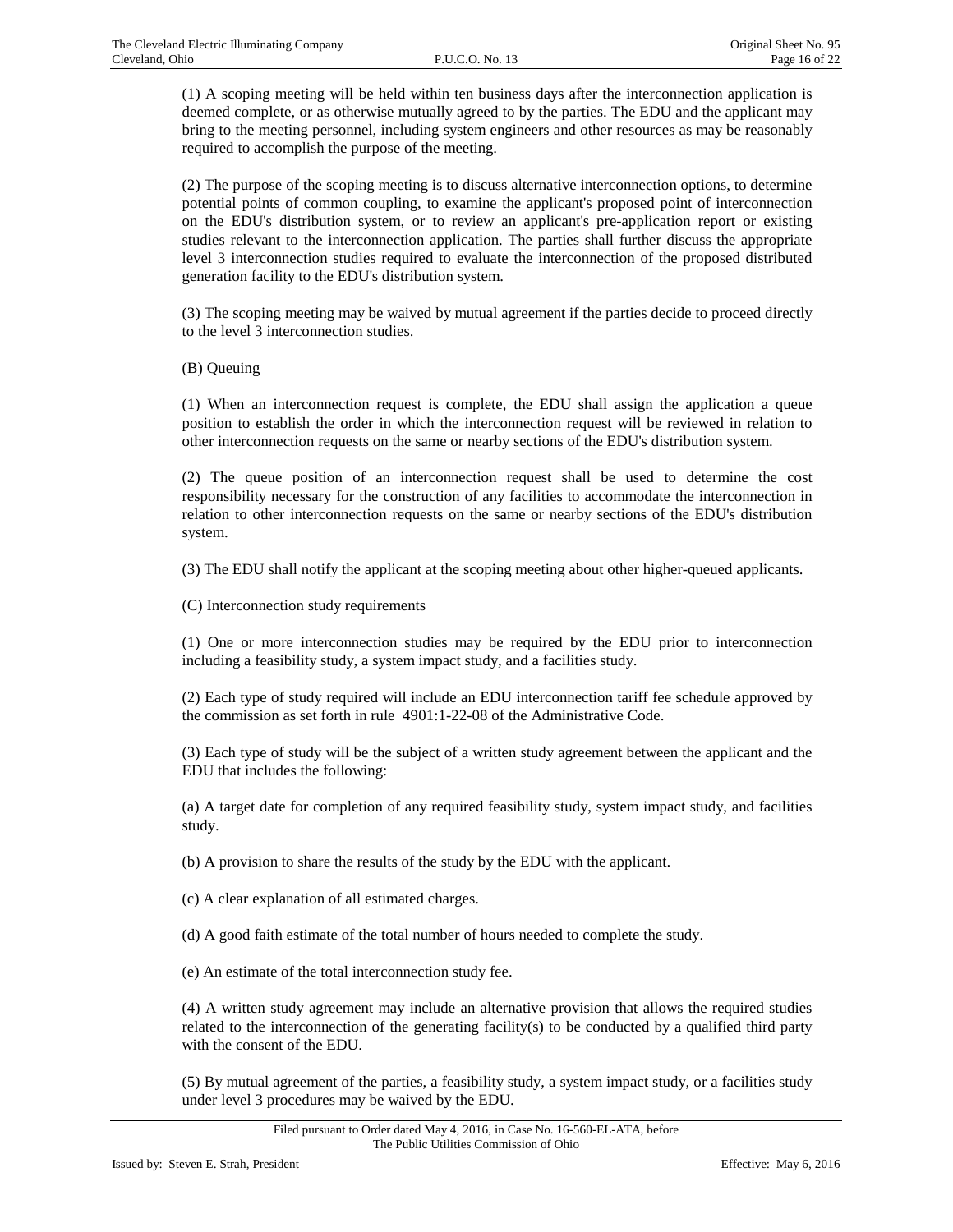(6) When the EDU determines, as a result of the studies conducted under a level 3 review, that it is appropriate to interconnect the distributed generation facility, the EDU shall provide the applicant with a standard distributed generation interconnection agreement.

(7) If the interconnection request is denied, the EDU shall provide a written explanation within five business days from the denial. The EDU must allow the applicant thirty business days to cure the reasons for denial while the applicant's position in the queue is maintained.

(D) The feasibility study

(1) No later than five business days after the scoping meeting, the EDU shall provide the applicant with a feasibility study agreement in accordance with the EDU's tariff to determine the feasibility of interconnecting the applicant's proposed distributed generation facility at a particular point on the EDU's system. The study shall include both of the following:

(a) An outline of the scope of the study.

(b) A non-binding good faith estimate of the cost to perform the study.

(2) A feasibility study shall include the following analyses for the purpose of identifying a potential adverse system impact to the EDU's system that would result from the interconnection:

(a) Initial identification of any circuit breaker short circuit capability limits exceeded as a result of the interconnection.

(b) Initial identification of any thermal overload or voltage limit violations resulting from the interconnection.

(c) Initial review of grounding requirements and system protection.

(d) A description and nonbinding estimated cost of facilities required to interconnect the distributed generation facility to the EDU's system in a safe and reliable manner.

(3) When an applicant requests that the feasibility study evaluate multiple potential points of interconnection, additional evaluations may be required.

(4) The actual cost of the EDU's additional evaluations shall be paid by the applicant.

(E) The system impact study

(1) No later than five business days after the completion of or a waiver of the feasibility study, the EDU shall provide a distribution system impact study agreement to the applicant, using a form of system impact study agreement in accordance with the EDU's tariff that includes an outline of the scope of the study and a nonbinding good faith estimate of the cost to perform the study.

(2) If the feasibility study concludes there is no adverse system impact, or the study identifies an adverse system impact but the EDU is able to identify a remedy, no system impact study is required.

(3) A system impact study shall evaluate the impact of the proposed interconnection on the safety and reliability of the EDU's system. The study shall:

(a) Identify and detail the system impacts that result when a distributed generation facility is interconnected without project or system modifications.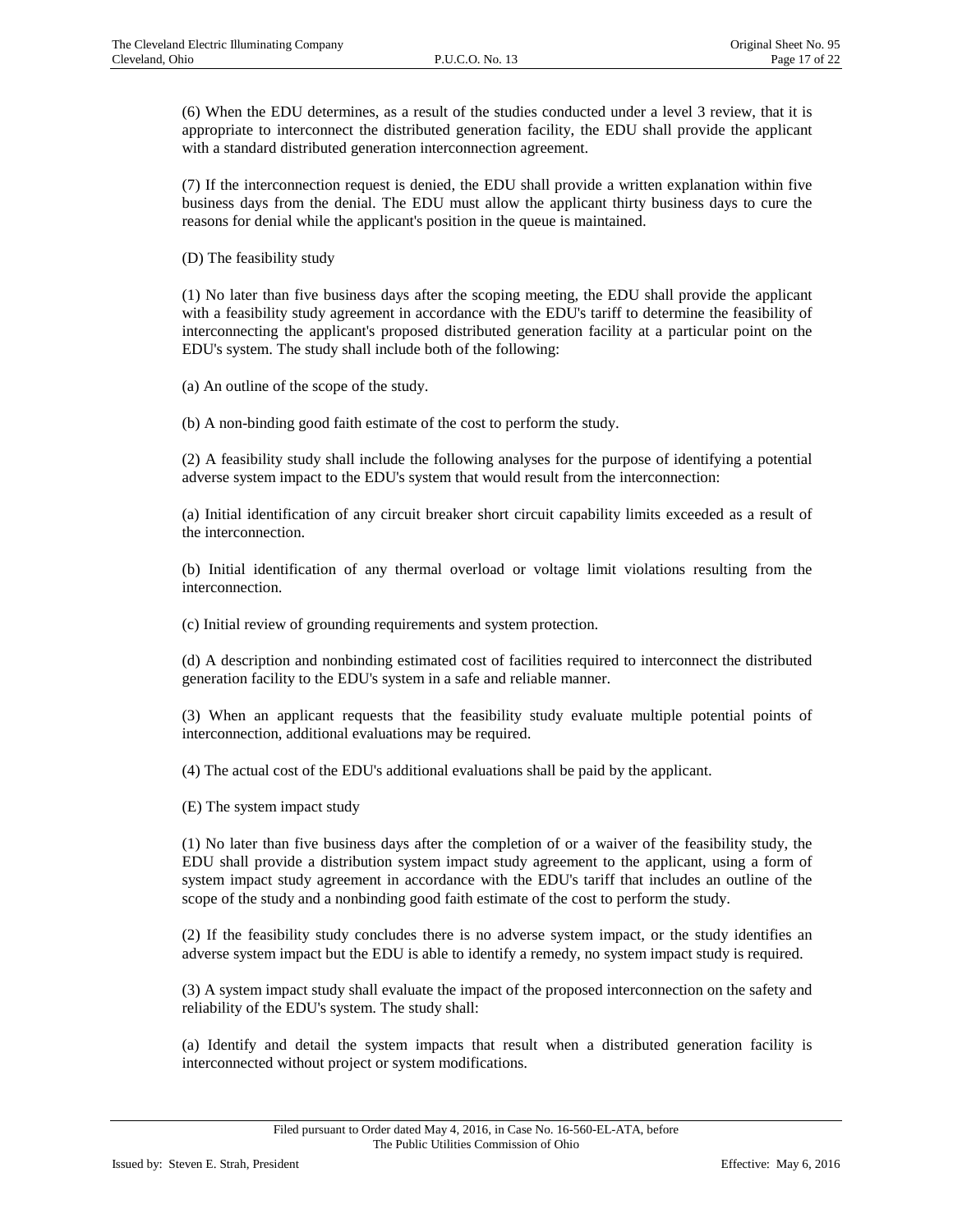(b) Consider the adverse system impacts identified in the feasibility study, or potential impacts including those identified in the scoping meeting.

(c) Consider all generating facilities that, on the date the system impact study is commenced, are directly interconnected with the EDU's system.

(d) Consider pending higher queue position of facilities requesting interconnection to the system, or consider pending higher queue position of facilities requesting interconnection having a signed interconnection agreement.

(4) A system impact study performed by the EDU shall consider the following criteria:

(a) A load flow study.

(b) A short circuit analysis.

(c) A stability analysis.

(d) Voltage drop and flicker studies.

(e) Protection and set point coordination studies.

(f) Grounding reviews.

(5) The EDU shall state the underlying assumptions of the study and show the results of the analyses to the applicant, including the following:

(a) Any potential impediments to providing the requested interconnection service.

(b) Any required distribution system upgrades and provide a nonbinding good faith estimate of cost and time to construct the system upgrades.

(F) The facilities study

(1) Within five business days of completion of the system impact study, a report will be transmitted by the EDU to the applicant with a facilities study agreement in accordance with the EDU's interconnection tariff.

(2) When the parties agree at the scoping meeting that no system impact study is required, the EDU shall provide to the applicant, no later than five business days after the scoping meeting, a facilities study agreement in accordance with the EDU's interconnection tariff that enables the EDU to determine the interconnection facilities needed to interconnect the applicant's proposed distributed generation facility at a particular point on the EDU's system.

(3) The facilities study agreement shall include both of the following:

(a) An outline of the scope of the study.

(b) A nonbinding good faith estimate of the cost to perform the study to cover the cost of the equipment, engineering, procurement and construction work, including overheads, needed to implement the conclusions of the feasibility study and/or the system impact study to interconnect the distributed generation facility.

(4) The facilities study shall identify all of the following: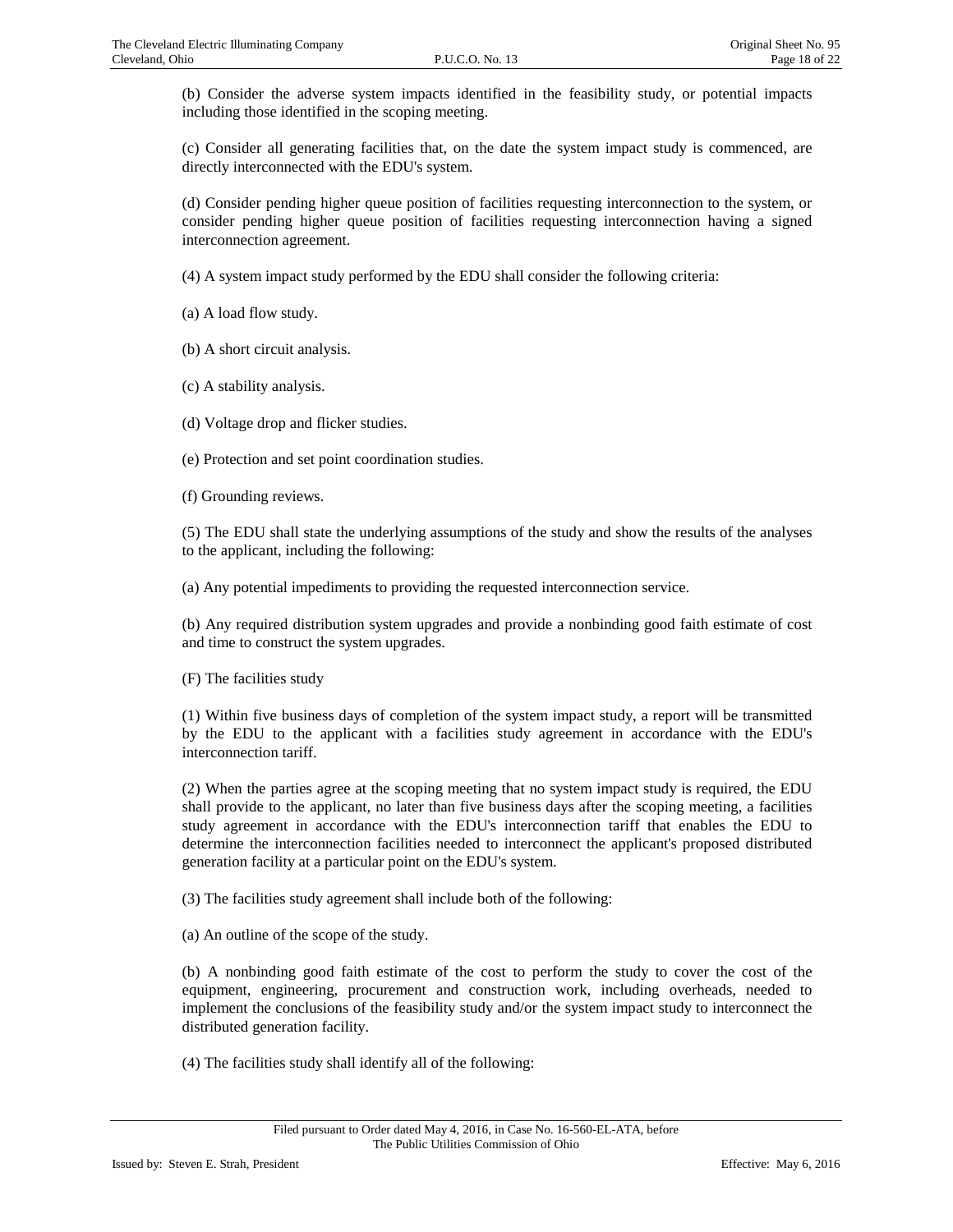(a) The electrical switching configuration of the equipment, including transformer, switchgear, meters, and other station equipment.

(b) The nature and estimated cost of the EDU's interconnection facilities and distribution upgrades necessary to accomplish the interconnection.

(c) An estimate of the time required to complete the construction and installation of such facilities.

(5) The parties may agree to permit an applicant to separately arrange for a third party to design and construct the required interconnection facilities under the following conditions:

(a) The EDU may review the facilities to be designed and constructed by a third party under provisions included in the facilities study agreement for that purpose.

(b) The applicant and the third party separately arranging for design and construction agree to comply with security and confidentiality requirements.

(c) The EDU shall provide the applicant with all relevant information and required specifications available to permit the applicant to obtain an independent design and cost estimate for the facilities, which must be built in accordance with the specifications.

#### **Uniform Requirements for Interconnection Agreements**

(A) The EDU shall provide the applicant with a standard interconnection agreement for distributed generation within five business days following completion of project review. If applicable, the applicant must pay for the interconnection facilities and distribution upgrades identified in the facilities study.

(B) The applicant shall have thirty business days or another mutually agreeable time frame after the standard interconnection agreement is received to sign and return the interconnection agreement to the EDU.

(C) When the applicant does not sign the agreement within thirty business days, the interconnection request will be deemed withdrawn unless the applicant requests an extension of the deadline in writing. The request for extension shall not be denied by the EDU, unless conditions on the EDU system have changed.

(D) Milestones for construction

(1) When construction is required, the interconnection of the distributed generation will proceed according to any milestones agreed to by the parties in the standard interconnection agreement.

(2) The interconnection agreement may not become effective until the milestones agreed to in the standard interconnection agreement are satisfied, including the following:

(a) The distributed generation is approved by electric code officials with jurisdiction over the interconnection.

(b) The applicant provides a certificate of completion to the EDU; or there is a successful completion of an on-site operational test within ten business days or at a mutually convenient time, unless waived. The operational test shall be observed by EDU personnel or a qualified third party with sufficient expertise to verify that the criteria for testing have been met.

(E) Insurance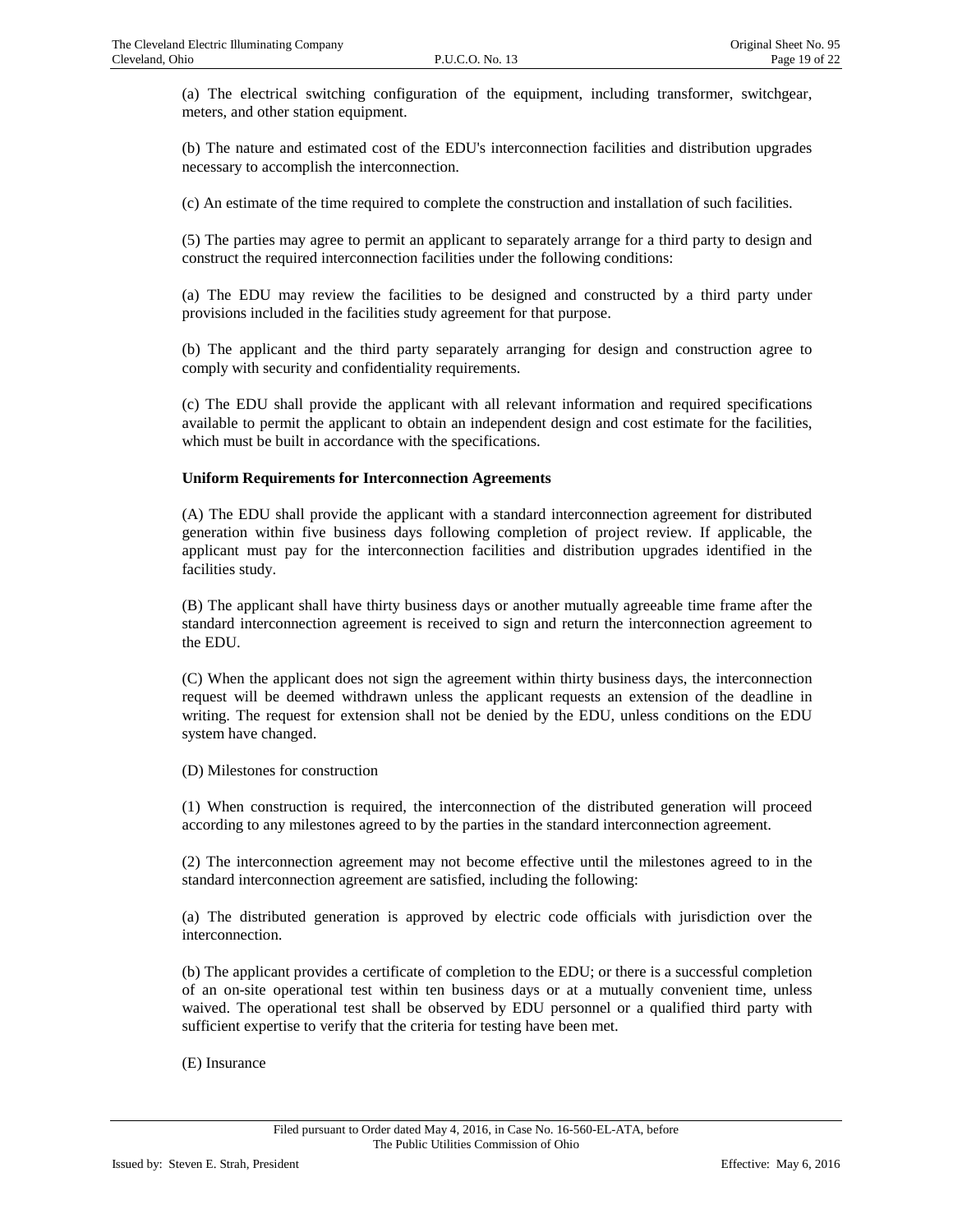(1) Any EDU interconnection agreement with the applicant shall not require additional liability insurance beyond proof of insurance or any other suitable financial instrument sufficient to meet its construction, operating and liability responsibilities in accordance with the EDU's tariff with respect to this rule.

(2) At no time shall the EDU require the applicant to negotiate any policy or renewal of any policy covering any liability through a particular insurance agent, solicitor, or broker.

(F) Alternative dispute resolution

The EDU or the applicant who is a nonmercantile, nonresidential customer may seek resolution of any disputes which may arise out the EDU tariffs filed under these rules, in accordance with Chapter 4901:1-26 of the Administrative Code, for alternative dispute resolution procedures.

(G) Site testing

The applicant must provide the EDU a reasonable opportunity to witness the testing of installed switchgear, protection system, and generator as included in the applicant's installation test plan and maintenance schedule that has been reviewed and approved by the EDU.

(H) Periodic testing

(1) Any periodic tests of the interconnection equipment (including any relays, interrupting devices, control schemes, and batteries that involve protection of the EDU's system) as recommended by the applicant's equipment manufacturer or required by the institute of electrical and electronics engineers (IEEE) 1547 standards, effective as set forth in rule 4901:1-22-03 of the Administrative Code, shall be the responsibility of the applicant.

(2) Such periodic tests shall be included in the applicant's installation test plan and maintenance schedule that has been reviewed and approved by the EDU.

(3) The applicant shall make copies of the periodic test reports or inspection logs available to the EDU for review.

(4) Upon a written request, the EDU is to be informed of the next scheduled maintenance and be able to witness the maintenance program and any associated testing.

(I) Disconnection of the applicant's facility

Except as provided for in paragraph  $J(1)(2)$  of this rule, when the EDU discovers the applicant's equipment is not in compliance with IEEE 1547 standards, effective as set forth in rule 4901:1-22- 03 of the Administrative Code, and such noncompliance has the potential to adversely affect the safety and reliability of the electric system, the EDU may disconnect the applicant's facility according to the following procedures:

(1) The EDU shall provide a notice to the applicant with a description of the specific noncompliance condition.

(2) The disconnection can only occur after a reasonable time to cure the noncompliance condition has elapsed.

(J) Other disconnection of the unit

(1) The applicant retains the option to temporarily disconnect from the EDU's system at any time. Such temporary disconnection shall not be a termination of the interconnection agreement unless the applicant exercises its termination rights under the interconnection agreement.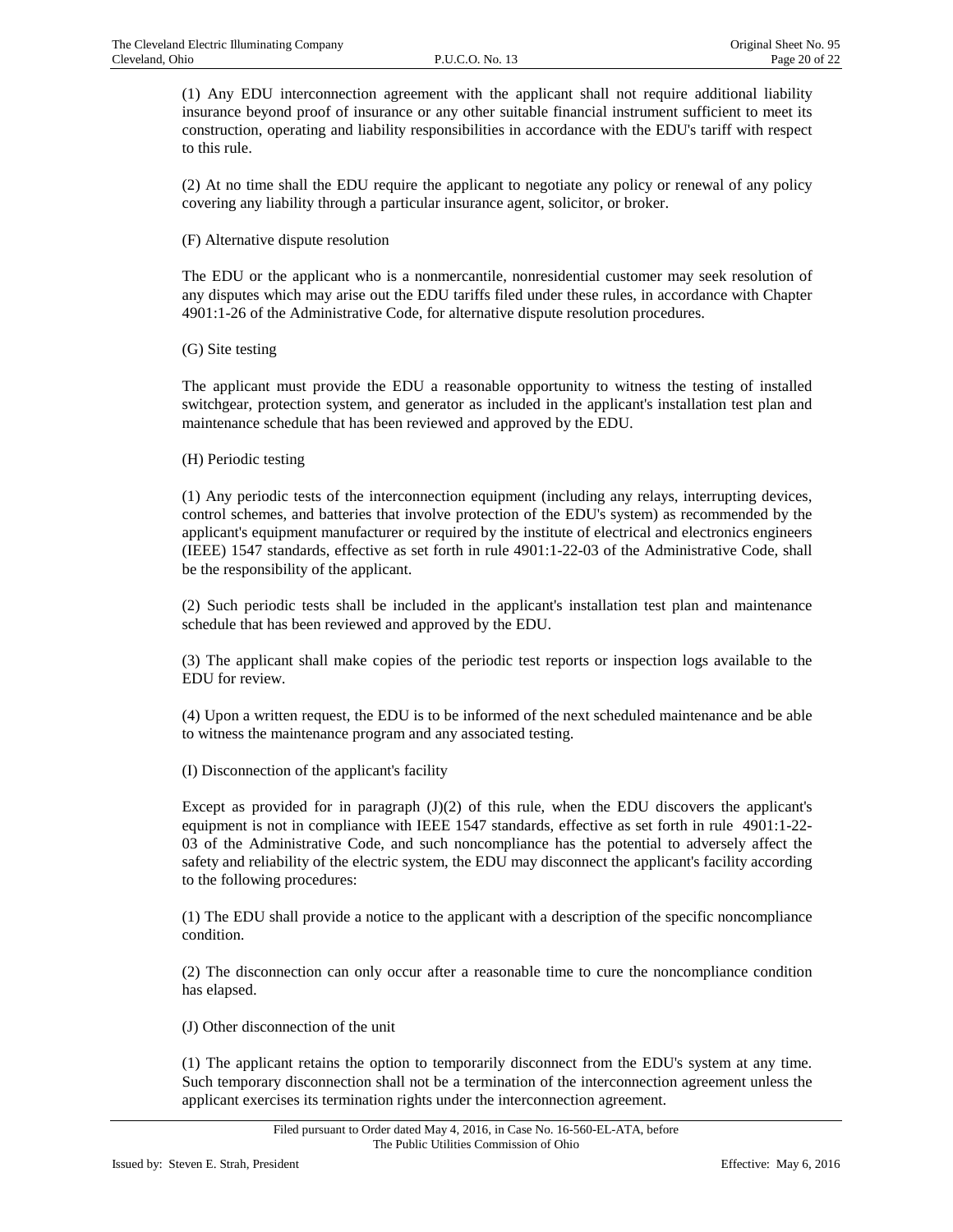(2) The EDU shall have the right to disconnect the applicant's unit(s) without notice in the event of an emergency or to eliminate conditions that constitute a potential hazard to the EDU personnel or the general public. The EDU shall notify the applicant of the emergency as soon as circumstances permit.

(K) Service interruption

During routine maintenance and repairs on the EDU's system consistent with Chapter 4901:1-23 of the Administrative Code, or other commission order, the EDU shall provide the applicant with a seven-day notice of service interruption.

(L) Effective term and termination rights of an interconnection agreement

(1) An interconnection agreement becomes effective when executed by both parties and shall continue in force until terminated under any of the following conditions:

(a) The applicant terminates the interconnection agreement at any time by giving the EDU sixty calendar days prior notice.

(b) The EDU terminates the interconnection agreement upon failure of the applicant to generate energy from the applicant's facility in parallel with the EDU's system by the later of two years from the date of the executed interconnection agreement or twelve months after completion of the interconnection.

(c) Either party terminates by giving the other party at least sixty calendar days prior written notice that the other party is in default of any of the material terms and conditions of the interconnection agreement, so long as the notice specifies the basis for the termination and there is reasonable opportunity to cure the default.

(2) All applicants' installations existing on or before the effective date of this rule are exempted from the changes instituted by this rule.

(3) Upon termination of an interconnection agreement, the applicant's facilities will be disconnected from the EDU's system.

(4) The termination of the interconnection agreement shall not relieve either party of its liabilities and obligations, owed or continuing at the time of the termination.

#### **Backup Electricity Supply**

Replacement electric power for the applicant shall be supplied in accordance with division (C) of section 4928.15 of the Revised Code, by either of the following:

(A) The EDU either at a tariff rate or at the market price as provided for in its tariff.

(B) By the applicant's competitive retail electric service provider at a rate to be determined by contract.

#### **Electric Service Regulations**

The Company's Electric Service Regulations shall apply to the installation and use of electric service.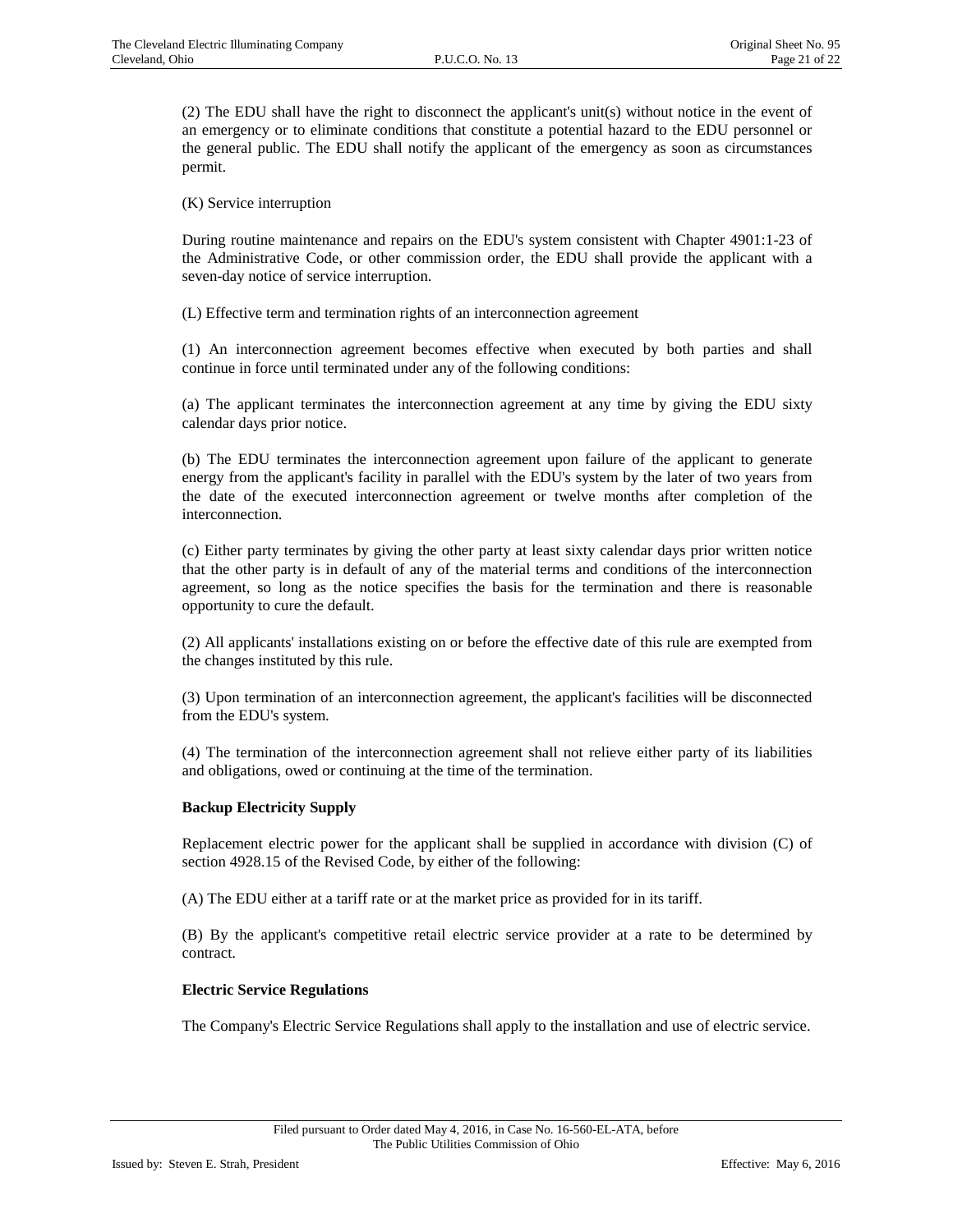## **Other Terms and Conditions**

The customer and the Company shall be subject to the interconnection-related rules set forth in Sections 4901:1-22-01 et seq. of the Ohio Administrative Code, as amended from time to time. Said rules are incorporated herein by reference. In the event that there is any conflict between the terms and conditions set forth in this Tariff and those set forth in said rules, the latter shall control.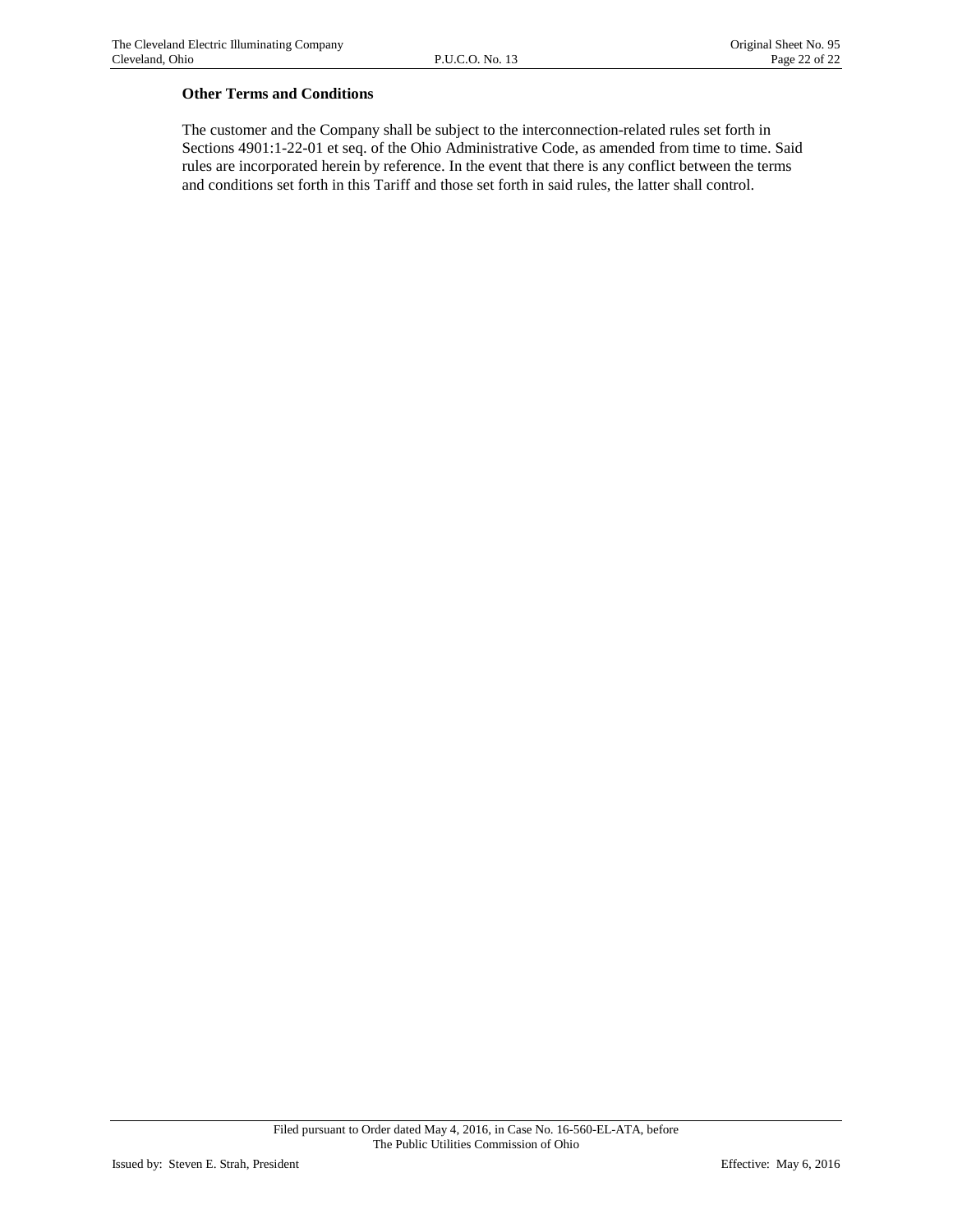## **RIDER DRR Delta Revenue Recovery Rider**

#### **APPLICABILITY:**

Applicable to any customer receiving electric service under the Company's rate schedules or reasonable arrangement (special contract) approved by the Public Utilities Commission of Ohio. The Delta Revenue Recovery Rider (DRR) charge will apply, for all rate schedules, effective for service rendered beginning October 1, 2018, for all kWhs per kWh. This Rider is not avoidable for customers who take electric generation service from a certified supplier.

## **PURPOSE:**

The DRR charge recovers the difference in revenue ("delta revenue") between the application of rates in the otherwise applicable rate schedule and the result of any economic development schedule, energy efficiency schedule, reasonable arrangement, or governmental special contract approved by the Public Utilities Commission of Ohio on or after January 1, 2009.

## **RATE:**

| <b>RS</b>  | $0.0000 \notin$ |
|------------|-----------------|
| GS         | $0.0000 \notin$ |
| GP         | $0.0000 \notin$ |
| GSU        | $0.0000 \notin$ |
| GT         | $0.0000 \notin$ |
| <b>STL</b> | $0.0000 \notin$ |
| <b>TRF</b> | $0.0000 \notin$ |
| POL        | $0.0000 \notin$ |

## **RIDER UPDATES:**

The charges contained in this Rider shall be updated and reconciled on a quarterly basis. No later than December 1st, March 1st, June 1st and September 1st of each year, the Company will file with the PUCO a request for approval of the Rider charges which, unless otherwise ordered by the PUCO, shall become effective on a service rendered basis on January 1st, April 1st, July 1st and October 1st of each year. This Rider is subject to reconciliation, including, but not limited to increases or refunds. Such reconciliation shall be based solely upon the results of audits ordered by the Commission.

Filed pursuant to Orders dated May 27, 2009, July 18, 2012, March 31, 2016 and March 28, 2018, in Case Nos. 08-935-EL-SSO et al., 12-1230-EL-SSO and 14-1297-EL-SSO, respectively and Case No. 17-2278-EL-RDR before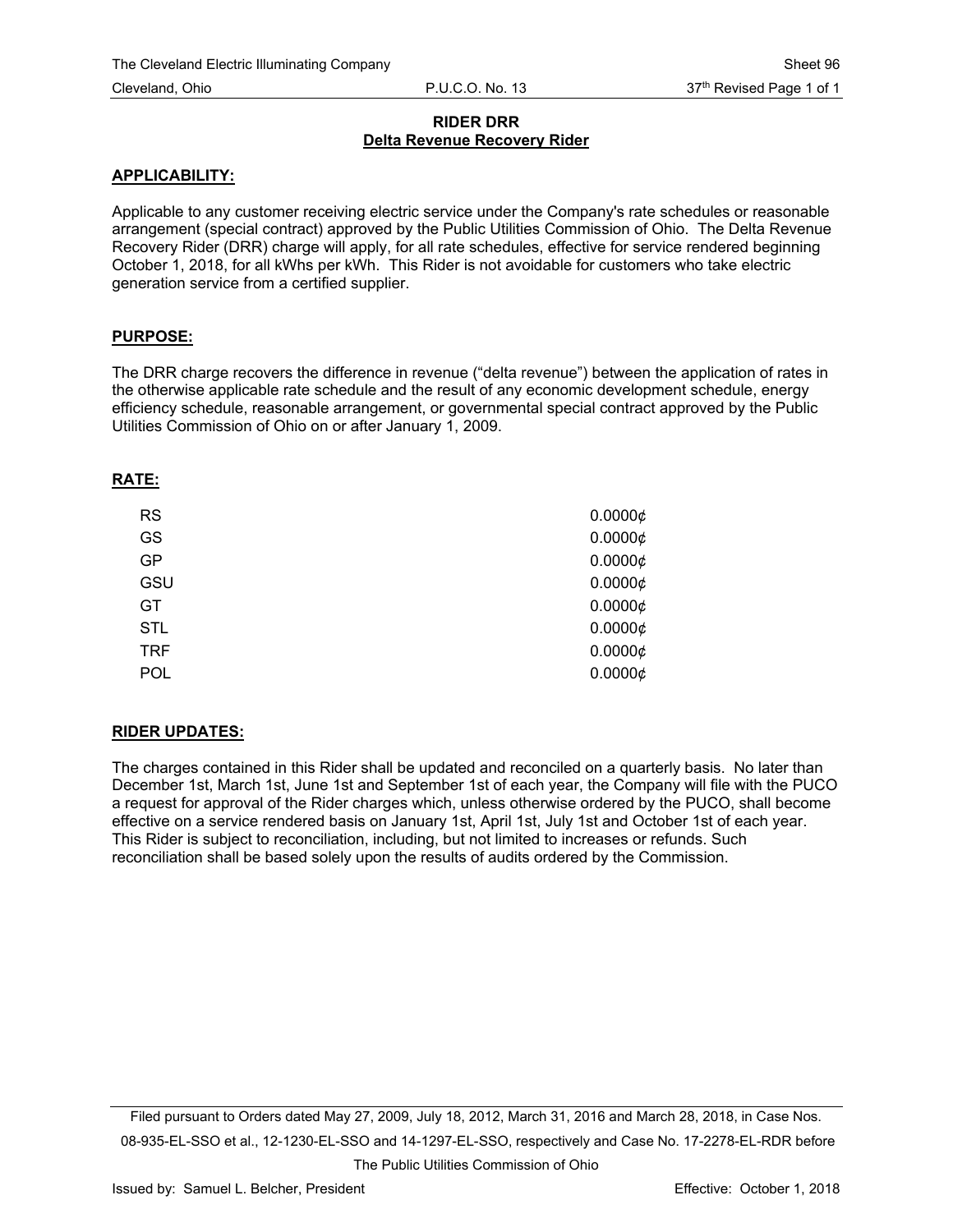## **RIDER DSM Demand Side Management Rider**

## **APPLICABILITY:**

A Demand Side Management ("DSM") Charge shall be applied to each kilowatt-hour ("kWh") delivered during a billing month to all retail customers taking service under Rate Schedule RS. The DSM Charge is not avoidable to customers during the period the customer takes electric generation service from a certified supplier.

# **RATES:**

On the Effective Date ("ED"), the DSM Charge shall be 0.0000¢, and shall be adjusted semi-annually based on the following formula:

DSM Charge =  $((ADB - ADFIT) \times CC + AMORT + RA) / PS \times [1 / (1 - CAT)]$ , rounded to the fifth decimal place.

Where:

 $ADB =$  The net accumulated balance of the residential demand side management costs deferred by the Company, including applicable Carrying Costs ("CC"). Residential demand side management costs that are deferred shall include all DSM program costs incurred for programs contemplated in the Settlement Stipulation approved in PUCO Case Nos. 05- 1125-EL-ATA, 05-1126-EL-AAM and 05-1127-EL-UNC, all reasonable administrative costs to conduct such DSM programs and lost distribution revenues until included in the Company's tariffs established in a subsequent rate case.

> The initial ADB will be based on the Company's filing in Case No. 07-551-EL-AIR, with all subsequent ADB's being based on the deferred balance at each March 31 and September 30 thereafter.

- $ADFIT = The accumulated deferred income tax associated with the ADB.$
- AMORT = The ADB amortized over a three year period. However in no case will the amortization period extend beyond December 31, 2012. Any ADB at April 30, 2012 will be collected over the RHY effective July 1, 2012.
- RA = The net over or under collection of the RC during the Recovery Half-Year ("RHY"), plus Carrying Costs. A positive RA reflects an under collection of the RC.
- PS = The Company's forecasted kWh retail sales during the RHY for customers taking service under Rate Schedule RS.
- CAT = The Commercial Activity Tax rate as established in Section 5751.03 of the Ohio Revised Code.
- $CC =$  The return earned on the RC and RA, which shall be calculated by multiplying the RC and RA by the Company's cost of debt.
- $RHY =$  The calendar half-year in which the then current DSM Charge is collected. The RHY commences on January 1 and July 1, immediately following the determination of the ADB as of September 30 or March 31 for such DSM Charge.

12-1230-EL-SSO, respectively and Case No. 15-1842-EL-RDR before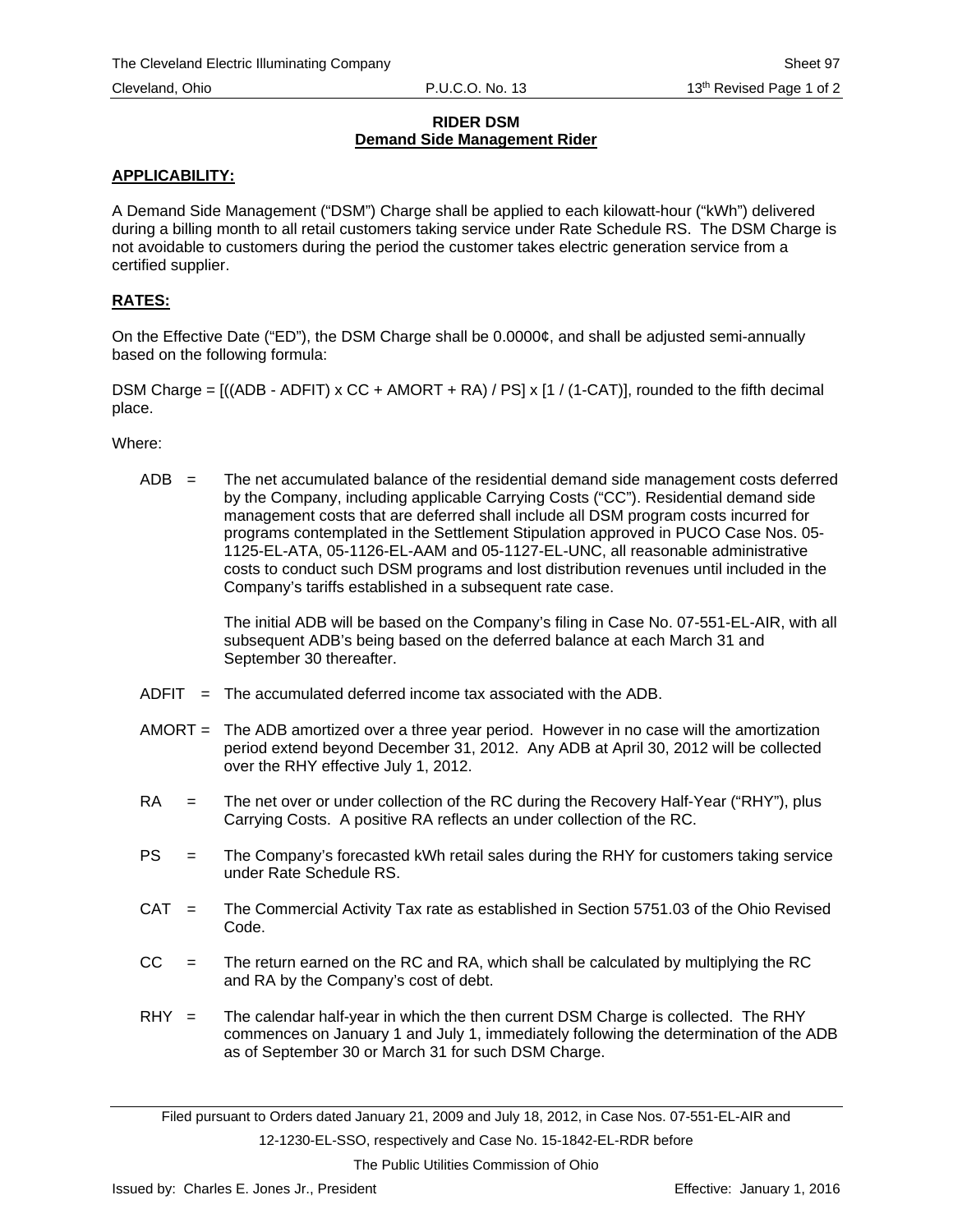## **RIDER DSM Demand Side Management Rider**

 $ED =$  The date on which the DSM Charge becomes effective. The ED for the initial DSM Charge shall be May 1, 2009 with all subsequent DSM Charges becoming effective on each following July 1 and January 1.

## **OTHER PROVISIONS:**

- 1. No later than December 1 and June 1 of each year, the Company shall file with the Public Utilities Commission of Ohio ("Commission") a request for approval of a DSM Charge which, unless otherwise ordered by the Commission, shall become effective on a service rendered basis on January 1 and July 1 following the determination of the ADB to which the DSM Charge applies.
- 2. The Company shall submit with its semi-annual filing documentation sufficient to demonstrate that the DSM Charge that is the subject of the filing is calculated consistent with the DSM Charge formula set forth in this DSM Rider. All such documentation shall be subject to Commission audit and review.
- 3. If after the Effective Date, but prior to the next semi-annual filing, the Commission determines that the DSM Charge proposed by the Company is unreasonable, any differential in amounts collected under this DSM Rider based on the DSM Charge on the Effective Date, and that authorized in a final order of the Commission for said Recovery Half Year, including any Carrying Costs on said differential, shall be adjusted in the next Reconciling Adjustment.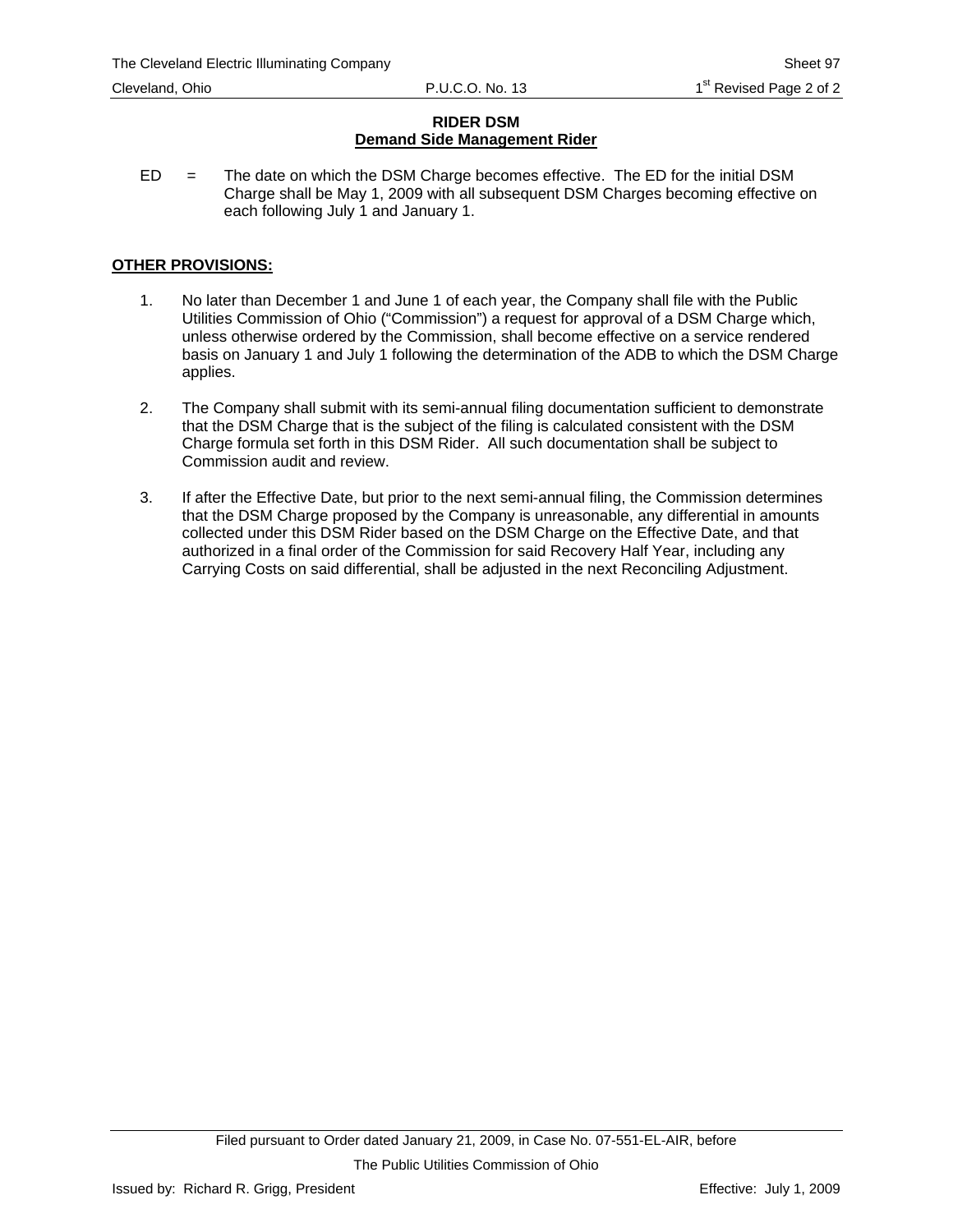#### **RIDER RAR Reasonable Arrangement Rider**

Applicability, terms and conditions and level of incentives associated with this Rider, shall be determined as part of The Public Utilities Commission of Ohio's review and approval of the application filed pursuant to RC 4905.31 and consistent with OAC 4901:1-38.

Recovery of the difference in revenue from the application of rates in the otherwise applicable rate schedule and this Rider shall be realized as part of the Company's Delta Revenue Recovery Rider (DRR) and shall be subject to review by the PUCO.

Each customer taking electric service under a Reasonable Arrangement pursuant to RC 4905.31 and consistent with OAC 4901:1-38 shall be subject to the Company's Electric Service Regulations and all riders unless otherwise expressly set forth in the Reasonable Arrangement.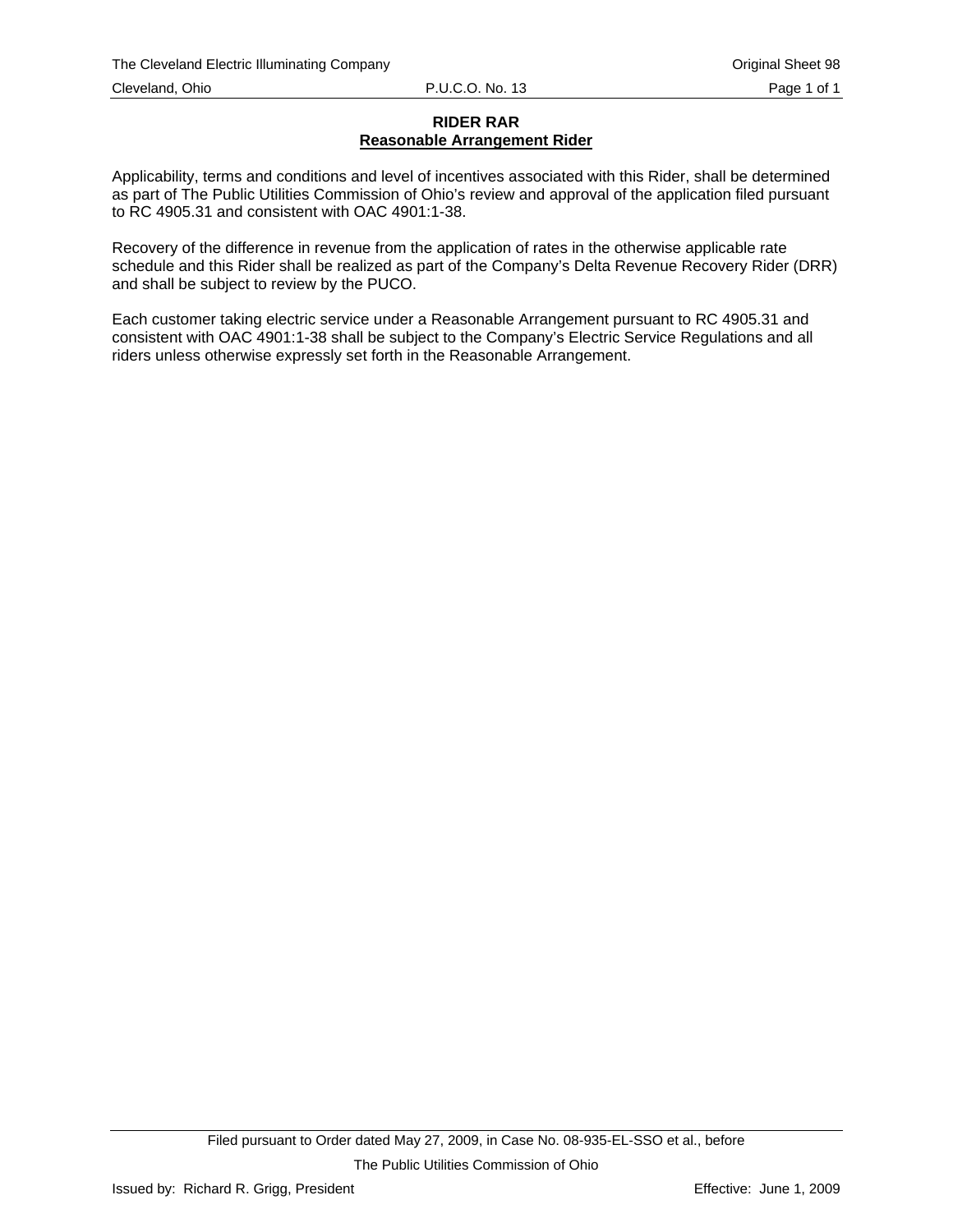## **RIDER DUN Distribution Uncollectible Rider**

## **APPLICABILITY:**

Applicable to any customer who receives electric service under the Company's rate schedules. The Distribution Uncollectible Rider (DUN) charge will apply, for all rate schedules, effective for service rendered beginning October 1, 2018, for all kWhs per kWh. This Rider is not avoidable for customers during the period the customer takes electric generation service from a certified supplier.

## **RATE:**

DUN charge  $0.0202\phi$ 

## **RIDER UPDATES:**

The charges contained in this Rider shall be updated and reconciled on a quarterly basis. No later than December 1st, March 1st, June 1st and September 1st of each year, the Company shall file with the PUCO a request for approval of the rider charges which, unless otherwise ordered by the PUCO, shall become effective on a service rendered basis on January 1st, April 1st, July 1st and October 1st of each year. This Rider is subject to reconciliation, including, but not limited to increases or refunds. Such reconciliation shall be based solely upon the results of audits ordered by the Commission in accordance with the July 18, 2012 Opinion and Order in Case No. 12-1230-EL-SSO, and the March 31, 2016 Opinion and Order in Case No. 14-1297-EL-SSO.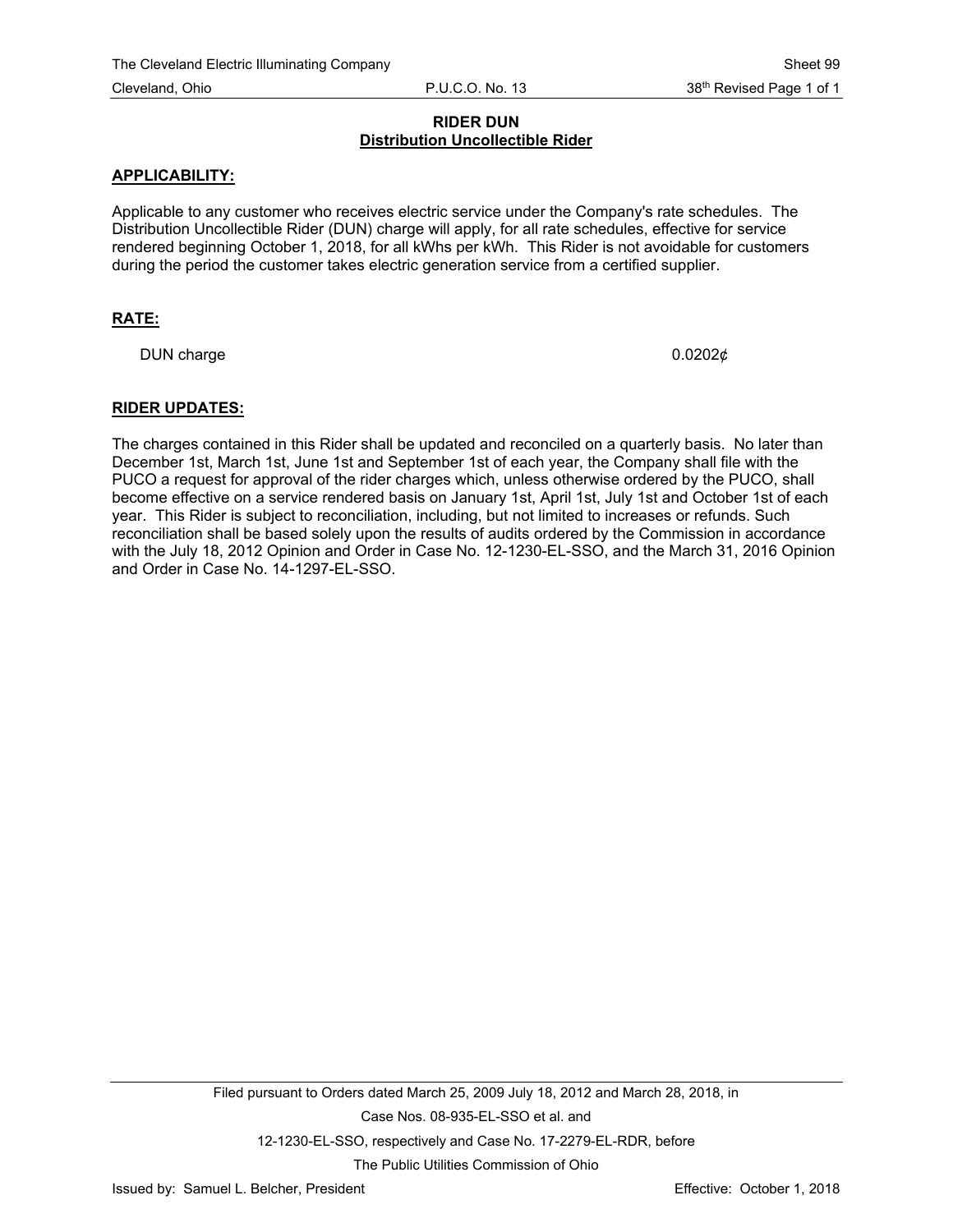## **APPLICABILITY:**

This Economic Load Response Program Rider ("Program") is available to customers taking service from the Company at primary voltages or higher voltages provided that all of the following seven conditions are met at the time of initiation of service to the customer under this Rider and on a continuing basis thereafter: (i) the customer took service under the Program as of May 31, 2016 or the customer was historically eligible for Rider ELR and provided written notice of intent to participate in the Program on or before May 31, 2015 for up to an additional 136,250 kW of Curtailable Load effective on or after June 1, 2016; (ii) the customer can successfully demonstrate to the Company that it can reduce its measured load to a pre-established contract Firm Load (as defined under Other Provisions, paragraph A., below) within two hours of notification provided by the Company without the need of a generator (A customer may intend to use a generator to reduce its usage to below its Firm Load, but if the generator does not operate, the customer must still reduce its usage to or below its Firm Load. Failure of a customer to reduce its usage to or below its Firm Load shall result in the consequences listed in the Emergency Curtailment Event Section herein.); (iii) the customer executes the Company's standard Program contract; (iv) the customer is taking generation service from the Company or a Competitive Retail Electric Service ("CRES") provider using consolidated billing; (v) the customer is not participating in any other load curtailment or demand response program, including without limitation a demand response program offered by PJM Interconnection, L.L.C. ("PJM") or any other independent system operator; (vi) the customer commits its demand response capability to Company for integration into Company's R.C. § 4928.66 compliance programs; and, (vii) the Commission finds that the demand response capabilities of customers electing service under this rider shall count towards the Company's compliance with the peak demand reduction benchmarks set forth in R.C. § 4928.66 as applied by the Commission's applicable rules and regulations and shall be considered incremental to interruptible load on the Company's system that existed in 2008. Nothing herein shall preclude a customer from requesting and receiving an exemption from any mechanism designed to recover the cost of energy efficiency and peak demand reduction programs to the extent the exemption is requested to reasonably encourage the commitment of customer-sited capabilities to the Company.

#### **RATES:**

In addition to any other charges under any other rate schedules applicable to customer's service, customers participating in the Program shall also pay the charges and receive the credit set forth below:

#### **Charges:**

Program Administrative Charge:  $$150.00$  per month

#### ECE Charge:

During an Emergency Curtailment Event (as defined under Other Provisions, paragraph D., below), the portion of the customer's actual measured load that exceeds its pre-established contract Firm Load for any and all hours during such event shall be assessed an ECE Charge which is calculated for each hour of the event as follows. Revenue collected by the Company as a result of any ECE Charge less amounts associated with the Commercial Activity Tax ("CAT") (as defined below) shall be credited towards costs to be collected through the DSE1 charge of Rider DSE:

Filed pursuant to Orders dated August 25, 2010, July 18, 2012, February 25, 2015 and March 31, 2016 in Case Nos. 10-388-EL-SSO, 12-1230-EL-SSO, 14-2037-EL-ATA and 14-1297-EL-SSO, respectively, before The Public Utilities Commission of Ohio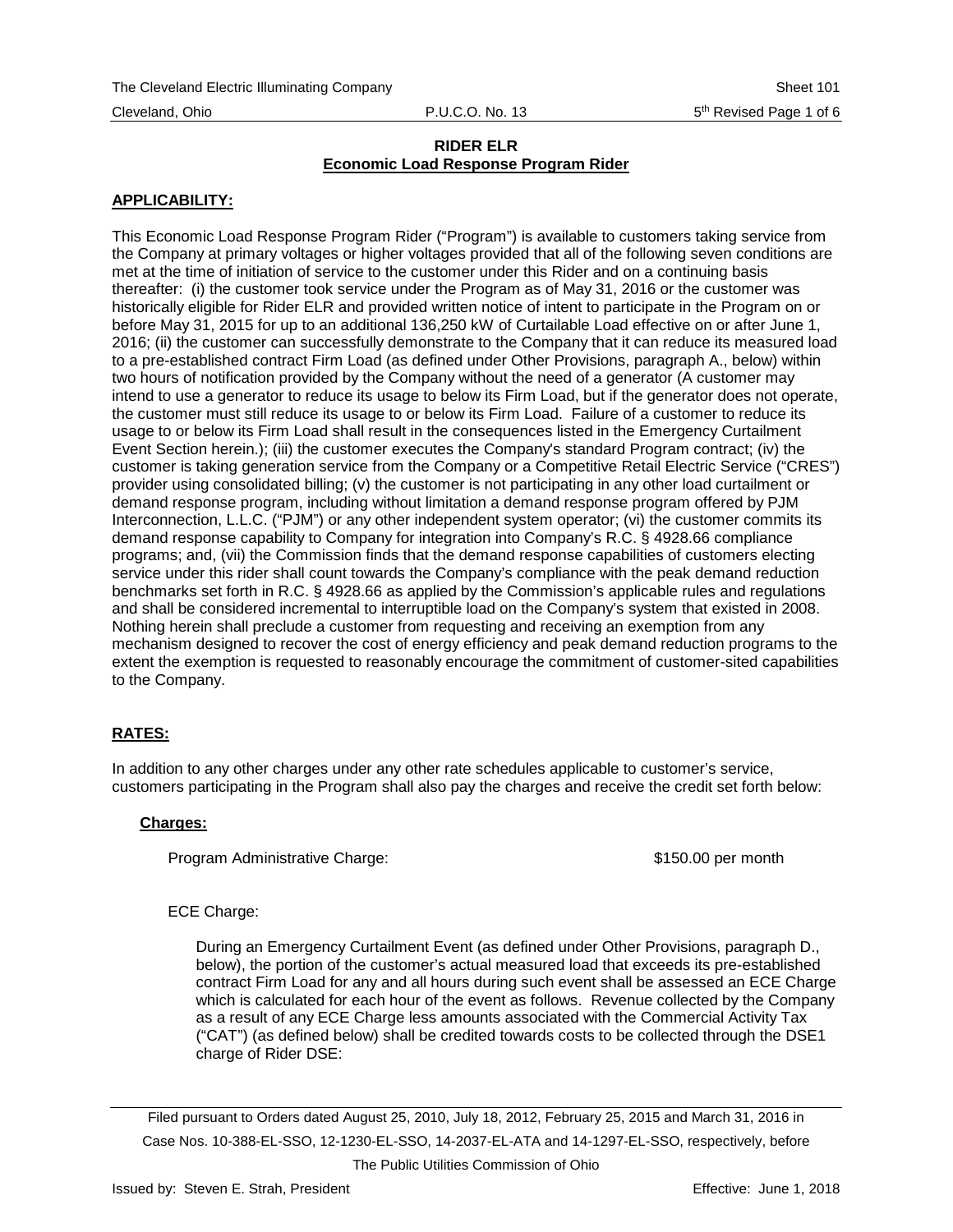| <b>ECE Charge</b> | $AL x$ PJM LMP x 300%) x (1 + LAF) x ([1/(1-CAT)]) |
|-------------------|----------------------------------------------------|
|                   |                                                    |

Where:

- **AL** = the customer's actual hourly load during an Emergency Curtailment Event that exceeds the customer's pre-established contract Firm Load.
- **PJM LMP** = the final Real-Time Locational Marginal Price as defined and specified by PJM at the appropriate pricing node during the applicable hour(s).
- **CAT** = the Commercial Activity Tax rate as established in Section 5751.03 of the Ohio Revised Code.
- **LAF** = Loss Adjustment Factor 3.0% for primary voltages 0.1% for subtransmission voltages 0.0% for transmission voltages

## **Program Credit ("PC"):**

Customers taking service under this Rider shall receive a monthly Program Credit which shall be calculated as follows:

## **PC = CL x (\$5.00) /kW/month**

Where:

CL is the Curtailable Load, which shall be calculated by the Company for each customer by subtracting the customer's contract Firm Load from its monthly highest thirty (30) minute integrated kW load occurring during the non-holiday weekday hours of 11 a.m. to 5 p.m. Eastern Standard Time (equivalent to noon to 6 p.m. EDT). In no circumstance can the CL be negative nor can the CL be in excess of a contract amount determined based upon the customers 12 month history as of February 1, 2008. Holidays are defined as New Year's Day, Memorial Day, Independence Day, Labor Day, Thanksgiving Day and Christmas Day.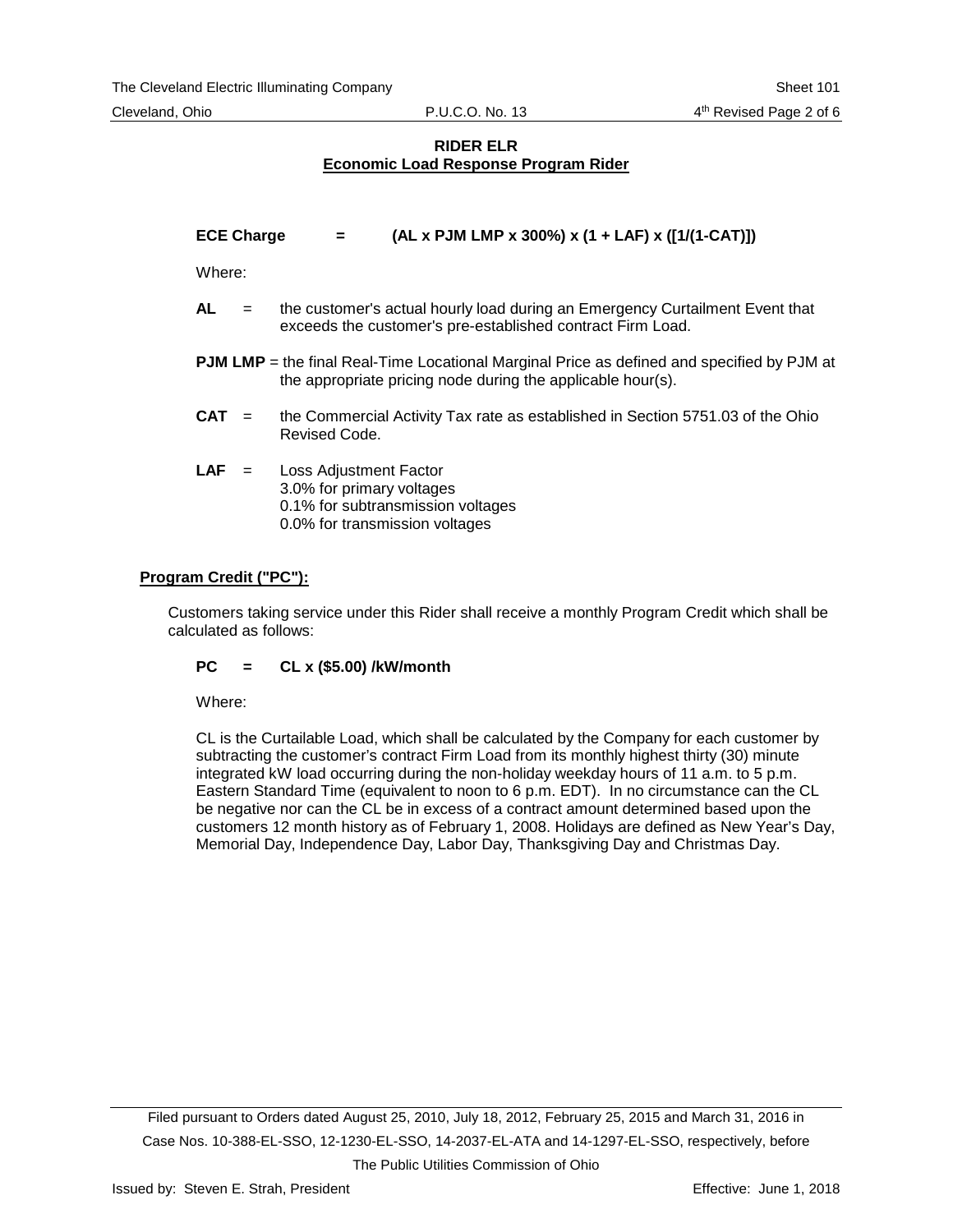#### **Minimum Bill:**

The application of the Program Credit shall not produce a total monthly bill for any customer, after including the effects of all rate schedules, riders, and if applicable, the CRES consolidated billing, that results in an average price per kWh less than two (2) cents per kWh.

#### **OTHER PROVISIONS:**

A. Firm Load

For purposes of this Rider, "Firm Load" shall be that portion of a customer's electric load that is not subject to curtailment. A customer may request a reduction to its contract Firm Load no more than once in any twelve month period. The Firm Load may be reduced to the extent that such reduction is consistent with other terms and conditions set forth in this Rider. Any such change in Firm Load shall be applied beginning with the customer's January bill immediately following the year in which the change has been approved by the Company, provided that advance written request is provided to the Company no less than thirty (30) days prior to the effective billing month of the change. The Company may increase the Firm Load at any time if the Company, at its sole discretion, determines the Firm Load is at a level that the customer fails to demonstrate that they can reach. The Company shall promptly notify the customer of any such change.

#### B. Load Response Program Contract

Customers taking service under this optional Rider shall execute the Company's standard Program contract which, among other things, will establish the Customer's Firm Load and commit the Customer's demand response capability to Company for purposes of Company's compliance with the peak demand reduction benchmarks set forth in R.C. § 4928.66 as applied by the Commission's applicable rules and regulations.

C. Metering

The customer must arrange for interval metering consistent with the Company's Miscellaneous Charges, Tariff Sheet 75.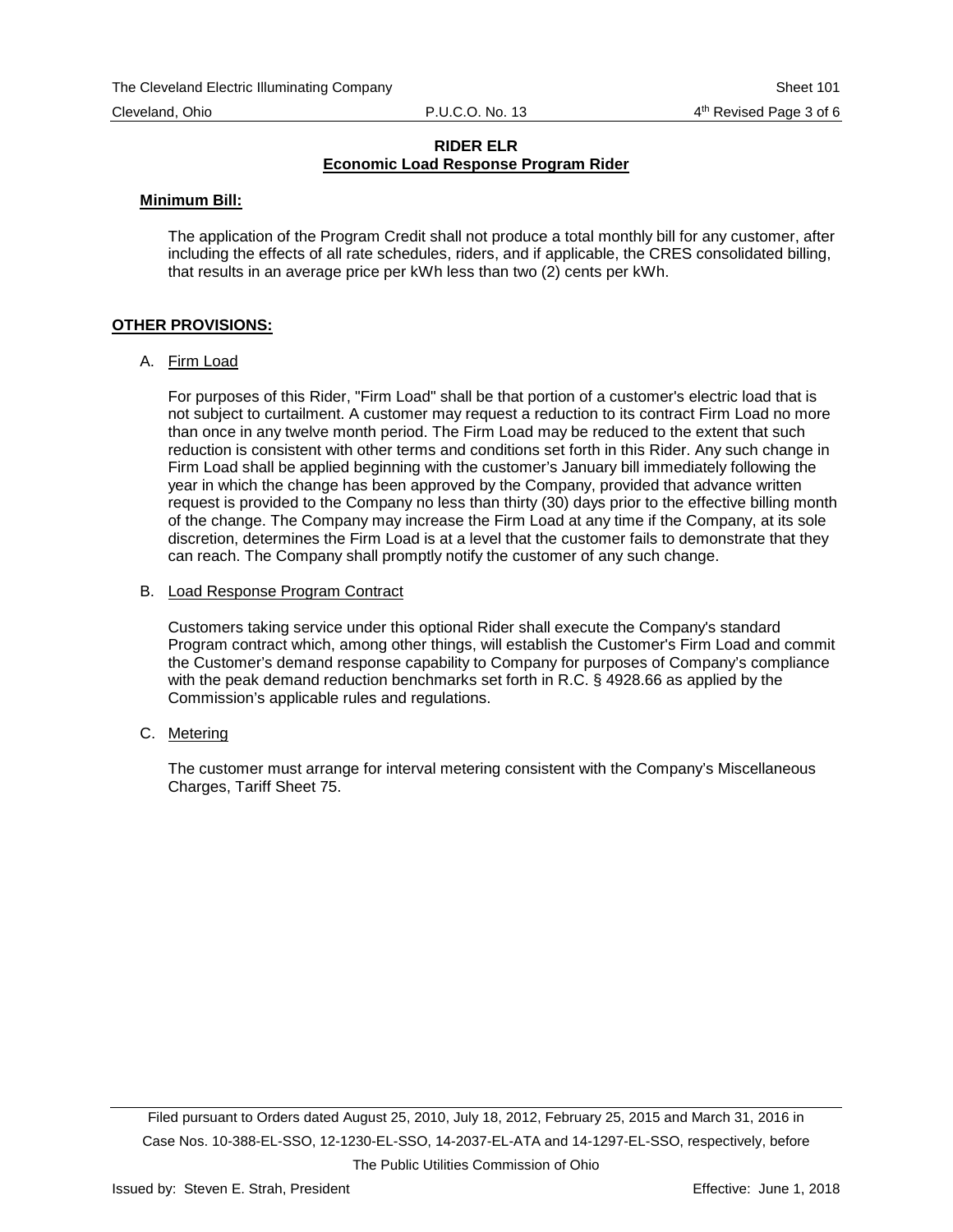#### D. Emergency Curtailment Event

Upon advance notification provided by the Company, a customer taking service under this Rider must curtail all load above its Firm Load during an Emergency Curtailment Event consistent with the Company's instructions. For purposes of this Rider, an Emergency Curtailment Event shall be one in which the Company, a regional transmission organization and/or a transmission operator determines, in its respective sole discretion, that an emergency situation exists that may jeopardize the integrity of either the distribution or transmission system in the area. PJM, which is the regional transmission organization of which the Company is a member, may also initiate an Emergency Curtailment Event upon their sole determination that a pre-emergency situation exists.

If an Emergency Curtailment Event is requested solely by the Company or a transmission operator, a customer will be given no less two hours advance notification to curtail all load above its Firm Load during the Emergency Curtailment Event. An Emergency Curtailment Event requested solely by the Company or a transmission operator may occur anytime during the year with no restrictions on the number of events or the duration of an event.

If the Emergency Curtailment Event is requested by PJM, a customer will be notified by the Company of the start time of the Emergency Curtailment Event as determined by PJM. The start time of the Emergency Curtailment Event will be approximately thirty (30) minutes from the time the Company receives notification from PJM of the Emergency Curtailment Event. However, PJM at its sole discretion may grant a customer an exception to the thirty (30) minute advance notification time of either sixty (60) minutes or one hundred and twenty (120) minutes based on the customer's physical capability to provide load reduction. A customer wishing to seek such exception must submit to the Company a completed request form that the Company will then submit to PJM. If PJM approves the customer request for an exception for sixty (60) minutes, then the start time of any PJM-called Emergency Curtailment Events for that customer will be approximately sixty (60) minutes from the time the Company receives notification from PJM of the Emergency Curtailment Event. If PJM approves the customer request for an exception for one hundred and twenty (120) minutes, then the start time of any PJM-called Emergency Curtailment Events for that customer will be approximately one hundred and twenty (120) minutes from the time the Company receives notification from PJM of the Emergency Curtailment Event. The maximum duration that load must be curtailed when an Emergency Curtailment Event is called by PJM during the months of May through October will be twelve (12) hours and will only occur between 10:00 AM to 10:00 PM (Eastern Prevailing Time). For the months of November through April, the maximum duration that load must be curtailed when an Emergency Curtailment Event is called by PJM will be fifteen (15) hours and will only occur between 6:00 AM to 9:00 PM (Eastern Prevailing Time). An Emergency Curtailment Event requested solely by PJM may occur any day during the year with no restrictions on the number of events that could occur.

Filed pursuant to Orders dated August 25, 2010, July 18, 2012, February 25, 2015 and March 31, 2016 in Case Nos. 10-388-EL-SSO, 12-1230-EL-SSO, 14-2037-EL-ATA and 14-1297-EL-SSO, respectively, before The Public Utilities Commission of Ohio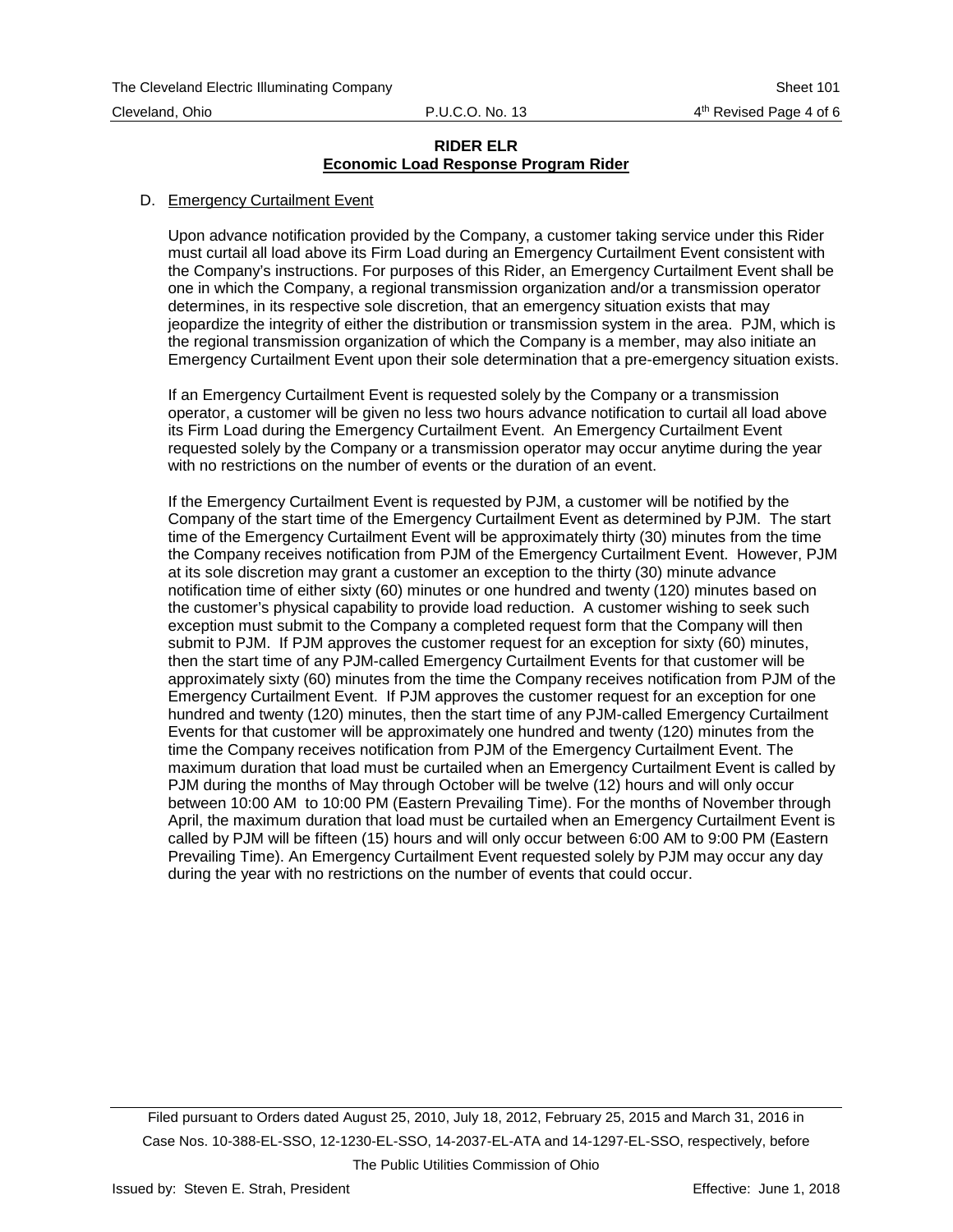During the entire period of an Emergency Curtailment Event, the customer's actual measured load must remain at or below its Firm Load with such load being measured every clock half hour. A customer's actual measured load shall be determined using the greater of the customer's highest lagging kVA or highest kW during the Emergency Curtailment Event.

If at any time during the Emergency Curtailment Event a customer's actual measured load exceeds its contract Firm Load, the Company may disconnect the customer from the transmission system for the duration of the Emergency Curtailment Event, at the customer's expense. The Company shall not be liable for any direct or indirect costs, losses, expenses, or other damages, special or otherwise, including, without limitation, lost profits that arise from such disconnection.

If at any time during the Emergency Curtailment Event a customer's actual measured load exceeds 110% of its Firm Load, the customer shall be subject to all four (4) of the following: (i) forfeit its Program Credit for the month in which the Emergency Curtailment Event occurred; (ii) pay the ECE Charge set forth in the Rates section of this Rider; (iii) pay the sum of all Program Credits received by the customer under the Program during the immediately preceding twelve billing months which shall include credits from this Rider and the Economic Development Rider; and (iv) the Company's right, at its sole discretion, to remove the customer from the Program for a minimum of 12 months.

If at any time during the Emergency Curtailment Event a customer's actual measured load is greater than 100% and less than or equal to 110% of its Firm Load during the Emergency Curtailment Event, the customer shall forfeit its Program Credit for the month in which the Emergency Curtailment Event occurred and shall pay the ECE Charge set forth in the Rates section of this Rider.

In no event shall the penalties for non-performance listed above be less than PJM's nonperformance penalties plus ECE charge for a non-performing customer during the Emergency Curtailment Event.

In a PJM delivery year (June  $1<sup>st</sup>$  – May 31<sup>st</sup>) when an Emergency Curtailment Event has not been requested of customers by PJM on this Rider between June 1 and May 7, the Company shall simultaneously interrupt all customers on this Rider by May 31 in order to meet the Company's PJM test obligations for Load Management Resources. The duration of this test will be one hour. The Company will schedule the test and Customers shall receive advance notification of the test. All provisions of this Rider shall apply to this test.

In the event of any conflict between the terms and conditions set forth in this Rider and other service reliability requirements and/or obligations of the Company, the latter shall prevail.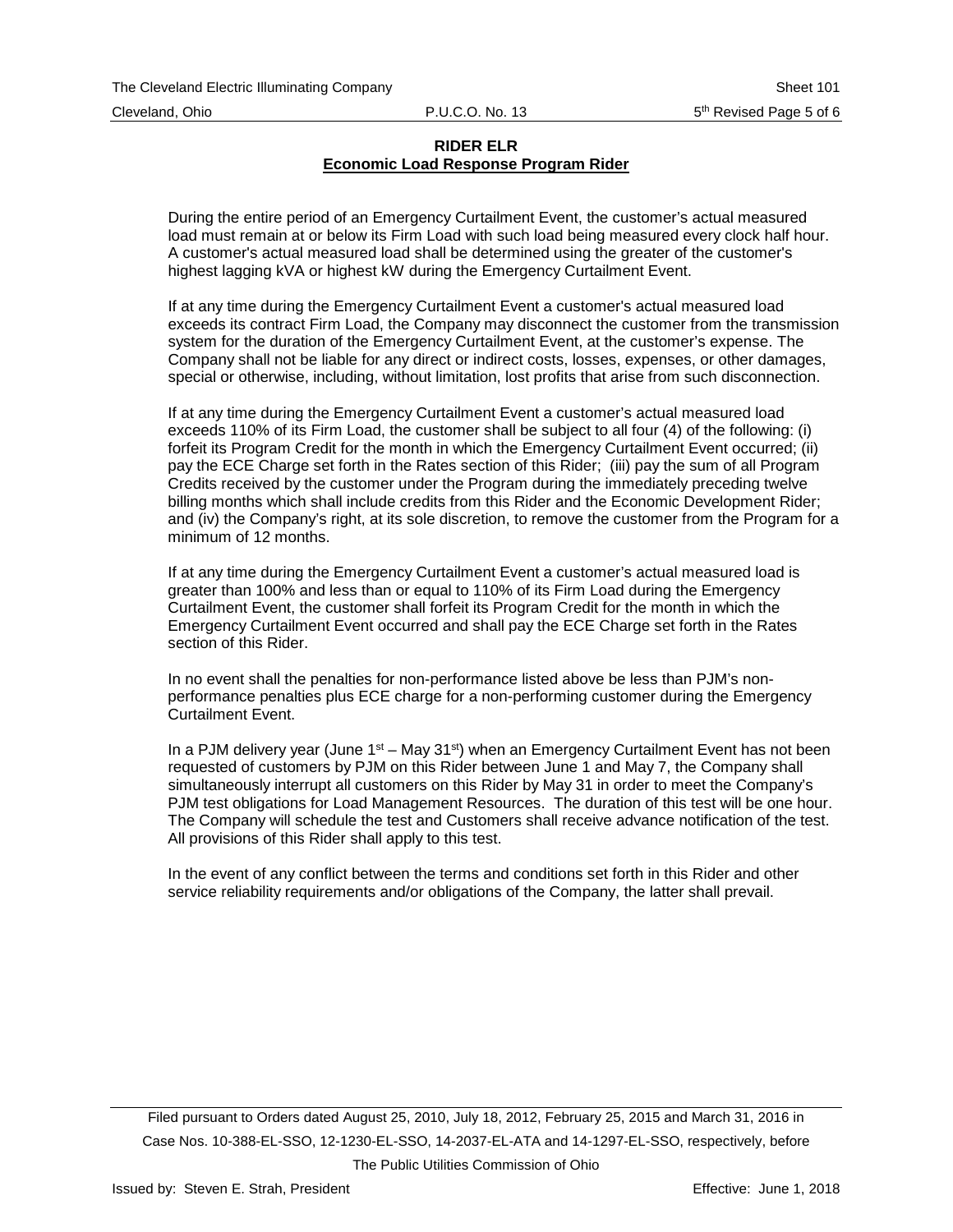#### E. Notification

Emergency Curtailment Event notifications called by PJM will be stated such that customers must curtail their actual measured load to Firm Load prior to the start time of the Emergency Curtailment Event set forth in the PJM notification to the Company. Emergency Curtailment Event notifications called for either by the Company or a transmission operator will be stated such that customers must curtail actual measured load to Firm Load within two hours of the time the Company sends such notification to the customer. The Company will provide customers a notification of when Emergency Curtailment Events have ended. Receipt of notifications set out in this paragraph shall be the sole responsibility of the customer.

Notification of an Emergency Curtailment Event consists of an electronic message issued by the Company to a device or devices such as telephone, facsimile, pager or email, selected and provided by the customer and approved by the Company. Two-way information capability shall be incorporated by the Company and the customer in order to provide confirmation of receipt of notification messages. Operation, maintenance and functionality of such communication devices selected by the customer shall be the sole responsibility of the customer.

#### F. Term

This Rider shall become effective for service rendered beginning June 1, 2016, and shall expire with service rendered through May 31, 2024.

A customer may terminate its participation in the Program consistent with other terms and conditions to be effective June  $1<sup>st</sup>$ , so long as the customer provides written notice to the Company no less than 38 months prior to the requested June  $1<sup>st</sup>$  date upon which the requested termination would become effective. Except as otherwise provided in this Rider, a qualifying customer may return to the Program after a hiatus from the Program of at least one (1) year on the first day of the customer's billing cycle upon at least thirty days prior written notice of the customer's intent to return.

#### G. Conditions

Payment by the customer of all charges herein is a condition of service under this Economic Load Response Program Rider.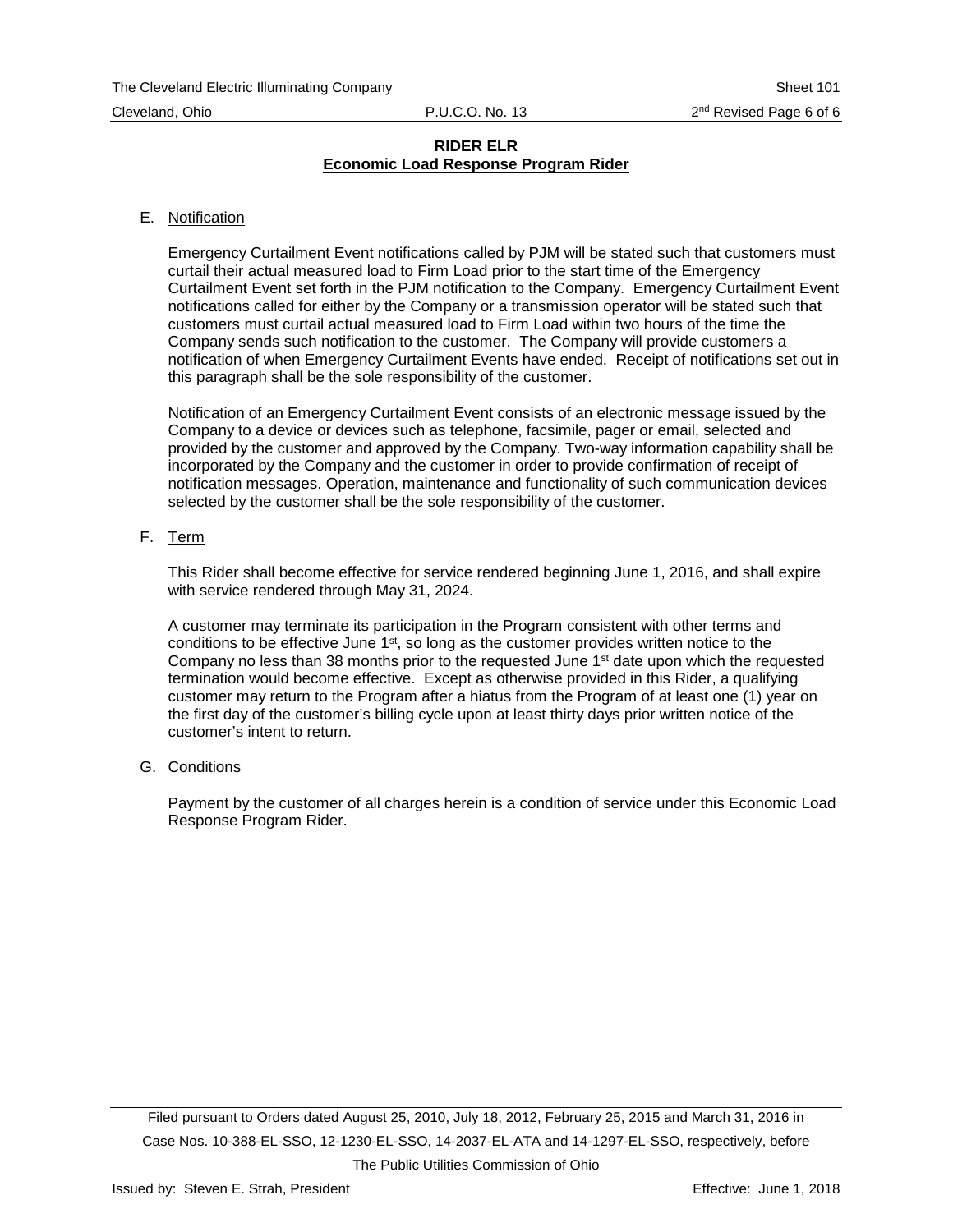## **RIDER GCR Generation Cost Reconciliation Rider**

## **APPLICABILITY:**

Applicable to any customer who receives electric service under the Company's rate schedules. The Generation Cost Reconciliation Rider (GCR) charge will apply, by rate schedule, effective for service rendered beginning October 1, 2018, for all kWhs per kWh.

| <b>RATE:</b> | GCR1    | GCR <sub>2</sub> |
|--------------|---------|------------------|
| <b>RS</b>    | 0.07896 | $0.0000 \phi$    |
| GS           | 0.07896 | $0.0000 \notin$  |
| <b>GP</b>    | 0.0761¢ | $0.0000 \phi$    |
| GSU          | 0.0740¢ | 0.00006          |
| GT.          | 0.07396 | $0.0000 \phi$    |
| <b>STL</b>   | 0.07896 | $0.0000 \phi$    |
| <b>TRF</b>   | 0.07896 | $0.0000 \phi$    |
| <b>POL</b>   | 0.07896 | 0.00006          |
|              |         |                  |

The GCR charge shall be calculated as follows:

## GCR = {[GCR Deferral Balance] / S} x 1/(1 - CAT) x {(1 - LOSS<sub>AVG</sub>) / (1 - LOSS)}

Where:

- i. The calculation period is the three-month period ended two months prior to the effective dates of the updated rider (i.e. three months ended October 31, January 31, April 30, and July 31).
- ii. Each component of the formula includes the aggregated data for The Cleveland Electric Illuminating Company, Ohio Edison Company, and The Toledo Edison Company.
- iii. For any given billing period, only the non-zero GCR charge will be applied.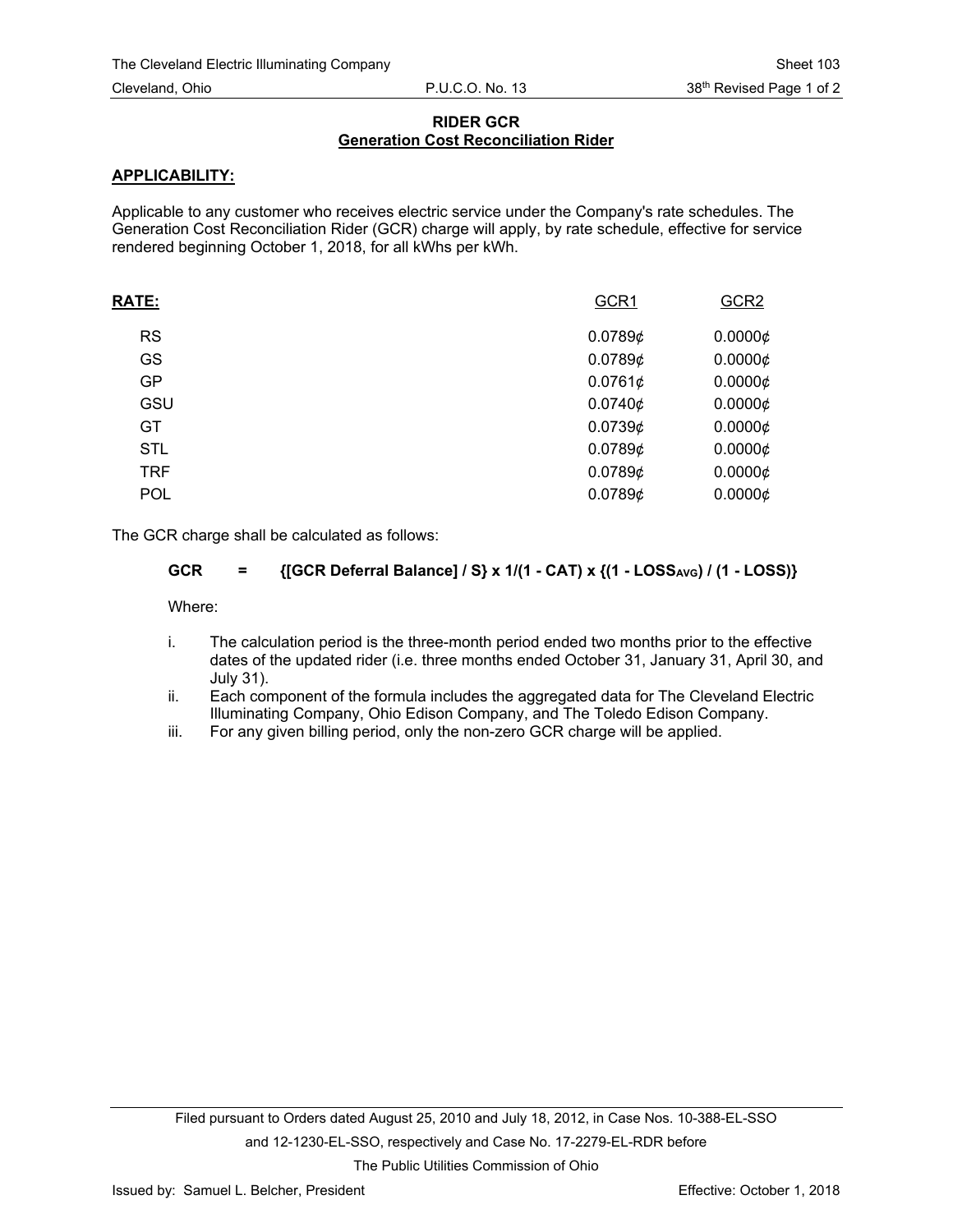## **RIDER GCR Generation Cost Reconciliation Rider**

| <b>GCR Deferral Balance</b> |          | $[(B_P - GCR_{REV} - GEN_{REV} + E_S + E_{CBP}) + I]$<br>=                                                                                                  |
|-----------------------------|----------|-------------------------------------------------------------------------------------------------------------------------------------------------------------|
| $B_{P}$                     | $=$      | The actual reconciliation balance, including applicable interest, at the end of the<br>previous calculation period.                                         |
| <b>GCRREV</b>               | $=$      | The actual revenue associated with Rider GCR, as billed for the calculation<br>period, excluding applicable Commercial Activity Tax.                        |
| <b>GENREV</b>               | $\equiv$ | The actual revenue associated with Riders GEN, HLF, RCP, RTP and CPP as<br>billed for the calculation period, excluding applicable Commercial Activity Tax. |
| $E_{S}$                     | $=$      | The actual cost of supplying generation service to SSO customers and<br>customers taking service under special contracts for the calculation period.        |
| <b>E</b> <sub>CBP</sub>     | $\equiv$ | The competitive bidding process expenses.                                                                                                                   |
| п                           | $=$      | The applicable interest for the calculation period at a monthly rate of 0.7066%.                                                                            |
| S                           | $=$      | The projected kWh sales for the period during which Rider GCR will be charged.                                                                              |
| <b>CAT</b>                  | $=$      | The Commercial Activity Tax rate as established in Section 5751.03 of the Ohio<br>Revised Code.                                                             |
| <b>LOSS</b>                 | $=$      | The loss factor associated with each rate category based on service voltage.<br>(See Page 1 of Exhibit C to the Application in Case No. 08-0935-EL-SSO).    |
| $LOSSAVG =$                 |          | The aggregated loss factor.                                                                                                                                 |

## **AVOIDABILITY:**

The GCR charge shall equal GCR1 and GCR1 is not applied to customers during the calculation period the customer takes electric generation service from a certified supplier, unless the **GCR Deferral Balance > (10% x ES)** for two consecutive calculation periods. If the **GCR Deferral Balance > (10% x ES)** for two consecutive calculations periods, then, subject to Commission approval, GCR2 = GCR and GCR2 is not avoidable for customers who take electric generation service from a certified supplier.

Regardless, in the event that a supplier that has been providing power as a result of the competitive bid process defaults during the applicable ESP period, the Company upon its belief that such default will cause the GCR Deferral Balance to exceed the 10% threshold, may determine that the GCR charge is not avoidable for customers who take generation from a certified supplier, subject to Commission approval.

## **RIDER UPDATES:**

The charges contained in this Rider shall be updated and reconciled on a quarterly basis. No later than December 1st, March 1st, June 1st and September 1st of each year, the Company will file with the PUCO a request for approval of the Rider charges which, unless otherwise ordered by the PUCO, shall become effective on a service rendered basis on January 1st, April 1st, July 1st and October 1st of each year. This Rider is subject to reconciliation, including, but not limited to increases or refunds. Such reconciliation shall be based solely upon the results of audits ordered by the Commission in accordance with the July 18, 2012 Opinion and Order in Case No. 12-1230-EL-SSO, and the March 31, 2016 Opinion and Order in Case No. 14-1297-EL-SSO.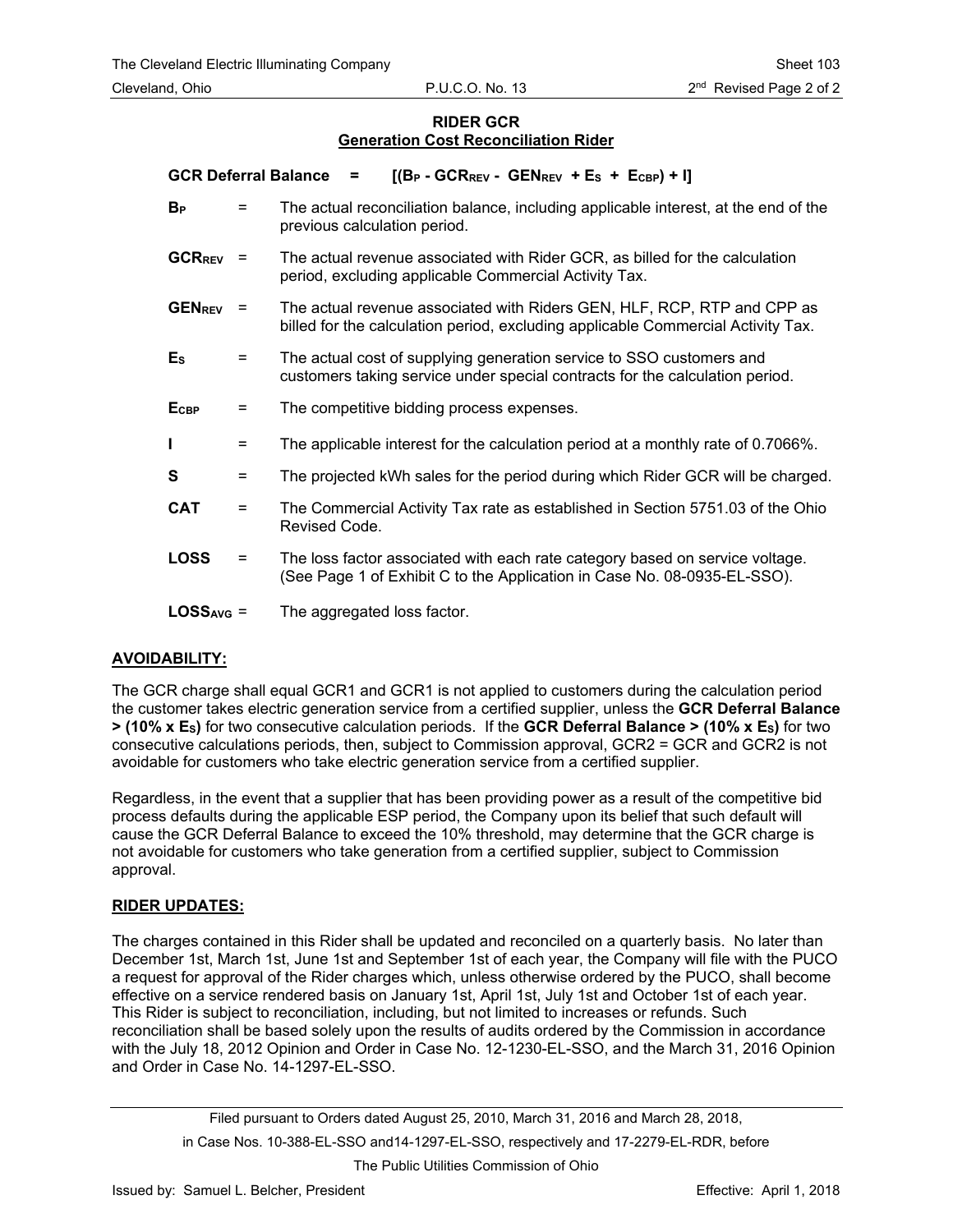## **Fuel Rider**

## **APPLICABILITY:**

Applicable to any customer who receives electric service under the Company's rate schedules. The Fuel Rider will apply, for all rate schedules, effective for service rendered beginning June 1, 2009 for all kWhs per kWh. This Rider is not applied to customers during the period the customer takes electric generation service from a certified supplier.

### **RATE:**

| <b>RS</b>  | $0.0000\phi$ |
|------------|--------------|
| GS         | $0.0000$ ¢   |
| <b>GP</b>  | $0.0000$ ¢   |
| GSU        | $0.0000$ ¢   |
| GT         | $0.0000$ ¢   |
| <b>STL</b> | $0.0000$ ¢   |
| <b>TRF</b> | $0.0000$ ¢   |
| POL        | $0.0000$ ¢   |

# **RIDER PROVISIONS:**

The Rider recovers costs as authorized by the Commission's January 14, 2009 Finding and Order in Case No. 09-21-EL-ATA et al. The Fuel Rider charge shall be reconciled to reflect the difference between actual and forecasted costs and the difference between actual and forecasted generation revenue and revenue collected under this Rider.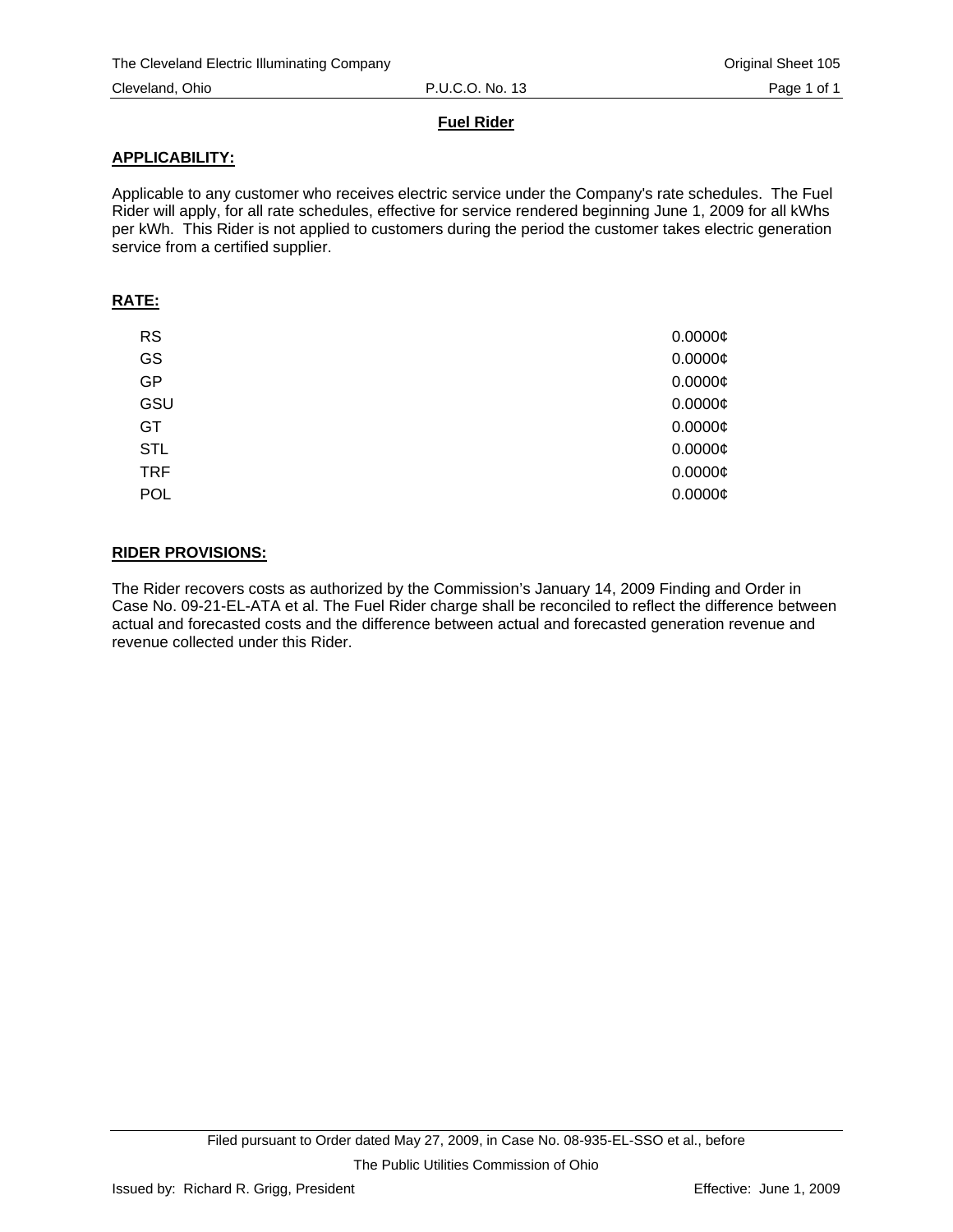## **RIDER AMI**

## **Advanced Metering Infrastructure / Modern Grid Rider**

## **APPLICABILITY:**

Applicable to any customer who receives electric service under the Company's rate schedules, with the exception of General Service - Transmission (Rate "GT"). This Advanced Metering Infrastructure / Modern Grid Rider charge is a fixed monthly charge and will be effective for service rendered beginning October 1, 2018. This Rider is not avoidable for customers during the period the customer takes electric generation service from a certified supplier.

## **CHARGE \*:**

| <b>RS</b>               | \$0.229  |
|-------------------------|----------|
| GS                      | \$1.187  |
| <b>GP</b>               | \$15.325 |
| GSU                     | \$18.039 |
| STL (per lighting unit) | \$0.052  |
| <b>TRF</b>              | \$0.187  |
| POL                     | \$0.334  |

\* The charges listed above, except those for rate schedule STL, will be applied per customer, per month. Any customer who receives electric service under rate schedule STL will have the above charge applied per lighting unit, per month.

#### **PROVISIONS:**

The charges set forth in this Rider recover costs associated with the Ohio Site Deployment of the Smart Grid Modernization Initiative in Case No. 09-1820-EL-ATA. Any additional costs associated with expansion of the Ohio Site Deployment or the implementation of any additional advanced metering or grid modernization infrastructure in Ohio including, but not limited to, Commission directed, legislatively mandated or Company initiated and Commission approved infrastructure expansion will be collected through this Rider.

#### **RIDER UPDATES:**

The charges contained in this Rider shall be updated and reconciled on a quarterly basis. No later than December 1st, March 1st, June 1st and September 1st of each year, the Company shall file with the PUCO a request for approval of the Rider charges which, unless otherwise ordered by the PUCO, shall become effective on a service rendered basis on January 1st, April 1st, July 1st and October 1st of each year. This Rider is subject to reconciliation, including, but not limited to increases or refunds. Such reconciliation shall be based solely upon the results of audits ordered by the Commission in accordance with the July 18, 2012 Opinion and Order in Case No. 12-1230-EL-SSO, and the March 31, 2016 Opinion and Order in Case No. 14-1297-EL-SSO and upon the Commission's orders in Case No. 18-47-AU-COI.

Filed pursuant to Orders dated June 30, 2010, July 18, 2012, March 31, 2016 and March 28, 2018, in Case Nos. 09-1820-EL-ATA, 12-1230-EL-SSO and 14-1297-EL-SSO, respectively and Case No. 17-2276-EL-RDR

before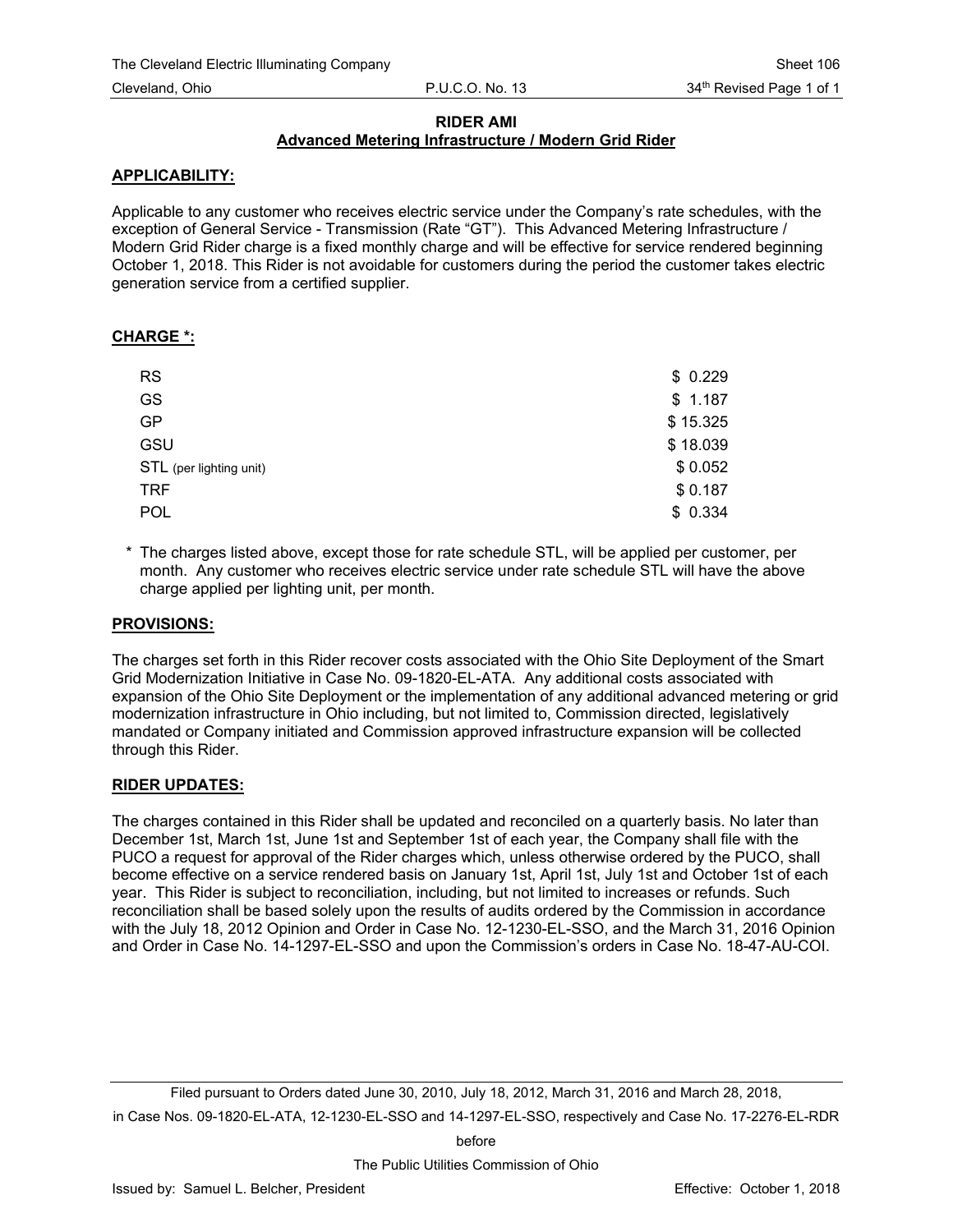#### **RIDER LEX Line Extension Cost Recovery Rider**

## **APPLICABILITY:**

Applicable to any customer receiving electric service under the Company's rate schedules. The Line Extension Cost Recovery Rider (LEX) charge will apply for all rate schedules, on a service rendered basis, for all kWhs per kWh. This Rider is not avoidable for customers who take electric generation service from a certified supplier.

## **RATE:**

LEX charge 0.0000 $\phi$ 

## **RIDER UPDATES:**

The charges contained in this Rider shall be updated and reconciled on a quarterly basis beginning December 1, 2011, and thereafter no later than December 1st, March 1st, June 1st and September 1st of each year, the Company will file with the PUCO a request for approval of the Rider charges which, unless otherwise ordered by the PUCO, shall become effective on a service rendered basis on January 1st, April 1st, July 1st and October 1st of each year.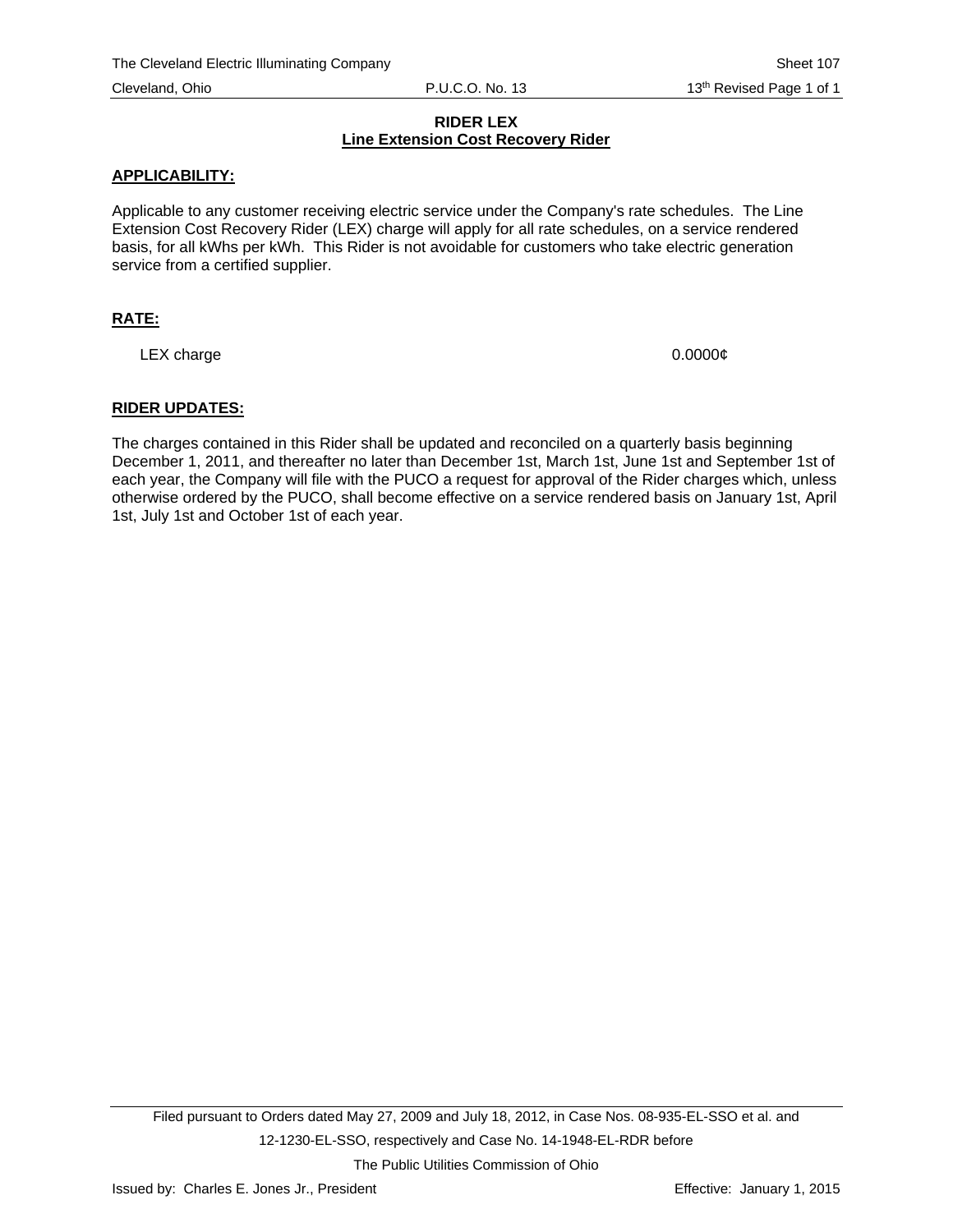#### **RIDER DSI Delivery Service Improvement Rider**

## **APPLICABILITY:**

Applicable to any customer who receives electric service under the Company's Rate Schedules. The Delivery Service Improvement Rider (DSI) charges will be applied to customers, effective for bills rendered beginning January 1, 2012, upon the Rate Schedule designation established in Case No. 07- 551-EL-AIR, (which designation shall be reflected on the customers' bills). This Rider is not avoidable for customers who shop with a certified supplier.

## **RATE:**

| RS (all kWhs, per kWh)         | 0.0000c  |
|--------------------------------|----------|
| GS (per kW of Billing Demand)  | \$0.0000 |
| GP (per kW of Billing Demand)  | \$0.0000 |
| GSU (per kW of Billing Demand) | \$0.0000 |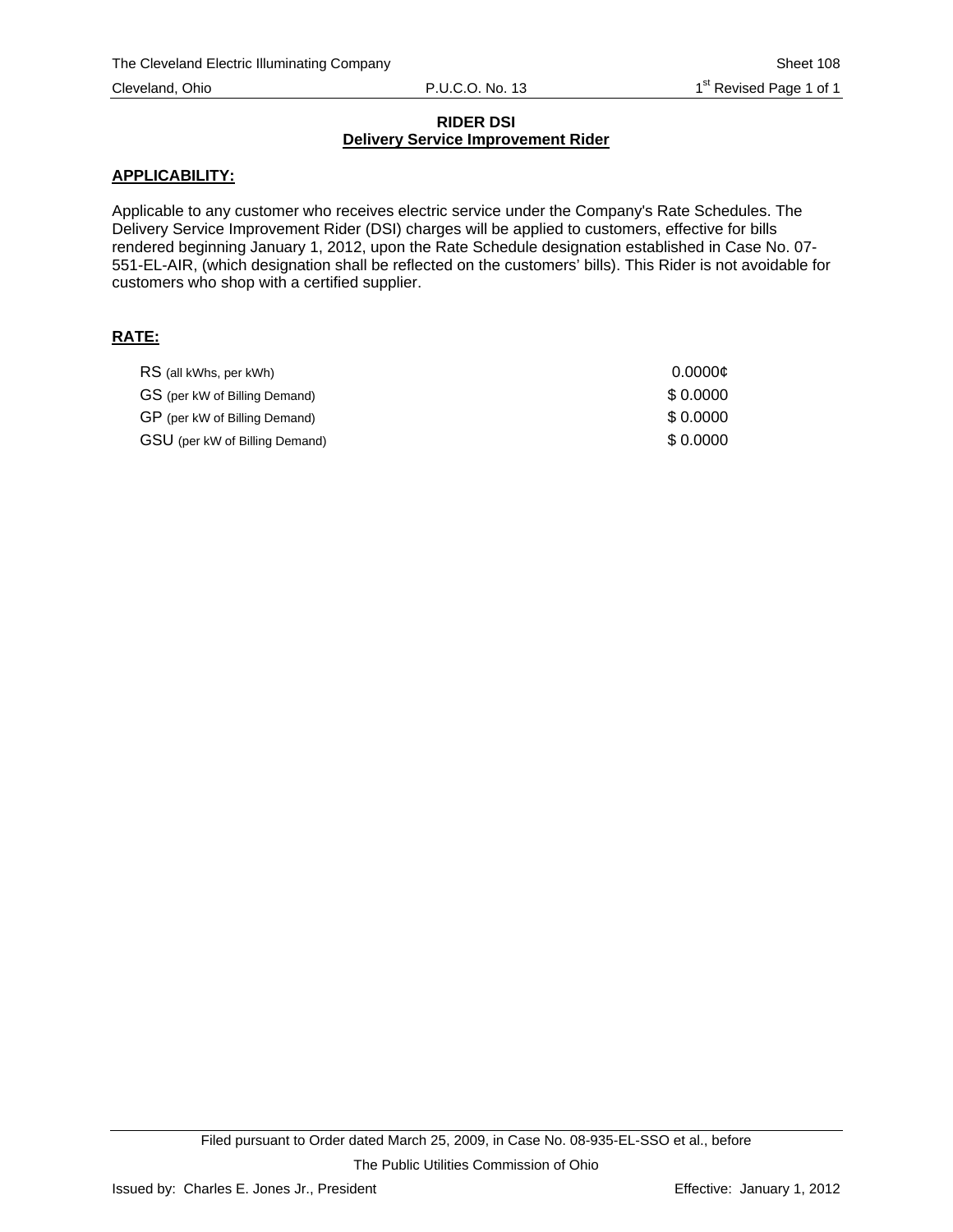#### **RIDER PUR PIPP Uncollectible Rider**

## **APPLICABILITY:**

Applicable to any customer who receives electric service under the Company's rate schedules. The PIPP Uncollectible Rider (PUR) charge will apply, for all rate schedules, effective for service rendered beginning October 1, 2018, for all kWhs per kWh. This Rider is not avoidable for customers during the period the customer takes electric generation service from a certified supplier. This Rider recovers uncollectible expense associated with PIPP customers to the extent such expense is incurred by the Company and is not recovered elsewhere.

## **RATE:**

PUR charge 0.0069¢

## **RIDER UPDATES:**

The charges contained in this Rider shall be updated and reconciled on a quarterly basis. No later than December 1st, March 1st, June 1st and September 1st of each year, the Company shall file with the PUCO a request for approval of the rider charges which, unless otherwise ordered by the PUCO, shall become effective on a service rendered basis on January 1st, April 1st, July 1st and October 1st of each year. This Rider is subject to reconciliation, including, but not limited to increases or refunds. Such reconciliation shall be based solely upon the results of audits ordered by the Commission in accordance with the July 18, 2012 Opinion and Order in Case No. 12-1230-EL-SSO, and the March 31, 2016 Opinion and Order in Case No. 14-1297-EL-SSO.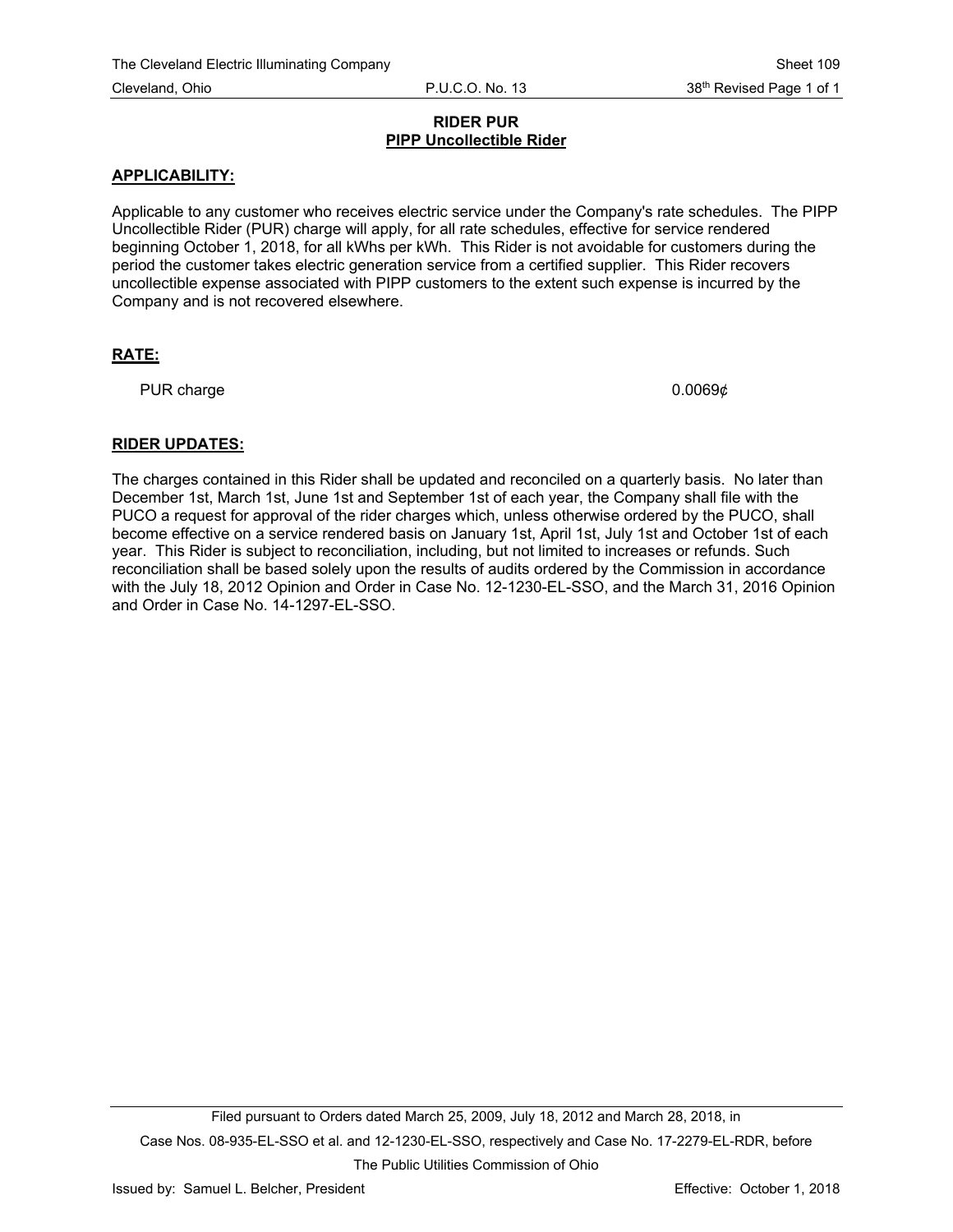## **RIDER NDU Non-Distribution Uncollectible Rider**

## **APPLICABILITY:**

Applicable to any customer who receives electric service under the Company's rate schedules. The Non-Distribution Uncollectible Rider (NDU) charge / (credit) will apply, for all rate schedules, effective for service rendered beginning October 1, 2018, for all kWhs per kWh. This Rider is not applied to customers during the period the customer takes electric generation service from a certified supplier.

## **RATE:**

NDU charge / (credit)  $0.0782\phi$ 

## **RIDER UPDATES:**

The charges / credits contained in this Rider shall be updated and reconciled on a quarterly basis. No later than December 1st, March 1st, June 1st and September 1st of each year, the Company shall file with the PUCO a request for approval of the rider charges / credits which, unless otherwise ordered by the PUCO, shall become effective on a service rendered basis on January 1st, April 1st, July 1st and October 1st of each year. This Rider is subject to reconciliation, including, but not limited to increases or refunds. Such reconciliation shall be based solely upon the results of audits ordered by the Commission in accordance with the July 18, 2012 Opinion and Order in Case No. 12-1230-EL-SSO, and the March 31, 2016 Opinion and Order in Case No. 14-1297-EL-SSO.

Filed pursuant to Orders dated March 25, 2009, July 18, 2012, March 31, 2016 and March 28, 2018, in Case Nos. 08- 935-EL-SSO et al., 12-1230-EL-SSO and 14-1297-EL-SSO, respectively and Case No. 17-2279-EL-RDR, before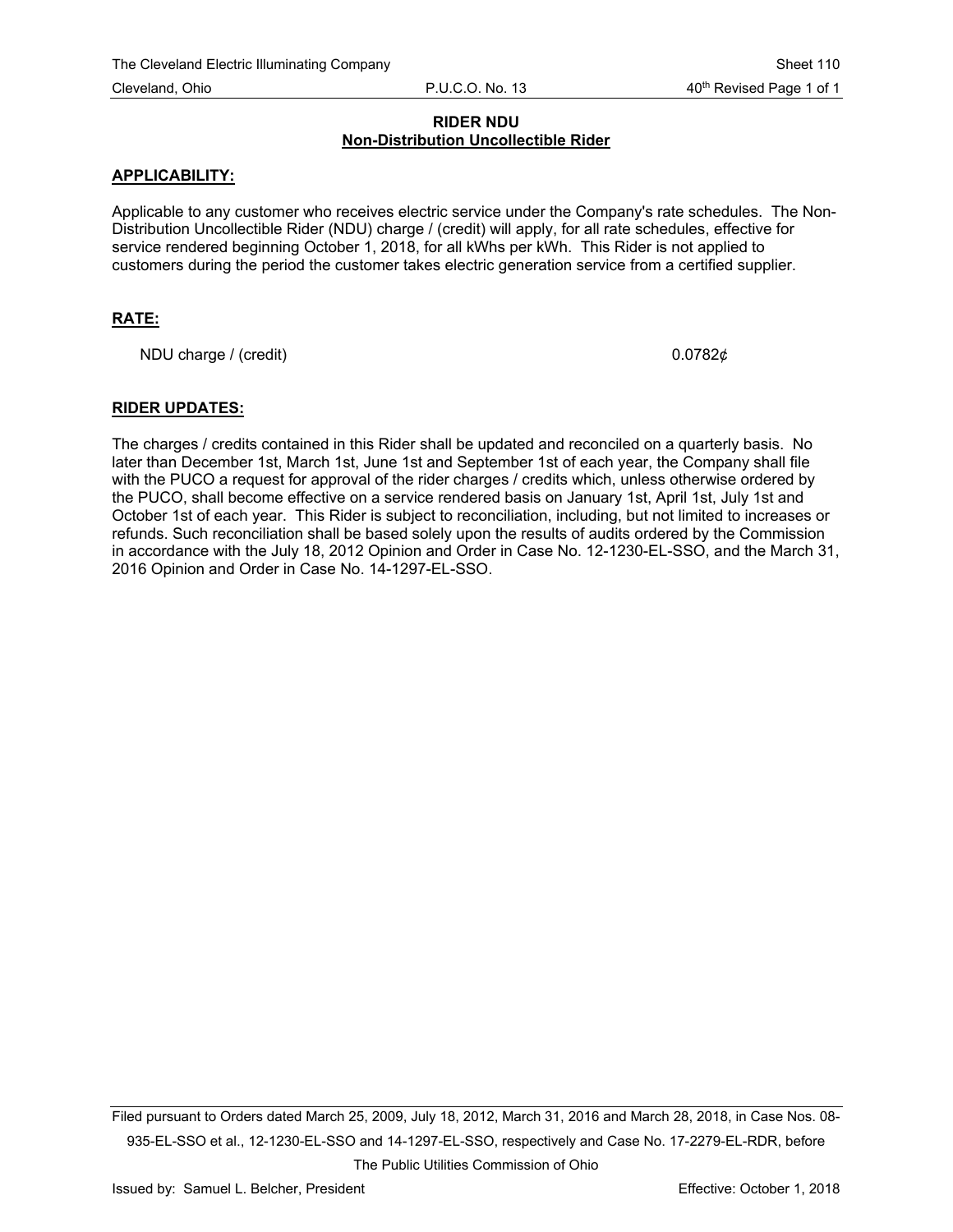## **RIDER RTP Experimental Real Time Pricing Rider**

## **AVAILABILITY:**

This Rider is not available to customers during the period the customer takes electric generation service from a certified supplier. This Rider is not available to customers during the period the customer is taking service under Rider ELR, Rider HLF, or Rider CPP.

The Experimental Real Time Pricing Rider (RTP) shall be applied in lieu of the Generation Service Rider (GEN) to customers participating in this voluntary experimental program.

## **PROGRAM DESCRIPTION:**

The RTP Program is voluntary and will be offered on an experimental basis through May 31, 2024. Its purpose is to test customer response to hourly price signals quoted by PJM Interconnection, L.L.C. ("PJM") or any other applicable independent system operator to supply electricity. Participation in the RTP Program offers customers the opportunity to manage their electric costs by either shifting load from higher price to lower price periods or by adding new load during lower price periods.

## **RATE:**

In addition to any other charges under all other rate schedules applicable to customer's service, exclusive of Rider GEN, customers taking service under this Rider shall also pay the charges set forth below:

#### **Charges:**

Program Administrative Charge: \$150.00 per month

#### **RTP Billing:**

Customers taking service under this Rider will be billed based on the following calculation:

**RTP Bill = Program Charge + RTP Energy Charge + RTP Fixed Charge + All Applicable Riders**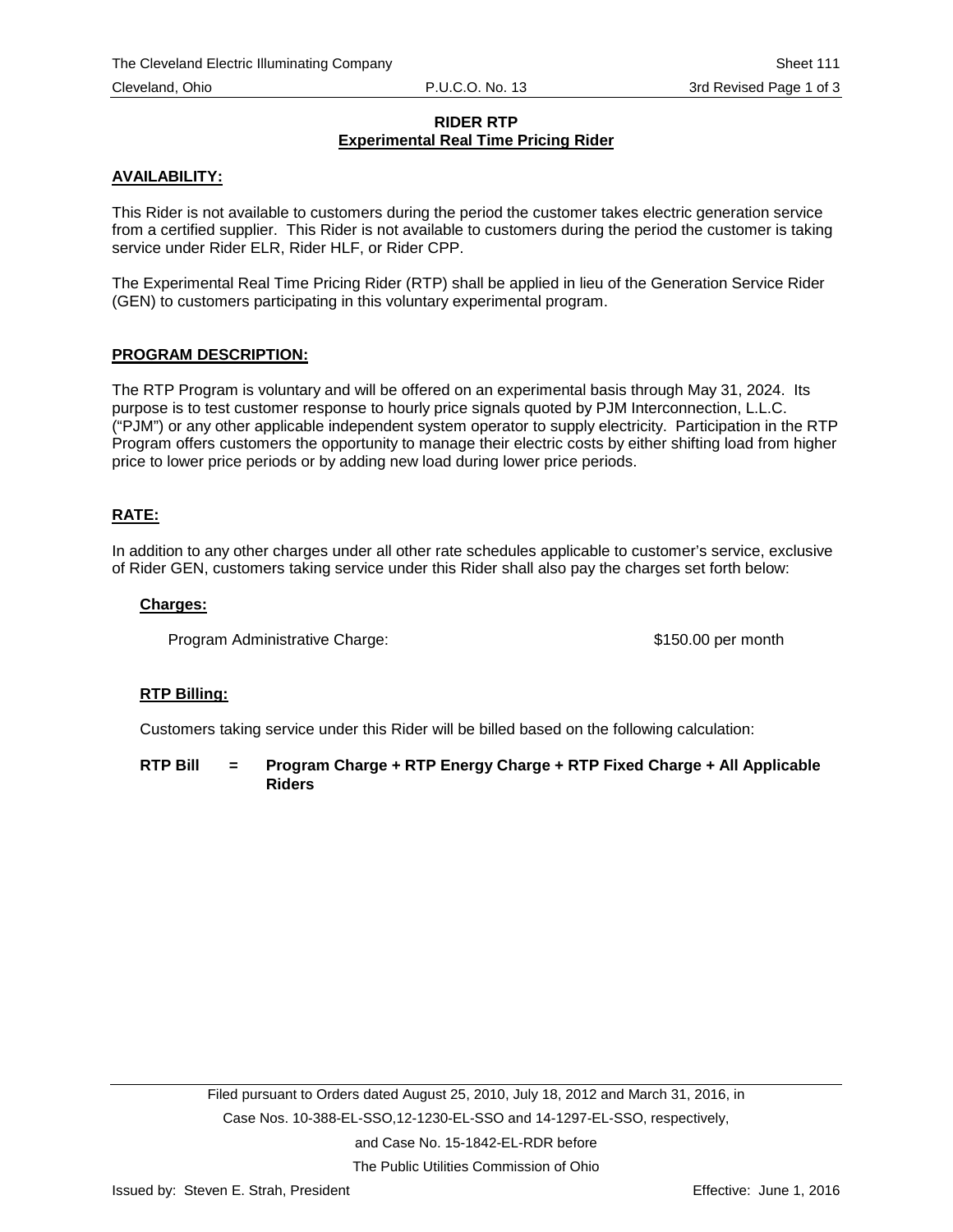#### **RIDER RTP Experimental Real Time Pricing Rider**

## **RTP Energy Charge:**

The RTP Energy Charge (RTPEC) is equal to the customers hourly energy usage applied to the hourly energy price quotes made publicly available by PJM, as defined in the  $LMP<sub>t</sub>$  definition below.

The RTPEC is calculated as follows:

$$
RTPEC = \sum_{t=1}^{n} (kWh_t \times LMP_t)
$$

Where:

| kWht    | $=$ | Customer's kilowatt-hour usage in hour t                                                                                                                                                                                                                                                                                                               |
|---------|-----|--------------------------------------------------------------------------------------------------------------------------------------------------------------------------------------------------------------------------------------------------------------------------------------------------------------------------------------------------------|
| t       | $=$ | An hour in the billing period                                                                                                                                                                                                                                                                                                                          |
| n       | $=$ | Total number of hours in the billing period                                                                                                                                                                                                                                                                                                            |
| $LMP_t$ | $=$ | the "Day-Ahead" Locational Marginal Price, or "LMP" in hour t as defined and<br>specified by PJM at the appropriate pricing node, as this node may be changed<br>or superseded from time to time by PJM. In the event there is an error in the LMP<br>reported by PJM, the Company shall apply such prices as corrected by PJM in<br>monthly billings. |

The Company shall not be responsible for failure of the customer to receive and act upon market based quotes. The customer is responsible for its access to the Internet for access to PJM pricing.

#### **RTP Fixed Charges:**

The following RTP Fixed Charges will apply, by rate schedule, for all kWhs per kWh:

| <b>Summer</b> | <b>Winter</b> |
|---------------|---------------|
| 3.02826       | 2.2665¢       |
| 2.5745¢       | 1.8409¢       |
| 2.4025¢       | 1.6909¢       |
| 2.0425¢       | 1.3316 $\phi$ |
|               |               |

For billing purposes, the winter rates shall be applicable during each winter billing period as defined in the Electric Service Regulations. The summer rates shall apply in all other billing periods.

Case No. 17-2278-EL-RDR before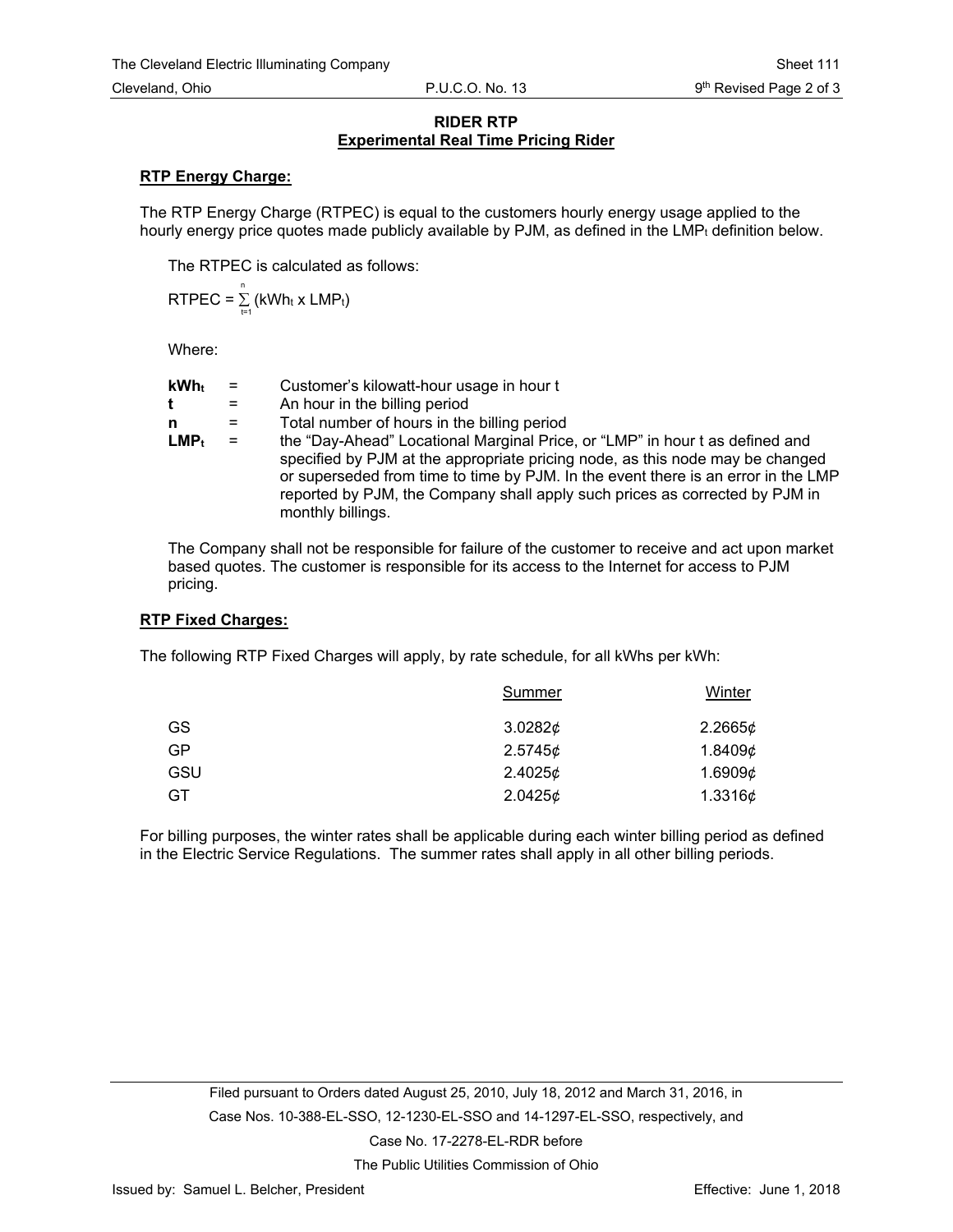## **RIDER RTP Experimental Real Time Pricing Rider**

#### **METERING:**

The customer must arrange for interval metering consistent with the Company's Miscellaneous Charges, Tariff Sheet 75.

#### **TERMS AND CONDITIONS:**

Failure by the customer to timely pay all amounts due within thirty (30) days of when due may be cause for removal from service under this Rider, at the option of the Company.

A customer may terminate service under this Rider effective with the next scheduled meter reading following at least 12 days notice to the Company by the customer. Customers who withdraw or are removed from the RTP Program may not return to the RTP Program.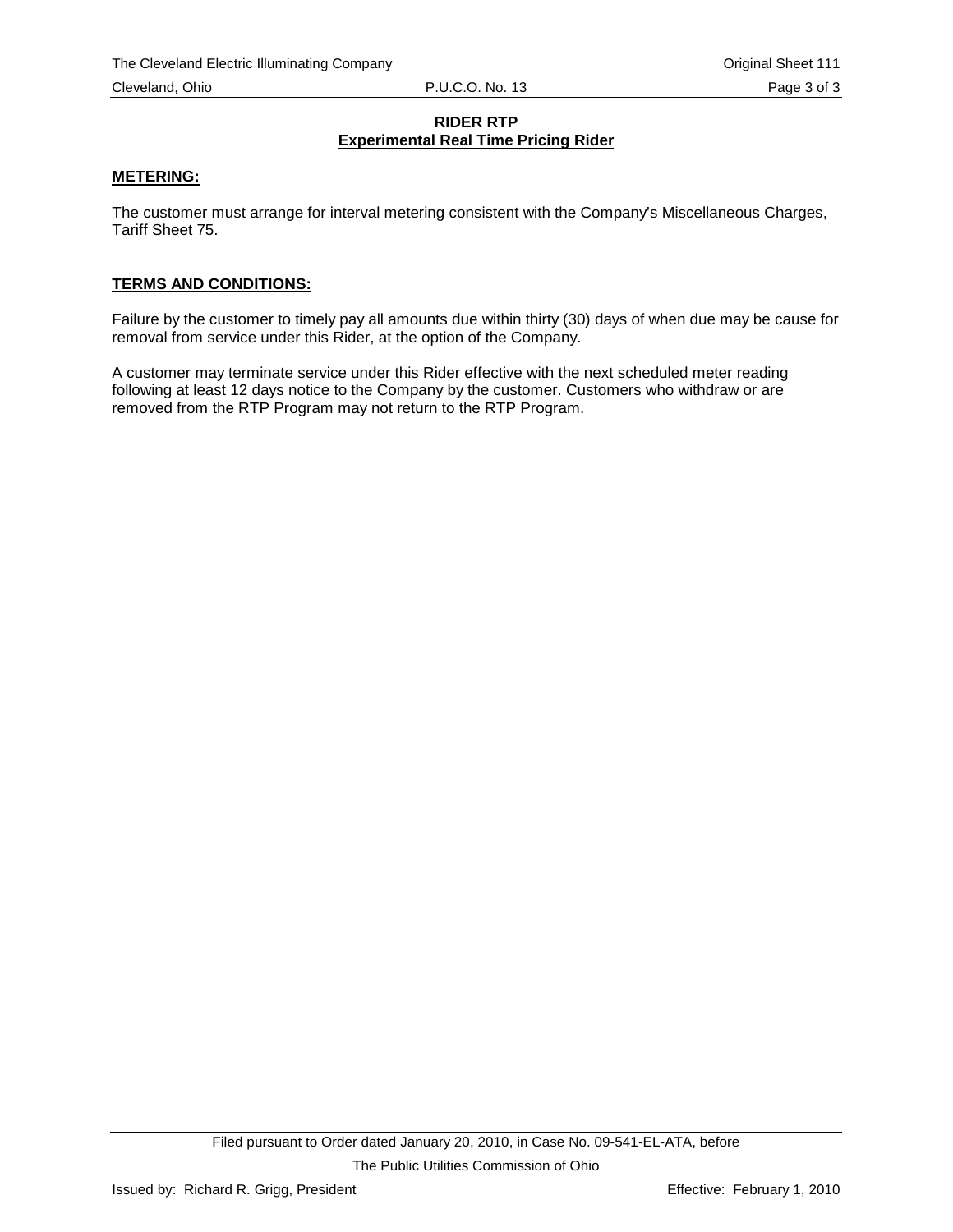#### **RIDER CDR CEI Delta Revenue Recovery Rider**

## **APPLICABILITY:**

Applicable to any customer receiving electric service under the Company's rate schedules except those customers served under an existing special contract (i.e. a contract which sets the price for service different than the rate under the otherwise applicable tariff) that was in effect prior to January 1, 2009 and continues in effect in 2009. The CEI Delta Revenue Recovery Rider (CDR) charge / (credit) will apply, for all rate schedules, effective for service rendered beginning August 6, 2011, for all kWhs per kWh. This Rider is not avoidable for customers who shop with a certified supplier.

## **PURPOSE:**

The CDR charge / (credit) recovers the difference in revenue ("delta revenue") from the application of rates in the otherwise applicable rate schedule and the application of any special contract entered into prior to January 1, 2009 and that continues in effect in 2009.

# **RATE:**

CDR charge / (credit) (0.0110)¢

# **RIDER UPDATES:**

The charges / credits contained in this Rider shall be updated and reconciled on a quarterly basis. No later than December 1st, March 1st, June 1st and September 1st of each year, the Company shall file with the PUCO a request for approval of the rider charges / credits which, unless otherwise ordered by the PUCO, shall become effective on a service rendered basis on January 1st, April 1st, July 1st and October 1st of each year.

The CDR credit of this Rider shall no longer be applied as of service rendered beginning August 6, 2011, pending final reconciliation of the delta revenue authorized by the Commission's May 27, 2009 Finding and Order issued in Case No. 08-935-EL-SSO et al.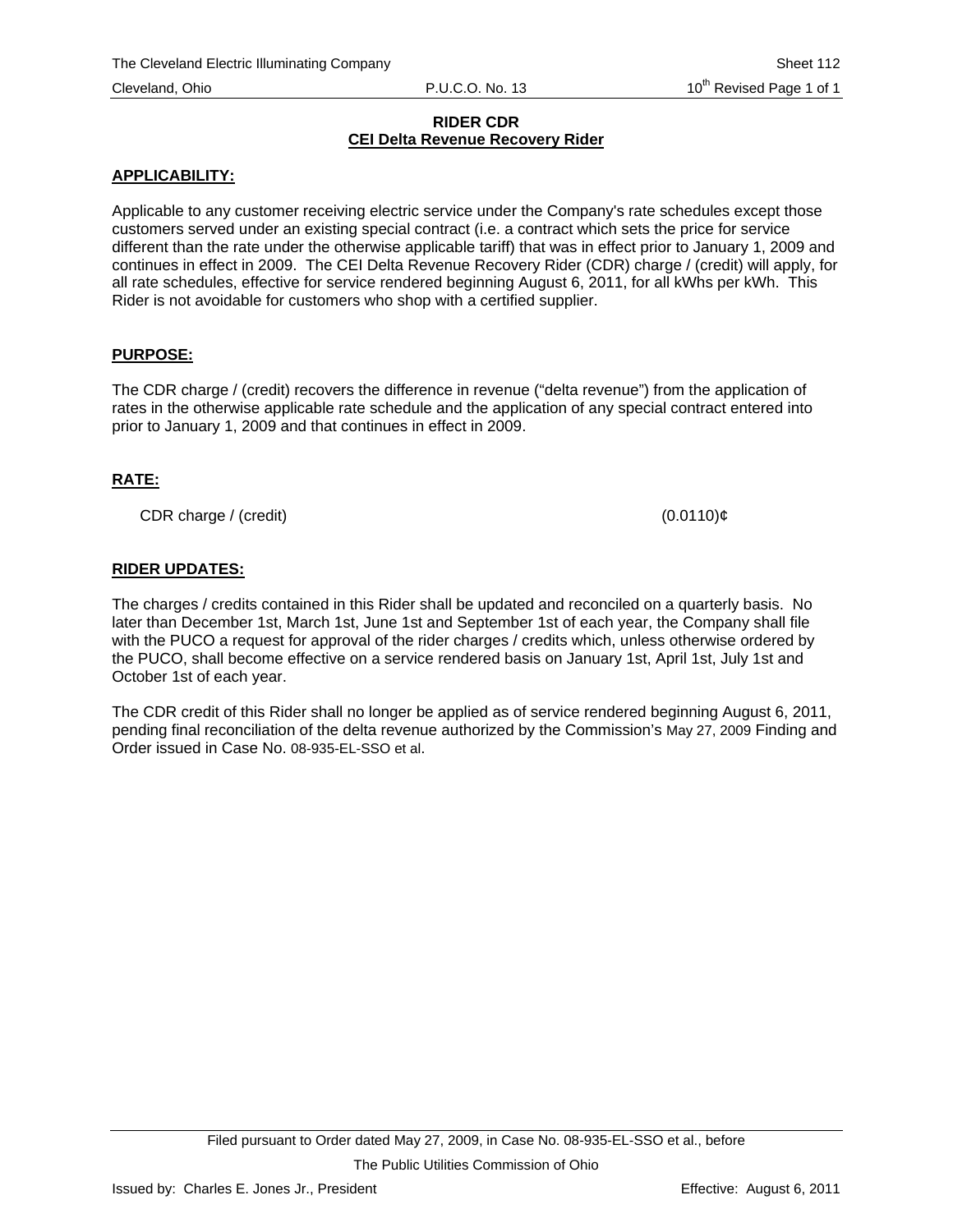### **RIDER CPP Experimental Critical Peak Pricing Rider**

#### **AVAILABILITY:**

This Rider is not available to customers during the period the customer takes electric generation service from a certified supplier. This Rider is not available to customers during the period the customer is taking service under Rider ELR, Rider HLF, or Rider RTP.

The Experimental Critical Peak Pricing Rider (CPP) shall be applied in lieu of the Generation Service Rider (GEN) to customers participating in this voluntary experimental program.

The CPP Charge shall reflect time-of-day pricing, for all kWh per kWh, for both Summer and Winter seasons, as shown below:

#### **RATE:**

In addition to any other charges under all other rate schedules applicable to customer's service, exclusive of Rider GEN, customers taking service under this Rider shall also pay the charges set forth below:

#### **Charges:**

Program Administrative Charge:  $$37.50$  per month

| <b>Capacity Charges</b> |                | Summer           |               |                | Winter           |               |
|-------------------------|----------------|------------------|---------------|----------------|------------------|---------------|
|                         | Midday<br>Peak | Shoulder<br>Peak | Off-Peak      | Midday<br>Peak | Shoulder<br>Peak | Off-Peak      |
| GS                      | 1.6788¢        | 1.6788¢          | 1.6788¢       | 1.6788¢        | 1.6788¢          | 1.6788¢       |
| <b>GP</b>               | 1.37736        | 1.37736          | 1.37736       | 1.3773¢        | 1.37736          | 1.37736       |
| GSU                     | 1.3244 $\phi$  | 1.3244 $\phi$    | 1.3244 $\phi$ | 1.3244 $\phi$  | 1.3244 $\phi$    | 1.3244 $\phi$ |
| GT                      | 0.96856        | 0.96856          | 0.96856       | 0.96856        | 0.96856          | 0.96856       |
| <b>Energy Charges</b>   |                | Summer           |               |                | Winter           |               |
|                         | Midday<br>Peak | Shoulder<br>Peak | Off-Peak      | Midday<br>Peak | Shoulder<br>Peak | Off-Peak      |
| GS                      | 4.9370¢        | 4.9370¢          | 2.9450¢       | 4.2156¢        | 4.8196¢          | 2.7163¢       |
|                         |                |                  |               |                |                  |               |
| <b>GP</b>               | 4.7661¢        | 4.7661¢          | 2.8430¢       | 4.0697¢        | 4.6528¢          | 2.6223¢       |
| GSU                     | 4.6323¢        | 4.6323¢          | 2.7632¢       | 3.9556¢        | 4.5224 $\phi$    | 2.5488¢       |
| GT                      | 4.6277¢        | 4.6277¢          | 2.7605¢       | 3.9516¢        | 4.5178¢          | 2.5462¢       |

Filed pursuant to Orders dated August 25, 2010, July 18, 2012 and March 31, 2016, in

Case Nos. 10-388-EL-SSO,12-1230-EL-SSO and 14-1297-EL-SSO, respectively,

and Case No. 17-22788-EL-RDR before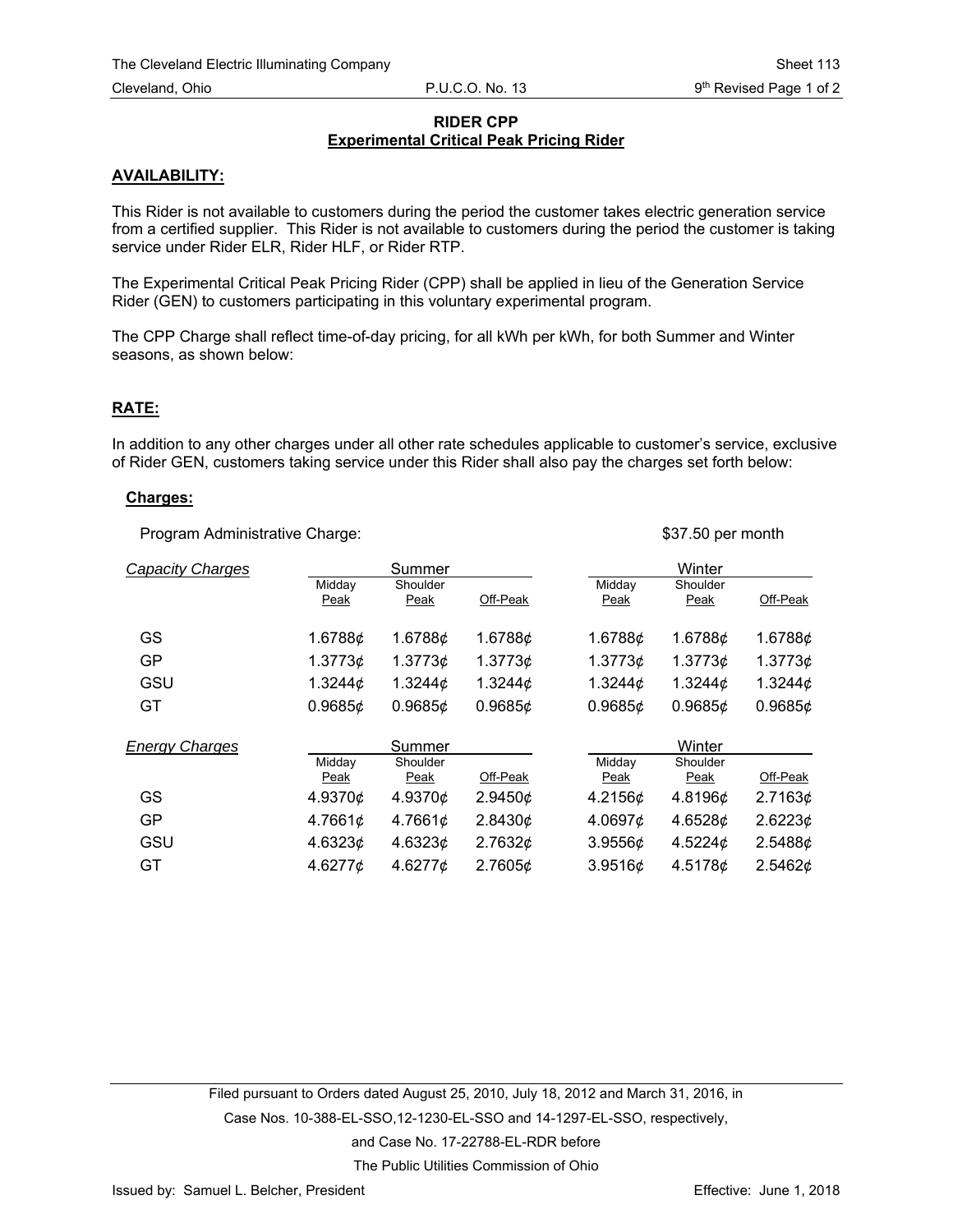## **RIDER CPP Experimental Critical Peak Pricing Rider**

Midday-peak time shall be noon to 6 p.m. EST, Monday through Friday, excluding holidays.

Shoulder-peak time shall be 6 a.m. to noon and 6 p.m. to 10 p.m. EST, Monday through Friday, excluding holidays.

Holidays are defined as New Year's Day, Memorial Day, Independence Day, Labor Day, Thanksgiving Day, and Christmas Day. Off-Peak shall be all other hours.

For billing purposes, the winter rates shall be applicable during each winter billing period as defined in the Electric Service Regulations. The summer rates shall apply in all other billing periods.

With day-ahead notification by the Company, the applicable Midday-Peak CPP Charge shall change to 23.1333¢ per kWh for up to 10 days for a period of 6 hours each day, noon to 6 p.m. EST, during the summer as determined by the Company ("Critical Peak Pricing Hours").

## **METERING:**

The customer must arrange for interval metering consistent with the Company's Miscellaneous Charges, Tariff Sheet 75.

#### **NOTIFICATION:**

Customers served under this Rider shall be provided notification of Critical Peak Pricing Hours by the Company. Customers shall be provided clock times of the beginning and ending of Critical Peak Pricing Hours. Receipt of notifications of Critical Peak Pricing Hours shall be the sole responsibility of the customer.

Notification of Critical Peak Pricing Hours consists of an electronic message issued by the Company to a device or devices such as telephone, facsimile, pager or email, selected and provided by the customer and approved by the Company. Two-way information capability shall be incorporated by the Company and the customer in order to provide confirmation of receipt of notification messages. Operation, maintenance and functionality of such communication devices selected by the customer shall be the sole responsibility of the customer.

## **TERM:**

This Rider shall expire with service rendered through May 31, 2024.

A customer may terminate its participation in this Rider, effective with the next scheduled meter reading following at least 12 days notice to the Company by the customer. Customers who withdraw from participation in this Rider may not return to this Rider at any time.

> Filed pursuant to Orders dated August 25, 2010, July 18, 2012 and March 31, 2016, in Case Nos. 10-388-EL-SSO,12-1230-EL-SSO and 14-1297-EL-SSO, respectively, and Case No. 17-22788-EL-RDR before The Public Utilities Commission of Ohio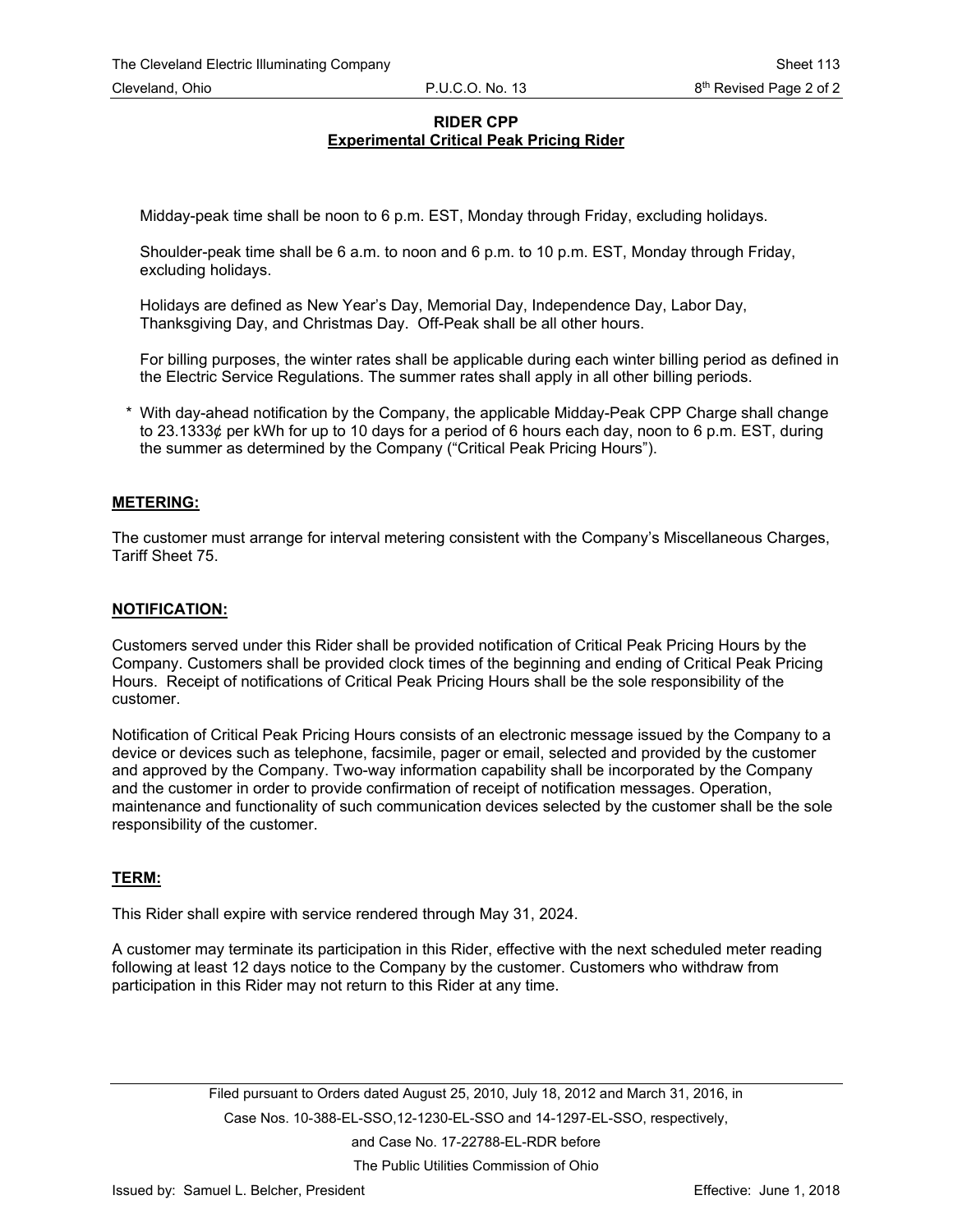## **RIDER GEN Generation Service Rider**

## **APPLICABILITY:**

For customers taking the Standard Service Offer electric generation service ("SSO Generation Service") from the Company, the following Standard Service Offer Generation Charges (SSOGC) by rate schedule, will apply, effective for service rendered beginning June 1, 2018, for all kWhs per kWh, unless otherwise noted. For billing purposes, the winter rates shall be applicable during each winter billing period as defined in the Electric Service Regulations.

Capacity costs will be developed based on the results from annual PJM capacity auctions (including incremental auctions) and allocated to each Company and tariff schedule based on the average of coincident peaks, including distribution losses, for the months of June through September of the year prior to the applicable PJM delivery year. The calculated wholesale capacity costs are used to develop capacity charges.

These calculated wholesale capacity costs will be converted to an energy basis and will then be subtracted from the SSO competitive bid process ("CBP") results to develop the non-capacity related energy charges.

## **RATE:**

| <b>Capacity Charges</b> | <b>Summer</b> | Winter          |
|-------------------------|---------------|-----------------|
| $RS^*$                  | 1.5943¢       | 1.5943¢         |
| GS                      | 1.6788¢       | 1.6788¢         |
| <b>GP</b>               | 1.37736       | 1.3773¢         |
| GSU                     | 1.3244 $\phi$ | 1.3244 $\phi$   |
| GT                      | 0.96856       | 0.96856         |
| <b>STL</b>              | 0.0000c       | $0.0000 \notin$ |
| <b>TRF</b>              | 1.2374 $\phi$ | 1.2374 $\phi$   |
| <b>POL</b>              | 0.0000¢       | $0.0000 \notin$ |
| <b>Energy Charges</b>   | Summer        | Winter          |
| $RS^*$                  | 4.3955¢       | 3.5868¢         |
| <b>GS</b>               | 4.3955¢       | 3.5868¢         |
| <b>GP</b>               | 4.2433¢       | 3.4627¢         |
| GSU                     | 4.1242¢       | 3.3656¢         |
| GT                      | 4.1201¢       | 3.3622¢         |
| <b>STL</b>              | 4.3955¢       | 3.5868¢         |
| <b>TRF</b>              | 4.3955¢       | 3.5868¢         |
| <b>POL</b>              | 4.3955¢       | 3.5868¢         |

\* Customers participating in the Percentage of Income Payment Plan (PIPP) program shall pay 5.4655¢, for all kWh per kWh, in lieu of the Rate RS Capacity and Energy Charges shown above.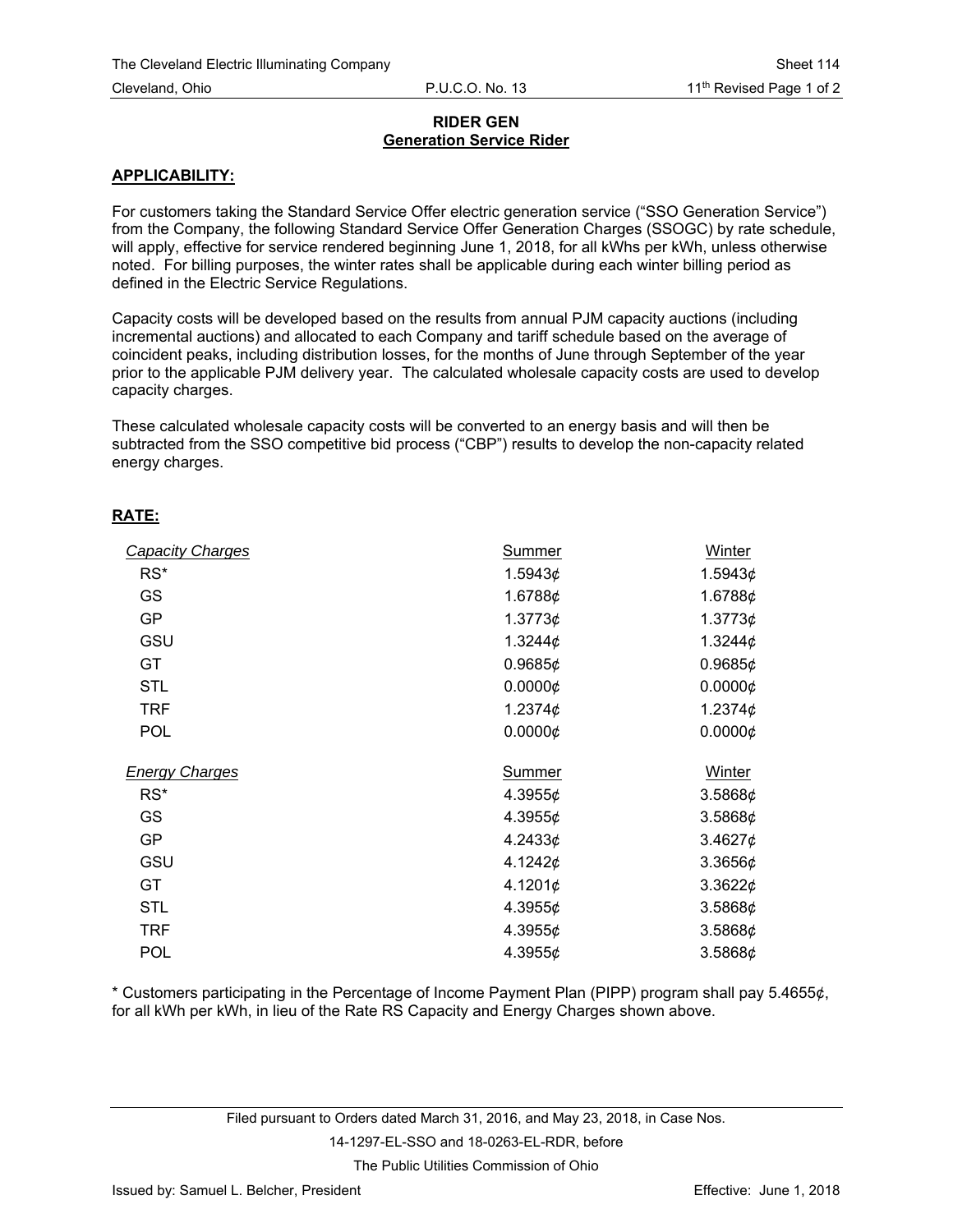## **RIDER GEN Generation Service Rider**

## **TIME-OF-DAY OPTION:**

For customers with the appropriate qualifying time-of-day metering and who elect to be served under the Time-Of-Day Option, the charge by rate schedule will be as shown below, for all kWhs, per kWh:

| <b>Capacity Charges</b> |                | Summer           |               |                | Winter           |               |
|-------------------------|----------------|------------------|---------------|----------------|------------------|---------------|
|                         | Midday<br>Peak | Shoulder<br>Peak | Off-Peak      | Midday<br>Peak | Shoulder<br>Peak | Off-Peak      |
| GS                      | 1.6788¢        | 1.6788¢          | 1.6788¢       | 1.6788¢        | 1.6788¢          | 1.6788¢       |
| GP                      | 1.3773¢        | 1.37736          | 1.37736       | 1.3773¢        | 1.37736          | 1.37736       |
| GSU                     | 1.3244 $\phi$  | 1.3244 $\phi$    | 1.3244 $\phi$ | 1.3244 $\phi$  | 1.3244 $\phi$    | 1.3244 $\phi$ |
| GT                      | 0.96856        | 0.96856          | 0.96856       | 0.96856        | 0.96856          | 0.9685¢       |
|                         |                |                  |               |                |                  |               |
|                         |                | Summer           |               |                | Winter           |               |
| <b>Energy Charges</b>   | Midday<br>Peak | Shoulder<br>Peak | Off-Peak      | Midday<br>Peak | Shoulder<br>Peak | Off-Peak      |
| GS                      | 7.7370¢        | 4.9370¢          | 2.9450¢       | 4.2156¢        | 4.8196¢          | 2.7163¢       |
| <b>GP</b>               | 7.4691¢        | 4.7661¢          | 2.8430¢       | 4.0697¢        | 4.6528¢          | 2.6223¢       |
| GSU                     | 7.2594¢        | 4.6323¢          | 2.7632¢       | 3.9556¢        | 4.5224 $\phi$    | 2.5488¢       |

Midday-peak time shall be noon to 6 p.m. EST, Monday through Friday, excluding holidays.

Shoulder-peak time shall be 6 a.m. to noon and 6 p.m. to 10 p.m. EST, Monday through Friday, excluding holidays.

Holidays are defined as New Year's Day, Memorial Day, Independence Day, Labor Day, Thanksgiving Day, and Christmas Day. Off-Peak shall be all other hours.

A customer may terminate its participation in this time-of-day option at any time effective with the next scheduled meter reading. A qualifying customer may return to the time-of-day option at any time after a hiatus from the time-of-day option of at least one (1) year.

## **METERING:**

The customer must arrange for time-of-day metering consistent with the Company's Miscellaneous Charges, Tariff Sheet 75.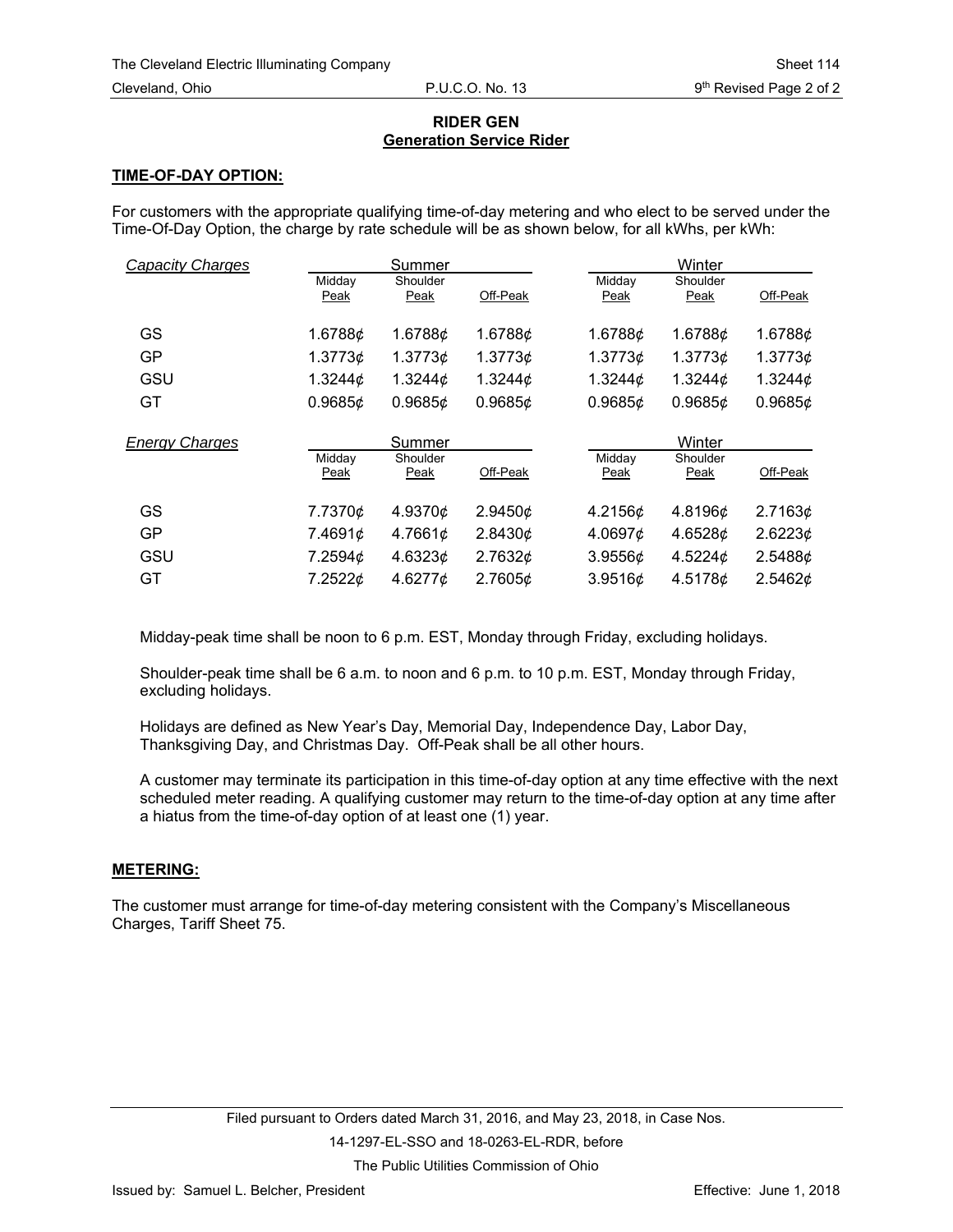#### **RIDER DSE**

# **Demand Side Management and Energy Efficiency Rider**

The Company reserves the right to revise such schedule consistent with the Commission's final rules, which may include modification or deletion of all or portions of this schedule.

#### **APPLICABILITY:**

Applicable to any customer that takes electric service under the Company's rate schedules. The following charges will apply, by rate schedule, effective for service rendered beginning July 1, 2018, for all kWhs per kWh:

| <b>RATE:</b> | DSE <sub>1</sub> | DSE <sub>2</sub> |
|--------------|------------------|------------------|
| <b>RS</b>    | 0.06696          | 0.67096          |
| <b>GS</b>    | 0.06696          | 0.1898 $\phi$    |
| <b>GP</b>    | 0.06696          | $(0.3403)$ ¢     |
| GSU          | 0.06696          | $0.1326$ ¢       |
| <b>GT</b>    | 0.06696          | $0.1656$ ¢       |
| <b>STL</b>   | 0.0669¢          | $(0.0662)$ ¢     |
| <b>TRF</b>   | 0.06696          | $(0.5027)$ ¢     |
| <b>POL</b>   | 0.0669¢          | 0.00006          |

## **PROVISIONS:**

- 1. The DSE1 charges set forth in this Rider recover costs incurred by the Company associated with customers taking service under the Economic Load Response Rider (ELR).
- 2. The DSE2 charges set forth in this Rider recover costs incurred by the Company associated with the programs that may be implemented by the Company to secure compliance with the, energy efficiency and peak demand reduction requirements in Section 4928.66, Revised Code through demandresponse programs, energy efficiency programs, peak demand reduction programs, and self-directed demand-response, energy efficiency or other customer-sited programs. The costs initially deferred by the Company and subsequently fully recovered through this Rider will be all program costs, including but not limited to any customer incentives or rebates paid, applicable carrying costs, all reasonable administrative costs to conduct such programs, lost distribution revenues resulting from the implementation of such programs, and any performance incentives such as shared savings.

#### **RIDER UPDATES:**

1. The DSE1 charges set forth in this Rider shall be updated semi-annually. No later than December 1st and June 1st of each year, the Company shall file with the PUCO a request for approval of the Rider charges which, unless otherwise ordered by the PUCO, shall become effective on a service rendered basis on January 1st and July 1st of each year.

Filed pursuant to Orders dated May 27, 2009, May 4, 2011 July 18, 2012 and March 31, 2016, in Case Nos. 08-935-EL-SSO et al., 09-581-EL-EEC et al., 12-1230-EL-SSO and 14-1297-EL-SSO, respectively and

Case No. 17-2277-EL-RDR, before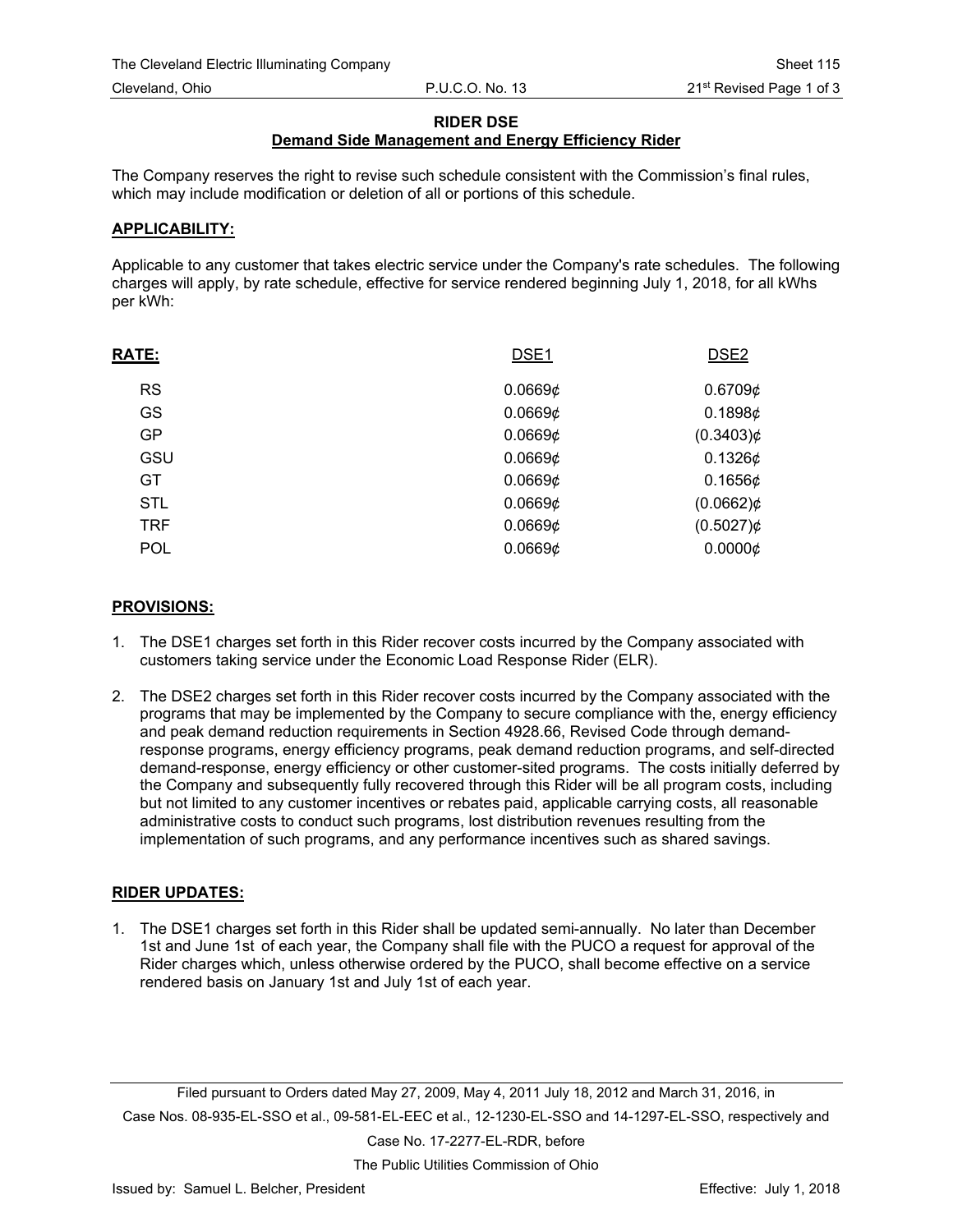## **RIDER DSE**

# **Demand Side Management and Energy Efficiency Rider**

2. The DSE2 charges set forth in this Rider shall be updated and reconciled semi-annually. No later than December 1st and June 1st of each year, the Company shall file with the PUCO a request for approval of these charges which, unless otherwise ordered by the PUCO, shall become effective on a service rendered basis on January 1st and July 1st of each year. This Rider is subject to reconciliation, including, but not limited to increases or refunds. Such reconciliation shall be based solely upon the results of audits ordered by the Commission in accordance with the July 18, 2012 Opinion and Order in Case No. 12-1230-EL-SSO, and the March 31, 2016 Opinion and Order in Case No. 14-1297-EL-SSO and upon the Commission's orders in Case No. 18-47-AU-COI. This rider shall be in effect until all costs are fully recovered.

## **AVOIDABILITY:**

- 1. The DSE1 charges set forth in this Rider are avoidable for (1) those customers taking service under Rider ELR and (2) a customer, as that term is defined in Section 4928.6610, Revised Code, which elects to opt out of the Company's portfolio plan as that term is defined in Section 4928.6610, Revised Code.
- 2. The DSE2 charges set forth in this Rider are avoidable for (1) a customer, as that term is defined in Section 4928.6610, Revised Code, which elects to opt out of the Company's portfolio plan as that term is defined in Section 4928.6610, Revised Code and (2) Non-Residential customers who are not taking service under a unique arrangement (special contract) and meet the criteria of all of paragraphs a) through f) below.

Each customer applying to the Company to avoid the DSE2 charges must at a minimum meet all of the criteria set forth below and must submit to the Company verifiable information detailing how the criteria are met, and must provide an affidavit from a company official attesting to the accuracy and truthfulness of the information provided. Qualification and verification on an annual basis is required, subject to the Failure to Comply section of this rider.

- a) The customer is a mercantile customer, as that term is defined in Section 4928.01, Revised Code.
- b) The customer identifies its capital investments and expenses related to customer-sited demandresponse programs, energy efficiency programs or peak demand reduction programs.
- c) For consideration of avoidance of this Rider, the customer shall provide sufficient data to illustrate that it has undertaken or will undertake energy efficiency and/or demand reduction programs that have produced or will produce energy savings and/or peak demand reductions equal to or greater than the statutory benchmarks to which the Company is subject. The energy savings and demand reductions resulting from the customer's programs shall be calculated using the same methodology used to calculate the Company's energy savings and demand reductions for purposes of determining compliance with statutory benchmarks, including normalization adjustments to the baseline, where appropriate.
- d) The customer commits, in writing, its customer-sited capabilities for integration into the Company's portfolio of programs such that the customer-sited capabilities shall assist the Company in satisfying the requirements in Section 4928.66, Revised Code.
- e) The customer demonstrates to the satisfaction of the Company that the avoidance of the DSE2 charges shall reasonably encourage the customer to commit its customer-sited capabilities for integration into the Company's portfolio of programs described above.
- f) The customer commits to use its best efforts to cooperate with and assist the Company in conjunction with any reviews conducted by a regulatory authority of the Company's efforts to

Filed pursuant to Orders dated March 25, 2009, March 31, 2016 and June 28, 2018, in Case Nos. 08-935-EL-SSO et al., 14-1297-EL-SSO and 17-2277-EL-RDR, respectively before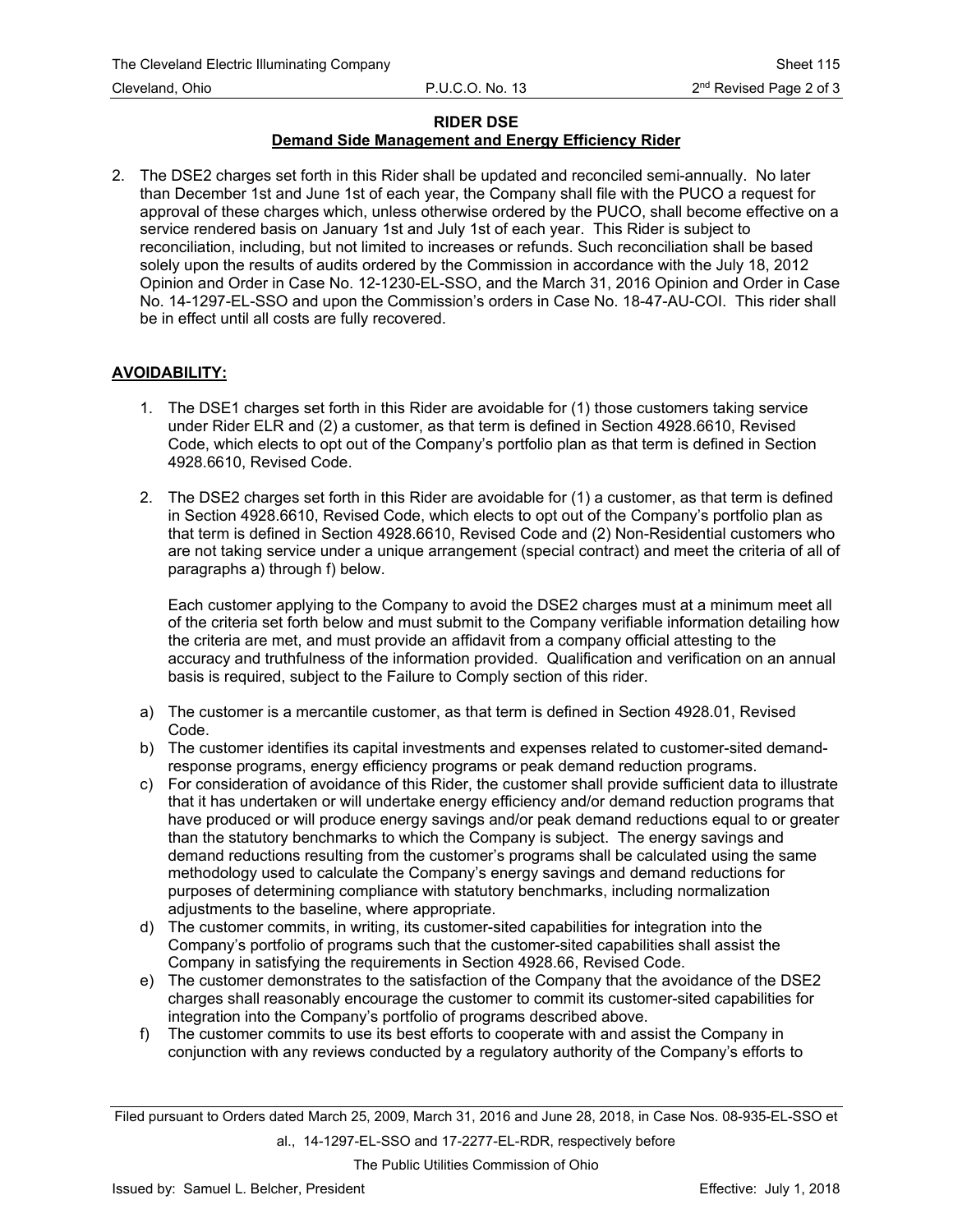## **RIDER DSE**

# **Demand Side Management and Energy Efficiency Rider**

utilize the customer's customer-sited capabilities to satisfy the requirements in Section 4928.66, Revised Code.

The customer must complete a standard application form in order to be considered for qualification to avoid charges under this Rider. The Company shall provide a standard application form upon request by the customer. Customers applying to avoid the DSE2 charges must successfully demonstrate that they have completed an energy efficiency project within the past three calendar years without financial support from the Company. The burden of proof to successfully demonstrate compliance with the standard application form lies with the customer.

Upon the Commission's approval of the customer's completed standard application form, the DSE2 charges shall be avoidable by the customer as long as, on an annual basis, the customer makes a filing with the Commission demonstrating that it remains eligible for the exemption under the criteria set forth herein.

## **REPORTING REQUIREMENTS:**

Customers served under this Rider must submit an annual report to the Company (Director, Ohio Rates and Regulatory Affairs), no later than April 30th of each year. The format of that report shall be identical to the Standard Application Form such that a determination of the compliance with the eligibility criteria can be determined.

The burden of proof to demonstrate on-going compliance with this Rider lies with the customer.

#### **CONFIDENTIALITY:**

Customer information provided to demonstrate eligibility under this Rider, which has been identified as confidential, shall be treated as confidential by the Company. The name and address of customers eligible for the schedules, including eligible to avoid the DSE2 charges, shall be public information. The Public Utilities Commission of Ohio and its Staff shall have access to all customer and Company information related to service provided pursuant to this Rider for periodic and random audits.

#### **FAILURE TO COMPLY:**

If the customer being provided with service pursuant to this Rider fails to comply with any of the criteria for eligibility to avoid charges under this Rider, the Company will provide reasonable notice to the customer that the customer will pay all charges under this Rider. Furthermore, the Company shall charge the customer for the sum of all of the customer's avoided charges realized under this Rider, which the customer shall thus be obligated to pay.

Filed pursuant to Orders dated March 25, 2009, March 31, 2016 and June 28, 2018, in Case Nos. 08-935-EL-SSO et al., 14-1297-EL-SSO and 17-2277-EL-RDR, respectively before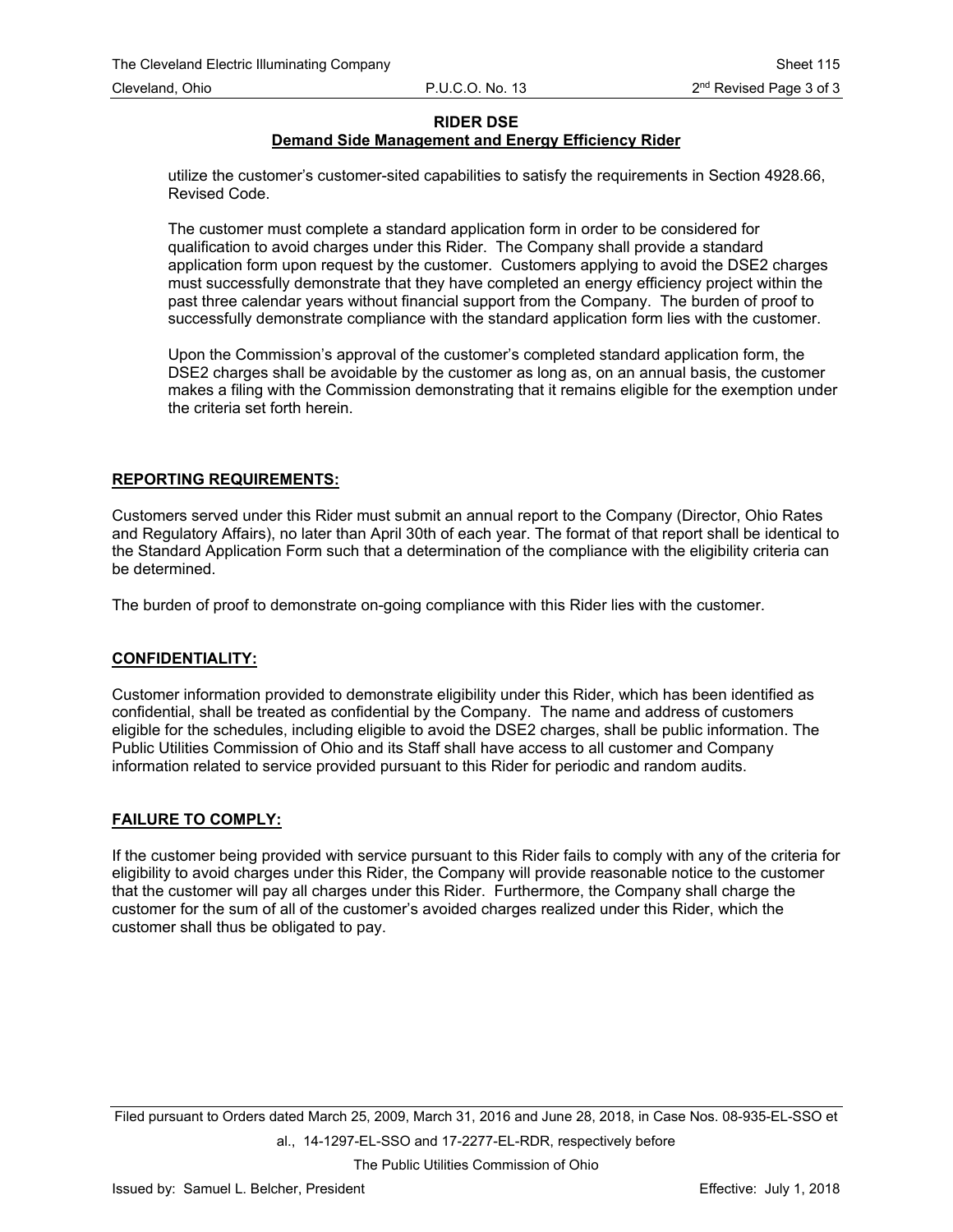## **a. Residential Non-Standard Credit Provision**

## **APPLICABILITY:**

Applicable to residential customers taking service under the Company's rate schedule RS to which the Company's Residential Distribution Credit Rider (RDC) applies. This Residential Non-Standard Credit Provision is not applied to customers during the period the customer takes electric generation service from a certified supplier.

## **RATE:**

The following Residential Non-Standard credits are effective for service rendered beginning September 1, 2009, for all kWhs per kWh in excess of 500 kWhs per month which are consumed by the customer during the winter billing periods as defined in the Electric Service Regulations:

| Customer rate schedule as of December 31, 2008                                     |              |
|------------------------------------------------------------------------------------|--------------|
| "Optional Load Management" section of Residential Standard (Original Sheet No. 10) | $(1.9000)$ ¢ |
| Residential Add-On Heat Pump (Original Sheet No. 11)                               | $(1.9000)$ ¢ |

| Residential Water Heating (Original Sheet No. 12)                                   | $(0.5000)$ ¢ |
|-------------------------------------------------------------------------------------|--------------|
| Residential Space Heating (Original Sheet No. 13)                                   | $(1.9000)$ ¢ |
| Residential Water Heating and Space Heating (Original Sheet No. 14)                 | $(1.9000)$ ¢ |
| Optional Electrically Heated Residential Apartment Schedule (Original Sheet No. 15) | $(1.9000)$ ¢ |

## **b. Interruptible Credit Provision**

#### **APPLICABILITY:**

Applicable to all customers taking service under the Company's Economic Load Response Program Rider (ELR).

## **RATE:**

The following interruptible credits will apply, by rate schedule, effective for service rendered beginning June 1, 2016 by unit of Curtailable Load, as defined in Rider ELR:

| GP (per kW)  | \$ (5.000) |
|--------------|------------|
| GSU (per kW) | \$ (5.000) |
| GT (per kW)  | \$ (5.000) |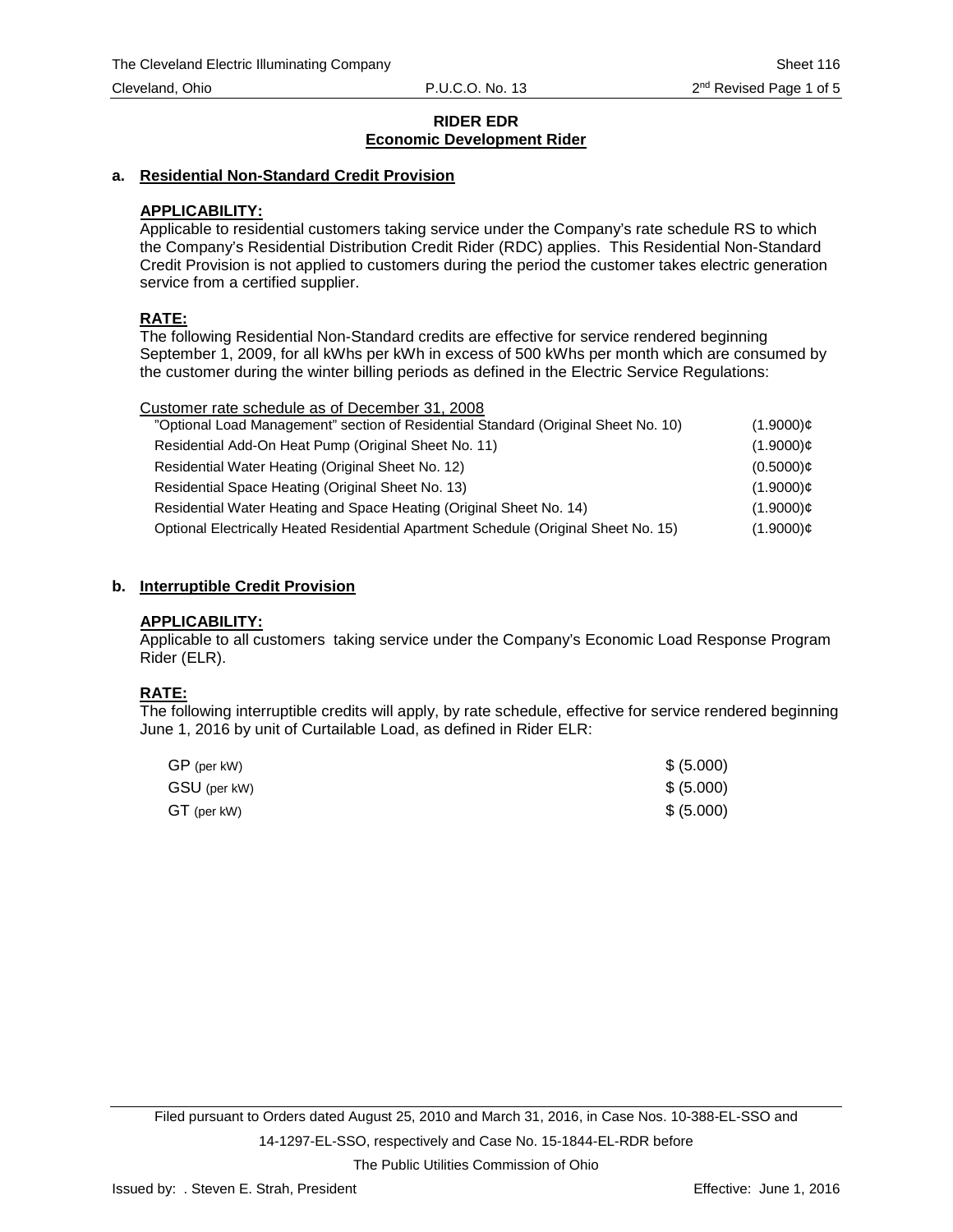#### **c. Non-Residential Credit Provision**

## **APPLICABILITY:**

Applicable to any customer taking General Service - Transmission (GT), Street Lighting (STL), Traffic Lighting (TRF), and Private Outdoor Lighting (POL) service under the Company's rate schedules. This Non-Residential Credit Provision is not applied during the period a customer takes electric generation service from a certified supplier.

## **RATE:**

The following credits will apply, by rate schedule, effective for service rendered beginning October 1, 2018, for all kWhs, per kWh:

| GT         | $(0.0000)$ ¢ |
|------------|--------------|
| STL        | $(0.0000)$ ¢ |
| TRF.       | $(0.0000)$ ¢ |
| <b>POL</b> | $(0.0000)$ ¢ |

#### **d. General Service - Transmission (Rate GT) Provision**

#### **APPLICABILITY:**

Applicable to any customer taking service under the Company's General Service – Transmission (Rate GT). This provision is not avoidable for customers who take electric generation service from a certified supplier.

## **RATE:**

The following charge will apply, effective for service rendered beginning June 1, 2018:

GT (per kVA of billing demand)  $$4.000$ 

The following credit will apply, effective for service rendered beginning October 1, 2018:

GT (all kWhs, per kWh)  $(0.8705)$ ¢

## **ADDITIONAL PROVISION:**

The charges provided for by Section (d) of this Rider shall be applied to the greater of (i) the measured monthly on-peak demand, or (ii) 25% of the measured monthly off-peak demand. Monthly on-peak demand is defined as the highest thirty (30) minute integrated kVA between the hours of 6:00 a.m. to 10:00 p.m. EST (equivalent to 7:00 a.m. to 11:00 p.m. EDT), Monday through Friday, excluding holidays. Holidays are defined as New Year's Day, Memorial Day, Independence Day, Labor Day, Thanksgiving Day, and Christmas Day. Monthly off-peak demand is defined as the highest thirty (30) minute integrated kVA for all other hours. This provision of Rider EDR is reconciled within this subpart (d) quarterly and is revenue neutral to the Companies.

Filed pursuant to Orders dated August 25, 2010, July 18, 2012 and March 31, 2016 in in Case Nos. 10-388-EL-SSO, 12-1230-EL-SSO, and 14-1297-EL-SSO, respectively and Case No. 17-2279-EL-RDR, before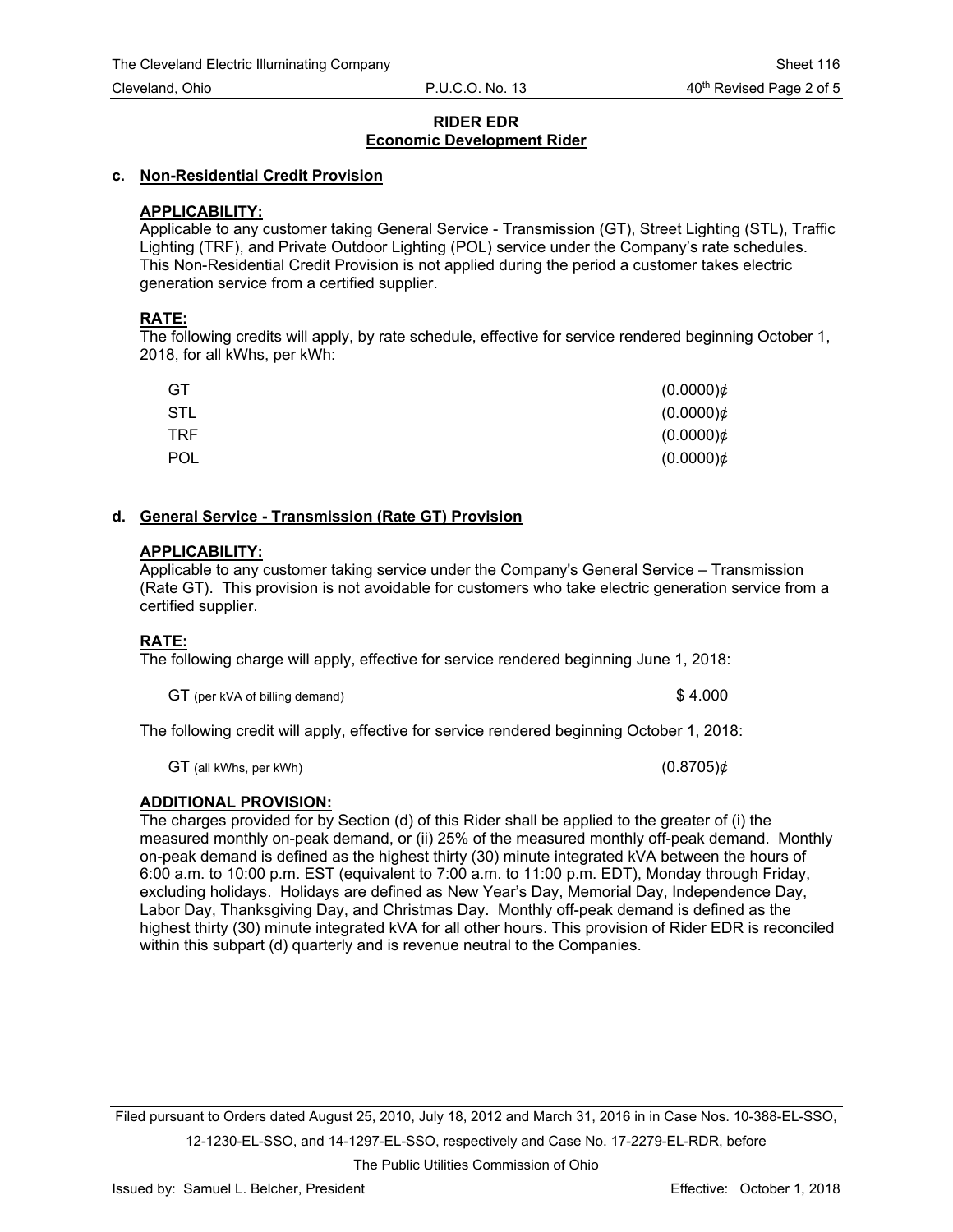#### **e. Standard Charge Provision**

## **APPLICABILITY:**

Applicable to any customer that takes electric service under the Company's rate schedules. This Standard Charge Provision is not avoidable for customers who take electric generation service from a certified supplier.

#### **PURPOSE:**

The charges provided for by Section (e) of this Rider recover the difference in revenues resulting from the application of rates in the otherwise applicable rate schedule, and the application of credits in sections (a), (b), and (c) of this Rider.

#### **RATE:**

The following total charges will apply, by rate schedule for all kWhs per kWh:

|            | Provision 1           | Provision 2   | Total         |
|------------|-----------------------|---------------|---------------|
| <b>RS</b>  | 0.0000c               | 0.0267 $\phi$ | 0.0267 $\phi$ |
| <b>GS</b>  | 0.2117 $\phi$         | 0.0183 $\phi$ | 0.2300 $\phi$ |
| <b>GP</b>  | 0.3753 $\phi$         | 0.0072 $\phi$ | 0.3825 $\phi$ |
| GSU        | 0.0000 $\phi$         | 0.0029 $\phi$ | 0.0029 $\phi$ |
| GT.        | 0.0000 $\phi$         | 0.0008 $\phi$ | 0.0008 $\phi$ |
| <b>STL</b> | 0.0000 $\phi$         | 0.0683 $\phi$ | 0.0683 $\phi$ |
| <b>TRF</b> | 0.0000 $\phi$         | 0.0156 $¢$    | 0.0156 $\phi$ |
| <b>POL</b> | 0.0000 $\not\!\!\!\!$ | 0.0881¢       | 0.0881 $¢$    |

## **f. Provision expired**

Filed pursuant to Orders dated August 25, 2010, July 18, 2012, March 31, 2016 and December 21, 2016, in Case Nos. 10-388-EL-SSO, 12-1230-EL-SSO and 14-1297-EL-SSO, respectively and Case No. 17-2279-EL-RDR, before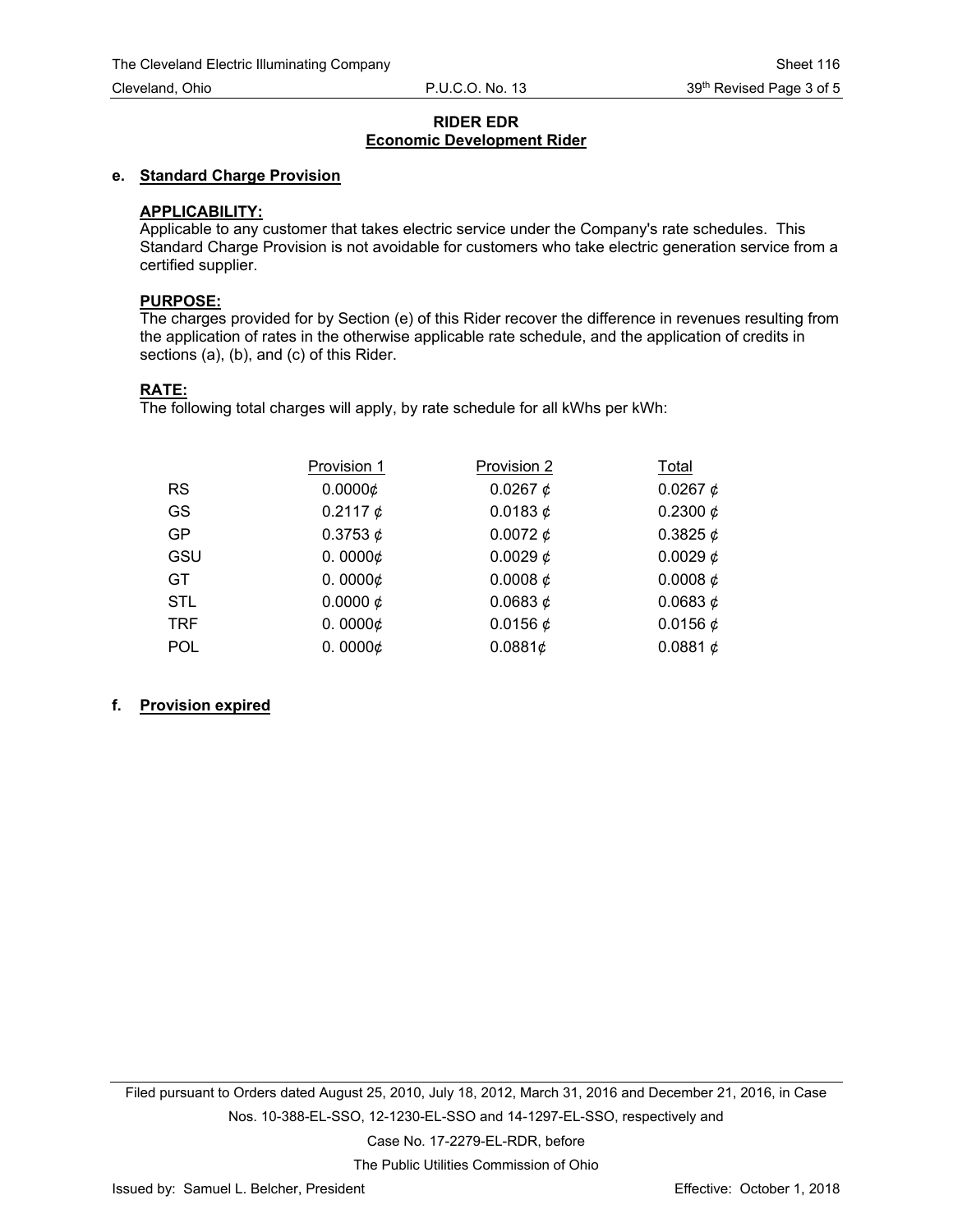#### **g. Provision expired**

#### **h. Automaker Credit Provision**

#### **APPLICABILITY:**

Applicable to domestic automaker facilities with more than 45 million kilowatt-hours of consumption for the 12 monthly billing periods ended December 31, 2009 at a single site. This Automaker Credit Provision is available for customers who take electric generation service from a certified supplier.

#### **RATE:**

All credits included in Section (h) of this Rider are applied only to usage that exceeds the average of the customer's twelve (12) billing periods ended December 31, 2009 ("Baseline Usage").

All kWhs over Baseline Usage, per kWh (1.0000)¢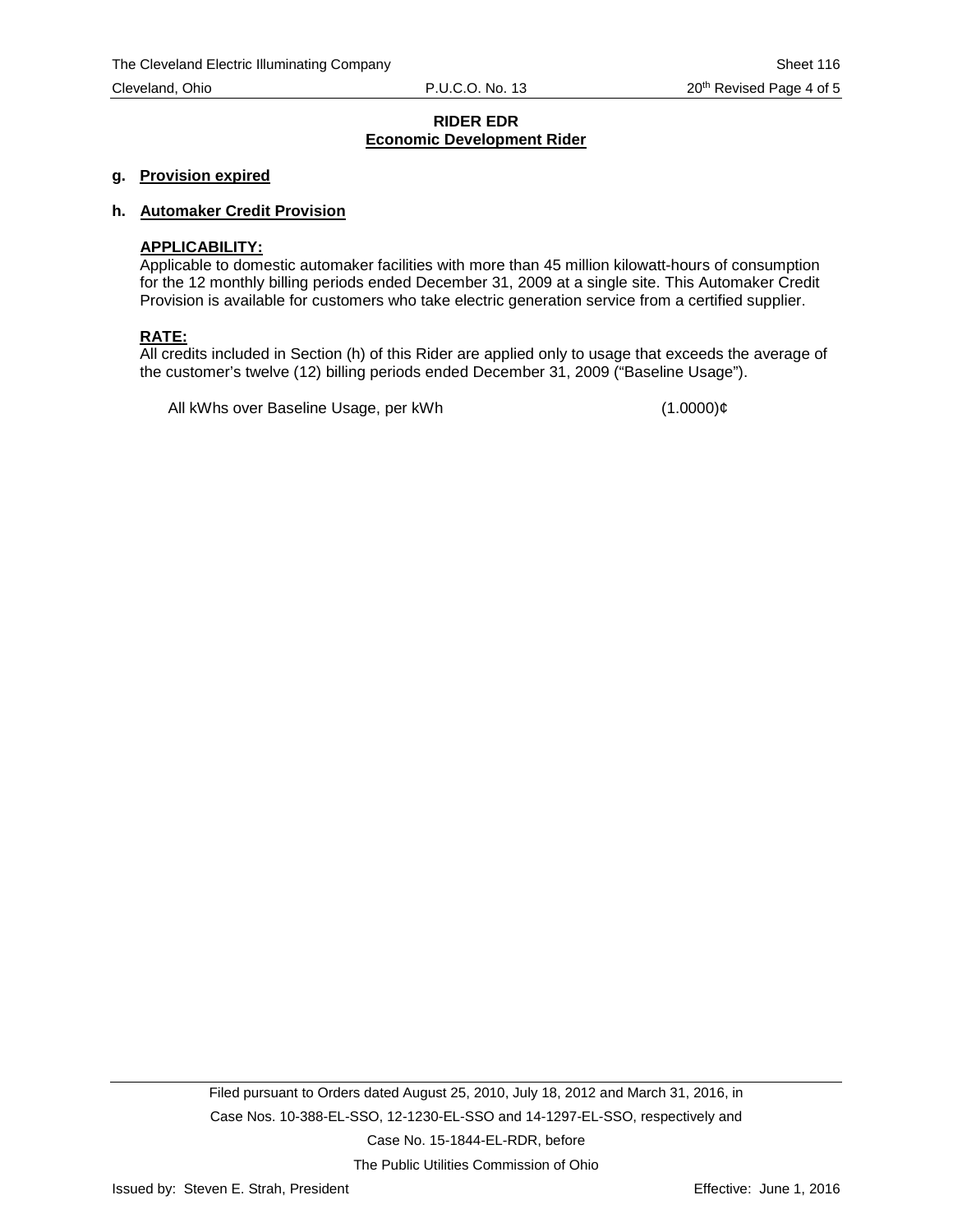#### **i. Automaker Charge Provision**

#### **APPLICABILITY:**

Applicable to any customer that takes electric service under the Company's rate schedules with the exception of General Service - Transmission (GT), Street Lighting (STL), Traffic Lighting (TRF), and Private Outdoor Lighting (POL). This Automaker Charge Provision is not avoidable for customers who take electric generation service from a certified supplier.

#### **PURPOSE:**

The charges provided for by Section (i) of this Rider recover costs associated with implementation of the Automaker Credit Provision.

#### **RATE:**

The following charge will apply effective for service rendered beginning October 1, 2018, for all kWhs per kWh:

Automaker Charge  $0.0033 \notin \{0.0033, 0.0033\}$ 

#### **RIDER UPDATES:**

The charges contained in this Rider shall be updated and reconciled on a quarterly basis. No later than December 1st, March 1st, June 1st and September 1st of each year, the Company will file with the PUCO a request for approval of the Rider charges which, unless otherwise ordered by the PUCO, shall become effective on a service rendered basis on January 1st, April 1st, July 1st and October 1st of each year. After May 31, 2024, all provisions of this Rider shall be used for reconciliation purposes only. This Rider is subject to reconciliation, including, but not limited to increases or refunds. Such reconciliation shall be based solely upon the results of audits ordered by the Commission in accordance with the July 18, 2012 Opinion and Order in Case No. 12-1230-EL-SSO, and the March 31, 2016 Opinion and Order in Case No. 14-1297-EL-SSO.

Filed pursuant to Orders dated August 25, 2010, July 18, 2012, March 31, 2016 and March 28, 2018, in Case Nos. 10-388-EL-SSO, 12-1230-EL-SSO and 14-1297-EL-SSO, respectively and Case No. 17-2279-EL-RDR, before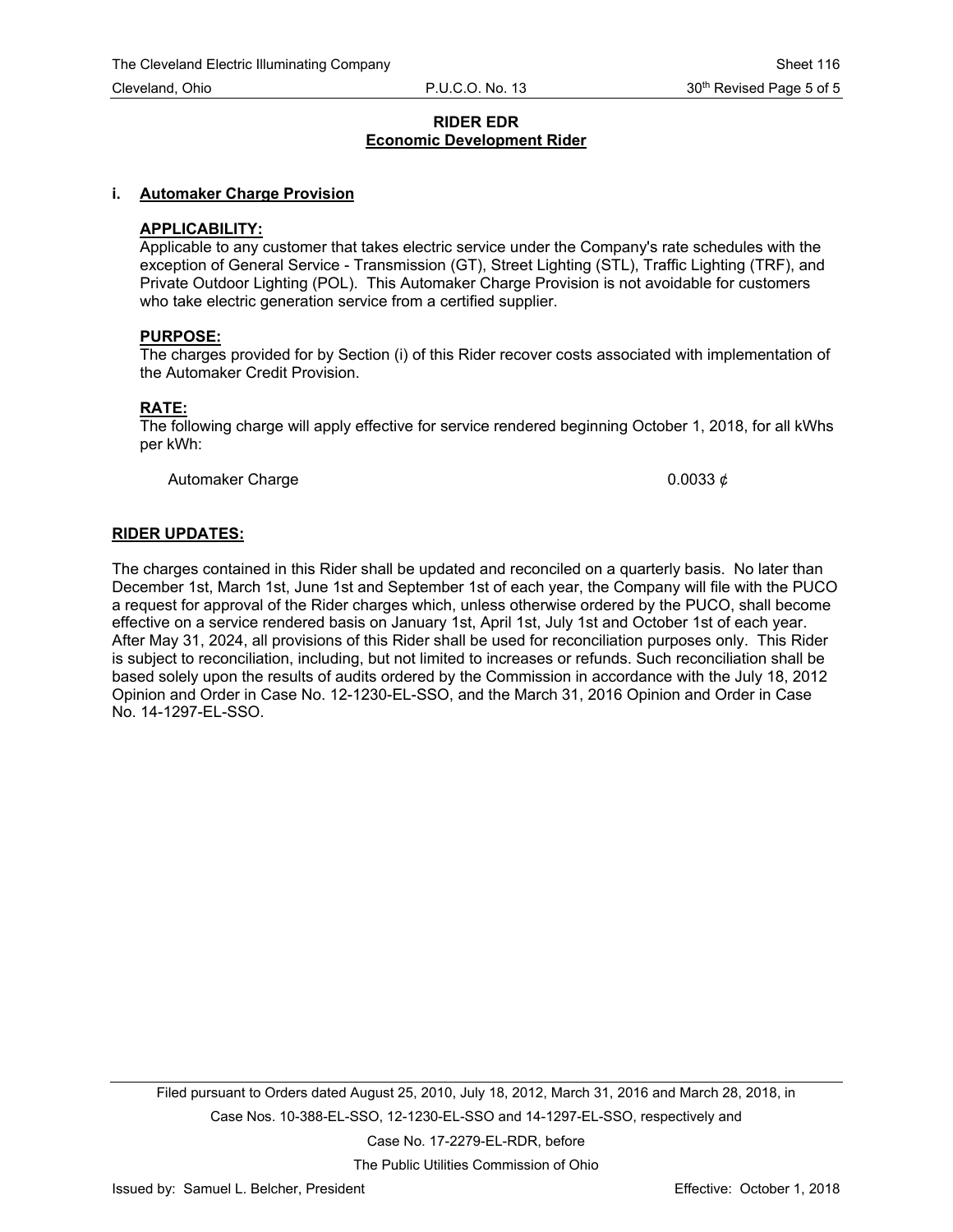## **RIDER DGC Deferred Generation Cost Recovery Rider**

## **APPLICABILITY:**

Applicable to any customer receiving electric service under the Company's rate schedules except those customers served under an existing special contract that includes a fixed price for service where such fixed price is different than the rate under the otherwise applicable tariff and where the contract term includes the period of January 1, 2009 through May 31, 2009. The following Deferred Generation Cost Recovery Rider (DGC) charges will apply, by rate schedule, effective on a service rendered basis, for all kWhs per kWh. This Rider is not avoidable for customers who take electric generation service from a certified supplier.

## **RATE:**

| <b>RS</b>  | $0.0000$ ¢ |
|------------|------------|
| GS         | $0.0000$ ¢ |
| GP         | $0.0000$ ¢ |
| GSU        | $0.0000$ ¢ |
| GT         | $0.0000$ ¢ |
| <b>STL</b> | $0.0000$ ¢ |
| <b>TRF</b> | $0.0000$ ¢ |
| POL        | $0.0000$ ¢ |
|            |            |

## **PROVISIONS:**

- 1. The amount of this Rider reflects recovery of generation costs deferred from June 2009 through May 2011 due to any future Commission Order plus the associated Commission approved carrying costs on the unrecovered deferred cost balance.
- 2. The amount of this Rider reflects recovery of generation costs deferred from January 2009 through May 2009 due to Commission Opinion and Order January 14, 2009 in Case No. 09-21-EL-ATA plus the associated Commission approved carrying costs on the unrecovered deferred cost balance.

## **RIDER UPDATES:**

The charges contained in this Rider shall be updated and reconciled on an annual basis, or more frequently if necessary, beginning June 1, 2011. The Company will file with the PUCO a request for approval of the Rider charges which, unless otherwise ordered by the PUCO, shall become effective on a service rendered basis on the first day of the subsequent month, but no less than 30 days after the filing of such request.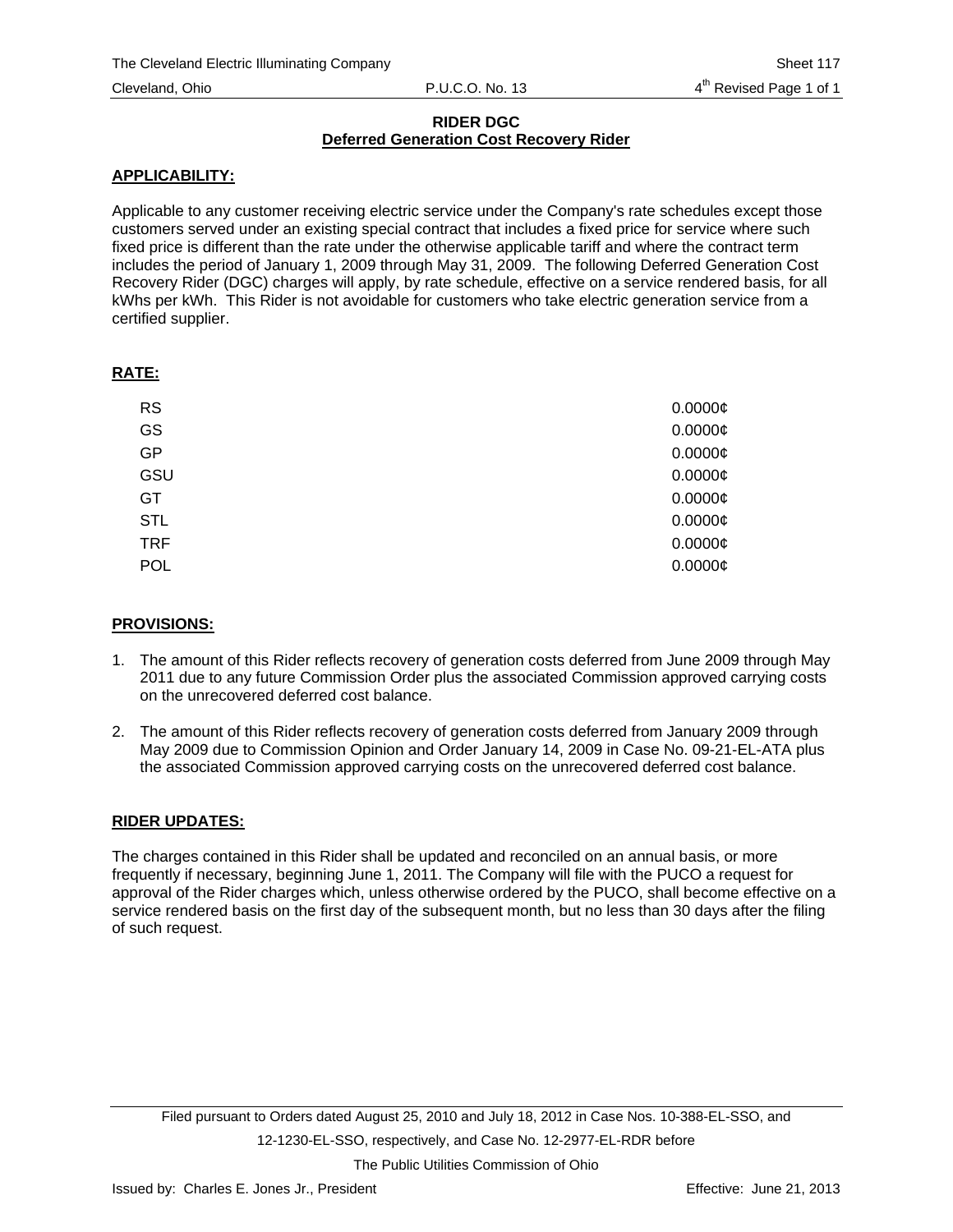#### **RIDER DFC Deferred Fuel Cost Recovery Rider**

#### **APPLICABILITY:**

Applicable to any customer who receives electric service under the Company's rate schedules. The Deferred Fuel Cost Rider (DFC) charge will apply, for all rate schedules, effective for service rendered beginning January 1, 2011, for all kWhs per kWh. This Rider is not avoidable for customers who take electric generation service from a certified supplier.

The amount of this Rider reflects eligible fuel costs deferred from January 2006 through December 2007, plus the associated Commission approved carrying costs on the unrecovered deferred cost balance.

## **RATE:**

DFC charge  $0.00000\ell$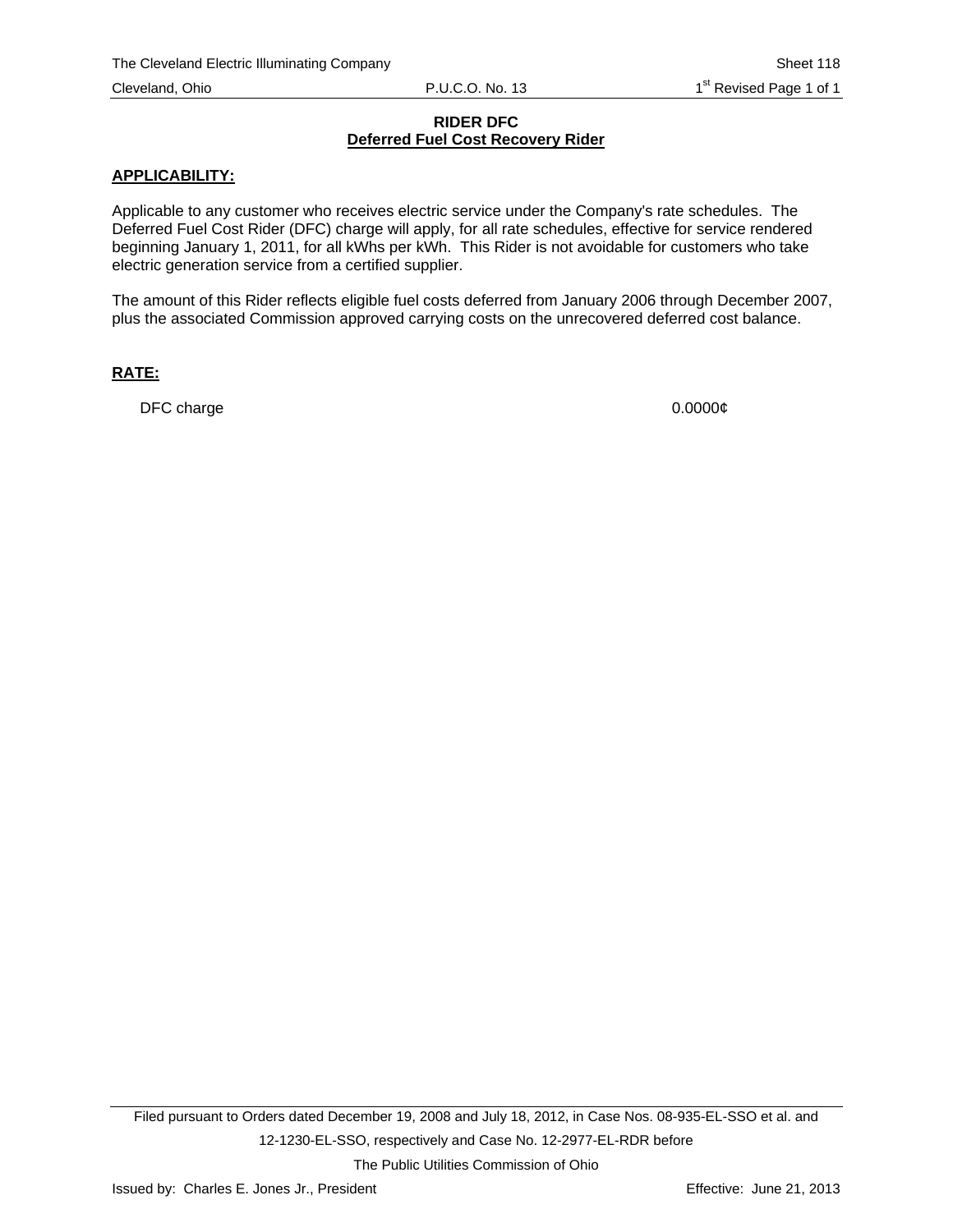## **RIDER NMB Non-Market-Based Services Rider**

## **APPLICABILITY:**

Applicable to any customer who receives electric service under the Company's rate schedules. The Non-Market-Based Services Rider (NMB) charge will apply, by rate schedule, effective for service rendered as described below. This Rider is not avoidable for customers who take electric generation service from a certified supplier, unless the customer is a participant in the Rider NMB Opt-Out Pilot Program.

## **PURPOSE:**

The Rider NMB will recover non-market-based costs, fees or charges imposed on or charged to the Company by FERC, the State of Ohio, a regional transmission organization, independent transmission operator, transmission owner, or similar organization approved by FERC or the PUCO, and any other non-market-based charges impacting both CRES and SSO Suppliers where such charges and credits generally fall into the following non-market-based related categories: (i) PJM charges and credits for service including, but not limited to, procuring transmission services, transmission enhancement, uplift charges, generation deactivation, and out-of-market bilateral settlements; and (ii) Midwest Independent Transmission System Operator, Inc. ("MISO") Transmission Expansion Plan (MTEP) charges assessed under Schedule 26 of the MISO Tariff, whether assessed directly by MISO, PJM or American Transmission Systems, Incorporated. The current list of the PJM-related non-market-based costs, fees or charges is included in the Company's Electric Generation Supplier Coordination Tariff and the Company's Master Supply Agreement with SSO Suppliers and is subject to Rider NMB updates as described herein.

Rider NMB may be updated to include: 1) any current costs, fees, charges or credits that were not previously classified as non-market-based, or 2) any new costs, fees, charges or credits or modification to current costs, fees, charges or credits that were not in effect as of August 4, 2014 but were subsequently imposed on or charged by FERC, the State of Ohio, a regional transmission organization, independent transmission operator, or similar organization approved by FERC.

# **RATE:**

The NMB charge for each rate schedule shall be calculated as follows:



Where:

Filed pursuant to Orders dated August 25, 2010, July 18, 2012, July 1, 2015, February 24, 2016 and March 31, 2016 in Case Nos. 10-388-EL-SSO, 12-1230-EL-SSO, 15-0648-EL-RDR,15-2035-EL-RDR and 14-1297-EL-SSO

respectively,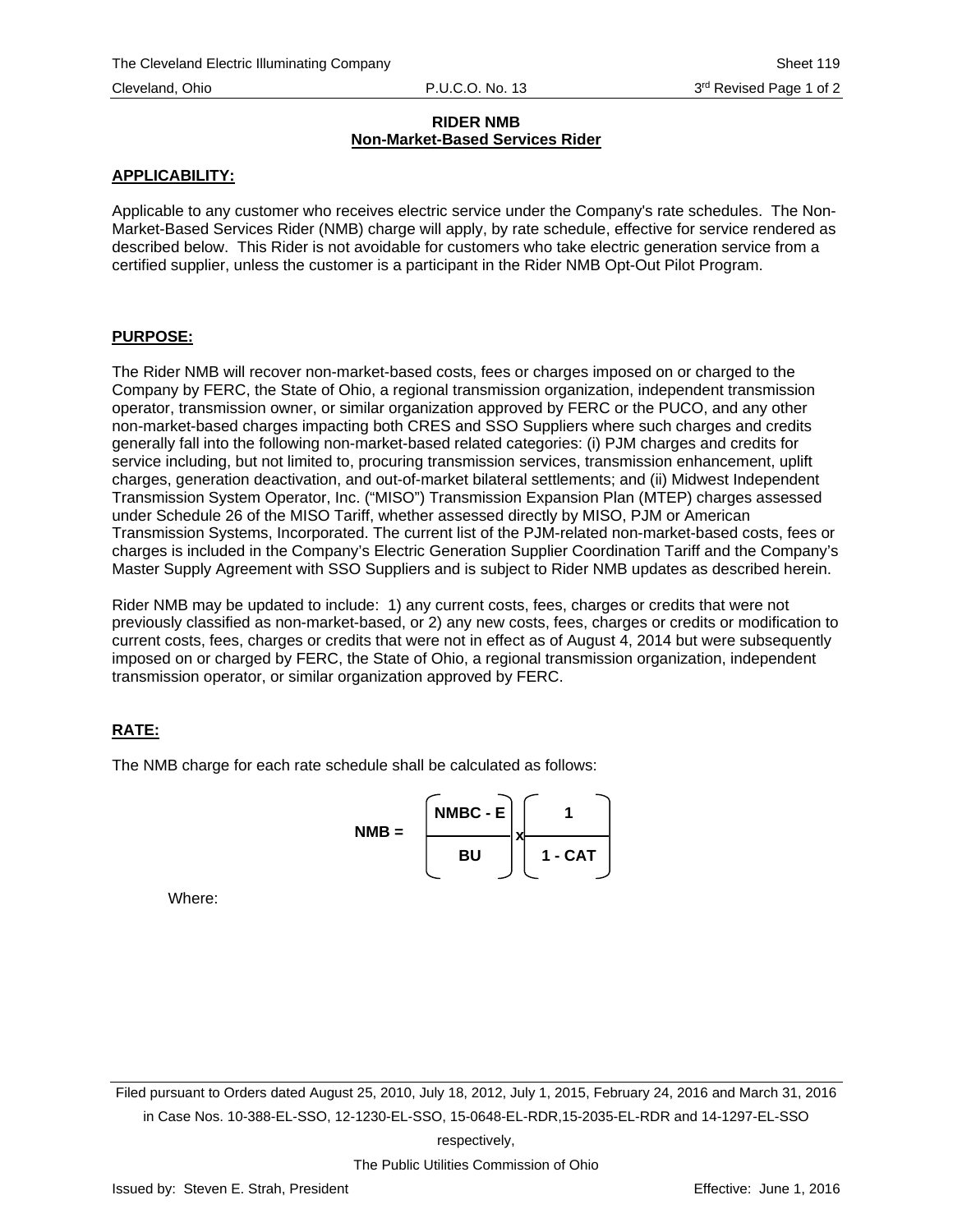## **RIDER NMB Non-Market-Based Services Rider**

**NMBC** = The amount of the Company's total projected Non-Market-Based Services-related costs for the Computation Period, allocated to each rate schedule.

> The Computation Period over which NMB will apply shall be for a 12 month period beginning no later than 75 days after filing, which will be no later than January 15th of each year.

- **E** = Starting June 1, 2012, any net over- or under-collection of the Non-Market-Based Services-related costs, including applicable interest, invoiced during the period from June 1, 2011 to March 31, 2012, allocated to rate schedules. Thereafter, E will be calculated for the 12-month period immediately preceding the Computation Period.
- **BU** = Forecasted billing units for the Computation Period for each rate schedule.
- **CAT** = The Commercial Activity Tax rate as established in Section 5751.03 of the Ohio Revised Code.

#### **NMB charges:**

| RS (all kWhs, per kWh)         | 1.3561¢         |
|--------------------------------|-----------------|
| GS* (per kW of Billing Demand) | \$4.4543        |
| GP* (per kW of Billing Demand) | \$6.7035        |
| GSU (per kW of Billing Demand) | \$5.1925        |
| GT (per kVa of Billing Demand) | \$2.8860        |
| STL (all kWhs, per kWh)        | $0.0000 \notin$ |
| TRF (all kWhs, per kWh)        | 1.0487¢         |
| POL (all kWhs, per kWh)        | $0.0000 \notin$ |

Separately metered outdoor recreation facilities owned by non-profit, governmental and educational institutions, such as athletic fields, served under Rate GS or GP, primarily for lighting purposes, will be charged per the NMB charge applicable to Rate Schedule POL.

#### **RIDER UPDATES:**

The charges contained in this Rider shall be updated and reconciled on an annual basis. The Company will file with the PUCO a request for approval of the Rider NMB charges no later than January 15th of each year, which shall become effective on a service rendered basis no later than 75 days after filing, unless otherwise ordered by the Commission. This Rider is subject to reconciliation, including, but not limited to increases or refunds. Such reconciliation shall be based solely upon the results of audits ordered by the Commission in accordance with the July 18, 2012 Opinion and Order in Case No. 12- 1230-EL-SSO, and the March 31, 2016 Opinion and Order in Case No. 14-1297-EL-SSO and upon the Commission's orders in Case No. 18-47-AU-COI.

Filed pursuant to Orders dated August 25, 2010, July 18, 2012, July 1, 2015, March 31, 2016 and March 28, 2018 in Case Nos. 10-388-EL-SSO, 12-1230-EL-SSO, 15-0648-EL-RDR, 14-1297-EL-SSO and

17-2378-EL-RDR respectively, before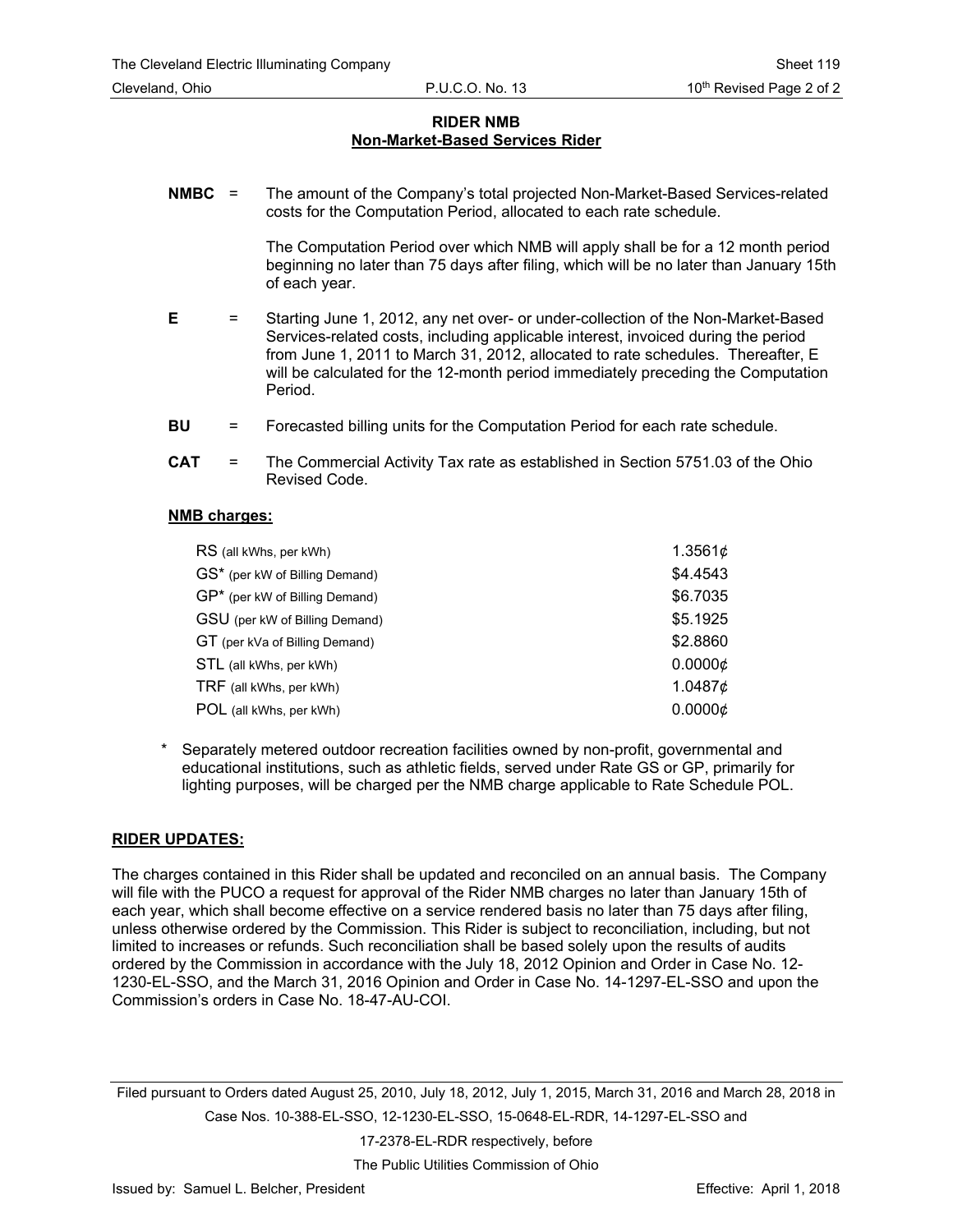## **RIDER RDD Residential Deferred Distribution Cost Recovery Rider**

## **APPLICABILITY:**

Applicable to any residential customer who receives electric service under the Company's rate schedules. The Residential Deferred Distribution Cost Recovery Rider (RDD) charge will apply, effective for service rendered beginning September 1, 2009 and continuing until recovery of the actual August 31, 2009 balances related to the post May 31, 2007, ETP Transition Tax, Line Extension and RCP Distribution deferrals, including applicable interest, is completed. This Rider is not avoidable for customers who take electric generation service from a certified supplier.

| RATE:                    | Summer  | Winter  |
|--------------------------|---------|---------|
| <b>Monthly Charge</b>    | \$0.000 | \$0.000 |
| First 500 kWhs, per kWh  | 0.0000c | 0.0000c |
| All excess kWhs, per kWh | 0.0000c | 0.0000c |

## **RIDER UPDATES:**

The charges contained in this Rider shall be updated and reconciled May 31, 2010, December 31, 2010, and May 31, 2011. For the May 2010 and May 2011 reconciliation, the Company shall file with the Public Utilities Commission of Ohio ("PUCO") a request for approval of the rider updated charges which, unless otherwise ordered by the PUCO, shall become effective on a service rendered basis September 1, 2010 and September 1, 2011, respectively. The rider charges resulting from the December 31, 2010 reconciliation will become effective in January 2011 upon filing with the PUCO subject to final reconciliation in May 2011. Regardless of the scheduled reconciliation periods, the deferred balance will be tracked and the charges will actually cease with the billing portion immediately following the one in which full recovery of the deferred balances is achieved.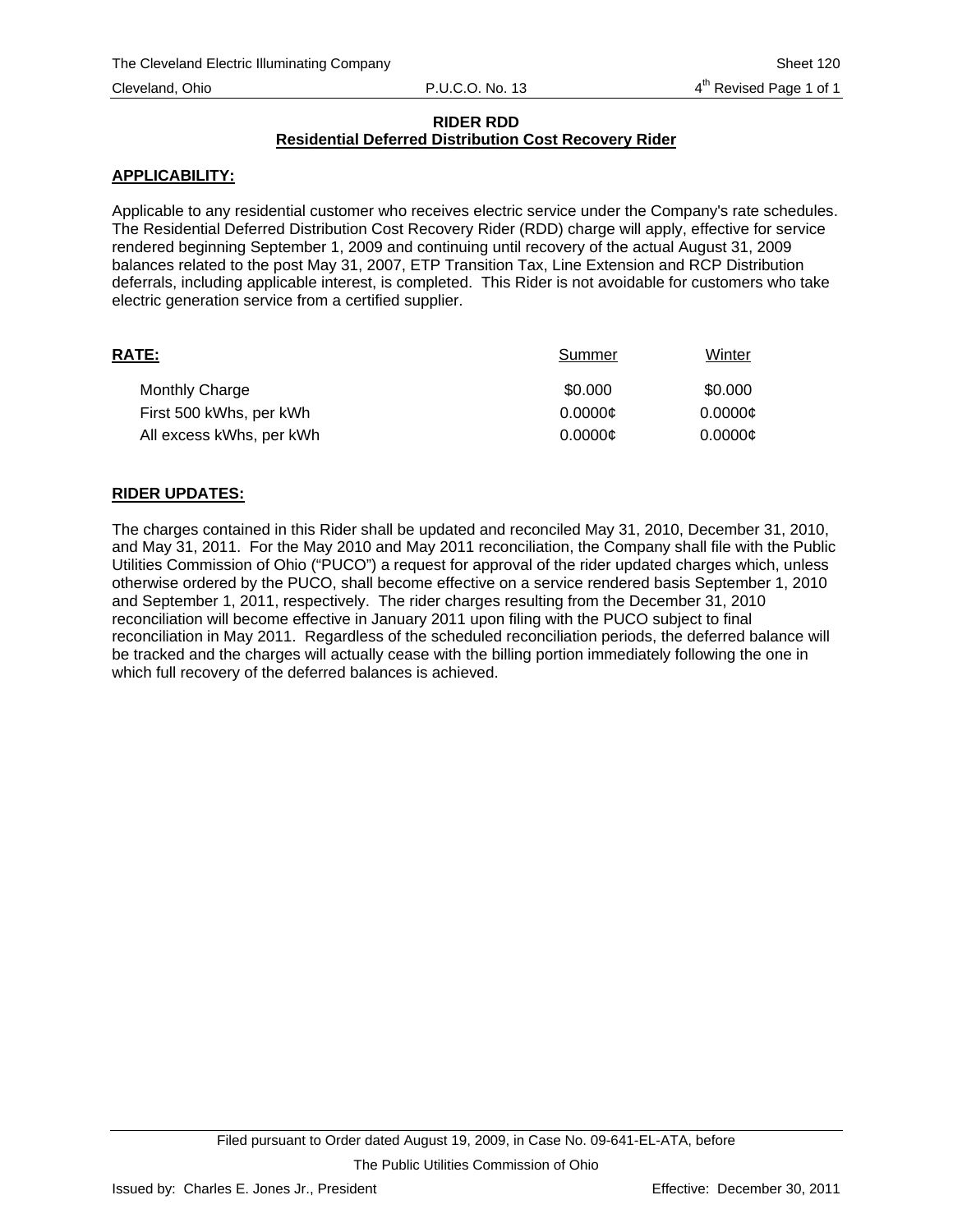## **RIDER NDD**

## **Non-Residential Deferred Distribution Cost Recovery Rider**

## **APPLICABILITY:**

Applicable to any non-residential service customer who receives electric service under the Company's rate schedules<sup>1</sup>. The Non-Residential Deferred Distribution Cost Recovery Rider (NDD) charge will apply, by rate schedule, effective for service rendered as described in the following section to recover the actual August 31, 2009 balances related to the post May 31, 2007, ETP Transition Tax, Line Extension and RCP Distribution deferrals, plus applicable interest. This Rider is not avoidable for customers who take electric generation service from a certified supplier.

| RATE:                                       | Summer   | Winter   |
|---------------------------------------------|----------|----------|
| $GS1$ (all kWhs, per kWh)                   | 0.0000c  | 0.0000c  |
| $GP^{1,2}$ (per kW of Billing Demand)       | \$0.0000 | \$0.0000 |
| GSU <sup>1</sup> (per kW of Billing Demand) | \$0.0000 | \$0.0000 |
| GT (per kVa of Billing Demand)              | \$0.0000 | \$0.0000 |
| $STL3$ (all kWhs, per kWh)                  | 0.0000c  | 0.0000c  |
| TRF (all kWhs, per kWh)                     | 0.0000C  | 0.0000c  |
| POL (all kWhs, per kWh)                     | 0.0000c  | 0.0000c  |
|                                             |          |          |

## **Note:**

- 1 Customers subject to the School Credit Provision of Rider EDR are exempted from this Rider.
- 2 Separately metered outdoor recreation facilities owned by non-profit governmental and educational institutions, such as athletic fields, served under Rate GP, primarily for lighting purposes, will be charged per the NDD charge applicable to Rate Schedule GS.
- 3 Customers receiving electric service under Rate Schedule STL will have the above noted charge applied on a service rendered basis, effective September 1, 2011 through December 31, 2011.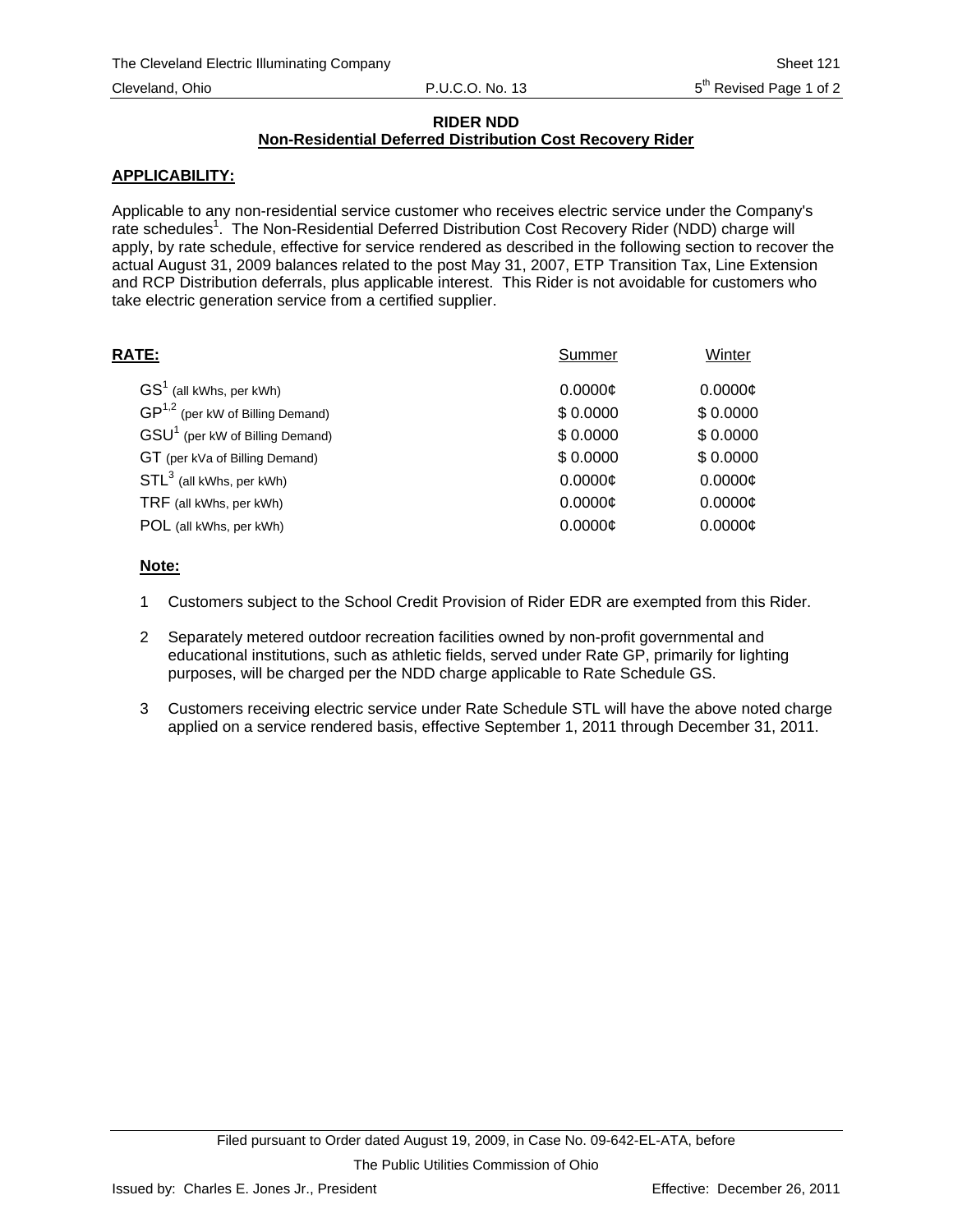#### **RIDER NDD Non-Residential Deferred Distribution Cost Recovery Rider**

#### **RIDER UPDATES:**

The charges contained in this Rider shall be updated and reconciled May 31, 2010, December 31, 2010, and May 31, 2011. For the May 2010 and May 2011 reconciliation, the Company shall file with the Public Utilities Commission of Ohio ("PUCO") a request for approval of the rider updated charges which, unless otherwise ordered by the PUCO, shall become effective on a service rendered basis September 1, 2010 and September 1, 2011, respectively. The rider charges resulting from the December 31, 2010 reconciliation will become effective in January 2011 upon filing with the PUCO subject to final reconciliation in May 2011.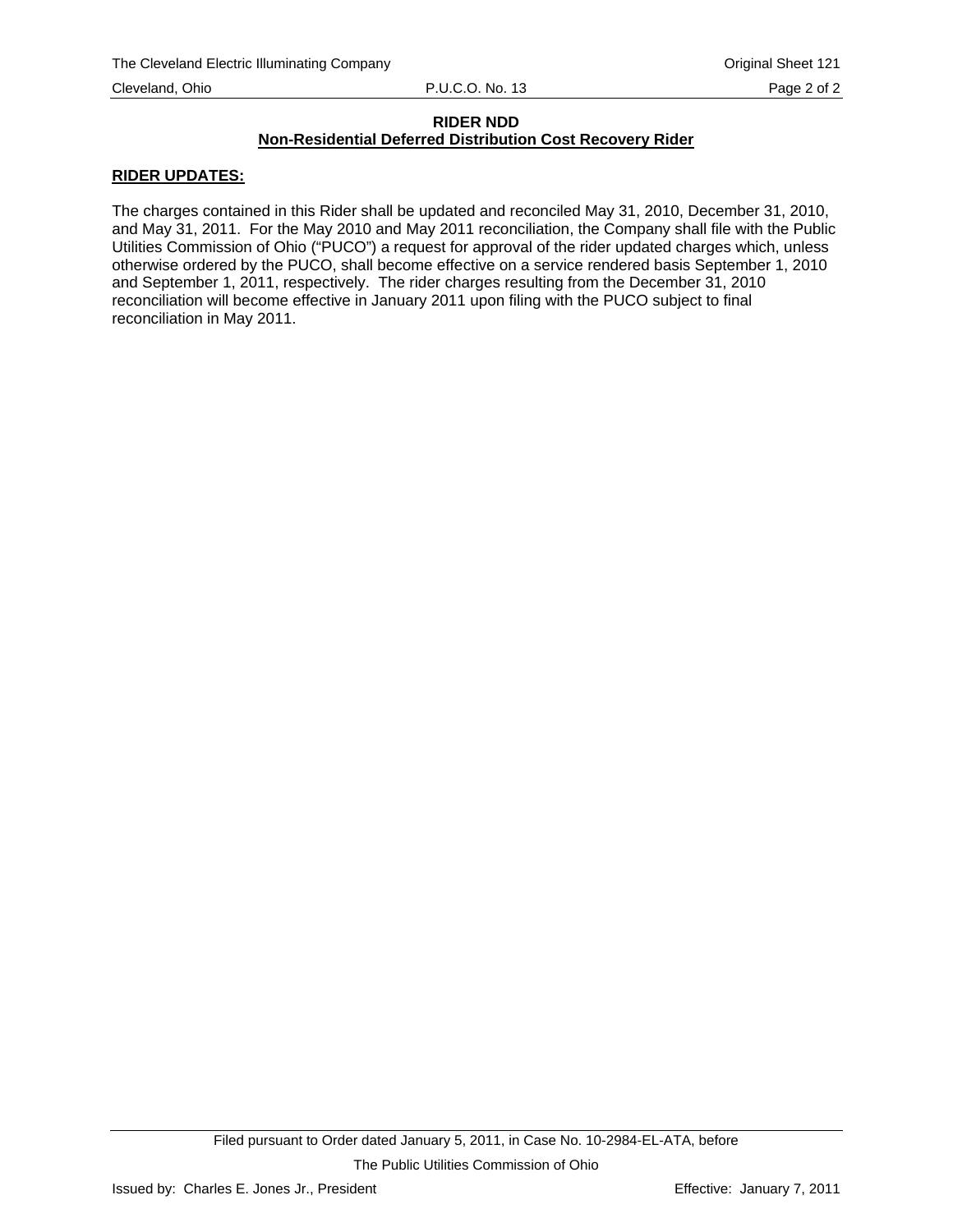## **RIDER RER Residential Electric Heating Recovery Rider**

## **APPLICABILITY:**

Applicable to any residential customer that takes electric service under the Company's rate schedules. The Residential Electric Heating Recovery Rider (RER) charges will apply, by rate schedule, effective for service rendered as described below. This Rider is not avoidable for customers who take electric generation service from a certified supplier.

## **PURPOSE:**

The charges provided for in this Rider recover deferred purchased power costs which represent the differential between the amounts paid by customers that received or are receiving Rider RGC credits and the amounts that otherwise would have been paid by those customers but for the Commission's orders and entries in the 10-176-EL-ATA proceeding, including applicable interest.

- 1. The RER1 charge set forth in this Rider recovers deferred purchased power costs associated with the 10-176-EL-ATA proceeding incurred by the Company from the implementation of Rider RGC through June 30, 2011, including applicable interest.
- 2. The RER2 charge set forth in this Rider recovers on-going deferred purchased power costs not otherwise recovered through the RER1 charge per the Order in Case No. 10-176-EL-ATA dated May 25, 2011, including applicable interest.

## **RATE:**

The following charges will apply, by rate schedule for all kWhs per kWh:

|           | RER <sub>1</sub> | RER2    |
|-----------|------------------|---------|
| <b>RS</b> | $0.0000 \notin$  | 0.12026 |

## **RIDER UPDATES:**

The RER charges set forth in this Rider shall be updated and reconciled on a semi-annual basis. No later than December 1st and June 1st of each year, the Company shall file with the PUCO a request for approval of these rider charges which, unless otherwise ordered by the PUCO, shall become effective on a service rendered basis on January 1st and July 1st of each year. This Rider is subject to reconciliation, including, but not limited to increases or refunds. Such reconciliation shall be based solely upon the results of audits ordered by the Commission.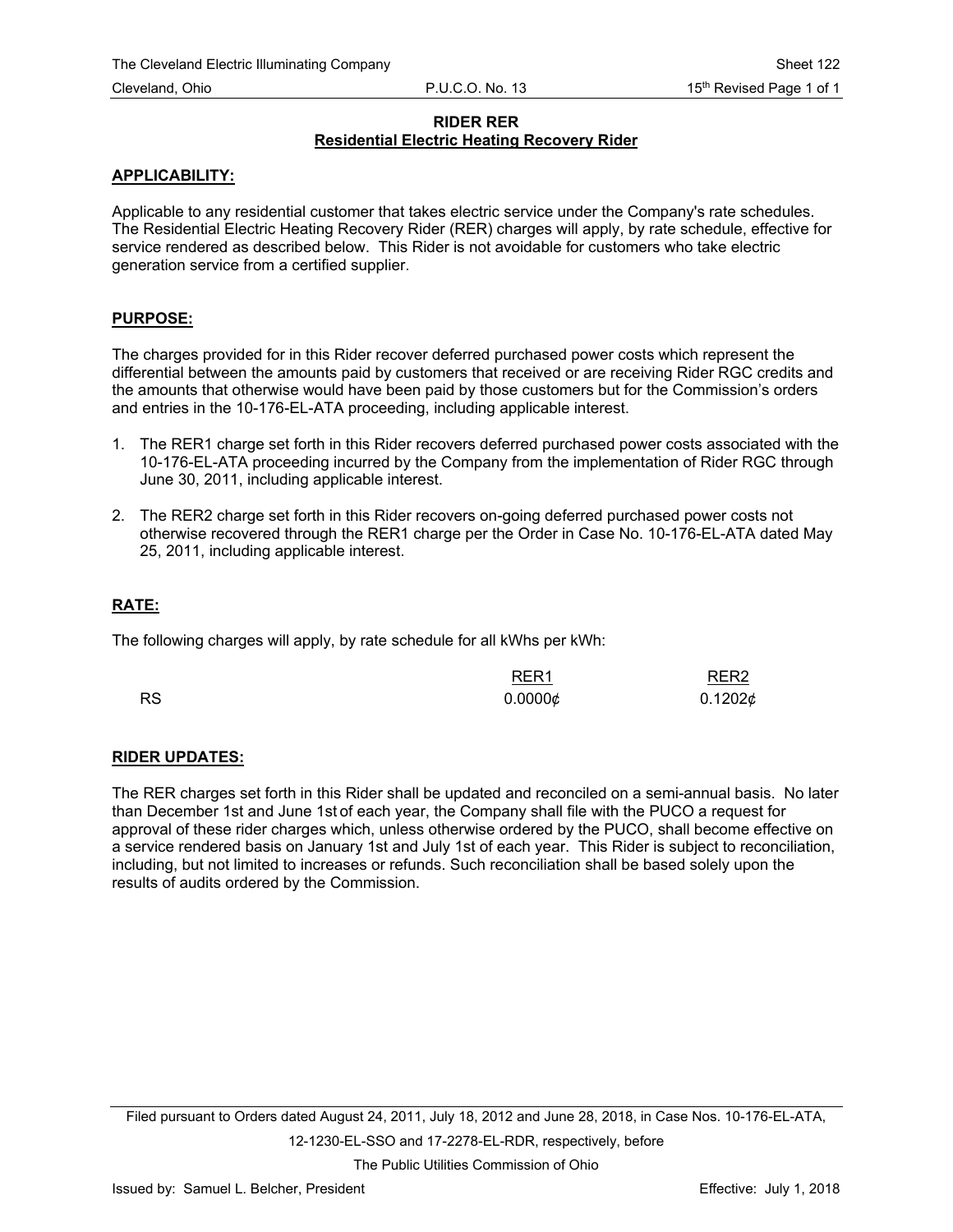## **RIDER RGC Residential Generation Credit Rider**

#### **APPLICABILITY:**

Applicable to any customer taking service under Rate Schedule RS who took service from the Company under one of the following rate schedules as of January 1, 2007, or any subsequent customer at that same service address, who continues to comply with the requirements of the previously applicable rate schedule set forth below, and who uses electricity as their primary or sole source of heat at that address:

Residential Schedule (Solely under the Optional Load Management Rate) Criginal Sheet No. 10 Residential Add-On Heat Pump **Construction Construction Construction** Original Sheet No. 11 Residential Space Heating **Contract Contract Contract Contract Contract Contract Contract Contract Contract Original Sheet No. 13** Residential Water Heating and Space Heating **Communist Communist Communist Communist Communist Communist Communist Communist Communist Communist Communist Communist Communist Communist Communist Communist Communist Communi** Optional Electrically Heated Residential Apartment Schedule Original Sheet No. 15

This Residential Generation Credit Rider (RGC) credit is effective for service rendered beginning October 31 through March 31, per kWh, for all kWhs, consumed by the customer during each such billing period. This Rider is not avoidable for customers who take electric generation service from a certified supplier.

## **RATE:**

RGC credit 0.0000¢

#### **ADDITIONAL PROVISION:**

Any customer taking service under Rate Schedule RS who took service from the Company under one of the above rate schedules as of January 1, 2007, or any subsequent customer at that same service address, who continues to comply with the requirements of the previously applicable rate schedule set forth above, and who takes electric generation service from a certified supplier, will have generation charges reduced by 1.90¢ per kWh for all kWhs in excess of 500 kWhs consumed by the customer during each winter billing period as defined in the Electric Service Regulations.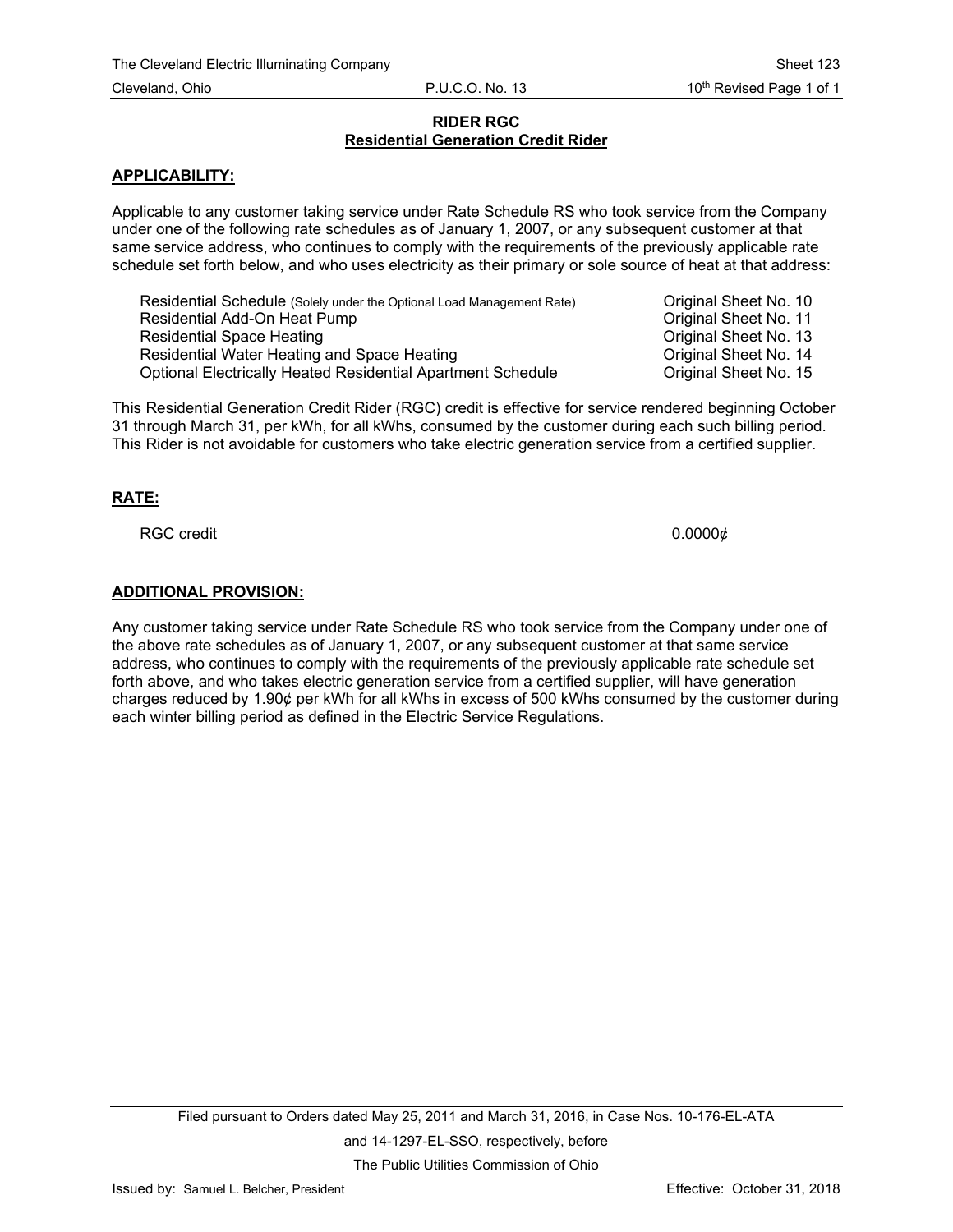### **RIDER DCR Delivery Capital Recovery Rider**

## **APPLICABILITY:**

Applicable to any customer who receives electric service under the Company's rate schedules set forth below. The Delivery Capital Recovery Rider (DCR) charges will apply, by rate schedule, effective for bills rendered beginning December 1, 2018. This Rider is not avoidable for customers who take electric generation service from a certified supplier.

## **RATE:**

| RS (all kWhs, per kWh)         | 0.7038¢  |
|--------------------------------|----------|
| GS (per kW of Billing Demand)  | \$3.1902 |
| GP (per kW of Billing Demand)  | \$1.1035 |
| GSU (per kW of Billing Demand) | \$0.7856 |

## **PROVISIONS:**

The charges set forth in this Rider recover costs associated with delivery plant investments made since the date certain in Case No. 07-551-EL-AIR, exclusive of any delivery plant investments being recovered elsewhere.

## **RIDER UPDATES:**

The charges contained in this Rider shall be updated on a quarterly basis. Effective with the filing made on or about April 20, 2014, the Company will file a request for approval of the Rider charges on or about March 31st, June 30th, September 30th and December 31st of each year. Charges, unless otherwise ordered by the PUCO, shall become effective on a bills rendered basis on June 1st, September 1st, December 1st and March 1st of each year. This Rider is subject to reconciliation, including, but not limited to increases or refunds. Such reconciliation shall be based solely upon the results of audits ordered by the Commission in accordance with the August 25, 2010 Opinion and Order in Case No. 10- 388-EL-SSO, the July 18, 2012 Opinion and Order in Case No. 12-1230-EL-SSO, and the March 31, 2016 Opinion and Order in Case No. 14-1297-EL-SSO and upon the Commission's orders in Case No. 18-47-AU-COI.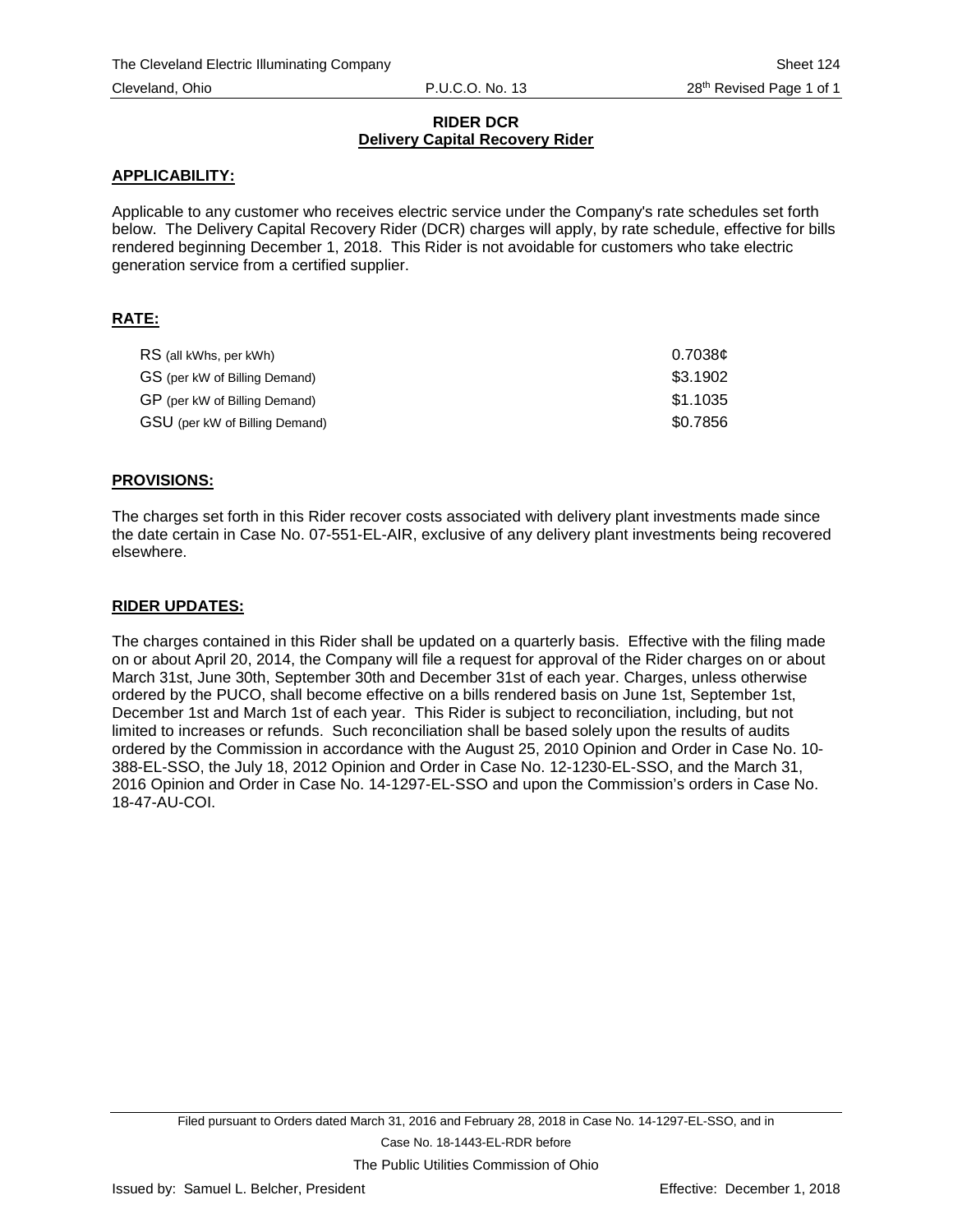## **RIDER PIR Phase-In Recovery Rider**

#### **APPLICABILITY:**

Applicable to any customer who receives electric service under the Company's rate schedules set forth below. The Phase-In Recovery Rider (PIR) charges will apply, by rate schedule, for all kWhs per kWh. This Rider is nonbypassable within the meaning of O.R.C. § 4928.231 and is not avoidable for customers who take electric generation service from a certified supplier.

#### **RATE:**

| <b>RS</b>        | $0.1396\phi$        |
|------------------|---------------------|
| GS               | 0.1396 $\phi$       |
| GP1              | 0.13586             |
| GP <sub>2</sub>  | 0.0318¢             |
| GSU1             | 0.13296             |
| GSU <sub>2</sub> | 0.0318¢             |
| GT <sub>1</sub>  | $0.1327$ ¢          |
| GT <sub>2</sub>  | 0.0318¢             |
| <b>STL</b>       | 0.1396¢             |
| <b>TRF</b>       | 0.1396 $\phi$       |
| <b>POL</b>       | 0.1396 <sub>¢</sub> |

#### **PROVISIONS:**

- 1. The charges set forth in this Rider recover costs associated with phase-in recovery bonds issued to securitize costs for which the Company was previously authorized recovery, in accordance with O.R.C. §§ 4928.23 through 4928.2318.
- 2. The GP2, GSU2, and GT2 PIR charges are applicable to those customers served under a special contract that included a fixed price for service where such fixed price was different than the rate under the otherwise applicable tariff and where the contract term included the period January 1, 2009 through May 31, 2009. The GP1, GSU1, and GT1 PIR charges are applicable to all other customers taking service under these rate schedules.

#### **RIDER UPDATES:**

The charges contained in this Rider shall be updated on a semi-annual basis. No later than November 1<sup>st</sup> and May 1<sup>st</sup> of each year, the Company will file with the PUCO a request for approval of the Rider charges which, unless otherwise ordered by the PUCO, shall become effective on a service rendered basis on January  $1<sup>st</sup>$  and July  $1<sup>st</sup>$  of each year.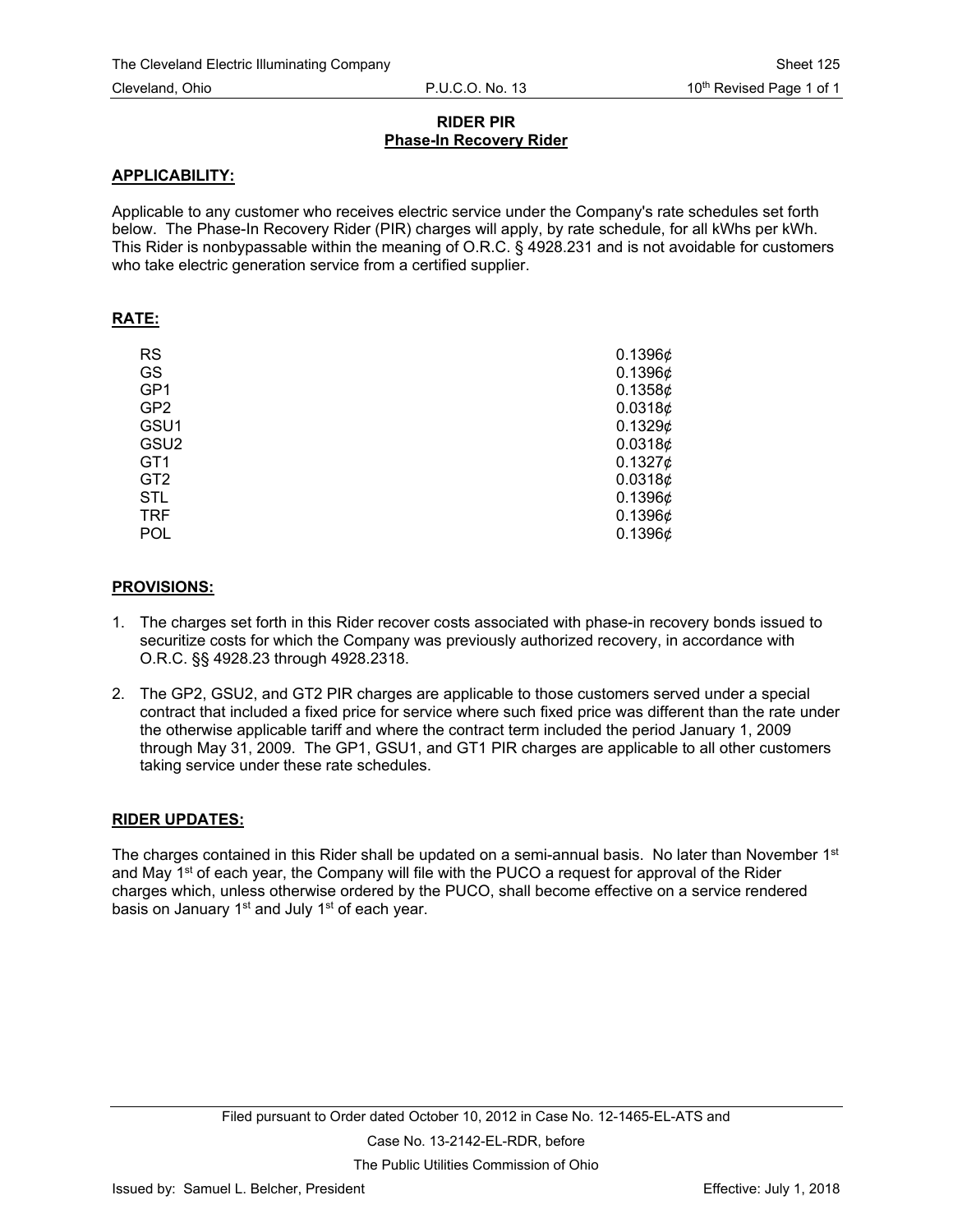## **RIDER GDR Government Directives Recovery Rider**

# **APPLICABILITY:**

Applicable to any customer who receives electric service under the Company's rate schedules. This Government Directives Recovery Rider (GDR) charge is a fixed monthly charge and will be effective for service rendered beginning June 1, 2016. This Rider is not avoidable for customers during the period the customer takes electric generation service from a certified supplier.

## **PURPOSE:**

Charges set forth in this Rider shall recover costs associated with federal or state government mandates enacted after August 4, 2014.

## **CHARGE\*:**

| <b>RS</b>               | \$0.0000 |
|-------------------------|----------|
| GS                      | \$0.0000 |
| GP                      | \$0.0000 |
| GSU                     | \$0.0000 |
| GT                      | \$0.0000 |
| STL (per lighting unit) | \$0.0000 |
| <b>TRF</b>              | \$0.0000 |
| <b>POL</b>              | \$0.0000 |

\* The charges listed above, except those for rate schedule STL, will be applied per customer, per month. Any customer who receives electric service under rate schedule STL will have the above charge applied per lighting unit, per month.

## **RIDER UPDATES:**

The charges contained in this Rider shall be updated and reconciled on a semi-annual basis. No later than December 1st and June 1st of each year, the Company shall file with the PUCO a request for approval of these charges which, unless otherwise ordered by the PUCO, shall become effective on a service rendered basis on January 1st and July 1st of each year, beginning January 1, 2017.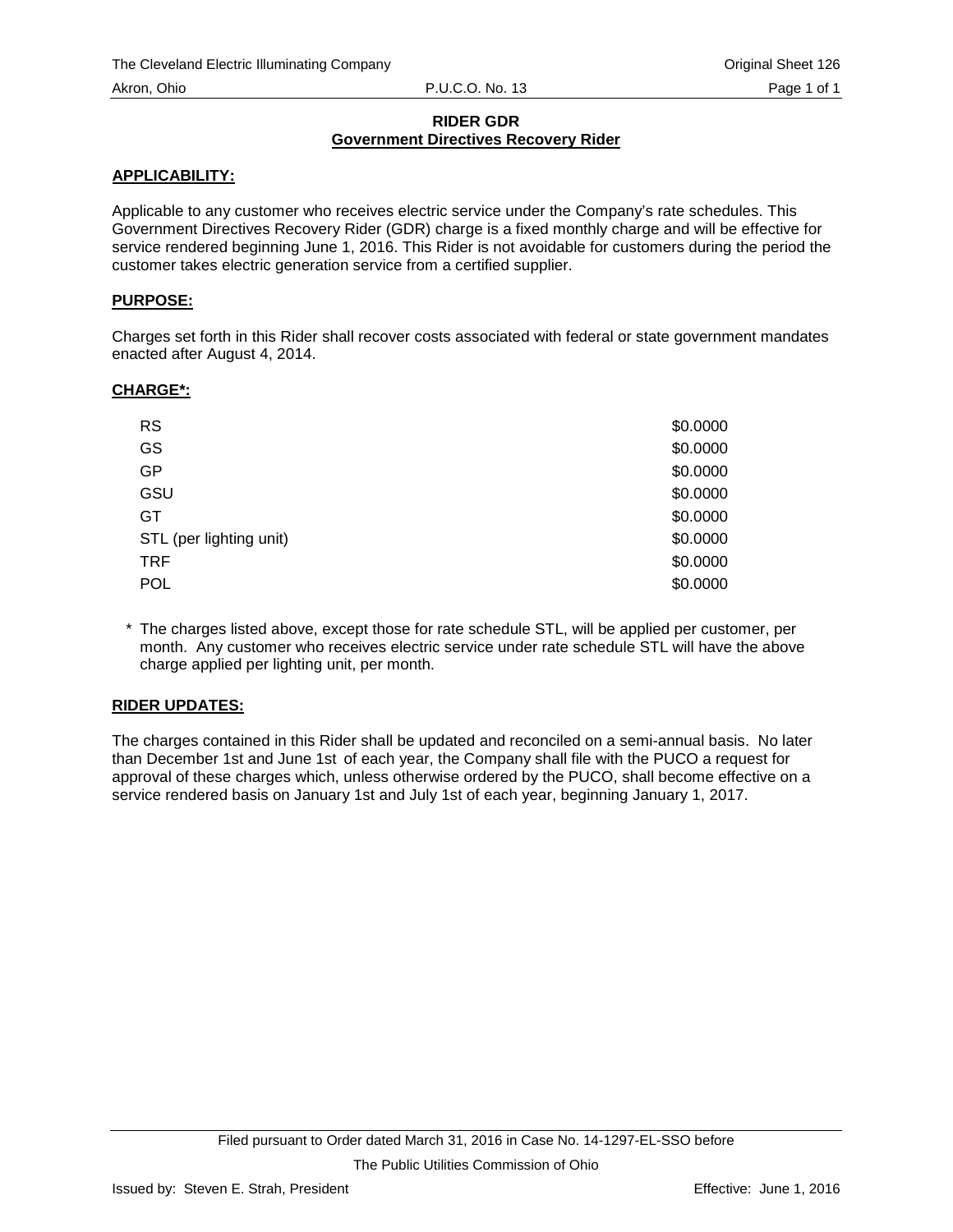#### **RIDER AMO Automated Meter Opt-out Rider**

## **APPLICABILITY:**

Applicable to any customer taking service under all rate schedules who has been notified that the customer's meter will be replaced with an advanced meter and who does not wish to have an advanced meter installed at the customer's premises or any customer who currently has an advanced meter who wishes to have it removed (hereafter, "Opt-out Customers"). This Rider is not avoidable for any customer during the period the customer takes electric generation service from a certified supplier. The tariff shall not be available to any customer taking generation service under a time differentiated rate.

# **RATE:**

The charge to remove the advanced meter for this service and install a non-communicating meter is \$0. In addition, Opt-out Customers will receive a monthly customer charge.

Customer Charge  $\sim$  800.00

## **ADDITIONAL PROVISION:**

A non-communicating meter will be used to provide electric service for customers who elect this option. Opt-out Customers will be charged the initial and monthly charges described above once the replacement meter(s) is installed. Customers who opt out prior to the advanced meter installation will be charged only the monthly charge described above.

The Company may refuse to provide advanced meter opt-out service in either of the following circumstances:

- 1) If such a service creates a safety hazard to consumers or their premises, the public, or the electric utility's personnel or facilities.
- 2) If a customer does not allow the electric utility's employees or agents access to the meter at the customer's premises.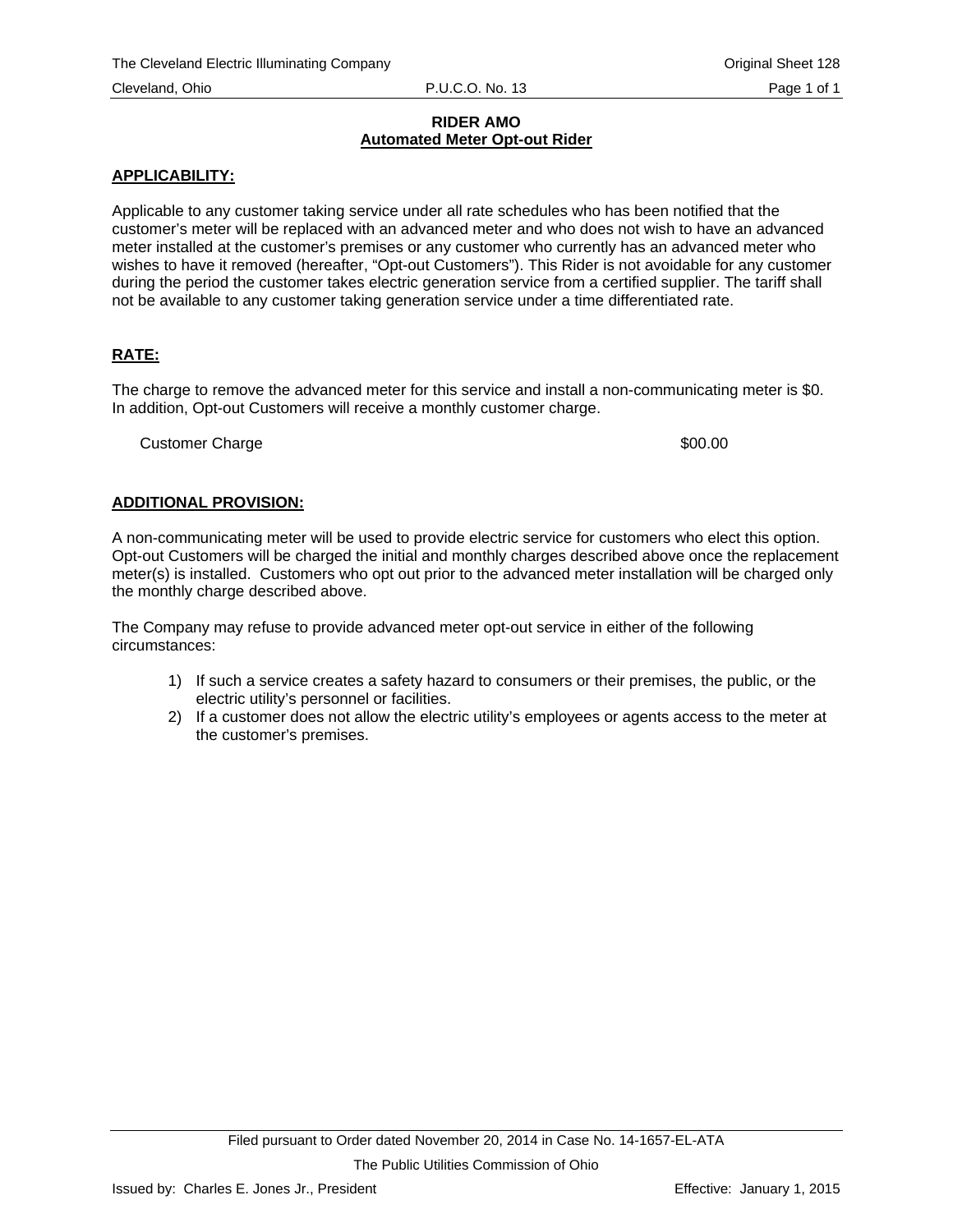#### **RIDER ORR Ohio Renewable Resources Rider**

## **APPLICABILITY:**

Applicable to any customer who receives electric service under the Company's rate schedules. This Ohio Renewable Resources Rider (ORR) will be effective for service rendered beginning June 1, 2016. This Rider is not avoidable for customers during the period the customer takes electric generation service from a certified supplier.

The ORR charges will apply, by rate schedule, as follows:

# **RATE:**

| RS (all kWhs, per kWh)         | 0.0000c  |
|--------------------------------|----------|
| GS (per kW of Billing Demand)  | \$0,0000 |
| GP (per kW of Billing Demand)  | \$0,0000 |
| GSU (per kW of Billing Demand) | \$0,0000 |
| GT (per kVa of Billing Demand) | \$0,0000 |
| STL (all kWhs, per kWh)        | 0.0000c  |
| TRF (all kWhs, per kWh)        | 0.0000c  |
| POL (all kWhs, per kWh)        | 0.0000c  |
|                                |          |

## **RIDER UPDATES:**

The charges contained in this Rider shall be updated on an annual basis. No later than April 1st of each year, the Company will file with the PUCO a request for approval of the Rider charges which, unless otherwise ordered by the PUCO, shall become effective on a service rendered basis on June 1st of each year.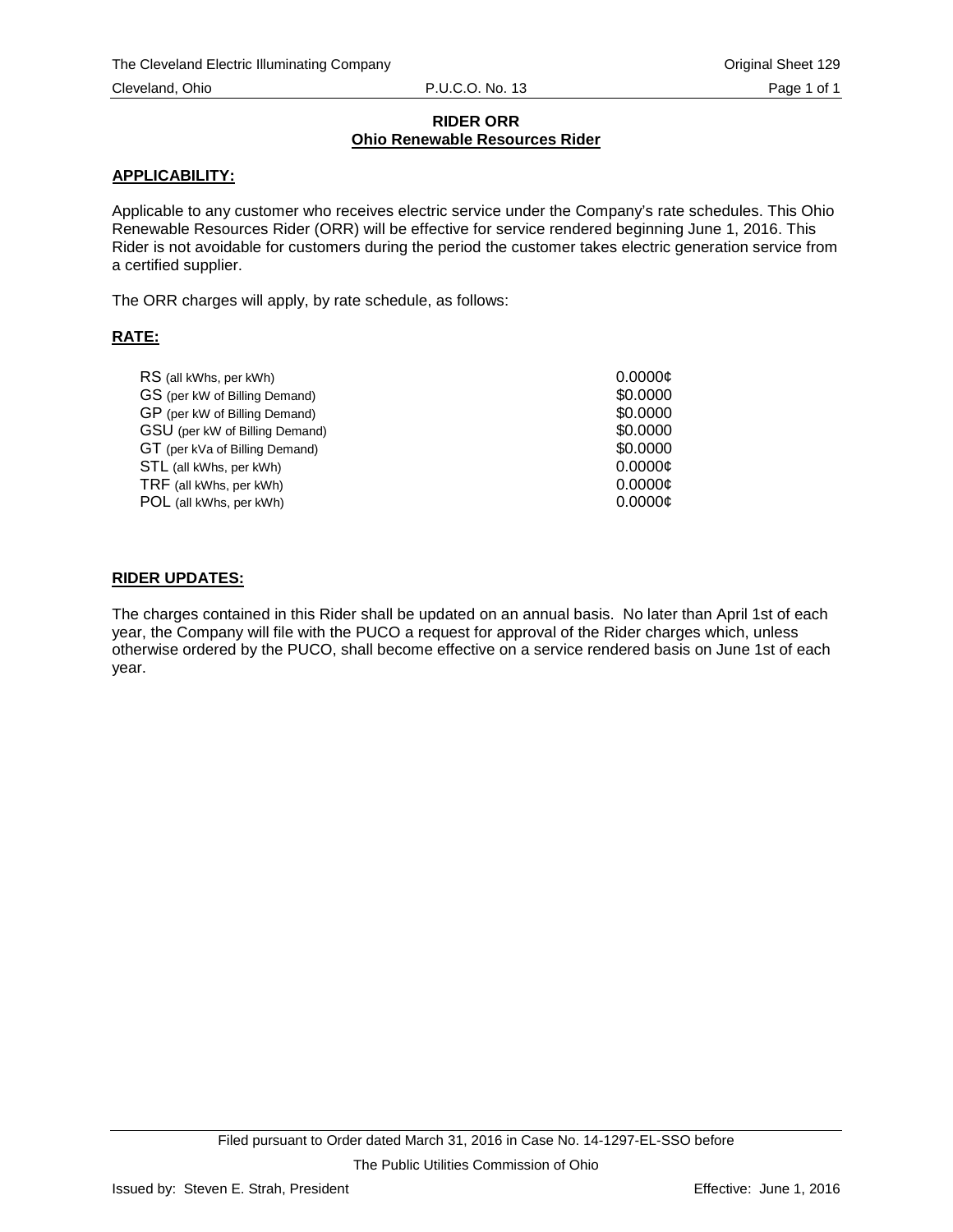### **RIDER HLF**

# **Commercial High Load Factor Experimental Time-of-Use Rider**

## **AVAILABILITY:**

Available to qualifying commercial customers with headquarters located in Ohio having at least 30 facilities in the Companies' combined service territory with each facility consuming at least 1,500,000 kWh annually and having refrigeration as a major portion of the load. In addition, each individual facility must have interval metering, must have an average monthly load factor during the preceding 12 months of 70% or higher, and must otherwise be served under the Companies' Rate GS or Rate GP rate schedules. Once a facility qualifies for the Commercial High Load Factor Experimental Time-of-Use Rider (HLF) and is enrolled in Rider HLF, that facility may remain on Rider HLF notwithstanding any subsequent change in the load characteristics of the facility or reduction in energy consumption by the facility.

Rider HLF shall be applied in lieu of the Generation Service Rider (GEN), effective for service rendered beginning June 1, 2018, for customers participating in this voluntary experimental program.

## **RATE:**

For customers with the appropriate qualifying interval metering and who elect to be served under Rider HLF, the charge by rate schedule will be as shown below, for all kWhs, per kWh:

#### **Rider HLF Charges**

|         | Summer<br>Midday<br>Peak Hours | All Other<br>Hours |
|---------|--------------------------------|--------------------|
| Rate GS | 18.9400¢                       | 3.9223c            |
| Rate GP | 18.2829¢                       | 3.7865¢            |

For billing purposes, the summer rates shall be applicable during each summer billing period as defined in the Electric Service Regulations.

Midday-peak time shall be noon to 6 p.m. EST, Monday through Friday, excluding holidays.

Holidays are defined as New Year's Day, Memorial Day, Independence Day, Labor Day, Thanksgiving Day, and Christmas Day.

#### **METERING:**

The customer must arrange for interval metering consistent with the Company's Miscellaneous Charges, Tariff Sheet 75.

#### **TERM**:

This Rider shall expire with service rendered through May 31, 2024.

Filed pursuant to Order dated March 31, 2016 in Case No. 14-1297-EL-SSO and Case No. 16-2168-EL-RDR before The Public Utilities Commission of Ohio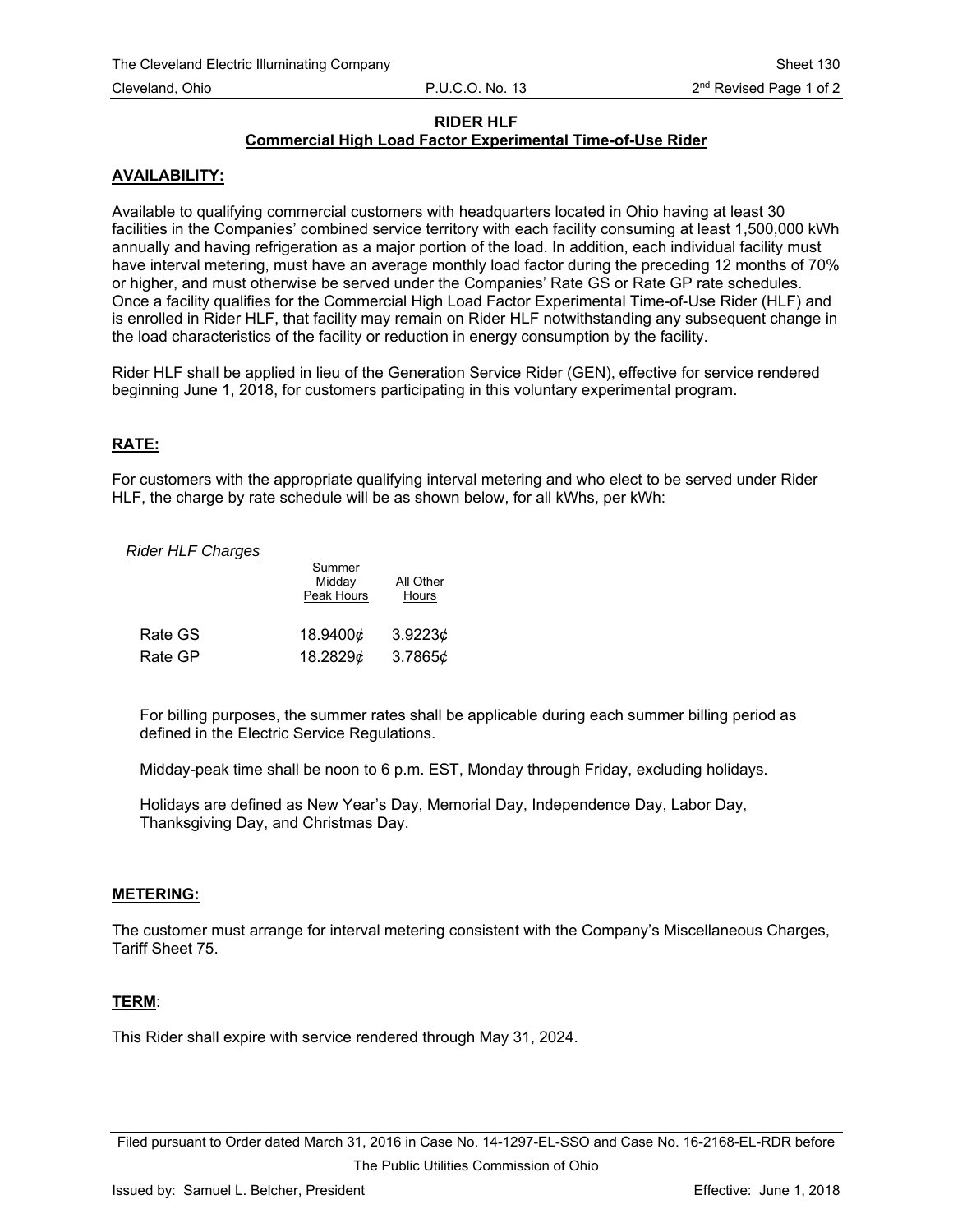## **RIDER HLF**

# **Commercial High Load Factor Experimental Time-of-Use Rider**

A customer may terminate its participation in Rider HLF at any time effective with the next scheduled meter reading, following appropriate notice to the Company by the customer. A customer may return to Rider HLF at any time provided that the customer meets the qualifications set forth in the rider.

## **RIDER UPDATES:**

The charges contained in this Rider shall be updated annually. No later than May 1st of each year, the Company will file with the PUCO a request for approval of the Rider charges coincident with the Rider GEN filing which, unless otherwise ordered by the PUCO, shall become effective on a service rendered basis on June 1st of each year.